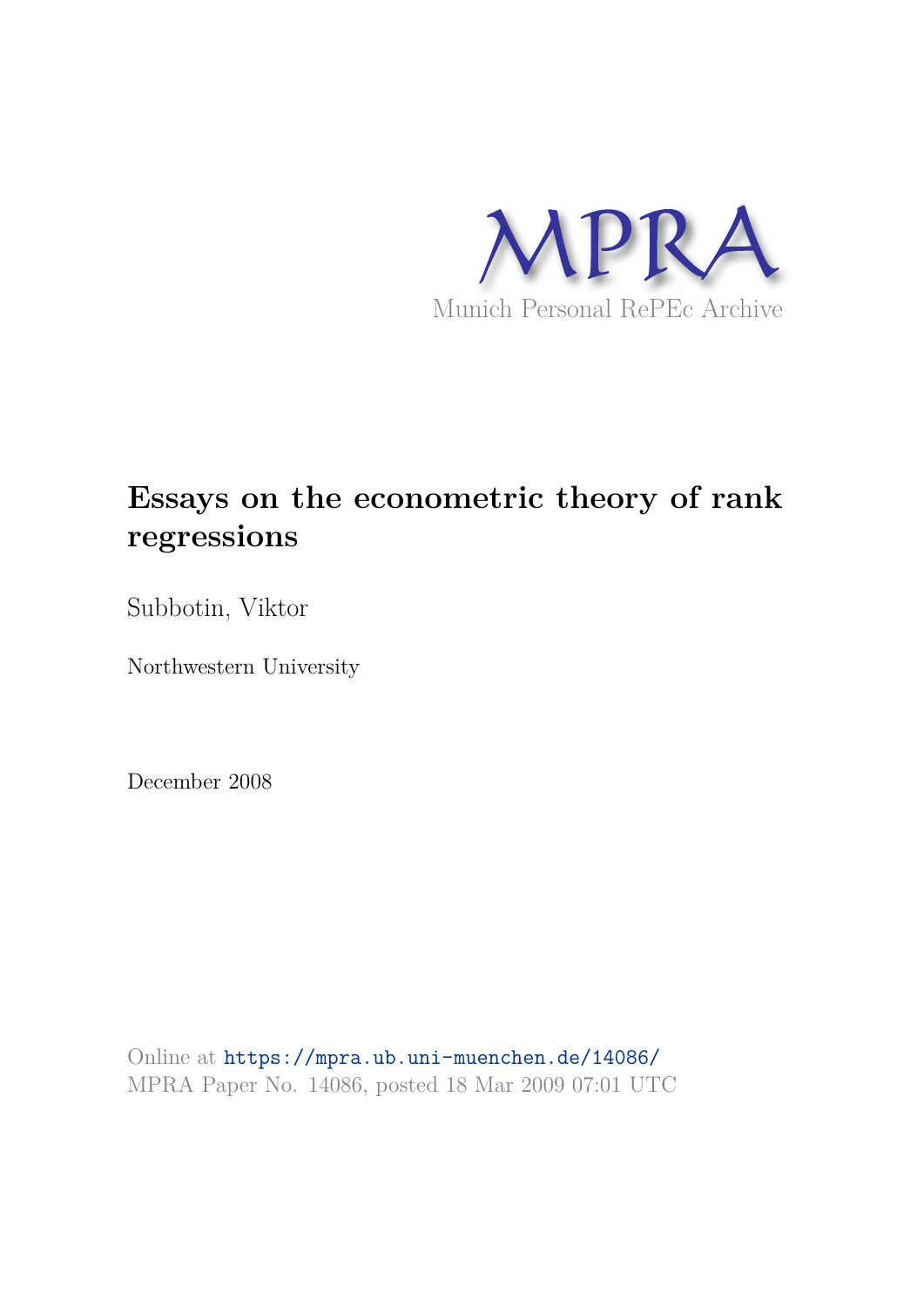## NORTHWESTERN UNIVERSITY

## Essays on the Econometric Theory of Rank Regressions

#### A DISSERTATION

# SUBMITTED TO THE GRADUATE SCHOOL IN PARTIAL FULFILLMENT OF THE REQUIREMENTS

for the degree

## DOCTOR OF PHILOSOPHY

Field of Economics

By

Viktor Yevgenyevich Subbotin

EVANSTON, ILLINOIS

December 2008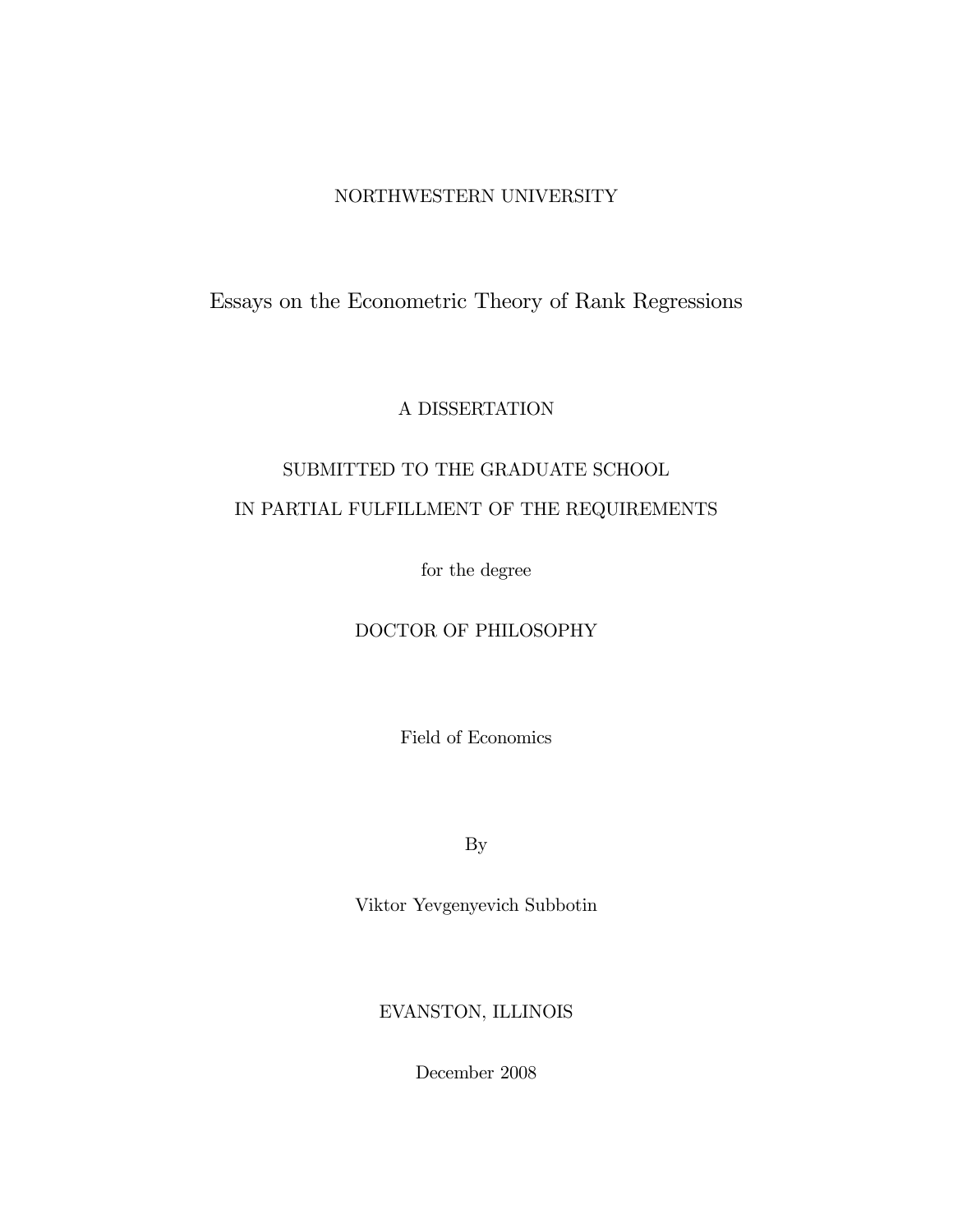c Copyright by Viktor Yevgenyevich Subbotin 2008

All Rights Reserved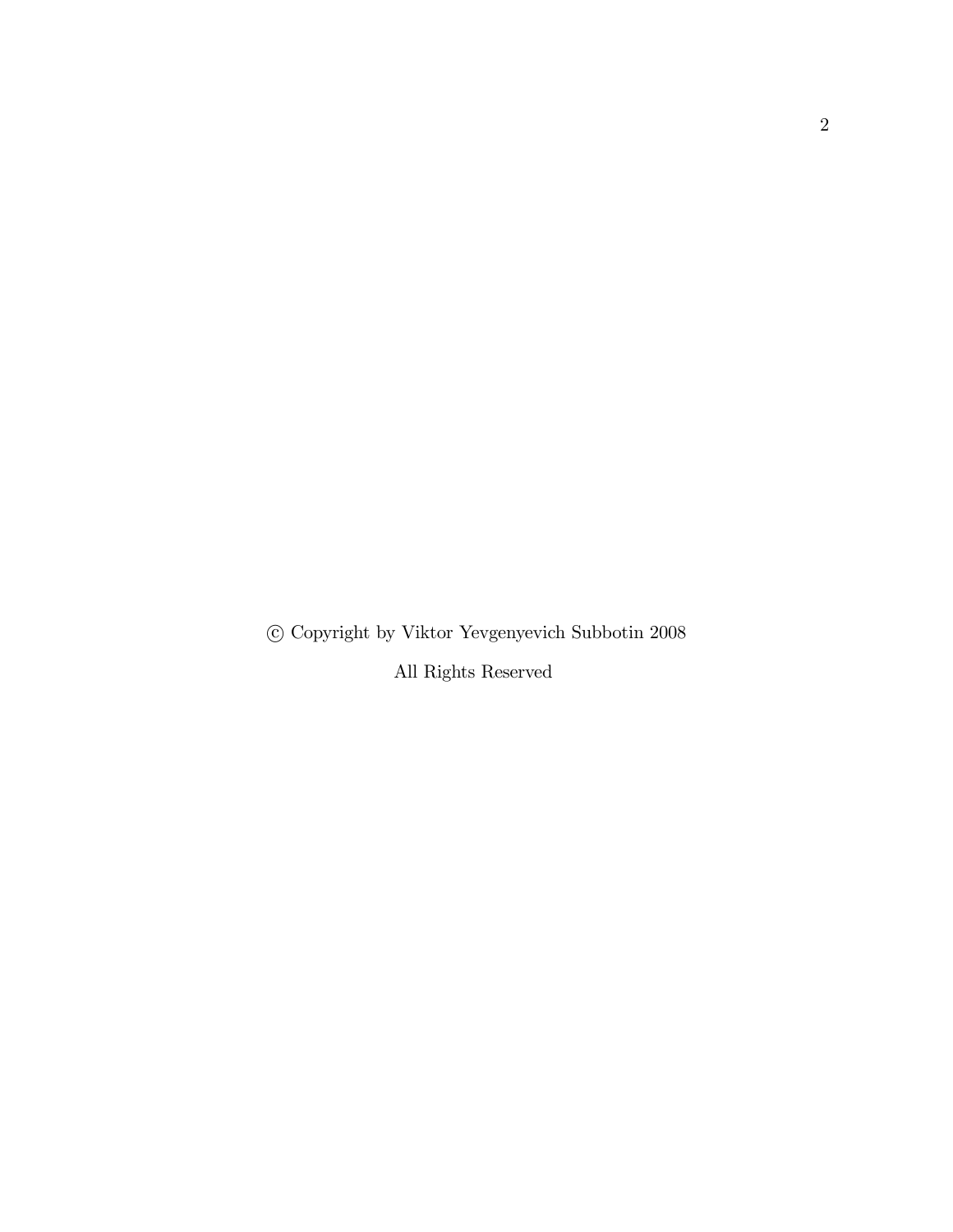### ABSTRACT

Essays on the Econometric Theory of Rank Regressions

Viktor Yevgenyevich Subbotin

Several semiparametric estimators recently developed in the econometrics literature are based on the rank correlation between the dependent and explanatory variables. Examples include the maximum rank correlation estimator (MRC) of Han [1987], the monotone rank estimator ( $MR$ ) of Cavanagh and Sherman [1998], the pairwise-difference rank estimators (PDR) of Abrevaya [2003], and others. These estimators apply to various monotone semiparametric single-index models, such as the binary choice models, the censored regression models, the nonlinear regression models, and the transformation and duration models, among others, without imposing functional form restrictions on the unknown functions and distributions. This work provides several new results on the theory of rank-based estimators. In Chapter 2 we prove that the quantiles and the variances of their asymptotic distributions can be consistently estimated by the nonparametric bootstrap. In Chapter 3 we investigate the accuracy of inference based on the asymptotic normal and bootstrap approximations, and provide bounds on the associated error. In the case of MRC and MR, the bound is a function of the sample size of order close to  $n^{-1/6}$ . The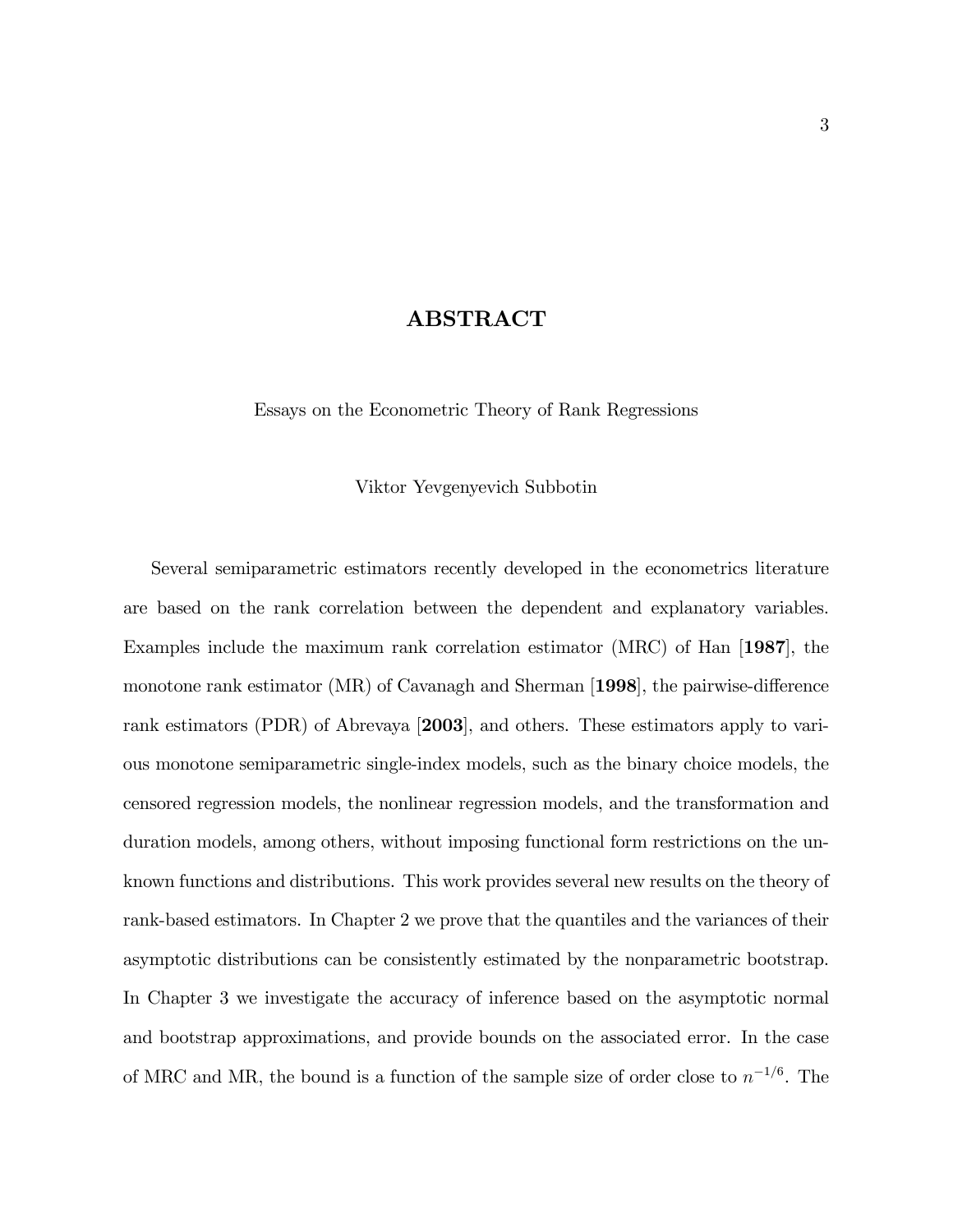PDR estimators, however, belong to a special subclass of rank estimators for which the bound is vanishing with the rate close to  $n^{-1/2}$ . In Chapter 4 we study the efficiency properties of rank estimators and propose weighted rank estimators that improve efficiency. We show that the optimally weighted MR attains the semiparametric efficiency bound in the nonlinear regression model and the binary choice model. Optimally weighted MRC has the asymptotic variance close to the semiparametric efficiency bound in single-index models under independence when the distribution of the errors is close to normal, and is consistent under practically relevant deviations from the single index assumption. Under moderate nonlinearities and nonsmoothness in the data, the efficiency gains from weighting are likely to be small for MRC in the transformation model and for MRC and MR in the binary choice model, and can be large for MRC and MR in the monotone regression model. Throughout, the theoretical results are illustrated with Monte-Carlo experiments and real data examples.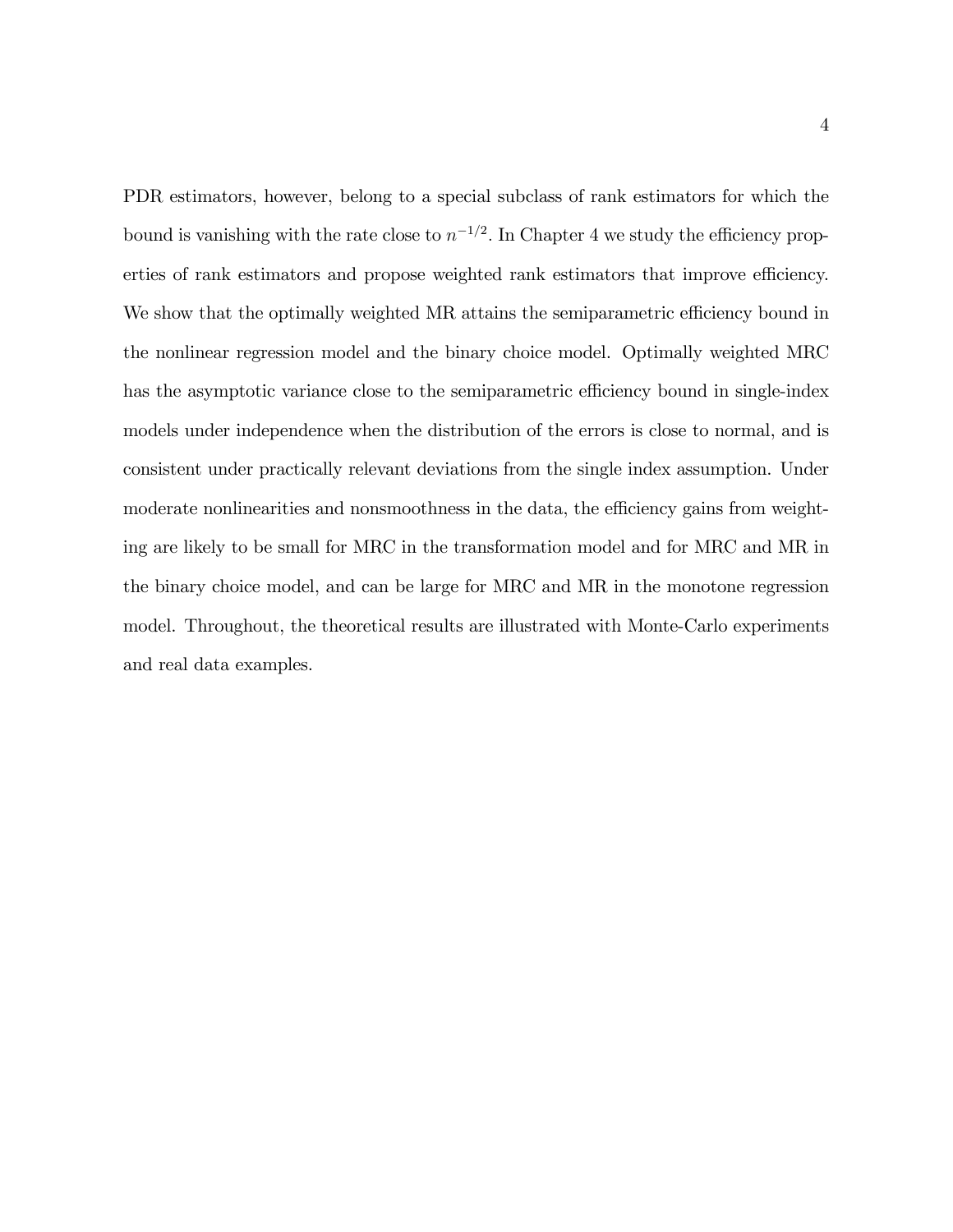# Acknowledgements

I am grateful to my advisors, Professor Joel L. Horowitz, Professor Rosa L. Matzkin and Professor Elie T. Tamer, for their support, guidance and constructive criticism.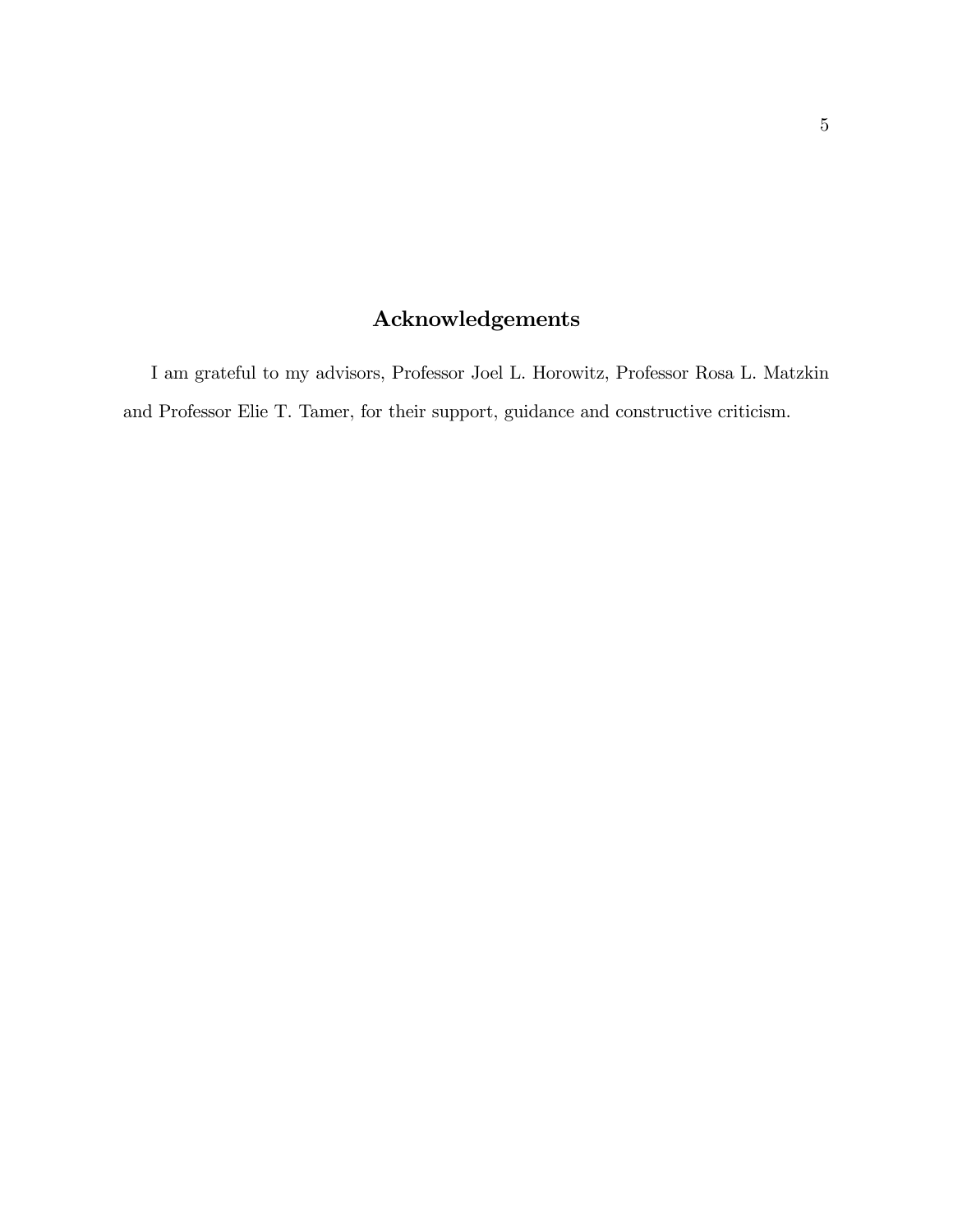# Contents

| <b>ABSTRACT</b>                                                        | $\sqrt{3}$  |
|------------------------------------------------------------------------|-------------|
| Acknowledgements                                                       | $\mathbf 5$ |
| Chapter 1. Introduction                                                | 6           |
| Chapter 2. Consistency of the Bootstrap for Rank Regressions           | 11          |
| Introduction<br>2.1.                                                   | 11          |
| Asymptotic Theory<br>2.2.                                              | 13          |
| 2.3.<br><b>Empirical Example</b>                                       | 20          |
| Conclusion<br>2.4.                                                     | 22          |
| Chapter 3. Rates of Convergence in the Central Limit Theorems for Rank |             |
| Estimators                                                             | 23          |
| Introduction<br>3.1.                                                   | 23          |
| 3.2.<br>Rates of Convergence: General Case                             | 25          |
| Rates of Convergence: Pairwise-Difference Rank Estimators<br>3.3.      | 29          |
| Monte-Carlo Experiments<br>3.4.                                        | 34          |
| Conclusion<br>3.5.                                                     | 40          |
| Chapter 4. Weighted Rank Estimators                                    | 43          |
| 4.1.<br>Introduction                                                   | 43          |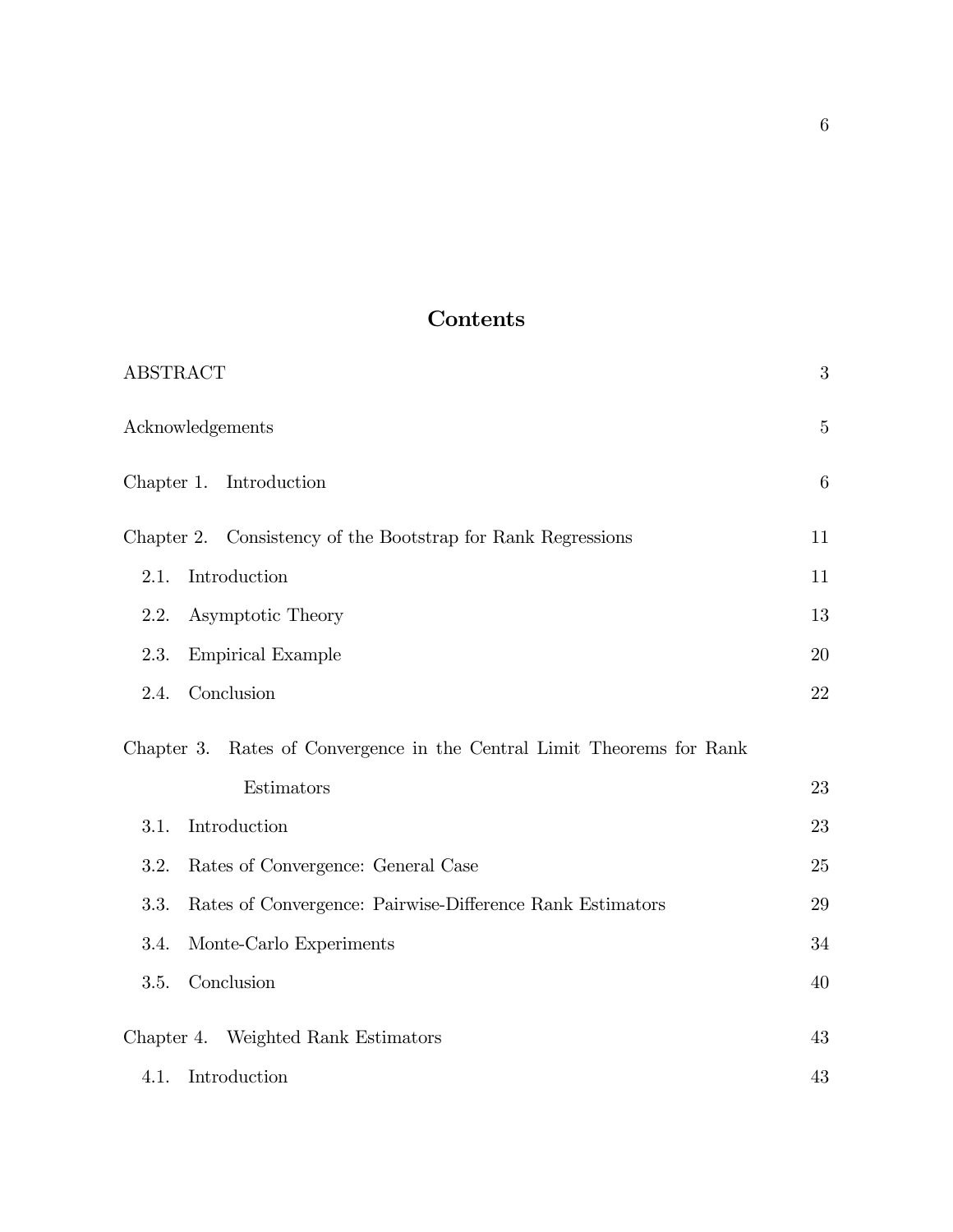| 4.2.       | Asymptotic Theory of Weighted Rank Estimators       | 45  |
|------------|-----------------------------------------------------|-----|
| 4.3.       | Numerical Examples                                  | 63  |
| 4.4.       | Conclusion                                          | 79  |
| References |                                                     | 81  |
|            | Appendix A. Appendix to Chapters 2 and 3            | 85  |
| A.1.       | Main Tools of Proof                                 | 85  |
| A.2.       | Proofs of the Main Results                          | 98  |
| A.3.       | Bounds on Oscillations of U-Processes               | 115 |
| A.4.       | A Berry-Esséen Bound                                | 134 |
|            | Appendix B. Appendix to Chapter 4                   | 146 |
| B.1.       | Proofs of Theorems                                  | 146 |
| B.2.       | Estimation of the Optimal Weighting Functions       | 151 |
|            | Appendix C. Computational Algorithms                | 160 |
| C.1.       | PDR4 Criterion Function                             | 160 |
| C.2.       | Weighted Criterion Functions                        | 163 |
| C.3.       | <b>Optimal Weighting Functions</b>                  | 166 |
| C.4.       | Maximization Procedure in the School Choice Example | 168 |

7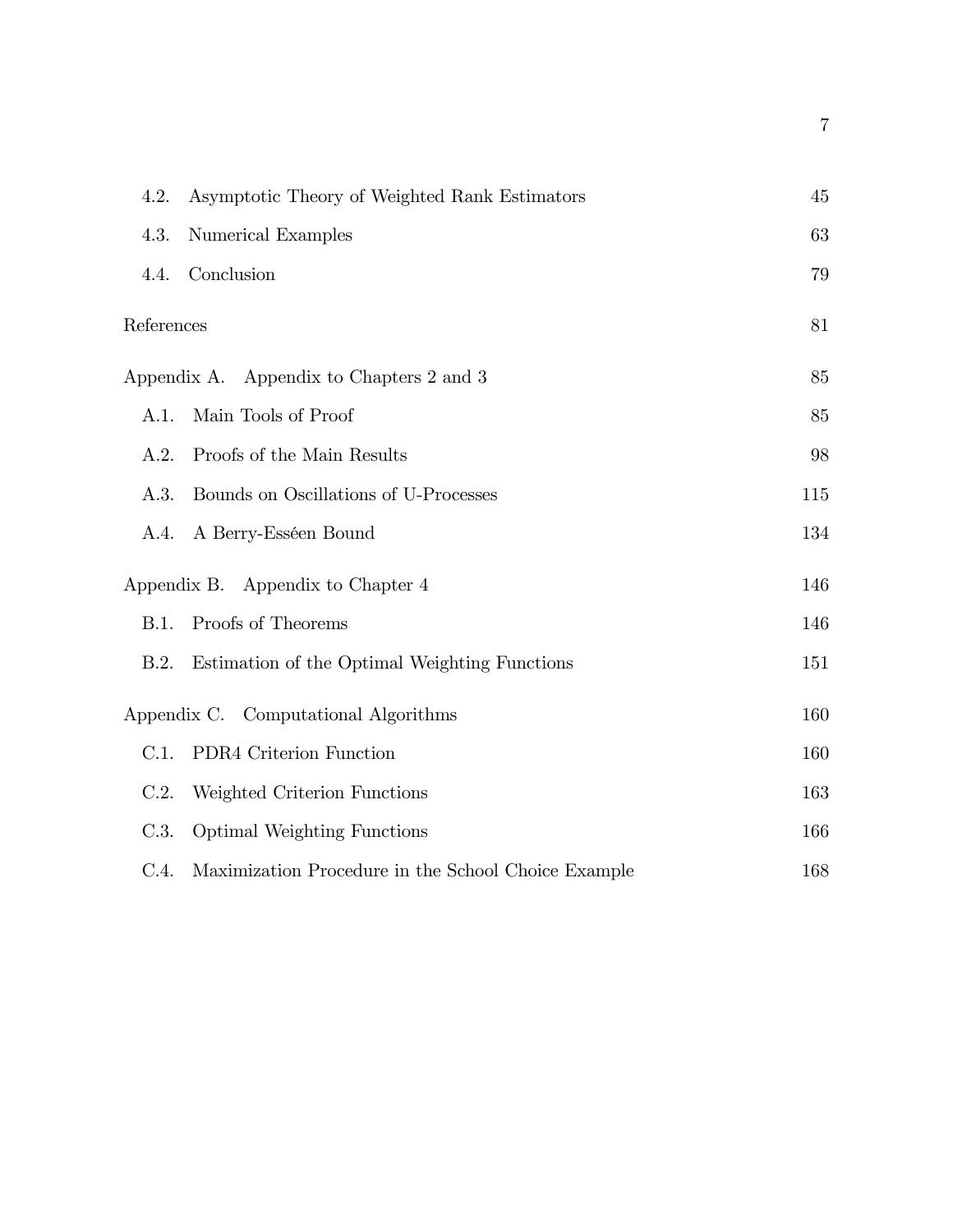# List of Tables

| 2.1 | Wage equation estimation                                              | 22 |
|-----|-----------------------------------------------------------------------|----|
| 3.1 | Bootstrap rejection probabilities for equal-tailed t-tests - MRC      | 38 |
| 3.2 | Bootstrap rejection probabilities for equal-tailed t-tests - PDR4     | 39 |
| 4.1 | Biases and standard deviations of the unweighted and feasible optimal |    |
|     | rank estimators                                                       | 75 |
| 4.2 | School choice equation, coefficients                                  | 79 |
| 4.3 | School choice equation, standard errors                               | 80 |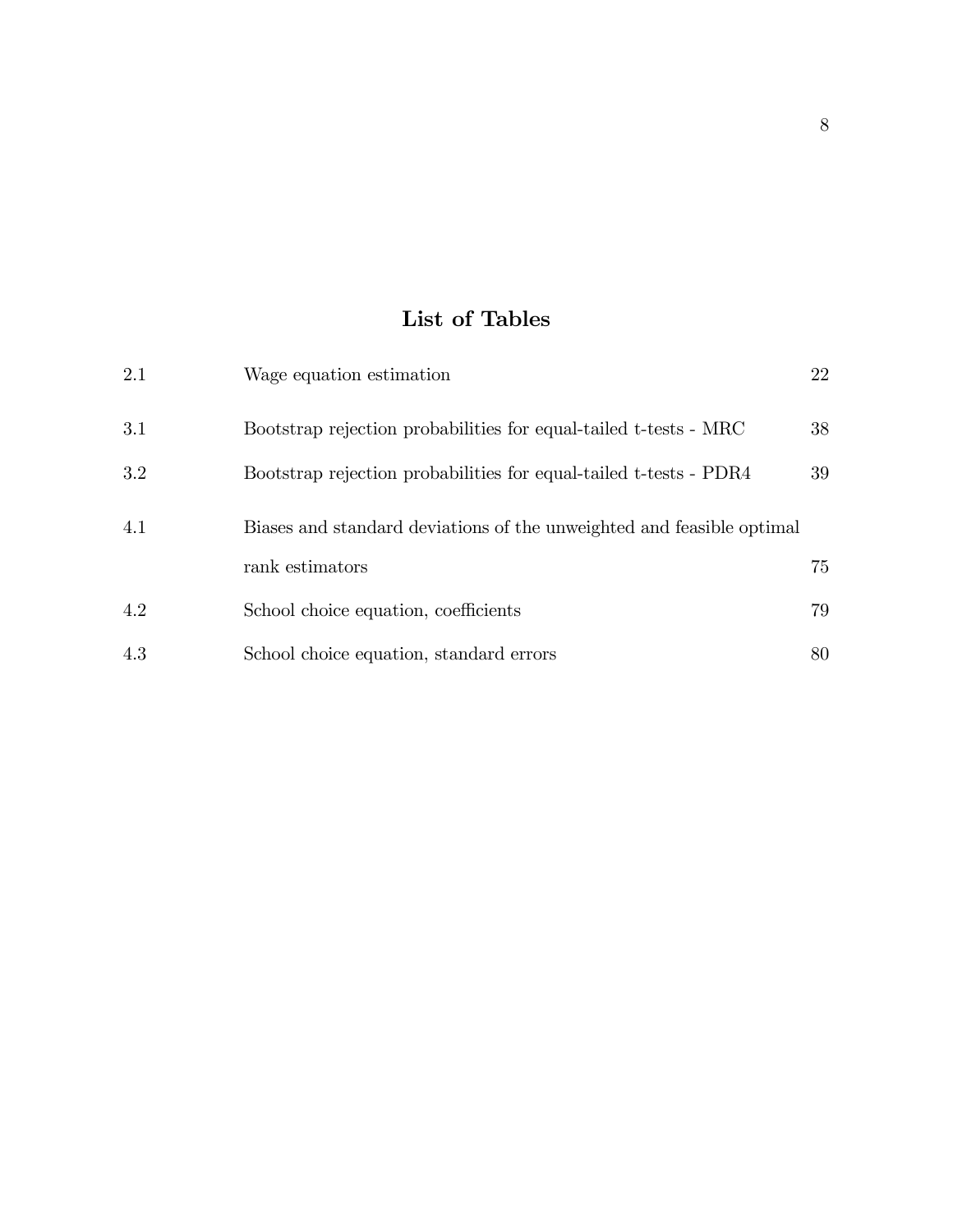# List of Figures

| 3.1 | Rejection probabilities for the nonparametric method, the binary                            |    |
|-----|---------------------------------------------------------------------------------------------|----|
|     | choice model, $X^{(1)} \sim N(0, 1)$                                                        | 40 |
| 3.2 | Rejection probabilities for the nonparametric method, the binary                            |    |
|     | choice model, binomial $X^{(1)}$                                                            | 41 |
| 3.3 | Rejection probabilities for the nonparametric method, the binary                            |    |
|     | choice model, $X^{(1)} \sim Student(1.5)$                                                   | 41 |
| 4.1 | Probability densities $g_{\alpha}$ , variances normalized to 1                              | 66 |
| 4.2 | Probability densities $g_{\alpha}$ , modes normalized to $(2\pi)^{-1/2}$                    | 66 |
| 4.3 | The functions $\kappa_{MRC/Eff}(\alpha)$ , $\kappa_{MR/MRC}(\alpha)$ and $\kappa_g(\alpha)$ | 67 |
| 4.4 | The functions $\kappa_{g,\mu,\sigma}(2,\beta,\gamma)$ for $\gamma=0$ and $\gamma=\beta$     | 70 |
| 4.5 | The functions $\kappa_{bin}(\alpha, \beta)$ for $\alpha = 0, 0.5, 1$ and 1.5                | 73 |
| 4.6 | School choice equation, the densities of the index and the error term                       | 78 |
| 4.7 | School choice equation, the weighting functions                                             | 78 |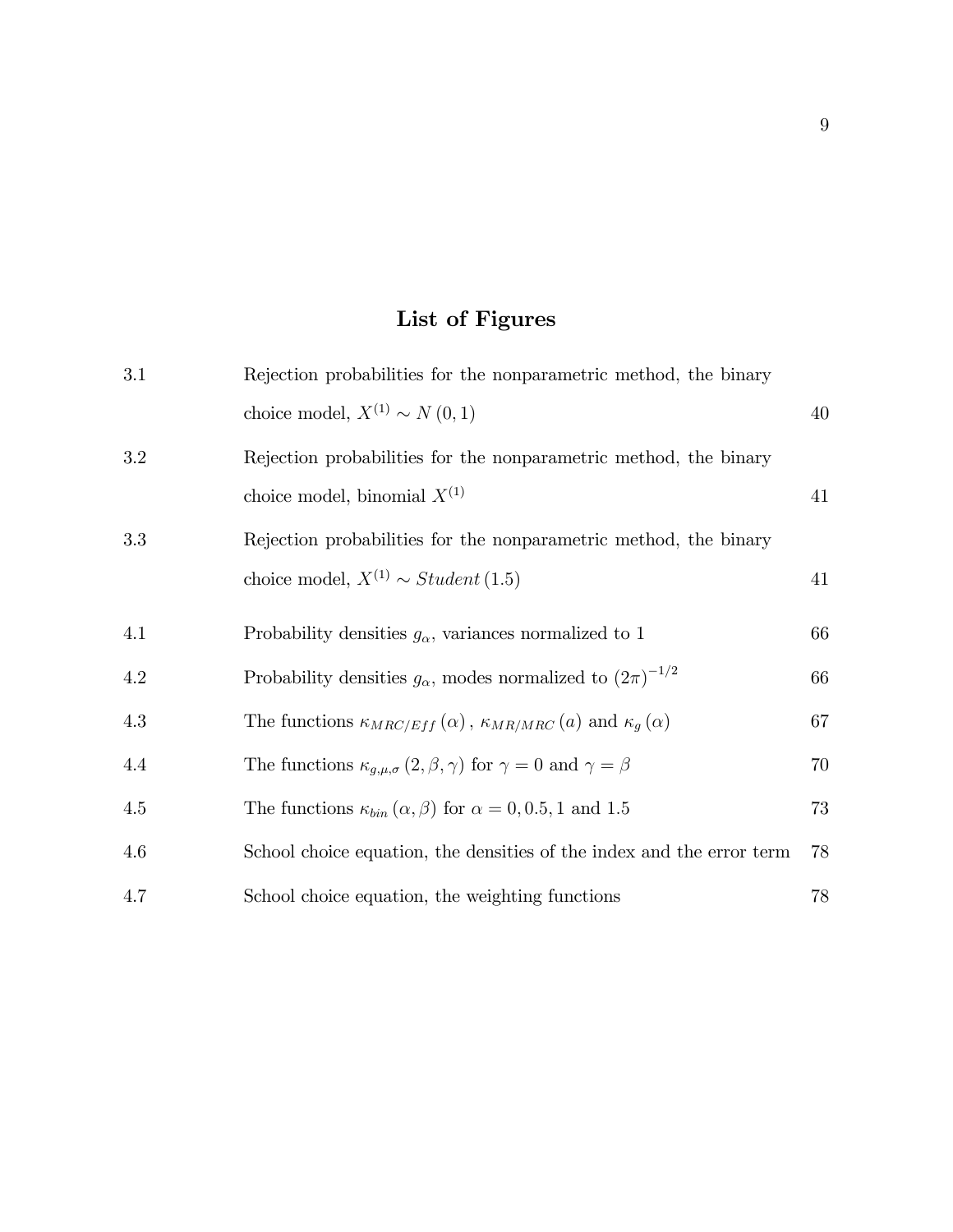#### CHAPTER 1

#### Introduction

Several semiparametric estimators recently developed in the econometrics literature are based on the rank correlation between the dependent and explanatory variables. The first was introduced by Han  $[1987]$ , and is called the maximum rank correlation estimator (MRC). It applies to models in which the joint distribution of the data,  $(Y, X)$ , satisfies the condition: for two independent realizations,  $(Y_1, X_1)$  and  $(Y_2, X_2)$ ,

(1.1) 
$$
P\{Y_1 > Y_2 | X_1, X_1\} > P\{Y_1 > Y_2 | X_1, X_1\},\
$$

$$
\implies X'_1 \beta_0 > X'_2 \beta_0,
$$

for a vector of unknown coefficients  $\beta_0$ . This condition holds, in particular, in the generalized regression model of Han  $[1987]$ , in which the outcome Y and the vector of covariates X are related according to the equation:

(1.2) 
$$
Y = D \circ F(X'\beta_0, \varepsilon),
$$

for independent X and  $\varepsilon$ , a nondecreasing function D, and a function F which is strictly increasing in both arguments. This model itself nests such important estimation models as the binary choice models, the ordered discrete response models, the censored regression models, the transformation models, proportional and additive hazard models, and nonlinear regression models under the independence assumption and monotonicity constraints.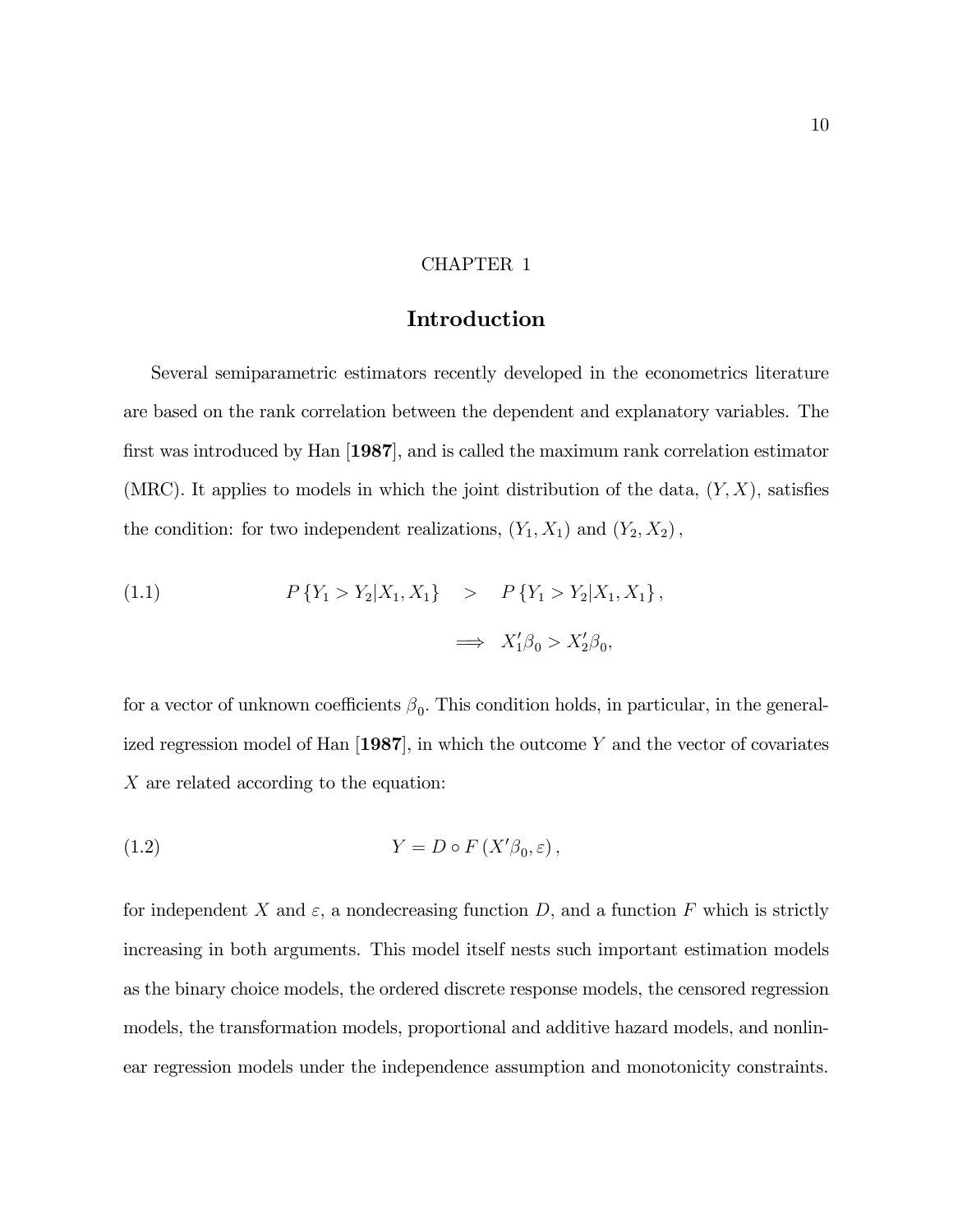Relations (1.1) and (1.2) identify the vector  $\beta_0$ , up to scale, even if the other elements of the models (e.g. the functions D, F, and the distribution of the error term  $\varepsilon$ ) are not specified. If a sample  $\{X_i, Y_i\}$ ,  $i = 1, ..., n$ , of i.i.d. observations is available,  $\beta_0$  can be estimated (up to scale) by the MRC estimator, a vector  $\beta_n$  that maximizes the criterion function

(1.3) 
$$
\sum_{i \neq j} \mathbf{1}\{Y_i > Y_j\} \mathbf{1}\{X'_i \beta > X'_j \beta\}.
$$

Cavanagh and Sherman [1998] considered the monotone regression model:

(1.4) 
$$
Y = f(X'\beta_0) + \varepsilon,
$$

where  $f$  is a nondecreasing function, and the error term satisfies the conditions:

(1.5) 
$$
E\left[\varepsilon|X\right] = 0,
$$

$$
E\left[\varepsilon^2|X\right] \equiv \sigma_0^2(X) < \infty.
$$

They have shown that  $\beta_0$  can be consistently estimated, up to scale, by the monotone rank estimator (MR) which maximizes the criterion function

(1.6) 
$$
\sum_{i \neq j} Y_i \mathbf{1} \{ X_i' \beta > X_j' \beta \}.
$$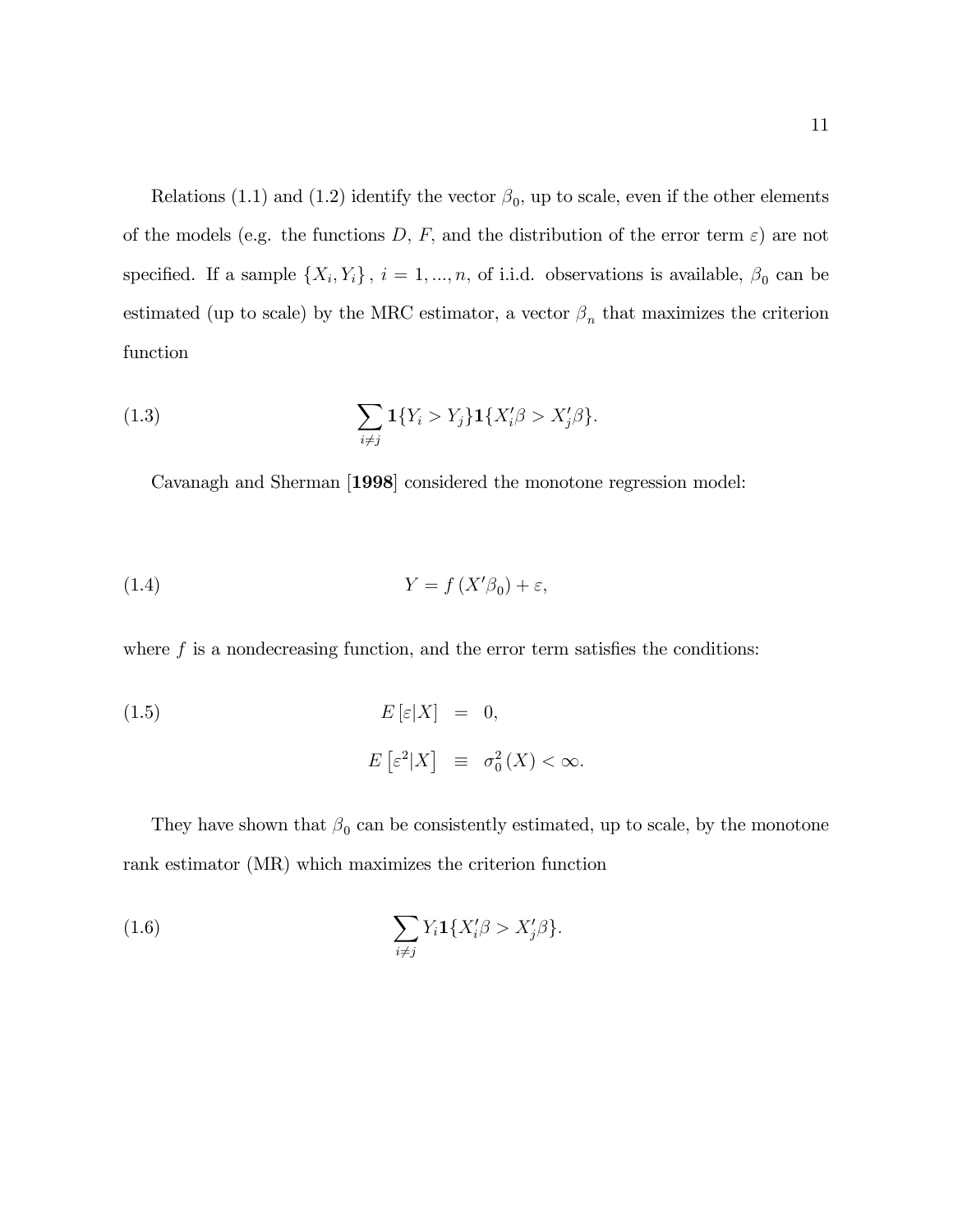They also suggested an alternative estimator for  $\beta_0$  in the generalized regression model, a solution of the maximization problem with the objective function

(1.7) 
$$
\sum_{i,j,k \text{ distinct}} \mathbf{1} \{Y_i > Y_j\} \mathbf{1} \{X'_i \beta > X'_k \beta\}.
$$

Abrevaya [2003] considered a special case of the generalized regression model, the transformation model:

(1.8) 
$$
h(Y) = X'\beta_0 + \varepsilon,
$$

where  $h$  is a strictly increasing, unknown function. He proposed two pairwise-difference rank estimators of  $\beta$ . The PDR3 estimator maximizes the objective function

$$
\sum_{i,j,k \text{ distinct}} (\mathbf{1}\{Y_i > Y_j\} - \mathbf{1}\{Y_j > Y_k\}) \mathbf{1}\left\{ (X_i - X_j)' \beta > (X_j - X_k)' \beta \right\},\,
$$

and the PDR4 estimator maximizes the objective function

$$
\sum_{i,j,k,l \text{ distinct}} \left( \mathbf{1} \left\{ Y_i > Y_j \right\} - \mathbf{1} \left\{ Y_k > Y_l \right\} \right) \mathbf{1} \left\{ \left( X_i - X_j \right)' \beta > \left( X_k - X_l \right)' \beta \right\}.
$$

Estimators with a similar structure have been proposed for  $\beta$  in the transformation model with observed or unobserved truncation (Abrevaya [1999b], Khan and Tamer [2007]), and in the binary response model with panel data (Lee [1999]), as well as for the link function h in the transformation model (Chen  $[2002]$ , Han  $[1987b]$ , and Asparouhova et al [2002]), among others.

Rank correlation estimators have several advantages. First, they are root-n-consistent and asymptotically normal (Sherman [1993], Arcones, Chen, GinÈ [1994]). Second, they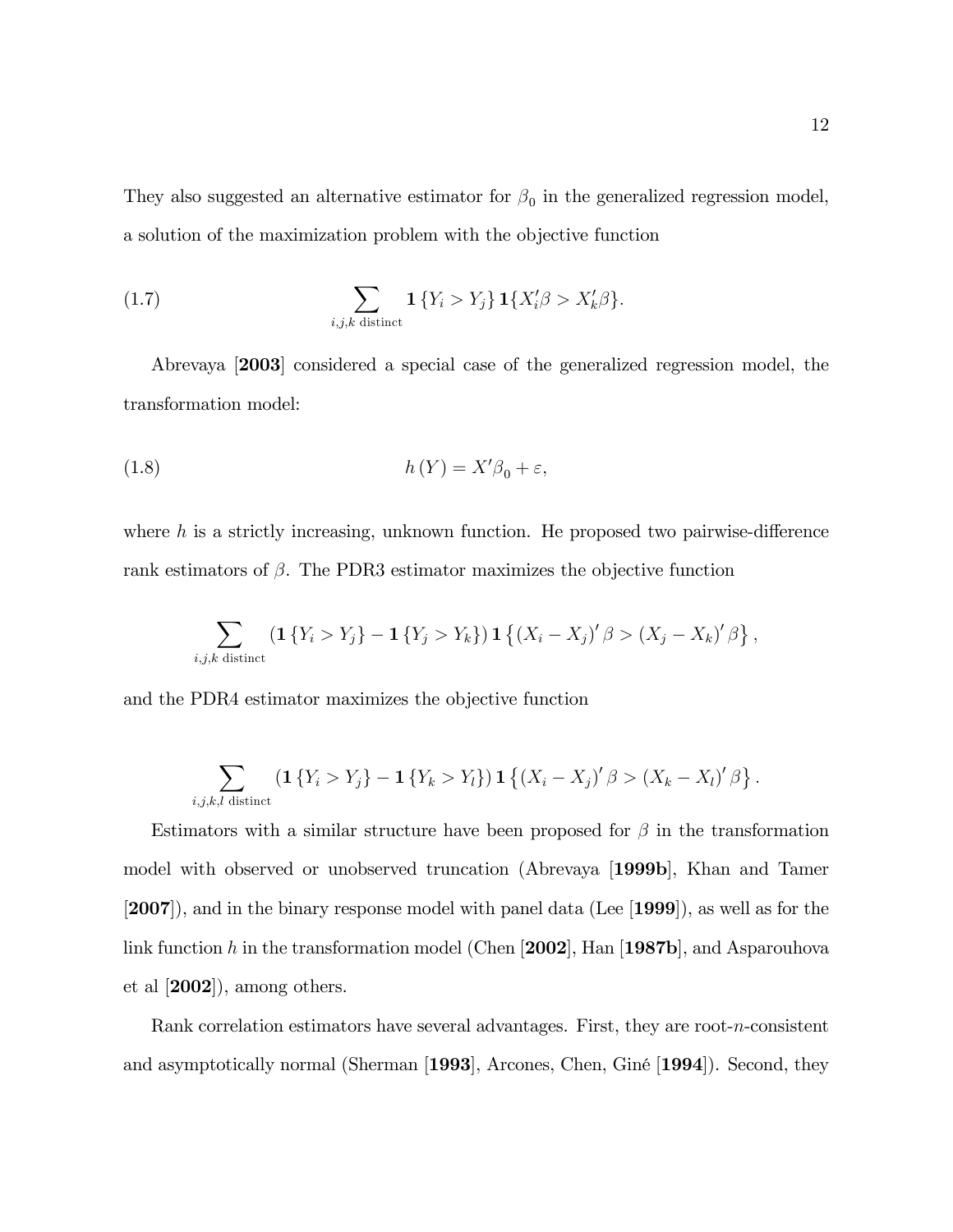do not require a choice of any tuning parameters (bandwidths, trimming parameters, etc.), unlike any other presently known asymptotically normal semiparametric estimators (such as the average derivative method of Powell, Stock and Stoker [1989], the semiparametric least-squares estimator of Ichimura [1993], the sieve minimum-distance estimator of Ai and Chen [2003] or the semiparametric maximum likelihood method for binary response models of Klein and Spady [1993]). This property is useful for empirical work, as choosing bandwidths or other tuning parameters is not always easy in practice. Third, rank estimators can be applied to models with heavy-tailed distributions of the error term, when other semiparametric estimators of  $\varepsilon$  may not be consistent.

In this work we provide new results concerning the properties of rank-based estimators. In Chapter 2 we prove that the standard errors and the confidence intervals for such estimators can be consistently estimated by the nonparametric bootstrap. This result is important as it allows to keep the bandwidth-free nature of the rank regression methodology not only in estimation, but also in inference. In Chapter 3 we characterize the accuracy of inference based on either the asymptotic normal approximations, or the bootstrap approximations of the Önite-sample distributions of these estimators. In particular, we show that the estimators like PDR3 and PDR4 can be substantially more accurate than the estimators like MRC or MR. In Chapter 4 we consider the problem of efficiency of rank estimators. We show that under commonly made assumptions one can construct estimators with lower asymptotic variances by introducing weights into the criterion functions defining the rank estimators. We also evaluate the resulting efficiency gains in numerical examples, and compare the lowest variances achievable by this method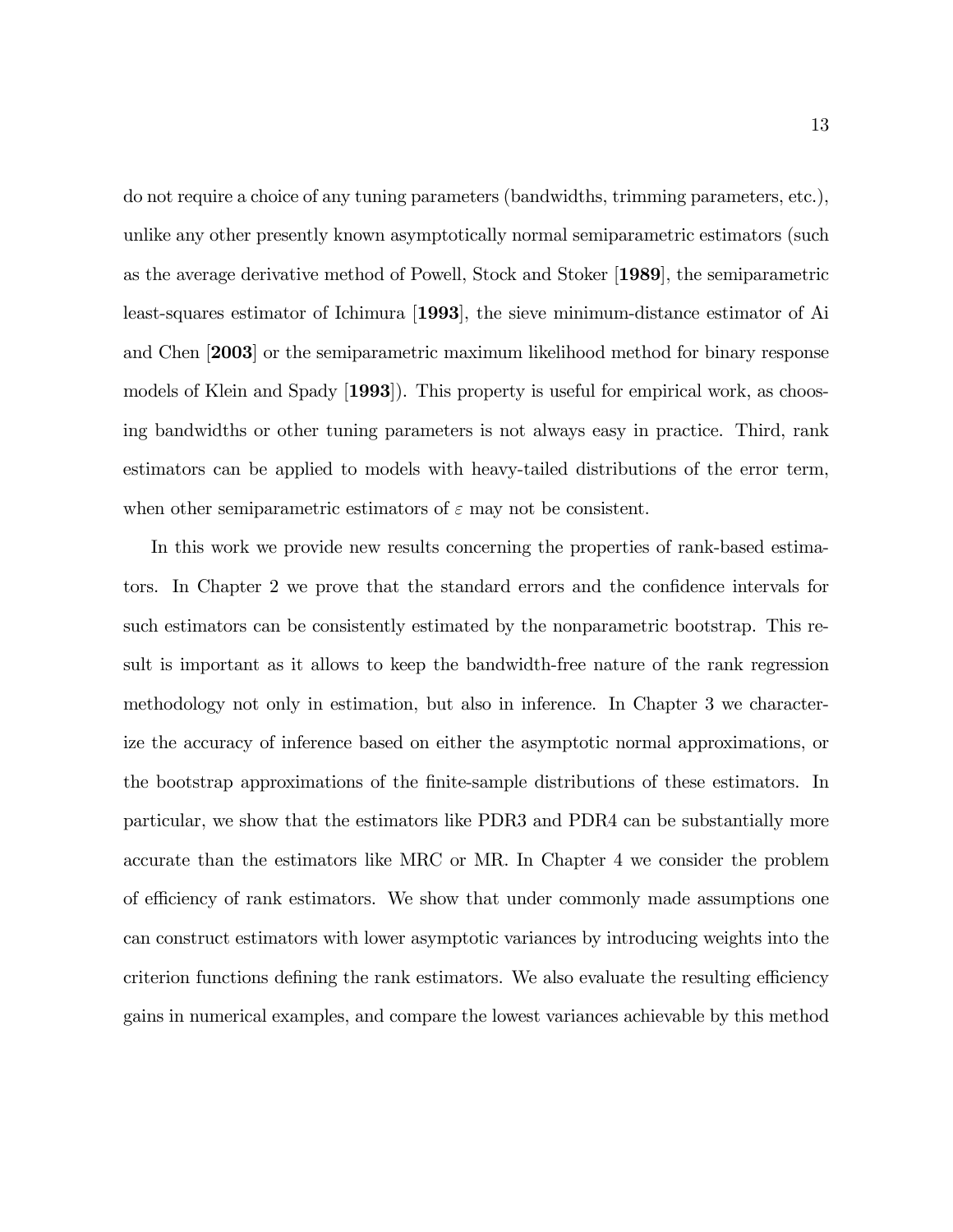with the semiparametric efficiency bounds for single-index models. Finally, we provide a real data application of these techniques.

The statistical theory of rank-based estimators relies on the empirical process theory for U-processes. In Appendix, Section A.3, we review the currently known results from this theory, and provide extensions that are necessary for our work and that may be useful for other applications.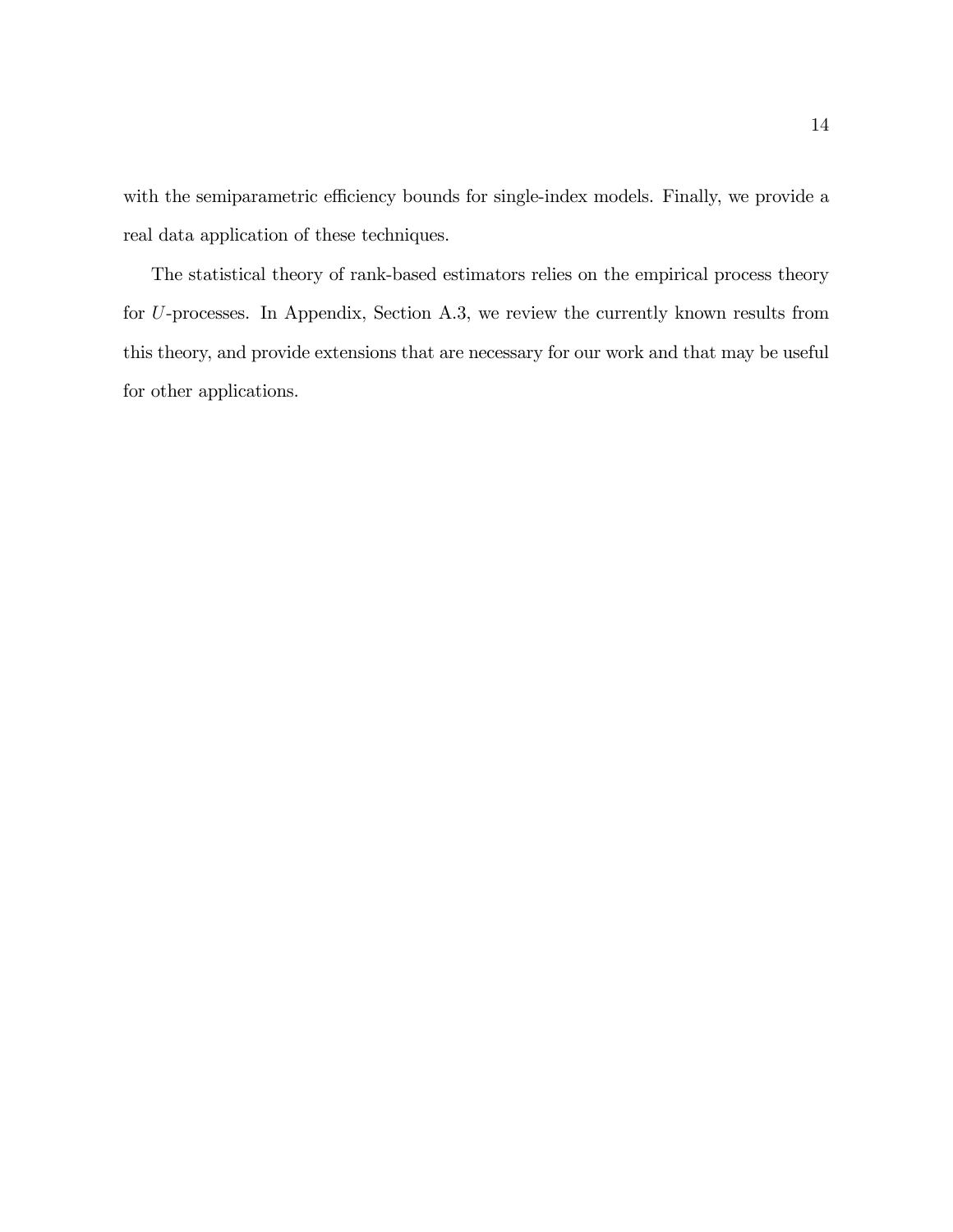#### CHAPTER 2

## Consistency of the Bootstrap for Rank Regressions

#### 2.1. Introduction

This chapter is concerned with inference about the finite dimensional parameter estimated by a rank-based estimator. Under appropriate regularity conditions, such estimators are root-n-consistent and asymptotically normal. Therefore, the test statistics, critical values, and conÖdence intervals for the estimated parameters can be constructed in the usual way based on the limiting normal distributions. In the case of rank estimators, however, the asymptotic variances depend on moments of random variables that are not directly observed (the first and second-order derivatives of certain conditional expectations), and special procedures are needed for their estimation. Two methods that are available at present are the numerical derivative method of Pakes and Pollard [1989], and the nonparametric method of Sherman [1993] and Cavanagh and Sherman [1998]. However, both have drawbacks. First, they depend on tuning parameters (step sizes for numerical differentiation or bandwidths for kernel regressions). No objective, datadriven mechanism has been developed to set these parameters in practical applications. The numerical derivative method involves a finite-difference approximation of the secondorder derivatives and often produces unstable results. The nonparametric method, which avoids the direct estimation of the second-order derivatives, requires additional programming effort, as the analytical expressions for the variances that it uses are specific for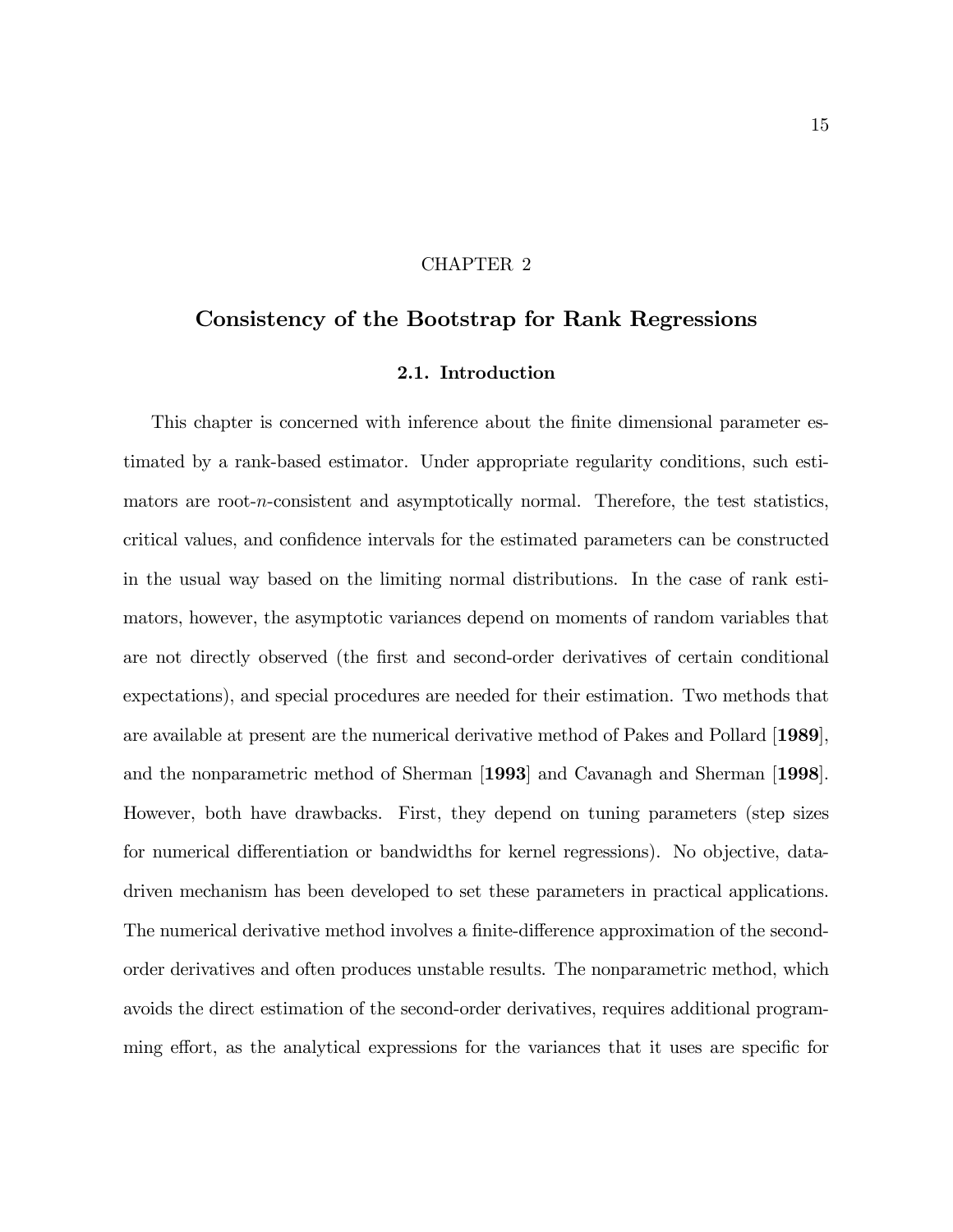each particular estimator, and are sometimes complicated (as in the case of PDR3, for example). Finally, both methods can be numerically intensive in large samples, with the computational burden rising with the sample size as  $O(n^2)$  for MRC and MR, and as  $O(n^4)$  for PDR4<sup>1</sup>.

Alternatively, the asymptotic distribution can be estimated by resampling methods, particularly, the nonparametric bootstrap of Efron [1979]. This approach is free of tuning parameters, and is straightforward to implement. Unlike in most other econometric settings, the bootstrap of rank correlation estimators can be less computationally demanding than a direct variance estimation, due to availability of fast algorithms for evaluating their objective functions. For example, one evaluation of the objective function can be reduced to  $O(n \log n)$  operations for MR (Cavanagh and Sherman [1998]), and MRC (Abrevaya [1999b]), and to  $O(n^2 \log n)$  operations for both PDR (Abrevaya [2003]). The same efficient algorithms can be used in the nonparametric bootstrap, making it feasible and possibly more attractive computationally than other alternatives.

The results on the consistency of the bootstrap exposed in this chapter are obtained for a general class of maximizers of a criterion function in the form of a U-process, of which the rank estimators are particular examples. Prior to our work, it has not been known if the nonparametric bootstrap consistently estimates the asymptotic distribution of such estimators (the fact that an estimator is root-n-consistent and asymptotically normal does not guarantee consistency of the bootstrap, see Abadie and Imbens (2006) for a counterexample). The regularity conditions that we require for the bootstrap are,

<sup>&</sup>lt;sup>1</sup>These and the following estimates of the computational complexity assume that the full sample is used for inference. When  $n$  is large, inference can be performed, at the expense of lower precision, using a randomly chosen subsample of data.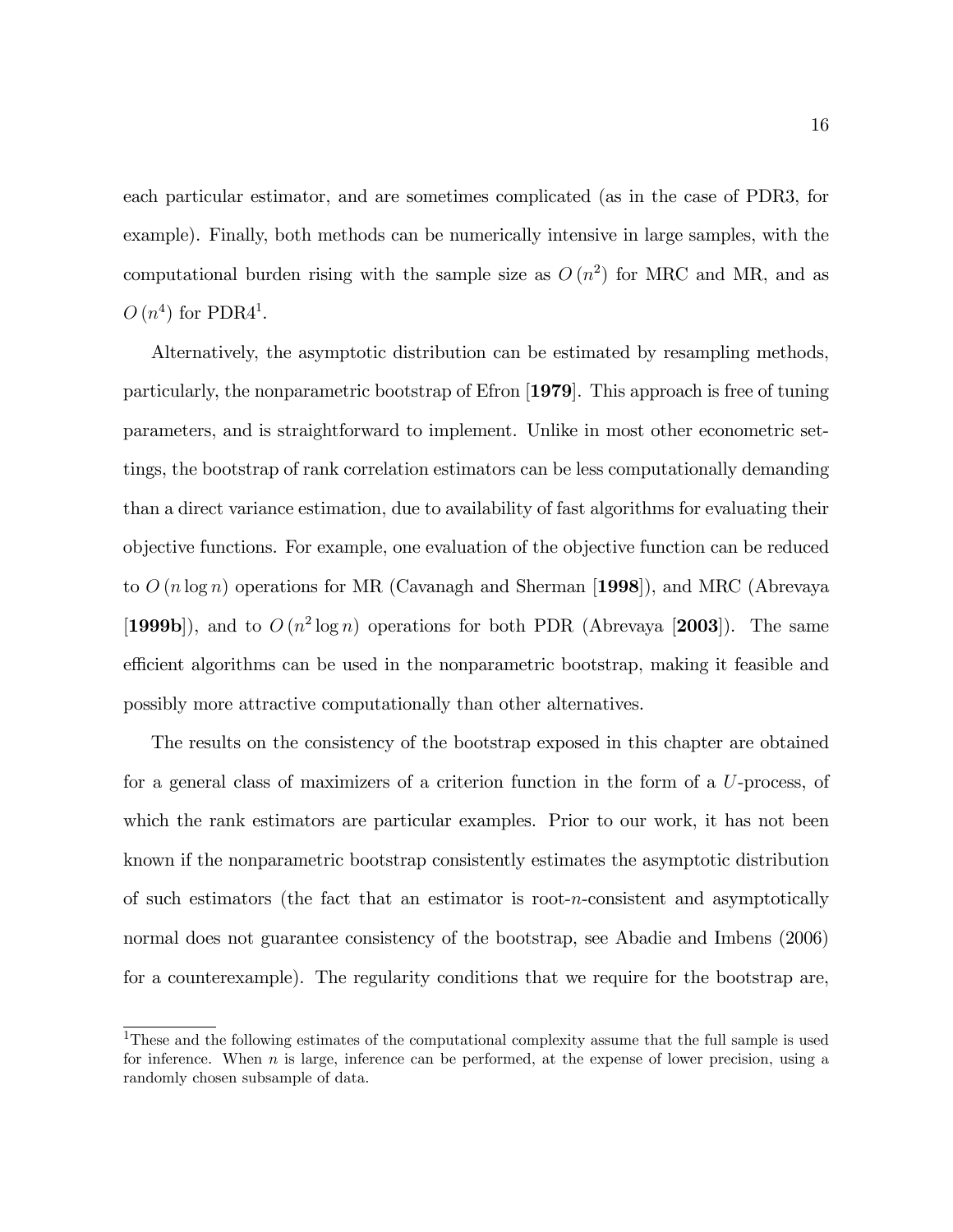up to a minor qualification, the same as the assumptions of Sherman [1993] and Arcones, Chen, Giné [1994] for the asymptotic normality.

The chapter is organized as follows. Section 2.2 presents the asymptotic and bootstrap theory of rank estimators. In Section 2.3 we apply the bootstrap in a real data example. Section 2.4 concludes. Proofs of all theoretical results are given in Appendix A.

#### 2.2. Asymptotic Theory

We first define a class of estimators that includes all rank estimators listed in Chapter 1. The following notation is used:  $\mathcal Z$  is a vector space, and  $P$  is a probability measure on  $\mathcal{Z};$ 

$$
\mathcal{H} = \{h_{\theta}(z_1, ..., z_m) : \theta \in \Theta \subset \mathbb{R}^d\}
$$

is a family of real-valued functions defined on  $\mathcal{Z}^m = \mathcal{Z} \times ... \times \mathcal{Z}$  ( $m \geq 2$  times), indexed by a vector of parameters  $\theta$ . It will be a matter of notational convenience to assume that the functions  $h$  are symmetric in their  $z$  arguments:

$$
h_{\theta}(z_1, ..., z, ..., z', ..., z_m) = h_{\theta}(z_1, ..., z', ..., z, ..., z_m).
$$

Write  $P^{m-k}h$ ,  $k = 0, ..., m$ , for the partial integral, relative to P, over the last  $m - k$ arguments of h:

$$
(P^{m-k}h)(z_1,...,z_k) = \int h(z_1,...,z_k, Z_{k+1},..., Z_m) dP(Z_{k+1})...dP(Z_m)
$$

(in particular,  $P^0 h = h$ ).

Assume that the parameter of interest,  $\theta_0$ , is a global maximum on  $\Theta$  of the expected value of  $h_{\theta}$ ,  $P^{m}h_{\theta}$ . Given an i.i.d. sample of observations,  $\{Z_{1},...,Z_{n}\}$ , from the space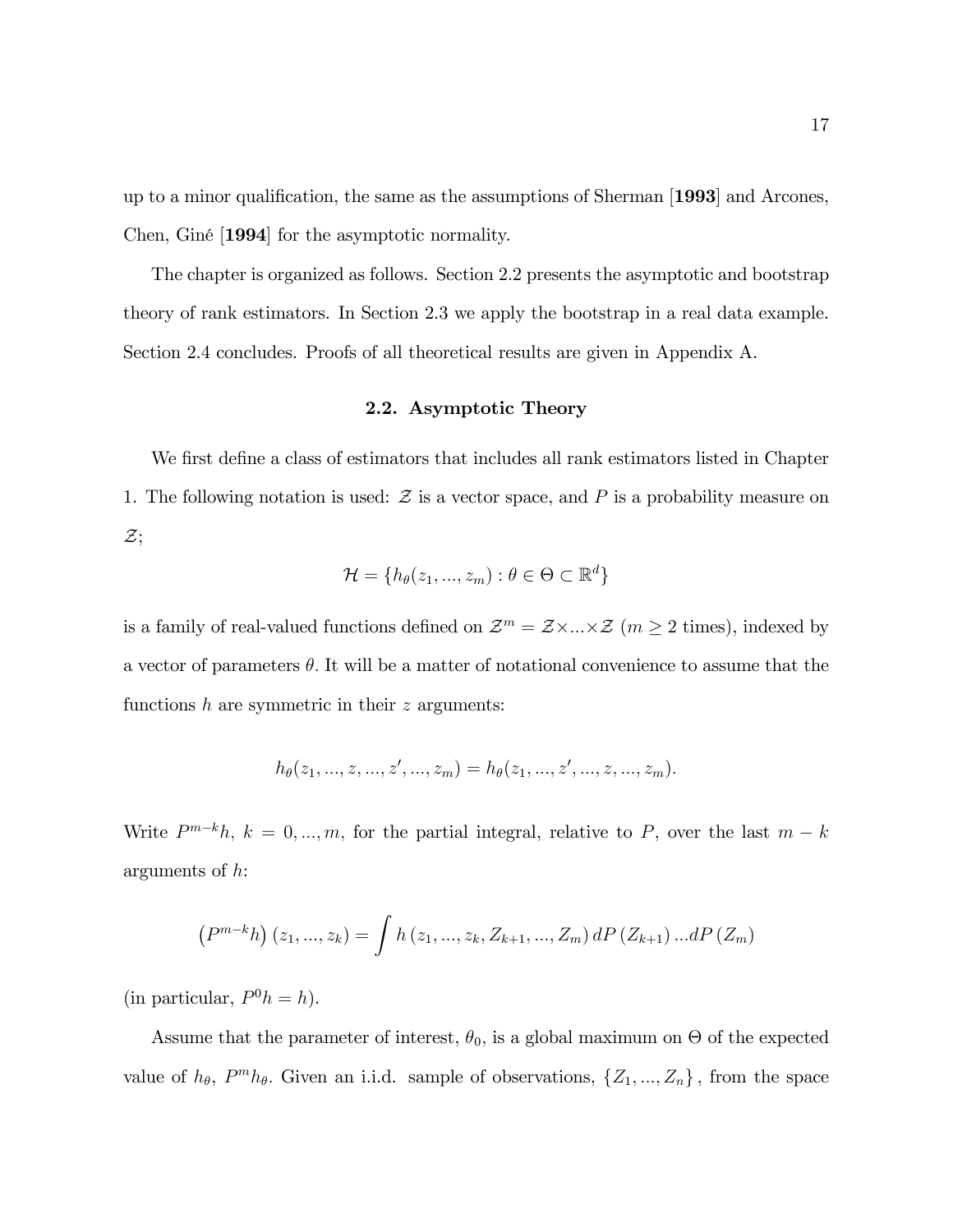$(\mathcal{Z}, P)$ , one can construct a sample analog of  $P^m h_{\theta}$ , a U-process of order m indexed by  $\theta$ :

(2.1) 
$$
G_{n,\theta} = U_n^{(m)} h_{\theta} \equiv \frac{(n-m)!}{n!} \sum_{i_1,...,i_m, \text{ distinct}} h_{\theta}(Z_{i_1},...,Z_m)
$$

(a U-process considered for a specific  $\theta$  is called a U-statistic. See e.g. Serfling [1980] on the basic properties of U-statistics).

The parameter  $\theta_0$  can be estimated by an approximate solution of the sample analog of the population problem:

(2.2) 
$$
G_{n,\theta_n} \geq \sup_{\theta \in \Theta} [G_{n,\theta} - r_{n,\theta}],
$$

where the remainder term  $r_{n,\theta}$  is introduced to ensure measurability of  $\theta_n$  as in Pakes and Pollard [1989] and may also represent the terms that do not have the structure studied below (e.g. the numerical error of solving the maximization problem)<sup>2</sup>.

Under general conditions,  $\theta_n$  is root-*n*-consistent for  $\theta_0$  and asymptotically normal. Namely, let the following assumptions hold.

Assumption 1.  $\Theta$  is a compact set;  $P^m h_{\theta}$ ,  $m \geq 2$ , is continuous on  $\Theta$  and  $\theta_0$  is its unique global maximum on  $\Theta$ .

**Assumption 2.** H is a Euclidean class<sup>3</sup> of symmetric functions for a  $P^m$ -squareintegrable envelope H (H is called an envelope for the class  $\mathcal{H}$  if  $|h| \leq H$  for each  $h \in \mathcal{H}$ ).

**Assumption 3.** Define  $\tau_{\theta}(z) = (P^{m-1}h_{\theta})(z)$ . There is an open neighborhood  $\mathcal{N} \subset \Theta$ of  $\theta_0$  such that

 $\overline{^{2}}$ Below we describe admissible orders of magnitude of  $r_{n,\theta}$ .

 ${}^{3}$ See Appendix, Section A.3, for the definition and basic properties of Euclidean classes.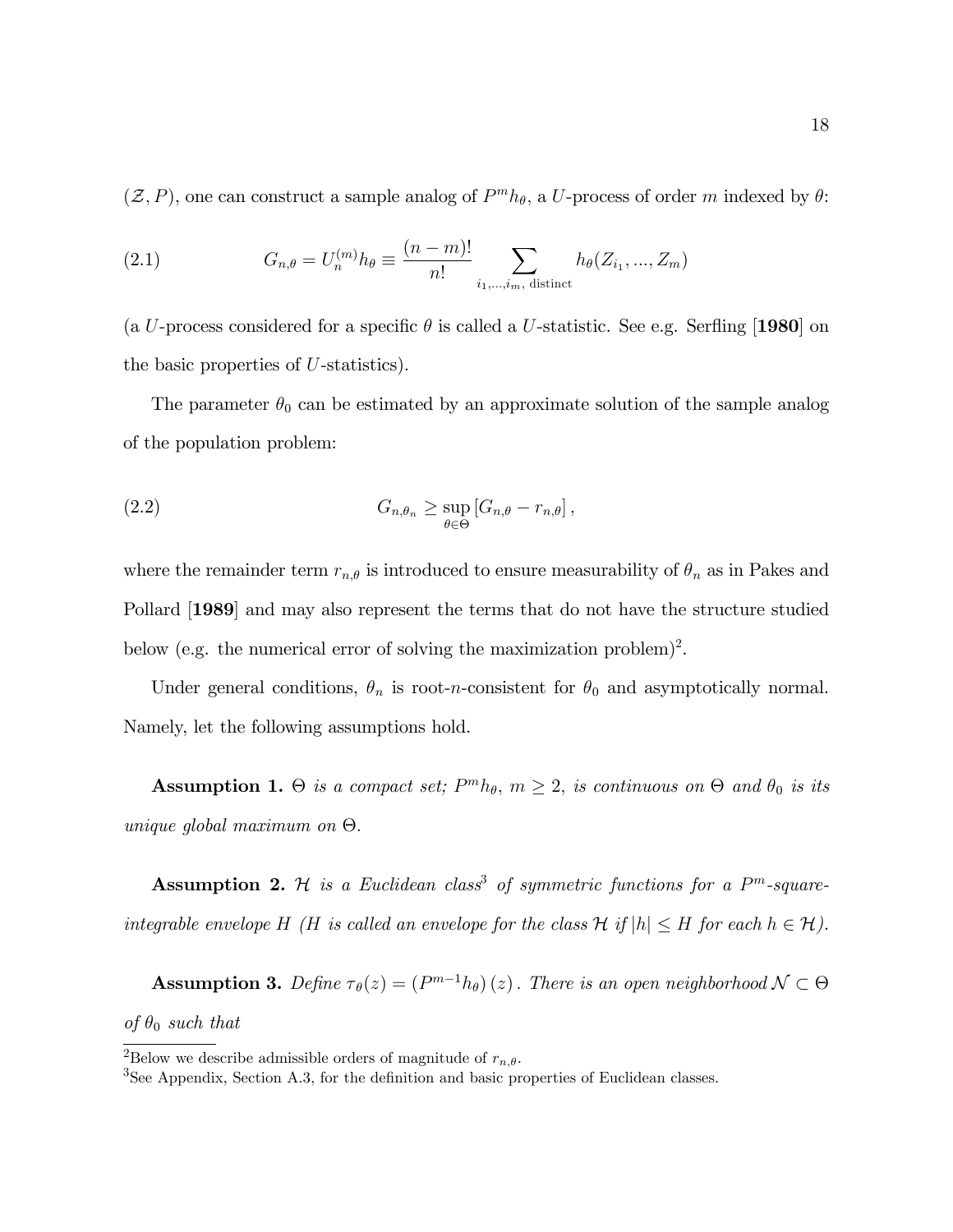(i) All mixed partial derivatives of  $\tau_{\theta}(z)$  with respect to  $\theta$  of orders 1 and 2 exist on N. (ii) There is a P-integrable function  $M(z)$  such that for all z and all  $\theta$  in  $\mathcal{N}$ ,

$$
\left\|\partial^2\tau_{\theta}(z)-\partial^2\tau_{\theta_0}(z)\right\|\leq M(z)\left\|\theta-\theta_0\right\|,
$$

where  $\partial^2 \tau_{\theta}$  is the Hessian matrix of  $\tau$  with respect to  $\theta$ , and  $\|\cdot\|$  denotes the Euclidean norm.

(iii) The gradient of  $\tau_{\theta}(z)$  with respect to  $\theta$  at  $\theta_0$ ,  $\partial \tau_{\theta_0}(z)$ , has finite variance relative to P.

(iv) The matrix  $A = -P\left[\partial^2 \tau_{\theta_0}\right]$  is finite and positive definite.

**Assumption 4.** As 
$$
\theta \to \theta_0
$$
,  $P^2 \left[ \left( P^{m-2} h_{\theta} - P^{m-2} h_{\theta_0} \right)^2 \right] \to 0$ .

These assumptions are a stylized version of assumptions of Sherman [1993]. Assumption 1 is standard for identification. Assumption 2 says that the class of functions over which maximization is performed is not too large, which is necessary for consistency. Assumptions 3 and 4 repeat the continuity and smoothness conditions of Sherman for asymptotic normality.

For example, in the case of MRC, let  $\beta = (\theta, 1)' \in \mathbb{R}^{d+1}$  (to fix the scale, the last component of  $\beta$  is set to 1). The function  $h_{\theta}$  is a symmetric version of the kernel in (1.3) (note that symmetrization does not change the optimization problem):

(2.3) 
$$
h_{\theta}(z_1, z_2) =
$$

$$
\mathbf{1}\{y_1 > y_2\} \mathbf{1}\{(\theta', 1)(x_1 - x_2) > 0\}
$$

$$
+ \mathbf{1}\{y_2 > y_1\} \mathbf{1}\{(\theta', 1)(x_2 - x_1) > 0\},
$$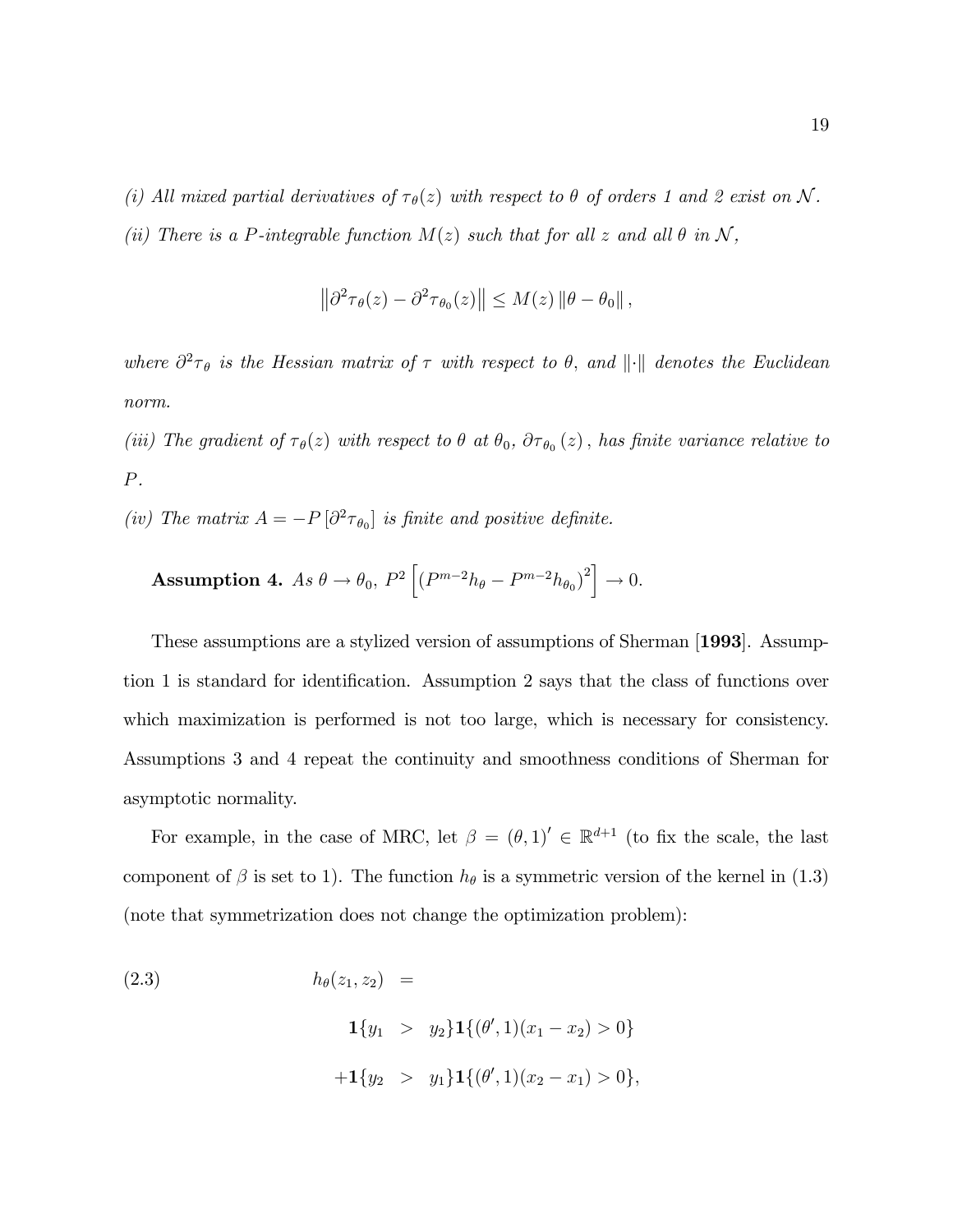where  $z = (y, x)$ . Han [1987] provided primitive conditions under which  $h_{\theta}$  satisfies Assumption 1. Sherman [1993] verified that for a compact  $\Theta$ , the class of functions  $\{h_{\theta}(z_1, z_2)\}\$ is Euclidean for the envelope  $H = 1$ , and gave conditions on the primitives of the model  $(1.2)$  under which Assumptions 3 and 4 are satisfied<sup>4</sup>. In particular, Assumption 4 is satisfied if the last component of vector  $X$ , denoted  $V$ , is continuously distributed conditionally on the vector of the first  $d$  components,  $U$ . Also, the following condition is sufficient for parts (i)-(iii) of Assumption 3:  $V$  is continuously distributed conditionally on U and Y; the conditional density,  $\phi_{V|U,Y}$ , is three times differentiable in V for almost all  $U$  and  $Y$ , and is uniformly bounded together with its derivatives up to order three; and  $P||U||^3 < \infty^5$ . Below, we will refer to these, or similar, sufficient conditions repeatedly. Assumptions 1-4 were verified for the other rank estimators in the corresponding papers listed in Chapter 1. It is worth noting, however, that Assumptions 1-4 do not rely on the specific structure of rank estimators, but rather on the fact that they maximize a  $U$ -process with sufficiently smooth leading terms. The applicability of our theoretical results, therefore, extends beyond the scope of rank estimators.

Theorem 1, which is essentially due to Sherman [1993] and Arcones, Chen, Giné [1994], says that the estimator  $\theta_n$ , after a proper normalization and recentering, converges in distribution, uniformly, to a normal law.

**Theorem 1.** Let Assumptions 1-4 hold, and  $\sup_{\theta \in \Theta} |r_{n,\theta}| = o_p(n^{-1})$ . Define  $\Gamma =$  $m^2A^{-1}Var\left(\partial\tau_{\theta_0}\right)A^{-1}$ . Then  $\theta_n$  is consistent for  $\theta_0$  in probability, and

(2.4) 
$$
\sup_{A\in\mathcal{A}}\left|\int_A dF_{n^{1/2}(\theta_n-\theta_0)}-\int_A d\Phi_{\Gamma}\right|=o(1),
$$

<sup>4</sup>With the exception of Assumption 3 (iv), see Chapter 4 for the discussion.

<sup>&</sup>lt;sup>5</sup>Sherman assumed that U has bounded support, but  $P||U||^3 < \infty$  suffices.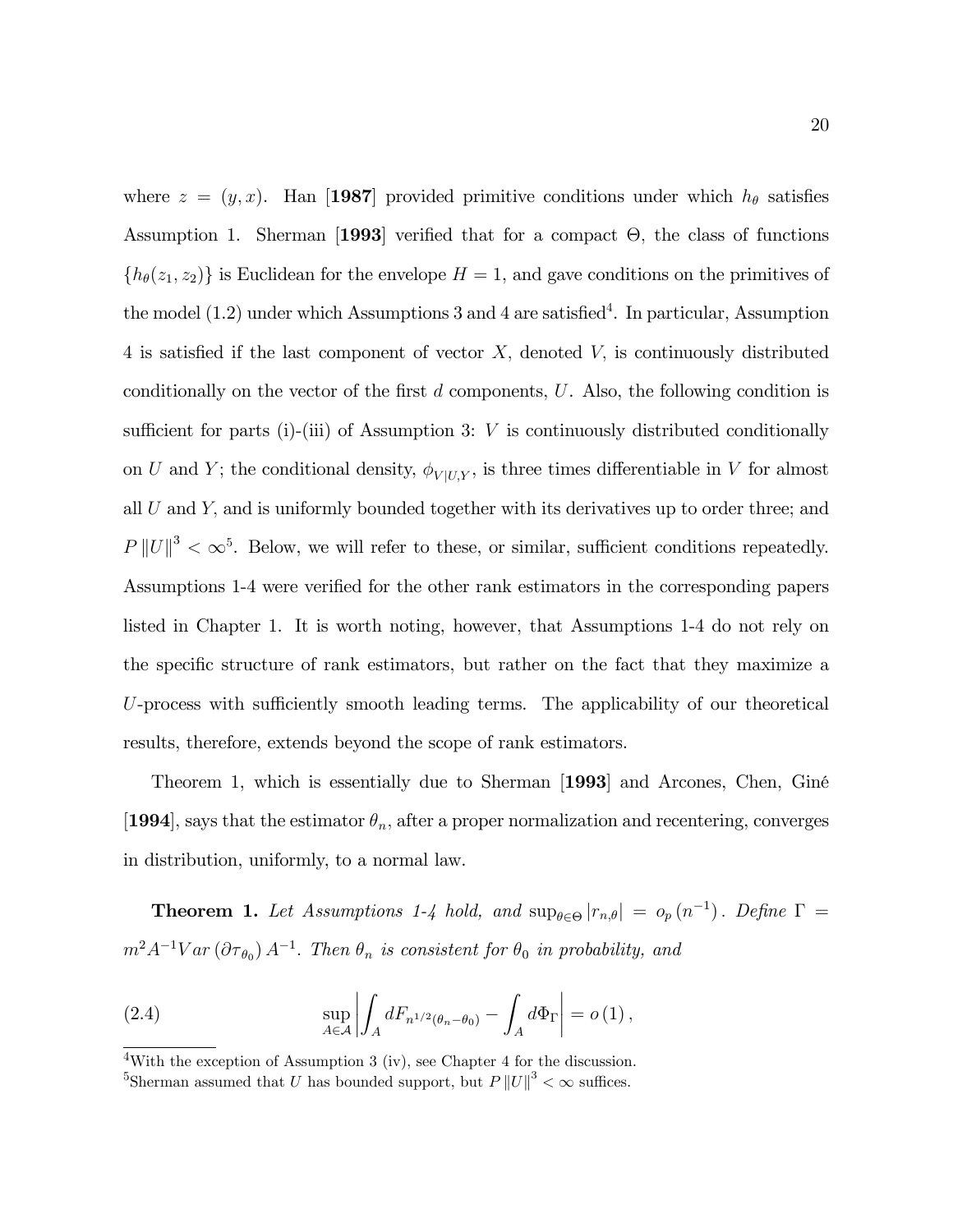where  $F_{n^{1/2}(\theta_n-\theta_0)}$  is the c.d.f. of the random vector  $n^{1/2}(\theta_n-\theta_0)$ ,  $\Phi_{\Gamma}$  is the c.d.f. of the normal distribution with mean zero and variance  $\Gamma$ , and  $\mathcal A$  is the collection of all measurable convex sets in  $\mathbb{R}^d$ .

To use the result of Theorem 1 for inference, one needs an estimate of the asymptotic variance  $\Gamma$ . The latter, however, depends on moments of the derivatives of the unknown function  $\tau$ . As explained in Introduction, estimation of these moments may be difficult in practice.

Alternatively, the limiting distribution can be estimated by the nonparametric bootstrap of Efron [1979]. Specifically, let  $\{\hat{Z}_1, ..., \hat{Z}_n\}$  be the bootstrap sample, i.e. a collection of independent draws, with replacement, from the sample  $\{Z_1, ..., Z_n\}$ . The bootstrapped objective function  $\hat{U}_n^{(m)} h_\theta$  is formed as in (2.1) using  $\hat{Z}_i$  instead of  $Z_i$ :

(2.5) 
$$
\hat{G}_{n,\theta} = \hat{U}_n^{(m)} h_{\theta} \equiv \frac{(n-m)!}{n!} \sum_{i_1,...,i_m, \text{ distinct}} h_{\theta}(\hat{Z}_{i_1},...,\hat{Z}_m).
$$

The bootstrapped estimator,  $\hat{\theta}_n$ , is an approximate solution to the corresponding maximization problem:

(2.6) 
$$
\hat{G}_{n,\hat{\theta}_n} \geq \sup_{\theta \in \Theta} \left[ \hat{G}_{n,\theta} - \hat{r}_{n,\theta} \right],
$$

with some remainder  $\hat{r}_{n,\theta}$ .

To prove consistency of the bootstrap, we make one more assumption. It arises because the bootstrap draws, unlike the sample observations, are statistically dependent unconditionally. Note that Assumptions 1-4 provide no bounds on moments of function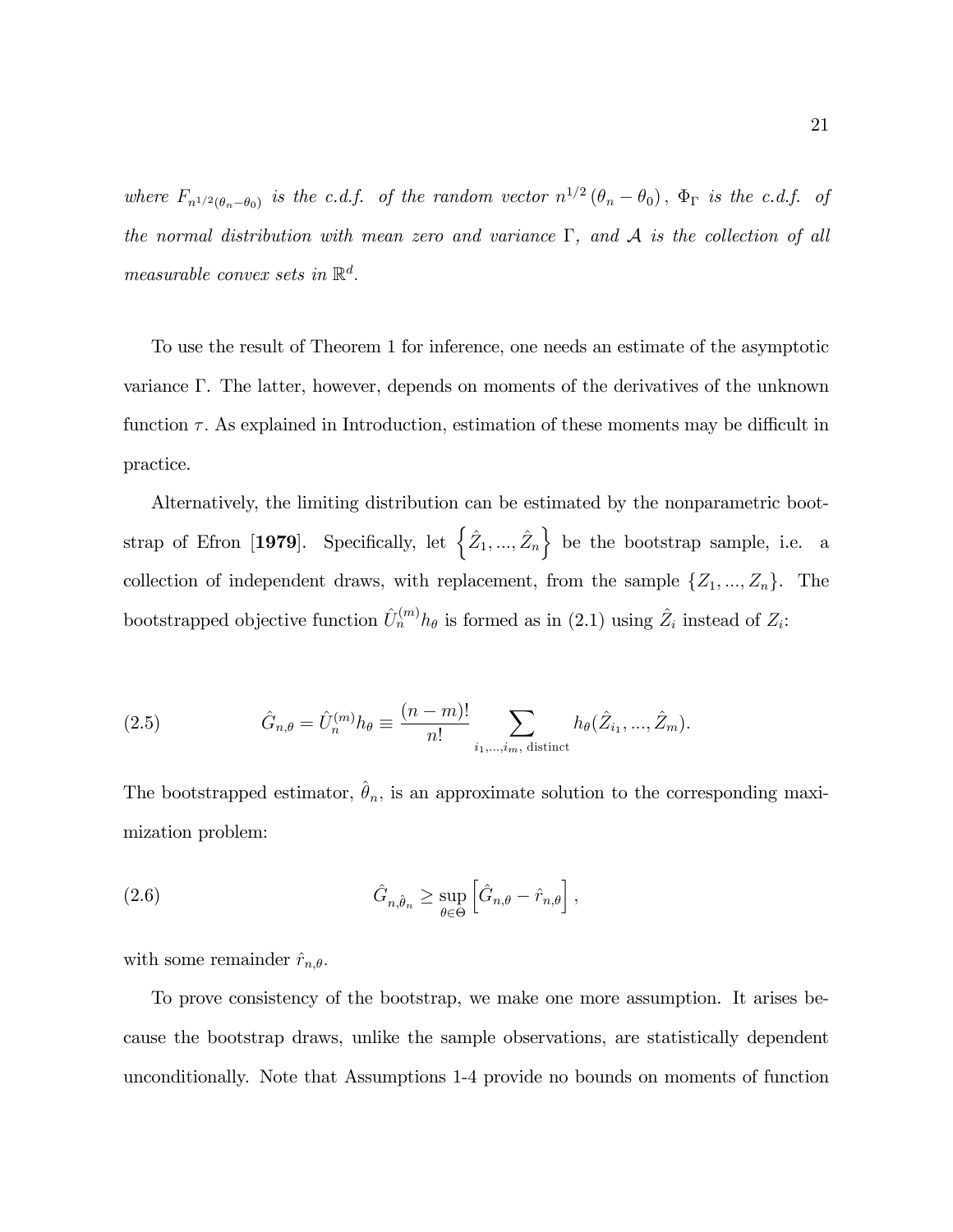h if its arguments are statistically dependent. The form of dependency that needs to be explicitly controlled in the bootstrap is that of drawing the same sample realization of vector  $Z$  two or more times. To state the assumption formally, define the function

$$
H_{\omega_m}(z_1, ..., z_m) = H\left(z_{\omega_m(1)}, ..., z_{\omega_m(m)}\right),
$$

where  $\omega_m$  is a permutation, with repetition, of numbers  $\{1, ..., m\}$ , and the function

$$
h_{\theta}^{[m-2]}(z_1,...,z_{m-2}) = \int h_{\theta}(z_1,...,z_{m-2}, Z_m, Z_m) dP(Z_m).
$$

**Assumption 5.** (a) For all  $\omega_m$ ,  $P^m H_{\omega_m}^2 < \infty$ . (b) As  $\theta \to \theta_0$ ,  $P^{m-2} \left[ h_{\theta}^{[m-2]} - h_{\theta_0}^{[m-2]} \right]$  $\theta_0$  $\Big] \rightarrow 0.$ 

Assumption 5 is not restrictive for rank estimators. The moment condition on  $H_{\omega_m}$ is trivially satisfied for bounded functions  $h$  (which is the case for the majority of rank estimators). MR is an example when  $h$  may be unbounded, however, the condition  $PY^2$  <  $\infty$ , required by Assumption 2, also entails the moment condition in Assumption 5 (a) for the envelope  $H = |Y_1| + |Y_2|$ . The continuity condition on  $h_{\theta}^{[m-2]}$  $\int_{\theta}^{m-z_1}$  is also not difficult to verify. For MR and MRC, for example, it is satisfied vacuously, because in this case  $h_{\theta}^{[m-2]} \equiv 0$ . For other estimators, e.g. pairwise-difference rank estimators,  $h_{\theta}^{[m-2]}$  $\frac{m-2}{\theta} \neq 0.$ However, Assumption 5, similarly to Assumption 4, holds if the last component of the vector of regressors,  $V$ , is distributed continuously conditionally on the first  $d$  components, U.

We now give two results showing consistency of the bootstrap. The distribution of the test statistic,  $n^{1/2}(\theta_n - \theta_0)$ , can be approximated by the conditional (on the data sample)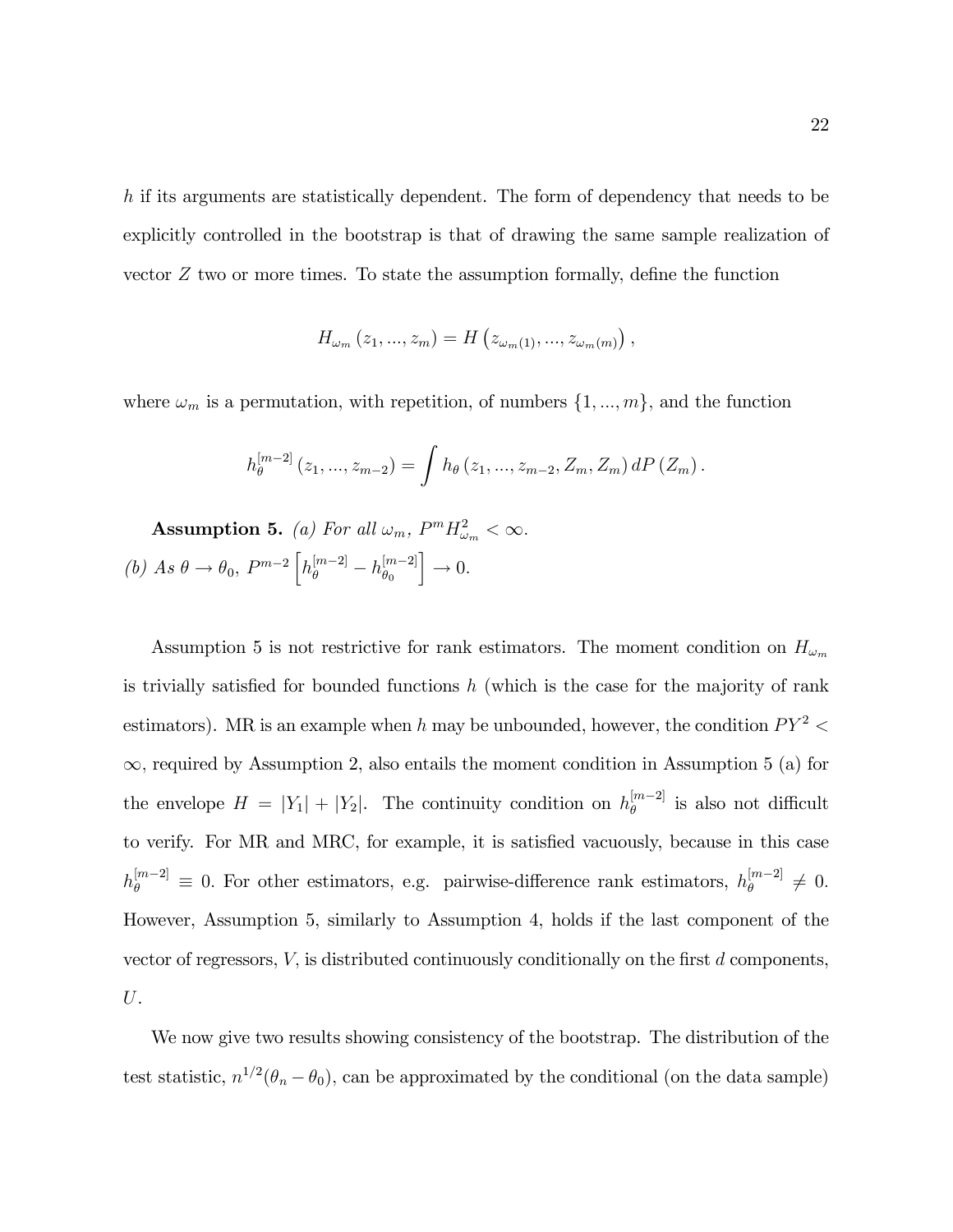distribution of the bootstrapped statistic,  $n^{1/2}(\hat{\theta}_n - \theta_n)$ , or by the normal c.d.f. with zero mean and variance equal to the conditional variance of  $n^{1/2}(\hat{\theta}_n - \theta_n)$ . Both approaches give consistent results, although the second relies on slightly stronger regularity conditions.

**Theorem 2.** Let the assumptions of Theorem 1 and Assumption 5 hold, and assume that  $\sup_{\theta} |\hat{r}_{n,\theta}| = o_p (n^{-1})$ . Then the bootstrap estimator of the asymptotic distribution of  $n^{1/2}(\theta_n - \theta_0)$  is consistent in probability:

(2.7) 
$$
\sup_{A \in \mathcal{A}} \left| \int_A d\hat{F}_{n^{1/2}(\hat{\theta}_n - \theta_n)} - \int_A d\Phi_\Gamma \right| = o_p(1),
$$

where  $\hat{F}$  is the conditional c.d.f. of the bootstrapped estimator.

**Theorem 3.** Let the assumptions of Theorem 1 hold, and, additionally,  $P^mH^p < \infty$ ,  $PM^p < \infty$ ,  $P \Vert \partial^2 \tau_{\theta_0} \Vert^p < \infty$ , for a  $p > 2$ , and  $P \sup_{\theta} |r_{n,\theta}|^2 = o(n^{-1})$ . Then

$$
Var\left[n^{1/2}(\theta_n - \theta_0)\right] \to \Gamma.
$$

If also  $P^m H_{\omega_m}^p < \infty$  for each  $\omega_m$ ,  $P \sup_{\theta} |\hat{r}_{n,\theta}|^2 = o(n^{-1})$ , and Assumption 5 (b) holds, then the bootstrap estimator of the asymptotic variance of  $n^{1/2}(\theta_n - \theta_0)$  is consistent in probability:

$$
\widehat{Var}\left[n^{1/2}(\widehat{\theta}_n - \theta_n)\right] \to^p \Gamma.
$$

Here V ar is the finite sample variance and  $\widehat{Var}$  is the bootstrap variance conditional on the sample.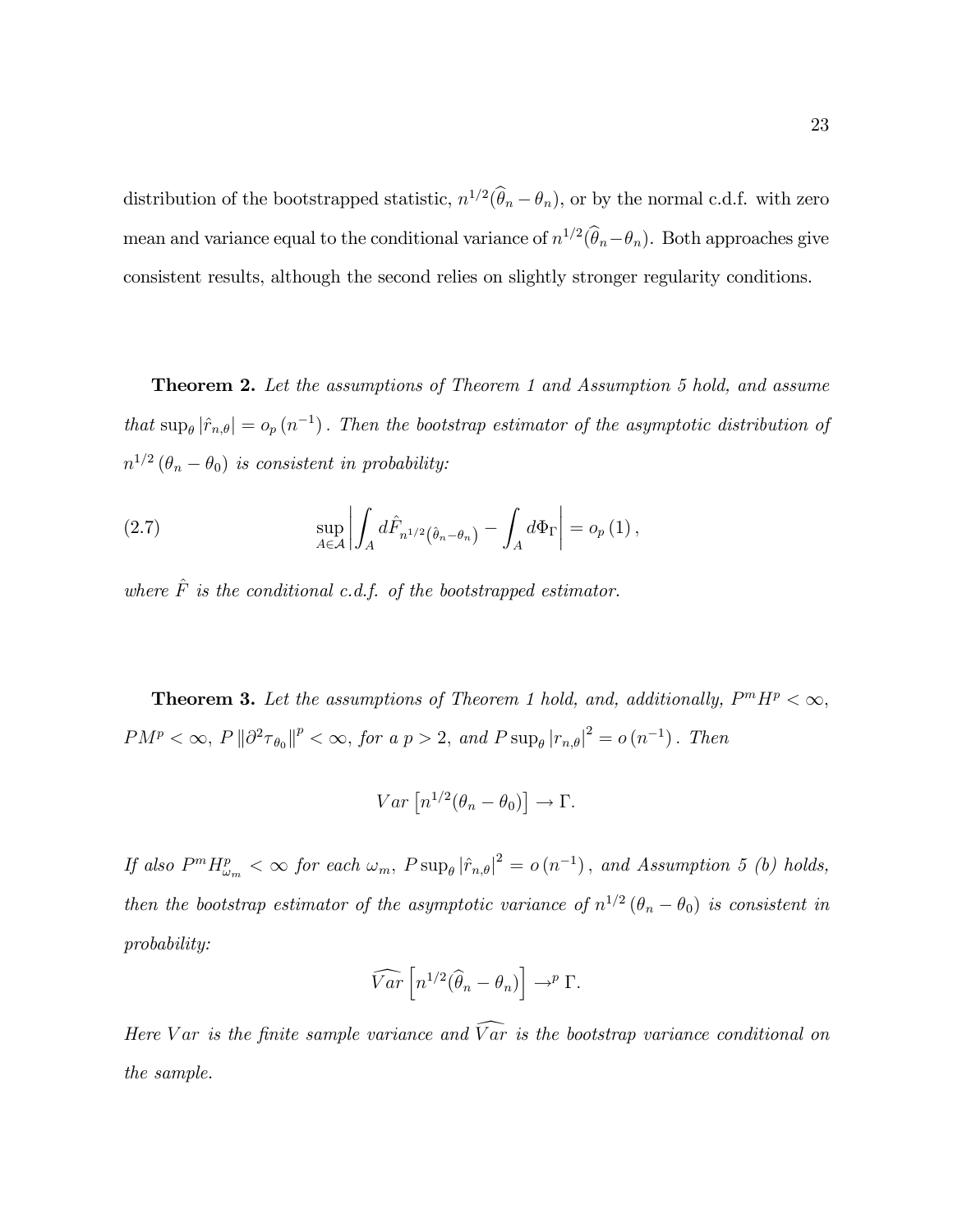#### 2.3. Empirical Example

Here we apply the bootstrap to a real data set. Our main focus is the feasibility of the bootstrap procedure. We reestimate the standard errors in the wage-equation example studied by Abrevaya [2003]. The data set, constructed by Ruud [2000], is an extract from the March 1995 CPS, consisting of 1,289 observations. The dependent variable is an hourly wage (WAGE). The regressors are years of schooling (EDUC), years of potential work experience (EXPER) and its square (EXPSQ), a female indicator variable (FEMALE), a union indicator variable (UNION), and a nonwhite indicator variable (RACE equal to 0 if white, 1 if not). The model is specified as the transformation model with an unknown link function h:

$$
h(WAGE) = \beta_1 E DUC + \beta_2 EXPER + \beta_3 EXPSQ
$$

$$
+ \beta_4 F E MALE + \beta_5 UNION + \beta_6 RACE + \varepsilon
$$

(the traditional choice of h in such models is the logarithmic function). The identification assumption is that h is a strictly increasing function and  $\varepsilon$  is an i.i.d. error term distributed independently of the covariates.

The coefficients are estimated by MRC and PDR4, with a scale normalization  $\beta_1 = 1.$ Abrevaya  $[2003]$  computed the estimates of the coefficients. He also applied the nonparametric method to estimate their standard errors. It is worth noting that the number of (one-dimensional) kernel regressions that the nonparametric method involves increases with the dimension of the vector of covariates,  $d+1$ , as  $3+d$  for MRC and as  $4+\frac{d(d+1)}{2}$ for PDR (so that in the example considered here one has to run, respectively, eight and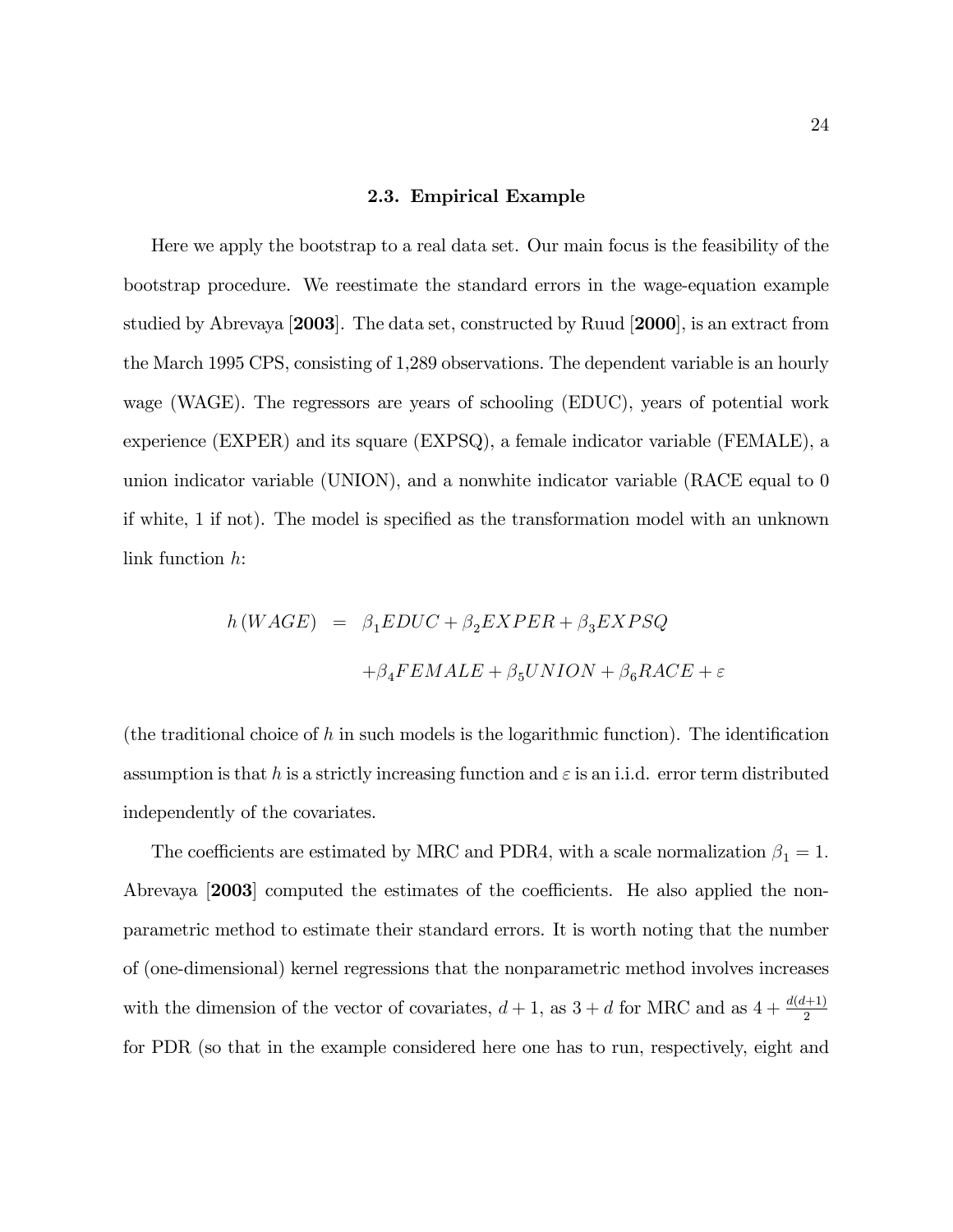nineteen one-dimensional kernel regressions). As the implementation of each of them requires a choice of a bandwidth and some other details (such as the form of the kernel and the trimming parameters in the denominator of the Nadaraya-Watson conditional expectation estimator), the method contains an element of subjectivity.

Here we provide alternative estimates of the standard errors obtained by the bootstrap. The computational burden of the bootstrap is of order  $O(Bn \log n)$  for MRC and  $O(Bn^2 \log n)$  for PDR4, where B is the number of bootstrap iterations. We used  $B = 1000$ , although the estimates of the standard errors were stable after  $B = 200$  iterations already. For this sample size, the computation of the MRC objective function is faster than that of the PDR4 objective function, but the associated maximization problem for the former is more difficult to solve numerically. In the case of MRC we used the Nelder-Mead algorithm of optimization with five different combinations of parameters and starting values (chosen in trial runs) in each bootstrap iteration. For PDR4 we used the standard MATLAB maximization routine fminsearch with default settings and one starting vector, the estimated vector of coefficients. The objective functions of the two estimators were computed using the fast algorithm of Abrevaya [1999] for MRC and a sorting-based algorithm described in Appendix, Section C.1, for PDR4, both programmed in C. The computational times for one thousand bootstrap iterations were 34 minutes for MRC and 6.5 hours for PDR4, on an AMD Opteron 2.8 GHz processor. The memory usage was 62 megabytes for MRC and about 400 megabytes for PDR4.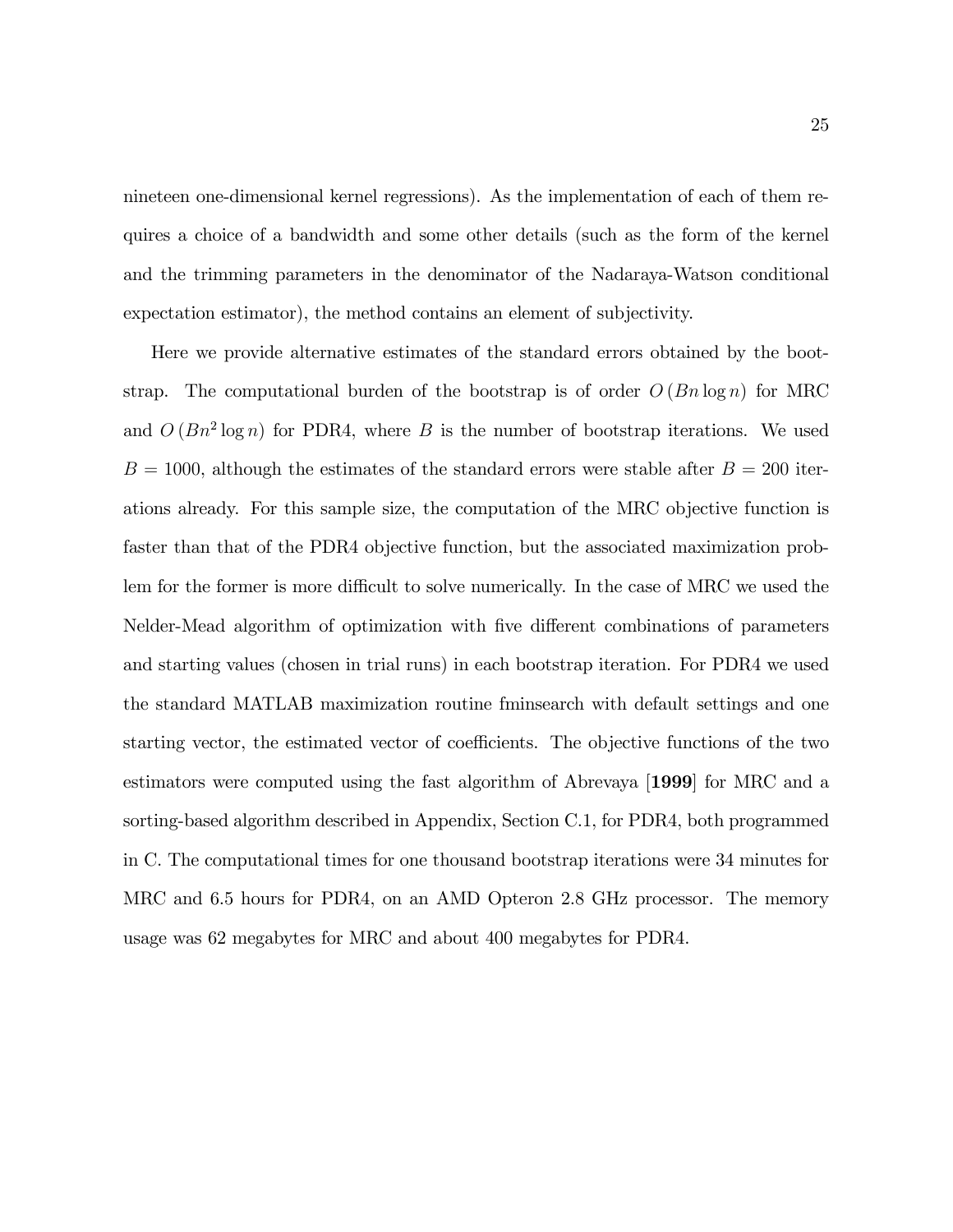|               | MRC       |            |        | PDR <sub>4</sub> |            |        |
|---------------|-----------|------------|--------|------------------|------------|--------|
|               | coef.     | std. error |        | coef.            | std. error |        |
|               |           | nonpar.    | boots. |                  | nonpar.    | boots. |
| EDUC          | 1.0000    |            |        | 1.000            |            |        |
| <b>EXPER</b>  | .3590     | .0559      | .0502  | .4068            | .0487      | .0432  |
| <b>EXRSQ</b>  | $-.5965$  | .1251      | .1123  | $-.6741$         | .1140      | .0977  |
| <b>FEMALE</b> | $-2.2105$ | .3187      | .2744  | $-2.3252$        | .3102      | .2747  |
| RACE          | $-.9851$  | .4537      | .2937  | $-1.2828$        | .4076      | .3492  |
| <b>UNION</b>  | 1.5178    | .4482      | .3022  | 1.8922           | .4103      | .3166  |

Table 2.1. Wage equation estimation

Table 2.1 reports the values of the estimated coefficients and the standard errors. One can see that the standard errors estimated by the bootstrap and by the nonparametric methods can be substantially different in practice<sup>6</sup>.

### 2.4. Conclusion

The nonparametric bootstrap is a way of performing inference in rank regressions without relying on subjective choices of tuning parameters. In this chapter we have established consistency of the nonparametric bootstrap for rank estimators and other finite-dimensional estimators that maximize  $U$ -processes of order 2 and higher. The computational feasibility of the bootstrap has been demonstrated in an empirical example.

<sup>&</sup>lt;sup>6</sup>Since the true distribution of the data is not known in this example, we cannot say which method gives a better estimate of the true asymptotic standard deviations. The finite-sample performance of the bootstrap and the nonparametric methods will be investigated in Monte-Carlo experiments in Chapter 3.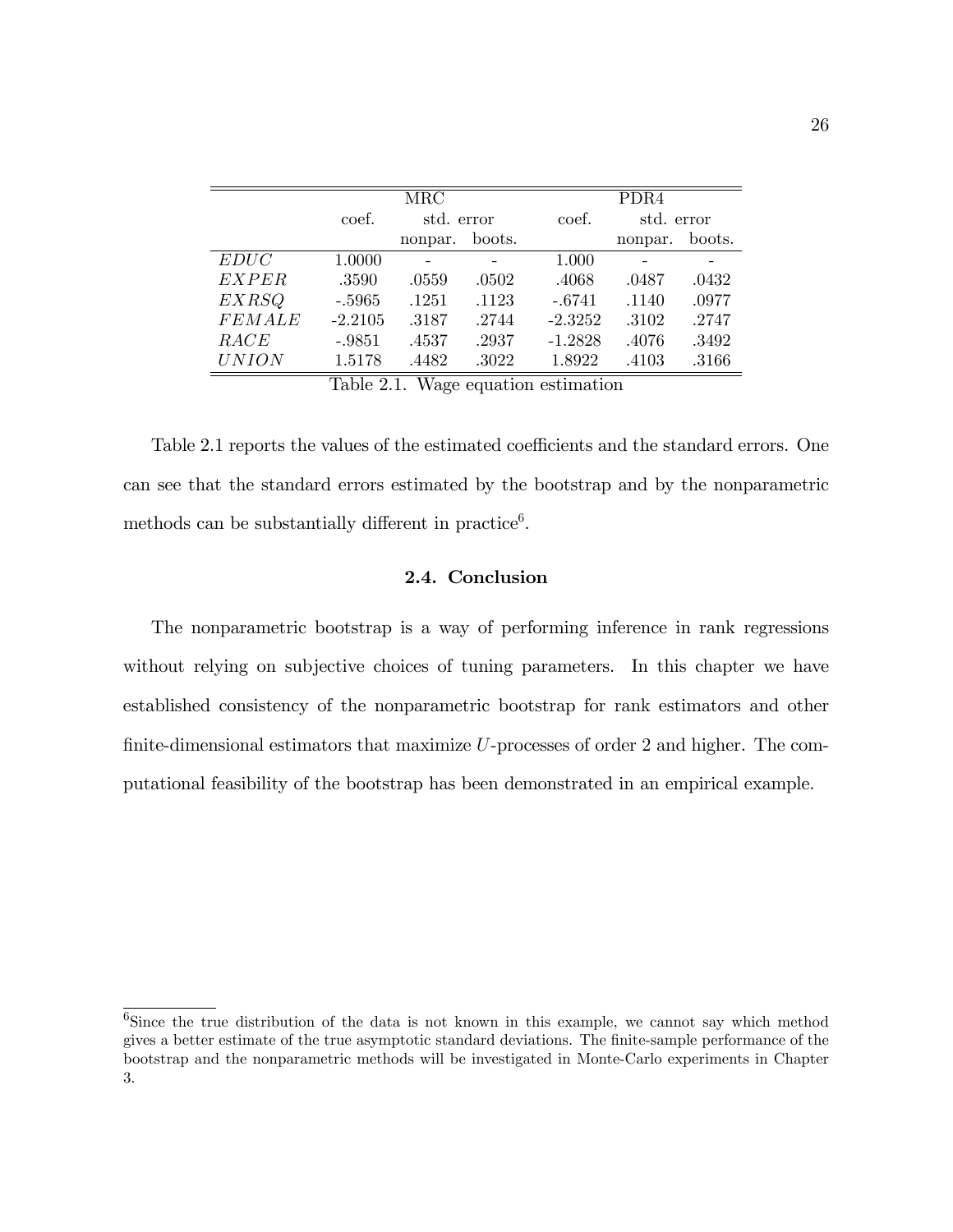#### CHAPTER 3

# Rates of Convergence in the Central Limit Theorems for Rank Estimators

#### 3.1. Introduction

Here we investigate the accuracy of inference in rank regressions. As explained in Chapter 2, one can use the normal distribution with an estimated variance or the bootstrap distribution as consistent approximations of the Önite-sample distribution of a rank estimator. However, the results on the asymptotic normality, or consistency of the bootstrap, provide no insight on the potential magnitudes of the error in such approximations. If the error converges to zero slowly with the number of observations  $n$ , the confidence intervals and tests of hypotheses constructed using either approximation may have coverage probabilities and levels very different from the nominal ones in finite samples.

The problem of the accuracy of inference is well understood in the case of an estimator that is a smooth function of sample moments (see e.g. Bhattacharya and Rao [1976] and Hall [1992]). Then, confidence intervals based on the asymptotic normal distribution typically attain the desired coverage probability up to an error of order  $O(n^{-1/2})$  for one-sided confidence intervals and  $O(n^{-1})$  for two-sided symmetric confidence intervals. In the case of M-estimators with nonsmooth criterion functions, the exact order of the approximation error is known only in several special cases, such as the least absolute deviation estimator studied by De Angelis, Hall and Young [1993]. Some results are available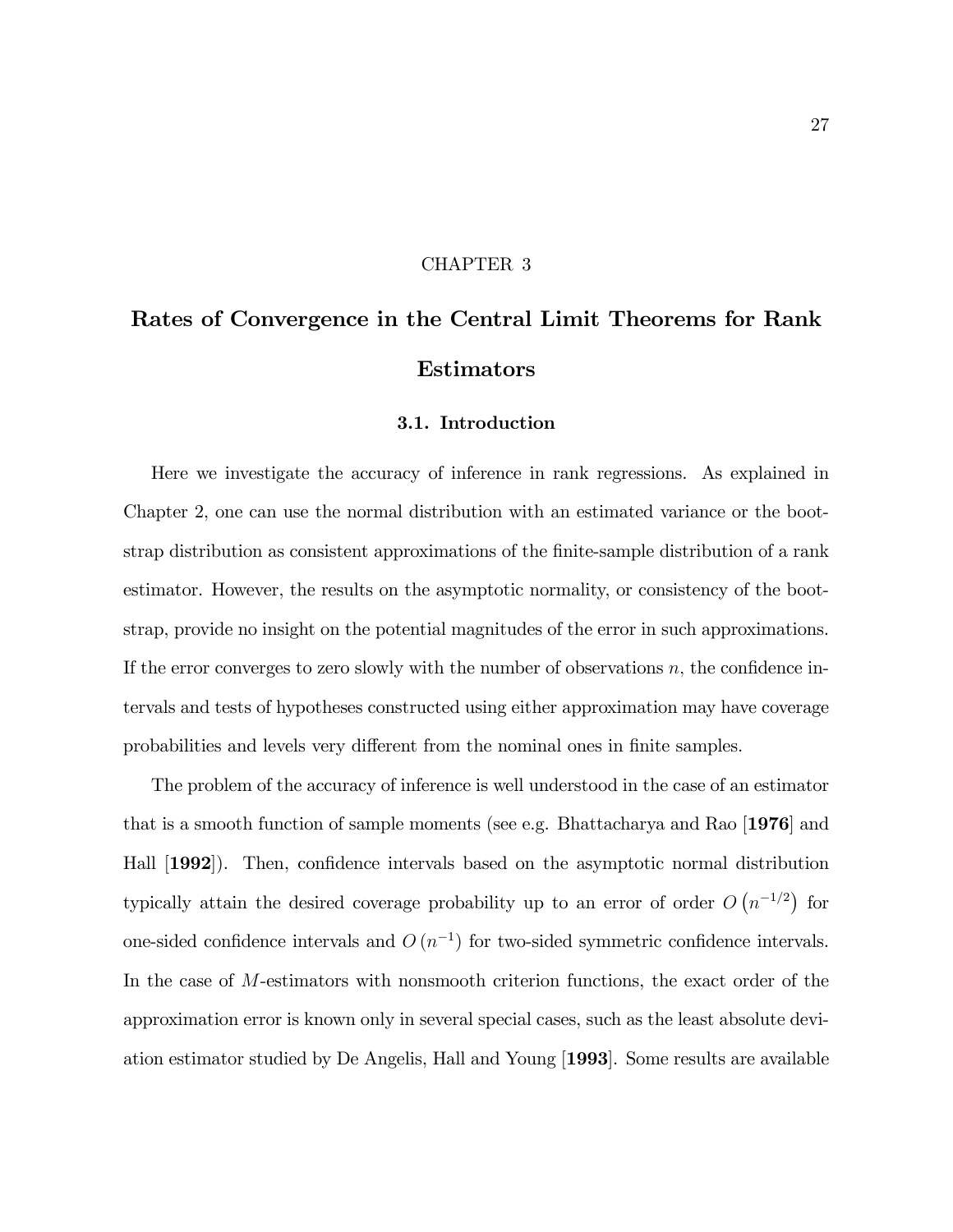for nonparametric methods that are applicable to models (1.2) or (1.6). Nishiyama and Robinson [2005] studied the accuracy of inference for the normal and the bootstrap approximations for the average derivative estimator of Powell, Stock and Stoker [1989] and showed that it can be the same as in parametric methods. However, this conclusion relies on restrictive moment and smoothness conditions. Particularly, there is a hidden curseof-dimensionality effect: the conditional expectation  $E[Y|X'\beta]$  has to have progressively higher numbers of bounded derivatives in the single index  $X'\beta$  as the dimension of X grows, and progressively higher orders of kernels have to be used in associated nonparametric regressions<sup>1</sup>.

Below we give an upper bound on the error of approximation of the Önite-sample distributions of MRC, MR, and the other rank estimators listed in Chapter 1. The bound is the same for approximations by both the bootstrap distribution and the normal distribution with the true variance. In the case of MRC, the error converges to zero with the rate arbitrarily close to  $n^{-1/6}$ . The rate is slower for the MR estimator if the outcome Y is not bounded, but it also approaches the order of  $n^{-1/6}$  if Y has sufficiently many finite moments. The result holds under mild regularity conditions and is not subject to the curse of dimensionality. We further show that, under somewhat stronger assumptions, the PDR3 and PDR4 estimators of Abrevaya [2003] have a much smaller approximation error, close to  $n^{-1/2}$  in the case of PDR3 and exactly  $n^{-1/2}$  for the case of PDR4. Therefore, in

<sup>&</sup>lt;sup>1</sup>The same is true for conditions under which this estimator is root-*n*-consistent. The sieve minimumdistance estimator of Ai and Chen [2003] also has a hidden curse of dimensionality, since it requires progressively stronger smoothness properties of the unknown functions when the dimension of the vector X grows. Other methods, such as the estimator by Ichimura [1993], may not have this problem. Unfortunately, the second-order asymptotic properties of Ichimuraís estimator are not known. It is likely though that strong smoothness assumptions will be needed for it to have the rate of convergence of order  $O(n^{-1/2})$  for the error between the finite-sample distribution of the estimator and the asymptotic normal distribution.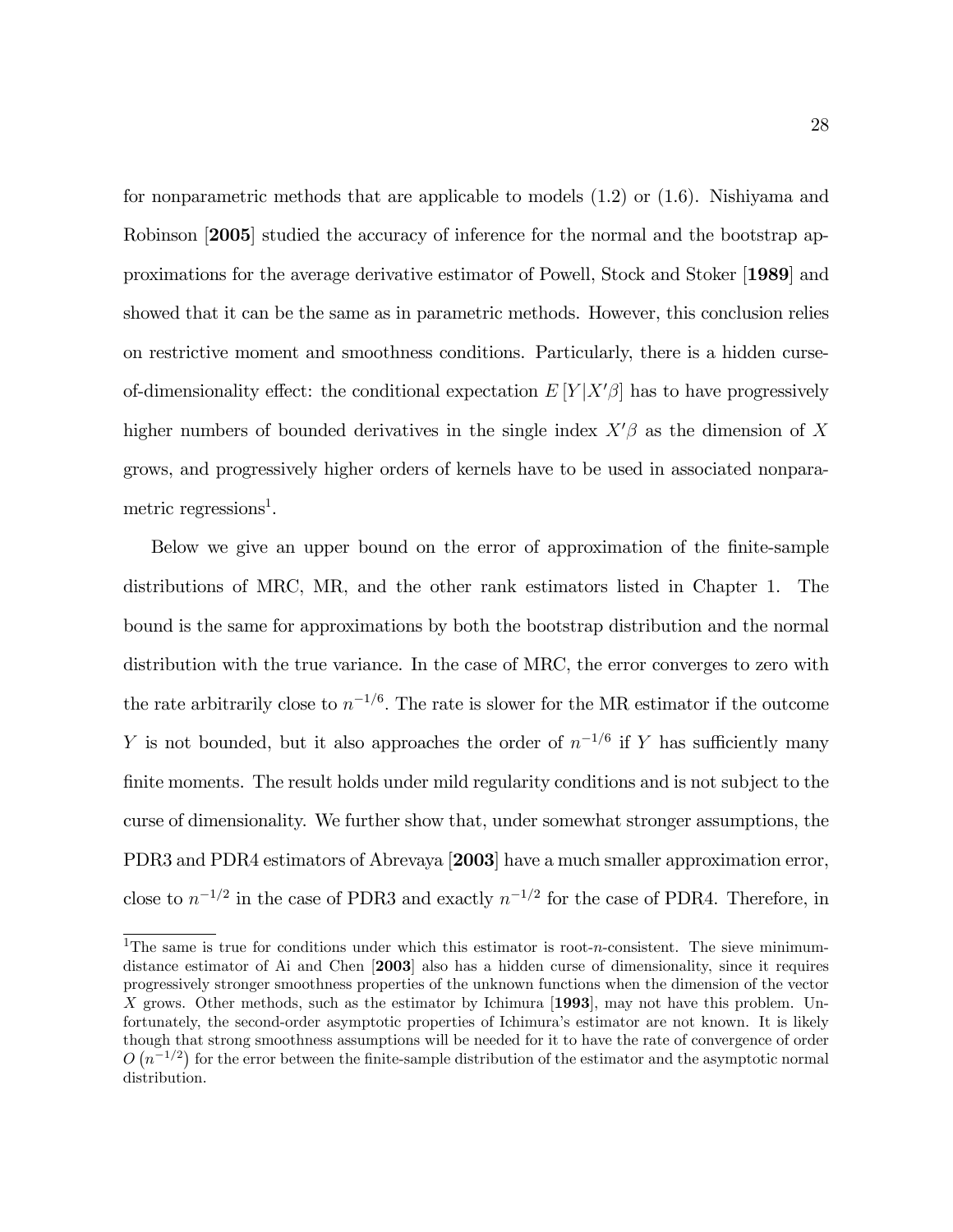one-sided tests and confidence intervals, the pairwise-difference rank estimators achieve the same order of accuracy as the classical parametric estimators. We are not aware of existence of smoothing-based nonparametric techniques applicable to model (1.8) that would achieve this degree of precision of inference under the same regularity conditions.

The rest of the chapter is organized as follows. The asymptotic results are given in Section 3.2 for the rank estimators in general, and in Section 3.3 for the pairwise-difference rank estimators. In Section 3.4 the convergence properties are illustrated in Monte-Carlo experiments. Conclusions are given in Section 3.5. The proofs of the results exposed in Sections 3.2 and 3.3 can be found in Appendix A.

#### 3.2. Rates of Convergence: General Case

In this section we obtain bounds on the approximation errors in Theorems 1 and 2 of Chapter 2 in the special case of the rank estimators. Here we consider the rank estimators in general, and in the next subsection we give stronger results for the subclass of the pairwise-difference rank estimators.

To expose the asymptotic theory, we use the same framework as in Chapter 2. The bounds that we find are closely related to the continuity properties of the quantity appearing in Assumption 4. The first result is obtained for the maximizers of  $U$ -processes whose kernel functions  $h$  satisfy the following condition.

**Assumption 6.** There exist numbers  $\delta, C > 0$  such that for all  $\theta_1$ ,  $\theta_2$  in the  $\delta$ neighborhood of  $\theta_0$ ,

(3.1) 
$$
P^2 \left[ \left( P^{m-2} h_{\theta_1} - P^{m-2} h_{\theta_2} \right)^2 \right] \leq C \left\| \theta_1 - \theta_2 \right\|.
$$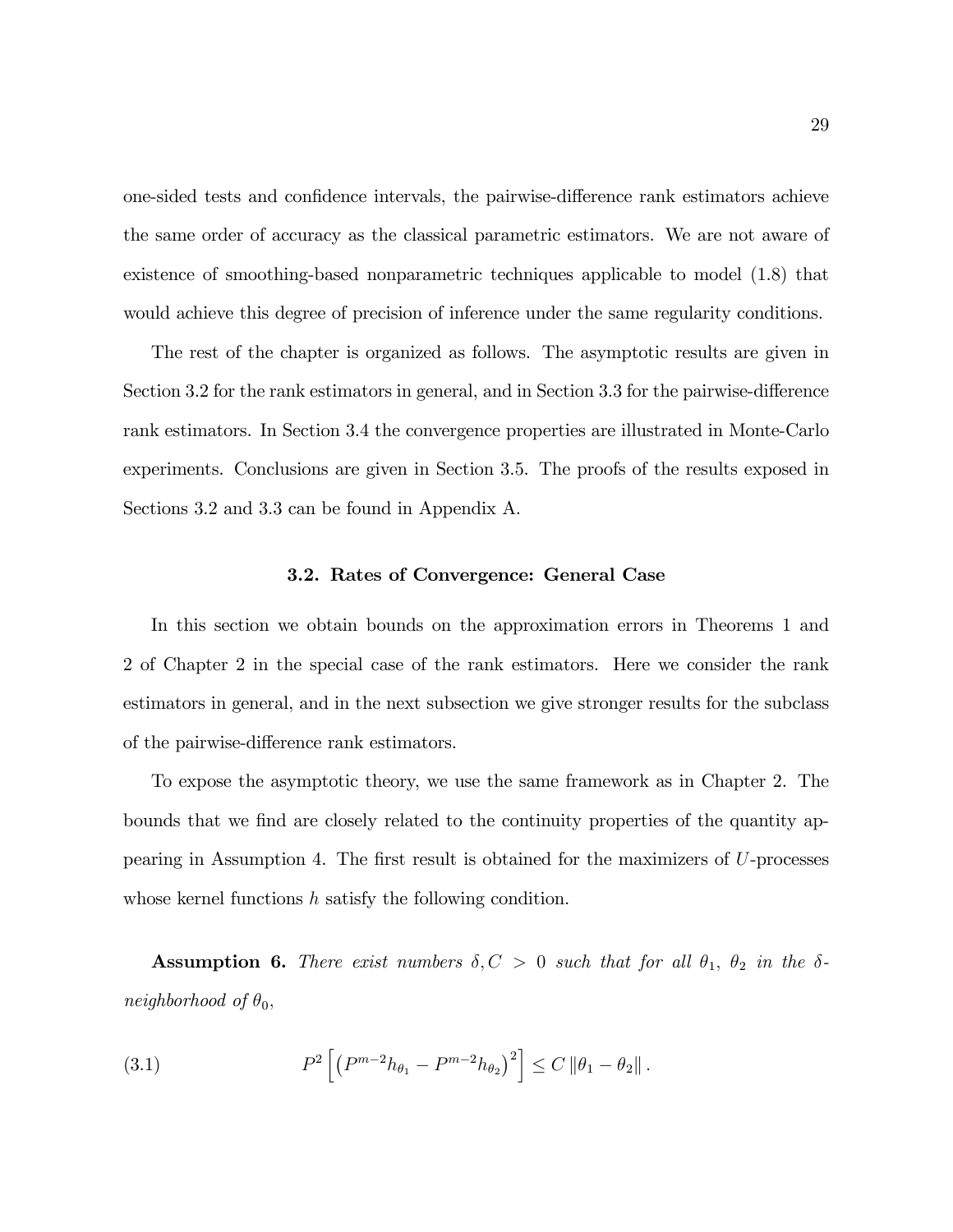Note that for differentiable kernels  $h$  one would normally have, by a Taylor expansion argument, that

(3.2) 
$$
P^2 \left[ \left( P^{m-2} h_{\theta_1} - P^{m-2} h_{\theta_2} \right)^2 \right] = O \left( \|\theta_1 - \theta_2\|^2 \right).
$$

Assumption 6, therefore, reflects a degree of nonsmoothness of the criterion function. To see why it is relevant for rank estimators, note that for estimators like MRC or MR, both (3.1), and its reverse:

(3.3) 
$$
P^2 \left[ \left( P^{m-2} h_{\theta_1} - P^{m-2} h_{\theta_2} \right)^2 \right] \ge c \left\| \theta_1 - \theta_2 \right\|.
$$

(for a constant  $c > 0$ ) are generally true.

Consider, for example, MRC. One can see that

$$
[h_{\theta_1}(z_1, z_2) - h_{\theta_2}(z_1, z_2)]^2 = |h_{\theta_1}(z_1, z_2) - h_{\theta_2}(z_1, z_2)|
$$

(this is a consequence of a property of the indicator function: for any two sets  $A, B$ ,  $[1{A} - 1{B}]^2 = |1{A} - 1{B}|.$  Let  $X = (U, V), x = (u, v)$  where V (v) is the last component of the vector  $X(x)$ , and  $U(x)$  is the vector of the first d components of X  $(x)$ . Suppose that V is continuously distributed conditionally on U. Then, except on a set of P-measure zero,

(3.4) 
$$
|h_{\theta_1}(z_1, z_2) - h_{\theta_2}(z_1, z_2)| = \mathbf{1} \{y_1 \neq y_2\}.
$$

$$
|\mathbf{1} \{v_2 > v_1 + \theta'_1 (u_1 - u_2)\} - \mathbf{1} \{v_2 > v_1 + \theta'_2 (u_1 - u_2)\}|\,.
$$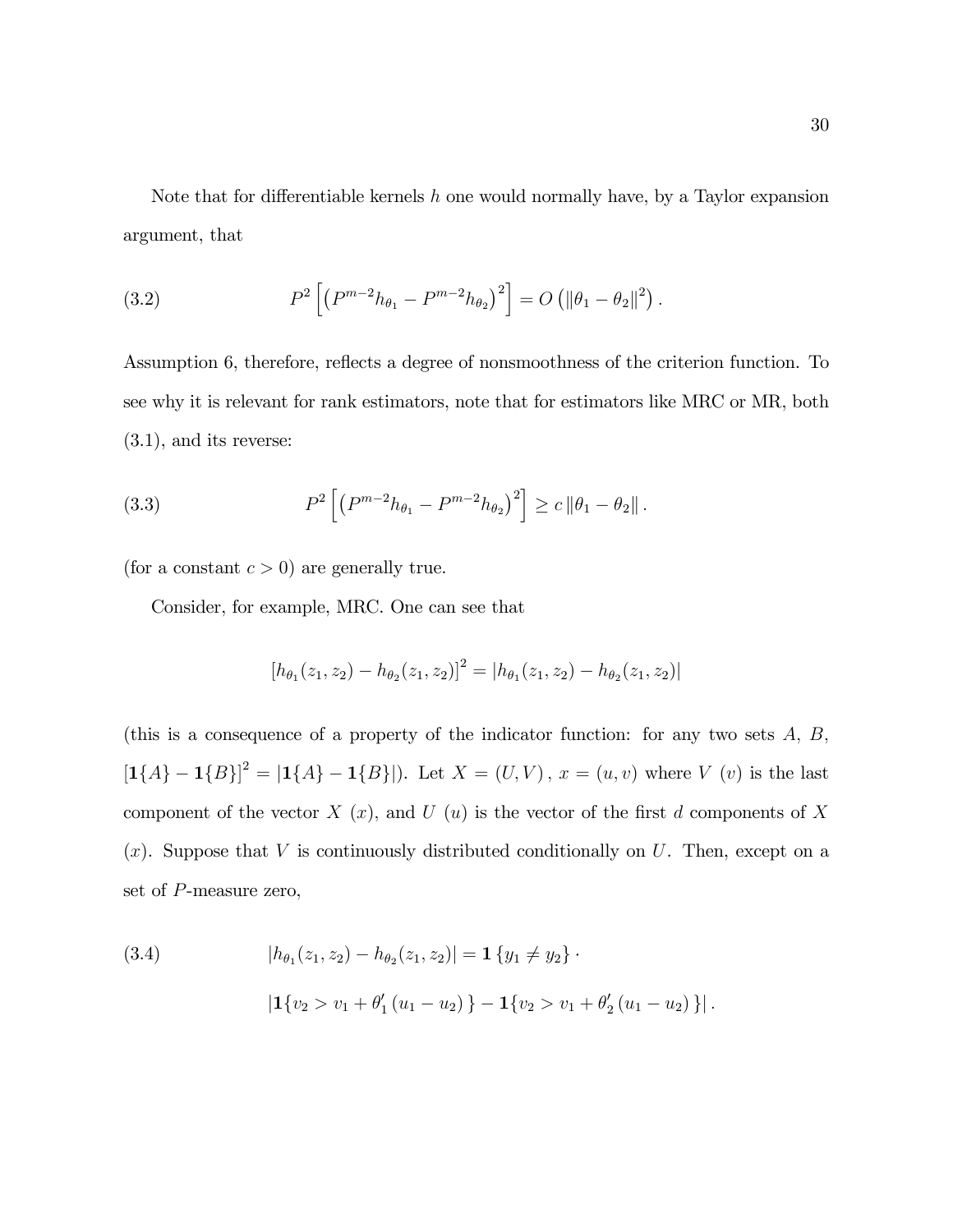Suppose, further, that the density  $\phi_{V|U}$  is uniformly bounded and that components of U are P-integrable. Then

(3.5) 
$$
P^{2} [(h_{\theta_{1}} - h_{\theta_{2}})^{2}] \leq 2 ||\theta_{1} - \theta_{2}|| P ||U|| \sup \phi_{V|U}.
$$

This is inequality (3.1), because in the case of  $m = 2$ ,  $P^{m-2}h_{\theta} = h_{\theta}$ . The same inequality can be obtained without difficulty for all existing rank correlation estimators by similar considerations.

To prove the reverse inequality,  $(3.3)$ , for MRC, assume that V has a continuous density  $\phi_{V|Y,U}$  conditionally on both Y and U. Then

$$
P^{2} [(h_{\theta_{1}} - h_{\theta_{2}})^{2}] \ge ||\theta_{1} - \theta_{2}||
$$
  

$$
\int \mathbf{1} \{y_{1} \neq y_{2}\} |(u_{1} - u_{2})' \mathbf{n}_{\theta_{1} - \theta_{2}}| \gamma dP(y_{2}, u_{2}) dP(y_{1}, x_{1}).
$$

In this formula  $\mathbf{n}_{\theta_1-\theta_2}$  is the unit vector in the direction of  $\theta_1-\theta_2$ ,  $P(y_2, u_2)$  and  $P(y_1, x_1)$ are marginal c.d.f.s of, respectively,  $(Y, U)$  and  $(Y, X)$ , and

$$
\gamma(v_1, y_2, u_2) = \min_{|r| \le \delta ||U_1 - U_2||} \phi_{V|Y,U} \ (v_1 + r |y_2, u_2),
$$

where  $\delta > 0$  is so large that the compact  $\Theta$  lies in the ball of radius  $\delta$  with center at zero. If  $\phi_{V|Y,U}$  is everywhere positive (so that  $\gamma>0),$  and the set

$$
\{y_1 \neq y_2, (u_1 - u_2)' \mathbf{n}_{\theta_1 - \theta_2} \neq 0\}
$$

has a positive P-measure, then the reverse of  $(3.5)$  holds. For  $m = 2$ , this is the same as inequality (3.3).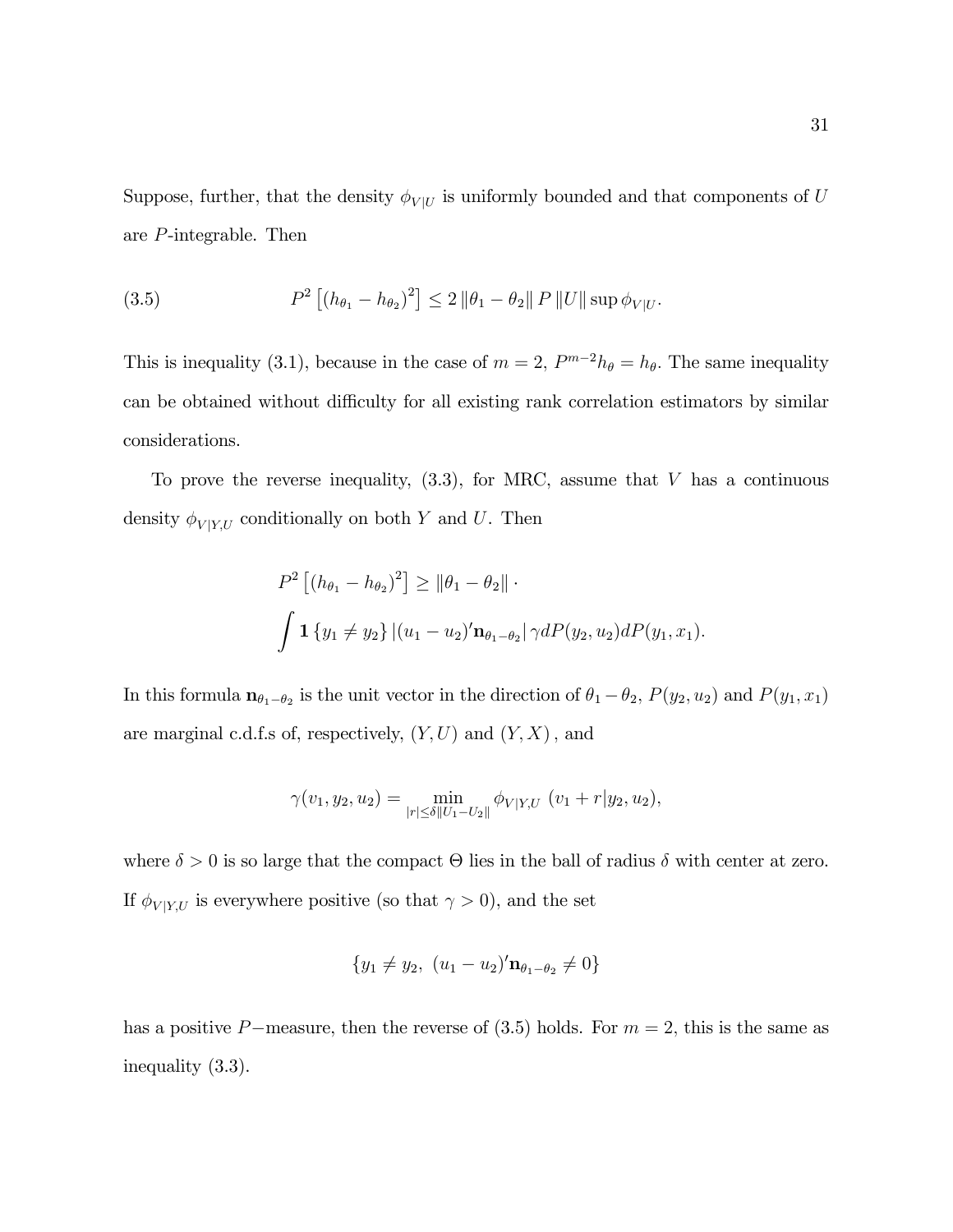Inequality  $(3.3)$  can be verified by similar methods for the other rank estimators that maximize a U-processes of the second order (e.g. MR or the partial rank estimator of Khan and Tamer [2007]), and for the estimator of Cavanagh and Sherman [1998] that maximizes the U-statistic of order 3 given by  $(1.7)$  (we will refer to this estimator as MR3). However,  $(3.3)$  does not hold for the pairwise-difference estimators PDR3 and PDR4. For the latter, (3.2) holds instead (for small differences  $\theta_1 - \theta_2$ ). As explained in the next subsection, this property lies at the origin of the higher accuracy of inference associated with the pairwise-difference rank estimators.

In the bootstrap problem, we also need to account for the unconditional statistical dependence between the bootstrap draws.

**Assumption 7.** There exist  $\delta, C > 0$  such that for all  $\theta_1$ ,  $\theta_2$  in the  $\delta$ -neighborhood of  $\theta_0$ 

$$
\left(P^{m-2}h_{\theta_1}^{[m-2]} - P^{m-2}h_{\theta_2}^{[m-2]}\right)^2 \le C \left\|\theta_1 - \theta_2\right\|.
$$

Again, this condition is immediately true for MRC. For the other rank estimators it can be verified in the same way as Assumption  $6$ , under the same sufficient conditions.

For estimators satisfying Assumption 6 (and, for the bootstrap, Assumption 7), the following upper bound holds.

**Theorem 4.** Let Assumptions 1-3 and 6 hold. Assume that  $P |\sup_{\theta \in \Theta} r_{n,\theta}| = O(n^{-3/2})$ ,  $PM^2 < \infty$ ,  $P \|\partial^2 \tau_{\theta_0}\|^2 < \infty$ ,  $P \|\partial \tau_{\theta_0}\|^4 < \infty$ , and, for a  $p \ge 6$ ,  $P^m H^p < \infty$ . Then

(3.6) 
$$
\sup_{A \in \mathcal{A}} \left| \int_A dF_{n^{1/2}(\theta_n - \theta_0)} - \int_A d\Phi_{\Gamma} \right| = O\left( \left( n^{-1/6} \left( \log n \right)^{2/3} \right)^{\frac{1}{1+2/3p}} \right).
$$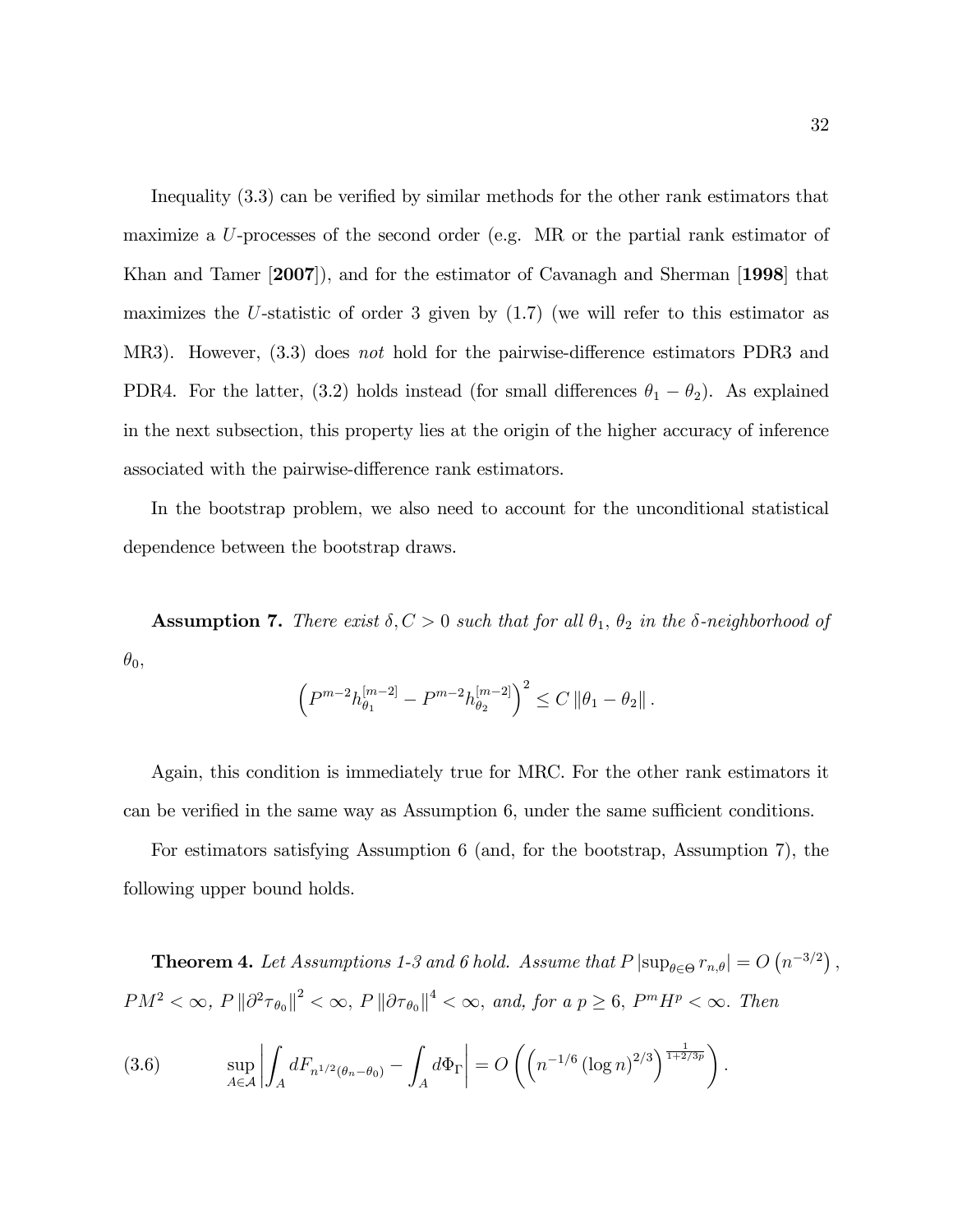If, additionally,  $P|\sup_{\theta \in \Theta} \hat{r}_{n,\theta}| = O(n^{-3/2})$ ,  $P^m H_{\omega_m}^p < \infty$  for each permutation, with repetition,  $\omega_m,$  and Assumption 7 holds, then

(3.7) 
$$
\sup_{A \in \mathcal{A}} \left| \int_A d\hat{F}_{n^{1/2}(\hat{\theta}_n - \theta_n)} - \int_A d\Phi_{\Gamma} \right| = O_p\left( \left( n^{-1/6} (\log n)^{2/3} \right)^{\frac{1}{1+2/3p}} \right).
$$

The upper bound for the error with which the bootstrap quantiles of  $\hat{\theta}_n$  approximate the finite-sample quantiles of  $\theta_n$  can be found from (3.6) and (3.7) by the triangle inequality. In the case of MRC  $(P^m H^p, P^m H^p_{\omega_m} < \infty$  for all positive  $p$ ), we have

$$
\sup_{A\in\mathcal{A}}\left|\int_A dF_{n^{1/2}(\theta_n-\theta_0)} - \int_A d\hat{F}_{n^{1/2}(\hat{\theta}_n-\theta_n)}\right| = O_p\left(n^{-1/6+\varepsilon}\right),
$$

where  $\varepsilon > 0$  can be taken arbitrarily small.

#### 3.3. Rates of Convergence: Pairwise-Difference Rank Estimators

The bound obtained in the previous subsection converges to zero slowly. The rate of convergence improves substantially, however, if the quantity on the left hand side of (3.1) has stronger continuity properties. Namely, let the following assumption hold.

**Assumption 8.** For  $s = 2$  or  $3^2$ , function  $f_{\theta} = P^{m-s}h_{\theta}$  is three times continuously differentiable in a  $\delta_0$ -neighborhood of  $\theta_0$ . There exists a function  $L(z_1,...,z_s)$ , satisfying the condition  $P^sL^4 < \infty$ , such that

$$
\left\|\partial f_{\theta_0}\right\|, \left\|\partial^2 f_{\theta_0}\right\|, \left\|\partial^3 f_{\theta_0}\right\| \leq L,
$$

<sup>&</sup>lt;sup>2</sup>If this condition is satisfied with  $s > 3$ , then it is also satisfied with  $s = 3$ , which is sufficient for our analysis.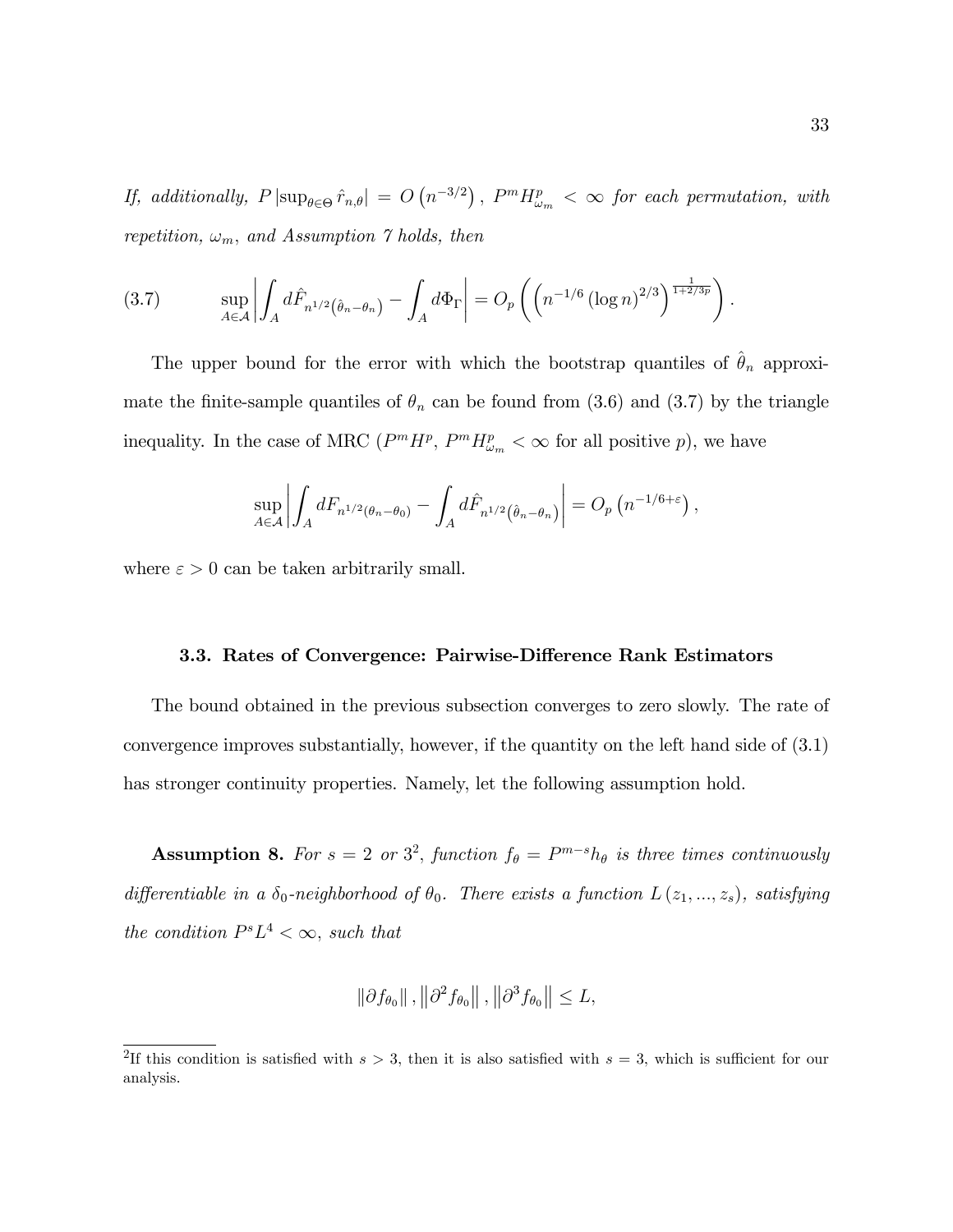and, for all  $\theta_1, \theta_2$  in the  $\delta_0$ -neighborhood of  $\theta_0$ ,

$$
\left\|\partial^3 f_{\theta_1} - \partial^3 f_{\theta_2}\right\| \leq L \left\|\theta_1 - \theta_2\right\|.
$$

(Here  $\partial^k f_\theta$ ,  $k \geq 3$ , is the array of all partial derivatives of f of order k at  $\theta$ , and  $\|\partial^k f_\theta\|$ is the maximum in the absolute value over all elements of the array.)

It is clear that Assumption 8 cannot hold for MRC or MR, for which inequality (3.3) is true. Nonetheless, it can be satisfied for certain rank estimators maximizing a  $U$ -process of order 3 or higher. Historically, the first such example is the estimator by Han [1987b] of the parameter of the transformation function in the Box-Cox transformation model. Another example is the estimator for the same problem proposed in Asparouhova et al [2002]. Abrevayaís PDR3 and PDR4 estimators also satisfy Assumption 8. Below we will focus on Abrevayaís estimators as they have broader applicability than the former two estimators.

To see why Assumption 8 holds for pairwise-difference rank estimators, consider, for example, the objective function of the PDR3 estimator. The symmetric version of the kernel of the corresponding U-process is:

(3.8) 
$$
h_{\theta}(z_1, z_2, z_3) =
$$

$$
(\mathbf{1}\{y_1 < y_2\} - \mathbf{1}\{y_2 < y_3\}) (\mathbf{1}\{(x_1 - x_2)' \beta < (x_2 - x_3)' \beta\})
$$

$$
+ (\mathbf{1}\{y_2 < y_3\} - \mathbf{1}\{y_3 < y_1\}) (\mathbf{1}\{(x_2 - x_3)' \beta < (x_3 - x_1)' \beta\})
$$

$$
+ (\mathbf{1}\{y_3 < y_1\} - \mathbf{1}\{y_1 < y_2\}) (\mathbf{1}\{(x_3 - x_1)' \beta < (x_1 - x_2)' \beta\}),
$$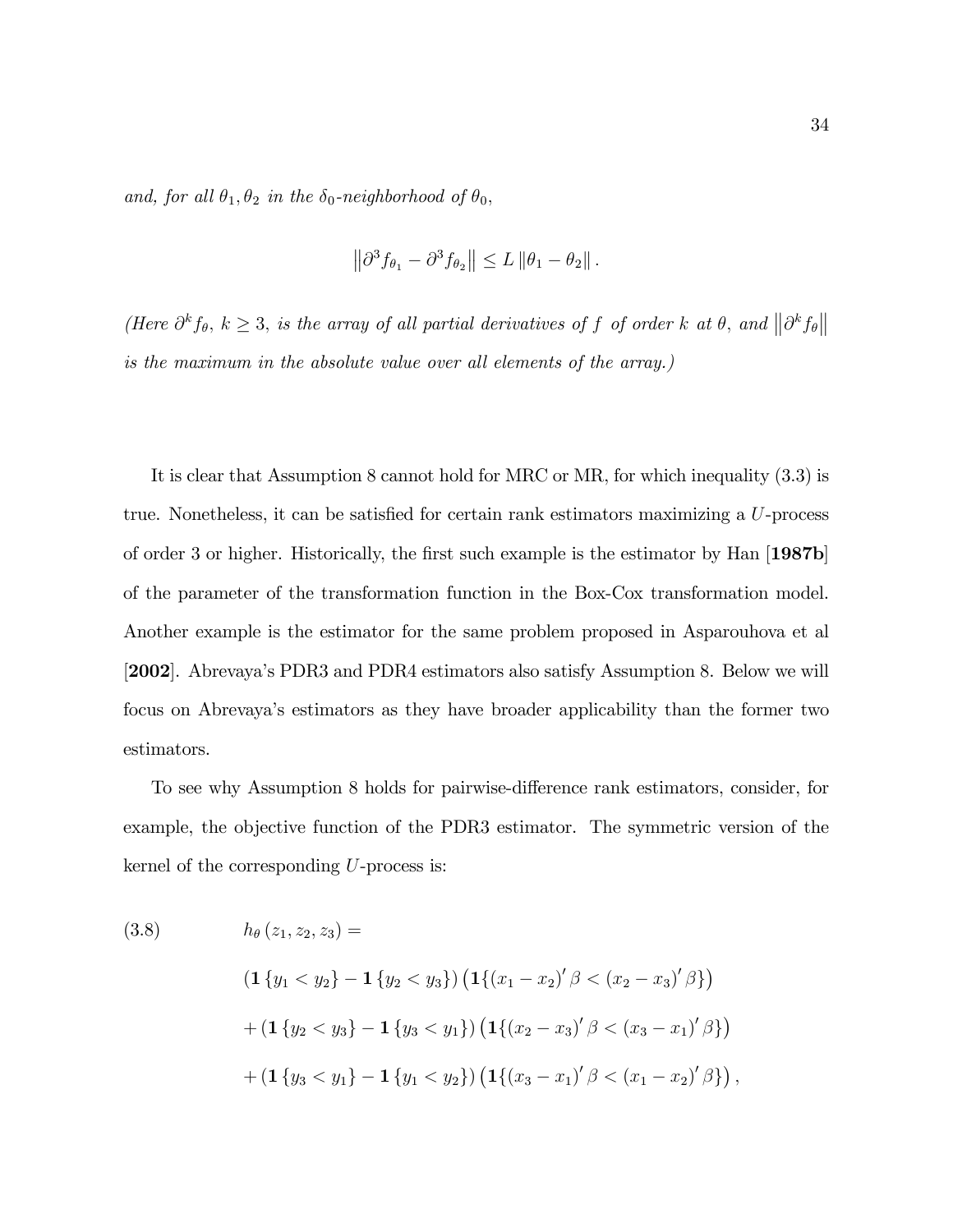where the scale of  $\beta$  is fixed by setting  $\beta = (\theta, 1)$ . We will now check Assumption 8 with  $s = 2$ . To compute the value of the function  $P^{m-2}h_{\theta}$  one should integrate out the pair  $(x_1, y_1)$  in every term in the above expression. Once the component  $v_1$  of the vector  $x_1$  is integrated out, the first term becomes

$$
\left(\mathbf{1}\left\{y_1 < y_2\right\} - \mathbf{1}\left\{y_2 < y_3\right\}\right) \int_{-\infty}^{(2x_2 - x_3)'\beta - u_1'\theta} \phi_{V|Y,U}\left(x|y_1, u_1\right) dx.
$$

The derivative of this expression with respect to  $\theta$  is

$$
\begin{aligned} \left( \mathbf{1} \left\{ y_1 < y_2 \right\} - \mathbf{1} \left\{ y_2 < y_3 \right\} \right) \left( 2u_2 - u_3 - u_1 \right) \\ \cdot \phi_{V|Y,U} \left( \left( 2u_2 - u_3 - u_1 \right)' \theta + 2v_2 - v_3 | y_1, u_1 \right). \end{aligned}
$$

Similar expressions can be obtained for the other two terms in (3.8). The following conditions are sufficient for Assumption 8 to be satisfied:  $\phi_{V|Y,U}$  is three times differentiable in  $V$  for almost all  $U$  and  $Y$  and is uniformly bounded together with its derivatives of orders up to 3, and  $P ||U||^{12} < \infty$ . By a similar derivation, the PDR4 estimator (as well as the estimators of Han and Asparouhova et al) satisfies Assumption 8, with  $s = 3$ , under the same sufficient conditions.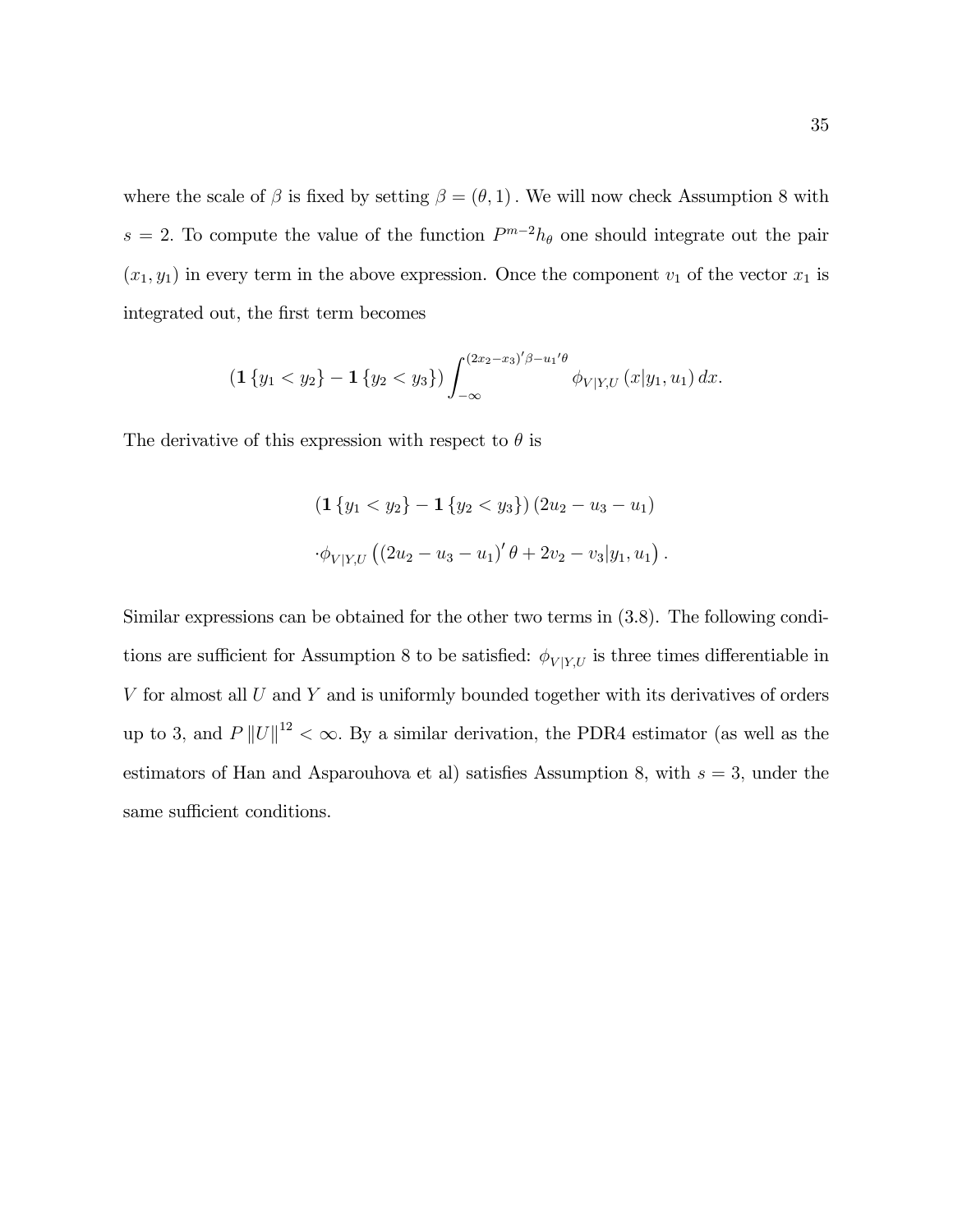Not every rank estimator whose criterion function is a  $U$ -process of order 3 satisfies Assumption 8. Consider the MR3 estimator. After symmetrization,

$$
h_{\theta}(z_1, z_2, z_3) =
$$
  

$$
\mathbf{1} \{y_1 < y_3\} \mathbf{1} \{x'_1 \beta < x'_2 \beta\}
$$
  

$$
+ \mathbf{1} \{y_3 < y_2\} \mathbf{1} \{x'_3 \beta < x'_1 \beta\}
$$
  

$$
+ \mathbf{1} \{y_2 < y_1\} \mathbf{1} \{x'_2 \beta < x'_3 \beta\}.
$$

The value of  $P^{m-2}h_{\theta}$  is obtained by integrating out  $(x_1, y_1)$ . After that, the first two terms will become differentiable in  $\theta$ , while the last term will still contain the indicator function  $\mathbf{1}\{x_2'\beta < x_3'\beta\}$ . It is clear that under general conditions, inequality (3.3) will hold, which is incompatible with Assumption 8.

When Assumption 8 is satisfied, the components of  $\theta_n$  that it controls decrease rapidly with  $n$ . The following condition is imposed to ensure a similar asymptotic behavior of the higher-order terms.

**Assumption 9.** Either  $m = s$  or there exist  $\delta, C > 0$  such that for all  $\theta_1$ ,  $\theta_2$  in the  $\delta\text{-neighborhood of }\theta_0,$ 

$$
P^{s+1}\left[\left(P^{m-(s+1)}h_{\theta_1} - P^{m-(s+1)}h_{\theta_2}\right)^2\right] \leq C \left\|\theta_1 - \theta_2\right\|.
$$

Similarly to the previous cases, an extra condition is needed in the bootstrap problem.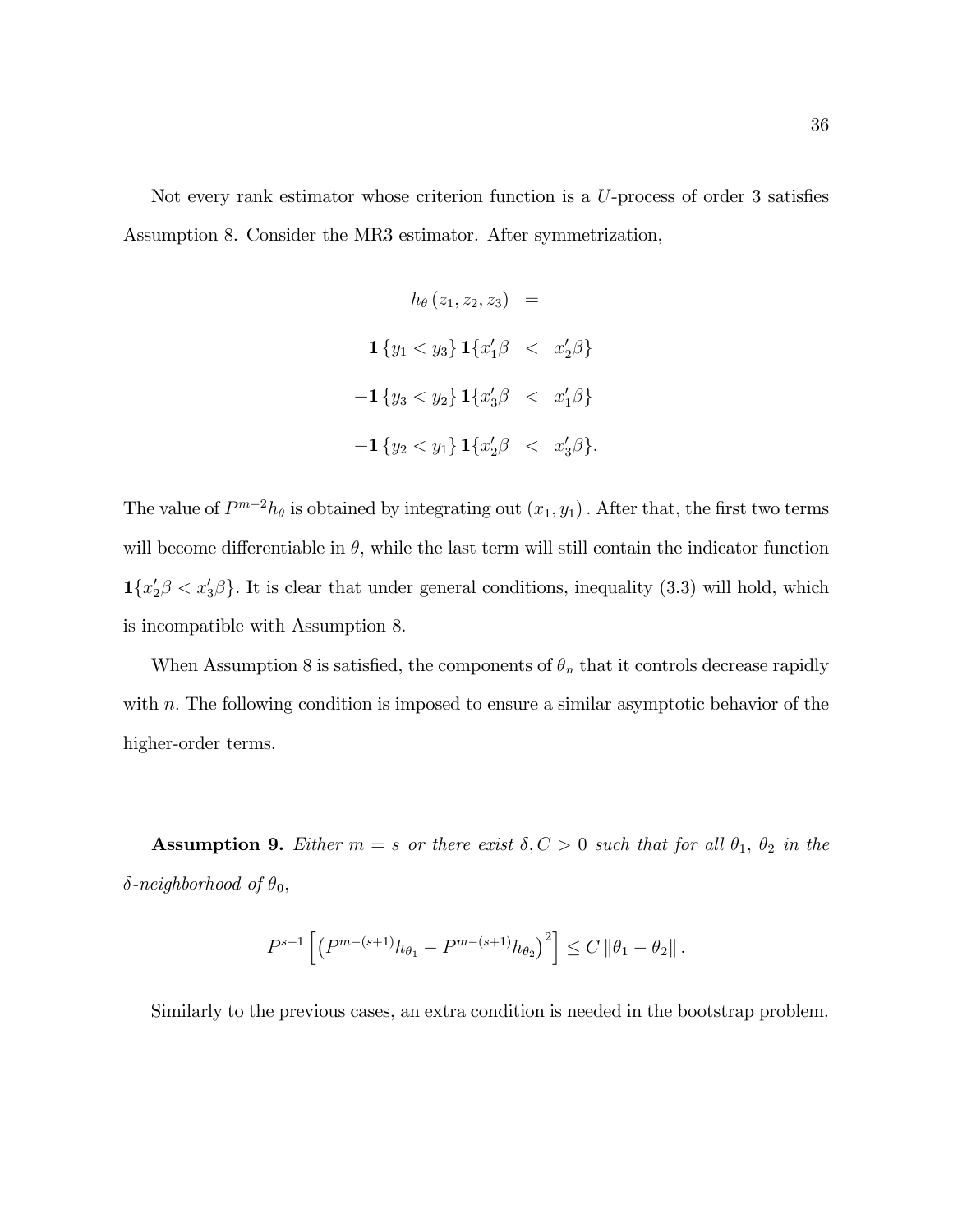**Assumption 10.** (a) Assumption 8 is satisfied with a function L such that, for every permutation, with repetition,  $\omega_s$ ,

$$
P^s L^4_{\omega_s} < \infty.
$$

(b) If  $s = 2$  or 3, and  $m > s$ , then there exist  $\delta, C > 0$  such that for all  $\theta_1, \theta_2$  in the  $\delta$ -neighborhood of  $\theta_0$ ,

$$
P^{s-1}\left[\left(P^{m-(s+1)}h_{\theta_1}^{[m-2]}-P^{m-(s+1)}h_{\theta_2}^{[m-2]}\right)^2\right]\leq C\left\|\theta_1-\theta_2\right\|.
$$

If  $s = 3$  and  $m > 3$ , then, additionally,

$$
\left(P^{m-4}h_{\theta_1}^{[m-4]} - P^{m-4}h_{\theta_2}^{[m-4]}\right)^2 \le C \left\|\theta_1 - \theta_2\right\|,
$$

where

$$
h_{\theta}^{[m-4]}(z_1, ..., z_{m-4})
$$
  
=  $\int h_{\theta}(z_1, ... z_{m-4}, Z_{m-1}, Z_{m-1}, Z_m, Z_m) dP(Z_{m-1}) dP(Z_m).$ 

For PDR3 and PDR4 (and Hanís and Asparouhova et al estimators) these conditions can be checked, for, respectively,  $s = 2$  and  $s = 3$ , by the same methods that were used to obtain (3.5). Moreover, in Assumption 9, generally the reverse inequality is also true, which can be verified by an argument similar to the proof of inequality  $(3.3)$  for MRC.

The next theorem gives the rates of convergence for rank estimators satisfying Assumptions 8 and 9. For brevity, only the case of uniformly bounded functions h is considered.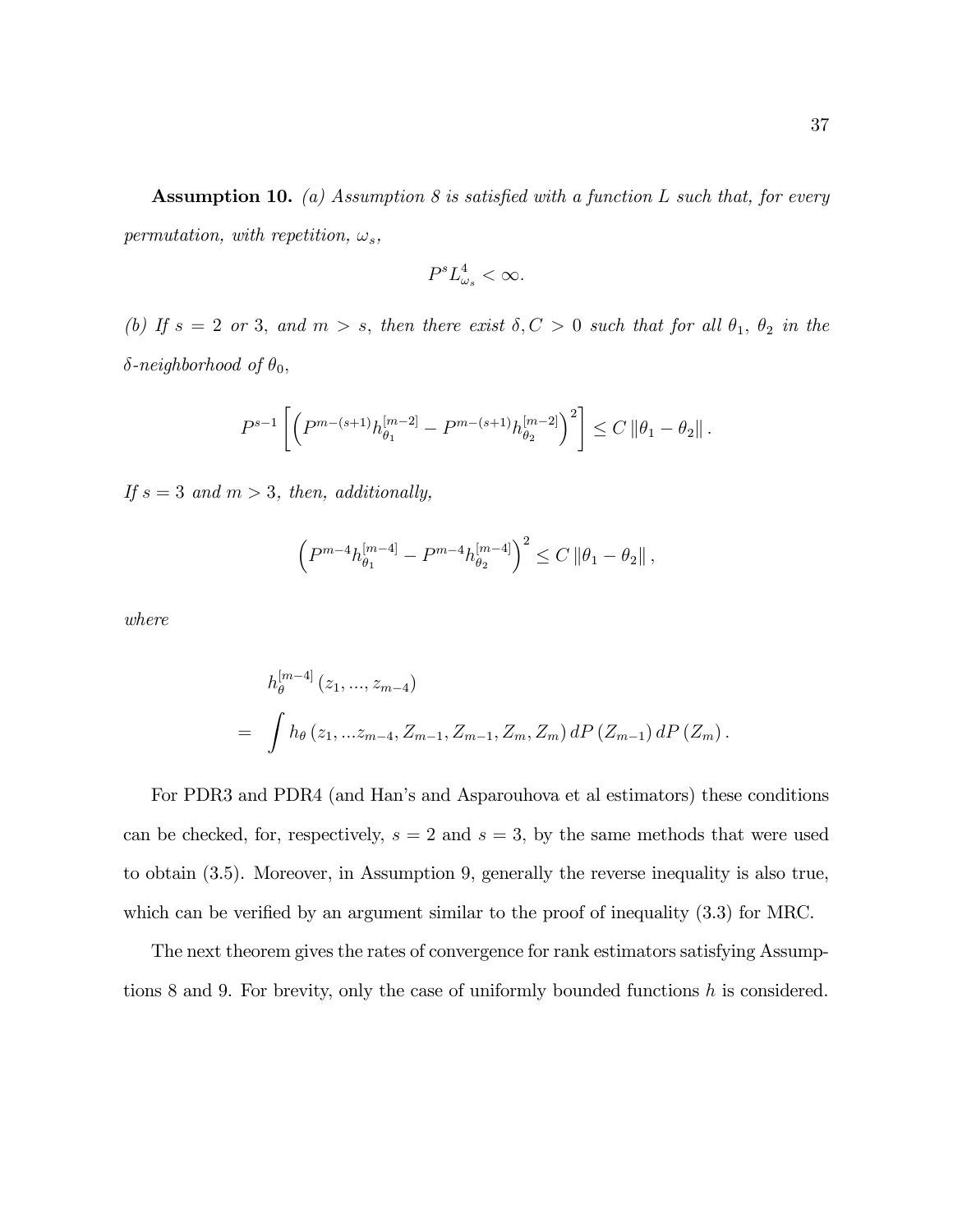**Theorem 5.** Suppose that Assumptions 1-3 and 8, 9 hold,  $\sup_{Z,\theta} |r_{n,\theta}| = O(n^{-2}),$ and H is a constant. If Assumptions 8, 9 are satisfied with  $s = 2$ , let  $\varepsilon > 0$  be arbitrarily small, and if they are satisfied with  $s = 3$ , let  $\varepsilon$  be zero<sup>3</sup>. Then

(3.9) 
$$
\sup_{A \in \mathcal{A}} \left| \int_A dF_{n^{1/2}(\theta_n - \theta_0)} - \int_A d\Phi_{\Gamma} \right| = O\left(n^{-1/2 + \varepsilon}\right).
$$

If also  $\sup_{Z,\theta} |\hat{r}_{n,\theta}| = O(n^{-2})$ , Assumptions 5 (a) and 10 hold, then

(3.10) 
$$
\sup_{A \in \mathcal{A}} \left| \int_A d\hat{F}_{n^{1/2}(\hat{\theta}_n - \theta_n)} - \int_A d\Phi_\Gamma \right| = O_p\left(n^{-1/2 + \varepsilon}\right).
$$

#### 3.4. Monte-Carlo Experiments

In this section we investigate the bootstrap properties of rank estimators in finite samples. We consider two estimators, MRC and PDR4. As explained in the previous sections, MRC has a wider scope of applications (in particular, it can be applied to limited dependent variable models) and its criterion function is cheaper to compute. However, our asymptotic results suggest that inference with MRC may be inaccurate in small samples. PDR4, on the other hand, needs substantial computational capacity (the fastest available algorithm for computing its objective function requires  $O(n^2 \log n)$  operations and  $O(n^2)$ memory cells). However, within the scope of its application, PDR4 can serve as a good complement to MRC in small samples, where it achieves higher precision of inference.

In the Monte-Carlo experiments, MRC is applied to the binary choice model:

 ${}^{3}\text{In this case the order of magnitude of the approximation error of the distribution of } \theta_n$  by the asymptotic normal distribution is exactly  $O(n^{-1/2})$ , since one can obtain the Edgeworth expansion of  $\theta_n$  in which the first-order term has the magnitude  $O(n^{-1/2})$  and the next term is bounded by  $O(n^{-3/4+\epsilon})$ . The same also holds in probability for the bootstrap. See the footnote in Section A.2.4.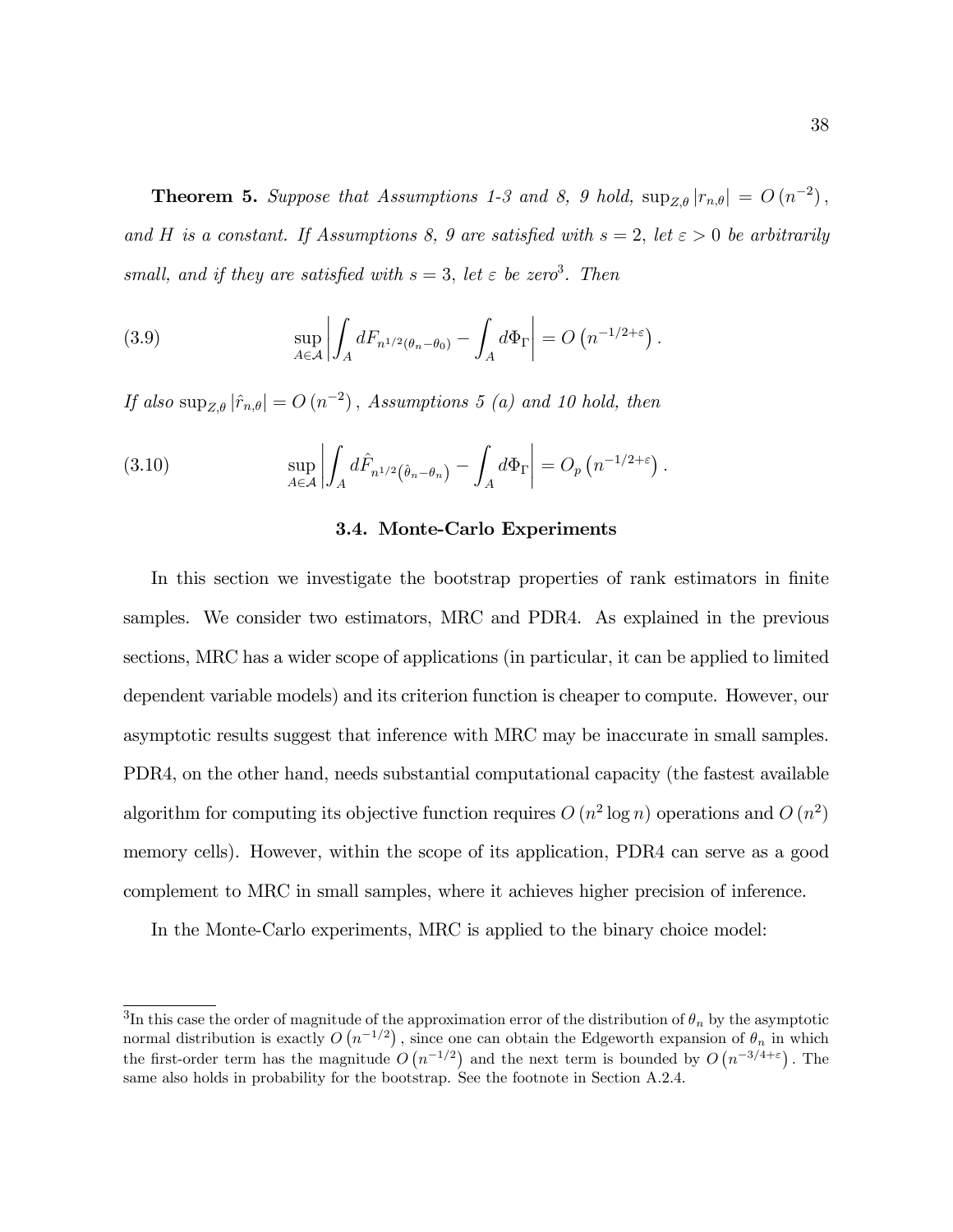$$
Y_i = \mathbf{1} \left\{ X_i^{(1)} + X_i^{(2)} + \sigma \varepsilon_i > 0 \right\}.
$$

(In this case MRC and MR are numerically equivalent (see Cavanagh and Sherman [1998]), so the evidence presented below illustrates the properties of MR as well.) Three distributions for the first regressor are considered: the standard normal (a continuous case), binomial with the probability of 1 equal to 0.5 (a discrete case), and the Student distribution with 1.5 degrees of freedom. In the latter case, the first moment of  $X^{(1)}$ is finite, but its second moment is infinite. This is a situation where the nonparametric method of Cavanagh and Sherman [1998] for estimating the asymptotic variance is rather difficult to apply. In particular, the moment conditions of Theorem 4 in Sherman [1993], under which the method is known to be consistent, are violated. Also, the rule for choosing the bandwidths (proportionally to the sample standard deviation of the estimated index  $X\hat{\beta}$  suggested by Cavanagh and Sherman may result in arbitrarily large bandwidths and is not practical. The second regressor,  $X^{(2)}$ , is distributed as  $N(0,1)$ independently of  $X^{(1)}$ . It plays the role of a continuously distributed regressor needed for point identification of  $\beta$ . The error term,  $\varepsilon$ , is also distributed as  $N(0, 1)$  independently of both regressors. The scaling parameter  $\sigma$  determines the noise-to-signal ratio in the dataset. We consider two cases,  $\sigma = 1$  and  $\sigma = 0.1$ .

PDR4 is applied to the linear model:

$$
Y_i = X_i^{(1)} + X_i^{(2)} + \varepsilon_i.
$$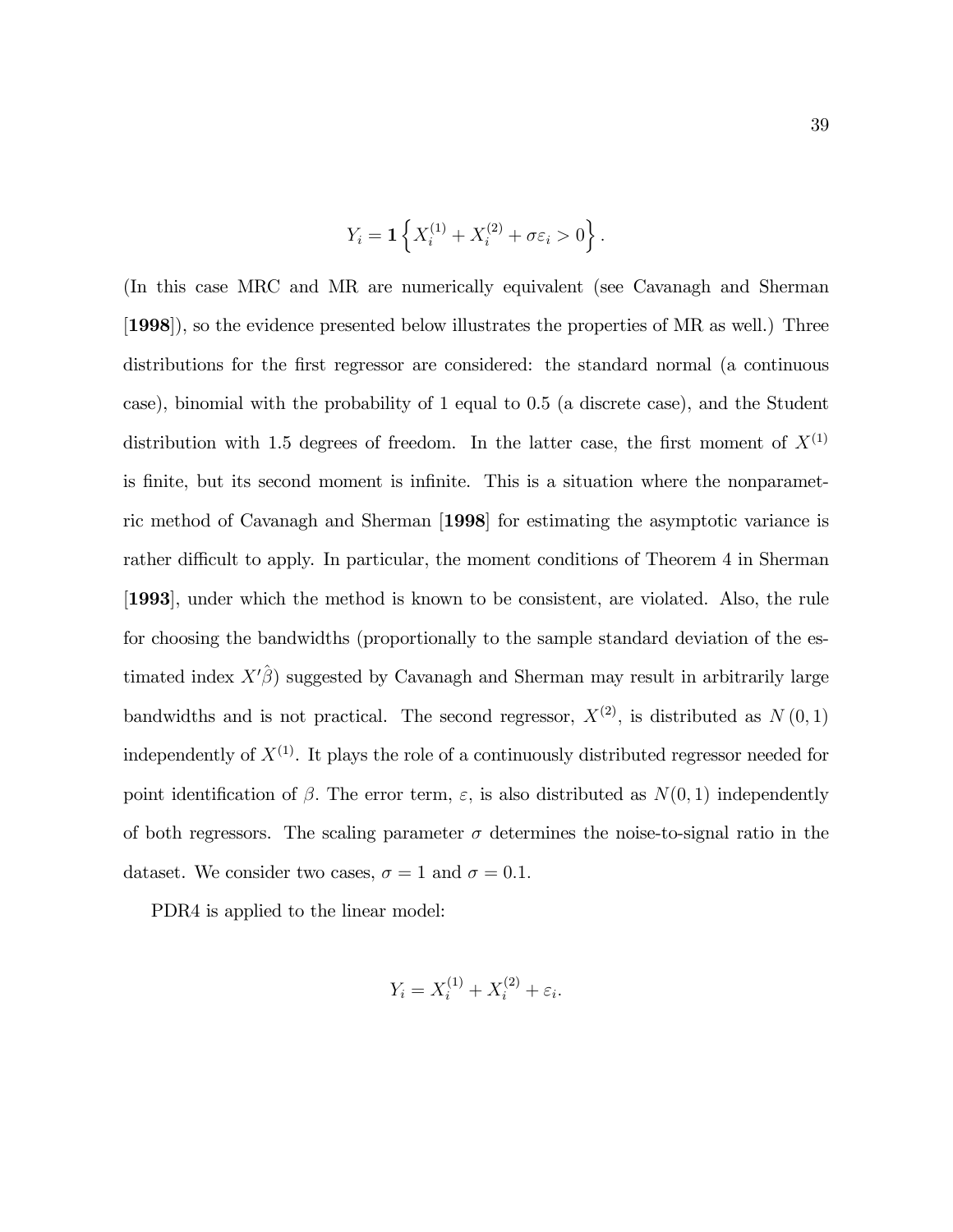The regressor  $X^{(1)}$  can have the standard normal or the Student(1.5) distribution. Regressor  $X^{(2)}$  is distributed as a standard normal random variable independently of  $X^{(1)}$ . The error term is independent of both regressors and is distributed as either a standard normal or a standard Cauchy random variable. The latter case serves to demonstrate the robustness properties of PDR4 with respect to heavy-tailed distributions of the error term. Note that for the Cauchy distributed errors,  $P |\varepsilon| = +\infty$ , so that the OLS or nonparametric minimum-square-distance methods are not consistent in this case.

In rank regressions, the point identification of  $\beta$  is achieved by imposing a scale normalization. Here we set the coefficient at the second regressor to be 1. The estimated model is then

$$
y_i = f\left(\theta X_i^{(1)} + X_i^{(2)} + \varepsilon_i\right),\,
$$

where  $f(x) = 1\{x > 0\}$  in the binary choice model, and  $f(x) = x$  in the linear model (function f does not have to be known for implementation of MRC or PDR4) and  $\varepsilon_i$ is the error term. The value of  $\theta$  is found by maximizing the corresponding criterion function. The objective function of MRC is rather nonsmooth for our sample sizes, and its maximization is more difficult than that of the PDR4 objective function. We used the Nelder-Mead simplex maximization algorithm with parameters adjusted in trial runs of the program. For PDR4 estimator the standard maximization MATLAB routine fminsearch with default settings was enough. Both algorithms are iterative procedures requiring a starting approximation of the solution. In the sample problem, we took the true value,  $\theta_0 = 1$ . This option, of course, is not available in real data applications, where a grid of initial values should be considered. In the bootstrap we used both  $\theta_0$  and  $\theta_n$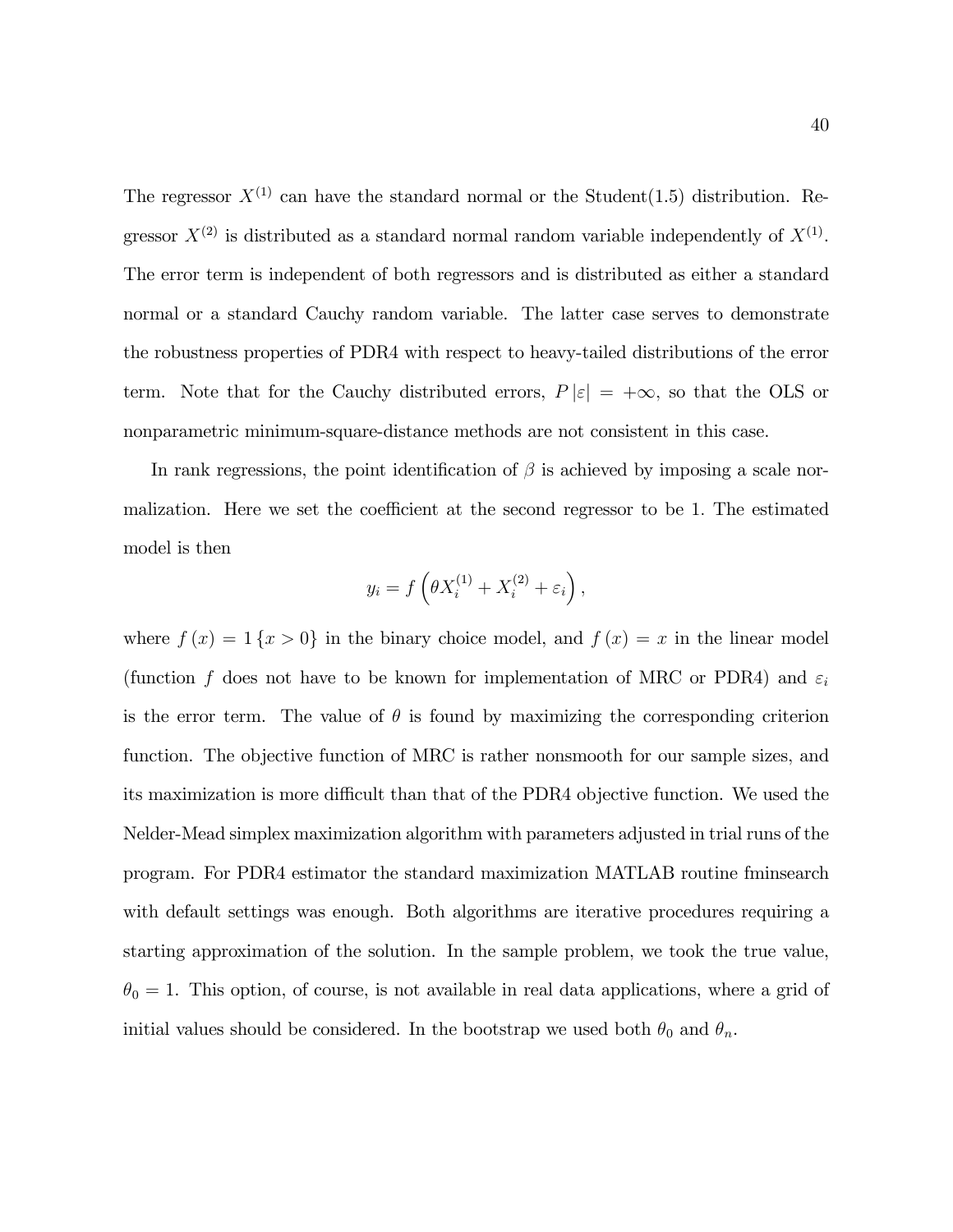There are several asymptotically equivalent methods for computing the bootstrap critical values for the test statistic  $n^{1/2}$  ( $\theta_n - \theta_0$ ) that do not need an explicit estimator of the asymptotic variance. In the percentile method the quantiles of the test statistic are approximated by the conditional quantiles of the bootstrapped recentered statistic  $n^{1/2}(\hat{\theta}_n - \theta_n)$ . In our experiments with MRC, however, recentering of the bootstrapped estimator at  $\theta_n$  led to inaccurate results. One alternative, motivated by the symmetry of the normal distribution, is the other percentile method, see Hall  $|1992|$ , in which the quantiles of the test statistics are approximated by the quantiles of the statistic  $n^{1/2}(\theta_n - \hat{\theta}_n)$ . The procedure effectively eliminates the estimated value  $\theta_n$  from computing the confidence intervals and critical values ( $\theta_n$  cancels out in the corresponding expressions). This method was used to build one-sided and double-sided (equal-tailed) confidence intervals. The rejection probabilities for the corresponding tests were similar, and, for the sake of brevity, we report them only for the double-sided case<sup>4</sup>. There are other procedures that do not require recentering at  $\theta_n$ . One can approximate the c.d.f. of the test statistic by the c.d.f. of the demeaned bootstrapped statistic,  $n^{1/2} \left( \hat{\theta}_n - \hat{P} \left[ \hat{\theta}_n \right] \right)$ , or by the c.d.f. of the normal distribution with zero mean and variance estimated by the conditional variance of  $n^{1/2}\hat{\theta}_n$ . These two methods can be more convenient than the other percentile method for inference about multidimensional  $\theta$ . The results for both are similar to the case of the other percentile method and are omitted.

MRC was computed for sample sizes  $n = 200, 500,$  and 1000 (see Table 3.1). The coverage probabilities are reasonably accurate except in the case with  $n = 200$  and  $\sigma = 0.1$ where the bootstrap fails dramatically for all three distributions of  $X^{(1)}$ . This should serve

<sup>&</sup>lt;sup>4</sup>For a description of how rejection probabilities are computed, see Hall and Horowitz [1996].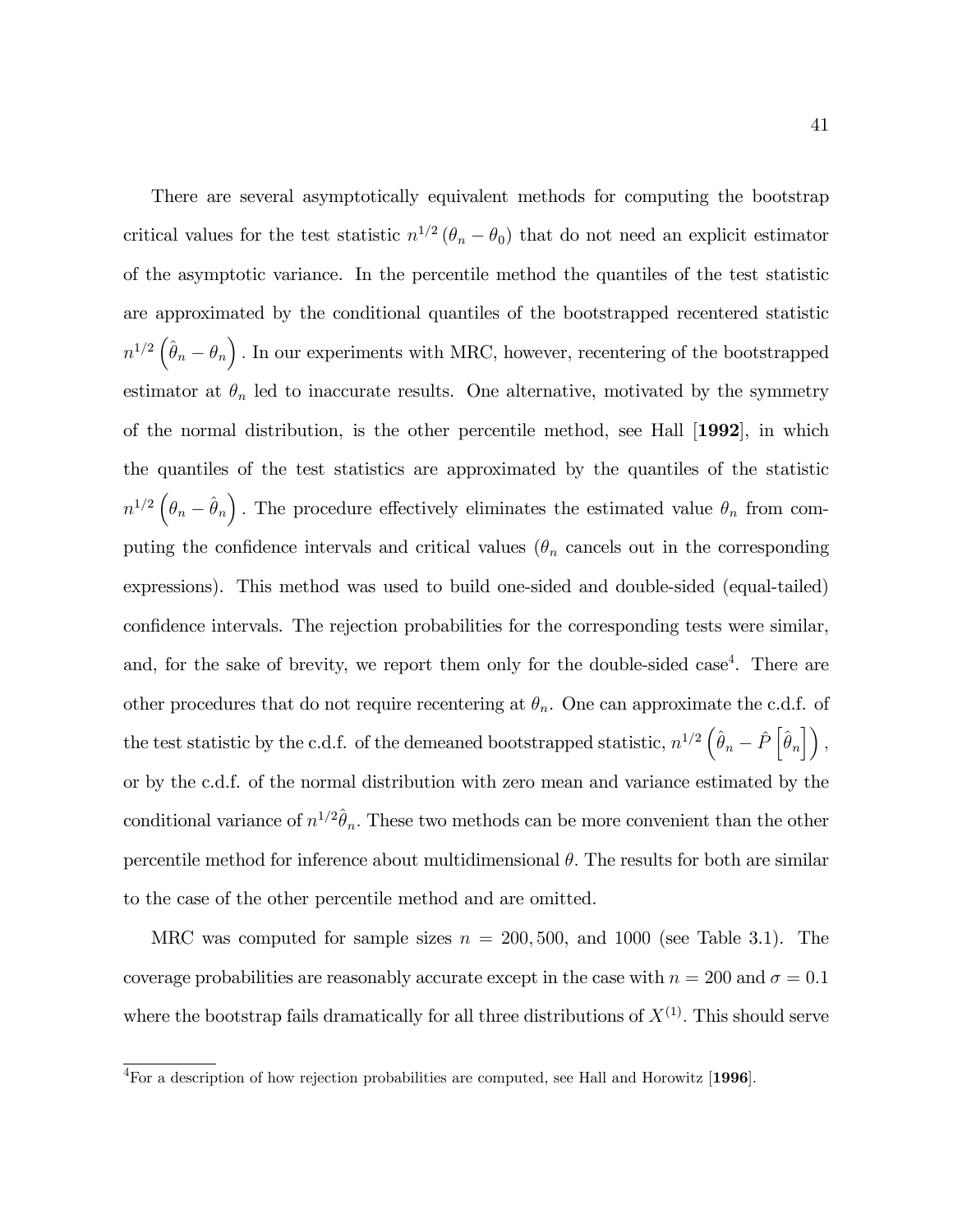|                         |       |             | nominal level $5\%$ |      |            | nominal level $10\%$ |      |  |
|-------------------------|-------|-------------|---------------------|------|------------|----------------------|------|--|
|                         | $n =$ | <b>200</b>  | 500                 | 1000 | <b>200</b> | 500                  | 1000 |  |
| Normal $X^{(1)}$        |       |             |                     |      |            |                      |      |  |
| $\sigma = 1$            |       | 3.0         | 3.2                 | 5.1  | 7.7        | 8.5                  | 9.4  |  |
| $\sigma = 0.1$          |       | <b>25.0</b> | 5.9                 | 3.6  | 31.2       | 10.6                 | 8.1  |  |
| Binary $X^{(1)}$        |       |             |                     |      |            |                      |      |  |
| $\sigma = 1$            |       | 3.6         | 4.2                 | 4.2  | 7.7        | 9.6                  | 8.3  |  |
| $\sigma = 0.1$          |       | 31.9        | 5.5                 | 2.8  | 35.0       | 9.2                  | 5.9  |  |
| Student (1.5) $X^{(1)}$ |       |             |                     |      |            |                      |      |  |
| $\sigma=1$              |       | 2.7         | 2.5                 | 4.3  | 5.3        | 7.3                  | 8.9  |  |
| $\sigma = 0.1$          |       | 33.8        | 6.8                 | 3.5  | 38.6       | 10.1                 | 7.2  |  |

Table 3.1. Bootstrap rejection probabilities for equal-tailed t-tests - MRC

as a caution against using the bootstrap when the signal-to-noise ratio is high and the sample size is moderate. In this case the simulated distribution of MRC appears to have a mass point at zero. The bootstrap gives a distribution with a much higher concentration of mass at zero, and underestimates the length of the confidence intervals and the variance of the estimator. The phenomenon has to be taken into account when MRC is used together with a specification search: the bootstrap may reject models with low noise more often than it should.

In the case of PDR4, the percentile method (involving recentering) and the other percentile method gave close values of rejection probabilities. For brevity we report only the values obtained for the equal-tailed tests based on the other percentile method, for sample sizes  $n = 50$ , 100, and 200 (Table 3.2). It can be seen that bootstrap performs well even when the sample includes only 50 observations.

Finally, we compute the rejection probabilities in the same tests using the normal approximation with the asymptotic variance estimated by the nonparametric method of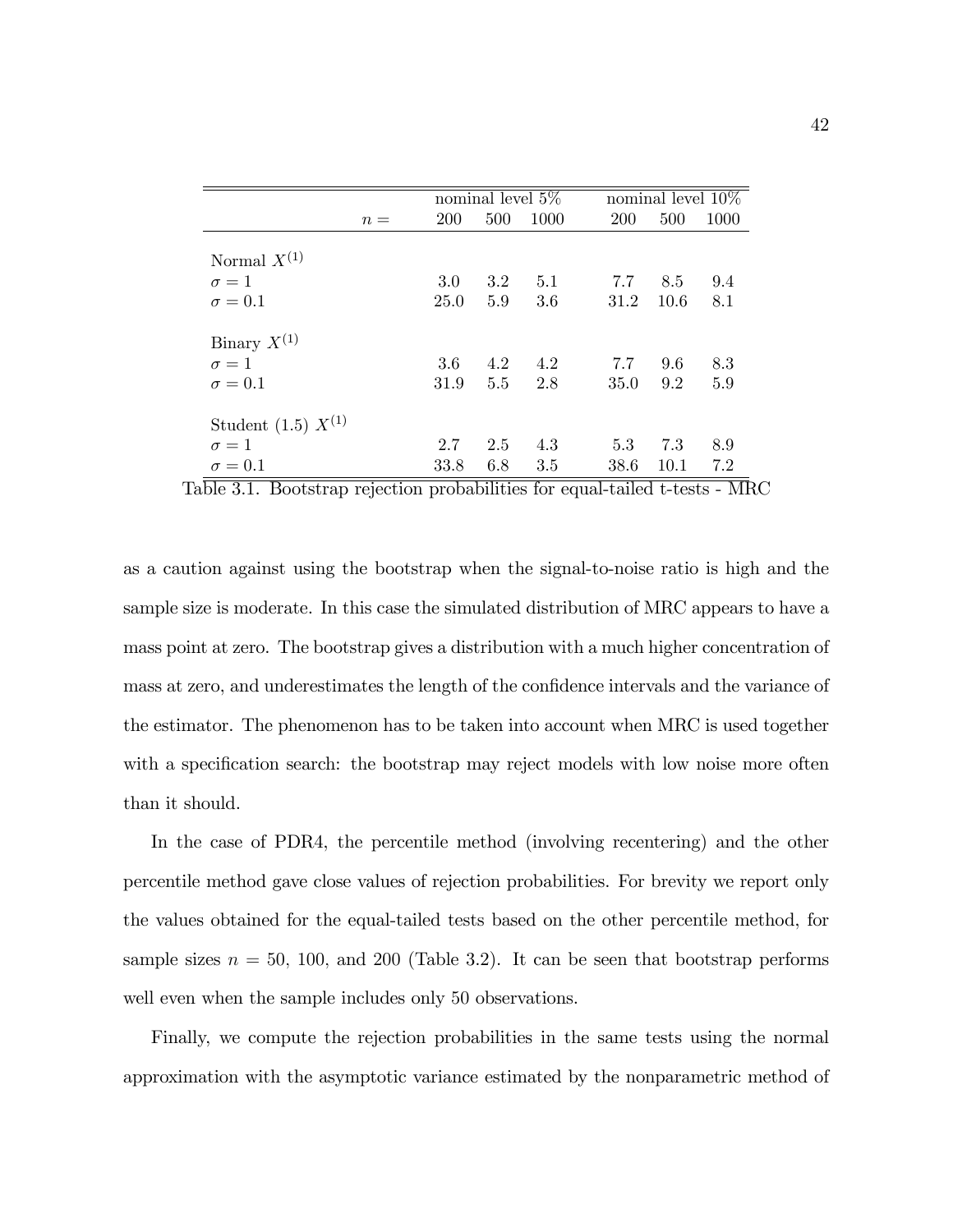|                                         | nominal level $5\%$ |         |             | nominal level $10\%$ |                  |            |  |
|-----------------------------------------|---------------------|---------|-------------|----------------------|------------------|------------|--|
| $n =$                                   | 50                  | - 100 - | 200         | 50                   | 100              | <b>200</b> |  |
|                                         |                     |         |             |                      |                  |            |  |
| Normal $X^{(1)}, \varepsilon$           | 5.9                 |         | $4.8$ $5.8$ |                      | $12.8$ 10.1 10.3 |            |  |
| Student (1.5) $X^{(1)}, \varepsilon$    | 6.4                 | 4.9     | 4.6         |                      | 12.5 10.8 10.7   |            |  |
| Normal $X^{(1)}$ , Cauchy $\varepsilon$ | 6.1                 | 5.0     | 6.2         |                      | 13.9 9.6         | 9.5        |  |

Table 3.2. Bootstrap rejection probabilities for equal-tailed t-tests - PDR4

Cavanagh and Sherman. Because of the complicated nature of the nonparametric method for PDR4, we only consider the case of MRC. We used kernel regressions to estimate the nonparametric functions that are required by this method, with the standard normal kernel and the bandwidths given by the rule of thumb used in Cavanagh and Sherman [1998], according to the formula:

$$
h = k \cdot \hat{\sigma}_n n^{-1/5}.
$$

Here  $\hat{\sigma}_n$  is the sample variance of the estimated single index, and k is a scaling multiplier allowing for different choices of bandwidths. Figures 3.1 and 3.2 show the rejection probabilities for 5% tests for coefficient  $\theta$  in the binary choice models described above, with the standard normal, and the binary regressors  $X^{(1)}$ , respectively, for the sample sizes  $n = 200$  and  $n = 500$ , and the noise-to-signal ratio  $\sigma = 1$  and 0.1. One can see that although the rejection probabilities are close to the nominal level for some values of k, they can also deviate from that level for other values of k. Figure 3.3 shows the rejection probabilities in the binary choice model with  $X^{(1)}$  distributed according to the Student distribution with 1.5 degrees of freedom. This examples is problematic for the nonparametric method and the specified rule for choosing the bandwidth for the reasons made clear in the preceding discussion. One can see that the nonparametric method is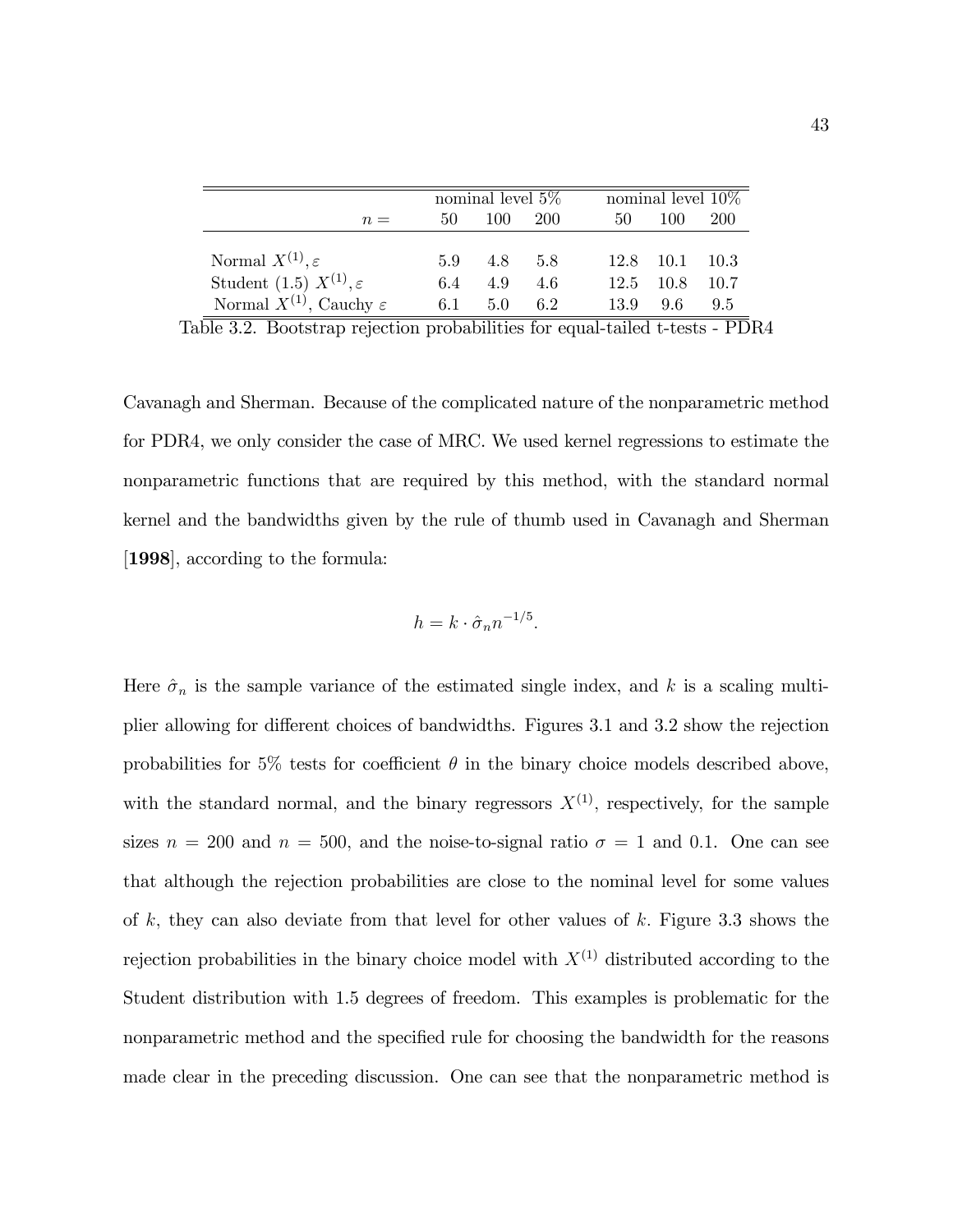

Figure 3.1. Rejection probabilities for the nonparametric method, the binary choice model,  $X^{(1)} \sim N(0, 1)$ 

particularly sensitive to the choice of  $k$  here. Of course, the example is extreme and does not preclude the nonparametric method from practical use, but it underscores the necessity of developing objective and robust rules for choosing bandwidths in this method.

## 3.5. Conclusion

This chapter provides bounds on the approximation errors in the central limit theorems and the bootstrap consistency theorems for rank estimators, a class of methods that can be applied to popular semiparametric single-index models or used for robust estimation of parametric models. In the case of MRC and MR, the error is bounded by a function of the sample size of order close to  $n^{-1/6}$ , for both the sample and the bootstrap problem. Pairwise-difference rank estimators, such as PDR3 and PDR4, however, have a special structure due to which the bound is vanishing with the rate close to  $n^{-1/2}$ . Thus,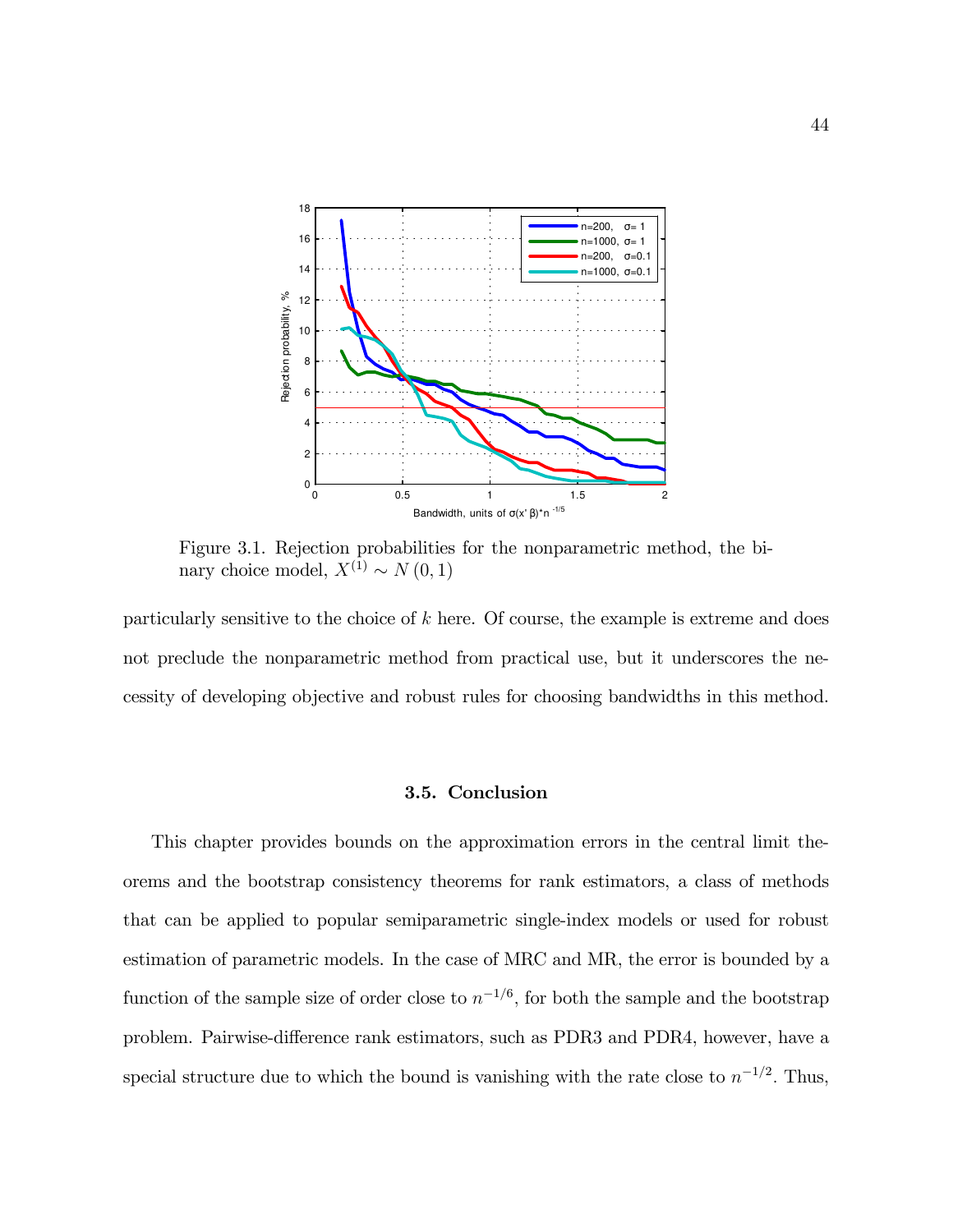

Figure 3.2. Rejection probabilities for the nonparametric method, the binary choice model, binomial  $X^{(1)}$ 



Figure 3.3. Rejection probabilities for the nonparametric method, the binary choice model,  $X^{(1)} \sim Student(1.5)$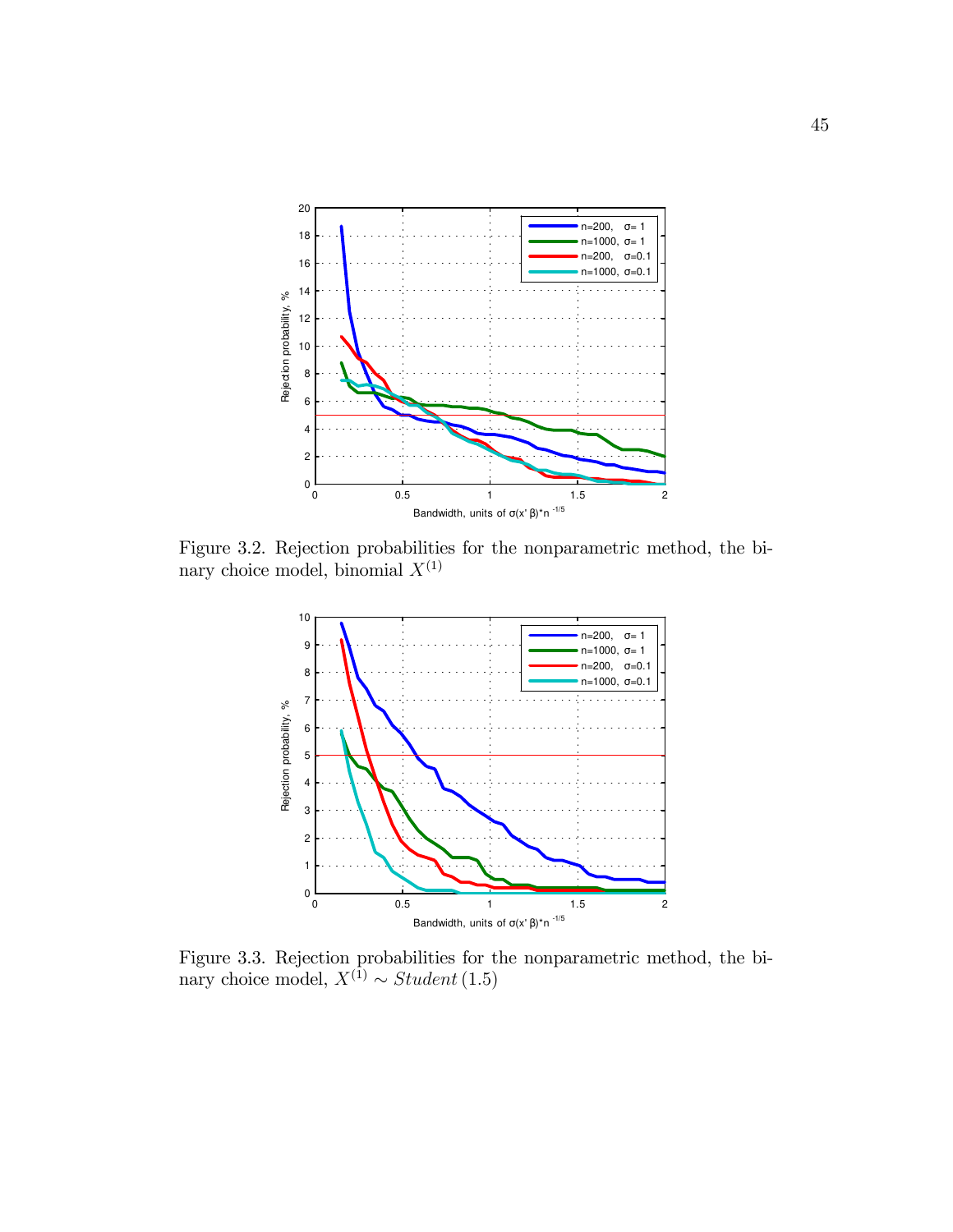pairwise-difference estimators provide a remarkable example of a robust semiparametric method whose first- and second-order asymptotic properties approach those of parametric methods. The theoretical results have been illustrated with Önite-sample Monte-Carlo experiments.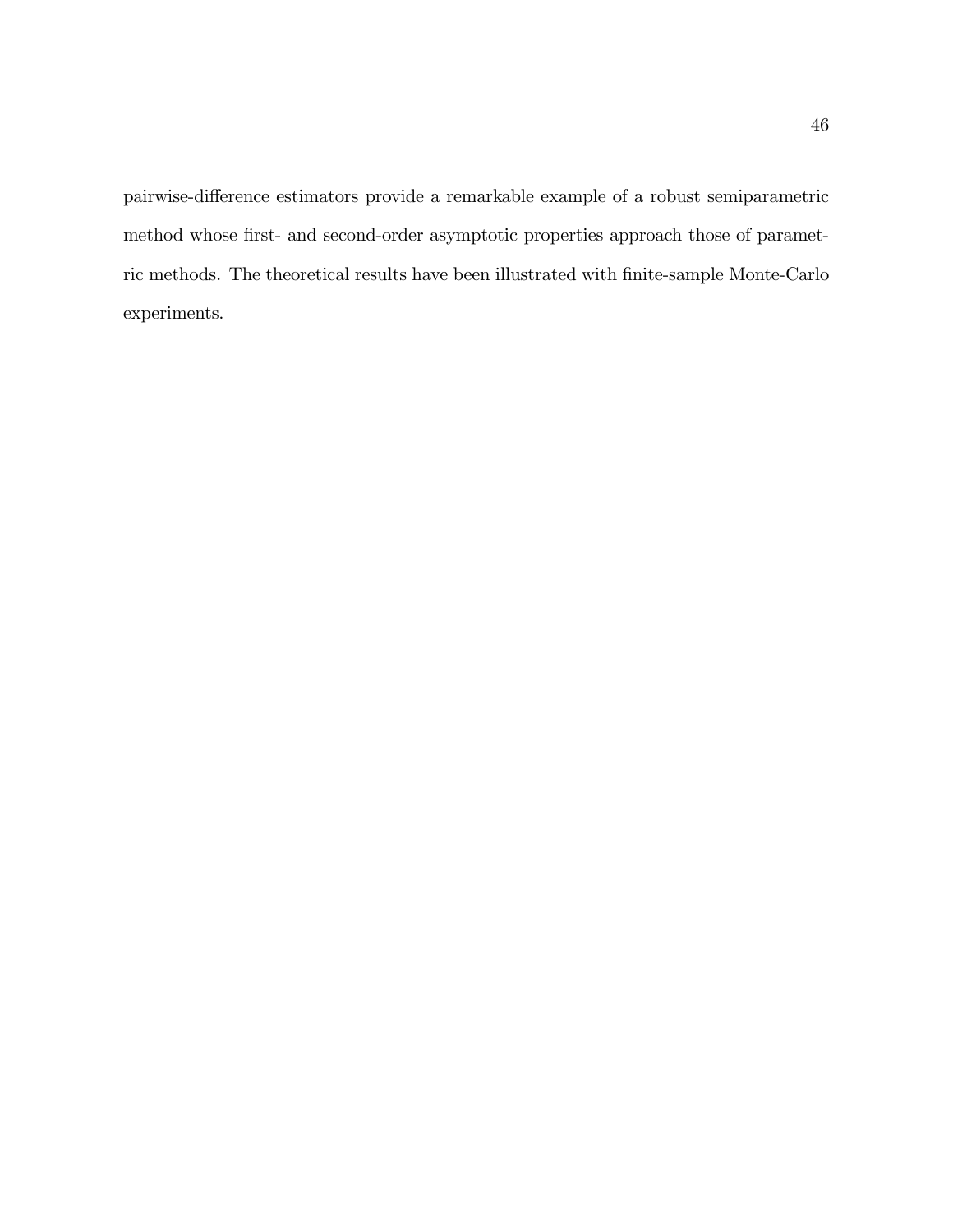## CHAPTER 4

# Weighted Rank Estimators

### 4.1. Introduction

In this chapter we consider the problem of efficiency of rank-based estimators. We focus on the rank estimators of order two, such as MRC, MR, the partial rank estimator of Khan and Tamer [2007], and others. The identification conditions on which these estimators are based can be written in the form: for two independent realizations of  $(Y, X)$ ,

(4.1) 
$$
E\left[M\left(Y_1, Y_2\right) | X_1, X_2\right] > 0 \Longrightarrow X_1'\beta_0 > X_2'\beta_0.
$$

Here M is an antisymmetric function, such as  $M(Y_1, Y_2) = Y_1 - Y_2$  for MR and  $M(Y_1, Y_2) =$  $sign(Y_1 - Y_2)$  for MRC. The estimator of the vector of parameters,  $\beta_0$ , up to scale, is the solution of the maximization problem

(4.2) 
$$
\max_{\beta=(\theta,1)} \sum_{i\neq j} M(Y_i,Y_j) \mathbf{1}\{X'_i\beta < X'_j\beta\}.
$$

As shown by Sherman [1993] in the example of the binary choice model estimated by MR or MRC, such estimators do not attain the semiparametric efficiency bound for single-index models, in general.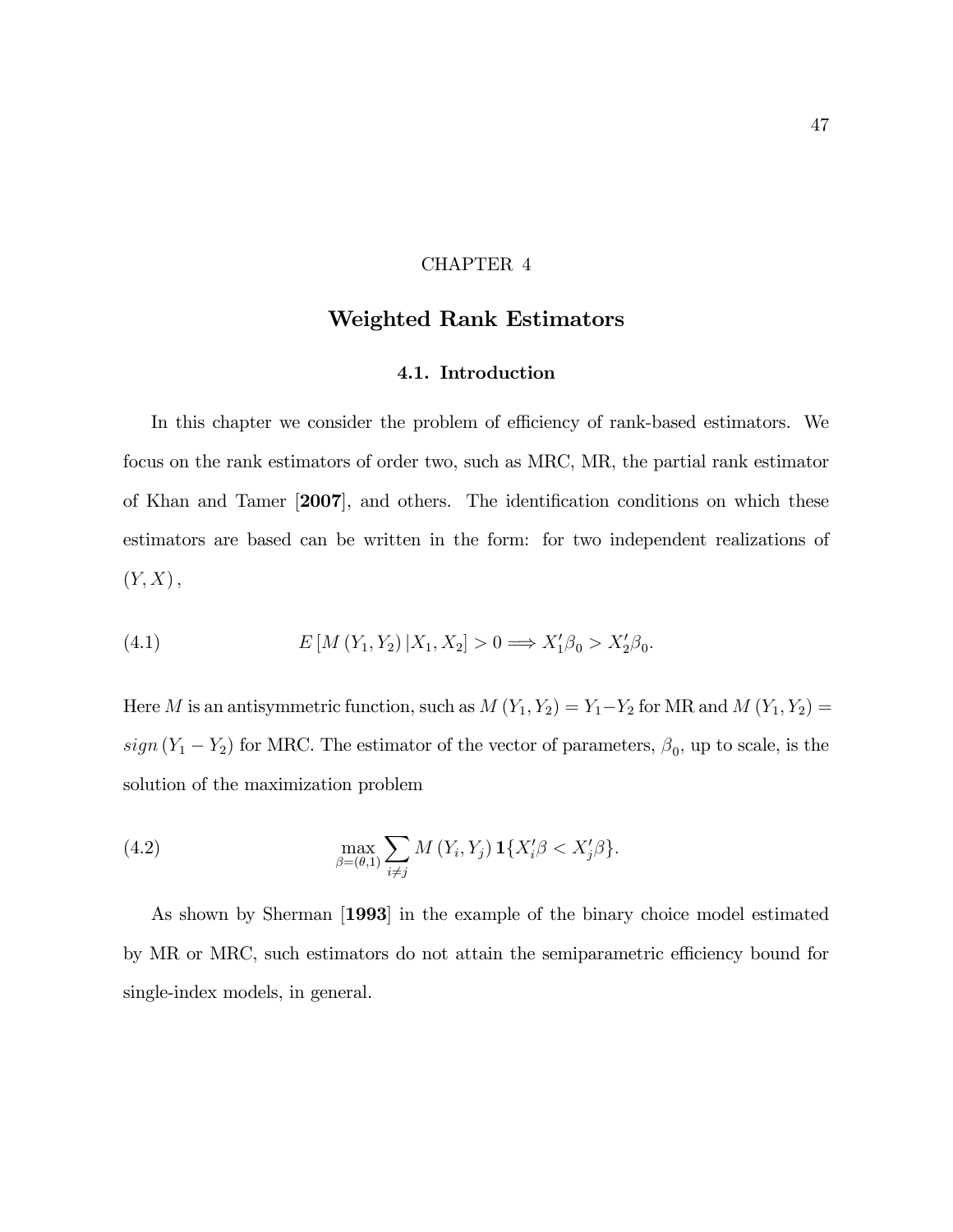To improve efficiency, we consider the estimation of  $\beta_0$  by a maximizer of a weighted version of the criterion function in (4.2):

(4.3) 
$$
\max_{\beta=(\theta,1)} \sum_{i \neq j} w(X_i, X_j) M(Y_i, Y_j) \mathbf{1}\{X'_i \beta < X'_j \beta\},
$$

where  $w \geq 0$  is a weighting function. Under regularity conditions, the resulting estimator is consistent and asymptotically normal. The optimal rank estimator is the weighted rank estimator that has the least asymptotic variance among weighted rank estimators. We look for conditions under which the optimal rank estimators exist, and verify if they attain the semiparametric efficiency bounds in various single-index models.

To evaluate the practical relevance of our weighting approach, as well as other methods seeking to improve efficiency, we compare the asymptotic variances of the unweighted and the optimal rank estimators, and semiparametric efficiency bounds, in models with exactly specified features (e.g. the distributions of the error term). These examples suggest that in the models with independent errors, the asymptotic variance of the optimal MRC is likely to be close to the semiparametric efficiency bound unless there are strong nonsmoothness effects in the distribution of the error term. The efficiency gains from weighting are likely to be small in the transformation model estimated by MRC, or the binary choice model estimated by MR or MRC. However they can be large in the monotone regression model estimated by MR or MRC. The performance of a feasible optimal MR and MRC in one such case is studied in a Monte-Carlo experiment, in which we obtain a substantial improvement in the Önite-sample variances of these estimators over the unweighted estimators.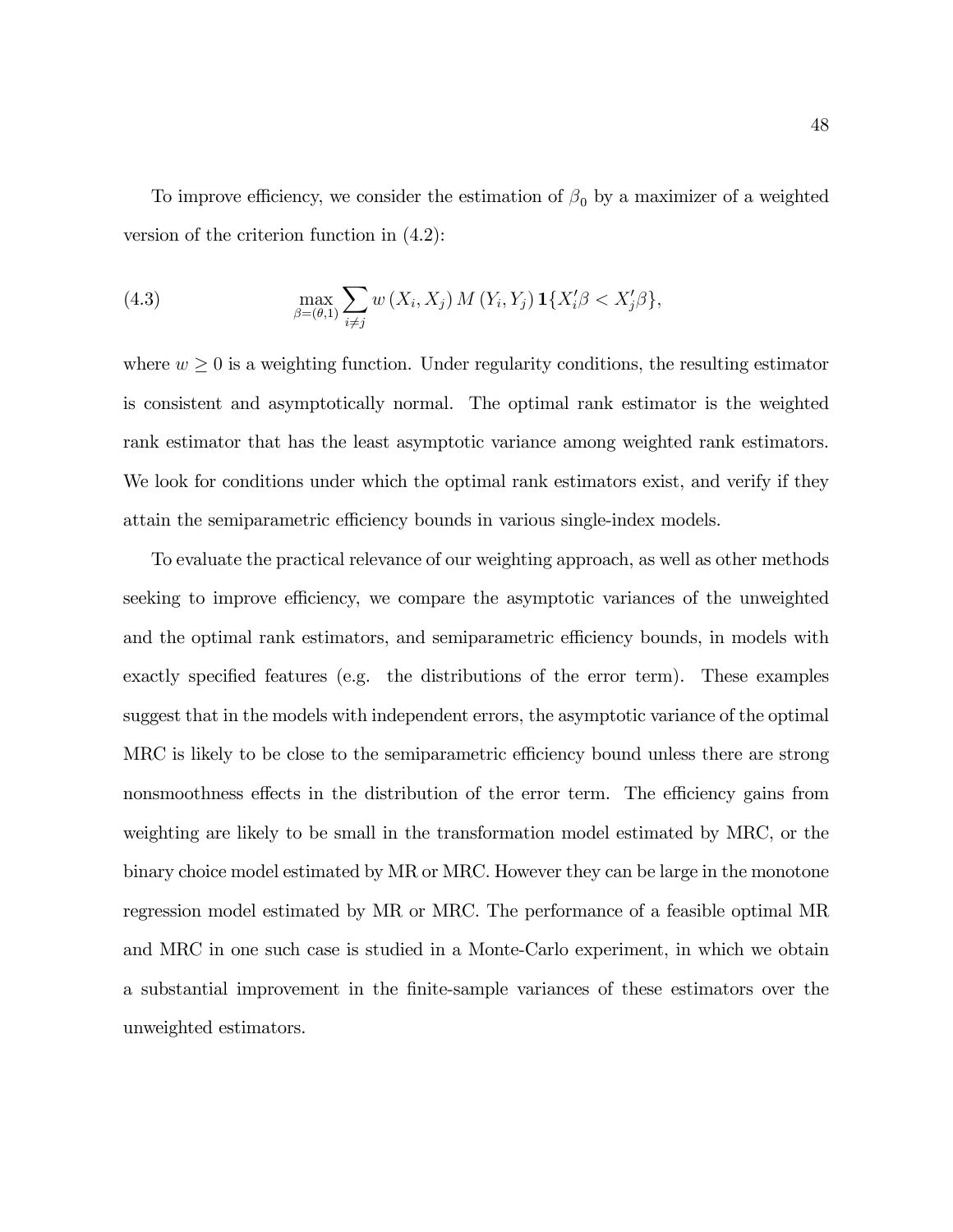The rest of the chapter is organized as follows. Section 4.2 presents the asymptotic theory of the weighted rank estimators and the feasible optimal rank estimators. Section 4.3 provides numerical evidence. Section 4.4 concludes. In Appendices B and C, we give proofs of the theoretical results and discuss numerical algorithms for the proposed methods.

## 4.2. Asymptotic Theory of Weighted Rank Estimators

## 4.2.1. Identification, Consistency and Asymptotic Normality

In this section, we give conditions under which the estimator  $\theta_n$  defined by (4.3) is consistent and asymptotically normal, and derive the expression for its asymptotic variance.

We make the following assumptions.

Assumption 11. The observations  $(Y_i, X_i)$ ,  $i = 1, ..., n$ ,  $Y_i \in \mathbb{R}^{d_Y}$ ,  $X_i \in \mathbb{R}^{d+1}$ , are i.i.d. across i:

**Assumption 12.** The function  $M(y_1, y_2)$  satisfies the conditions:

$$
M(Y_1, Y_2) = -M(Y_2, Y_1)
$$

almost surely, and

$$
E\left|M\left(Y_1,Y_2\right)\right|<\infty.
$$

Condition (4.1) is satisfied for almost all  $X_1, X_2$  and a  $\beta_0$  such that its  $(d+1)$ -th component,  $\beta_0^{(d+1)}$  $\binom{a+1}{0}$ , is positive.

Let U be the vector of the first d components of X, and V be its  $(d+1)$ -th component.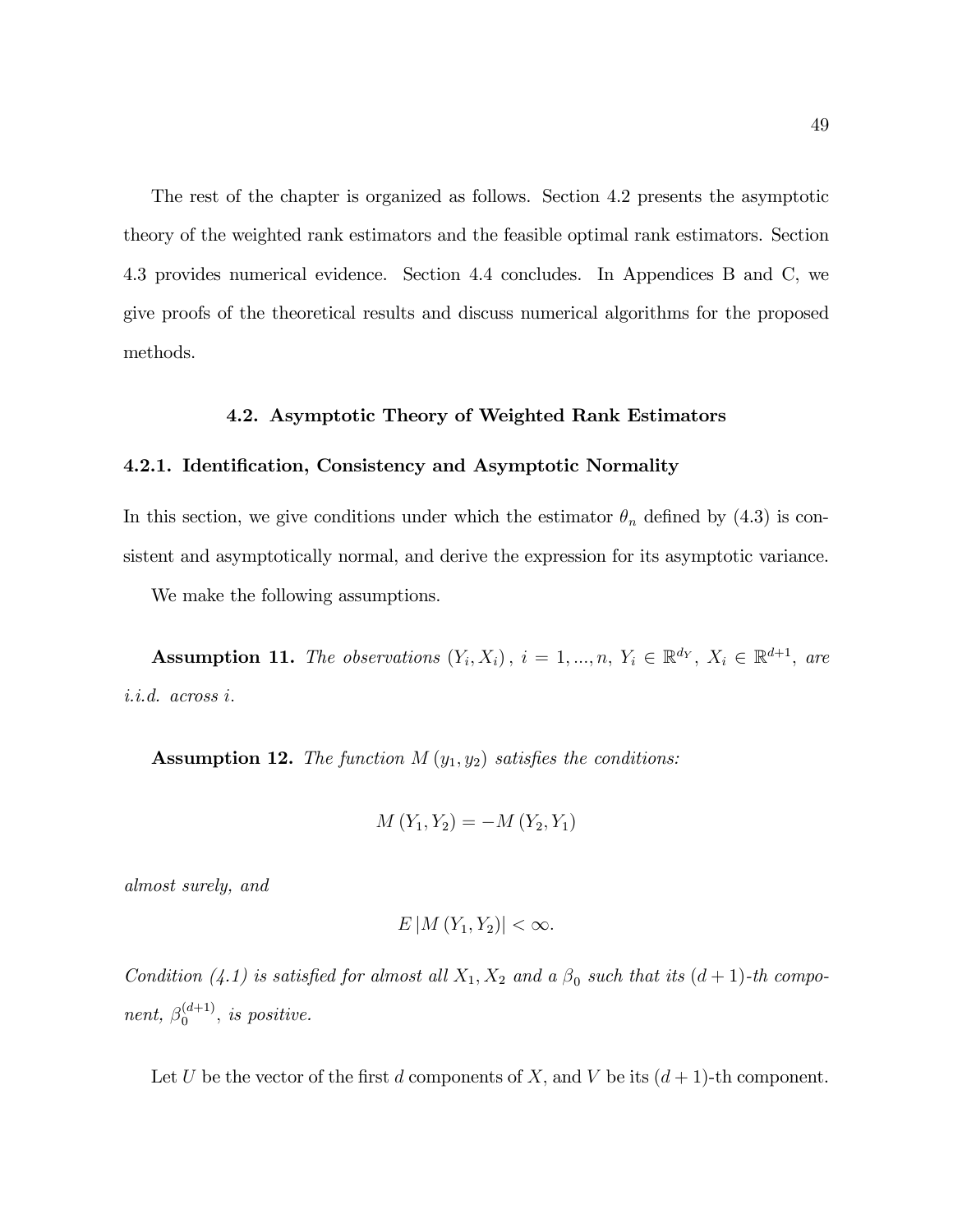**Assumption 13.** Conditional on U, V has a Lebesgue density,  $g_{V|U}(v; u)$ ,  $v \in \mathbb{R}$ , for almost all u, that is twice continuously differentiable in v for almost all  $(u, v)$ . The conditional mean  $E[M(Y, y)|X = (u, v)]$  is twice continuously differentiable in v for almost all  $y, u, v$ , with an absolutely integrable first derivative.

**Assumption 14.** The weighting function  $w(x_1, x_2)$  is nonnegative and is twice continuously differentiable in  $v_1$  and  $v_2$  for almost all  $x_1, x_2$ .

In the remaining assumptions it is convenient to rearrange the components of  $X$ . Let  $\theta_0 \in \mathbb{R}^d$  be the vector with the components  $\theta_0^{(i)} = \beta_0^{(i)}$  $\binom{a}{0}$  / $\beta_0^{(d+1)}$ ,  $i = 1, ..., d$ , and Z be the single index:

$$
Z = U'\theta_0 + V.
$$

Note that  $Z$  has a density conditionally on  $U$ :

$$
g_{Z|U}(z;u)=g_{V|U}(z-u'\theta_0;u).
$$

Define the function

$$
\lambda (y, u, z) = E [M (Y, y) | U = u, Z = z],
$$

and the function

$$
\mu(u_1, u_2, z) = \frac{\partial}{\partial \delta} E\left[M(Y_1, Y_2) | U_1 = u_1, U_2 = u_2, Z_1 = z + \delta, Z_2 = z\right]|_{\delta=0}.
$$

By Assumption 13, the function  $\mu$  is well defined for almost all  $u_1, u_2, z$ , and

$$
\mu(u_1, u_2, z) = E[\lambda_z(Y, u_1, z) | U = u_2, Z = z],
$$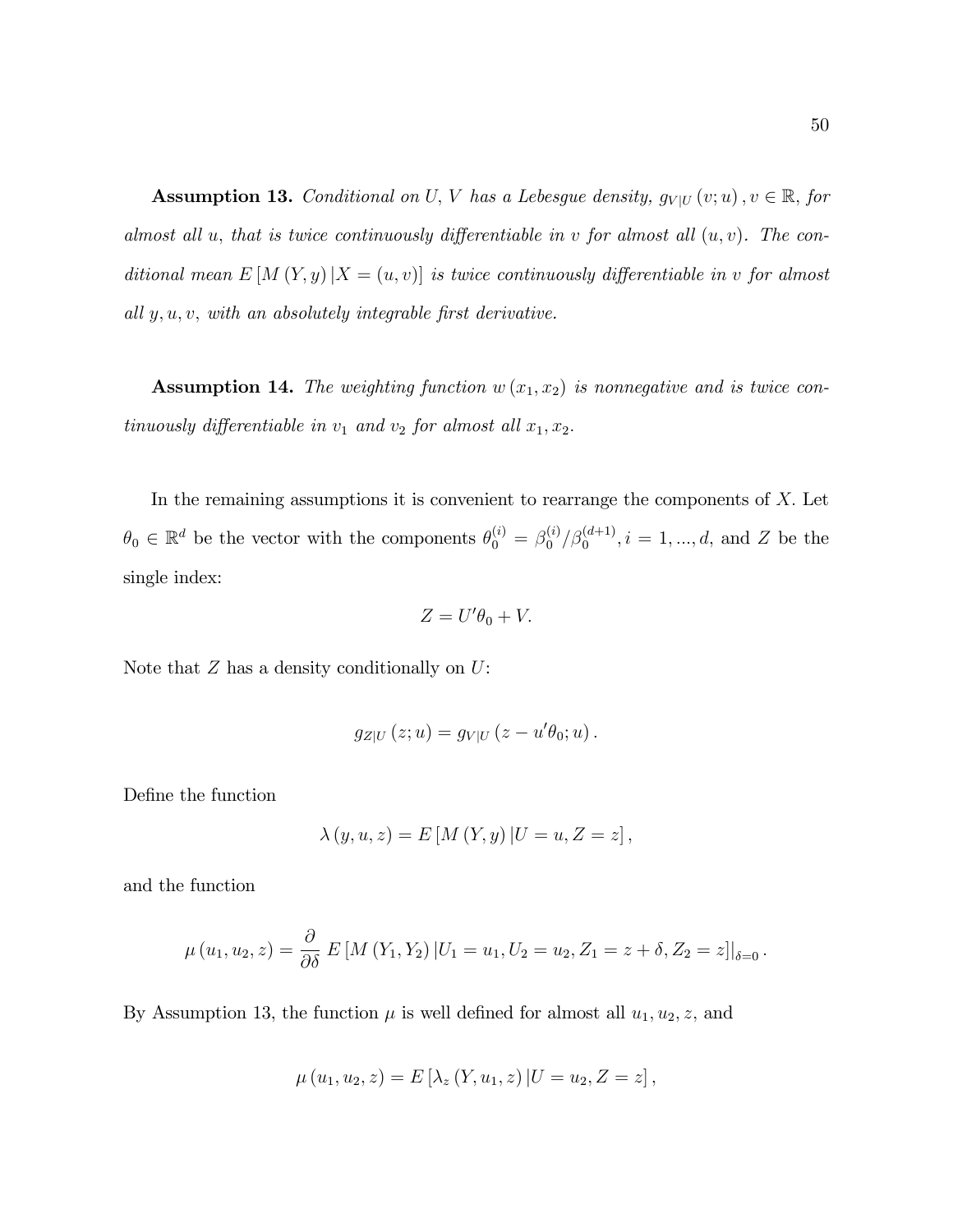where  $\lambda_z$  is the partial derivative of the function  $\lambda$  with respect to z.

Also, let

$$
w_s(x_1, x_2) = w(x_1, x_2) + w(x_2, x_1)
$$

be the symmetric version of the function  $w$ .

**Assumption 15.** There is a set  $\mathcal{U} \in \mathbb{R}^d$ , and a nonempty open interval  $I \subset \mathbb{R}$  such that:

 $(i)$  The support of the distribution of the vector

$$
(U_1-U_2)\mathop{\mathrm{\boldsymbol{1}}}\{U_1,U_2\in\mathcal{U}\}
$$

does not lie in a proper linear subspace of  $\mathbb{R}^d$ .

(ii) The functions  $g_{Z|U}(z, u_1)$ ,  $\mu(u_1, u_2, z)$ ,  $w_s(x(u_1, z), x(u_2, z))$ , where

$$
x(u,z) = (u, z - u'\theta_0),
$$

are nonzero for any  $z \in I$  and  $u_1, u_2 \in \mathcal{U}$ .

Assumption 16. (i)

(4.4) 
$$
E\left[M^2(Y_1,Y_2) w^2(X_1,X_2)\right] < \infty.
$$

(ii) For a  $\delta > 0$ , and  $s, l = 0, 1, 2$ ,

$$
E ||U_1 - U_2||^{s+1} \sup_{\|\theta\| \le \delta} \left| \alpha^{(s,l)} \left( Y_1, U_1, Z_1 + (U_1 - U_2)' \theta, X_2 \right) \right| < \infty,
$$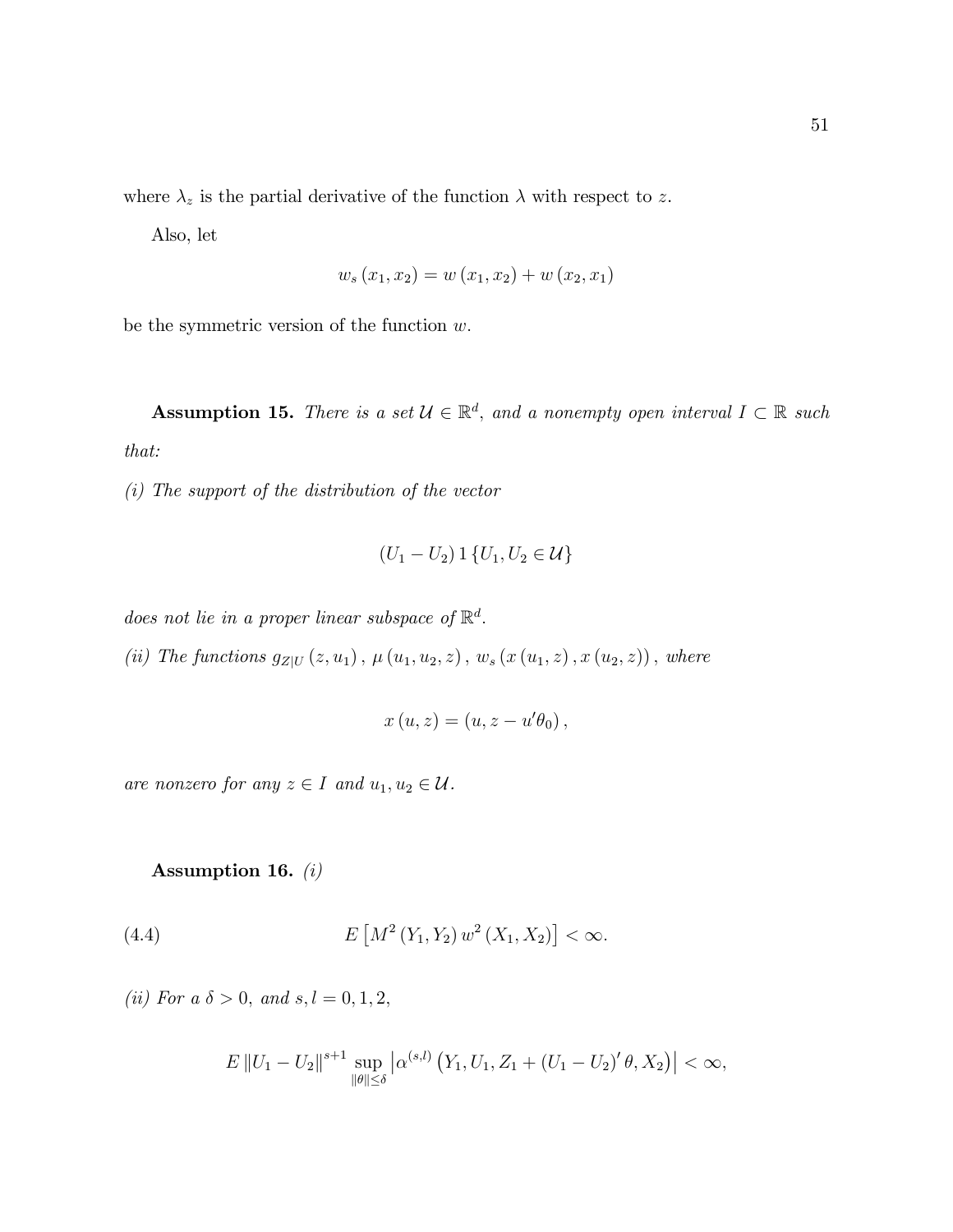where

$$
\alpha^{(s,l)}(y,u,z,x_2) = \partial_z^{s-l} \lambda(y,u,z) \partial_z^{l} [w_s(x(u,z),x_2) g_{Z|U}(z;u)],
$$

and  $\partial_z^l$  denotes the partial derivative with respect to z of order l.

Let

$$
\nabla_{w}(y, u, z) = g(z) E [(u - U) M (y, Y) w_{s} (x (u, z), X) | Z = z],
$$

where  $g(z)$  is the marginal density of Z.

Assumption 17. The matrix

$$
V_w = E\left[\nabla_w(Y, U, Z)\nabla_w(Y, U, Z)'\right]
$$

is finite and positive definite.

By Assumption 11, the estimator is applicable to cross-section data. Assumption 12 gives the identification condition. Assumption 13 imposes smoothness restrictions on the distribution of the data. One of the covariates, V, must be continuously distributed conditionally on the remaining covariates, U. This is similar to the original assumption of Han  $[1987]$  except that we do not require that V have the full support conditionally on U. The full support condition is often unrealistic as the covariates may not take all values (e.g. may only be positive), or may not be observed for all values; so it is removed from our set of conditions. Additionally, we need a degree of smoothness of the conditional density of  $V$  and the conditional distribution of  $Y$  with respect to  $V$ , expressed via the smoothness of the conditional expectation  $E[M(Y, y)|X]$ . Assumption 14 states basic requirements to the weighting function. Note that the weighting function is allowed to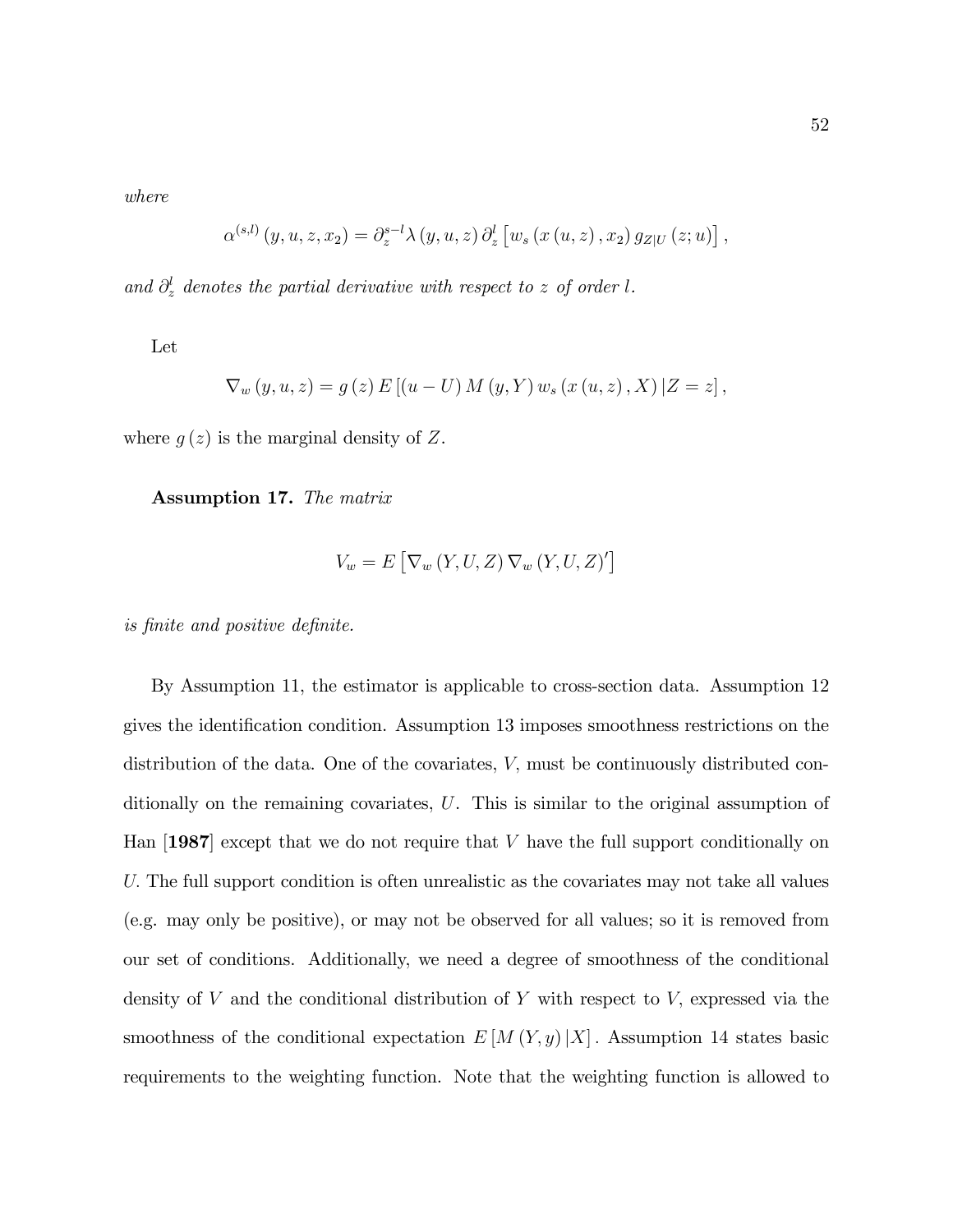take zero values. Assumption 15 (i) imposes a non-collinearity restriction on the distribution of U. Assumption 15 (ii) says that the values of U such that  $U_1 - U_2$  form a basis in  $\mathbb{R}^d$  should be observable together with all values of the single index Z from a small open set  $(g_{Z|U}(z, u) \neq 0, z \in I)$  and that they are not censored by the weighting function  $(w_s > 0)$ . Additionally, it requires that the derivative  $\mu(u_1, u_2, z)$  be nonzero for such values of  $u_1$ ,  $u_2$  and z. Note that the identification condition (4.1) implies that the derivative in the definition of  $\mu$ , if it exists, cannot be negative  $(\mu \geq 0)$ . The condition that  $\mu > 0$  can be viewed as a local, differential form of (4.1) that excludes the trivial  $M \equiv 0$ . Previously, weaker conditions excluding the case  $M \equiv 0$  were imposed. Our stronger requirement allows us to avoid the full support condition on V discussed above. Assumptions 16 and 17 impose integrability conditions on the vector U and the function M, as well as the conditional mean  $E[M(Y, y)|X]$ , the weighting function w, and the conditional density  $g_{V|U}$  and their derivatives relative to V (expressed using the single index  $Z$ ). In particular, Assumption 16 (i) puts a bound on the random fluctuations of the criterion function in the sample optimization problem around its mean, which is needed for root-*n*-consistency of  $\theta_n$ .

The asymptotic variance of the estimator  $\theta_n$  depends on the matrix  $V_w$  defined in Assumption 17, and the matrix

$$
\Delta_w = E [(U_1 - U_2)(U_1 - U_2)' g(Z_1) \mu (U_1, U_2, Z_1) w_s (X_1, X_2) | Z_2 = Z_1].
$$

Assumption 17 requires that  $V_w$  be finite and nonsingular. Assumption 16 (ii) for  $s = 2$ and  $l = 0$  ensures that the matrix  $\Delta_w$  is finite. It is clear that for  $\Delta_w$  to be nonsingular, a condition on the random vector  $(U_1 - U_2) \mu (U_1, U_2, Z_1)$ , the distribution of Z and the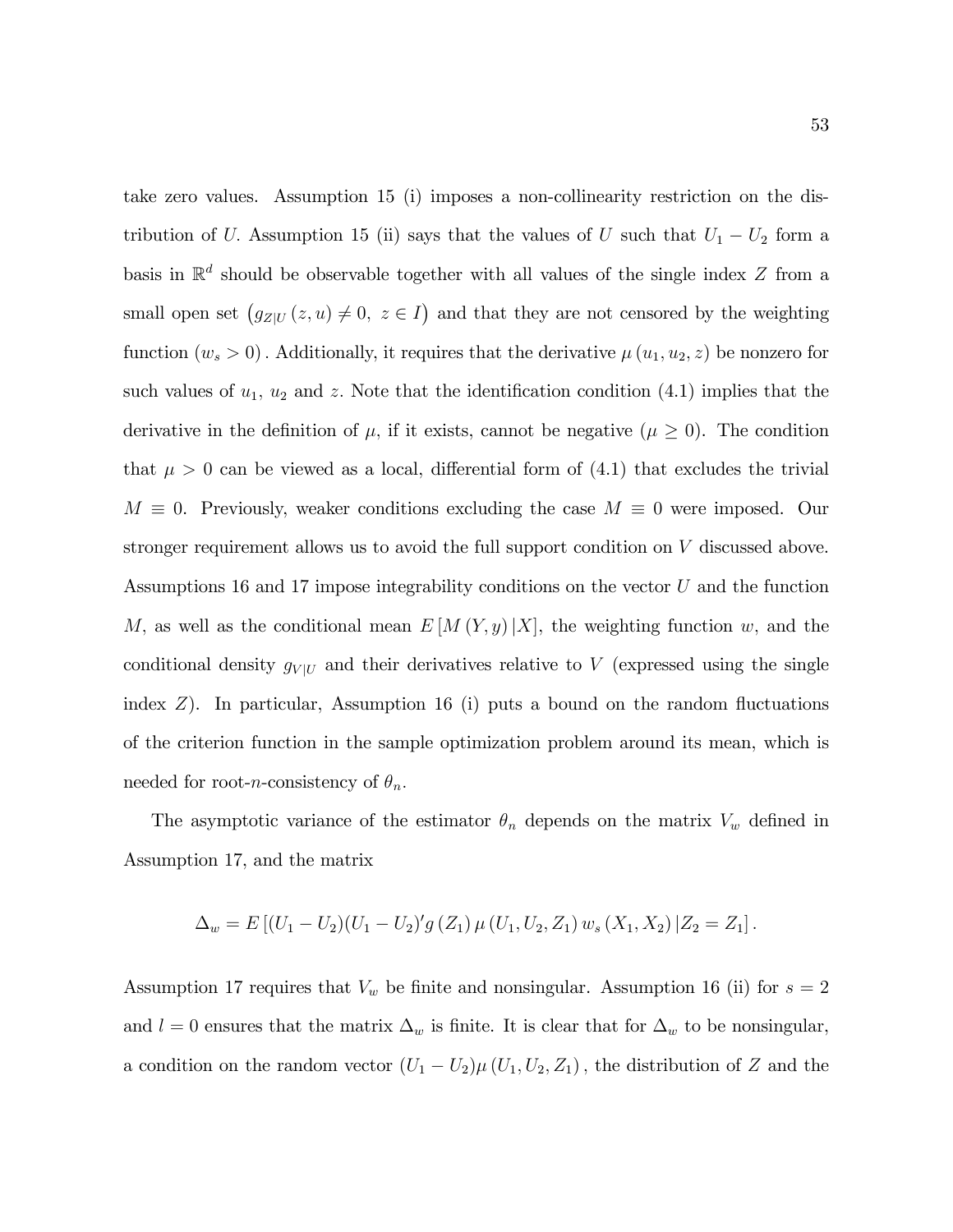values of  $w_s(X_1, X_2)$  is necessary. Here such condition is the one stated in Assumption  $15^1$ .

The following theorem establishes consistency and asymptotic normality of the weighted rank estimator, and gives an expression for its asymptotic variance.

**Theorem 6.** Let  $\Theta$  be a compact set in  $\mathbb{R}^d$ ,  $\theta_0$  be its interior point, and  $\theta_n$  solve the maximization problem  $(4.3)$  on  $\Theta$ . Under Assumptions 11-17,

- (i)  $\theta_n \rightarrow^p \theta_0$ , and
- (ii)

$$
\sup_{A \in \mathcal{A}} \left| \int_A dF_{n^{1/2}(\theta_n - \theta_0)} - \int_A d\Phi_{\Gamma_w} \right| \to 0,
$$

where  $F_{n^{1/2}(\theta_n-\theta_0)}$  is the c.d.f. of the random vector  $n^{1/2}(\theta_n-\theta_0)$ ,  $\Phi_{\Gamma_w}$  is the c.d.f. of the normal distribution with mean zero and finite, nonsingular variance

$$
\Gamma_w = 4\Delta_w^{-1} V_w \Delta_w^{-1},
$$

and  $A$  is the collection of all measurable convex sets in  $\mathbb{R}^d$ .

## 4.2.2. Optimal Choice of the Weighting Function

Among the consistent, asymptotically normal estimators of  $\theta_0$ , corresponding to different choices of  $w$ , it is natural to look for the one that achieves the lowest asymptotic variance. In general, such optimal estimator may not exist; however, it exists and can be found in a special case considered in this section. Namely, assume that the function  $\lambda(y, u, z)$  does

<sup>&</sup>lt;sup>1</sup>Sherman [1993] did not impose a differentiable form of the identification condition  $(4.1)$ , such as positivity of  $\mu$  in our Assumption 15. He argued that the matrix  $\Delta_w$  is non-denerate because  $\theta_0$  is uniquely identified. However, the fact that  $\theta_0$  uniquely maximizes the population objective function does not imply that the Hessian of that objective function  $(-2\Delta_w)$  is nonsingular.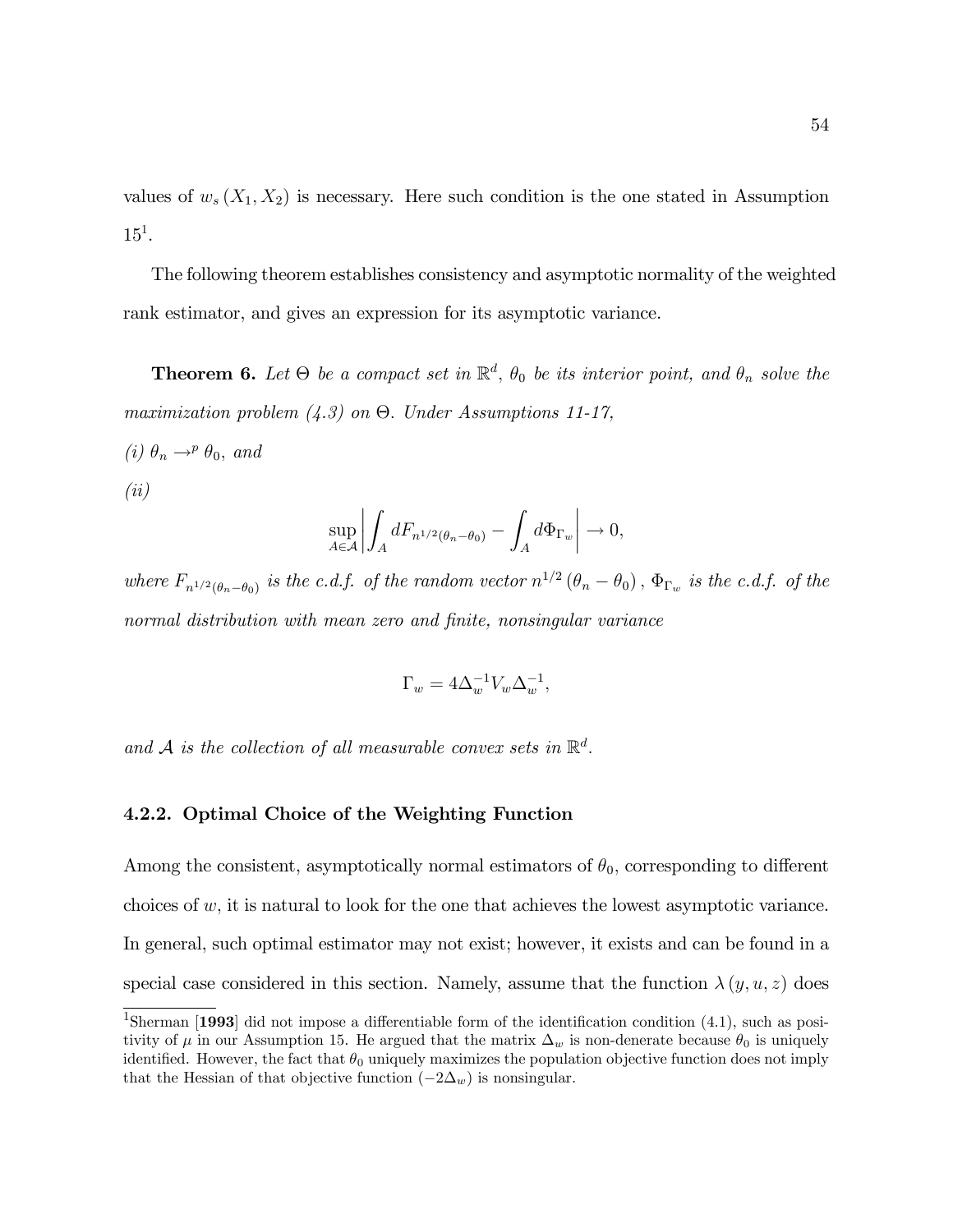not depend on u:

(4.5) 
$$
\lambda(y, u, z) \equiv E\left[M(Y, y)\middle|U = u, Z = z\right] = \lambda(y, z) \quad \forall u.
$$

This assumption is satisfied in the single-index models (the models in which  $Y|X$  is distributed as  $Y|Z$ ) and in the monotone regression model  $(1.4)-(1.5)$ . However, the assumption is restrictive in that it does not fully cover some interesting models that can be estimated using the rank estimators. An example of such model will be given below.

As we show in Appendix, Lemma 21, the function  $\mu(u_1, u_2, z)$  is symmetric in  $u_1, u_2$ . Therefore, under condition (4.5), it does not depend on either  $u_1, u_2$ :  $\mu(u_1, u_2, z) = \mu(z)$ . Then the matrices  $V_w$  and  $\Delta_w$  can be written as

(4.6) 
$$
V_w = E[W_1 W_1'],
$$

$$
\Delta_w = 2E\left[\frac{\mu(Z_1) U_1}{\sigma(X_1)} W_1'\right]
$$

where

$$
\sigma^{2}(X) = E\left[\lambda^{2}(Y,Z)|X\right],
$$

;

(4.7) 
$$
W_1 = \sigma(X_1) g(Z_1) E_2 [(U_1 - U_2) w_s (X_1, X_2) | Z_2 = Z_1],
$$

and  $E_2$  is the expectation over the random variables labeled 2, holding the random variables labeled 1 constant.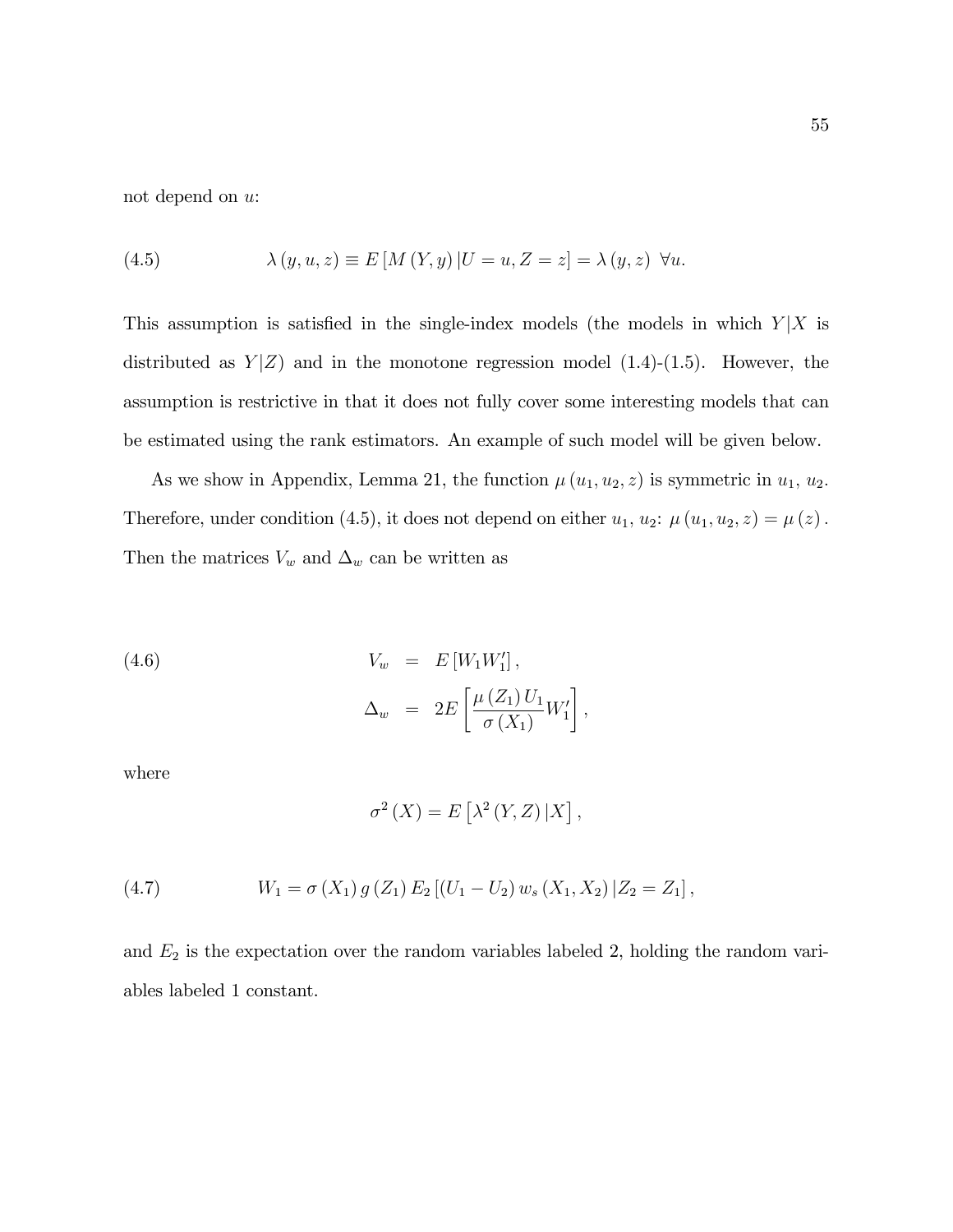**Theorem 7.** Assume that the matrices  $V_w$ ,  $\Delta_w$  are given by (4.6) and (4.7), where  $w_s, g, \sigma$  are nonnegative scalar functions,  $w_s$  is symmetric in  $x_1, x_2, U$  is a random vector taking values in  $\mathbb{R}^d$ ;

$$
E\left[\left(1+\|U\|\right)w_s\left(x\left(U,z\right),x_2\right)\right] < \infty,
$$
\n
$$
E\left[\frac{1+\|U\|}{\sigma^2\left(X\right)}\right] < \infty,
$$

for almost every  $x_2, z$ ;  $V_w$  and  $\Delta_w$  are finite, the matrix

(4.8) 
$$
\Gamma_* = \left( E \left[ \frac{\mu^2(Z)}{\sigma^2(X)} \left( U - \tilde{U}(Z) \right) \left( U - \tilde{U}(Z) \right)' \right] \right)^{-1}
$$

with

$$
\tilde{U}\left(z\right) = \frac{E\left[\frac{U}{\sigma^2(X)}\middle| Z = z\right]}{E\left[\frac{1}{\sigma^2(X)}\middle| Z = z\right]}
$$

is well defined as a nonsingular, finite matrix, and  $\Delta_w$  is nonsingular. Then

$$
(4.9) \qquad \qquad 4\Delta_w^{-1}V_w\Delta_w^{-1} \ge \Gamma_*.
$$

The variance  $\Gamma_*$  is attained with the following weighting function:

(4.10) 
$$
w_1(x_1,x_2) = w_0^{1/2}(x_1) w_0^{1/2}(x_2),
$$

where

(4.11) 
$$
w_0(x) = 1\{g(z) > 0\} \cdot \frac{\mu(z)}{g(z) \sigma^4(x) E\left[\frac{1}{\sigma^2(X)} | Z = z\right]},
$$

and for  $x = (u, v)$ ,  $z = u' \theta_0 + v$ .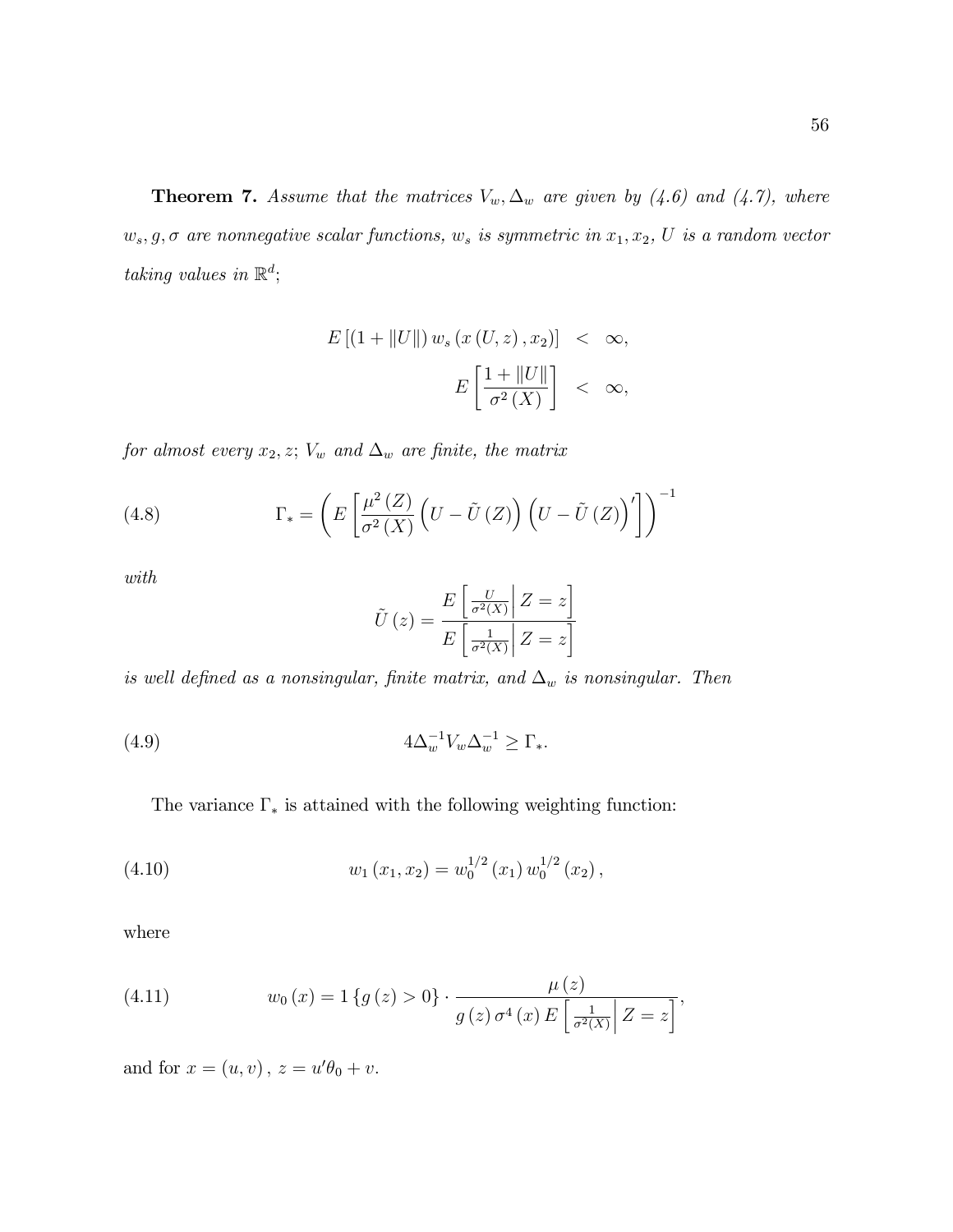If  $\sigma^2(x) = \sigma^2(z)$ , then the expression for  $w_0(x)$  simplifies:

(4.12) 
$$
w_0(x) = 1\{g(z) > 0\} \cdot \frac{\mu(z)}{g(z)\sigma^2(z)},
$$

and the optimal variance is attained with either  $w_1$ , or

(4.13) 
$$
w_2(x_1,x_2) = w_0(z_1) + w_0(z_2).
$$

If the support of  $g(z)$  is unbounded, and the function  $\mu(z)/\sigma^2(z)$  is bounded away from zero, the optimal weighting functions  $w_1$  and  $w_2$  will typically violate Assumption 16 (i) that was imposed for the root-n-consistency of  $\theta_n$ . Namely, in this case,

$$
E\left[w^2\left(X_1,X_2\right)\right]=\infty,
$$

while for Assumption 16 (i) to hold it is typically necessary that

$$
E\left[w^2\left(X_1,X_2\right)\right]<\infty.
$$

In this case, instead of the function  $w_0$ , one can use the function

$$
w_{0\tau}\left(z\right) = \frac{\mu\left(z\right)}{\tau+g\left(z\right)\sigma^4\left(x\right)E\left[\frac{1}{\sigma^2\left(X\right)}\middle| Z=z\right]},
$$

where  $\tau > 0$  is a small number, to achieve approximate optimality. If the support of Z is bounded, and the density  $g(z)$  is bounded away from zero on the support, trimming the denominator in  $w_0(z)$  is not needed.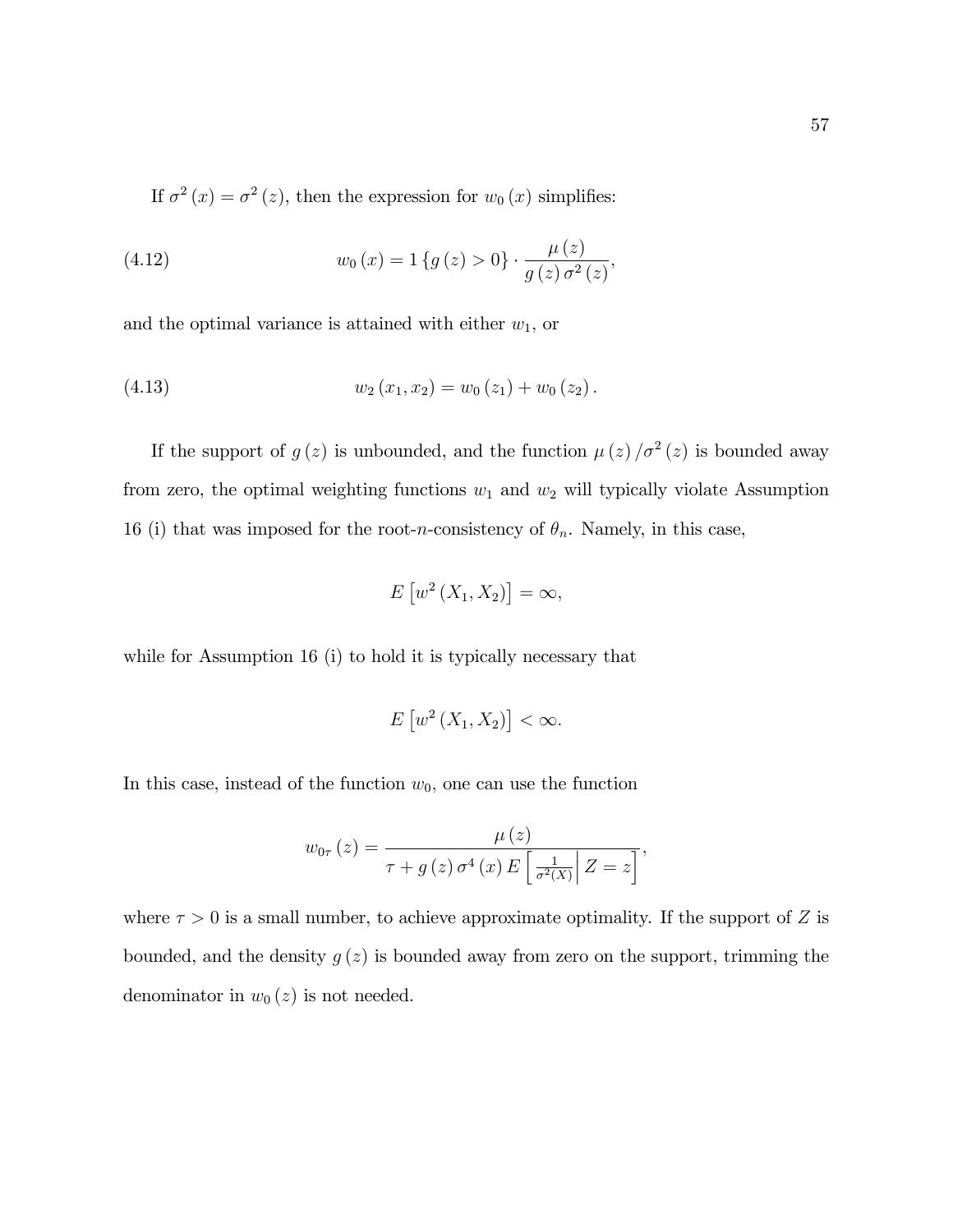### 4.2.3. Examples

The Conditional Mean Model and MR. In the monotone regression model (1.4)- (1.5), the vector of coefficients  $\beta_0$  can be consistently estimated up to scale by the monotone rank estimator of Cavanagh and Sherman [1998]. For this method, the function  $\lambda(y, u, z) = f(z) - y$  does not depend on u, so that the optimal weighting function exists. We have:

$$
\mu(z) = f'(z) = \partial_z E[Y|Z]
$$
  

$$
\sigma^2(x) = \sigma_0^2(x) = Var(Y|X=x),
$$

where we assume, for notational simplicity, that  $\beta_0^{(d+1)} = 1$ , and where the second representation relates the functions  $\mu$  and  $\sigma^2$  directly to the observable data. The optimal weighting function is given by (4.10) with

$$
w_0(x) = \left(\frac{f'(z)}{g(z)\,\sigma_0^4(x)\,E\left[\frac{1}{\sigma_0^2(X)}|Z=z\right]}\right)^{1/2},\,
$$

and the corresponding variance of the estimator is

$$
\left(E\left[\frac{f'(Z)^2}{\sigma_0^2(X)}\left(U-\tilde{U}(Z)\right)\left(U-\tilde{U}(Z)\right)'\right]\right)^{-1},\,
$$

which is the semiparametric efficiency bound for the nonlinear regression model (Newey and Stoker [1993], formula (4.4)).

A special case of the monotone regression model is the binary choice model:

$$
Y=1\left\{ X^{\prime }\beta -\varepsilon >0\right\} ,
$$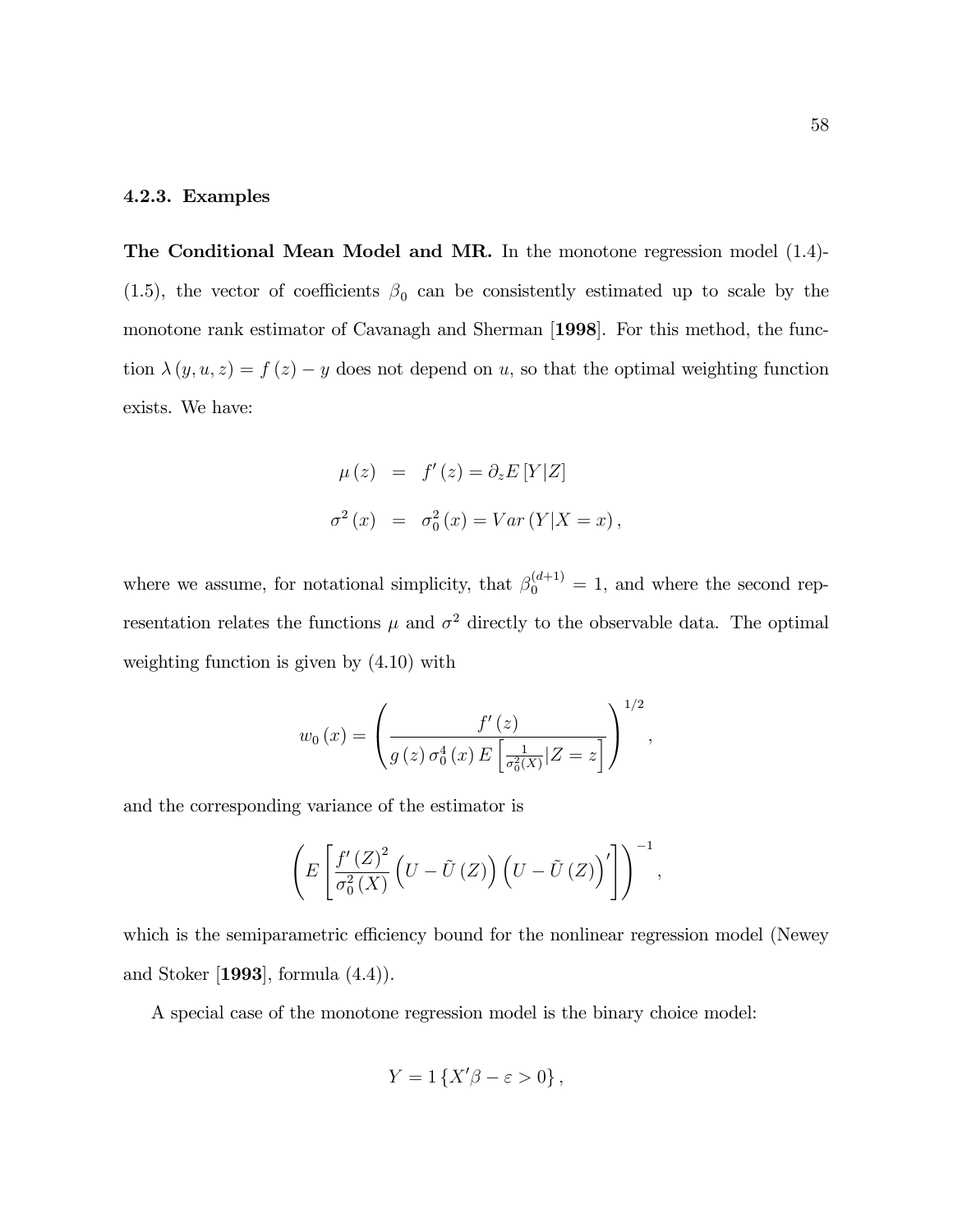under the independence assumption between  $\varepsilon$  and X. In this case  $\lambda(y, z) = G_{\varepsilon}(z) - y$ , and

$$
\mu(z) = g_{\varepsilon}(z) = \partial_z E[Y|Z = z],
$$
  
\n
$$
\sigma^2(x) = G_{\varepsilon}(z)(1 - G_{\varepsilon}(z))
$$
  
\n
$$
= E[Y|Z = z](1 - E[Y|Z = z]),
$$

where  $G_{\varepsilon}$  is the c.d.f. of  $\varepsilon$  and  $g_{\varepsilon}$  is its density. The variance of the optimal weighted MR is

(4.14) 
$$
\left(E\left[\frac{g_{\varepsilon}(Z)^2}{G_{\varepsilon}(Z)(1-G_{\varepsilon}(Z))}(U-E[U|Z])(U-E[U|Z])'\right]\right)^{-1},
$$

i.e. the semiparametric efficiency bound for this model (Chamberlain [1992], Cosslett  $[1987]$ .

The Generalized Regression Model and MRC. If the distribution of Y depends on  $X$  only through the single index  $Z,$  as e.g. in the generalized regression model with  $\varepsilon$ independent of X, the function  $\lambda(y, u, z)$  corresponding to MRC,

$$
\lambda(y, u, z) = E[sign(Y - y) | X = x(u, z)],
$$

does not depend on  $u$ , and one can find the optimal weighted MRC estimator. In this case,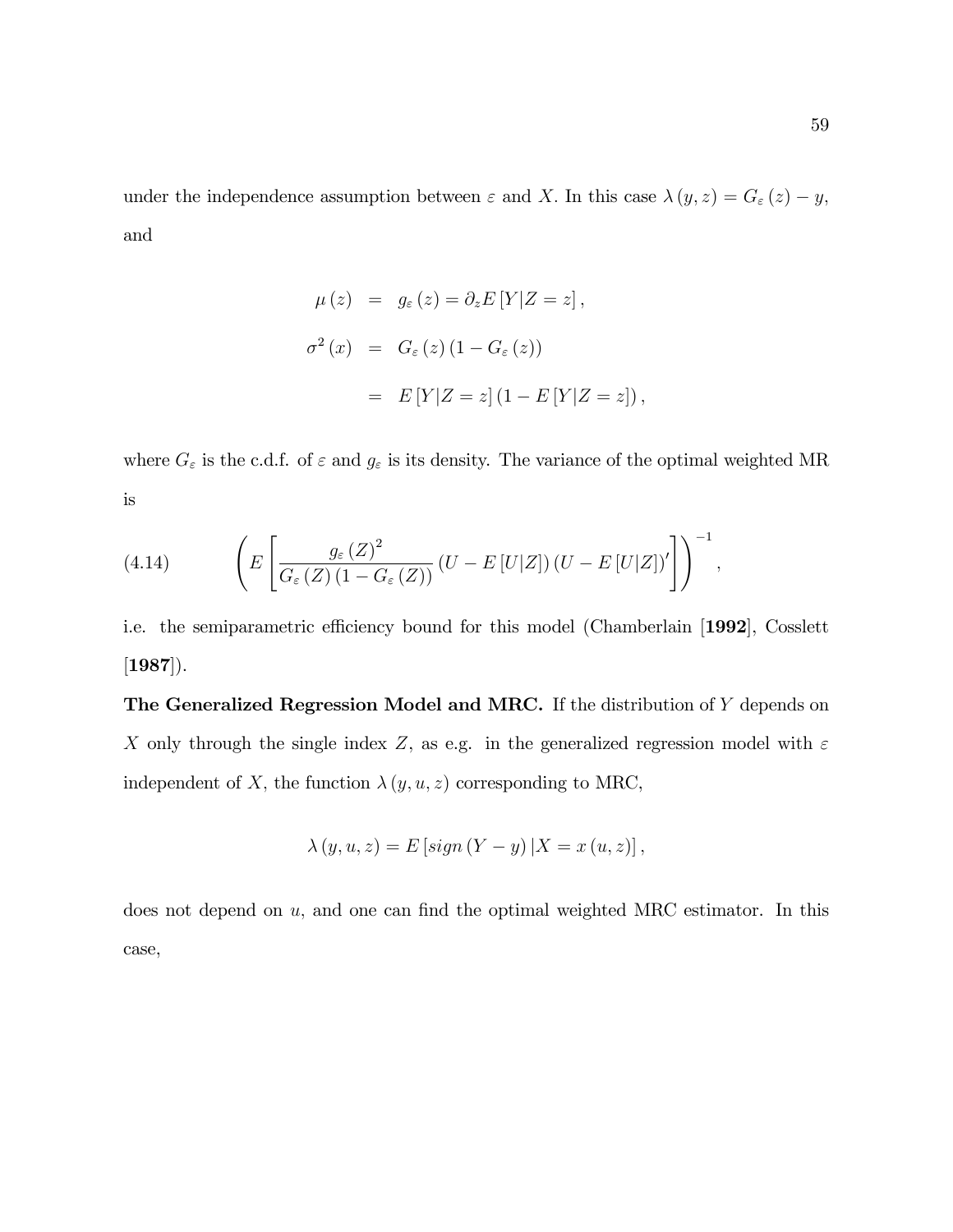$$
\lambda(y, z) = 1 - 2\tilde{G}_{Y|Z}(y; z),
$$
  
\n
$$
\mu(z) = -2E\left[\partial_z \tilde{G}_{Y|Z}(Y; z)|Z = z\right],
$$
  
\n
$$
\sigma^2(z) = E\left[\left(2\tilde{G}_{Y|Z}(Y; z) - 1\right)^2 |Z = z\right],
$$

where

$$
\tilde{G}_{Y|Z}(y;z) = P\{Y < y|Z=z\} + P\{Y=y|Z=z\}/2.
$$

The asymptotic variance of the optimal weighted MRC is given by (4.8), with  $\tilde{U}(Z) =$  $E[U|Z]$ .

If the outcome Y has a continuous distribution,  $\tilde{G}_{Y|Z}(y;z)$  is just the c.d.f. of Y conditional on  $Z=z,\,G_{Y|Z}\left(y;z\right).$  In this case,

$$
\sigma^{2}(z) = \int (2G_{Y|Z}(Y; z) - 1)^{2} dG(Y; z) = \frac{1}{3}
$$

(this has been noticed by Sherman [1993]). The variance of the optimal MRC becomes

$$
\Gamma_*^{MRC} = \left( E \left[ 12 \left( E \left[ \partial_z G_{Y|Z} \left( Y; Z \right) \right] \right)^2 \left( U - E \left[ U|Z \right] \right) \left( U - E \left[ U|Z \right] \right)' \right] \right)^{-1}.
$$

Further simplification is possible in more specific models with continuously distributed Y: In the monotone regression model,

$$
Y = f(X'\beta) + \varepsilon,
$$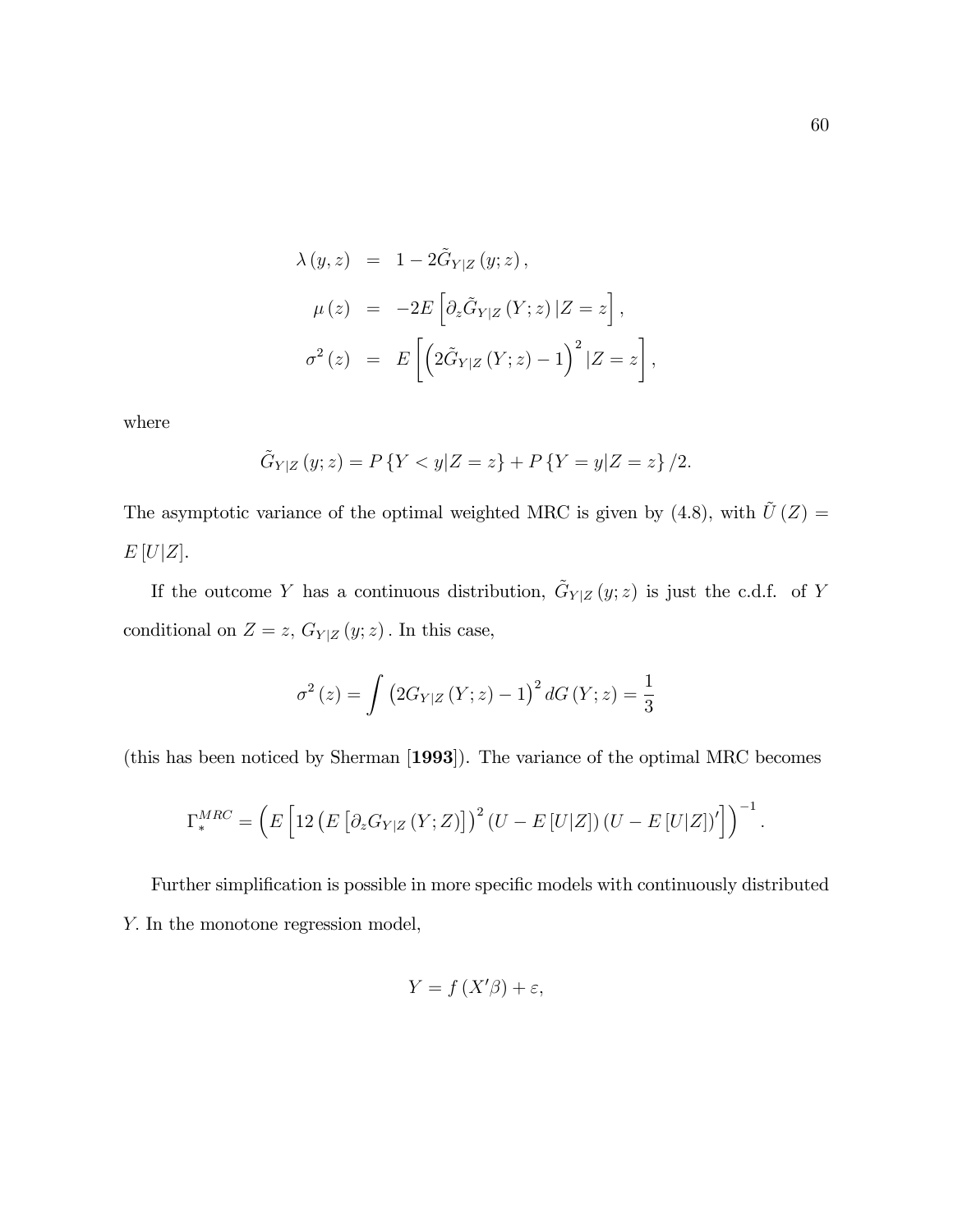with  $\varepsilon$  independent of X,

$$
\mu(z) = E[g_{\varepsilon}(\varepsilon)] f'(z).
$$

In the computation of the optimal MRC, the scalar multiplier  $E[g_{\varepsilon}(\varepsilon)]$  does not have to be estimated, and one can use the same weighting function as in MR. The optimal variance is

$$
\frac{1}{12(E[g_{\varepsilon}(\varepsilon)])^2} \left( E\left[ f'(z)^2 (U - E[U|Z]) (U - E[U|Z])' \right] \right)^{-1}.
$$

In the case of the transformation model:

$$
f(Y) = X'\beta_0 + \varepsilon,
$$

with  $\varepsilon$  independent of X, the MRC estimator with the weighting function defined via

$$
w_0\left(z\right) = \frac{1}{g\left(z\right)}
$$

attains the optimal variance,

$$
\frac{1}{12(E[g_{\varepsilon}(\varepsilon)])^2}\left(E\left[(U-E[U|Z])\left(U-E[U|Z]\right)'\right]\right)^{-1}.
$$

In the special case of the binary choice model, the expressions for  $\mu(z)$  and  $\sigma^2(z)$  are the same as for MR, and the weighted MRC attains the semiparametric efficiency bound given in (4.14) (for the binary choice model MRC and MR with the same weighting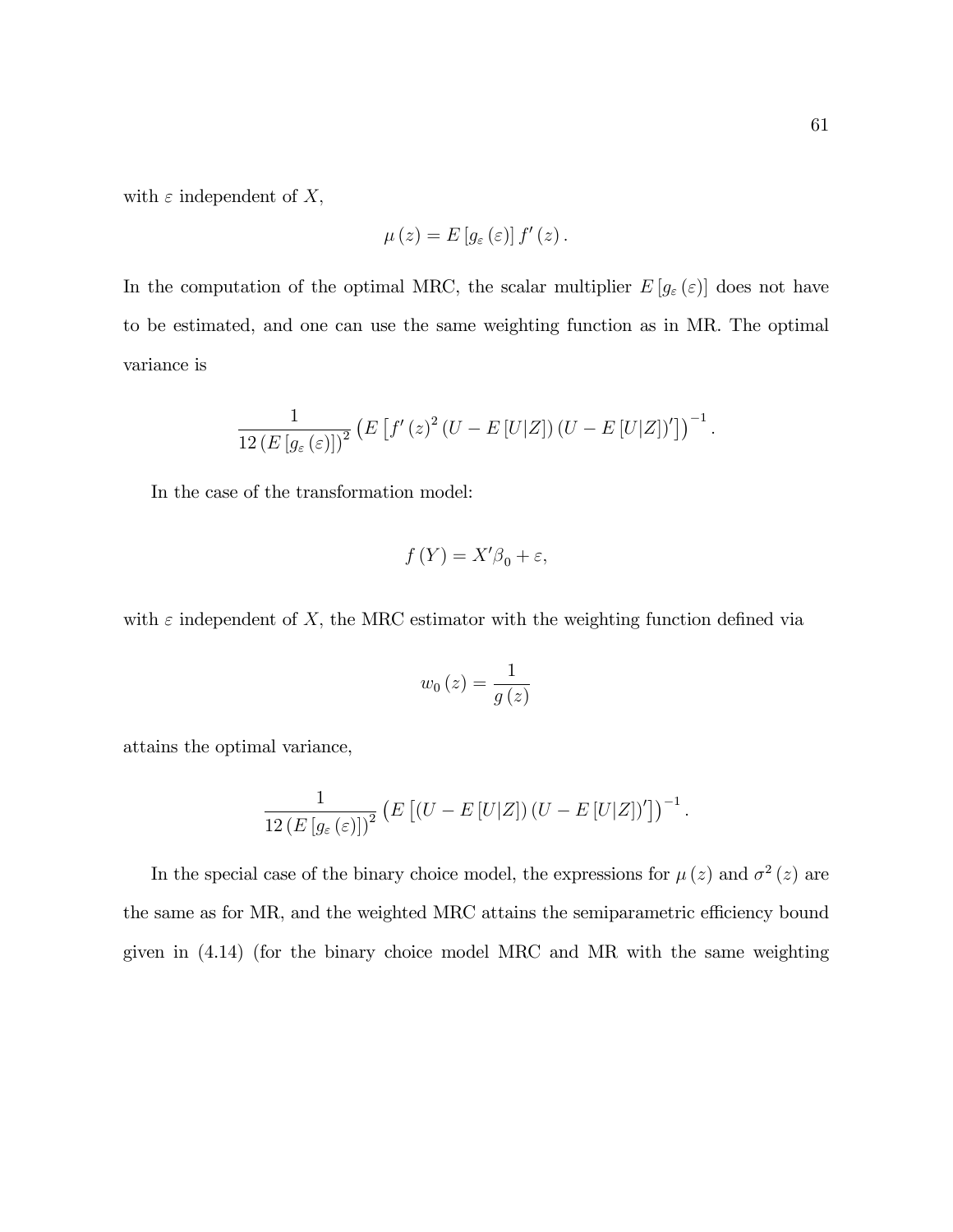function are numerically equivalent<sup>2</sup>). However, it generally does not attain the semiparametric efficiency bound in other models where the distribution of  $Y$  is allowed to depend on X only through the single index  $Z = U'\theta_0 + V$ , for an unknown  $\theta_0$ . The semiparametric efficiency bound for estimators of  $\theta_0$  for this model is given by<sup>3</sup>

(4.15) 
$$
\Gamma^{eff} = \left( E \left[ \left( \frac{\partial_z g_{Y|Z} \left( Y;Z \right)}{g_{Y|Z} \left( Y;Z \right)} \right)^2 \left( U - E \left[ U|Z \right] \right) \left( U - E \left[ U|Z \right] \right)' \right] \right)^{-1},
$$

where  $g_{Y|Z}(y; z)$  is the conditional density of Y given Z relative to a dominating measure (discrete, continuous, or mixed). This expression is different from the expression for the asymptotic variance of the optimal weighted MRC, in general.

The Heteroskedastic Generalized Regression Model and MRC. Let  $D, F, X$  and  $\varepsilon$  be as in the generalized regression model (1.2), and Y is related to X as either

$$
Y = F\left(X'\beta_0, \varepsilon + \xi\right)
$$

or

$$
Y = D \circ F(X'\beta_0, \varepsilon) + \xi,
$$

where, conditionally on X,  $\xi$  is independent of  $\varepsilon$  and symmetric around zero. Since the variance of  $\xi|X$  is unrestricted, the first model can be used to introduce heteroskedasticity

<sup>&</sup>lt;sup>2</sup>This has been shown by Cavanagh and Sherman [1998] for the unweighted MRC and MR, and can be shown for the weighted estimators by a similar derivation.

<sup>&</sup>lt;sup>3</sup>For the model specified as the  $g_{Y|X}(y;x) = g(y;z)$ , where  $z = u'\theta_0 + v$ , g is an unknown density function for each z, and  $\theta_0$  is an unknown, finite dimensional parameter, the score for  $\theta_0$  is  $\frac{\partial_z g(Y;Z)}{g(Y;Z)}U$ , the tangent set in the non-parametric dimension is  $\{\varphi(Y;Z)|E[\varphi(Y;Z)|Z]=0\}$  and the efficient score is  $\frac{\partial_z g(Y;Z)}{g(Y;Z)}(U - E[U|Z]).$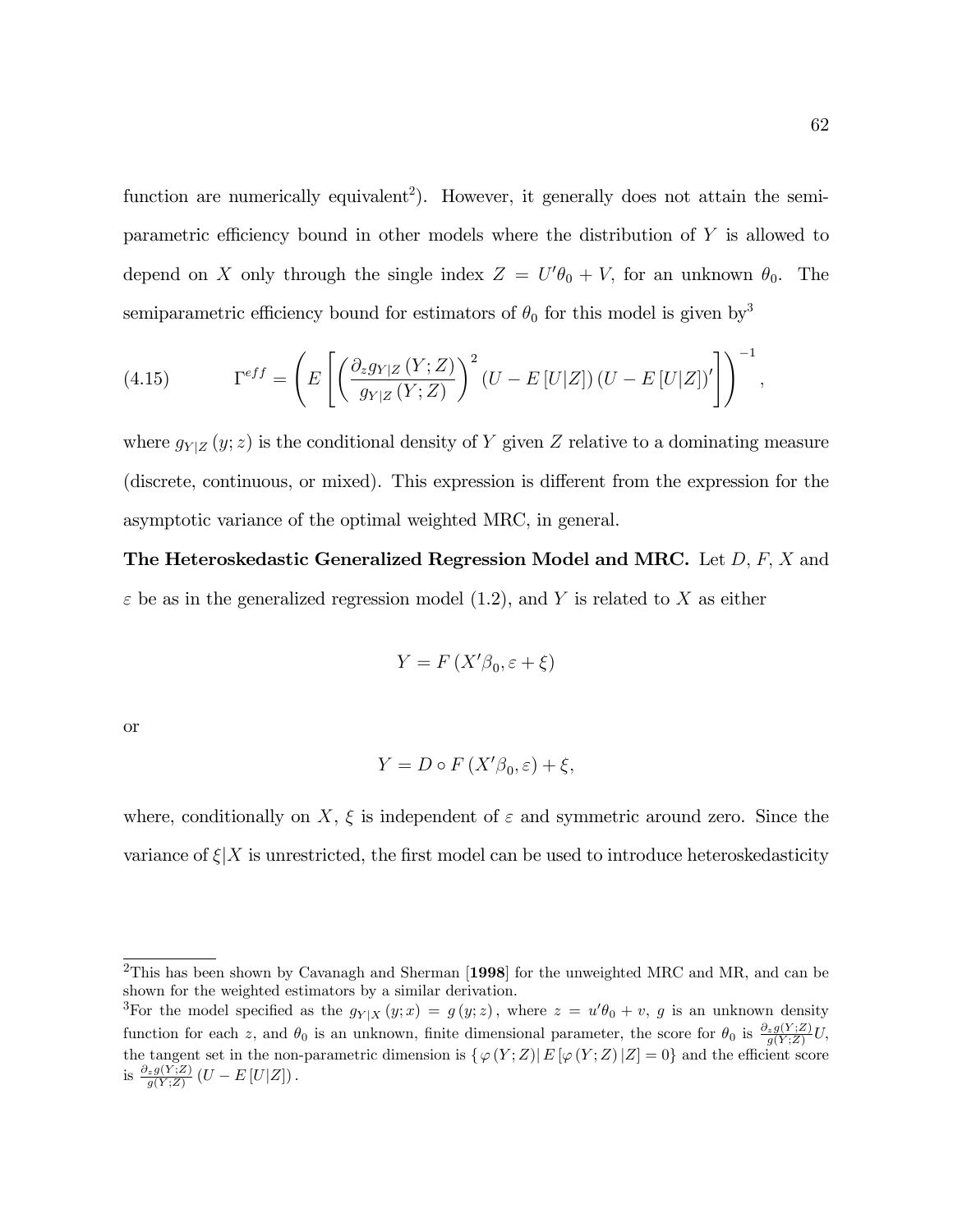into the error term  $\varepsilon + \xi$ . The second model can be used, for example, to represent heavytailed errors of measurement in  $Y^4$ . Under these assumptions the distribution of  $(Y, X)$ satisfies the identification condition  $(1.1)$  and, assuming that the regularity conditions given in Section 4.2.1 hold, the vector of coefficients  $\beta_0$  can be consistently estimated, up to scale, by MRC. Thus, MRC allows for practically relevant deviations from the independence and single-index assumptions in the generalized regression model. Note also that, in general, the first model does not satisfy the identification condition of the monotone regression model, and cannot be consistently estimated by MR. In other words, MRC and MR are consistent under non-nested specifications.

In this example, the function  $\lambda(y, u, z)$  generally depends on u and the weighted MRC with the weighting function given in Section 4.2.2 may not have a smaller asymptotic variance than the unweighted MRC. As a practical matter, one can always compute both estimators and choose the one with the smaller estimated variance.

#### 4.2.4. Feasible Weighted Rank Estimators

The optimal weighted rank estimators described above cannot be computed since they depend on  $\theta_0$  and the unknown functions  $\mu$ ,  $\sigma^2$  and g. In a feasible procedure these objects have to be estimated. Under regularity conditions, the statistical uncertainty associated with such estimates does not affect the asymptotic distribution of the weighted rank estimators, as we show in this section.

<sup>&</sup>lt;sup>4</sup>MR allows for non-symmetric  $\xi$  as long as  $E\left[\xi^2\right] < \infty$ . However, in the case of heavy-tailed symmetric distributions of  $\xi$  (e.g. if  $\xi$  models outliers), MRC is more efficient and has finite variance even if  $E\left[\xi^2\right] = \infty.$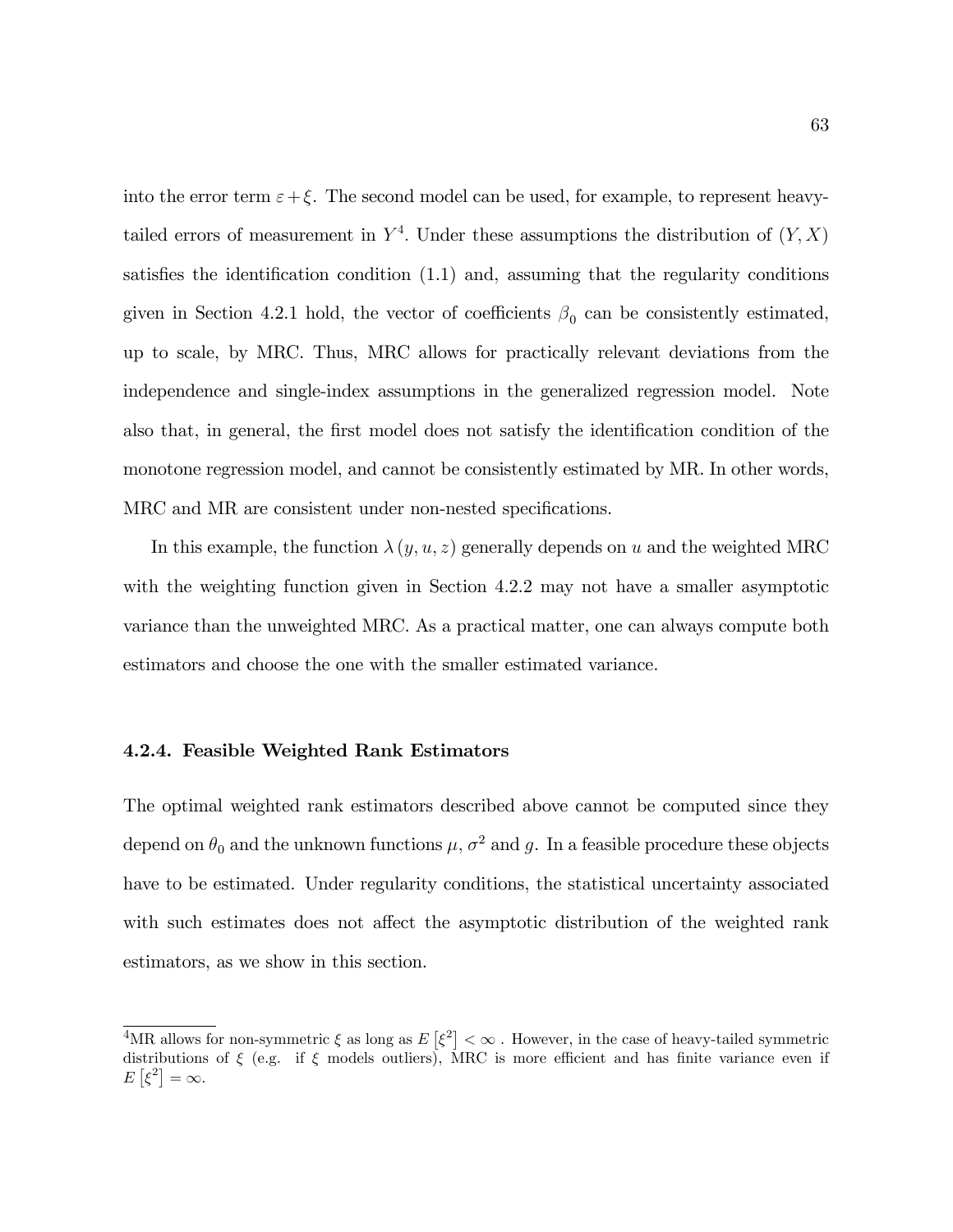To obtain the feasible weighted rank estimator, one needs to compute a root-nconsistent estimator of  $\theta_0$ ,  $\theta_{0n}$ , e.g. the unweighted rank estimator given by (4.2), and the estimated single index:

$$
\hat{Z}_i = U'_i \theta_{0n} + V_i.
$$

The optimal weighting functions given in (4.10)-(4.13) can be estimated using an appropriate representation for the functions  $\mu$  and  $\sigma^2$  obtained in Section 4.2.3 and an estimate of the probability density function of  $Z$ . In specific cases some of these functions need not be estimated altogether (such as in the case of MRC applied to continuous outcome models, where the function  $\sigma^2(X)$  does not have to be estimated, or to the transformation model, where neither  $\mu$  nor  $\sigma^2$  have to estimated).

In this section we give a generic estimator of the function  $w_0(X)$  for the case  $\sigma^2(X)$  =  $\sigma^2(Z)$  and bounded M, without making further assumptions on the data (e.g. continuous vs. discrete outcomes), or specifying the function M explicitly (so that our results are also applicable to the estimators other than  $MR$  and  $MRC$ <sup>5</sup>. We will show that the corresponding feasible optimal rank estimators, with additive weights, are asymptotically equivalent to the optimal rank estimators. To avoid cumbersome notation, we do not present a proof of this result for other implementations of the feasible optimal rank estimators; however, one can obtain such proofs by replicating our techniques presented in Appendix, Section B.2.

The unknown functions will be estimated using kernel regressions. We impose the following regularity conditions on the kernel function  $\phi(x)$  in these regressions.

<sup>&</sup>lt;sup>5</sup>Among the presently existing rank estimators, the case of  $\sigma^2(X) \neq \sigma^2(Z)$  and unbounded M is only restrictive for MR, for which the estimation of the optimal weighting function is straightforward. We do not consider this case in order to simplify the regularity conditions and proofs.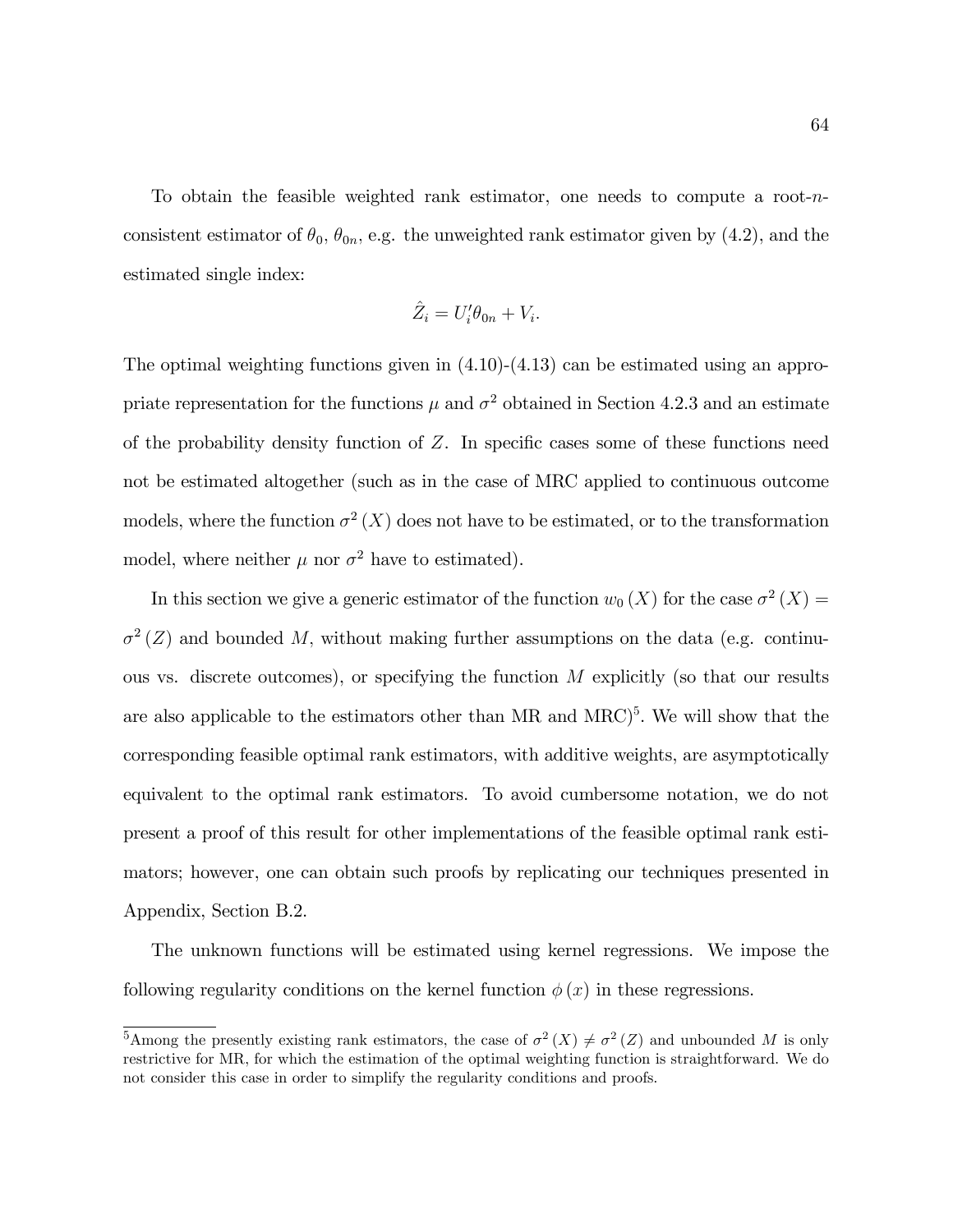**Assumption 18.** The kernel function  $\phi(x)$  has a finite support, is bounded in absolute value, twice continuously differentiable and symmetric around zero, has no more than a finite number of local maxima, and integrates to 1.

These conditions are standard. In particular, they allow for higher order kernels. The condition that  $\phi$  have a finite support is made here for simplicity and can be relaxed at the expense of more complicated proofs.

Write the function  $w_0(z)$  as:

$$
w_0(z) \equiv \frac{\mu(z)}{g(z)\sigma^2(z)} = \frac{g^2(z)\mu(z)}{g^3(z)\sigma^2(z)}.
$$

The numerator can be estimated as

$$
g^{2}\widehat{(z)\mu(z)} = \frac{1}{n^{2}h_{\mu}^{3}} \sum_{i,j} M(Y_{i}, Y_{j}) \phi_{\mu i}(z) \phi'_{\mu j}(z),
$$

with

$$
\phi_{\mu i}(z) = \phi\left(\frac{z - \hat{Z}_i}{h_{\mu}}\right),
$$
  

$$
\phi'_{\mu i}(z) = \phi'\left(\frac{z - \hat{Z}_i}{h_{\mu}}\right).
$$

and a positive bandwidth  $h_\mu.$ 

By the definition of the function  $\sigma^2(z)$ ,

$$
\sigma^{2}(z) = E\left[M(Y_{1}, Y_{2}) M(Y_{1}, Y_{3}) | X'_{1} \beta_{0} = X'_{2} \beta_{0} = X'_{3} \beta_{0} = z\right],
$$

where labels  $1, 2, 3$  denote independent observations.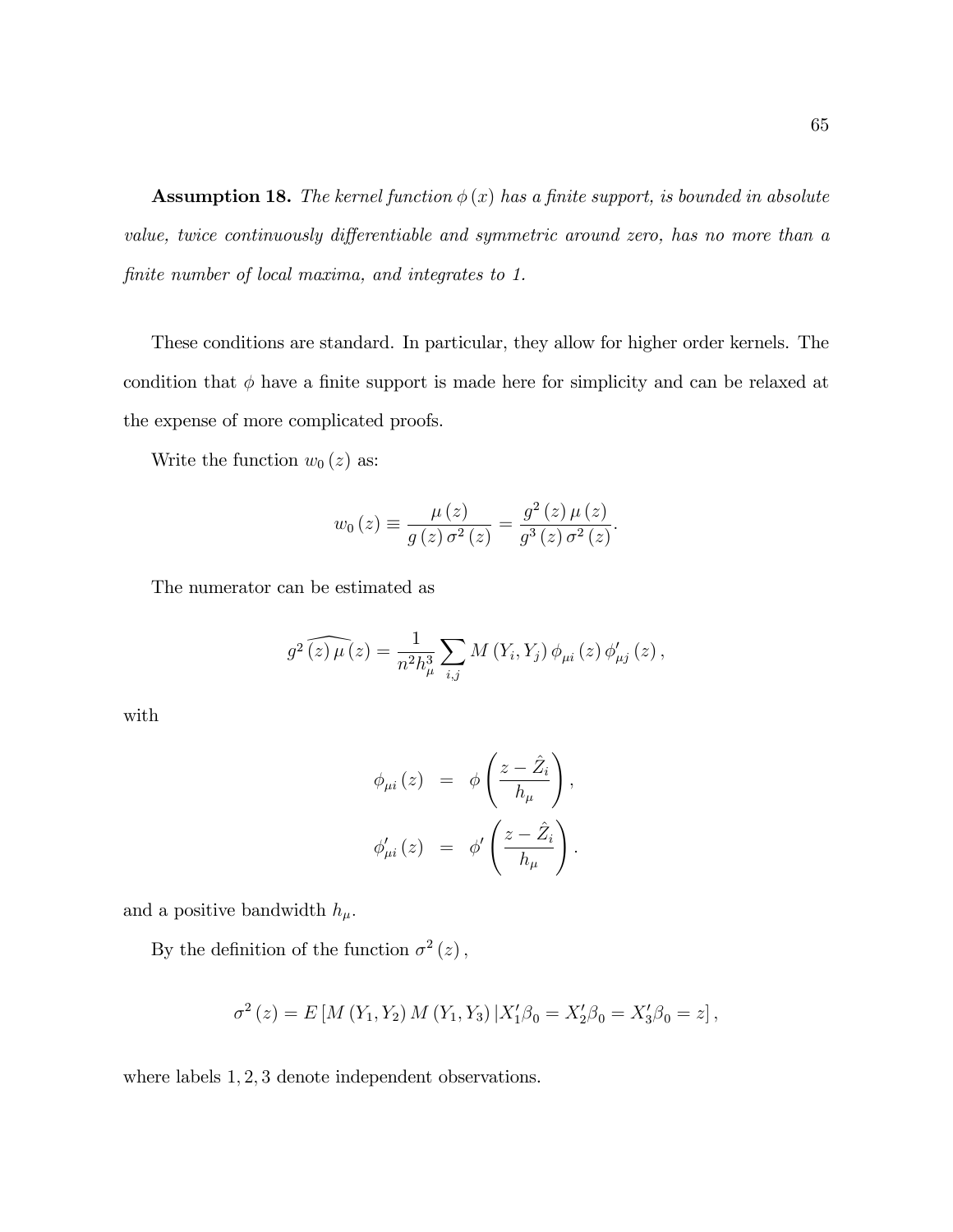A consistent estimator of  $\sigma^2(z) g^3(z)$  can be constructed as

$$
\sigma^{2}\widehat{(z)g^{3}}(z)
$$
  
= 
$$
\frac{1}{n^{3}h_{\sigma}^{3}}\sum_{i}\sum_{j\neq k}M(Y_{i},Y_{j})M(Y_{i},Y_{k})\phi_{\sigma i}(z)\phi_{\sigma j}(z)\phi_{\sigma k}(z),
$$

where

$$
\phi_{\sigma i}(z) = \phi\left(\frac{z - \hat{Z}_i}{h_{\sigma}}\right),\,
$$

and  $h_{\sigma}$  is a bandwidth.

Therefore, the weighting function can be estimated by

$$
\hat{w}_0(z) = \frac{\frac{1}{n^2 h_\mu^3} \sum_{i,j} M(Y_i, Y_j) \phi_{\mu i}(z) \phi'_{\mu j}(z)}{\tau + \frac{1}{n^3 h_\sigma^3} \sum_i \sum_{j \neq k} M(Y_i, Y_j) M(Y_i, Y_k) \phi_{\sigma i}(z) \phi_{\sigma j}(z) \phi_{\sigma k}(z)},
$$

where a small constant  $\tau > 0$  is introduced to ensure integrability of  $w_0(z)$ . It is worth noting that even though this expression involves double and triple sums, one can compute the function  $\hat{w}_0(z)$  in  $O(n \log n)$  operations for each z, and in  $O(n^2)$  operations for the entire sample of  $z$ . In Appendix, Section C.3, we provide an example of such algorithm for MRC.

**Theorem 8.** Let Assumptions 11-18 hold, the function  $M(y_1, y_2)$  is bounded,  $\theta_{0n}$ is a root-n-consistent estimator of  $\theta_0$ , the bandwidths satisfy the conditions  $h_{\sigma}$ ,  $h_{\mu} \to 0$ ,  $n^{1/6}h_{\sigma}$ ,  $n^{1/6}h_{\mu} \to \infty$ , and  $\tau > 0$ . Denote by  $\theta_n$  the solution to the optimization problem  $(4.3)$  with the weights  $\hat{w} (X_i, X_j) = \hat{w}_0 (\hat{Z}_i) + \hat{w}_0 (\hat{Z}_j)$ . Then

 $\theta_n \xrightarrow{p} \theta_0,$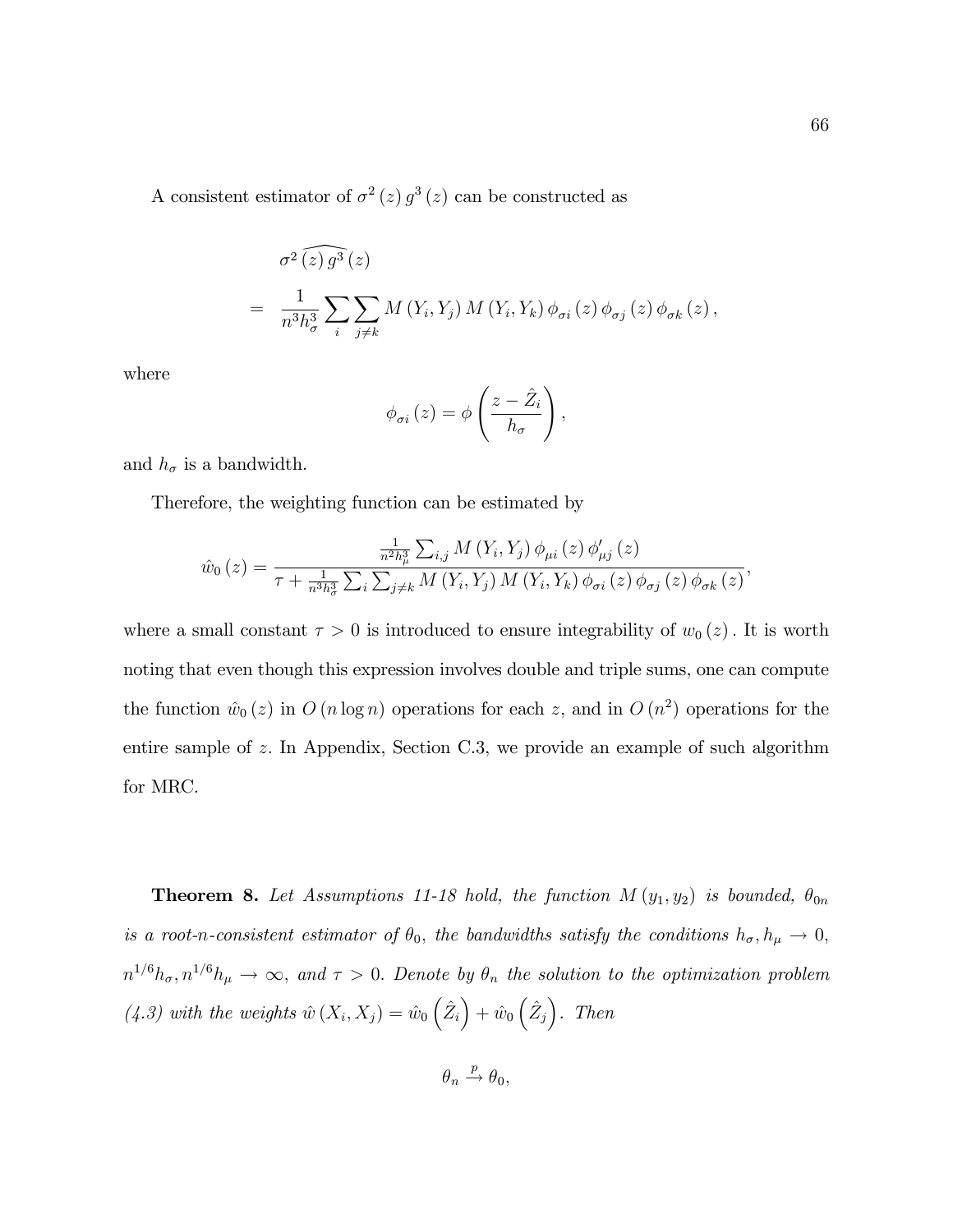and

$$
n^{1/2} \left( \theta_n - \theta_0 \right) \stackrel{d}{\rightarrow} N \left( 0, 4 \Delta_{w_\tau}^{-1} V_{w_\tau} \Delta_{w_\tau}^{-1} \right),
$$

where  $w_{\tau}(z_1, z_2) = \frac{g^2(z_1)\mu(z_1)}{\tau + g^3(z_1)\sigma^2(z_2)}$  $\frac{g^2(z_1)\mu(z_1)}{\tau+g^3(z_1)\sigma^2(z_1)}+\frac{g^2(z_2)\mu(z_2)}{\tau+g^3(z_2)\sigma^2(z_1)}$  $\frac{g^2(z_2)\mu(z_2)}{\tau+g^3(z_2)\sigma^2(z_2)}$ .

#### 4.3. Numerical Examples

Here we provide numerical examples illustrating the asymptotic theory exposed in the previous section. In the Örst set of examples we consider a submodel of the generalized regression model with continuously distributed outcomes and the error term independent of regressors. Both MRC and MR are consistent, but neither attains the semiparametric efficiency bound (computed assuming that  $\varepsilon$  is independent of X) in this model. On the other hand, both MRC and MR are also consistent under certain (non-nested) deviations from the independence assumption. In these examples, we compare the asymptotic variances of the optimal MRC and MR, and the efficiency bound under independence, to identify situations in which the flexibility allowed by MRC and MR is costly. In the second set of examples we compare the asymptotic variance of the unweighted MRC (MR) with that of the optimal MRC (respectively, MR), for various models with exactly specified features, to find the conditions under which the optimal weighting can deliver tangible efficiency improvements. Next, we provide an example of the finite-sample performance of the feasible optimal MRC and MR. Finally, we illustrate our conclusions in a real data application.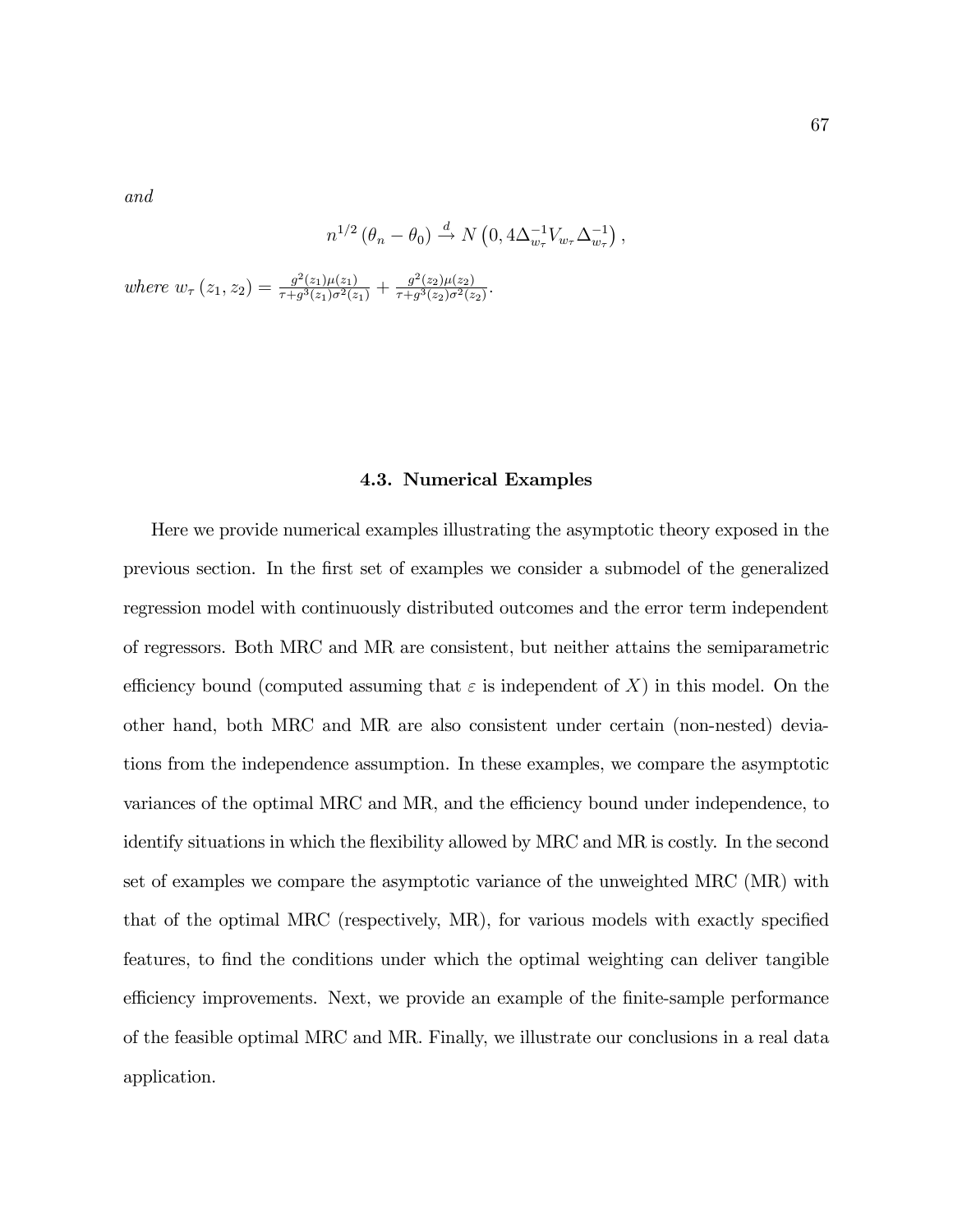## 4.3.1. Efficiency Comparisons for Exact Distributions

Optimal Rank Estimators and a Semiparametric Efficiency Bound. In our first illustration we compare the asymptotic variance of the optimal MRC with the semiparametric efficiency bound  $(4.15)$  in the transformation-monotone regression model:

$$
h(Y) = f(Z) + \varepsilon,
$$

where f and h are strictly monotone, differentiable functions,  $Z = U'\theta_0 + V$  is the single index and  $\varepsilon$  is independent of  $X = (U, V)$  and has a differentiable Lebesgue density. In this case, the asymptotic variance of the optimal weighted MRC is

$$
\Gamma_*^{MRC} = \frac{1}{12E\left[g_\varepsilon(\varepsilon)\right]^2} \left( E\left[f'(Z)^2(U - E[U|Z]) (U - E[U|Z])'\right] \right)^{-1},
$$

while the semiparametric efficiency bound is

$$
\Gamma^{eff} = \frac{1}{E\left[\left(\frac{g_c'(z)}{g_c(z)}\right)^2\right]} \left(E\left[f'(Z)^2(U - E[U|Z])\left(U - E[U|Z]\right)'\right]\right)^{-1}
$$

(neither depends on the function  $h$ ). Therefore,

$$
\Gamma_*^{MRC} = \Gamma^{eff} \frac{E\left[\left(\frac{g_\varepsilon'(\varepsilon)}{g_\varepsilon(\varepsilon)}\right)^2\right]}{12\left(E\left[g_\varepsilon\left(\varepsilon\right)\right]\right)^2} \equiv \Gamma^{eff} \cdot \kappa_{MRC/eff}^2.
$$

To give a numerical sense of the loss of efficiency involved, we computed the values of the coefficient  $\kappa_{MRC/eff}$  (corresponding to the ratio of the standard deviations rather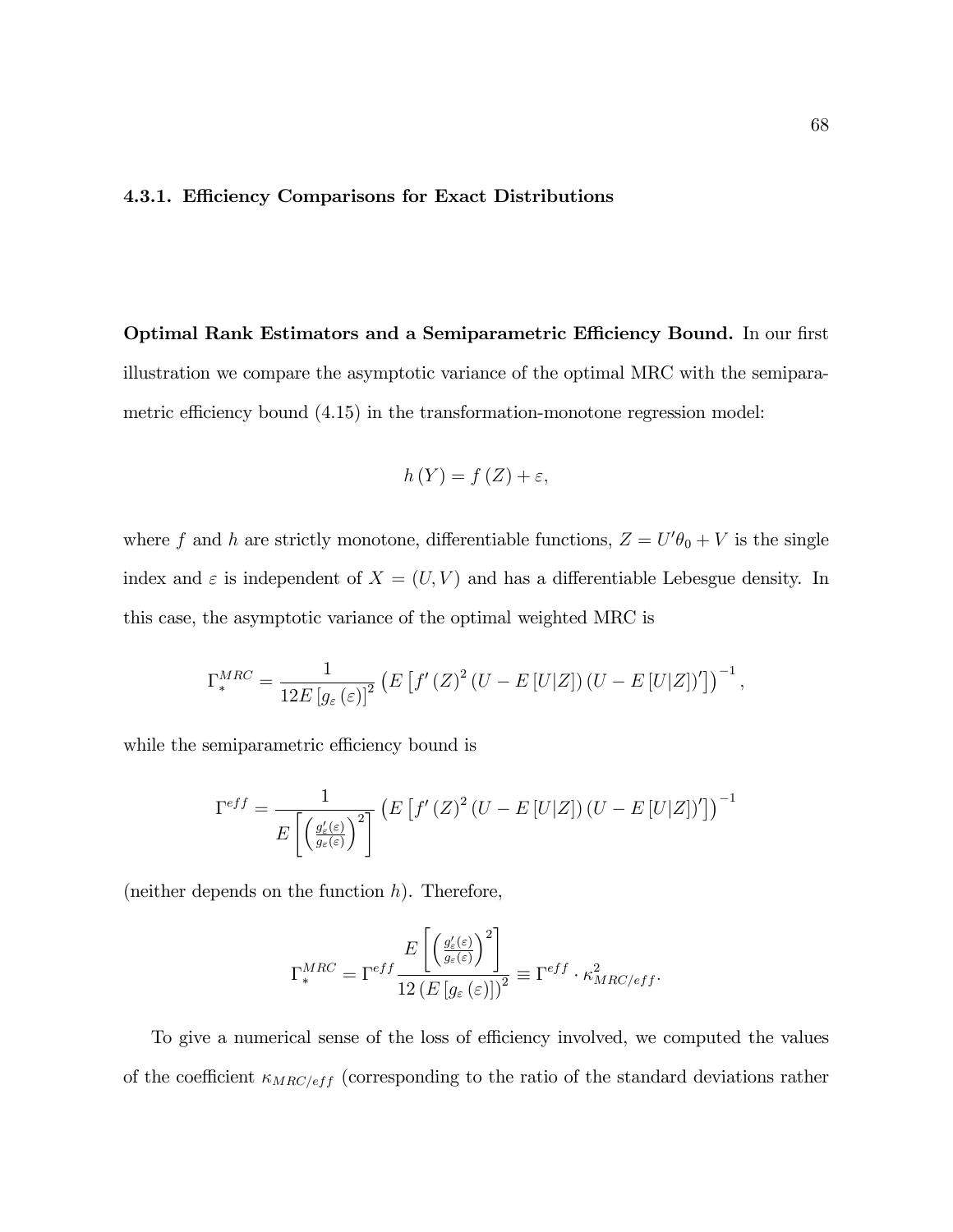than variances) assuming that  $\varepsilon$  has the density from the Subbotin's [1923] family:

$$
g_{\alpha}(e) \propto e^{-|e/\omega|^{\alpha}}, e \in \mathbb{R},
$$

where  $\alpha$  is a positive parameter and  $\omega$  is a positive scaling constant (related to the variance of the distribution). This family of distributions includes the normal distribution ( $\alpha = 2$ ) and the double exponential distribution ( $\alpha = 1$ ). It is worth noting that the coefficient  $\kappa_{MRC/eff}$  does not depend on either the mean or the variance of  $\varepsilon$ , but only on the shape of its density function. In Figure 4.1 we plotted the densities  $g_{\alpha}$  for various  $\alpha$ , choosing the scaling factor  $\omega$  so that the variance of  $\varepsilon$  is 1. One can see that for  $\alpha$  close to zero the densities are steep near the origin, while for large values of  $\alpha$  they are steep in the tails. The limit  $\alpha \to \infty$  corresponds to the uniform distribution on a bounded support. In Figure 4.2 we plotted the densities  $g_{\alpha}$  renormalized so that the value of the density at zero is  $(2\pi)^{-1/2}$  (e.g. the same as for the standard normal distribution). It is apparent from this figure that the limit  $\alpha \to 0$  also corresponds to heavy-tailed distributions.

The value of the coefficient  $\kappa_{MRC/eff}$  for this family of distributions can be computed explicitly and is given by

$$
\kappa_{MRC/eff}(\alpha) = \left(\frac{4^{\frac{1}{\alpha}}}{3}\Gamma\left(\frac{1}{\alpha}\right)\Gamma\left(2-\frac{1}{\alpha}\right)\right)^{1/2},\,
$$

where  $\Gamma(p)$  is the Gamma function. The function  $\kappa_{MRC/eff}(\alpha)$  is plotted in Figure 4.3. The efficiency loss is small for the double exponential and the normal distributions. The efficiency loss is large when there are regions in the support of the distribution of  $\varepsilon$  in which the density changes fast (the value of the ratio  $\frac{g'_\varepsilon(\varepsilon)}{g_\varepsilon(\varepsilon)}$  $\frac{g_{\varepsilon}(\varepsilon)}{g_{\varepsilon}(\varepsilon)}$  is high). In this case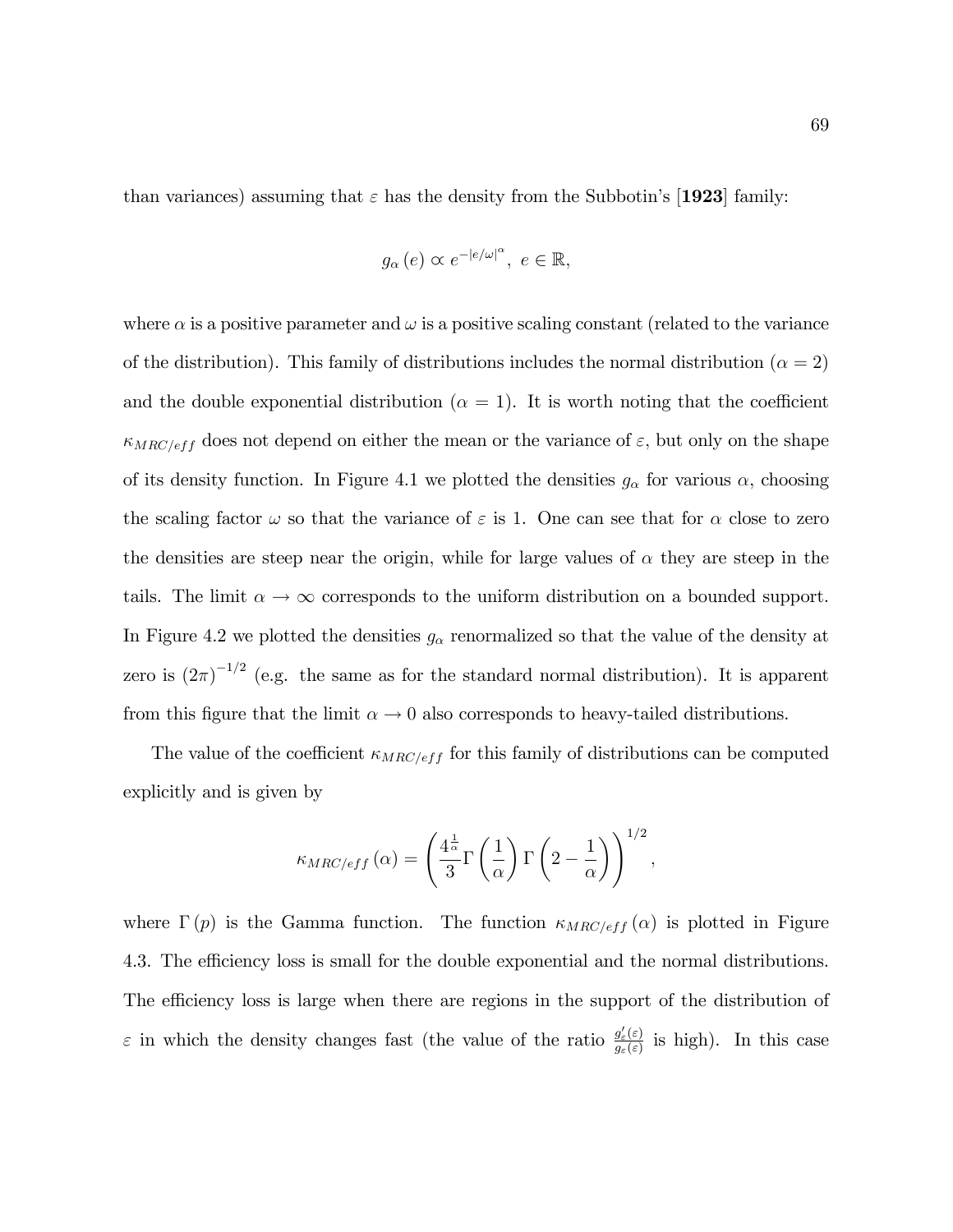

Figure 4.1. Probability densities  $g_{\alpha}$ , variances normalized to 1



Figure 4.2. Probability densities  $g_{\alpha}$ , modes normalized to  $(2\pi)^{-1/2}$ 

a maximum likelihood approach based on the model  $Y|X \sim Y|Z$  can give substantial efficiency improvements over MRC (but will not be consistent from deviations of this model) as long as it correctly picks up this feature of the distribution of  $\varepsilon$ .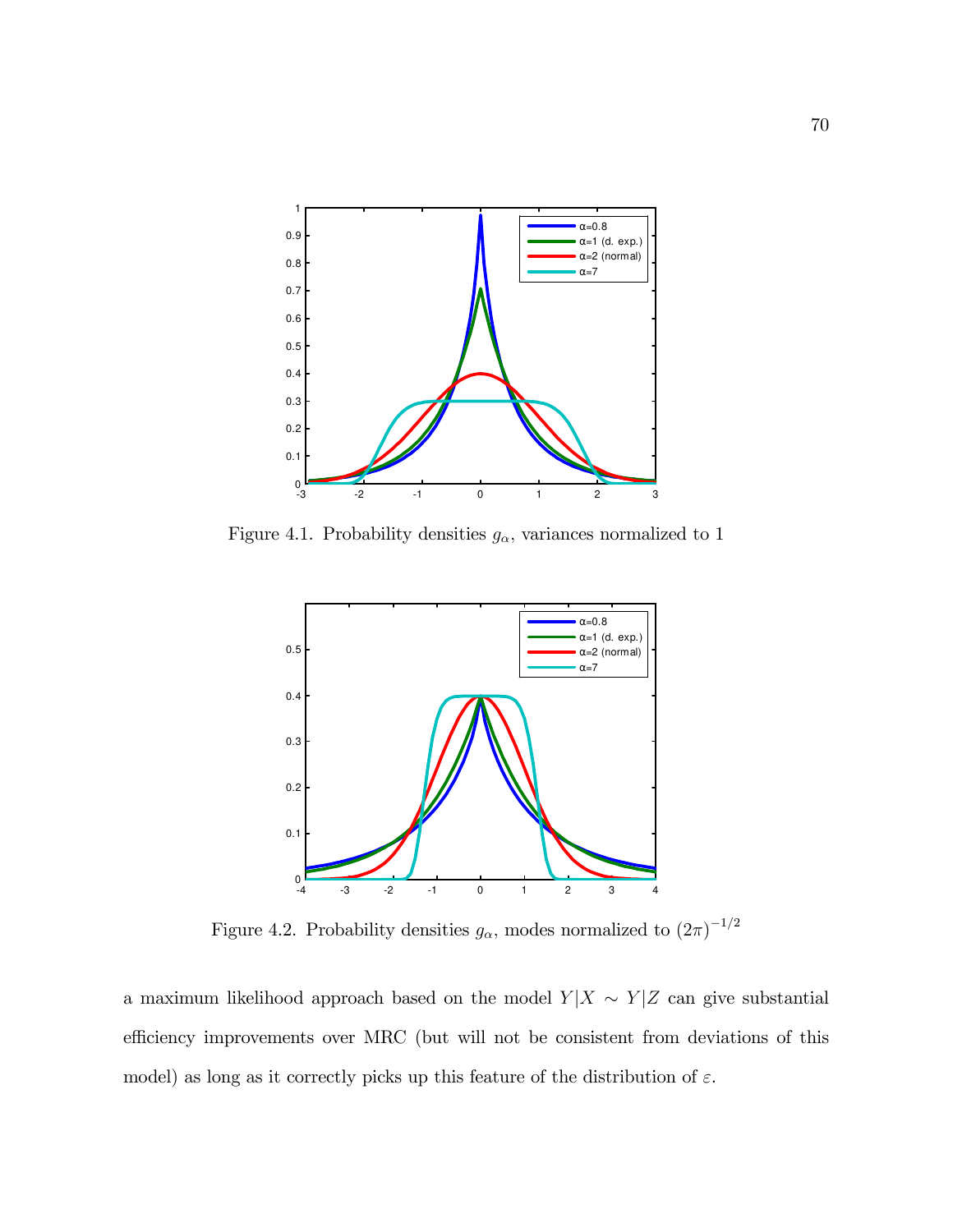

Figure 4.3. The functions  $\kappa_{MRC/Eff} \left( \alpha \right)$  ,  $\kappa_{M R/MRC} \left( a \right)$  and  $\kappa_{g} \left( \alpha \right)$ 

Next, we compare the asymptotic variances of the optimal MRC and MR in the monotone regression model (i.e.  $h \equiv 1$ ). The optimal variance of MR is

$$
\Gamma_*^{MR} = Var\left(\varepsilon\right) \cdot \left(E\left[f'(Z)^2\left(U - E\left[U|Z\right]\right)\left(U - E\left[U|Z\right]\right)'\right]\right)^{-1},
$$

and, therefore,

$$
\Gamma_*^{MR} = \Gamma_*^{MRC} \cdot 12E \left[ g_\varepsilon(\varepsilon) \right]^2 Var \left( \varepsilon \right) \equiv \Gamma_*^{MRC} \cdot \kappa_{MR/MRC}^2.
$$

For the family of densities introduced above,

$$
\kappa_{MR/MRC}(\alpha) = \left(\frac{3\alpha^2}{4^{\frac{1}{\alpha}}}\frac{\Gamma(\frac{3}{\alpha})}{\left(\Gamma(\frac{1}{\alpha})\right)^3}\right)^{1/2}.
$$

The graph of the function  $\kappa_{MR/MRC}(\alpha)$  is shown in Figure 4.3. MRC has lower asymptotic variance if the distribution of  $\varepsilon$  has heavy tails (low  $\alpha$ , e.g.,  $\alpha = 1$ ), and if there are regions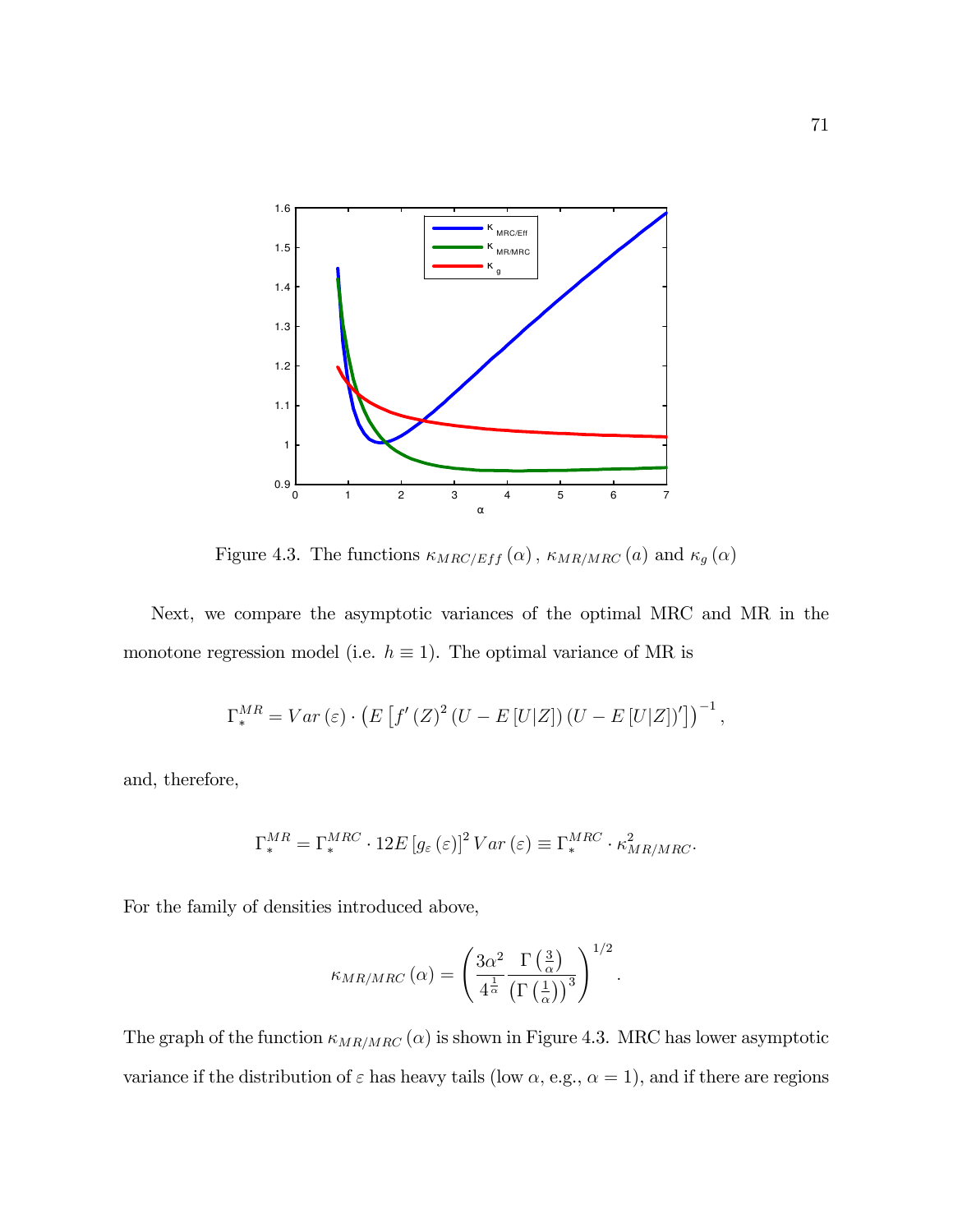in the support of  $\varepsilon$  where the density of  $\varepsilon$  takes high values. However, one can also see that the asymptotic variance of MRC can be larger than that of MR ( $\alpha \to \infty$  in the graph).

As noted above, in the binary choice model, the two estimators attain the semiparametric efficiency bound. As the binary choice model and the continuous outcome model can be considered as extreme cases of the models with censoring, one can expect that estimating the models with censoring by MRC or MR will lead to a loss of efficiency, of the order of magnitude comparable or smaller than the loss of efficiency in models with continuously distributed outcomes.

Unweighted vs. Optimal Rank Estimators. In this section we compare the asymptotic variances of unweighted rank estimators with those of the optimal rank estimators. Throughout, we maintain the following assumptions: the function  $\lambda(y, u, z)$  does not depend on  $u$ ; the vector of the first d regressors, U, is distributed independently of the single index, Z, and the function  $\sigma^2(X)$  depends on X only through the single index Z. Then the asymptotic variances are given by

$$
Var(U)^{-1} \frac{E\left[\sigma^2(Z) g^2(Z)\right]}{\left(E\left[\mu(Z) g(Z)\right]\right)^2}, Var(U)^{-1} \frac{1}{E\left[\frac{\mu^2(Z)}{\sigma^2(Z)}\right]}
$$

for the unweighted and the optimal rank estimators, respectively. The variance of the unweighted estimator, therefore, is

$$
\kappa_{g,\mu,\sigma}^{2} = \frac{E\left[\sigma^{2}\left(Z\right)g^{2}\left(Z\right)\right]E\left[\frac{\mu^{2}\left(Z\right)}{\sigma^{2}\left(Z\right)}\right]}{\left(E\left[\mu\left(Z\right)g\left(Z\right)\right]\right)^{2}}
$$

times bigger than the variance of the optimal estimator.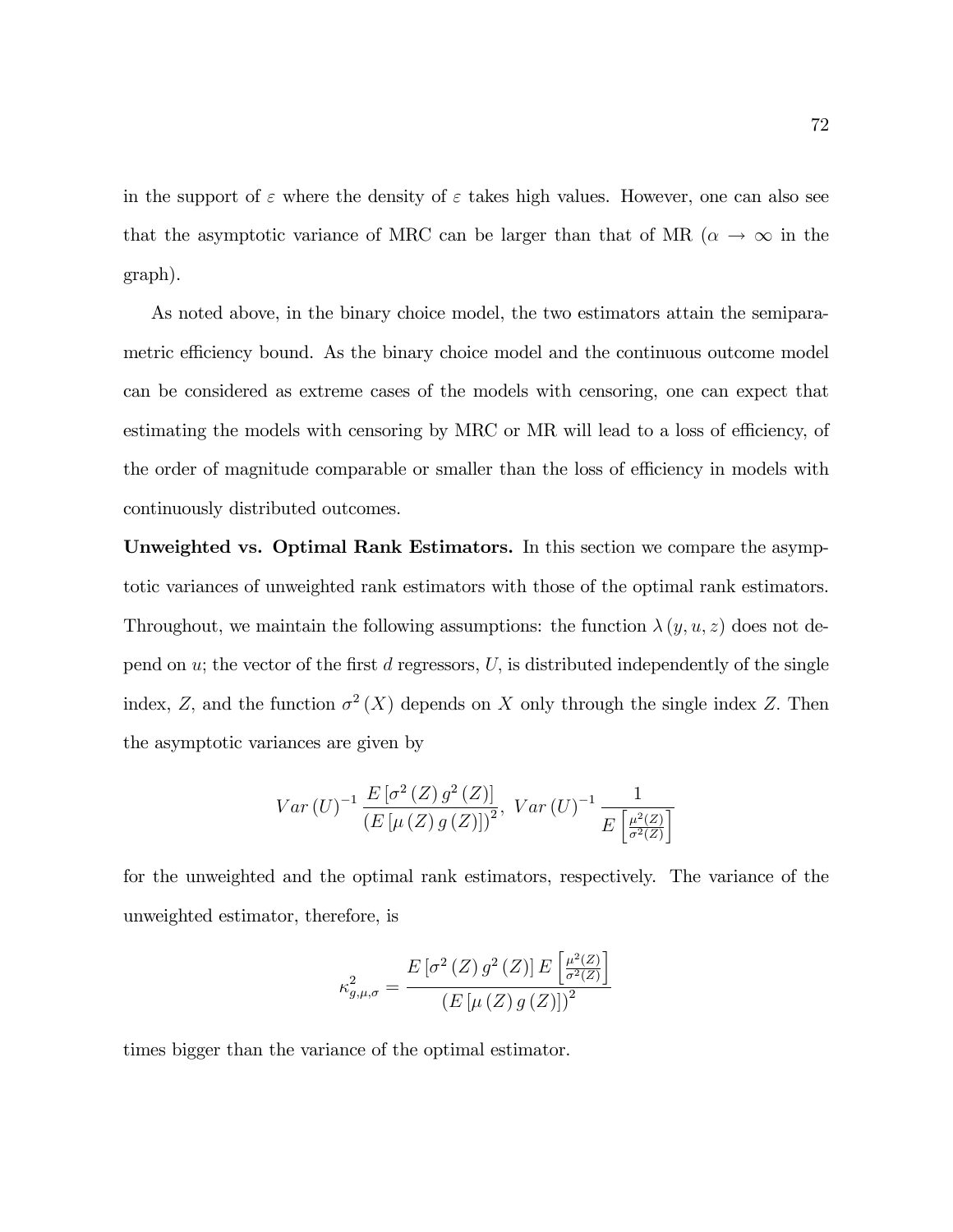As the first example, consider the case where the functions  $\sigma^2(Z)$  and  $\mu(Z)$  are constant (e.g. in the transformation model with independent errors estimated by MRC). In this case

$$
\kappa_g^2 = \frac{E\left[g^2\left(Z\right)\right]}{E\left[g\left(Z\right)\right]^2}.
$$

The coefficient  $\kappa_g$  is bigger than 1 if the single index Z is unevenly distributed over its support. To illustrate, we computed this coefficient for the Subbotin's family of densities,  $g_{\alpha}(z) \propto e^{-|z|^{\alpha}}, z \in \mathbb{R}$ , as a function of  $\alpha$ :

$$
\kappa_g\left(\alpha\right) = \left(\frac{4}{3}\right)^{\frac{1}{2\alpha}}.
$$

The graph of the function  $\kappa_g(\alpha)$  is shown in Figure 4.3. One can see that substantial deviations from uniformity in the distribution of the single index are needed for noticeable efficiency gains from the optimal weighting.

Next, we consider the case where the functions  $\mu(z)$  and  $\sigma^2(z)$  are nonconstant. Examples include the transformation-monotone regression model with  $\varepsilon$  independent of X, estimated by MRC  $(\mu(z) \propto f'(z)$ , constant  $\sigma^2(z)$ , other generalized regression models with  $\varepsilon$  independent of X estimated by MRC (constant  $\sigma^2(z)$ ), and the monotone regression model estimated by MR  $(\mu(z) = f'(z), \sigma^2(z) = Var(Y|Z = z))$ . We assume that the single index has a density from the Subbotin's family,  $\mu(z) = |z|^{\beta - 1}$  for a  $\beta > 0$ , and  $\sigma^2(z) = |z|^\gamma$ . Then

$$
\kappa_{g,\mu,\sigma}\left(\alpha,\beta,\gamma\right) = \left(\frac{4^{\frac{\beta}{\alpha}}}{3^{\frac{2\gamma+1}{\alpha}}}\frac{\Gamma\left(\frac{2\beta-2\gamma-1}{\alpha}\right)\Gamma\left(\frac{2\gamma+1}{\alpha}\right)}{\Gamma\left(\frac{\beta}{\alpha}\right)^2}\right)^{1/2}
$$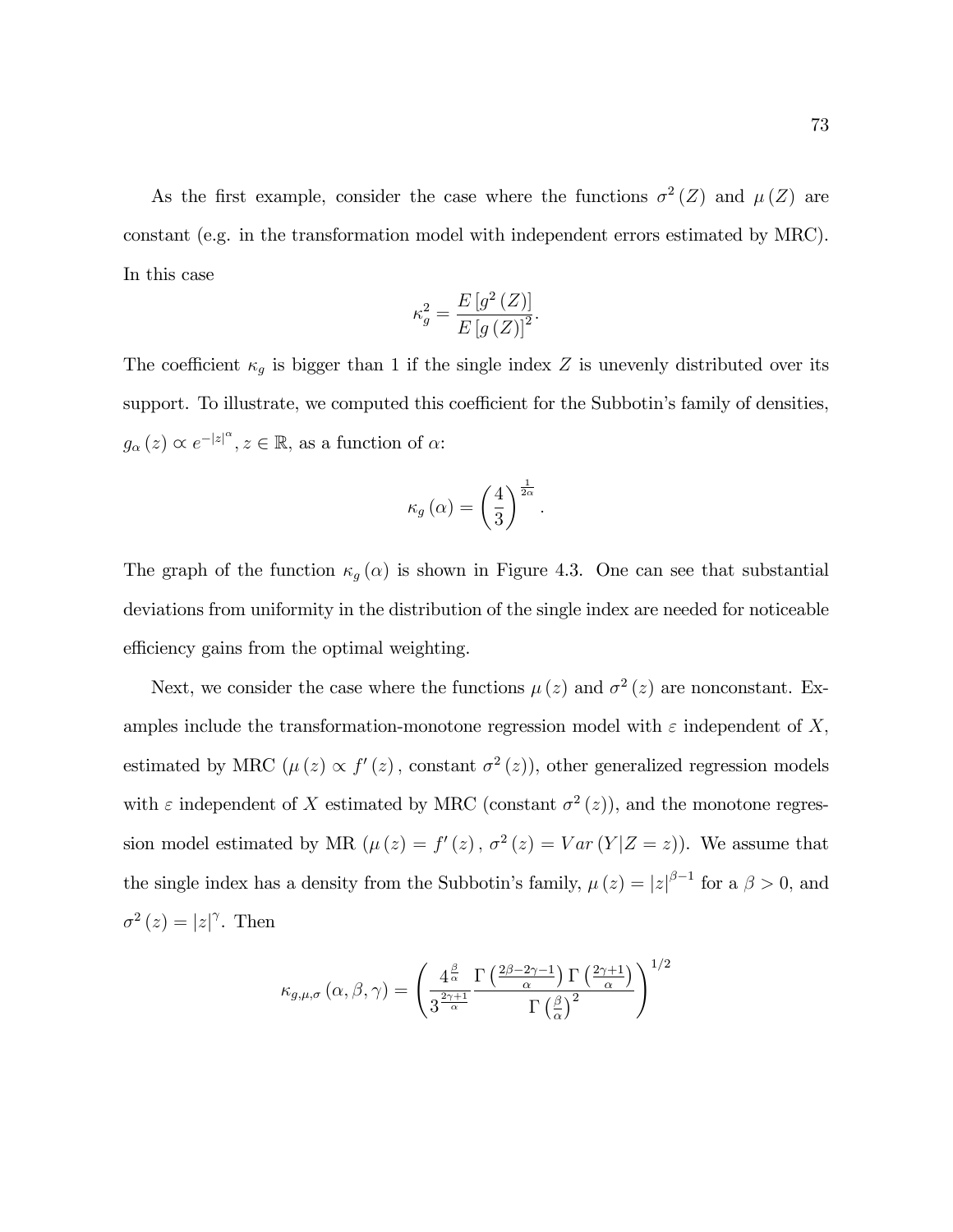

Figure 4.4. The functions  $\kappa_{g,\mu,\sigma}\left(2,\beta,\gamma\right)$  for  $\gamma=0$  and  $\gamma=\beta$ 

(note that for the power functions  $\mu(z)$  and  $\sigma^2(z)$ , the coefficient  $\kappa_{g,\mu}(\alpha,\beta)$  is invariant to changes in the scale of the single index, but not to the changes in the location of its distribution). Figure 4.4 shows the graph of the functions  $\kappa_{g,\mu,\sigma}(2,\beta,0)$  and  $\kappa_{g,\mu,\sigma}(2,\beta,\beta)$ . One can see that, unlike in the previous cases, sizable gains in efficiency are possible with the optimally weighted estimators even with moderate nonlinearities in the data.

Finally, we consider an important special case of the monotone regression model with heteroskedasticity, the binary choice model. The ratio of the variance of the unweighted MR (MRC) estimator to the variance of the optimal estimator (i.e. the semiparametric efficiency bound for the binary choice model under independence) is given by

$$
\kappa_{bin}^{2} = \frac{E\left[G_{\varepsilon}\left(Z\right)\left(1-G_{\varepsilon}\left(Z\right)\right)g^{2}\left(Z\right)\right] \cdot E\left[\frac{g_{\varepsilon}\left(Z\right)^{2}}{G_{\varepsilon}\left(Z\right)\left(1-G_{\varepsilon}\left(Z\right)\right)}\right]}{E\left[g_{\varepsilon}\left(Z\right)g\left(Z\right)\right]}.
$$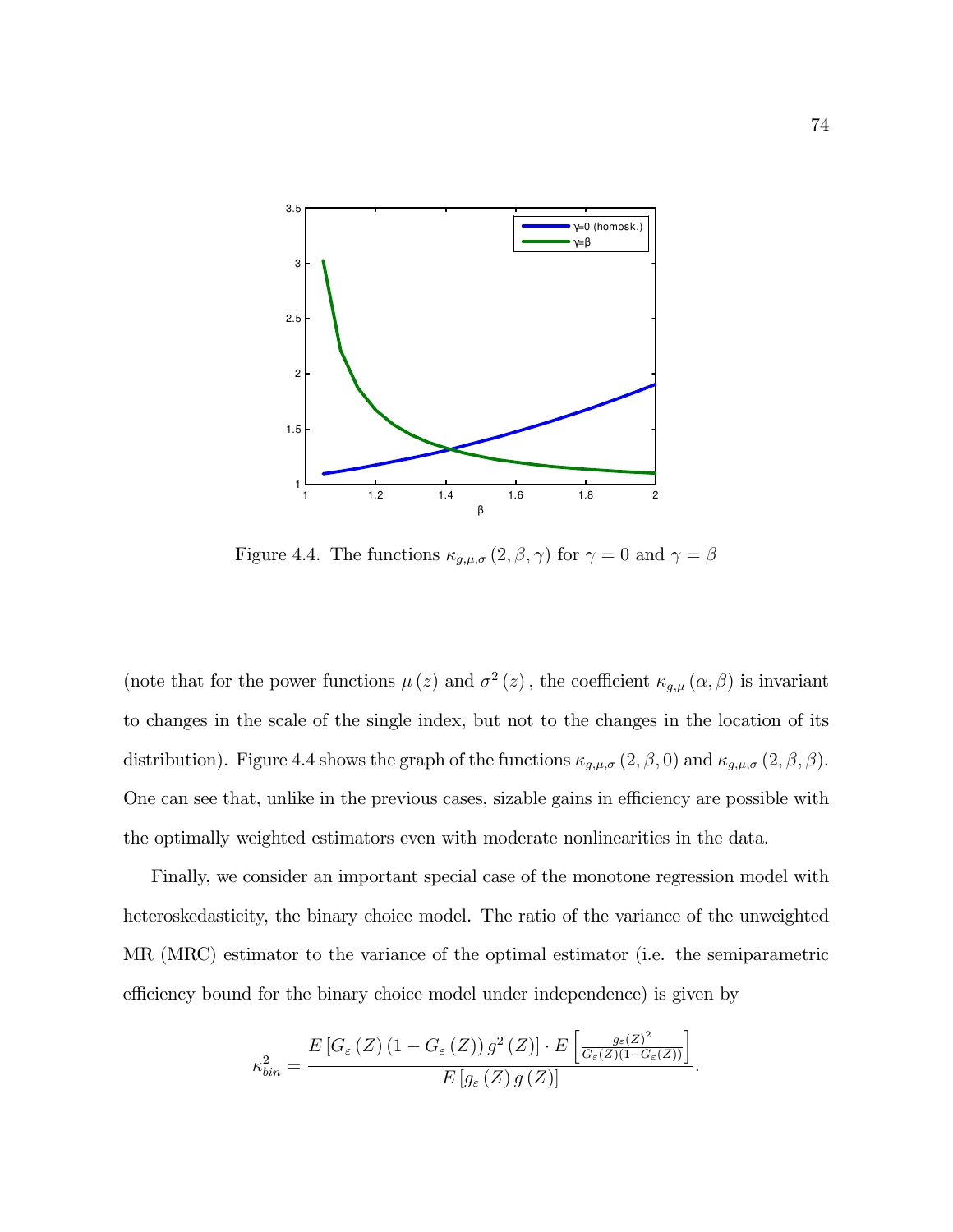Consider the case in which the densities  $g_{\varepsilon}$ , g are bounded and have substantial overlap, or, formally, where the ratio

$$
\frac{E\left[G_{\varepsilon}\left(Z\right)\left(1-G_{\varepsilon}\left(Z\right)\right)g^{2}\left(Z\right)\right]}{E\left[g_{\varepsilon}\left(Z\right)g\left(Z\right)\right]}
$$

is bounded away from zero and infinity. Then one can expect the coefficient  $\kappa_{bin}$  to be large if there are regions in the support of Z where  $G_{\varepsilon}(z)$  (1 –  $G(z)$ ) is close to zero and  $g_{\varepsilon}(z)$  and  $g(z)$  are not. For example, for  $\varepsilon$  with a bounded support lying strictly inside the support of the single index, the coefficient  $\kappa_{bin}$  can be large if the density of  $\varepsilon$  is nonsmooth near the boundaries, e.g.,  $\kappa_{bin} = +\infty$  for uniformly distributed  $\varepsilon$ . However,  $\kappa_{bin}$  is likely to be moderate if the density of  $\varepsilon$  is Lipschitz near the boundaries of the support, in which case the function  $\frac{g_{\varepsilon}(z)^2}{G_{\varepsilon}(z)(1-G_{\varepsilon}(z))}$  remains bounded.

In the numerical example, we consider  $\varepsilon$  with the c.d.f.  $G_{\varepsilon,\alpha}(e) = B_{\alpha}^{-1}(e)$ , where

$$
B_{\alpha}(t) = \int_{1/2}^{t} u^{-\alpha} (1 - u)^{-\alpha} du, \ \alpha \ge 0, \ t \in (0, 1).
$$

The density of this distribution is given by

$$
g_{\varepsilon,\alpha}(e) = G_{\varepsilon,\alpha}(e)^{\alpha} (1 - G_{\varepsilon,\alpha}(e))^{\alpha}.
$$

The function  $B_{\alpha}(t)$  has finite (infinite) range, and  $G_{\varepsilon,\alpha}(e)$  has finite (infinite) support for  $\alpha < 1$  ( $\alpha \geq 1$ ). The zero value of  $\alpha$  corresponds to the uniform distribution of  $\varepsilon$ . The value  $\alpha = 1$  corresponds to the logistic distribution with the c.d.f.  $(1 + e^{-z})^{-1}$ . For  $0 < \alpha < \frac{1}{2}$ , the density  $g_{\varepsilon,\alpha}(e)$  converges to zero near the boundaries of the support, but its derivative diverges to  $\infty$  in absolute value. For  $\alpha \geq \frac{1}{2}$  $\frac{1}{2}$ , the derivative of the density is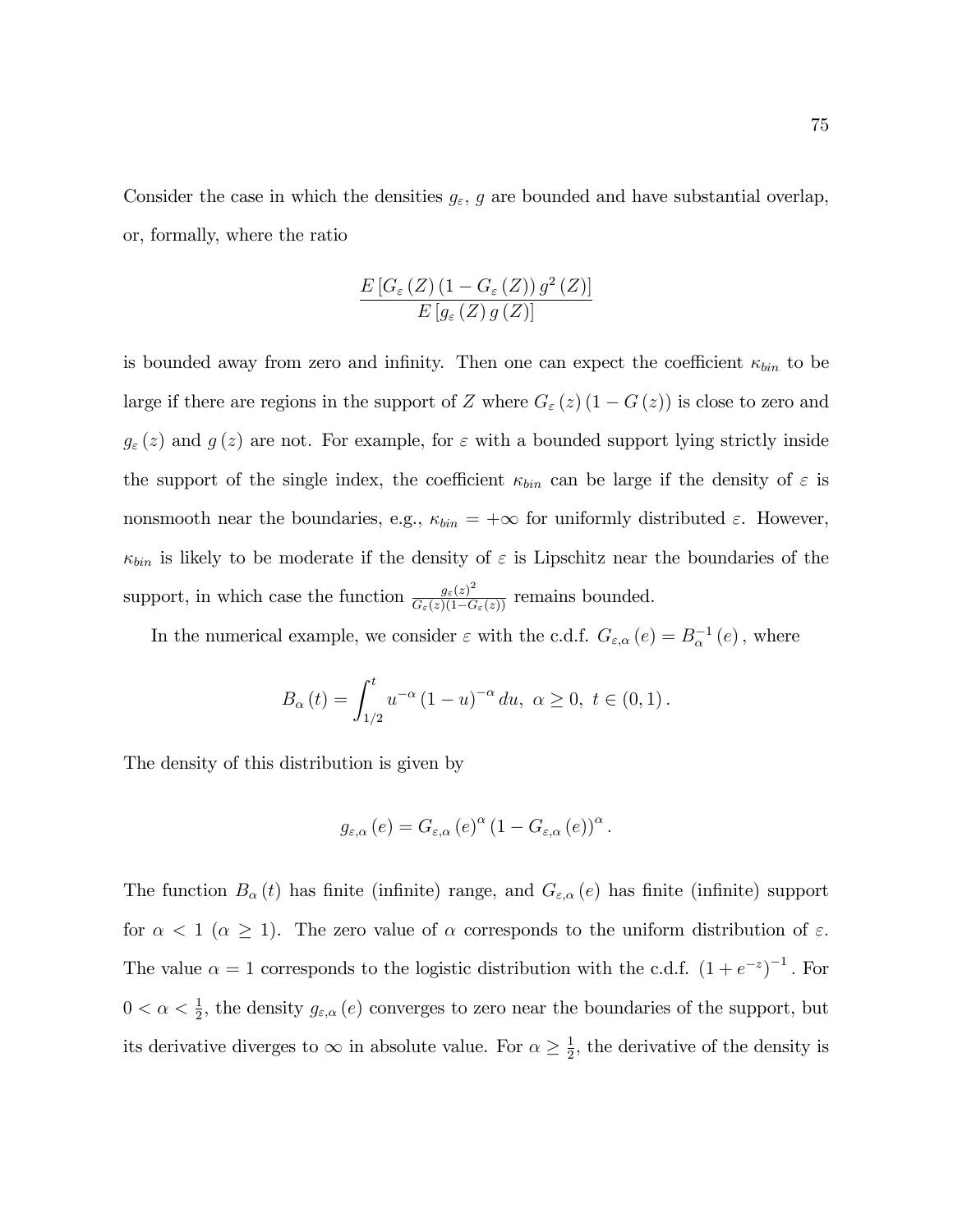bounded. The density of the single index is specified as

$$
g_{\alpha,\beta}\left(z\right) = c_{\alpha,\beta}^{-1} \cdot G_{\varepsilon,\alpha}\left(e\right)^{\beta}\left(1 - G_{\varepsilon,\alpha}\left(e\right)\right)^{\beta}, \ \beta > \alpha - 1,
$$

where  $c_{\alpha,\beta} = \int G_{\varepsilon,\alpha} (e)^{\beta} (1 - G_{\varepsilon,\alpha} (e))^{\beta} de$  is a normalization constant. Therefore, in this example, the single index has the same support (finite or infinite) as the error term, while  $\beta$  measures relative thickness of the two densities near the boundaries of the support (or at infinity). For these distributions,

$$
\kappa_{bin}(\alpha,\beta) = \left(\frac{\tilde{B}(\alpha+\beta) \tilde{B}(3\beta+2-\alpha)}{\tilde{B}(2\beta+1)^2}\right)^{1/2},\,
$$

where  $\tilde{B}(t) = B(t, t)$ , and  $B(s, t) = \int_0^1 u^{s-1} (1-u)^{t-1} du$  is the Beta function. Figure 4.5 shows the graphs of the functions  $\kappa_{bin}(\alpha, \beta)$  for fixed  $\alpha = 0, 0.5, 1, 1.5$ . One can see that the efficiency gains from optimal weighting are small except in the case of the uniform distribution of  $\varepsilon$  and sufficiently thick density of the single index near the boundaries of the support.

#### 4.3.2. Finite-Sample Performance of the Feasible Optimal Rank Estimators

We evaluate the finite-sample performance of the feasible optimal rank estimators in the model:

$$
Y = Z^2 sign(Z) + \varepsilon,
$$
  

$$
Z = \theta_0 X^{(1)} + X^{(2)},
$$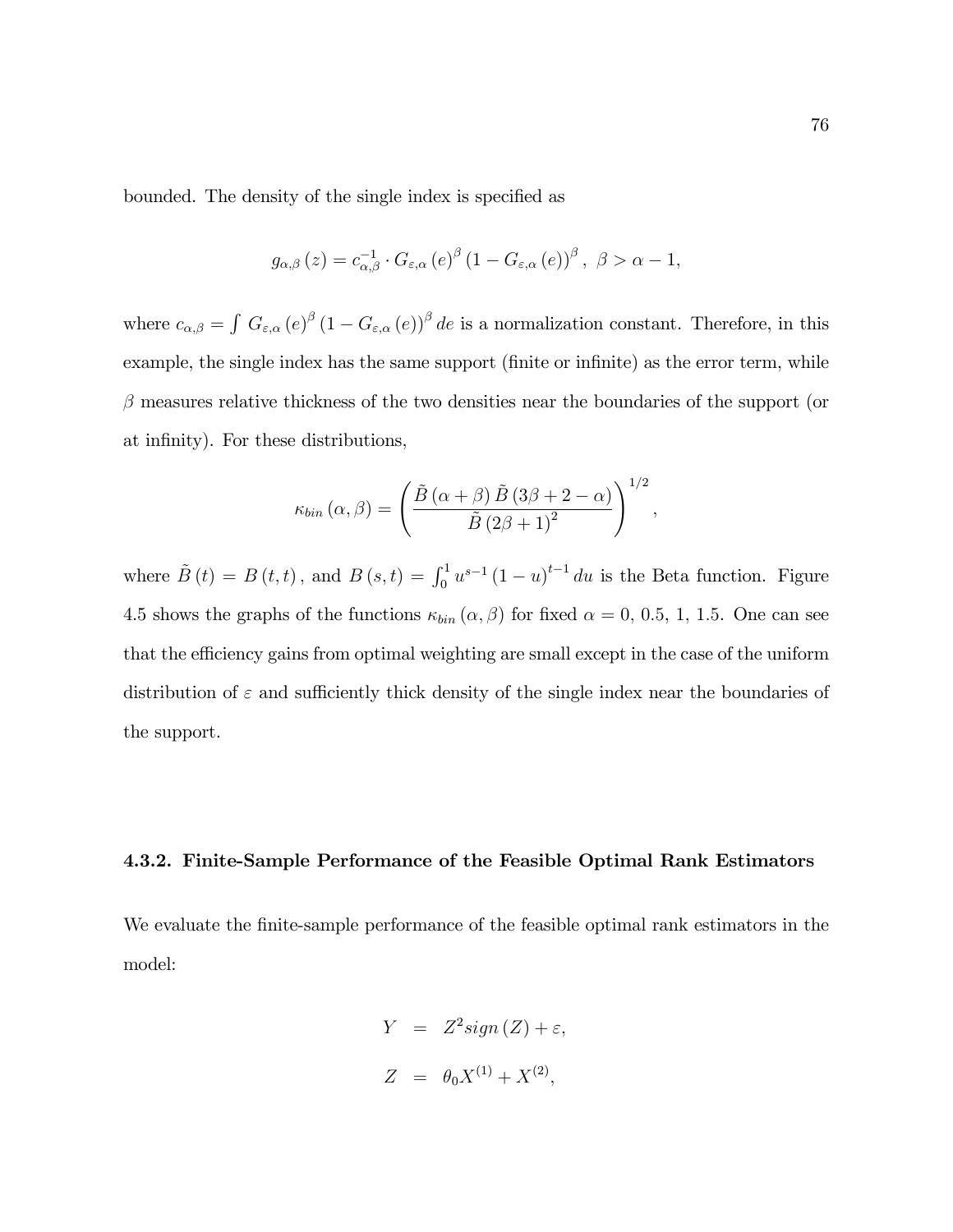

Figure 4.5. The functions  $\kappa_{bin}(\alpha, \beta)$  for  $\alpha = 0, 0.5, 1$  and 1.5

where the random vector  $(X^{(1)}, X^{(2)}, \varepsilon)$  is distributed according to the standard normal distribution and  $\theta_0 = 0$ . We estimate the parameter  $\theta_0$  by the unweighted and the feasible optimal MR and MRC on 1000 data samples of  $n = 1000$  observations. Using the unweighted estimator,  $\hat{\theta}_{0n}$ , of  $\theta_0$ , we computed the estimated single index,  $\hat{Z} = \hat{\theta}_{0n}X^{(1)}+X^{(2)}$ , and estimated the density of the single index,  $g(z)$ , and the functions  $\mu(z) = \partial_z E[Y|Z]$ and  $\sigma^2(z) = Var(Y|Z)$  using the kernel regressions with the kernel function given by the density of the standard normal distribution and a bandwidth  $h$ . The corresponding estimators are denoted by  $\hat{g}_h(z)$ ,  $\hat{\mu}_h(z)$ , and  $\hat{\sigma}_h^2$  $h<sub>h</sub>(z)$ . The objective function in the optimization problem for the weighted MR is

$$
\sum_{i \neq j} \left( \hat{w}_{0h} \left( \hat{Z}_i \right) + \hat{w}_{0h} \left( \hat{Z}_j \right) \right) Y_i 1 \left\{ \theta X_i^{(1)} + X_i^{(2)} > \theta X_j^{(1)} + X_j^{(2)} \right\},\,
$$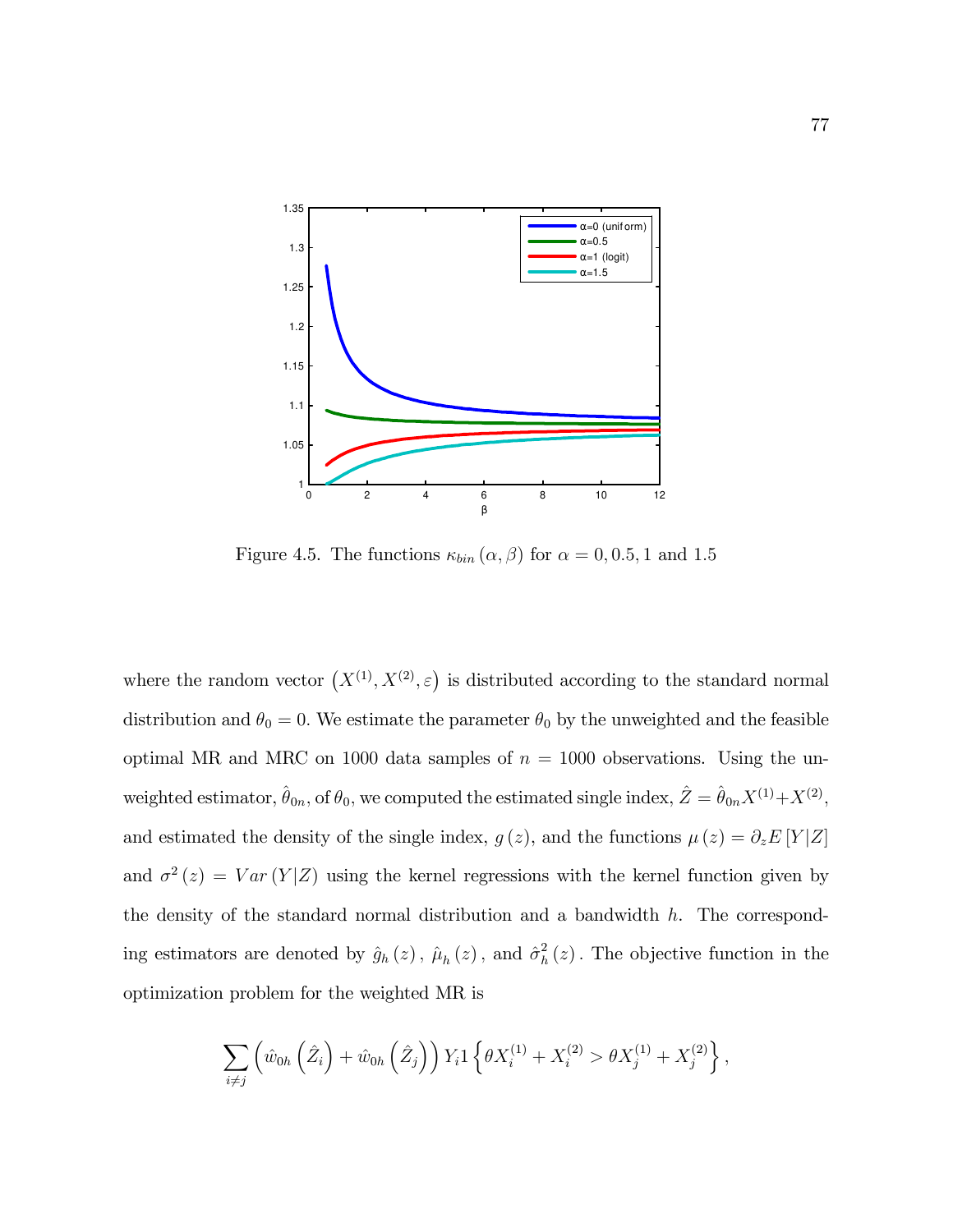and the objective function for the weighted MRC is

$$
\sum_{i \neq j} \left( \hat{w}_{0h} \left( \hat{Z}_i \right) + \hat{w}_{0h} \left( \hat{Z}_j \right) \right) 1 \left\{ Y_i > Y_j \right\} 1 \left\{ \theta X_i^{(1)} + X_i^{(2)} > \theta X_j^{(1)} + X_j^{(2)} \right\},\,
$$

where  $\hat{w}_{0h} (z) = \frac{\hat{\mu}_h(z)}{\hat{\tau} + \hat{g}_h(z)\hat{\sigma}_h^2(z)}$ . For additive weights, the MRC and MR objective functions can be evaluated using  $O(n \log n)$  operations, which is important for their practical use (the same is true for multiplicative weights; see Appendix, Section C.2, for the numerical algorithms). We computed the feasible optimal MR and MRC estimators for the bandwidths

$$
h = kn^{-1/6}(\hat{q}_z(.95) - \hat{q}_z(.05)),
$$

where  $\hat{q}_z$  (.05) and  $\hat{q}_z$  (.95) are the estimated 5% and 95%-quantiles of the distribution of the single index, and k is a scaling factor, taking ten values in the interval  $0.05:0.5$ . The truncation parameter  $\hat{\tau}$  and the truncation parameters in the kernel estimators of the functions g,  $\mu$ , and  $\sigma^2$  were set at the level of 0.01 of the mean value of the denominator over the sample. The maximization of the objective functions was performed on a grid of 20,000 points in the interval  $[-5 \cdot n^{-1/2}, 5 \cdot n^{-1/2}]$ . The simulated biases and standard deviations of the statistic  $n^{1/2}$  ( $\theta_n - \theta_0$ ) are reported in Table 4.1. One can see that the biases are low for both the unweighted and weighted estimators, for all considered values of the bandwidth. The weighted estimators provide substantial efficiency gains for all  $k$ , with the lowest standard deviation of the estimator attained near  $k = 0.2$  for MR and  $k = 0.25$  for MRC.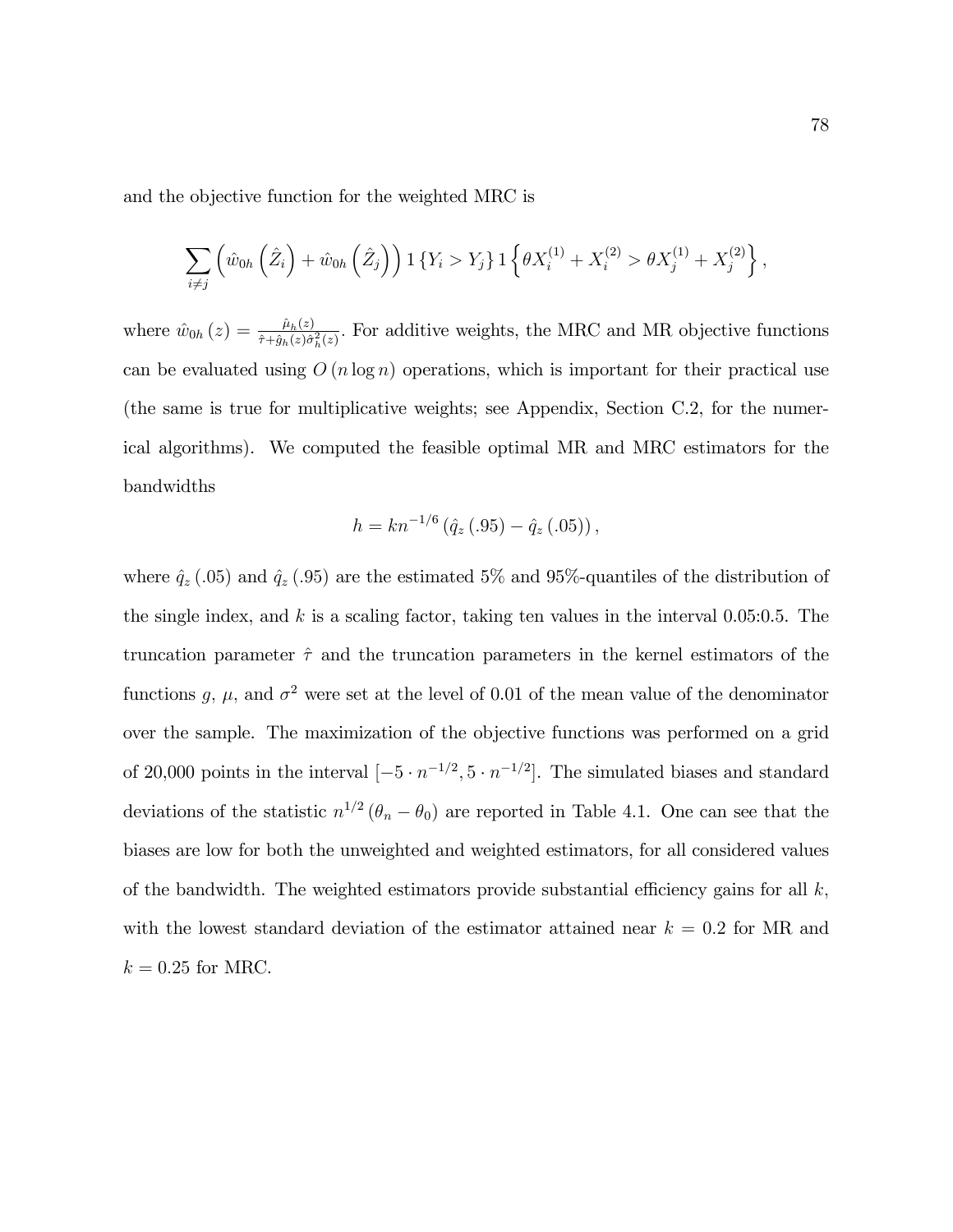|            |      | MR      |      | MRC     |
|------------|------|---------|------|---------|
|            | bias | st.dev. | bias | st.dev. |
| Unweighted | .070 | 1.009   | .041 | 1.023   |
| Optimal:   |      |         |      |         |
| $k =$      |      |         |      |         |
| .05        | .048 | .809    | .046 | .849    |
| .10        | .031 | .684    | .046 | .734    |
| .15        | .029 | .653    | .039 | .695    |
| .20        | .036 | .649    | .040 | .686    |
| .25        | .037 | .651    | .040 | .682    |
| .30        | .040 | .670    | .040 | .687    |
| .35        | .047 | .683    | .038 | .698    |
| .40        | .047 | .699    | .043 | .723    |
| .45        | .052 | .709    | .039 | .737    |
| .50        | .057 | .721    | .037 | .753    |

Table 4.1. Biases and standard deviations of the unweighted and feasible optimal rank estimators

## 4.3.3. Empirical Example

In this example we study a model of choice between private and public schools in Chile. We use the census data SIMCE 2006 collected by the Ministry of Education of Chile<sup>6</sup>, which contains the information on the type of schools attended by grade four students, along with various demographic and income characteristics of the students and their families. Our purpose is to estimate the vector of coefficients  $\beta$  in the binary choice model:

$$
Y = 1\left\{X'\beta + \varepsilon > 0\right\},\,
$$

where Y is the choice of school  $(1 \text{ if private}, 0 \text{ if public}),$  and X contains the following variables:  $NUP$ , the number of people living in the household excluding the child,  $INC$ , the income category of the family, CHS; the binary variable showing if the child has ever received a poverty subsidy from the government,  $GEN$ , the gender of the child  $(1 \text{ if } )$ 

 ${}^{6}I$  am grateful to Professor Sergio Urzúa at Northwestern University for providing me with this data set.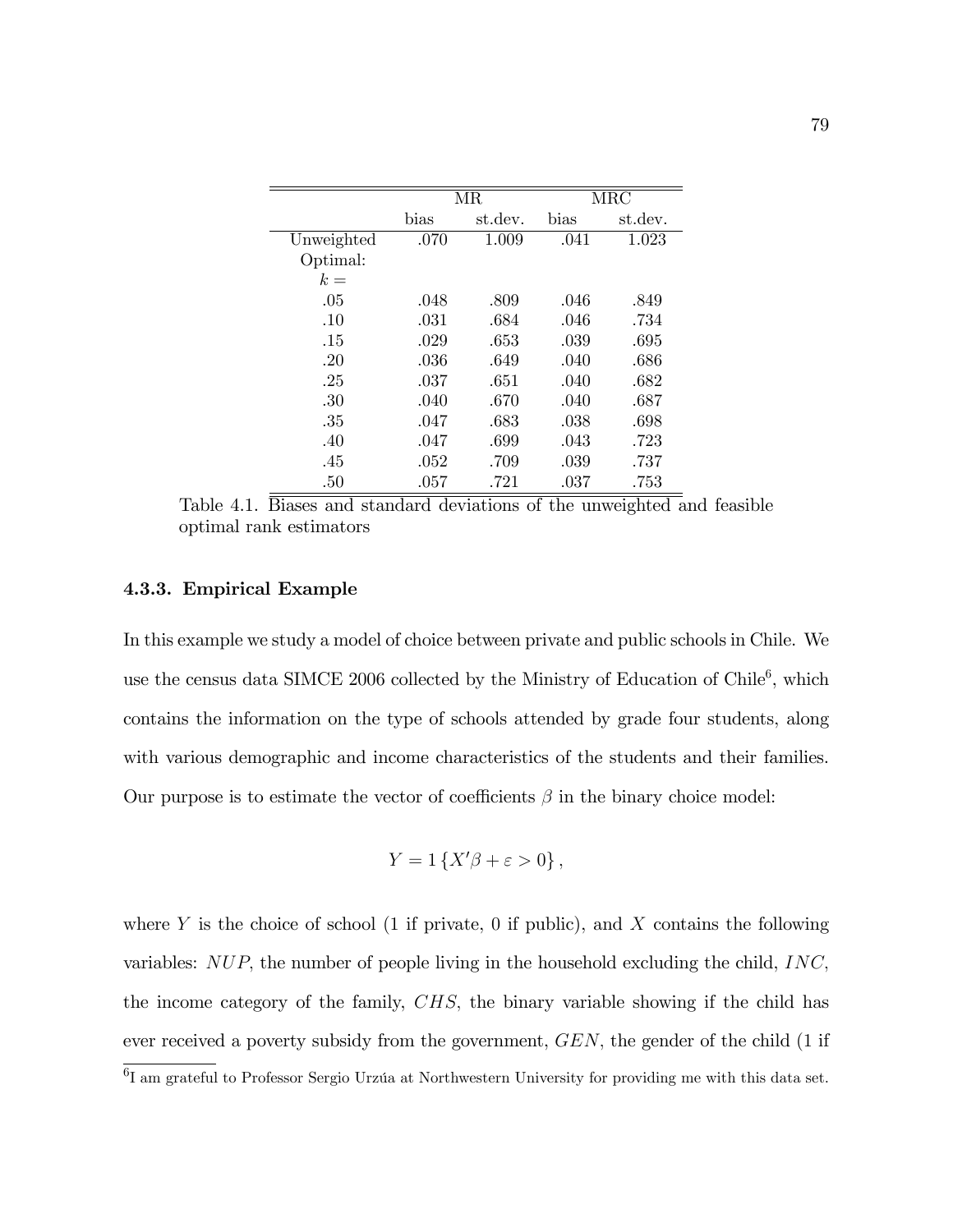female),  $FIN$  and  $MIN$ , the binary variables showing, respectively, if the father and the mother belong to an Indian tribe, and  $EDU$ , the combined years of education attained by the farther and the mother of the child. The estimation sample is restricted to children from urban families, and contains 160,998 observations.

To estimate the model using MR, we need a continuously distributed regressor with a smooth density. Because all variables in this example are discrete, the coefficient  $\beta$  is not pointwise identified, up to scale, without further assumptions. To resolve this problem, we adopt a simplified approach. We assume that the education of the parents affects the choice of school via an unobservable, continuously distributed variable  $EDU^*$ , related to EDU according to the equation:

$$
EDU^* = EDU + \eta,
$$

with the random term  $\eta$  being distributed with a known distribution independently of EDU; the other regressors in the model, and  $\varepsilon$ . Since the discretization step in EDU is equal to 1 unit (year), we specify the distribution function of  $\eta$  as  $N(0, \frac{1}{9})$  $(\frac{1}{9})$  to allow for a small overlap between the supports of the distributions  $N(EDU, \frac{1}{9})$  for consecutive values of  $EDU^7$ . Under these assumptions,  $\beta_0 = (\theta_0, 1)$  can be consistently estimated, up to scale, from the model:

$$
Y = 1\left\{\theta'_0 U + EDU + \xi + \varepsilon > 0\right\},\,
$$

<sup>&</sup>lt;sup>7</sup>As a robustness check, we also estimated the model with  $\eta$  distributed uniformly in the interval  $\left(-\frac{1}{4}, \frac{1}{4}\right)$ . In this specification, the density of  $EDU^*$  is discontinuous, and its support consists of non-overlapping intervals around the integer values. The estimated coefficients and their standard errors were very similar to those obtained under the normally distributed  $\eta$ .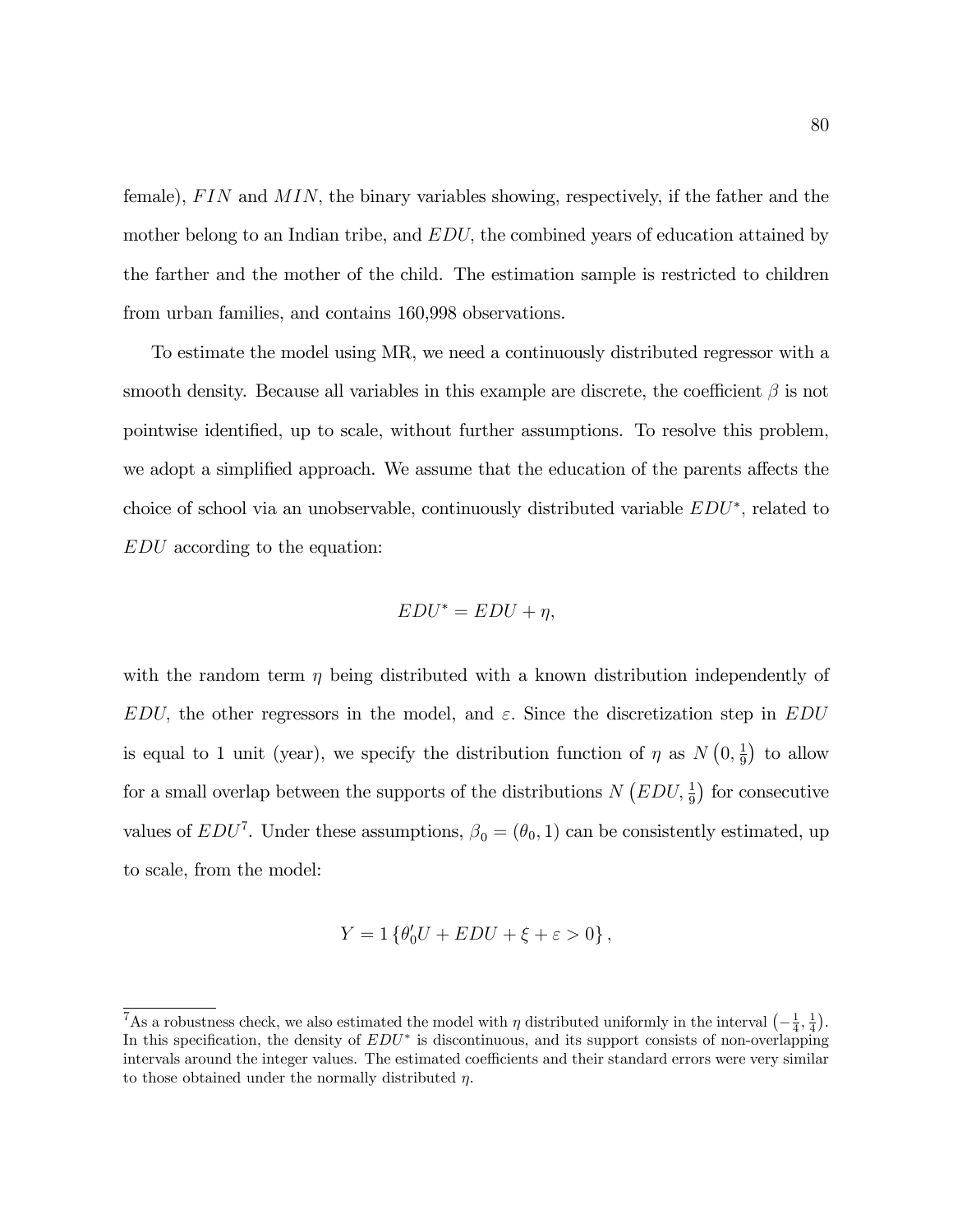where the vector U contains all regressors except  $EDU$ , and  $\xi$  is a randomly generated noise having the same distribution as  $\eta$  independently of U; EDU and  $\varepsilon$ . In this setup the continuously distributed regressor with the coefficient fixed to 1 is  $EDU + \xi$ .

As a benchmark, we first found the standard logit estimator of  $\beta_0$ ,  $\beta_{Logit}$ , computed the vector  $\theta_{Logit}$  by dividing the components of  $\beta_{Logit}$  by the coefficient at EDU, and estimated the variance of  $\theta_{Logit}$  from the variance of  $\beta_{Logit}$  by the delta-method. Next, we found the unweighted MR estimator of  $\theta_0$ , and the single index,  $\hat{Z}$ . To perform numerical optimization we used the Nelder-Mead algorithm as described in Appendix, Section C.4. To find the feasible optimal MR, we first estimated the weighting function, which depends on the density of the index,  $q(z)$ , the conditional mean of the outcome given the index,  $E[Y|Z]$ , and the function  $\mu(z) = \frac{\partial}{\partial z} E[Y|Z=z]$ , which in the binary choice model is the density of the error term<sup>8</sup>. We computed these functions, on a grid of 2,000 values of the single index, for bandwidths  $h = 3, 4, 5$  and the truncation parameter in the denominator,  $\tau$ , equal to  $\tau_0$  times the mean of the denominator, for  $\tau_0 = 0.02, 0.05$ , and 0.1. Figure 4.6 shows the density of the single index and the density of the error term (the function  $\mu(z)$  for  $h = 4$  and  $\tau_0 = 0.05$ . One can see, in particular, that the estimated density is not symmetric, thus deviating from the logit assumption. To illustrate the range of the weighting functions resulting from our choices of bandwidths and trimming parameters, we plotted them in Figure 4.7 for  $h = 3, 5$  and  $\tau_0 = 0.02, 0.1$ . Once the weighting functions were found, we computed the weighted MR estimators. Finally, the standard errors of the coefficients were found using the M out of N bootstrap with  $M = 10,000$ .

<sup>&</sup>lt;sup>8</sup>In the model with an added noise, the error term  $\varepsilon$  is contaminated by the term  $\eta - \xi \sim N(0, \frac{2}{9})$ .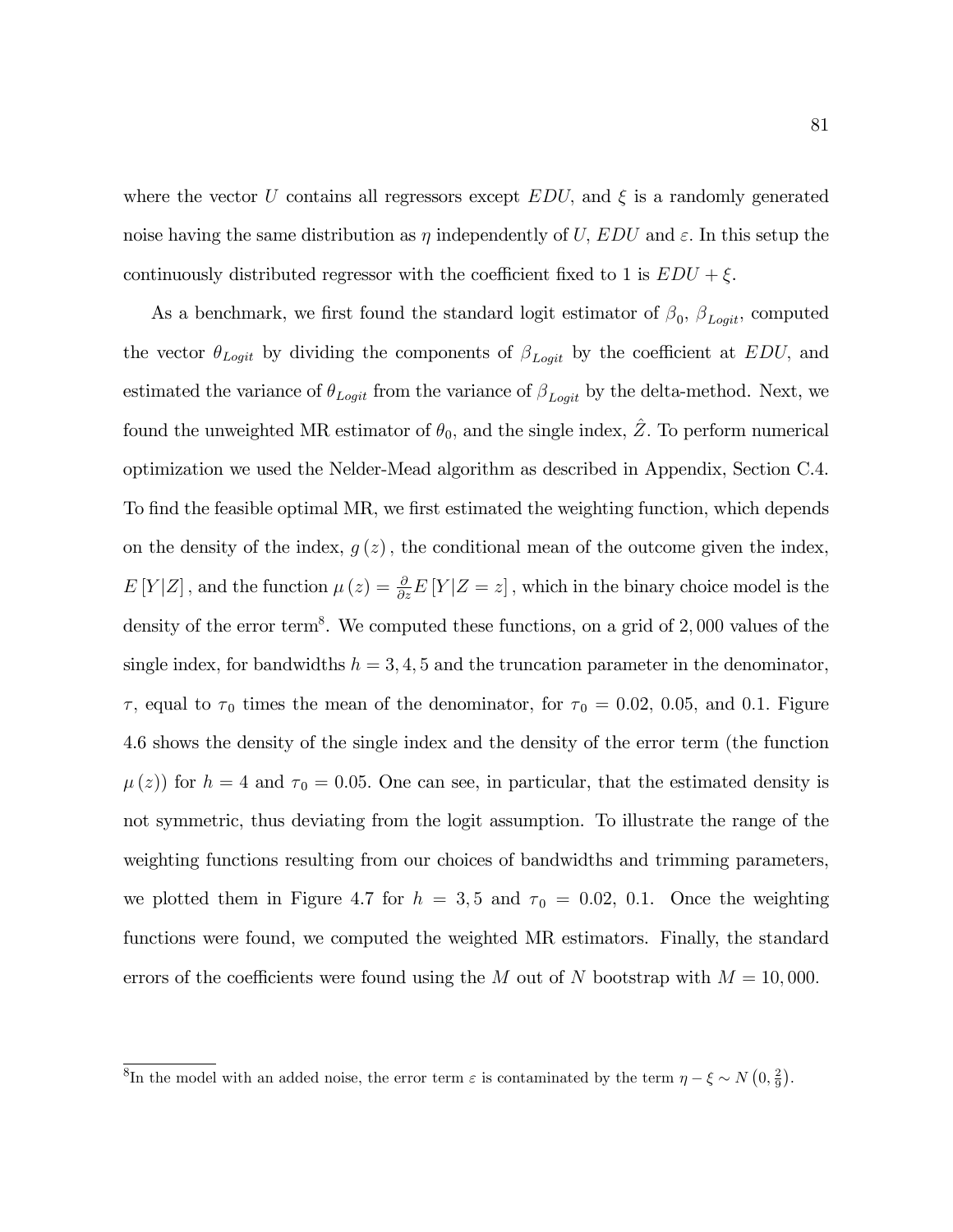

Figure 4.6. School choice equation, the densities of the index and the error term



Figure 4.7. School choice equation, the weighting functions

Tables 4.2 and 4.3 report, respectively, the estimates and the standard errors of the coefficients for the logit, unweighted MR, and the feasible optimal MR estimators. It is apparent that estimates obtained by the weighted and unweighted MR agree with each other. However, the logit appears to overestimate the effect of the family income on the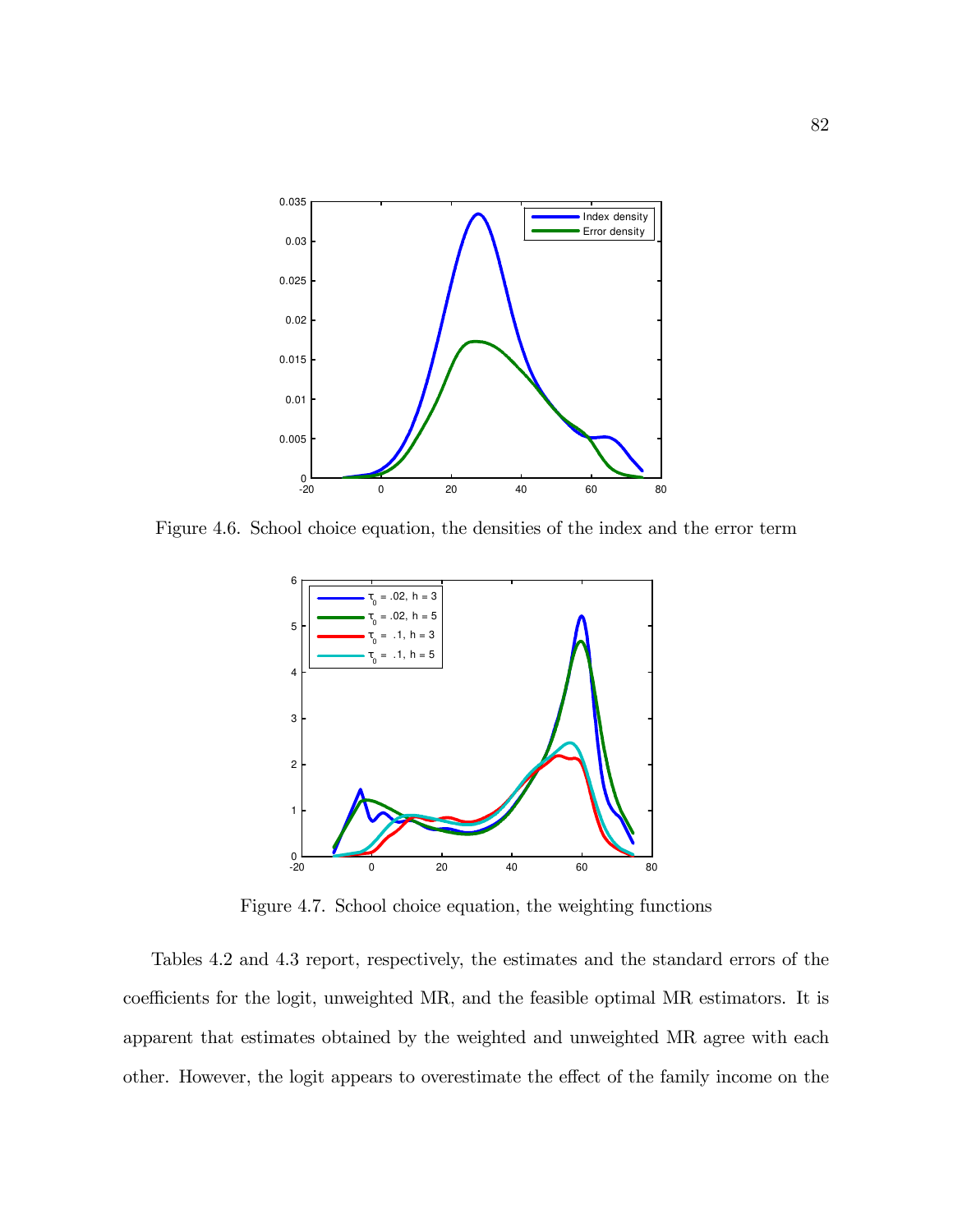|                     | <b>NUP</b> | FIN      | MIN       | <b>INC</b> | <b>CHS</b> | GEN   |
|---------------------|------------|----------|-----------|------------|------------|-------|
| Logit               | -1.2548    | $-.4302$ | -.6134    | 3.5605     | $-3.2781$  | .3222 |
| Unweighted MR       | -1.1472    | -.6231   | -.8845    | 2.8074     | $-3.6328$  | .2096 |
| Weighted MR:        |            |          |           |            |            |       |
| $\tau = .02, h = 3$ | -1.1973    | -.8256   | $-1.1200$ | 2.6743     | $-3.6476$  | .2505 |
| $\tau = .02, h = 4$ | $-1.2003$  | $-.7287$ | $-1.2290$ | 2.6746     | $-3.6599$  | .2478 |
| $\tau = .02, h = 5$ | $-1.2002$  | $-.7266$ | $-1.2185$ | 2.6735     | $-3.6629$  | .2467 |
| $\tau = .05, h = 3$ | $-1.1965$  | $-.7215$ | $-1.1032$ | 2.6734     | $-3.5466$  | .2502 |
| $\tau = .05, h = 4$ | $-1.1972$  | $-.7059$ | $-1.1155$ | 2.6743     | $-3.5908$  | .2524 |
| $\tau = .05, h = 5$ | $-1.2009$  | $-.7289$ | $-1.1080$ | 2.6758     | $-3.6476$  | .2474 |
| $\tau = .10, h = 3$ | $-1.1945$  | $-.6968$ | $-1.1094$ | 2.6830     | $-3.5390$  | .2422 |
| $\tau = .10, h = 4$ | $-1.1939$  | -.6965   | $-1.1049$ | 2.6810     | $-3.5651$  | .2425 |
| $\tau = .10, h = 5$ | $-1.1983$  | $-.7038$ | $-1.0972$ | 2.6803     | $-3.5464$  | .2398 |

Table 4.2. School choice equation, coefficients

choice of school. The standard errors of the weighted estimators are lower by just a small fraction of the standard errors of the unweighted MR. This suggests that the variance of the unweighted MR estimator is near the semiparametric efficiency bound, the property that has already been observed in our previous examples. Interestingly, the logit estimator has little to offer in terms of reducing the standard errors for most coefficients relative to the more robust semiparametric estimators.

#### 4.4. Conclusion

Rank-based estimators are important tools of robust estimation in popular semiparametric models under monotonicity constraints. Using weights in their criteria functions can lead to lower asymptotic variances. We provided conditions under which the optimally weighted rank estimators exist and studied the associated gains in efficiency. Optimal monotone rank estimator exists and attains the semiparametric efficiency bound in the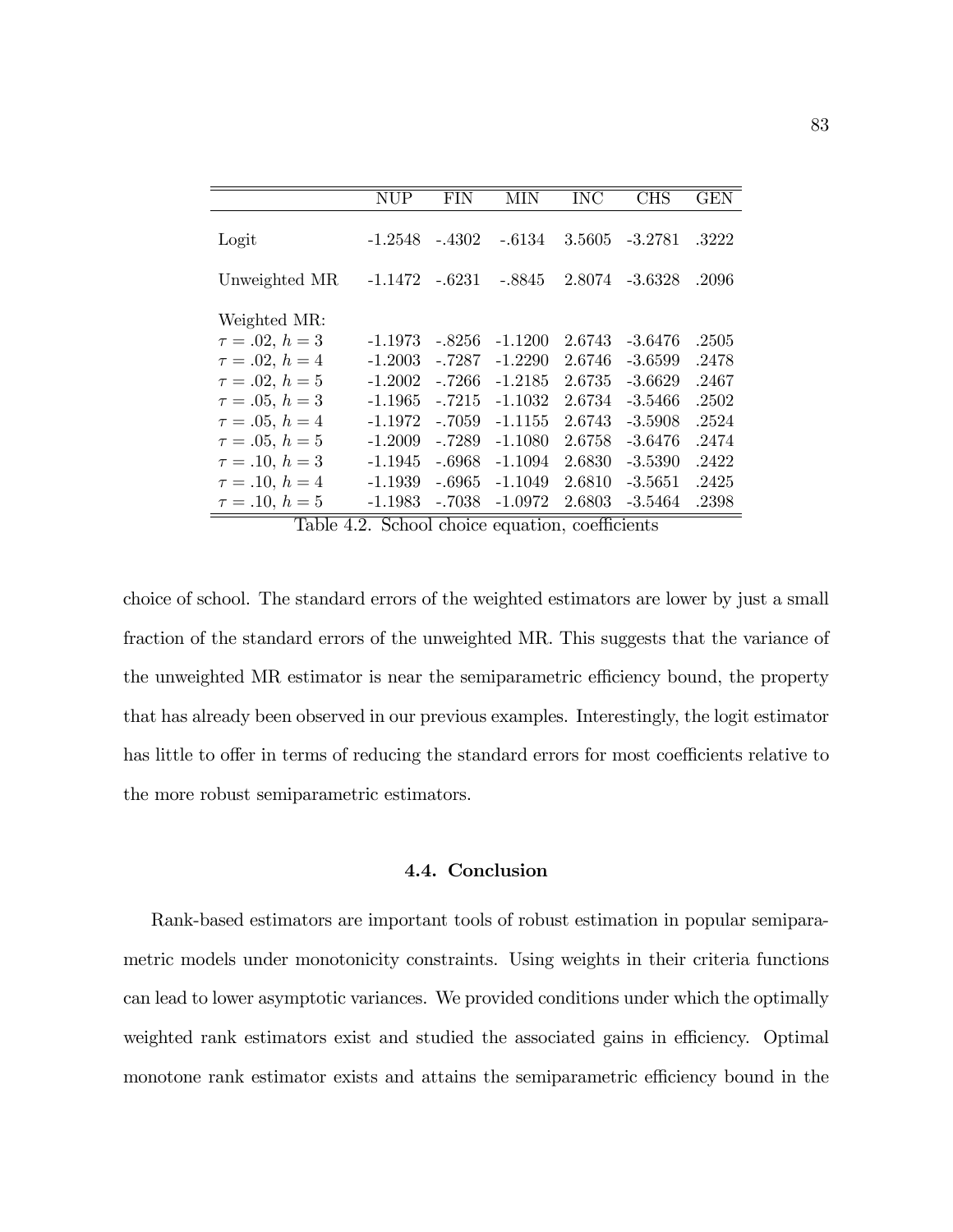|                     | NUP   | FIN   | MIN   | $_{\mathrm{INC}}$ | CHS   | <b>GEN</b> |
|---------------------|-------|-------|-------|-------------------|-------|------------|
| Logit               | .0526 | .4494 | .4259 | .0847             | .3221 | .1501      |
| Unweighted MR       | .0572 | .4897 | .4837 | .1174             | .3556 | .1375      |
| Weighted MR:        |       |       |       |                   |       |            |
| $\tau = .02, h = 3$ | .0551 | .4784 | .4732 | .1021             | .3434 | .1301      |
| $\tau = .02, h = 4$ | .0550 | .4833 | .4740 | .1029             | .3451 | .1316      |
| $\tau = .02, h = 5$ | .0551 | .4809 | .4746 | .1027             | .3465 | .1323      |
| $\tau = .05, h = 3$ | .0557 | .4800 | .4731 | .1041             | .3453 | .1322      |
| $\tau = .05, h = 4$ | .0553 | .4800 | .4746 | .1040             | .3454 | .1323      |
| $\tau = .05, h = 5$ | .0555 | .4857 | .4760 | .1037             | .3469 | .1325      |
| $\tau = .10, h = 3$ | .0559 | .4809 | .4771 | .1057             | .3460 | .1326      |
| $\tau = .10, h = 4$ | .0558 | .4815 | .4765 | .1058             | .3461 | .1323      |
| $\tau = .10, h = 5$ | .0554 | .4799 | .4775 | .1056             | .3473 | .1323      |

Table 4.3. School choice equation, standard errors

nonlinear regression model and the binary choice model. Optimal maximum rank correlation estimator exists in single-index models with independent errors, has the asymptotic variance close to the semiparametric efficiency bound when the distribution of the errors is close to normal, and is consistent under practically relevant deviations from the single index assumption. Under moderate nonlinearities and nonsmoothness in the data, the efficiency gains from weighting are likely to be small for MRC in the transformation model and for MRC and MR in the binary choice model, and can be large for MRC and MR in the monotone regression model.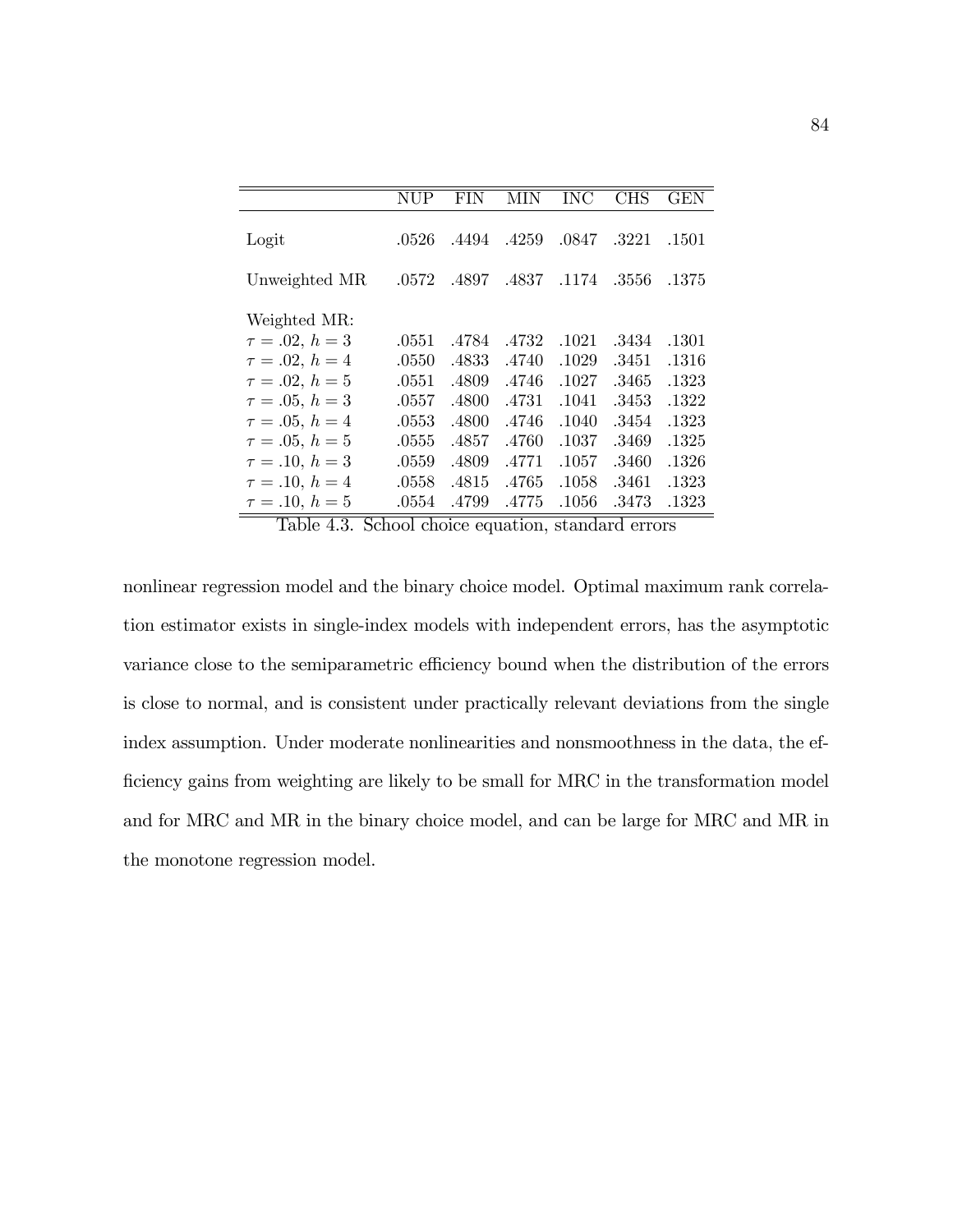# References

Abadie A., and Imbens, G. (2006). On the failure of the bootstrap for matching estimators, mimeo.

Abrevaya, J. (1999). Abrevaya, Jason. Computation of the maximum rank correlation estimator. Econom. Lett.  $62$ , no.  $3, 279-285$ .

Abrevaya, J. (1999a). Leapfrog estimation of a fixed-effects model with unknown transformation of the dependent variable. Journal of Econometrics, 93, 203-228.

Abrevaya, J. (1999b). Rank estimation of a transformation model with observed truncation. Econometric J., 2, 292-305.

Abrevaya, J. (2003). Pairwise-difference rank estimation of the transformation model. J. Bus. Econom. Statist. 21, no. 3, 437–447.

Ai, C.; Chen, X.  $(2003)$ . Efficient estimation of models with conditional moment restrictions containing unknown functions. Econometrica 71, no. 6, 1795–1843.

Arcones, M. A. (1995). The asymptotic accuracy of the bootstrap of U-quantiles. Ann. Statist. 23, no. 5, 1802–1822.

Arcones, M. A.; Chen, Z.; Giné, E. (1994). Estimators related to U-processes with applications to multivariate medians: asymptotic normality. Ann. Statist.  $22$ , no.  $3$ ,  $1460-1477$ .

Arcones, M. A.; Giné, E. (1992). On the bootstrap of U and V-statistics. Ann. Statist. 20, no. 2, 655–674.

Arcones, M. A.; Giné, E. (1993). Limit theorems for U-processes. Ann. Probab. 21, no. 3, 1494–1542.

Arcones, M. A.; Giné, E. (1994). U-processes indexed by Vapnik-Cervonenkis classes of functions with applications to asymptotics and bootstrap of U-statistics with estimated parameters. Stochastic Process. Appl. 52, no. 1, 17–38.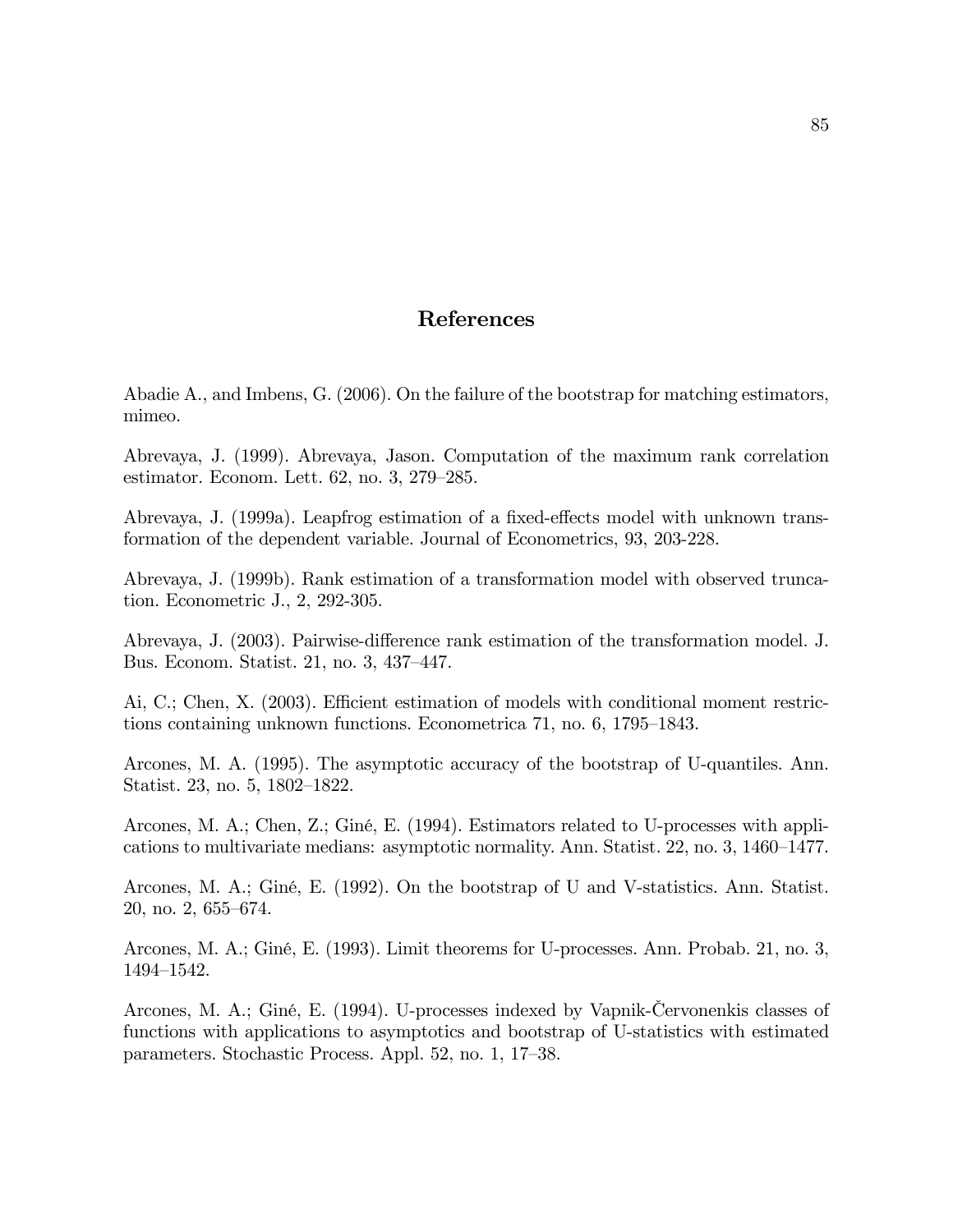Asparouhova, E.; Golanski, R.; Kasprzyk, K.; Sherman, R. P.; Asparouhov, T. (2002). Rank estimators for a transformation model. Econometric Theory 18, no. 5, 1099–1120.

Bhattacharya, R. N.; Ranga Rao, R. (1976). Normal approximation and asymptotic expansions. Wiley Series in Probability and Mathematical Statistics. John Wiley & Sons, New York-London-Sydney. xiv+274 pp.

Bickel, Peter J.; Freedman, David A. (1981). Some asymptotic theory for the bootstrap. Ann. Statist. 9, no. 6, 1196–1217.

Bolthausen, E.; Götze, F. (1993). The rate of convergence for multivariate sampling statistics. Ann. Statist. 21, no. 4,  $1692-1710$ .

Cavanagh, Christopher; Sherman, Robert P. (1998). Rank estimators for monotonic index models. J. Econometrics 84, no.  $2, 351-381$ .

Chamberlain, Gary (1992). Efficiency bounds for semiparametric regression. Econometrica 60, no. 3, 567-596.

Chen, S. (2002). Rank estimation of transformation models. Econometrica 70, no. 4, 1683–1697.

Cosslett, Stephen R.  $(1987)$ . Efficiency bounds for distribution-free estimators of the binary choice and the censored regression models. Econometrica 55, no. 3, 559–585.

De Angelis, D.; Hall, Peter; Young, G. A. (1993). Analytical and bootstrap approximations to estimator distributions in  $L^1$  regression. J. Amer. Statist. Assoc. 88, no. 424, 1310-1316..

De la Peña, V. H. (1992). Decoupling and Khintchine's inequalities for U-statistics. Ann. Probab. 20, no. 4, 1877–1892.

Efron, B. (1979). Bootstrap methods: another look at the jackknife. Ann. Statist. 7, no.  $1, 1-26.$ 

Giné, E.; Mason, D. M.  $(2007)$ . On local U-statistic processes and the estimation of densities of functions of several sample variables. Annals of Statistics, to appear.

GinÈ E. and Zinn J. (1990). Bootstrapping general empirical measures. Annals of Probability 18, 851-869.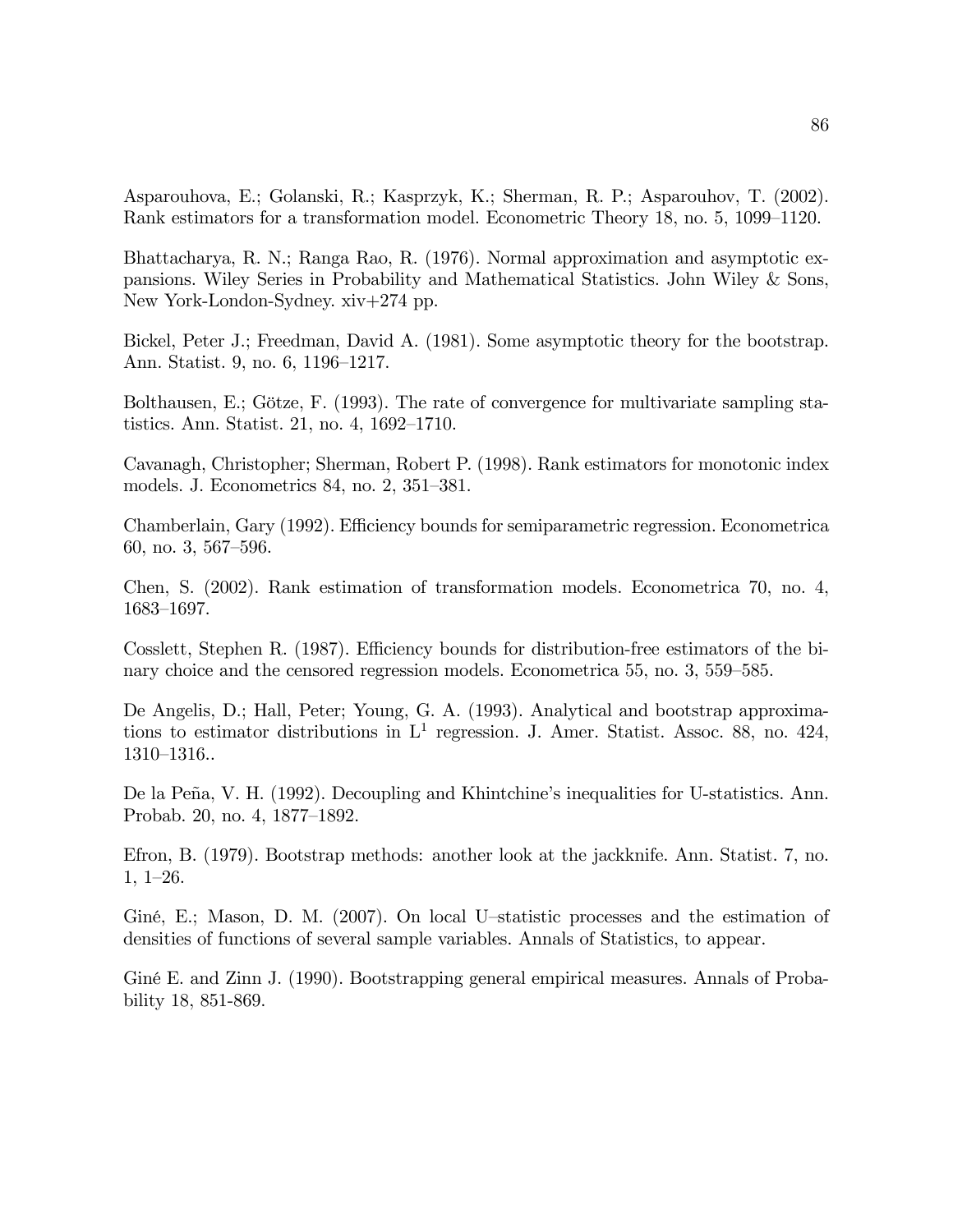Giné, Evarist; Zinn, Joel (1992). On Hoffmann-Jørgensen's inequality for U-processes. Probability in Banach spaces, 8 (Brunswick, ME, 1991), 80–91, Progr. Probab., 30, Birkhäuser Boston, Boston, MA.

Hall, P. (1992). The bootstrap and Edgeworth expansion. Springer Series in Statistics. Springer-Verlag, New York.

Hall, Peter; Horowitz, Joel L. (1996). Bootstrap critical values for tests based on generalized-method-of-moments estimators. Econometrica 64, no. 4, 891–916.

Han, Aaron K. (1987). Nonparametric analysis of a generalized regression model. The maximum rank correlation estimator. J. Econometrics 35, no. 2-3, 303-316.

Han, Aaron K. (1987b). A nonparametric analysis of transformations. J. Econometrics 35, no. 2-3, 191–209.

Ichimura, H. (1993). Semiparametric least squares (SLS) and weighted SLS estimation of single-index models. J. Econometrics  $58$ , no. 1-2,  $71-120$ .

Khan, Shakeeb; Tamer, Elie (2007). Partial rank estimation of duration models with general forms of censoring. J. Econometrics  $136$ , no.  $1, 251-280$ .

Klein, Roger W.; Spady, Richard H. (1993). An efficient semiparametric estimator for binary response models. Econometrica 61, no.  $2, 387-421$ .

Lee, M. (1999) A root-N consistent semiparametric estimator for related-effect binary response panel data. Econometrica, 67, 427–433.

Nishiyama, Y.; Robinson, P. M. (2005). The bootstrap and the Edgeworth correction for semiparametric averaged derivatives. Econometrica 73, no. 3, 903–948.

Newey, Whitney K.; Stoker, Thomas M. Efficiency of weighted average derivative estimators and index models. Econometrica  $61$  (1993), no. 5, 1199–1223.

Nolan, Deborah; Pollard, David (1987). U-processes: rates of convergence. Ann. Statist. 15, no. 2, 780–799.

Pakes, Ariél; Pollard, David (1989). Simulation and the asymptotics of optimization estimators. Econometrica 57, no. 5,  $1027-1057$ .

Pollard, D. (1985). New ways to prove central limit theorems. Econometric Theory, 1,  $295 - 313.$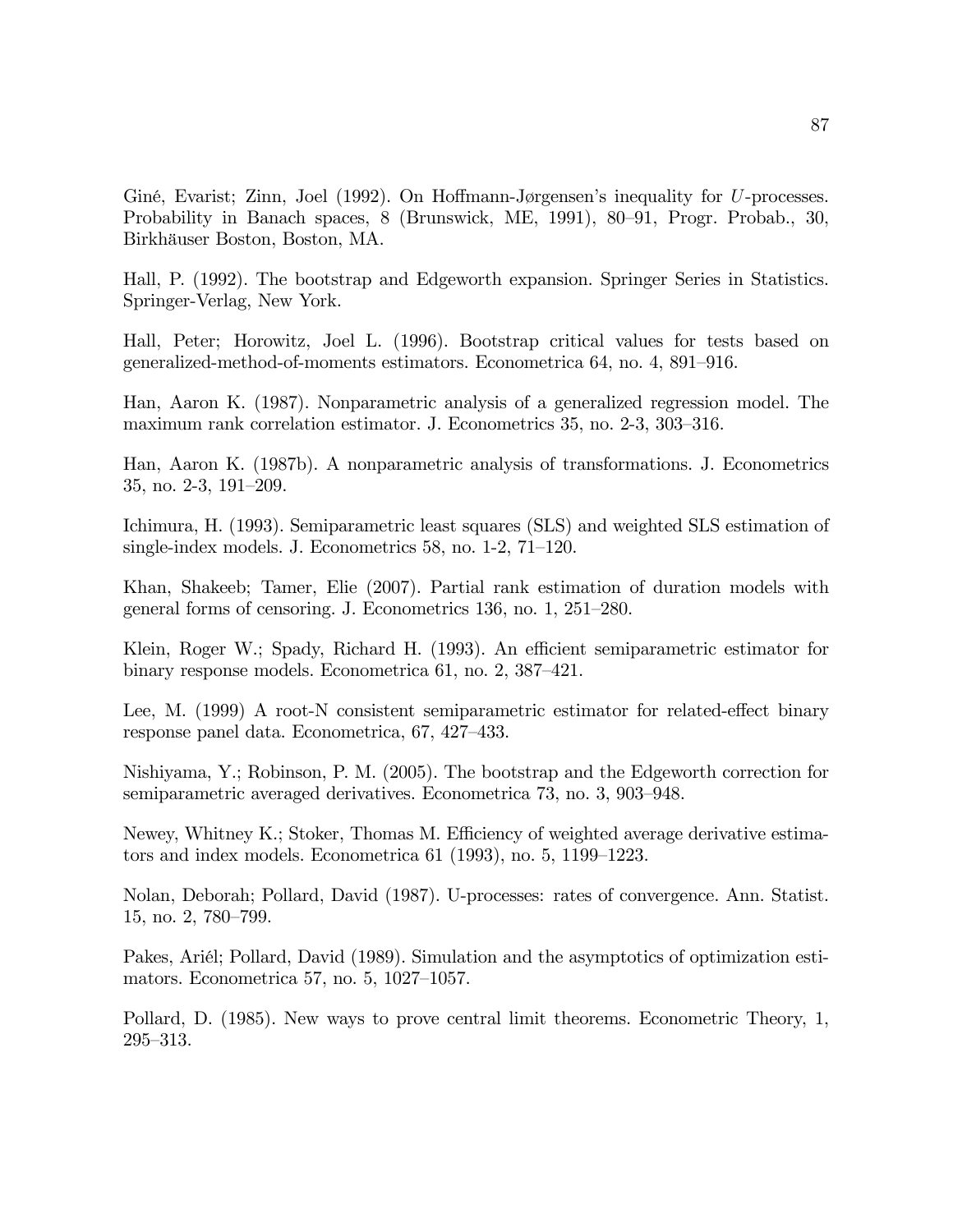Pollard, David (1989). Asymptotics via empirical processes. With comments and a rejoinder by the author. Statist. Sci. 4, no. 4,  $341-366$ .

Powell, James L.; Stock, James H.; Stoker, Thomas M. (1989). Semiparametric estimation of index coefficients. Econometrica 57, no.  $6, 1403-1430$ .

Ruud, P. A. (2000). An introduction to classical econometric theory. Oxford, U.K.: Oxford University Press.

Serfling, Robert J. (1980). Approximation theorems of mathematical statistics. Wiley Series in Probability and Mathematical Statistics. John Wiley & Sons, Inc., New York. xiv+371 pp.

Sherman, Robert P. (1993). The limiting distribution of the maximum rank correlation estimator. Econometrica 61, no.  $1, 123-137$ .

Sherman, Robert P. (1994). Maximal inequalities for degenerate U-processes with applications to optimization estimators. Ann. Statist. 22, no. 1, 439–459.

Subbotin, M.T. (1923). On the law of frequency of errors. Matematicheskii Sbornik, 31, 296-301.

van der Vaart, Aad W.; Wellner, Jon A. (1996). Weak convergence and empirical processes. With applications to statistics. Springer Series in Statistics. Springer-Verlag, New York.  $xvi+508$  pp.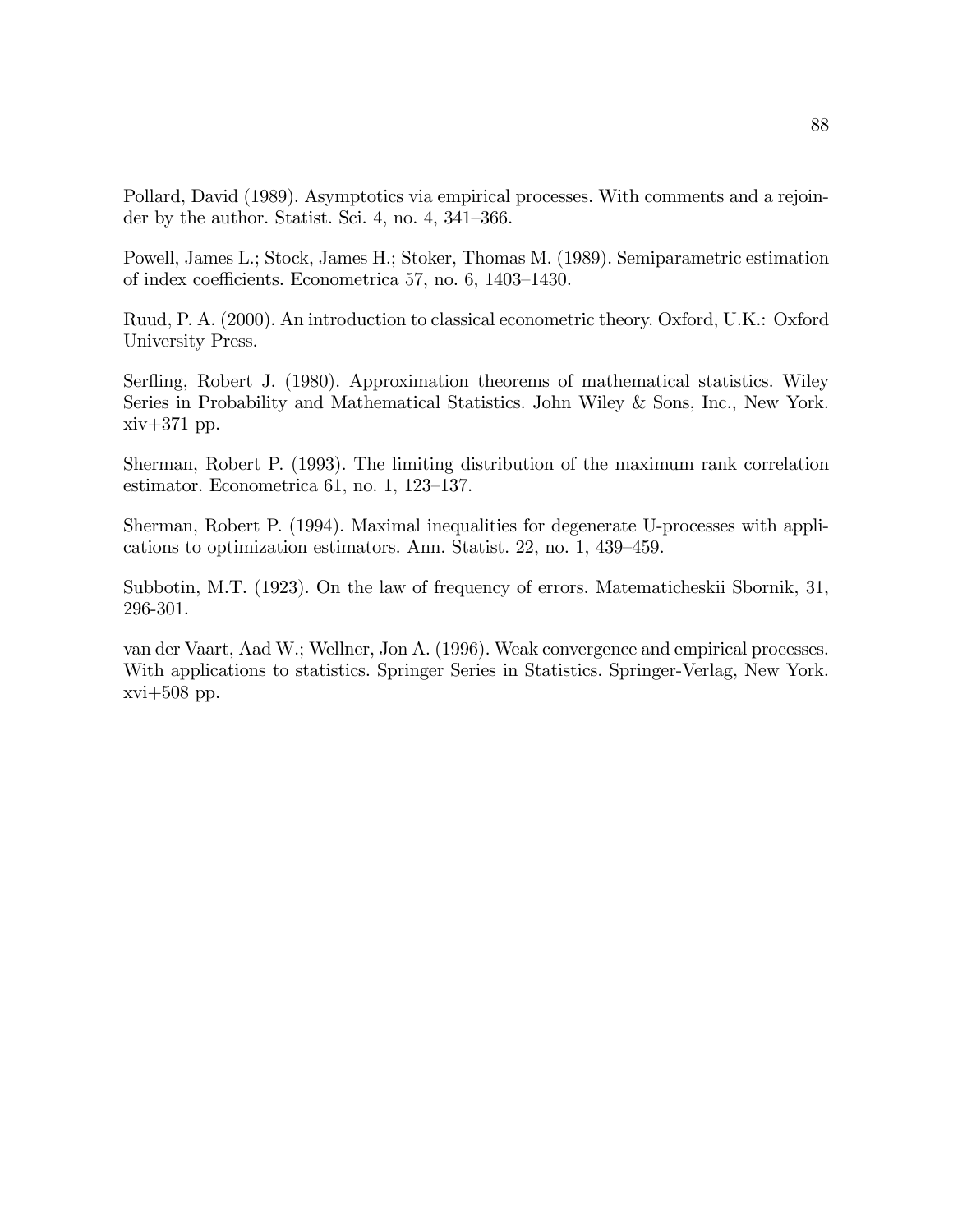# APPENDIX A

# Appendix to Chapters 2 and 3

Here we provide the proofs of Theorems 1-5 presented in Chapters 2 and 3. Due to mathematical complexity and length, the derivation is divided into four steps. First, we discuss the structure and the principal ingredients of our analysis (Section A.1). The actual proofs are given in Section A.2. Section A.3 provides an overview of the empirical process theory for U-processes, with necessary extensions. Section A.4 contains an auxiliary lemma on the Berry-Esséen bound for  $M$ -estimators with a criterion function in the form of a smooth U-process.

#### A.1. Main Tools of Proof

This subsection describes the main ideas underlying the proofs of Theorems 1-5. The essence of the analysis is to separate a smooth and a nonsmooth components of the objective function. The estimator  $\theta_n$  is approximated by a maximizer of the smooth component whose properties can be studied using the Taylor expansion and the Berry-Esséen bounds. Then the empirical process theory for  $U$ -processes is used to show that the effect of the nonsmooth remainder in the objective function on the distribution of  $\theta_n$ is negligible.

To simplify notation, we assume, without loss of generality, that  $\theta_0 = 0$ , and that the function  $h_0$  is identically zero.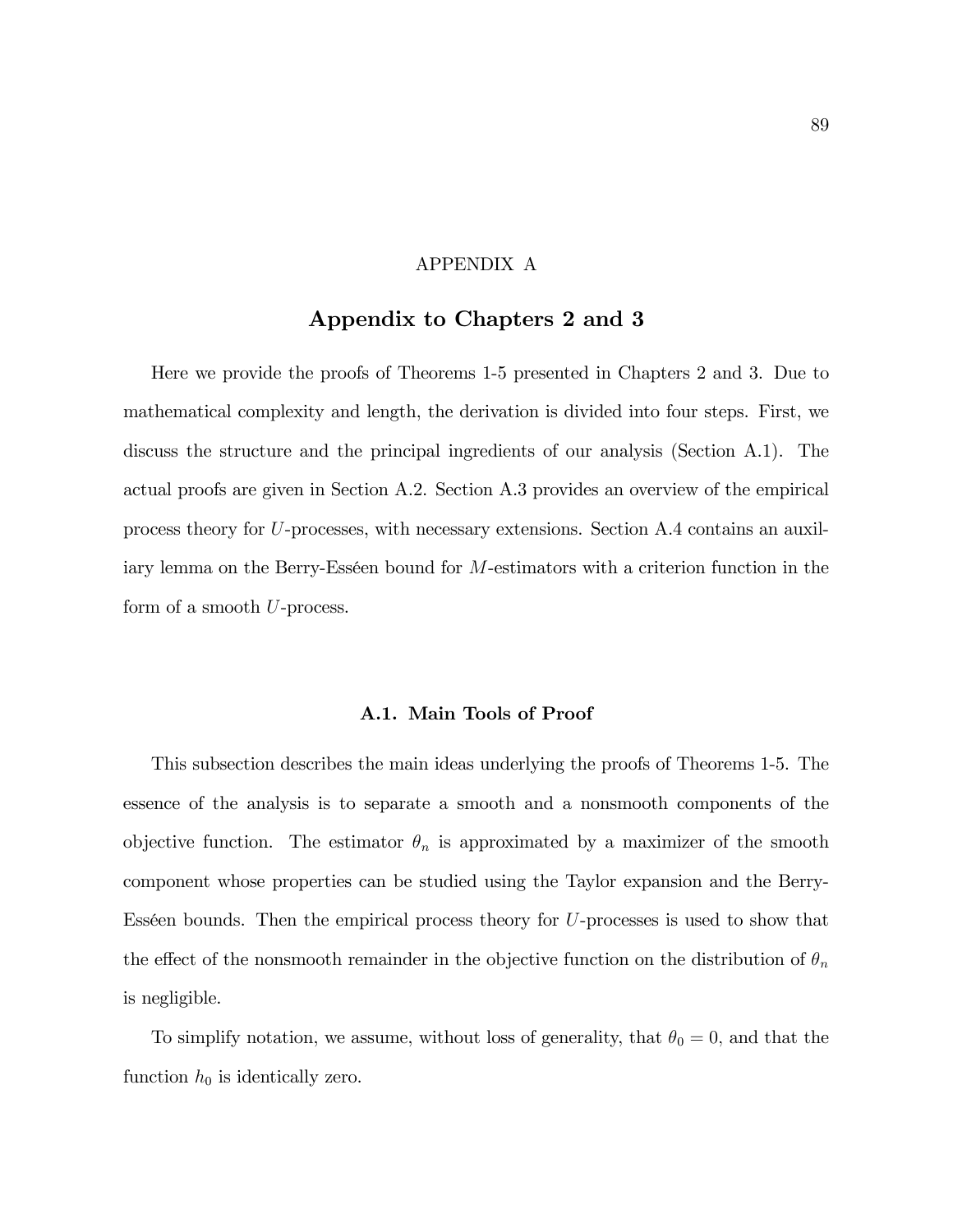#### A.1.1. Approximation

Consider an estimator,  $\theta_n$ , that solves the problem

$$
G_{n,\theta_n} \geq \sup_{\theta \in \Theta} \left[ G_{n,\theta} - r_{n,\theta} \right],
$$

and assume that the objective function  $G_{n,\theta}$  admits the representation

$$
(A.1) \t G_{n,\theta} = G_{n,\theta}^0 + \zeta_{n,\theta},
$$

where  $\theta \in \Theta \subset \mathbb{R}^d$ ,  $G_{n,\theta}^0$  is a smooth random function of  $\theta$ , and  $\zeta_{n,\theta}$  is a remainder. An approximation to  $\theta_n$ , denoted by  $\eta_n$ , solves the problem

$$
(A.2) \t\t \eta_n \in \arg\max_{\theta \in \Theta} G_{n,\theta}^0.
$$

If the remainder terms  $\zeta_{n,\theta}$ ,  $r_{n,\theta}$  are small in an appropriate sense, then the difference  $n^{1/2}$  ( $\theta_n - \eta_n$ ) will also be small. The following theorems formalize this idea.

The first theorem is useful for establishing the asymptotic normality of  $\theta_n$  (part (a)), and estimating its variance (part (b)). Here it is enough to consider the representation  $(A.1)$  with

$$
G_{n,\theta}^0 \equiv \theta' W_n - \frac{1}{2} \theta' A \theta,
$$

where  $W_n$  is a  $d \times 1$  random vector, not depending on  $\theta$ , and A is a matrix of constants. Then  $\eta_n = A^{-1}W_n$ , as long as the vector on the right-hand side is an element of  $\Theta$ . The first part of the theorem is a variant of Pollard's  $[1985]$  asymptotic normality theorem (see also Sherman [1993] and Arcones, Chen, Giné [1994]), and the second part is a simple extension.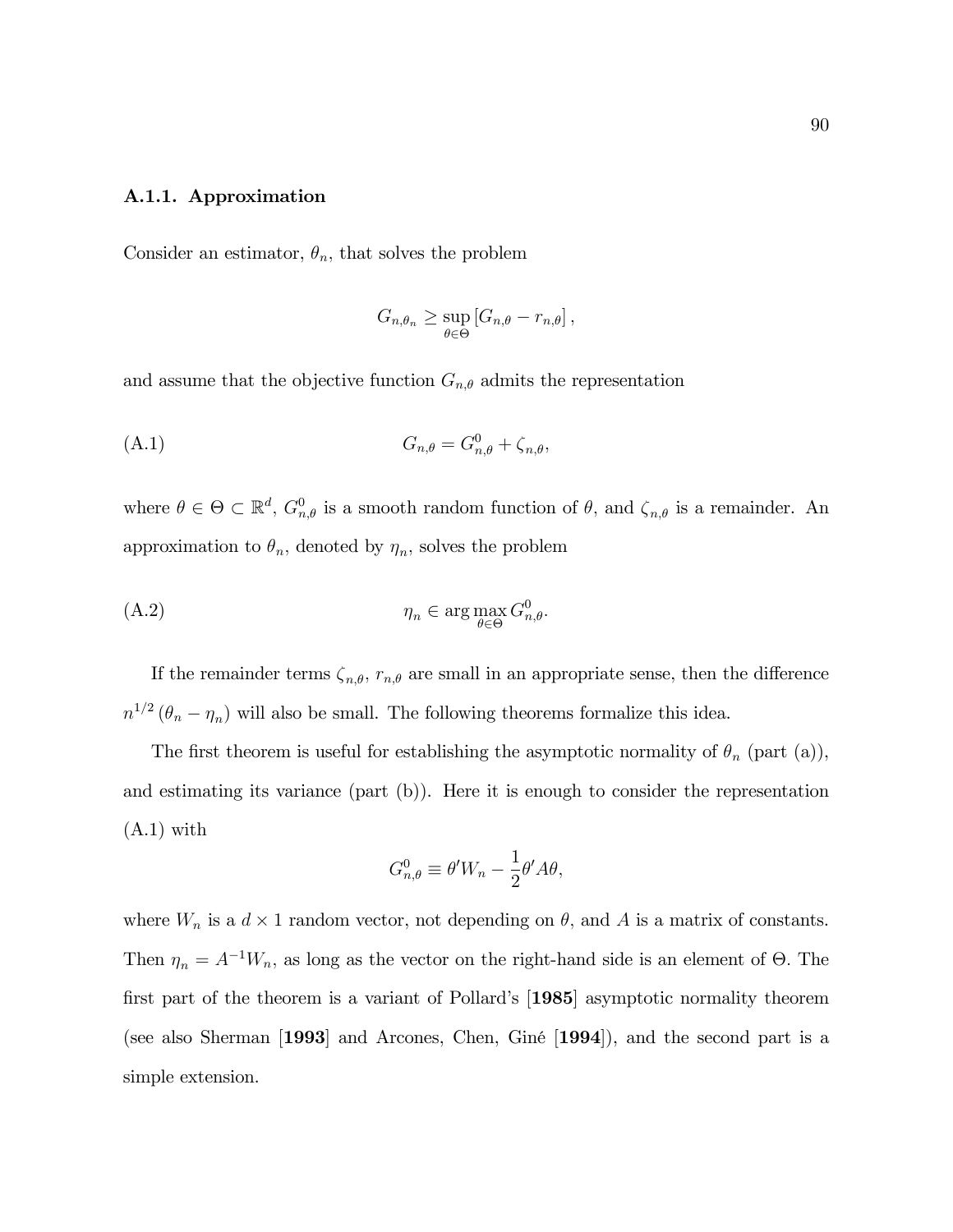**Theorem 9.** Assume that 0 is an interior point of  $\Theta$ , and A is a symmetric, positive definite, constant matrix. (a) If  $\theta_n \to^p 0$ ,  $W_n = O_p(n^{-1/2})$ , and for every sequence of numbers  $\delta_n \to +0$ ,

(A.3) 
$$
\sup_{\|\theta\| \le \delta_n} \frac{|\zeta_{n,\theta}| + |r_{n,\theta}|}{n^{-1} + \|\theta\|^2} \to^p 0,
$$

then

$$
n^{1/2} \left( \theta_n - A^{-1} W_n \right) \to^p 0.
$$

(b) If, additionally,  $\Theta$  is a bounded set,  $P ||W_n||^2 = O(n^{-1})$ , and for every  $\varepsilon > 0$ , and every sequence of numbers  $\delta_n \rightarrow +0,$ 

$$
P\{\|\theta_n\| > \varepsilon\} = o(n^{-1}),
$$
  

$$
P\|W_n^2\|1\{\|W_n\| > \varepsilon\} = o(n^{-1}),
$$

and

(A.4) 
$$
P\left\{\sup_{\|\theta\|\leq\delta_n}\frac{|\zeta_{n,\theta}|+|r_{n,\theta}|}{n^{-1}+\|\theta\|^2}>\varepsilon\right\}=o\left(n^{-1}\right),
$$

then

(A.5) 
$$
P \|n^{1/2} (\theta_n - A^{-1} W_n) \|^{2} \to 0.
$$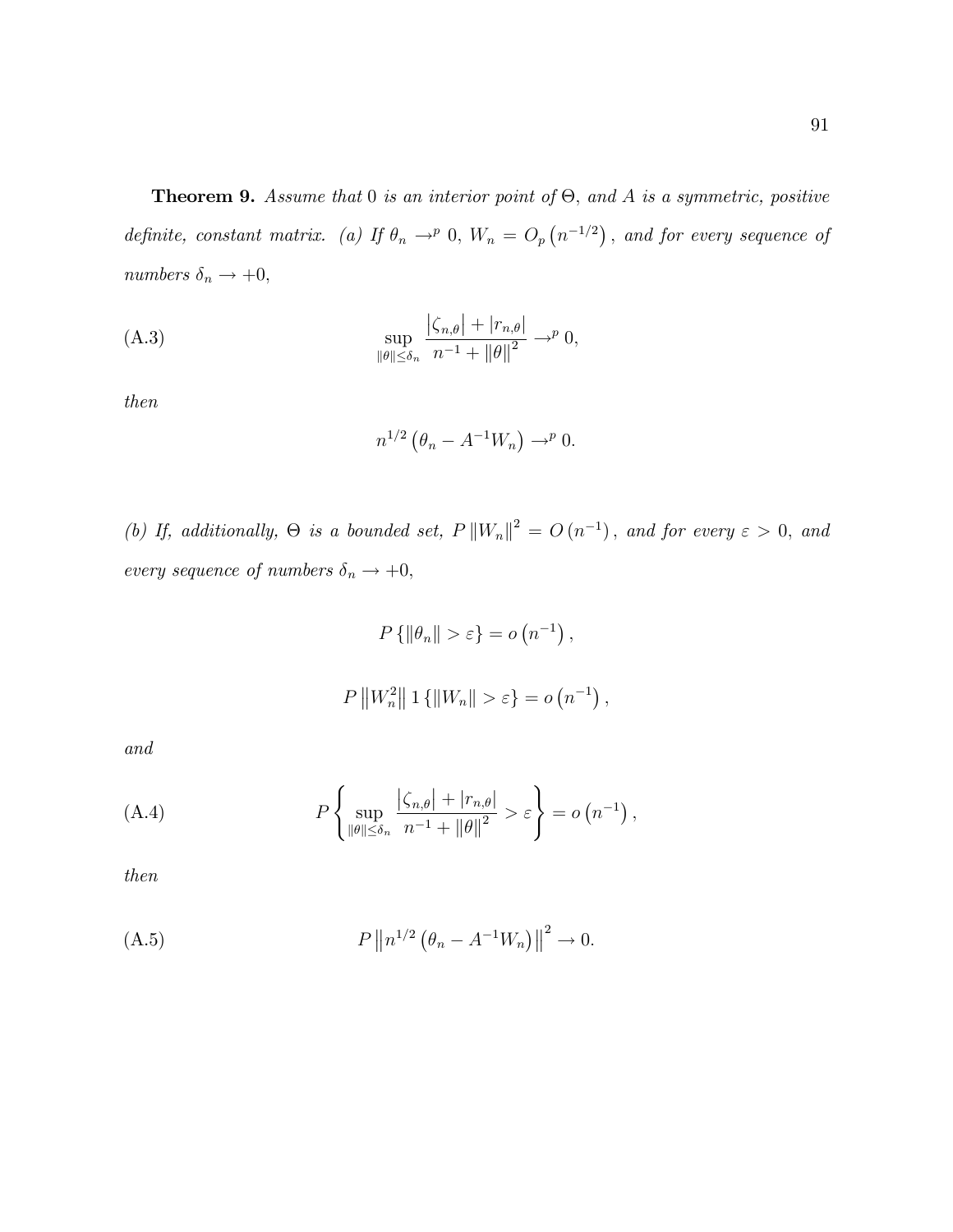**Proof.** Denote  $t_n = n^{1/2} (\theta_n - A^{-1}W_n)$ . When  $A^{-1}W_n \in \Theta$ , by the defining property of  $\theta_n$  and  $(A.1)$ ,

$$
G_{n,\theta_n} \ge G_{n,A^{-1}W_n} - r_{n,A^{-1}W_n},
$$
  

$$
\theta'_n W_n - \frac{1}{2} \theta'_n A \theta_n + \zeta_{n,\theta_n} \ge \frac{1}{2} W'_n A^{-1} W_n + \zeta_{n,A^{-1}W_n} - r_{n,A^{-1}W_n},
$$

(A.6) 
$$
t'_{n}At_{n} \leq 2n \left[ \zeta_{n,\theta_{n}} - \zeta_{n,A^{-1}W_{n}} - r_{n,A^{-1}W_{n}} \right].
$$

Note that this implies that

$$
||t_n||^2 \leq \frac{2n}{\lambda} \left[ \zeta_{n,\theta_n} - \zeta_{n,A^{-1}W_n} - r_{n,A^{-1}W_n} \right],
$$

where  $\lambda > 0$  is the smallest eighen-value of A.

(a) Fix  $\varepsilon > 0,$  and let  $E_{\varepsilon,n}$  be the event that

$$
||t_n||^2 \leq \varepsilon \left(1 + ||t_n||^2 + n ||W_n||^2\right).
$$

We next show that, by the assumptions of the theorem and  $(A.6)$ ,  $P(E_{\varepsilon,n}) = o(1)$ . Without a loss of generality, assume that  $A = I$ . First, note that the fact that  $\theta_n \to^p 0$ implies that there exists a deterministic sequence  $\delta_n \to +0$  such that

$$
P\left\{\left\|\theta_n\right\|>\delta_n\right\}=o\left(1\right).
$$

Now fix  $\mu_0 > 0$ . Take  $\delta_n \to +0$  such that  $P\{\|\theta_n\| > \delta_n\} = o(1)$  and  $P\{\|W_n\| > \delta_n\} = o(1)$  $o(1)$  (note that  $W_n \to^p 0$ ). For all  $n \ge N_1$ ,  $P\{\|\theta_n\| > \delta_n\} \le \mu_0$  and  $P\{\|W_n\| > \delta_n\} \le \mu_0$ . Since 0 is in interior of  $\Theta$ , this also implies that  $P\{W_n \notin \Theta\} \leq \mu_0$  for all  $n \geq N_2$ . By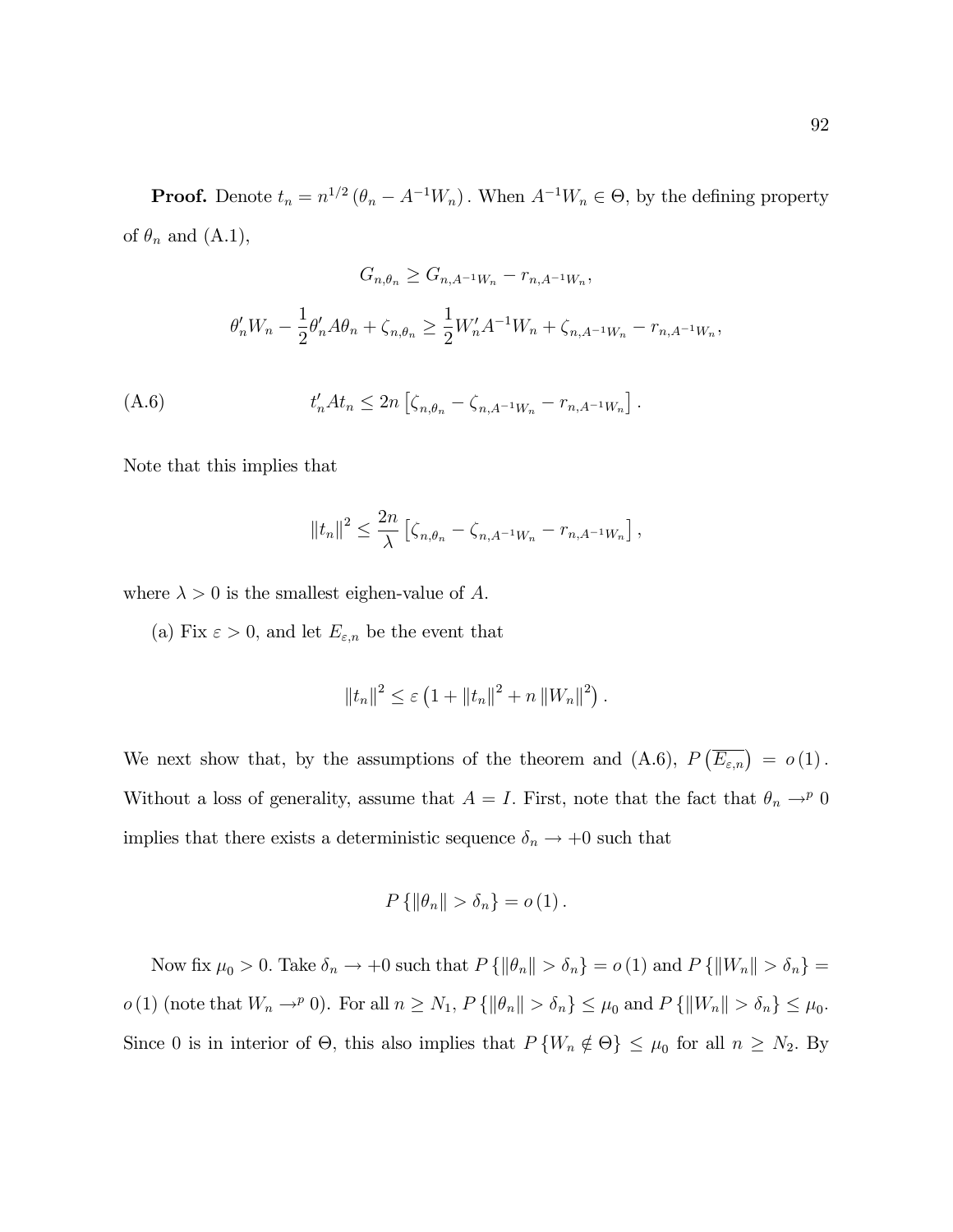(A.3), for all  $n \geq N_3$ ,

$$
P\left\{\sup_{\|\theta\|\leq\delta_n}\frac{|\zeta_{n,\theta}|+|r_{n,\theta}|}{n^{-1}+\|\theta\|^2}>\frac{\varepsilon}{6}\right\}<\mu_0.
$$

Thus, with probability at least  $1 - 4\mu_0$  (when none of the above events is true), for all  $n \geq N_4 = \max\{N_1, N_2, N_3\},\$ 

$$
||t_n||^2 \le 2n \left[ \zeta_{n,\theta_n} - \zeta_{n,A^{-1}W_n} - r_{n,A^{-1}W_n} \right]
$$
  

$$
\le \frac{\varepsilon}{6} 2n \left[ 2n^{-1} + ||\theta_n||^2 + ||W_n||^2 \right]
$$
  

$$
\le \varepsilon \left[ 1 + ||t_n||^2 + n ||W_n||^2 \right],
$$

i.e.  $P\left(\overline{E_{\varepsilon,n}}\right) = o(1)$ .

Next, since  $W_n = O_p(n^{-1/2})$ , there exists  $K > 1$  such that for  $n > N_5$ ,

$$
P\left\{n\left\|W_n\right\|^2 > K\right\} < \mu_0,
$$

therefore,

$$
P\left\{n\left\|W_n\right\|^2\leq K \text{ and } E_{\overline{K},n}^{\varepsilon}\right\}=1-o\left(1\right).
$$

On this latter event,  $||t_n||^2 \leq \varepsilon [2 + ||t_n||^2]$ , or  $||t_n||^2 \leq \frac{2\varepsilon}{1-\varepsilon}$  $\frac{2\varepsilon}{1-\varepsilon}$ , which implies that  $t_n = o_p(1)$ .

(b) Fix  $\varepsilon > 0$ , and let  $E_{\varepsilon,n}$  be the event defined above. Assumptions of the theorem and (A.6) imply that  $P(\overline{E_{\varepsilon,n}}) = o(n^{-1})$ . To show this, we first prove that there is a deterministic sequence  $\delta_n \to +0,$  such that

$$
P\left\{\left\|\theta_n\right\|>\delta_n\right\}=o\left(n^{-1}\right).
$$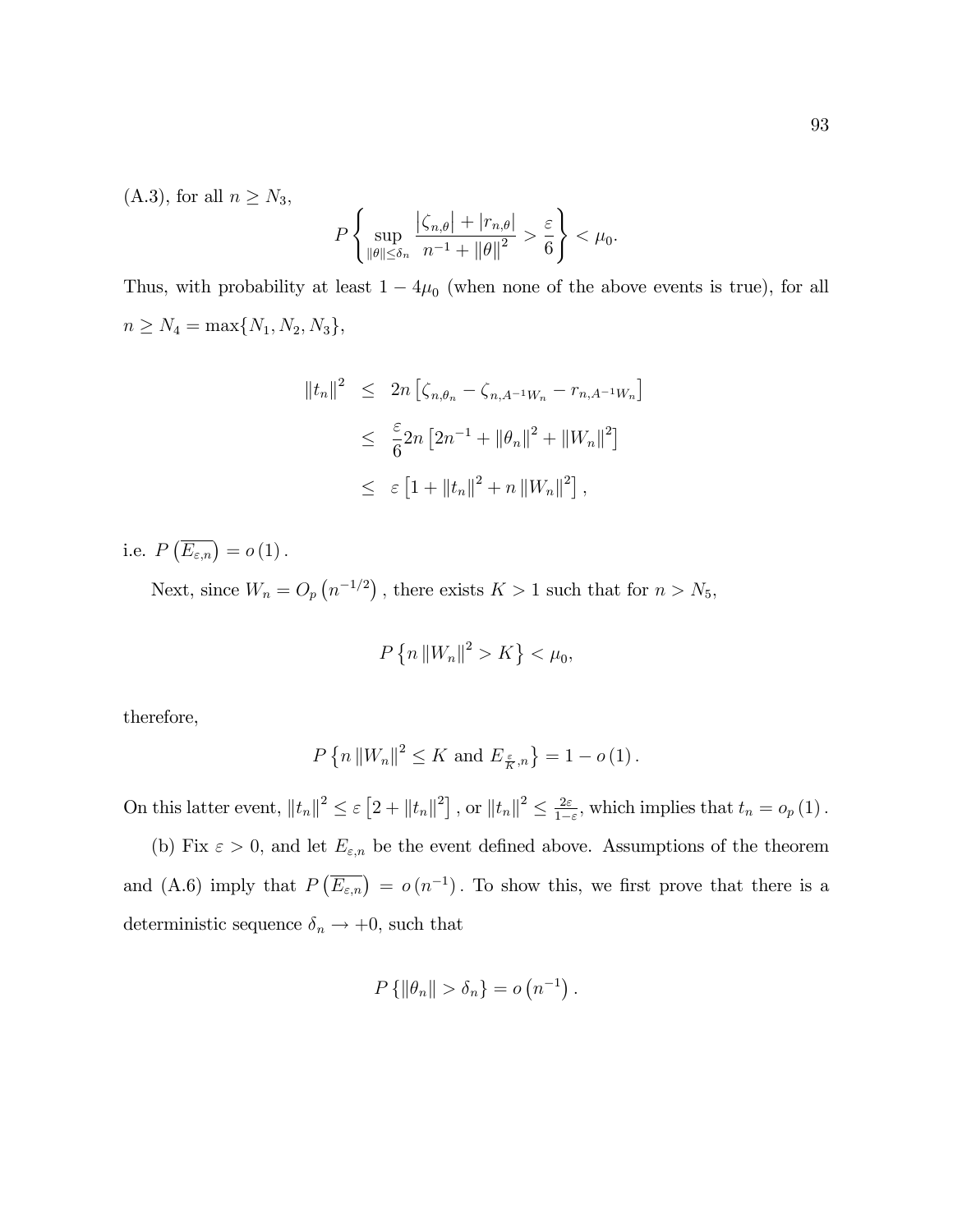DeÖne

$$
\delta_n = \inf \left\{ \delta > 0 : P \left\{ \|\theta_n\| > \delta \right\} \le n^{-1} \delta \right\}.
$$

Note that  $\delta_n \le n$  is always finite and so well defined. Since  $P\{\|\theta_n\| > \delta\} \to 1$  as  $\delta \to 0$ ,  $\delta_n > 0$  for all n. Also, by continuity of probability,

$$
P\{\|\theta_n\| > \delta_n\} \le n^{-1}\delta_n.
$$

It remains to show that  $\delta_n \to 0$ . Take a  $\mu > 0$ . We have:  $P\{\|\theta_n\| > \mu\} = o(n^{-1})$ , that is, there exists  $n_{\mu}$  such that  $P\{\|\theta_n\| > \mu\} < \mu n^{-1}$  for all  $n \ge n_{\mu}$ . By definition of  $\delta_n$ ,  $\delta_n \le \mu$ for all  $n \geq n_{\mu}.$  In other words,  $\delta_n \rightarrow +0.$ 

Note that the condition

$$
P\left\|W_n^2\right\|1\left\{\|W_n\|>\mu\right\}=o\left(n^{-1}\right)
$$

implies, by Chebyshev inequality, that for any  $\mu > 0$ ,  $P\{\|W_n\| > \mu\} = o(n^{-1})$ , therefore, there is a sequence  $\delta_n \to +0$  such that  $P\{\|\theta_n\| + \|W_n\| > \delta_n\} = o(n^{-1}).$ 

Fix  $\mu > 0$  and take  $\delta_n$  as above. Take N so large that the union of the events

$$
\left\{ \left\|\theta_n\right\| + \left\|W_n\right\| > \delta_n \right\}
$$

$$
\left\{ \sup_{\|\theta\| \le \delta_n} \frac{\left|\zeta_{n,\theta}\right| + \left|r_{n,\theta}\right|}{n^{-1} + \|\theta\|^2} > \frac{\varepsilon \lambda}{6} \right\}
$$

and

 $\{W_n \notin \Theta\}$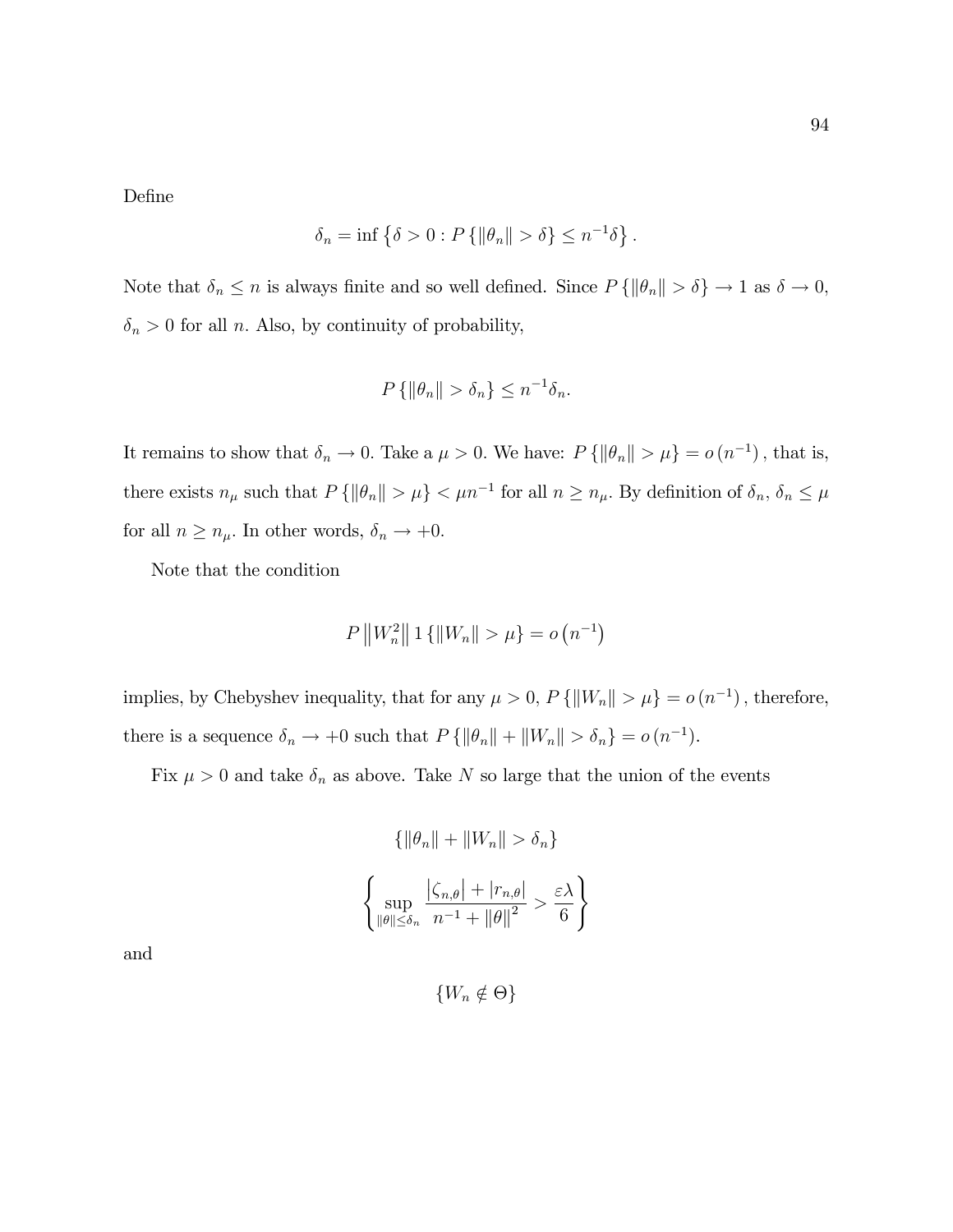has the probability less than  $\mu$ . On the complement event,

$$
||t_n||^2 \le \varepsilon \left[1 + ||t_n||^2 + n ||W_n||^2\right]
$$

by the same argument as in (a).

Choose  $\varepsilon < 1$ . Then, taking into account that  $\theta_n \in \Theta$  is bounded,

$$
P ||t_n||^2
$$
  
\n
$$
\leq P ||t_n||^2 1_{E_{\varepsilon,n}} + P ||t_n||^2 1_{\overline{E_{\varepsilon,n}}}
$$
  
\n
$$
\leq \frac{\varepsilon}{1-\varepsilon} P [1+n ||W_n||^2] + P ||t_n||^2 1_{\overline{E_{\varepsilon,n}}}
$$
  
\n
$$
\leq \frac{\varepsilon}{1-\varepsilon} O (1) + 2Pn ||\theta_n||^2 1_{\overline{E_{\varepsilon,n}}} + 2Pn ||W_n||^2 1_{\overline{E_{\varepsilon,n}}}
$$
  
\n
$$
\leq \frac{\varepsilon}{1-\varepsilon} O (1) + 2 \sup_{\Theta} ||\theta||^2 n P (\overline{E_{\varepsilon,n}})
$$
  
\n
$$
+ 2nP ||W_n||^2 1 {||W_n||^2 > 1} + 2nP {\overline{E_{\varepsilon,n}}}
$$
  
\n
$$
\leq \frac{\varepsilon}{1-\varepsilon} O (1) + o (1).
$$

Therefore,  $P ||t_n||^2 = o(1)$ .

To assess the accuracy of the normal approximation, one needs to investigate the nature of the difference between  $\theta_n$  and  $\eta_n$  more closely.

**Theorem 10.** . Suppose that equations  $(A.1)$  and  $(A.2)$  hold. Assume that there exists a sequence of numbers  $a_n \geq 1$ , and numbers  $\lambda, \delta_0 > 0$  and  $\alpha \in [0, 2)$  such that the ball with center zero and radius  $\delta_0$  is in  $\Theta$ , and

(*i*) For any  $\delta > 0$ ,  $P\{\|\eta_n\| + \|\theta_n\| > \delta\} = O(a_n^{-1})$ .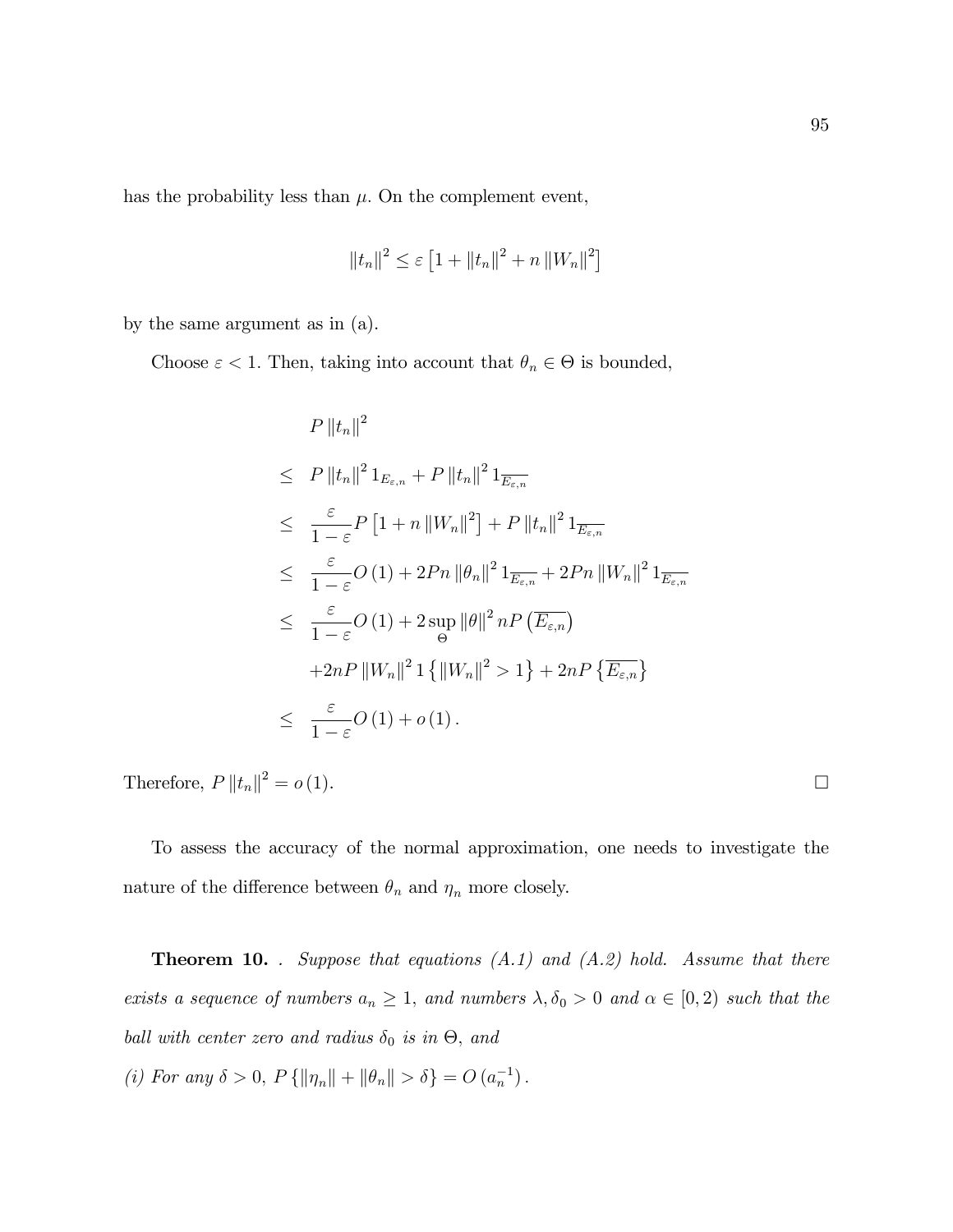(ii)

$$
P\left\{\begin{array}{c}\text{Matrix }\partial^2 G_{n,\theta}^0 \text{ exists and is continuous, and} \\ \qquad -\partial^2 G_{n,\theta}^0 \ge \lambda I \text{ for all } \|\theta\| \le \delta_0 \\ = 1 - O\left(a_n^{-1}\right). \end{array}\right\}
$$

$$
(iii) \text{ For any } 0 < \delta \le \delta_0,
$$
\n
$$
P\left\{\sup_{\|\theta\| \le \delta} \frac{\zeta_{n,\eta_n + \theta} - \zeta_{n,\eta_n} + r_{n,\eta_n}}{\|h\|_{\infty}^2 + \delta \|h\|^2 + (n^{-1/2} a_n^{-1})^{2-\alpha} \|h\|^{\alpha}} \le \frac{1}{\delta_0}\right\}
$$
\n
$$
= 1 - O\left(a_n^{-1}\right).
$$

Then there exists a constant K such that

$$
P\left\{n^{1/2} \left\|\theta_n - \eta_n\right\| > Ka_n^{-1}\right\} = O\left(a_n^{-1}\right).
$$

**Proof.** Let  $\delta^* = \min \left\{ \delta_0, \frac{\lambda \delta_0}{4} \right\}$  $\left\{\frac{\delta_0}{4}\right\}$ . Let  $E_n$  be the union of event

$$
\left\{\left\|\theta_n\right\|,\left\|\eta_n\right\|<\delta^*\right\},
$$

the event in condition (ii), and the event in condition (iii) for  $\delta = \delta^*$ . Conditions (i)-(iii) imply that  $P\left(\overline{E_n}\right) = O\left(a_n^{-1}\right)$ . Define  $t_n = n^{1/2}a_n \left(\theta_n - \eta_n\right)$ . Since  $\eta_n \in \Theta$ , we have

$$
G_{n,\theta_n}^0 - G_{n,\eta_n}^0 \ge -r_{n,\theta} + \zeta_{n,\eta_n} - \zeta_{n,\theta_n}.
$$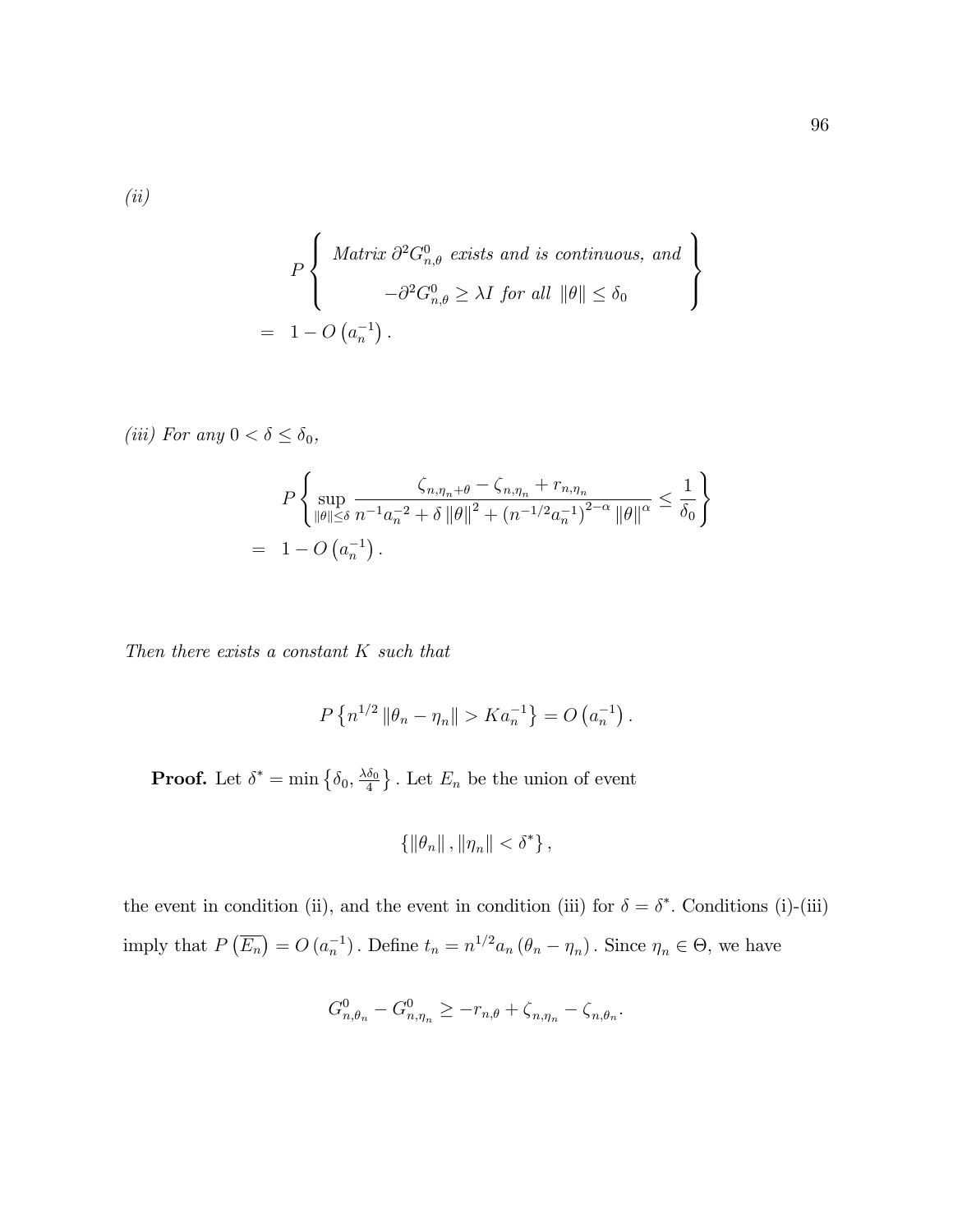When on  $E_n$ ,  $\eta_n$  is an interior maximum and so the F.O.C.,  $\partial G_{n,\eta_n}^0 = 0$ , is satisfied. Use this to expand the left-hand side around  $\eta_n$ : for some  $\left\|\tilde{\theta}_n\right\| \leq \delta^*$ ,

$$
G_{n,\theta_n}^0 - G_{n,\eta_n}^0 = \frac{1}{2} n^{-1} a_n^{-2} t'_n \partial^2 G_{n,\tilde{\theta}_n}^0 t_n
$$
  

$$
\leq -\frac{\lambda}{2} n^{-1} a_n^{-2} ||t_n||^2.
$$

Therefore,

$$
||t_n||^2 \leq \frac{2}{\lambda} n a_n^2 \left[ r_{n,\theta} + \zeta_{n,\theta_n} - \zeta_{n,\eta_n} \right]
$$
  

$$
\leq \frac{2}{\lambda \delta_0} \left[ 1 + \delta^* ||t_n||^2 + ||t_n||^{\alpha} \right],
$$

or (recall that  $\delta^* \leq \frac{\lambda \delta_0}{4}$  $\frac{\delta_0}{4})$ 

$$
||t_n||^2 \le \frac{4}{\lambda \delta_0} \left(1 + ||t_n||^{\alpha}\right).
$$

Because  $\alpha \in [0, 2)$ , this implies that for some constant  $K = K(\alpha, \delta_0, \lambda) > 0$ ,

 $||t_n|| \leq K.$ 

Taking into account the possibility of the event  $\overline{E_n}$ , we have

$$
P\left\{n^{1/2} \left\|\theta_n - \eta_n\right\| > Ka_n^{-1}\right\} = P\left(\overline{E_n}\right) = O\left(a_n^{-1}\right).
$$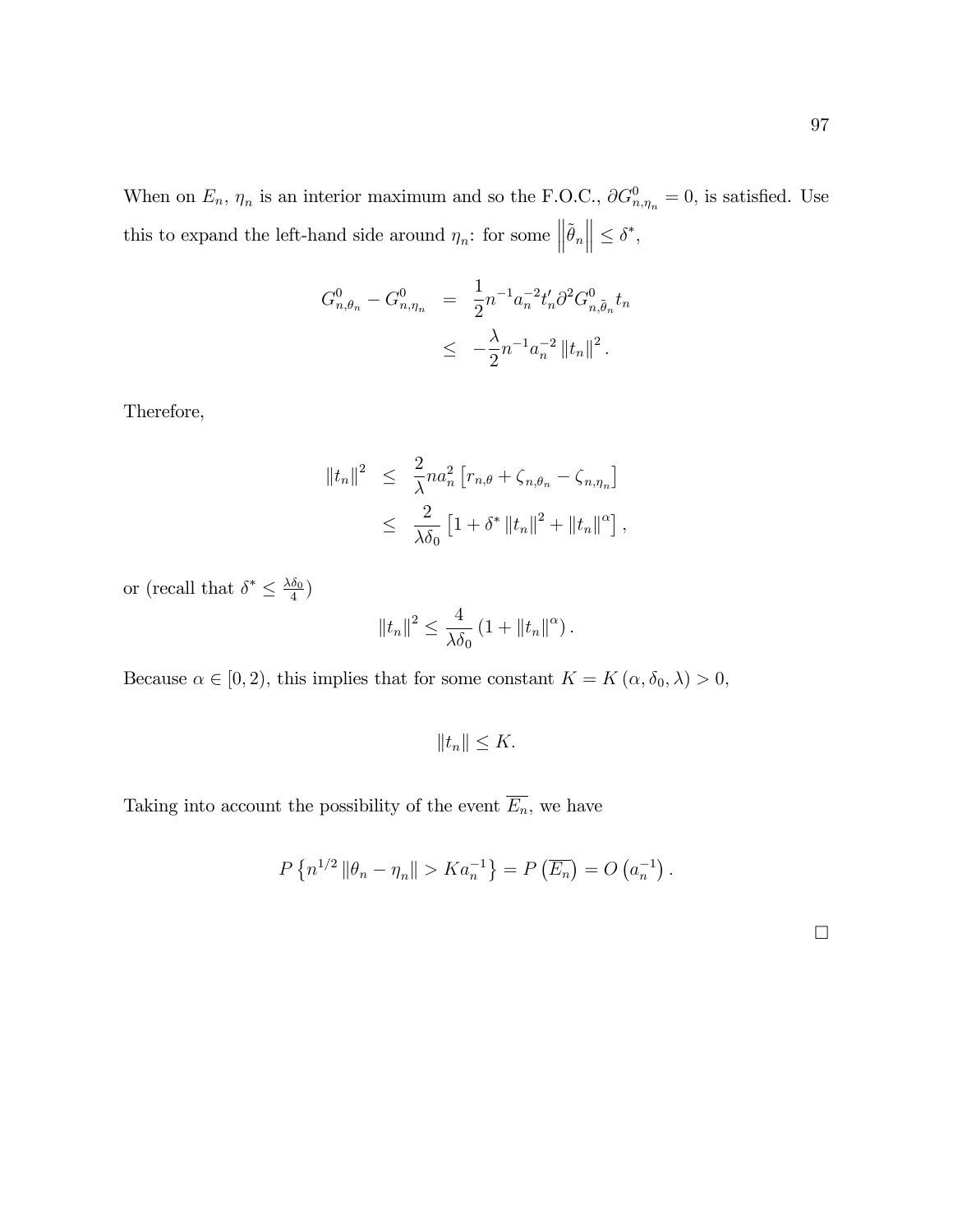### A.1.2. Hoeffding Decomposition and Its Bootstrap Version

When the estimator maximizes a  $U$ -process, representation  $(A.1)$  can be obtained by the so-called Hoeffding decomposition (or the U-decomposition). Let  $h_{\theta} : \mathcal{Z}^m \to \mathbb{R}$  be a symmetric, P-measurable function. Denote by  $\pi_{k,m} h_{\theta}$  the projection of  $h_{\theta}$  onto the space of functions of k arguments that are *degenerate* with respect to the measure  $P$ , in the sense that their expectation relative to  $P$  over any one argument, holding the other arguments constant, is zero:

$$
(\pi_{k,m}h_{\theta}) (z_1,...,z_k) = (\delta_{z_1} - P) ... (\delta_{z_k} - P) P^{m-k} h_{\theta}
$$

(where  $\delta_{z_1} h_{\theta} = h_{\theta} (z_1, \cdot)$ ). Then

(A.7) 
$$
U_n^{(m)}h_{\theta} = P^m h_{\theta} + m P_n \pi_{1,m} h_{\theta} + \sum_{k=2}^m {m \choose k} U_n^{(k)} (\pi_{k,m} h)_{\theta},
$$

where  $P_n$  is the sample mean, i.e. the U-process of order 1 (see e.g. Arcones and Giné [1992] for the U-decomposition in this notation).

The importance of the Hoeffding decomposition is that it isolates terms of progressively higher order in  $n^{-1/2}$ . The first term is the expectation of  $h_{\theta}$  and has the order  $O(1)$ . The second term is the sample mean of a random variable with zero mean; it has the order  $O_p(n^{-1/2})$  by the Central Limit Theorem. The following terms are of the order  $O_p(n^{-k/2})$ . Representation (A.1) can be obtained if the first few terms in (A.7) are twice differentiable in  $\theta$ , so that they admit a Taylor expansion with leading terms given by  $G_{n,\theta}^0$ , while the error term  $\zeta_{n,\theta}$  will collect the remainder from the Taylor expansion and the higher-order  $U$ -processes in  $(A.7)$ . Specific decompositions will be considered below.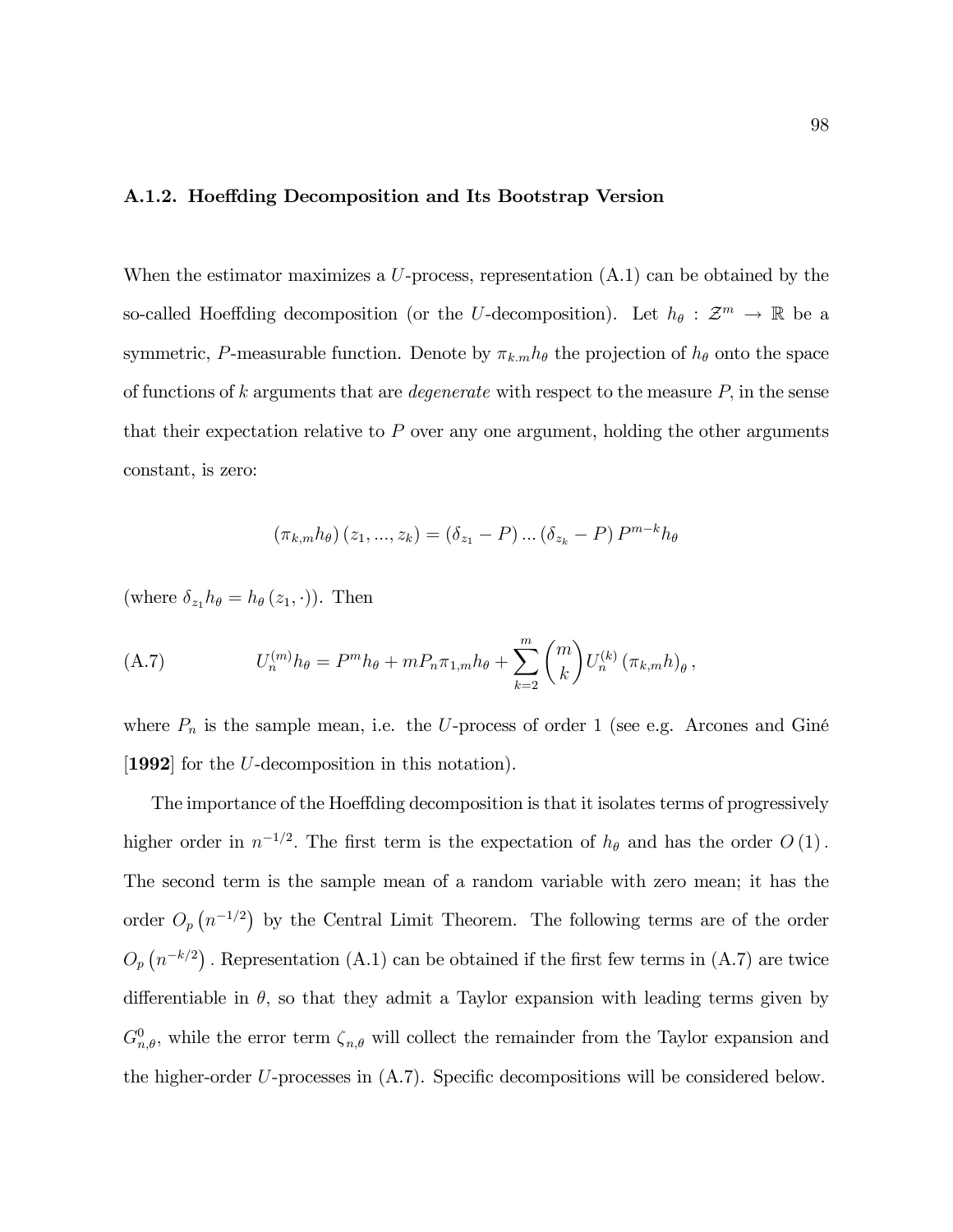A similar decomposition is also needed for the bootstrap problem. In the literature on the bootstrap of  $U$ -statistics, it is common to write the Hoeffding decomposition of the bootstrapped process,  $\hat{U}_n^{(m)} h_{\theta}$ , conditionally on the sample of data  ${Z_i}_{i=1}^n$ , i.e. relative to the empirical measure  $P_n$  in place of P. This approach makes the analysis of the higher-order processes no more difficult in the bootstrap problem than in the sample problem. It is inconvenient for M-estimators, however, because the leading terms of the U-decomposition relative to  $P_n$  may not have the smoothness properties of the leading terms in  $(A.7)$ . For example, the first term will be:

$$
P_n^m h_{\theta} \equiv \frac{1}{n^2} \sum_{i_1, ..., i_m} h_{\theta} (Z_{i_1}, Z_{i_2}, ..., Z_{i_m})
$$

which is not a differentiable function of  $\theta$  for the rank estimators. Thus, the Taylor expansion arguments leading to representation (A.1) for the sample problem will not be directly applicable to the bootstrap problem.

Here we suggest a different approach. Write the Hoeffding decomposition of the bootstrapped process in terms of the same functions  $\pi_{k,m} h_{\theta}$  (integrals of  $h_{\theta}$  relative to P) that appear in (A.7):

(A.8) 
$$
\hat{U}_n^{(m)} h_{\theta} = P^m h_{\theta} + m \hat{P}_n (\pi_{1,m} h_{\theta}) + \sum_{k=2}^m {m \choose k} \hat{U}_n^{(k)} (\pi_{k,m} h_{\theta}).
$$

(To obtain this formula, apply the summation operator  $\hat{U}_n^{(m)}$  to formula (2.5) in Arcones and GinÈ [1992].) Now, the functional form, and therefore, smoothness properties with respect to  $\theta$ , of the leading terms in  $G_{n,\theta}$  and  $\hat{G}_{n,\theta}$  are the same, and only the sample of data on which they are evaluated differ.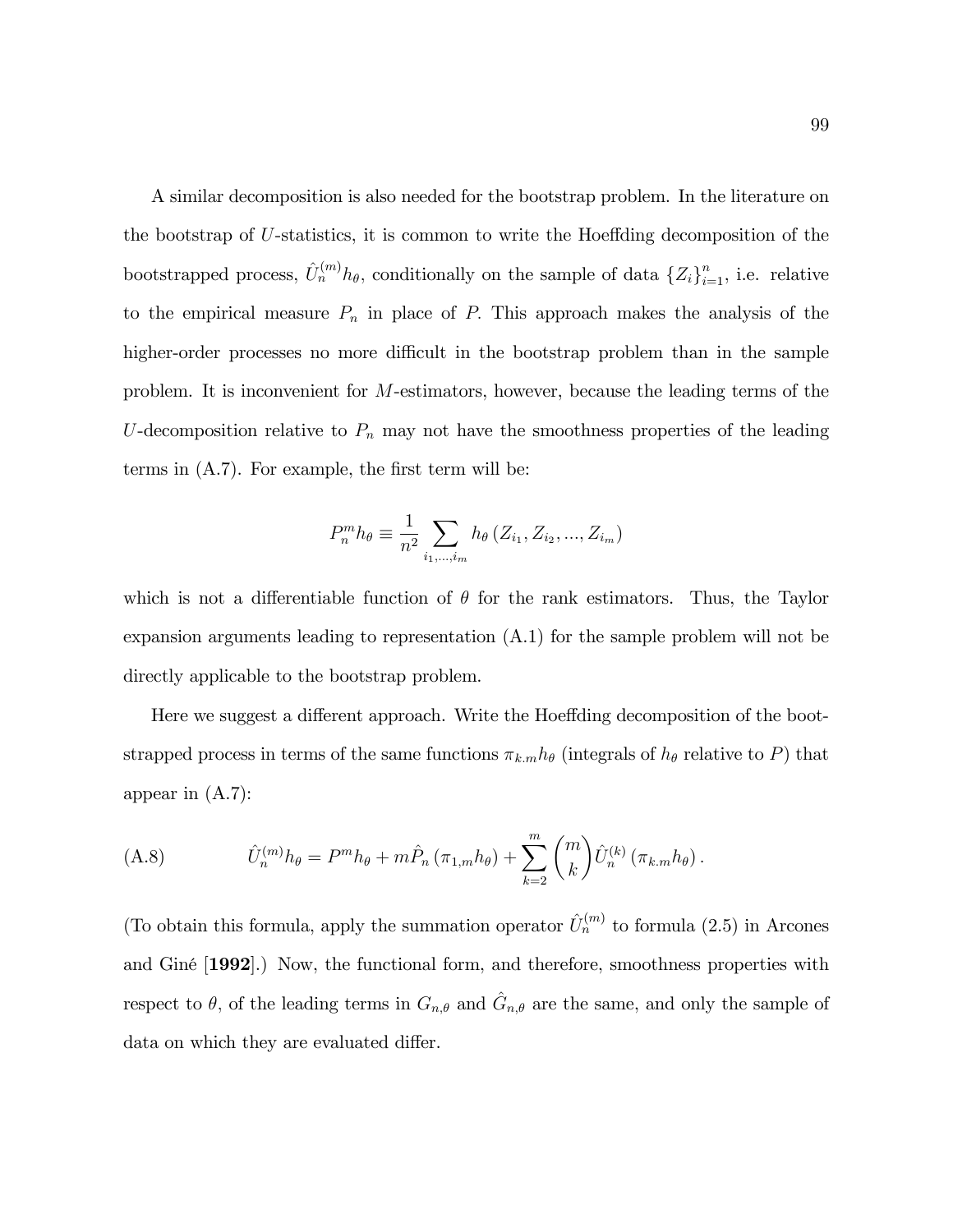#### A.1.3. Bounds on the Higher-Order U-Processes

To apply the approximation theorems, we need to check their equicontinuity assumptions for the components of  $\zeta_{n,\theta}$  and  $\hat{\zeta}_{n,\theta}$  given by the higher-order U-processes in the Hoeffding decomposition. This is the most challenging part of the proof, which is mostly deployed in Section A.3. Here we give only the final results relevant to our problem.

Given a function  $h(z_1, ..., z_m)$ , define the function

$$
h^{[m-2s]}(z_1, ..., z_{m-2s}) =
$$
  

$$
\int h(z_1, ..., z_{m-2s}, Z_{m-s+1}, Z_{m-s+1}, ..., Z_m, Z_m) dP(Z_{m-s+1}) ... dP(Z_m).
$$

For the sample problem, the following two bounds hold.

**Lemma 11.** (a) Let  $\mathcal{H} = \{h_{\theta} : \mathcal{Z}^m \to \mathbb{R}\}, m \geq 1$ , be a class of P-degenerate symmetric functions, which is Euclidean for an envelope H satisfying  $P^m H^{p \vee 2} < \infty$  for  $p \geq 1$ , and  $\mathcal{H}_n$  be its subclasses. Then, as  $n \to \infty$ ,

$$
n^{m/2} \left( P \sup_{h \in \mathcal{H}} \left| U_n^{(m)} h \right|^p \right)^{1/p} = O(1).
$$

(b) If, additionally,  $\sup_{h \in \mathcal{H}_n} P^m h^2 \to 0$ , then

$$
n^{m/2} \left( P \sup_{h \in \mathcal{H}_n} \left| U_n^{(m)} h \right|^p \right)^{1/p} = o(1) \, .
$$

(c) If, additionally to conditions in (a),  $P^m H_{\omega_m}^{p \vee 2} < \infty$  for each permutation, with repetition,  $\omega_m$ , then

$$
n^{m/2} \left( P \sup_{h \in \mathcal{H}} \left| \hat{U}_n^{(m)} h \right|^p \right)^{1/p} = O\left(1\right).
$$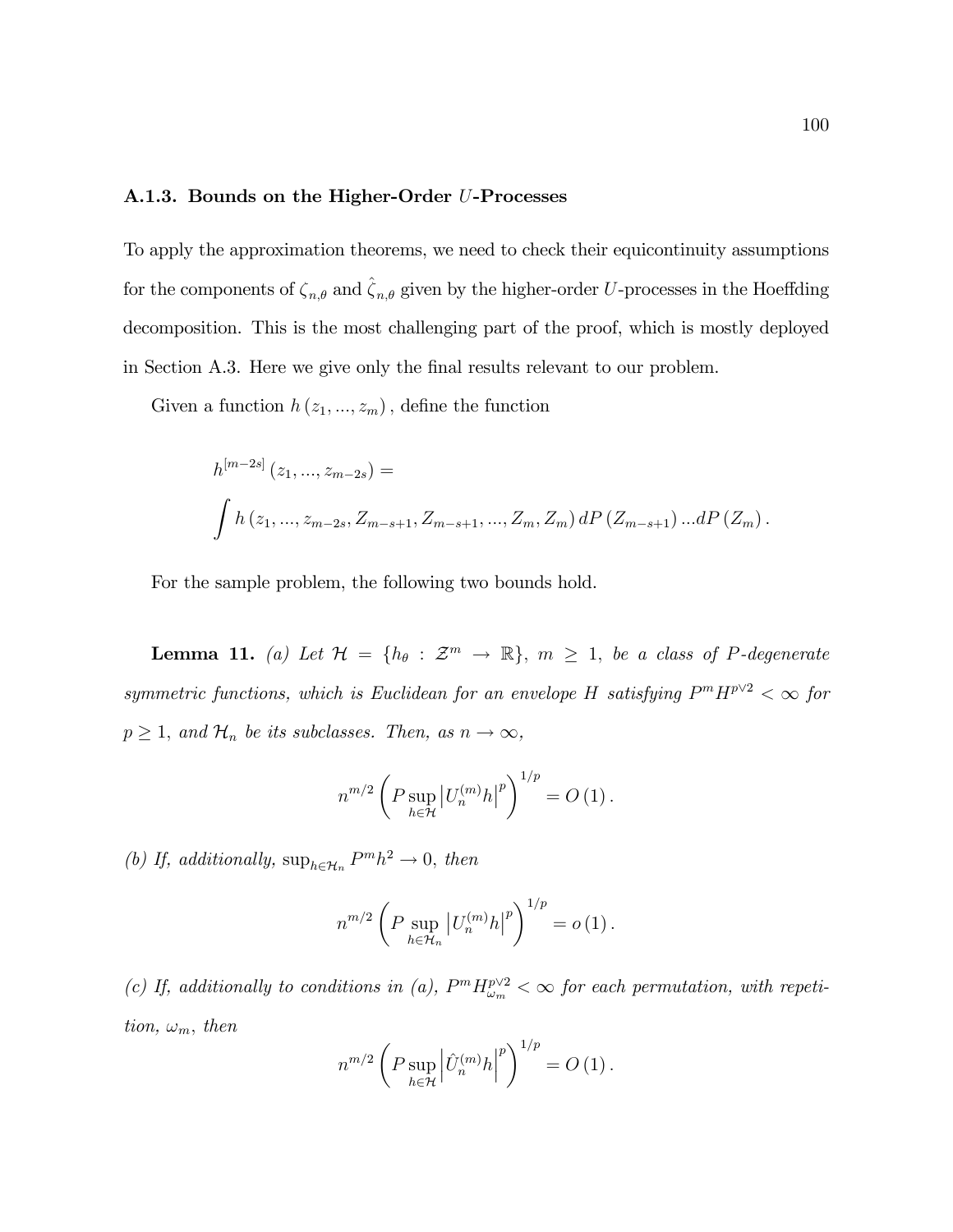(d) If, additionally to conditions in (b) and (c), for each s,  $1 \leq s \leq \frac{m}{2}$  $\frac{n}{2}$ 

$$
\sup_{h \in \mathcal{H}_n} P^{m-2s} \left( h^{[m-2s]} \right)^2 \to 0,
$$

then

$$
n^{m/2} \left( P \sup_{h \in \mathcal{H}_n} \left| \hat{U}_n^{(m)} h \right|^p \right)^{1/p} = o(1).
$$

**Lemma 12.** Let  $\mathcal{H} = \{h_{\theta} : \mathcal{Z}^m \to \mathbb{R}\}, m \geq 2$ , be a class of symmetric, P-degenerate functions, Euclidean for an envelope H. Assume that there exist constants  $\delta_0$ ,  $C > 0$  such that for all  $\theta_1,$   $\theta_2$  in the  $\delta_0\mbox{-}neighborhood$  of 0,

(A.9) 
$$
P^{m} [(h_{\theta_{1}} - h_{\theta_{2}})^{2}] \leq C ||\theta_{1} - \theta_{2}||.
$$

Then

(A.10) 
$$
P\left\{\sup_{\|\tilde{\theta}\|,\ \|\theta\| \le \delta_0/2} \frac{\left|U_n^{(m)}\left(h_{\tilde{\theta}+\theta}-h_{\tilde{\theta}}\right)\right|}{n^{-1}a_n^{-2}+\left(n^{-1/2}a_n^{-1}\right)^{3/2}\|\theta\|^{1/2}} > 1\right\} = O\left(a_n^{-1}\right),
$$

with any  $a_n \geq 1$  satisfying

$$
a_n \le \left(n^{1/6} \left(\log n\right)^{-2/3}\right)^{1/(1+2/3p)}, \text{ if } m = 2 \text{ and } P^m H^6 < \infty;
$$
  

$$
a_n \le n^{(m-1)/4-\varepsilon}, \text{ if } m \ge 3 \text{ and } P^m H^p < \infty \text{ for all } p.
$$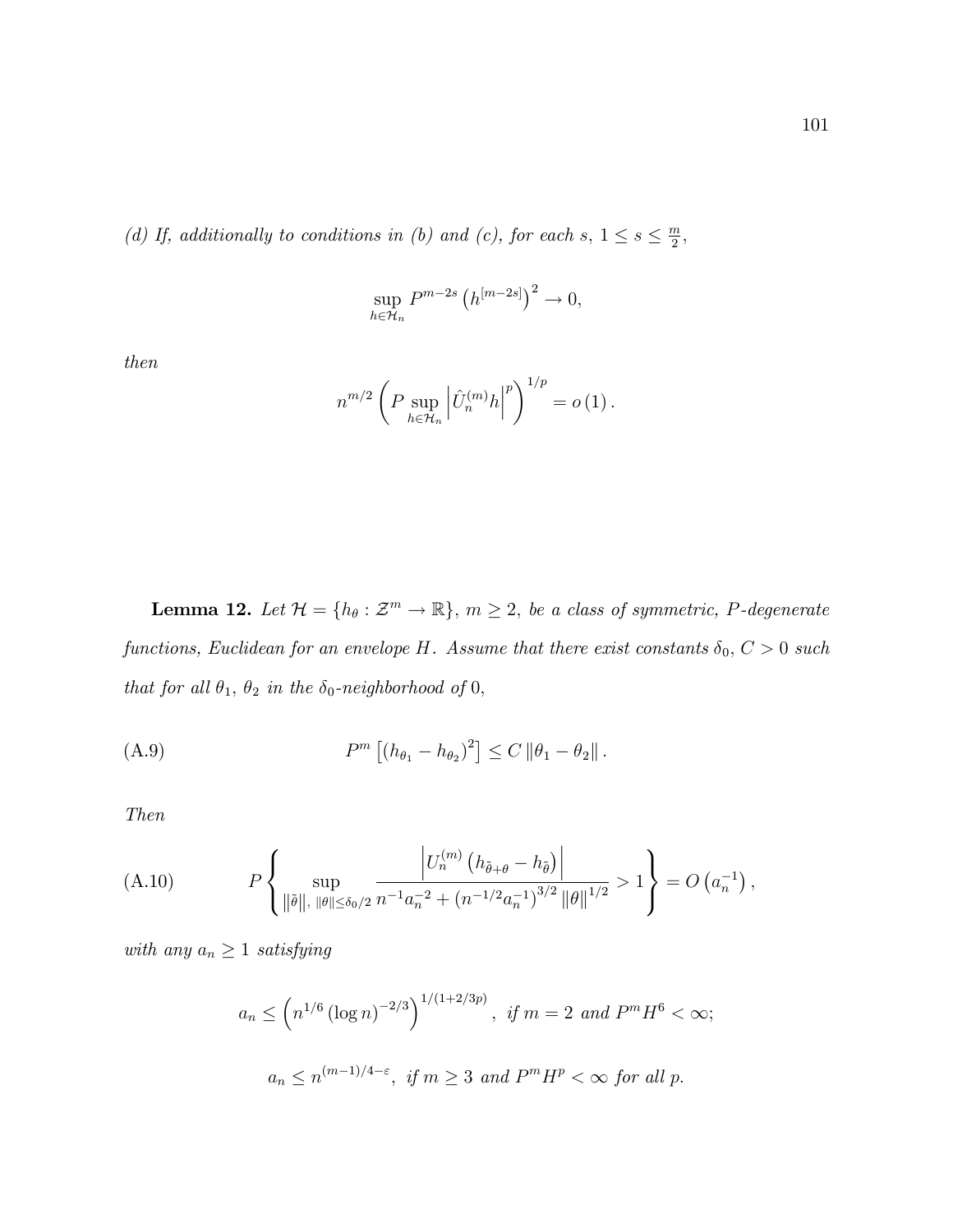In the last expression,  $\varepsilon > 0$  can be arbitrarily small<sup>1</sup>.

(b) If, additionally, the integrability conditions imposed on function H also hold for functions  $H_{\omega_m}$ , for all permutations, with repetition,  $\omega_m$ ; and for all  $\theta_1$ ,  $\theta_2$ , and for all s,  $1 \leq s \leq \frac{m}{2}$  $\frac{n}{2}$ , in the  $\delta_0$ -neighborhood of 0,

$$
P^{m-2s} \left[ \left( h_{\theta_1}^{[m-2s]} - h_{\theta_2}^{[m-2s]} \right)^2 \right] \leq C \left\| \theta_1 - \theta_2 \right\|,
$$

then inequality (A.10) also holds (with the same rates  $a_n$ ) with  $U_n^{(m)}$  changed to  $\hat{U}_n^{(m)}$ .

#### A.2. Proofs of the Main Results

#### A.2.1. Asymptotic Normality and Consistency of the Bootstrap

Only the proof of Theorem 2 is provided. The proof of Theorem 1 is analogous (and simpler), and is close to the proofs in Sherman [1993] and Arcones, Giné and Chen [1994].

First, we obtain a quadratic approximation for the bootstrap objective function  $\hat{U}_n h_\theta$ . Define  $\tau_{\theta} = P^{m-1}h_{\theta}$  and  $A = -P[\partial^2 \tau_0]$ . By Assumptions 1 and 3, A is a symmetric, positive definite matrix;  $P[\partial \tau_0] = 0$  (this is the first-order condition in the population maximization problem), and  $P \|\partial \tau_0\|^2 < \infty$ . Define

$$
R_{\theta}(z) = [P^{m}h_{\theta} + m\pi_{1,m}h_{\theta}](z) - m\theta'\partial\tau_{0}(z) + \frac{1}{2}\theta' A\theta
$$

$$
= P\tau_{\theta} + m(\tau_{\theta}(z) - P\tau_{\theta} - \theta'\partial\tau_{0}(z)) + \frac{1}{2}\theta' A\theta.
$$

<sup>&</sup>lt;sup>1</sup>Results for other combinations of m and p can be easily deduced from the proof. We omit them for brevity.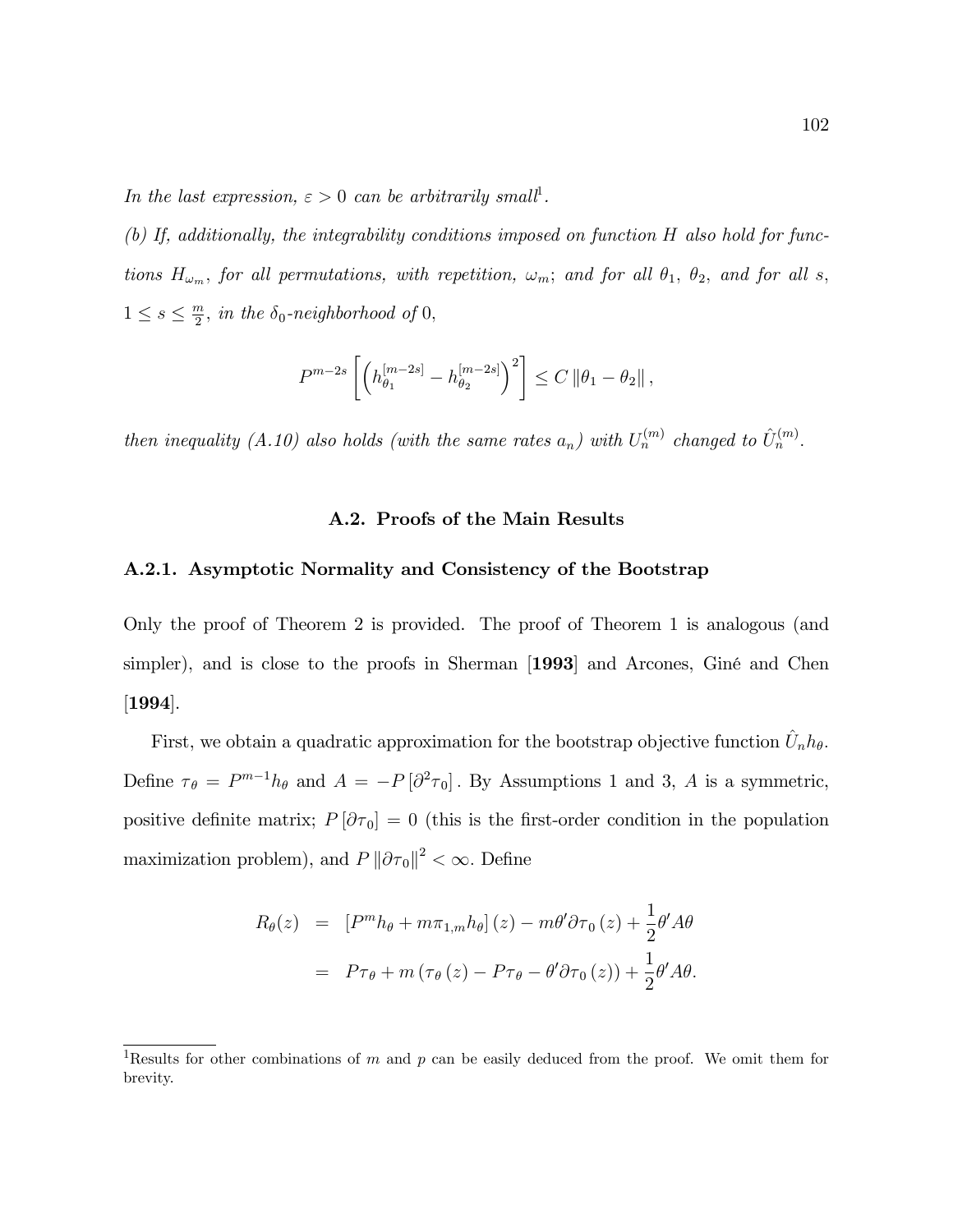Using this and the Hoeffding decomposition for the bootstrapped  $U$ -statistic, we obtain

(A.11) 
$$
\hat{U}_n^{(m)} h_{\theta} = \theta' \hat{W}_n - \frac{1}{2} \theta' A \theta + \hat{\zeta}_{n,\theta},
$$

where  $\hat{W}_n = m\hat{P}_n \partial \tau_0$ , and  $\hat{\zeta}_{n,\theta}$  is the remainder:

(A.12) 
$$
\hat{\zeta}_{n,\theta} = \hat{P}_n R_\theta + \sum_{k=2}^m \binom{m}{k} \hat{U}_n^{(k)} \left(\pi_{k,m} h_\theta\right).
$$

Let  $\delta_0 > 0$  be such that the neighborhood  $\mathcal N$  in Assumption 3 contains the ball of radius  $\delta_0$  with the center at zero. By Assumptions 3 (i), (ii), conditions  $h_0 \equiv 0$ ,  $P\partial\tau_0 = 0$ , and the second-order Taylor expansion around zero,

(A.13) 
$$
\left| \hat{P}_n R_\theta \right| \leq m \left( PM + \hat{P}_n M \right) \|\theta\|^3 + m \left\| \left( \hat{P}_n - P \right) \partial^2 \tau_0 \right\| \|\theta\|^2
$$

for all  $\|\theta\| \leq \delta_0$ .

Now we check conditions of Theorem 9. By the bootstrap Hoeffding decomposition, Assumptions 2, 5 and Lemma 11 (c),

$$
P \sup_{\theta \in \Theta} \left| \hat{U}_n^{(m)} h_{\theta} - P^m h_{\theta} \right| \to 0,
$$

which together with the identification Assumption 1 implies consistency of  $\hat{\theta}_n$  for 0, by the standard argument: for every  $\delta > 0$ , there is  $\eta > 0$  such that

$$
P\left\{ \left\| \hat{\theta}_n \right\| > \delta \right\} \le P\left\{ \sup_{\theta \in \Theta} \left| \hat{U}_n^{(m)} h_{\theta} - P^m h_{\theta} \right| > \eta \right\}
$$
  

$$
\le \eta^{-1} P \sup_{\theta \in \Theta} \left| \hat{U}_n^{(m)} h_{\theta} - P^m h_{\theta} \right| = o(1).
$$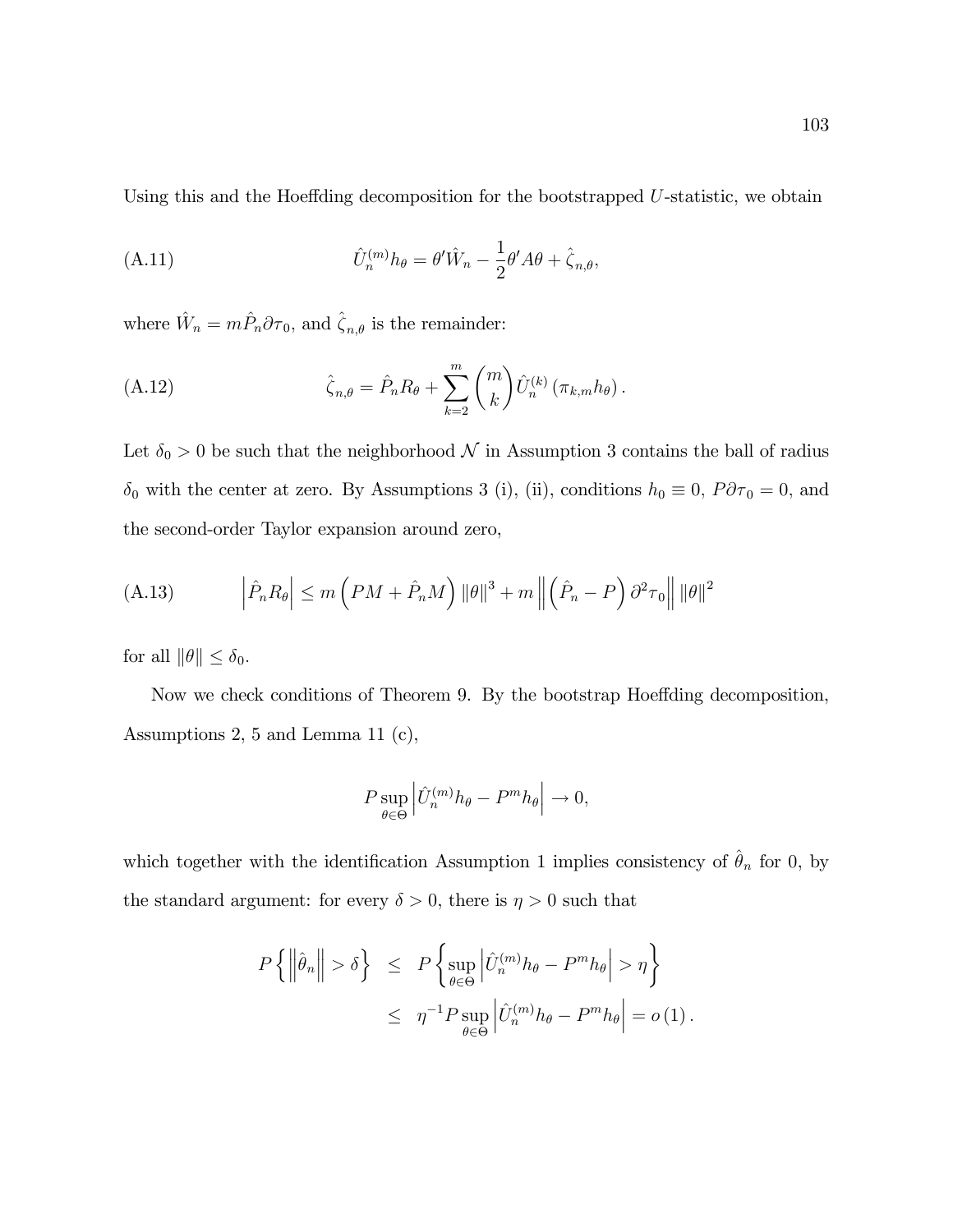(the last line follows from the Chebyshev Inequality).

Clearly,  $\hat{W}_n = O_p(n^{-1/2})$ : note that  $\hat{W}_n = (\hat{W}_n - W_n) + W_n$ , where  $W_n = mP_n\partial\tau_0$ . The second moment of both terms relative to P is  $m^2Var(\partial \tau_0)/n$ , so by the Chebyshev inequality,  $\hat{W}_n = O_p(n^{-1/2})$ . Next, use (A.13) and integrability conditions imposed in Assumption 3 to argue that  $\hat{P}_n R_\theta$  satisfies condition (A.3), actually, the stronger condition

$$
\sup_{\|\theta\| \le \delta_n} \frac{\left|\hat{P}_n R_\theta\right|}{\left\|\theta\right\|^2} \to^p 0
$$

whenever  $\delta_n \to +0$ . It is enough to show that  $\hat{P}_n M = O_p (1)$  and  $(\hat{P}_n - P) \partial^2 \tau_0 = o_p (1)$ under conditions  $PM < \infty$  and  $P \|\partial^2 \tau_0\| < \infty$ . Both follow from the following: if  $P |f| <$  $\infty$  then  $\left| \hat{P}_n f - Pf \right| = o_p(1)$ . In fact,  $(\hat{P}_n - P) f = (\hat{P}_n - P_n) f + (P_n - P) f$ . The second term is  $o_p(1)$  by the Law of Large Numbers, and the first term is  $o_p(1)$  by the bootstrap weak law of large numbers given e.g. in Theorem 3.5 in Giné and Zinn [1990]. Condition  $P |f| < \infty$  is sufficient for condition (i) of that theorem. Then,  $\hat{P}$ <sup> $\vert$ </sup>  $\left.\left( \hat{P}_{n}-P_{n}\right)f\right| =$  $o_p(1)$ . By the Chebyshev inequality, for any  $\varepsilon > 0$ ,  $\hat{P} \left\{ \right\}$  $\left(\hat{P}_n - P_n\right) f \geq \varepsilon$  =  $o_p(1)$ . The left-hand side is bounded by 1. Integrate over  $P$  to obtain

$$
P\left\{ \left| \left( \hat{P}_n - P_n \right) f \right| > \varepsilon \right\} = o\left(1\right).
$$

It remains to verify condition  $(A.3)$  for the higher-order U-processes in  $(A.12)$ . Use the maximal inequality, Lemma 11 (c) (with  $p = 1$ ). For  $k \geq 3$ ,

$$
P \sup_{\theta \in \Theta} \left| \hat{U}_n^{(k)} \left( \pi_{k,m} h_{\theta} \right) \right| = O \left( n^{-3/2} \right).
$$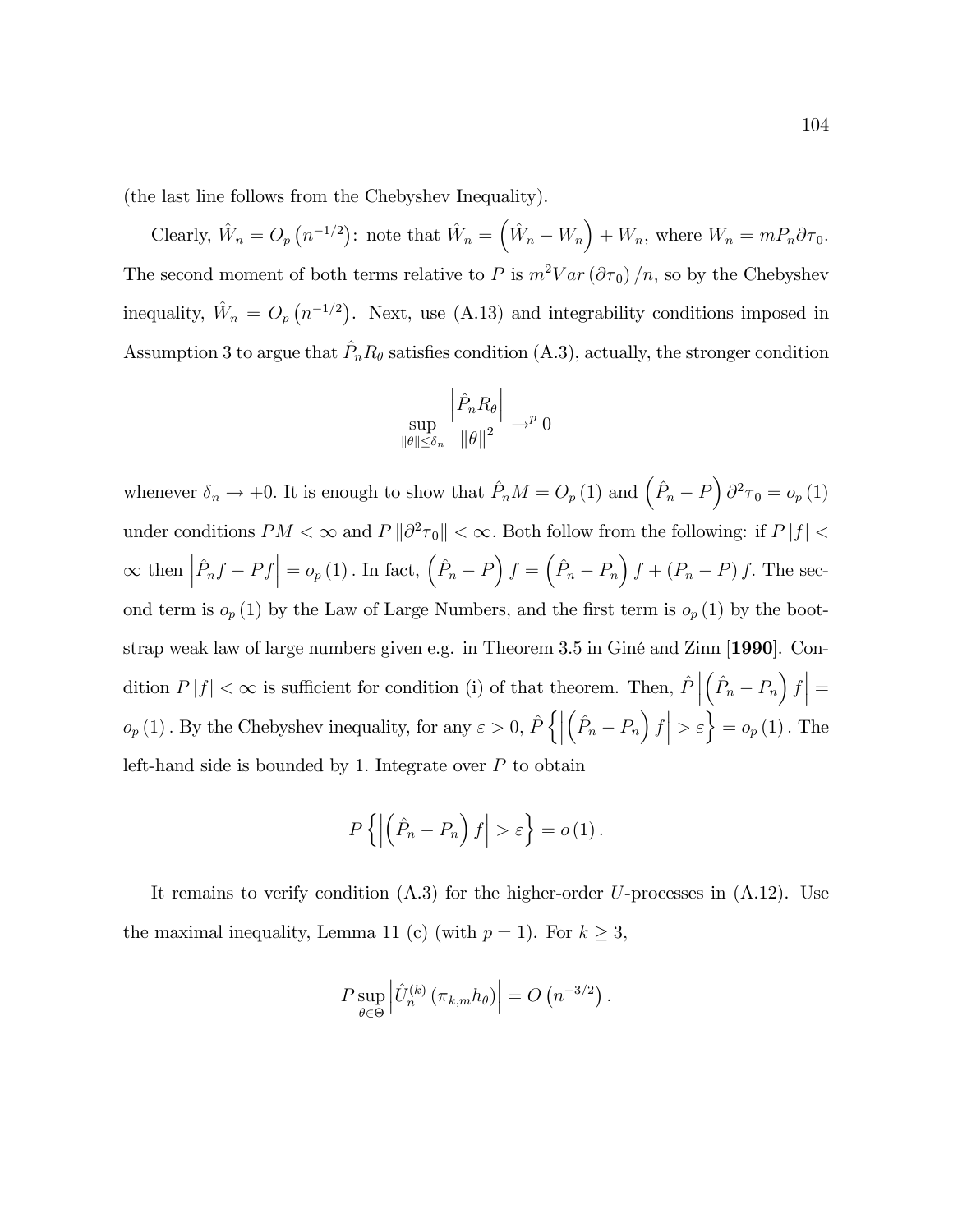For  $k = 2$ , take a sequence  $\delta_n \to +0$  and apply the maximal inequality from Lemma 11 (d) (with  $m = 2$  in that lemma) to classes  $\mathcal{H}_n = {\lbrace \pi_{2,m} h_\theta : ||\theta|| \leq \delta_n \rbrace}$ :

$$
P \sup_{\|\theta\| \le \delta_n} \left| \hat{U}_n^{(2)} \left( \pi_{2,m} h \right) \right| = o \left( n^{-1} \right).
$$

Conclude that condition (A.3) is satisfied for all  $k \ge 2$ .

By Theorem 9,

$$
n^{1/2} \left( \hat{\theta}_n - \hat{P}_n A^{-1} \partial \tau_0 \right) = o_p(1).
$$

A similar derivation for the sample problem gives

$$
n^{1/2} \left( \theta_n - P_n A^{-1} \partial \tau_0 \right) = o_p(1).
$$

Therefore,

(A.14) 
$$
\nu_n \equiv n^{1/2} \left( \hat{\theta}_n - \theta_n \right) - n^{1/2} \left( \hat{P}_n - P_n \right) A^{-1} \partial \tau_0 = o_p(1).
$$

By Theorem 2.2 of Bickel and Freedman [1981], for almost all sequences  $\{Z_1, Z_2, \ldots\}$ 

$$
n^{1/2} \left(\hat{P}_n - P_n\right) A^{-1} \partial \tau_0 \to N(0, \Gamma).
$$

Weak convergence to the multivariate normal distribution is always uniform (Corollary 2.6, Theorem 3.1 and Corollary 3.2 of Bhattacharya and Rao [1976]); therefore, for almost all sequences  $\{Z_1, Z_2, ...\}$ ,

(A.15) 
$$
\sup_{A \in \mathcal{A}} \left| \int_A d\hat{F}_{n^{1/2}}(\hat{P}_{n} - P_{n}) A^{-1} \partial \tau_0 - \int_A d\Phi_{\Gamma} \right| \to 0.
$$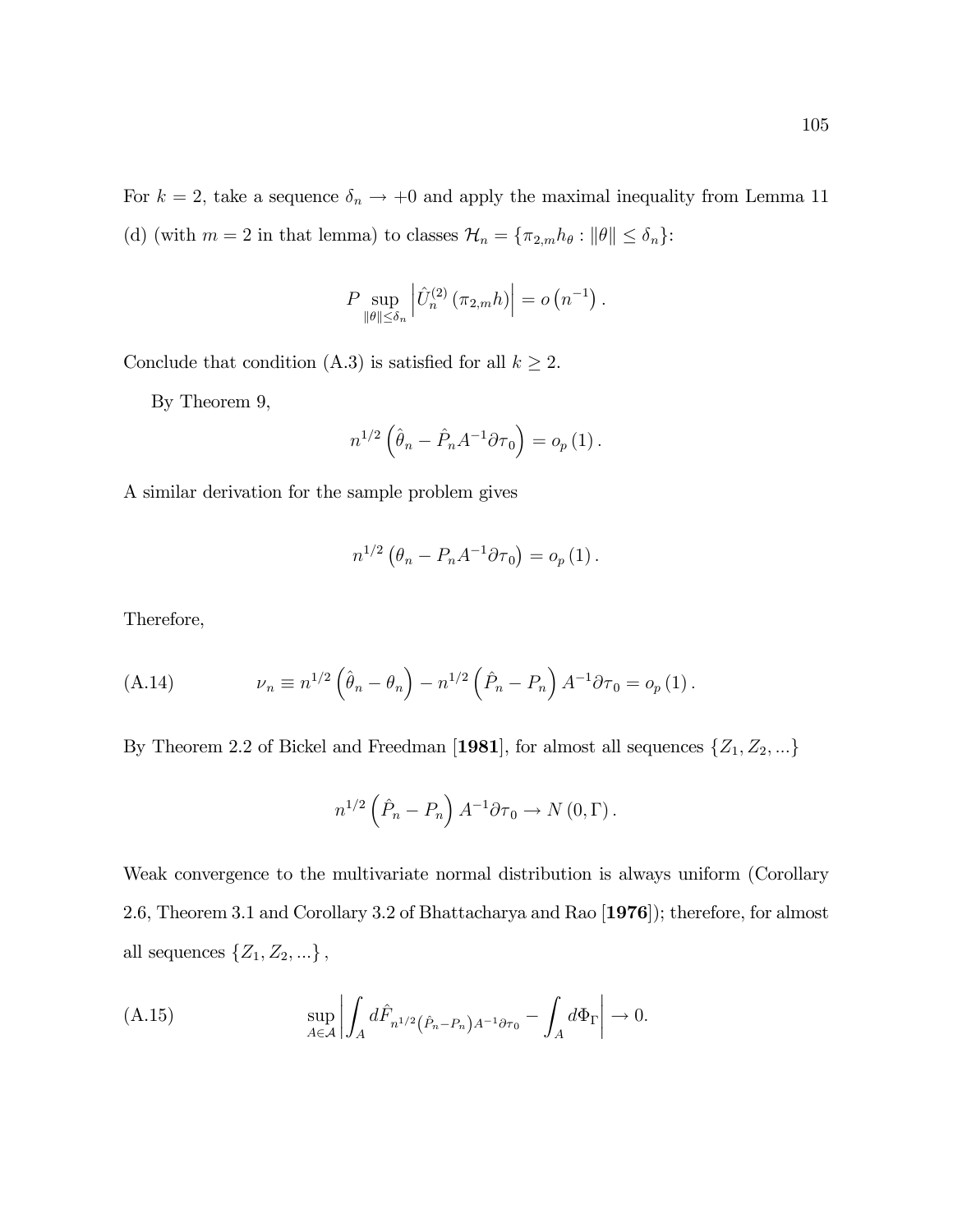This and (A.14) imply the conclusion of Theorem 2:

(A.16) 
$$
\sup_{A \in \mathcal{A}} \left| \int_A d\hat{F}_{n^{1/2}}(\hat{\theta}_n - \theta_n) - \int_A d\Phi_{\Gamma} \right| = o_p(1),
$$

as follows. For  $\varepsilon > 0$ , and a set  $A \in \mathcal{A}$ , define  $A^{\varepsilon} = \cup \{B (x, \varepsilon), x \in A\}$ , where  $B (x, \varepsilon)$ is the open ball with center x and radius  $\varepsilon$ , and  $A^{-\varepsilon} = \mathbb{R}^d \setminus (\mathbb{R}^d \setminus A)^{\varepsilon}$ . Both sets are in  $\mathcal A$ (both are convex, the first is open and the second is closed, so both are measurable), and  $A^{-\varepsilon} \subset A \subset A^{\varepsilon}$ . It is known that

$$
\sup_{A\in\mathcal{A}}\int_{A^{\varepsilon}\setminus A^{-\varepsilon}}d\Phi_{\Gamma}\leq K\left(d,\Gamma\right)\varepsilon,
$$

see formula (3) and Corollary 3.2 in Bhattacharya and Rao [1976]. We have

$$
\int_A d\hat{F}_{n^{1/2}}(\hat{\theta}_n - \theta_n) \le \int_{A^\varepsilon} d\hat{F}_{n^{1/2}}(\hat{w}_n - w_n) + P\{\|v_n\| \ge \varepsilon\}
$$

and

$$
\int_A d\hat{F}_{n^{1/2}}(\hat{\theta}_n - \theta_n) \ge \int_{A^{-\varepsilon}} d\hat{F}_{n^{1/2}}(\hat{w}_n - w_n) - P\left\{ ||\nu_n|| \ge \varepsilon \right\}.
$$

Then,

$$
\sup_{A \in \mathcal{A}} \left| \int_A d\hat{F}_{n^{1/2}(\hat{\theta}_n - \theta_n)} - \int_A d\Phi_{\Gamma} \right|
$$
  
\n
$$
\leq \sup_{A \in \mathcal{A}} \left| \int_A d\hat{F}_{n^{1/2}(\hat{P}_n - P_n)A^{-1}\partial\tau_0} - \int_A d\Phi_{\Gamma} \right|
$$
  
\n
$$
+ \sup_{A \in \mathcal{A}} \int_{A^{\varepsilon} \setminus A^{-\varepsilon}} d\Phi_{\Gamma} + P \{ ||\nu_n|| \geq \varepsilon \} .
$$

Therefore, (A.16) holds.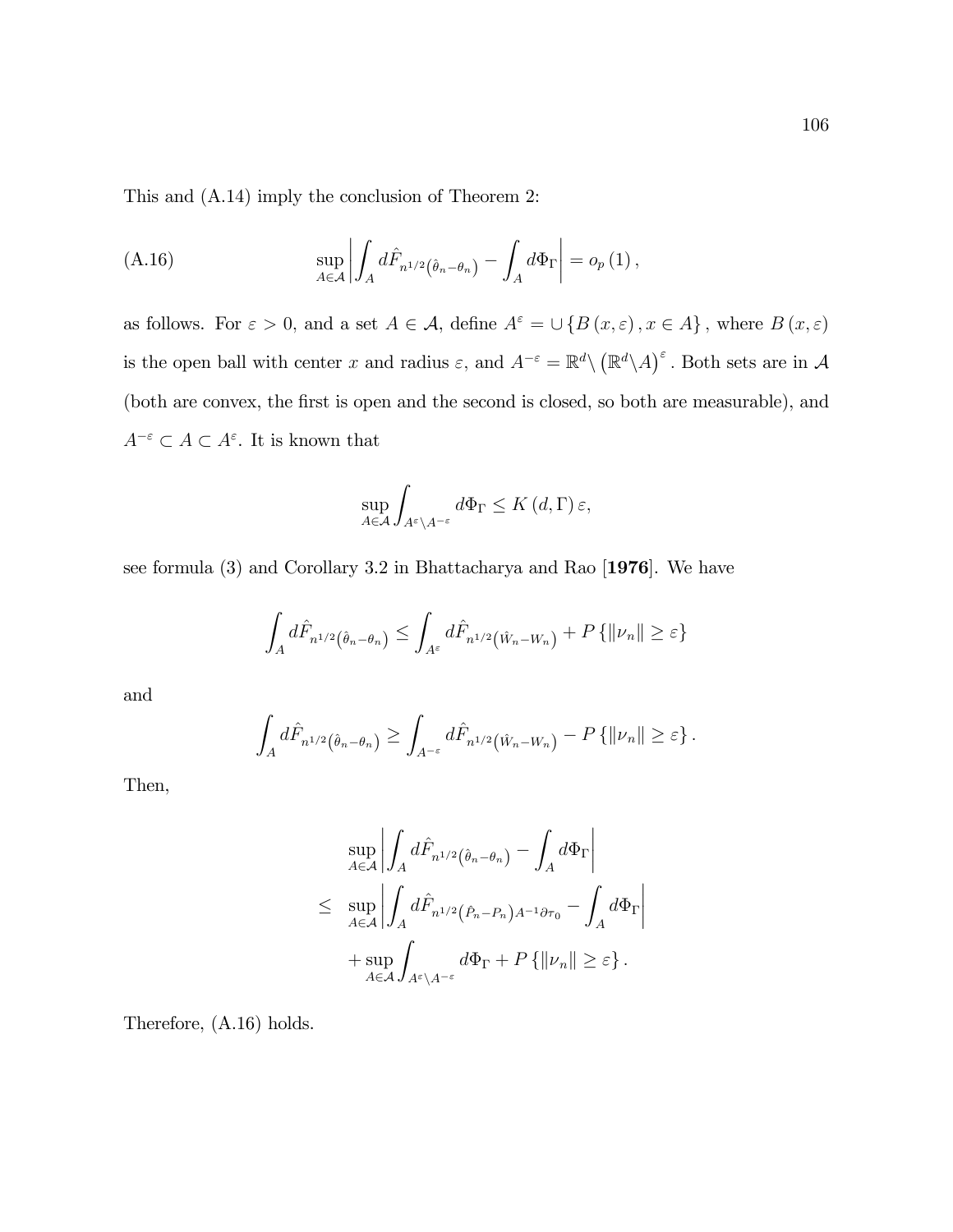# A.2.2. Estimation of the Variance

Here we prove consistency of the asymptotic variance estimators given in Theorem 3. We consider only the bootstrap problem, while the (simpler) proof for the sample problem can be reconstructed using the same steps. We check conditions of part (b) of Theorem 9. By condition  $P^m H^p < \infty$ , for  $p > 2$ , the bootstrap Hoeffding decomposition, and Lemma 11 (c), for each  $\varepsilon > 0$  there is  $\eta > 0$  such that

$$
P\left\{ \left\| \hat{\theta}_n \right\| > \varepsilon \right\} \leq \eta^{-p} P \sup_{\theta \in \Theta} \left| \hat{U}_n^{(m)} h_{\theta} - P^m h_{\theta} \right|^p
$$
  
= 
$$
\eta^{-p} O\left(n^{-p/2}\right) = o\left(n^{-1}\right).
$$

Next note that conditions  $P^m H^p < \infty$ ,  $P M^p < \infty$ ,  $P ||\partial^2 \tau_0||^p < \infty$ , and the Taylor expansion, imply that  $P \|\partial \tau_0\|^p < \infty$ . Then by Rosenthal inequality,  $P \|\hat{W}_n\|$  $\begin{array}{c} \vspace{0.1cm} \rule{0.2cm}{0.1cm} \vspace{0.1cm} \end{array}$  $p^{p} = O(n^{-p/2}),$ and, therefore,

$$
nP \left\| \hat{W}_n \right\|^2 1 \left\{ \left\| \hat{W}_n \right\|^2 > \varepsilon \right\}
$$
  
= 
$$
\int_{n\varepsilon^2}^{\infty} x^2 dF_{n \left\| \hat{W}_n \right\|^2} \leq \frac{1}{(n\varepsilon^2)^{p-2}} \int_{n\varepsilon^2}^{\infty} x^p dF_{n \left\| \hat{W}_n \right\|^2}
$$
  

$$
\leq \frac{1}{(n\varepsilon^2)^{p-2}} P \left\| \hat{W}_n \right\|^p = o(n^{-1}).
$$

The extra integrability assumptions of Theorem 3 ensure that  $\hat{P}_n R_{n,\theta}$  satisfies condition (A.4). (For example, since  $PM^p < \infty$ ,

$$
P\left\|\left(\hat{P}_n - P\right)M > \varepsilon\right\| \leq \frac{P\left\|\left(\hat{P}_n - P\right)M\right\|^p}{\varepsilon^p} \\ = O\left(n^{-p/2}\right) = o\left(n^{-1}\right).
$$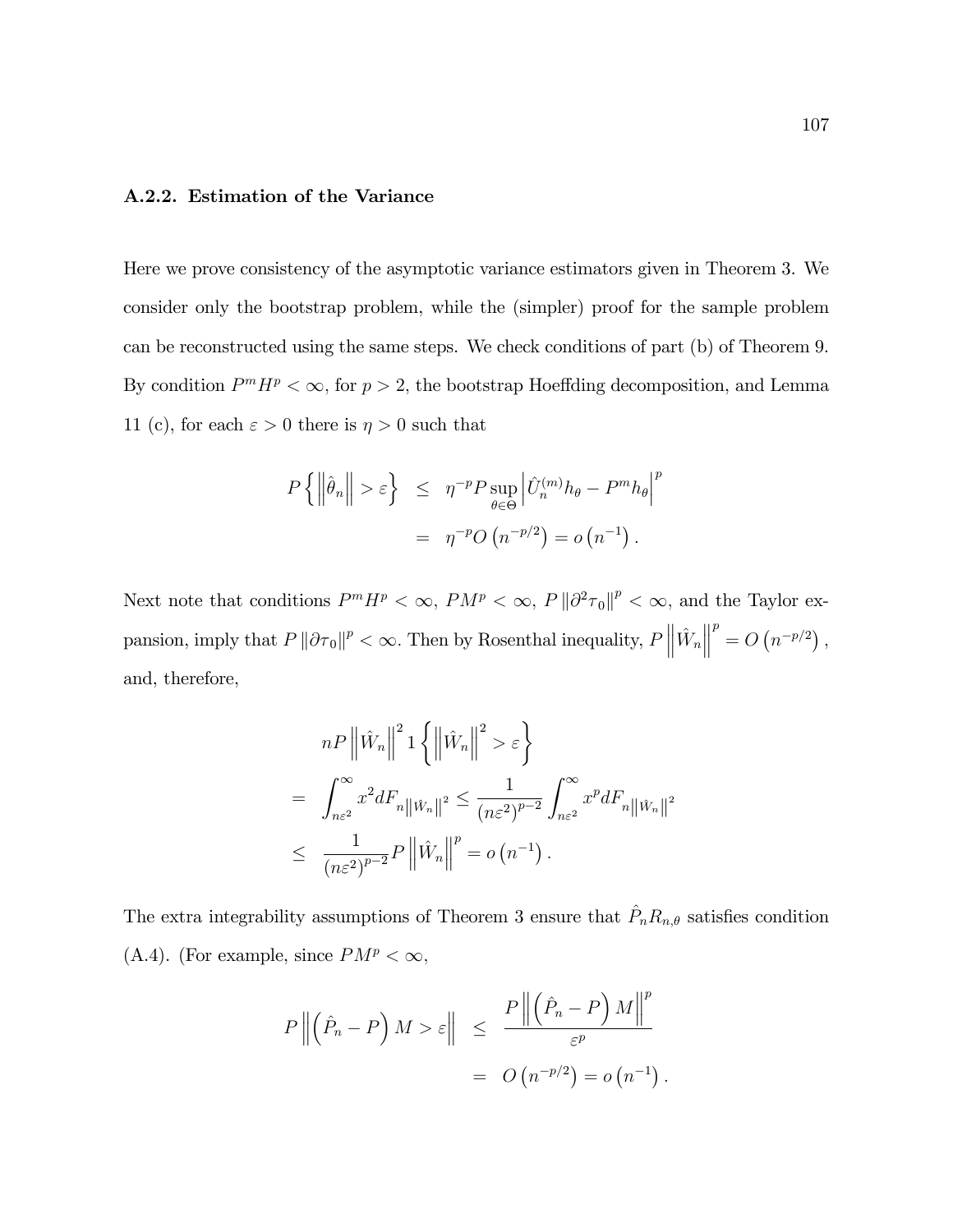Here we used the Rosenthal inequality, applied conditionally for the bootstrap and integrated over  $P$ , and applied unconditionally for the sample mean. Similarly,

$$
P\left\|\left(\hat{P}_n-P\right)\partial^2\tau_0>\varepsilon\right\|=o\left(n^{-1}\right)
$$

if  $P \left\| \partial^2 \tau_0 \right\|^p < \infty.$ )

To check (A.4) for the higher-order U-processes, invoke Lemma 11 (c) with  $p > 2$ . Theorem 3 implies

$$
P\left\|n^{1/2}\left(\hat{\theta}_n - A^{-1}\hat{P}_n\partial\tau_0\right)\right\|^2 \to 0.
$$

By Chebyshev inequality,

$$
\hat{P}\left\|n^{1/2}\left(\hat{\theta}_n - A^{-1}\hat{P}_n\partial\tau_0\right)\right\|^2 \to^p 0.
$$

By Theorem 2.2 of Bickel and Freedman [1981],

$$
\widehat{Var}\left(n^{1/2}A^{-1}\hat{P}_n\partial\tau_0\right)-\Gamma\to^{a.s.}0
$$

so,

$$
\widehat{Var}\left(n^{1/2}\hat{\theta}_n\right) - \Gamma \to^p 0.
$$

## A.2.3. Generic Bound for Rank Estimators

Here we prove Theorem 4 for the bootstrap problem. The proof for the sample problem follows the same steps. We use the same representation  $(A.11)$ , but check conditions of Theorem 10. The rate in Theorem 4,  $a_n$ , is determined by the rate of convergence to zero of the U-process of order 2 in the remainder  $\hat{\zeta}_{n,\theta}$ ,  $\hat{U}_n^{(2)}(\pi_{2,m}h_{\theta})$ . It is given in Lemma 12. To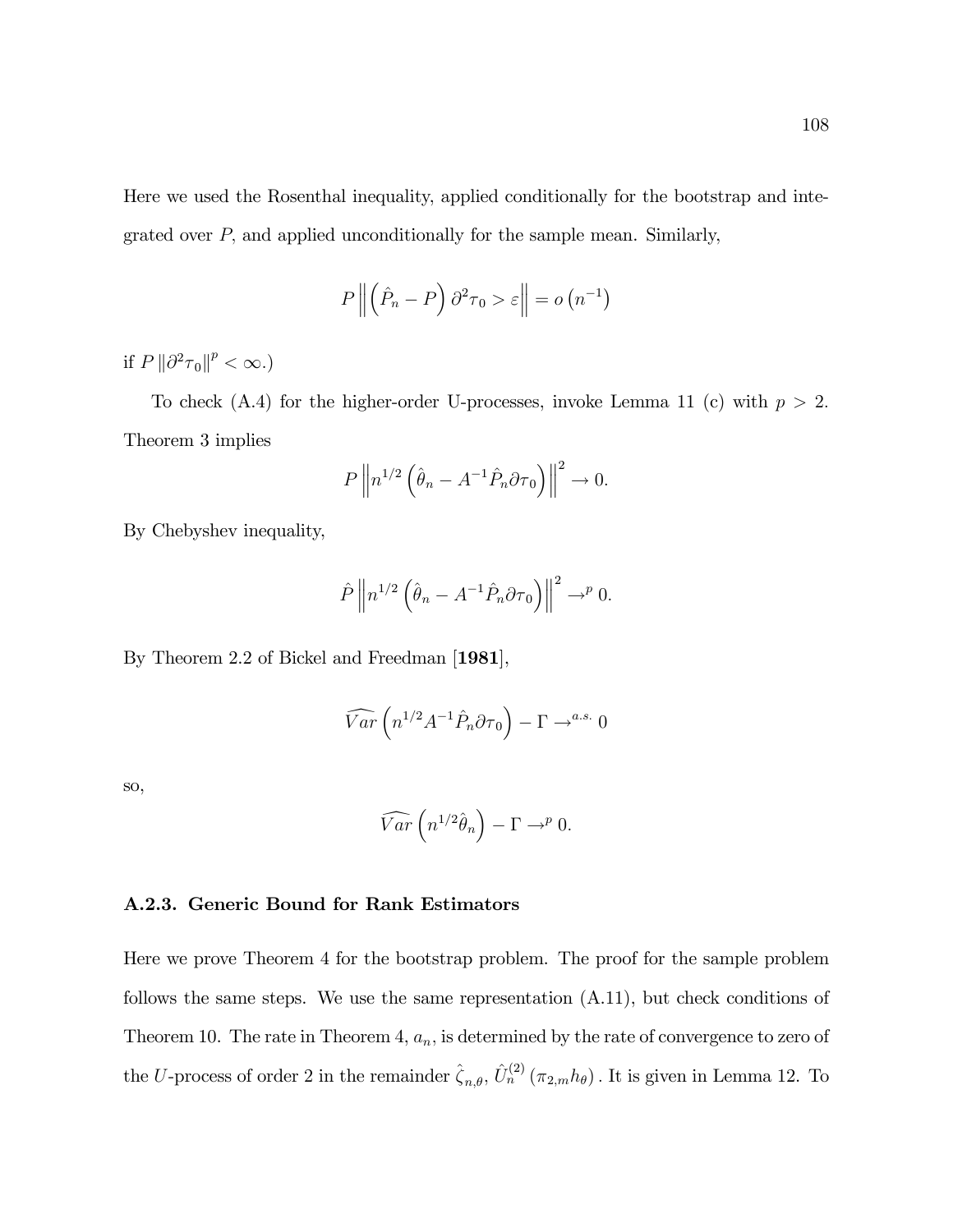apply it, consider the class of functions  $\{ \check{h} = \pi_{2,m} h \}$ . The class consists of P-degenerate functions of two arguments. Note that by Jensen inequality, the condition on  $P^{m-2}h_{\theta}$ ,  $P^{m-2}h_{\theta}^{[m-2]}$  $\tilde{h}_{\theta}^{[m-2]}$  in Assumptions 6, 7 imply the same condition for functions  $\check{h}_{\theta}$ ,  $\check{h}_{\theta}^{[m-2]}$  $\int_{\theta}^{\lfloor m-2\rfloor}$ . If the class  $\{h\}$  is Euclidean, then so is the class  $\{ \breve{h} \}$  (see the properties of the Euclidean classes in Section A.3). Also, the class  $\{ \check{h} \}$  inherits from the class  $\{ h \}$  its integrability properties (finiteness of moments). Lemma 12 (b) gives the rate,  $a_n$ , with which condition (iii) of Theorem 10 is satisfied for  $\hat{U}_n^{(2)}(\pi_{2,m}h_\theta)$ :  $a_n = \left(n^{1/6} (\log n)^{-2/3}\right)^{1/(1+2/3p)}$  if  $P^m H_{\omega_m}^p < \infty$ for  $p \geq 6$  and all permutations, with repetition,  $\omega_m$ . It now suffices to check that the other conditions of Theorem 10 are satisfied with this rate and the probability  $1 - O(n^{-1/6})$ .

First, check condition (i). For  $\hat{\theta}_n$ , as in the previous subsection, for  $p = 6$  (this is the minimal integrability assumption imposed in Theorem 4),

$$
P\left\{ \left\| \hat{\theta}_n \right\| > \delta \right\} \leq \eta_{\delta}^{-p} P \sup_{\theta \in \Theta} \left| \hat{U}_n^{(m)} h_{\theta} - P^m h_{\theta} \right|^p
$$

$$
= \eta_{\delta}^{-p} O\left(n^{-p/2}\right) = O\left(n^{-3}\right).
$$

Since by the Rosenthal inequality,  $P\left\|\hat{W}_n\right\|$  $\biggl\| \biggr.$  $4^4 = O(n^{-2})$ , under condition  $P \left\| \partial \tau_0 \right\|^4 < \infty$ ,

$$
P\left\{ \left\| \hat{W}_n \right\| > \delta \right\} = O\left(n^{-2}\right).
$$

Condition (ii) is trivial here because  $A$  is assumed to be a constant positive definite matrix. As a consequence,  $\hat{\eta}_n = \hat{W}_n$ , except on an event of probability  $O(n^{-2})$ . We, therefore, can neglect the distinction between  $\hat{\eta}_n$  and  $\hat{W}_n$ .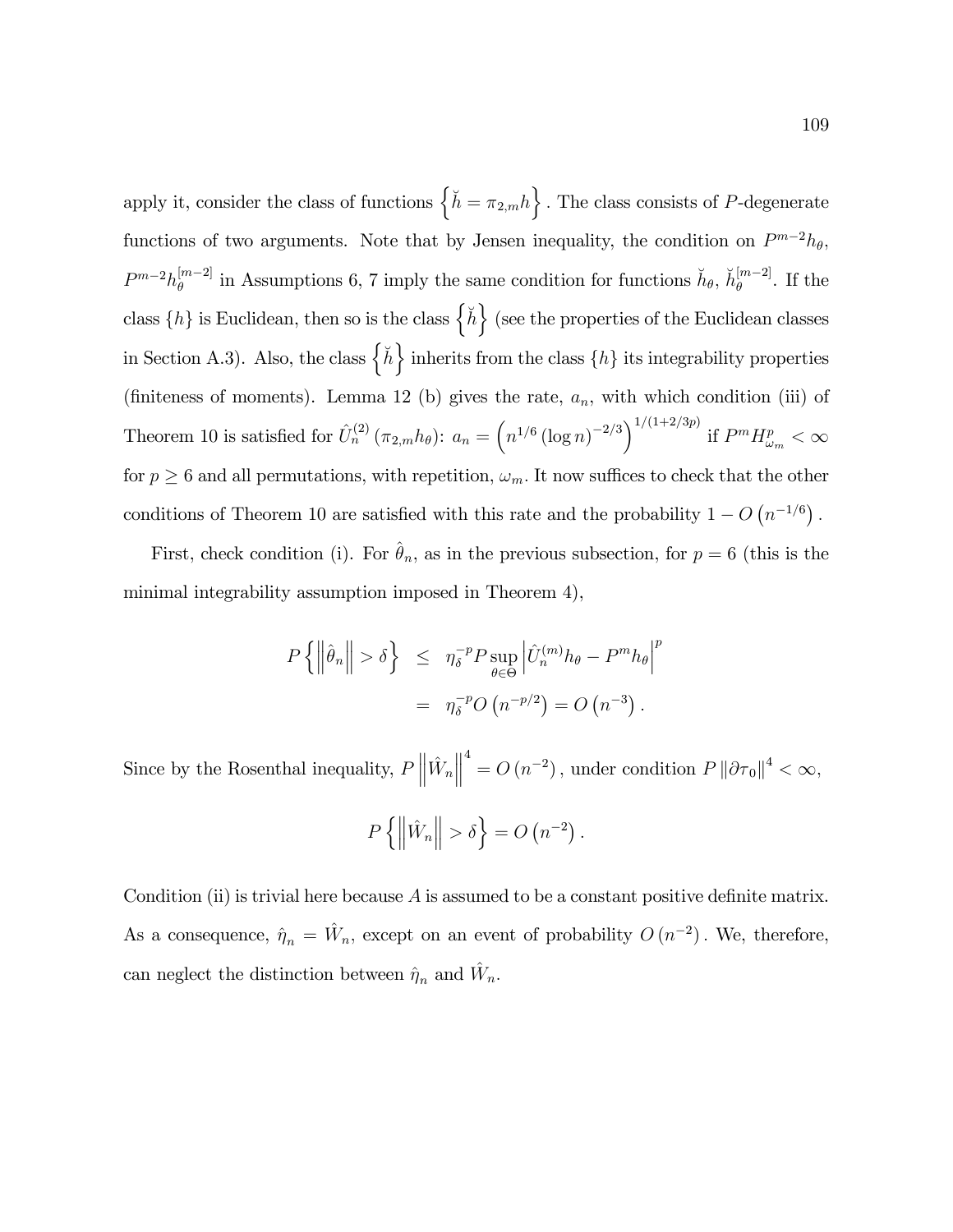Condition (iii) for higher-order U-processes in  $\hat{\zeta}_{n,\theta}$ ,  $\hat{U}_n^{(k)}(\pi_{k,m}h_{\theta})$ , for  $a_n \leq n^{1/6}$ , is trivial because  $\sup_{\Theta}$  $\left|\hat{U}_n^{(k)}\left(\pi_{k,m}h_\theta\right)\right| = O_p\left(n^{-k/2}\right)$  by Lemma 11 (c), and the rate  $n^{k/2}$ ,  $k \geq 3$ , dominates the rate  $na_n^2$ , which is at most  $n^{4/3}$ .

Condition (iii) for  $\hat{P}_n R_\theta$  can be checked using the extra integrability assumptions on  $M(z)$ ,  $\partial^2 \tau_0$ , and  $\partial \tau_0$  made in Theorem 4.

[Let us verify, for example, that for a sufficiently small  $\delta_0 > 0,$  for all  $0 < \delta < \delta_0,$ 

$$
P\left\{\sup_{\|\theta\|\leq\delta}\frac{\left|\hat{P}_nR_{\hat{W}_n+\theta}\right|}{n^{-1}a_n^{-2}+\delta\left\|\theta\right\|^2}>\frac{1}{\delta_0}\right\}=O\left(n^{-1/6}\right).
$$

Use the bound in (A.13):

$$
\left|\hat{P}_n R_\theta\right| \le m\left(PM + \hat{P}_n M\right) \|\theta\|^3 + m\left\|\left(\hat{P}_n - P\right)\partial^2 \tau_0\right\| \|\theta\|^2.
$$

Clearly, it is enough to check the following: for all  $\varepsilon > 0,$ 

$$
P\left\{na_n^2 \left\|\hat{W}_n\right\|^3 > \varepsilon\right\} = O\left(n^{-1/6}\right),
$$

$$
P\left\{\left(\hat{P}_n - P\right)M > \varepsilon\right\} = O\left(n^{-1/6}\right),
$$

$$
P\left\{\left\|\left(\hat{P}_n - P\right)\partial^2\tau_0\right\| > \varepsilon\right\} = O\left(n^{-1/6}\right),
$$

$$
P\left\{na_n^2 \left\|\hat{W}_n\right\|^2 \left\|\left(\hat{P}_n - P\right)\partial^2\tau_0\right\| > \varepsilon\right\} = O\left(n^{-1/6}\right).
$$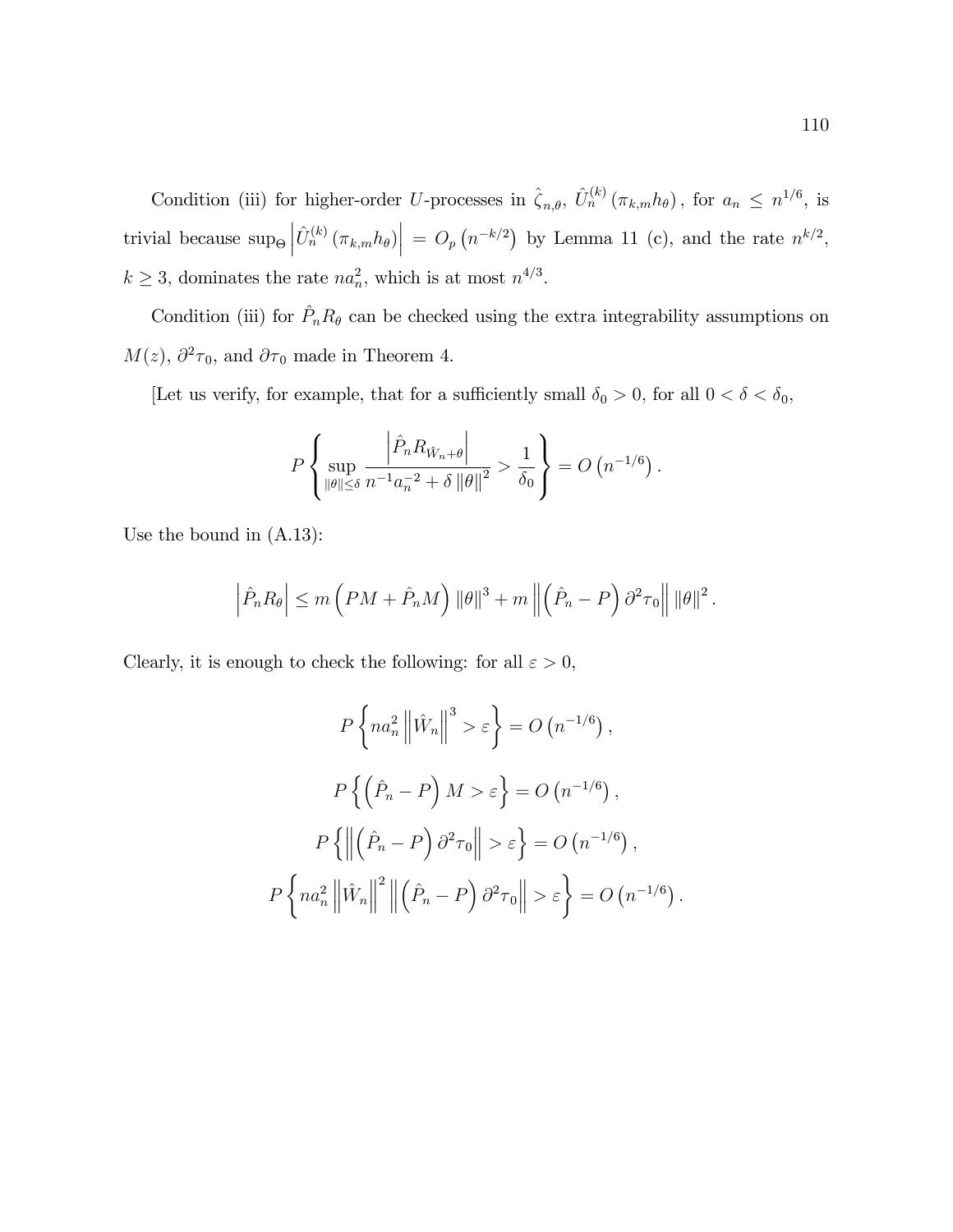The first three follow from the Chebyshev and Rosenthal inequalities (the latter bounds the moments of bootstrapped means). Note that the latter requires a finite second population moment. So, for example,

$$
P\left\{na_n^2 \left\|\hat{W}_n\right\|^3 > \varepsilon\right\}
$$
  
\n
$$
\leq P\left\{n^{4/3} \left\|\hat{W}_n\right\|^3 > \varepsilon\right\} = P\left\{\left\|n^{1/2}\hat{W}_n\right\|^3 > \varepsilon n^{1/6}\right\}
$$
  
\n
$$
= O\left(n^{-1/6}\right),
$$

since  $P\|n^{1/2}\hat{W}_n$  $\begin{array}{c} \vspace{0.1cm} \rule{0.2cm}{0.1cm} \vspace{0.1cm} \rule{0.1cm}{0.1cm} \vspace{0.1cm} \vspace{0.1cm} \end{array}$  $3^3 = O(1)$ . For the last one, we have:

$$
P\left\{na_n^2 \left\|\hat{W}_n\right\|^2 \left\|\left(\hat{P}_n - P\right)\partial^2 \tau_0\right\| > \varepsilon\right\}
$$
  
\n
$$
\leq P\left\{n^{11/12} \left\|\hat{W}_n\right\|^2 > \varepsilon^{1/2}\right\}
$$
  
\n
$$
+ P\left\{n^{5/12} \left\|\left(\hat{P}_n - P\right)\partial^2 \tau_0\right\| > \varepsilon^{1/2}\right\}
$$
  
\n
$$
= P\left\{\left\|n^{1/2} \hat{W}_n\right\|^2 > \varepsilon^{1/2} n^{1/12}\right\}
$$
  
\n
$$
+ P\left\{\left\|n^{1/2} \left(\hat{P}_n - P\right)\partial^2 \tau_0\right\| > \varepsilon^{1/2} n^{1/12}\right\}
$$
  
\n
$$
= O\left(n^{-1/6}\right),
$$

because  $P\|n^{1/2}\hat{W}_n\|$  $\begin{array}{c} \vspace{0.1cm} \vspace{0.1cm} \vspace{0.1cm} \vspace{0.1cm} \vspace{0.1cm} \vspace{0.1cm} \vspace{0.1cm} \vspace{0.1cm} \vspace{0.1cm} \vspace{0.1cm} \vspace{0.1cm} \vspace{0.1cm} \vspace{0.1cm} \vspace{0.1cm} \vspace{0.1cm} \vspace{0.1cm} \vspace{0.1cm} \vspace{0.1cm} \vspace{0.1cm} \vspace{0.1cm} \vspace{0.1cm} \vspace{0.1cm} \vspace{0.1cm} \vspace{0.$  $\int^4$ ,  $P\left\|n^{1/2}\left(\hat{P}_n-P\right)\partial^2\tau_0\right\|$  $2^{2} = O(1).$ 

We, therefore, have

$$
P\left\{\left\|n^{1/2}\left(\hat{\theta}_n - A^{-1}\hat{P}_n\partial\tau_0\right)\right\| > Ka_n^{-1}\right\} = O\left(a_n^{-1}\right).
$$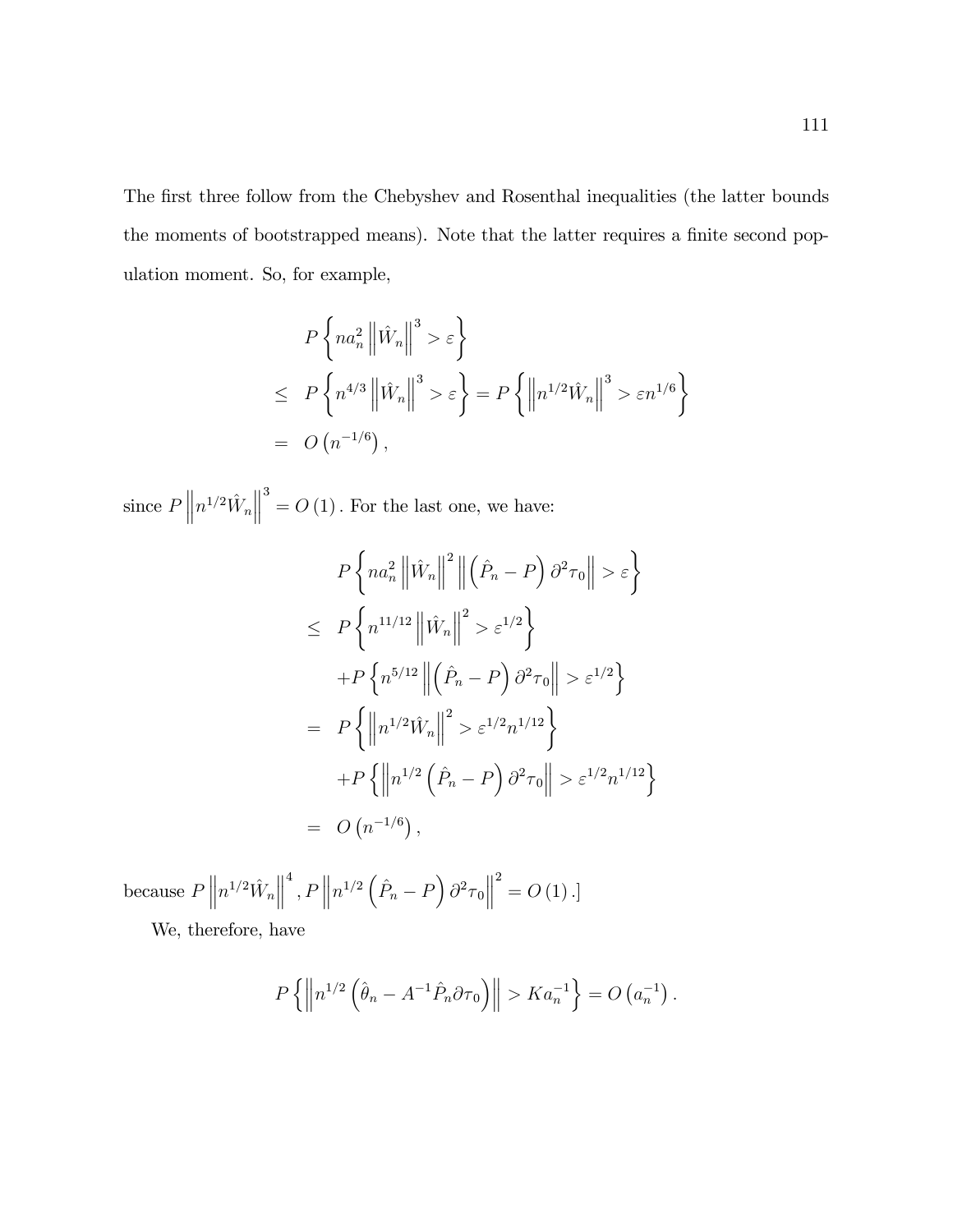A similar derivation gives

$$
P\{\left\|n^{1/2} \left(\theta_n - A^{-1} P_n \partial \tau_0\right)\right\| > Ka_n^{-1}\} = O\left(a_n^{-1}\right).
$$

Therefore,

(A.17) 
$$
P\left\{\nu_n \equiv \left\|n^{1/2}\left(\hat{\theta}_n - \theta_n\right) - n^{1/2}A^{-1}\left(\hat{P}_n - P_n\right)\partial\tau_0\right\| > Ka_n^{-1}\right\}
$$

$$
= O\left(a_n^{-1}\right)
$$

for some  $K>0.$ 

Next we use the multivariate Berry-Esséen Theorem (Corollary 18.3 in Bhattacharya and Rao [1976]). For the sample problem, under conditions that  $Var(\partial \tau_0)$  is a positive definite matrix and  $P \|\partial \tau_0\|^3 < \infty$ , we have:

$$
\sup_{A\in\mathcal{A}}\left|\int_A dF_{A^{-1}P_n\partial\tau_0}-\int_A d\Phi_{\Gamma}\right|\leq n^{-1/2}c\left(d\right)P\left\|\Gamma^{-1/2}A^{-1}\partial\tau_0\right\|^3,
$$

where  $c(d)$  is an absolute constant for each d.

For the bootstrap problem, let  $\mathcal{C}_0$  be a constant such that

$$
\limsup_{n\to\infty} P_n \left\|\Gamma_n^{-1/2} A^{-1} \partial \tau_0\right\|^3 < C_0 (P-a.s),
$$

where  $\Gamma_n = \widehat{Var}\left(n^{1/2}A^{-1}\hat{P}_n\partial\tau_0\right)$ . Such finite constant exists by the law of large numbers under conditions that  $\Gamma$ , A are positive definite and  $P ||\partial \tau_0||^3 < \infty$ . Apply the Berry-Esséen Theorem conditionally on sequences of data for which this condition is satisfied.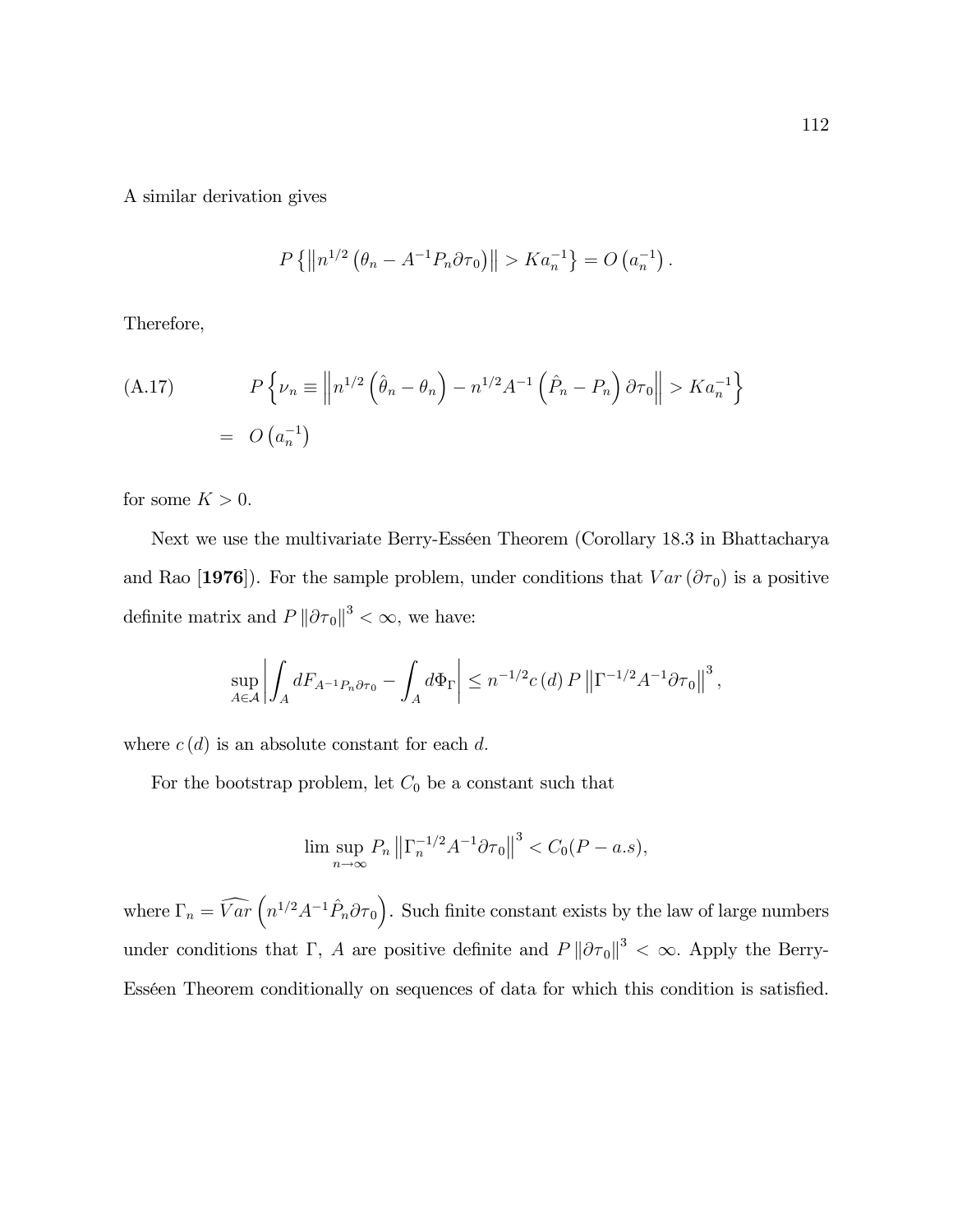Then,  $P - a.s.,$ 

$$
\lim_{n \to \infty} \sup_{A \in \mathcal{A}} \left| \int_A d\hat{F}_{A^{-1}(\hat{P}_n - P_n) \partial \tau_0} - \int_A d\Phi_{\Gamma_n} \right| \leq n^{-1/2} c(d) C_0
$$

Integrate over  $P$  and take into account that the integrand is a sequence of bounded functions, apply the Lebesgue dominated convergence theorem:

$$
\lim_{n \to \infty} P \sup_{A \in \mathcal{A}} \left| \int_A d\hat{F}_{A^{-1}(\hat{P}_n - P_n) \partial \tau_0} - \int_A d\Phi_{\Gamma_n} \right| \leq n^{-1/2} c(d) C_0
$$

or, by the Chebyshev inequality,

$$
\sup_{A\in\mathcal{A}}\left|\int_A d\hat{F}_{A^{-1}(\hat{P}_n-P_n)\partial\tau_0}-\int_A d\Phi_{\Gamma_n}\right|=O_p\left(n^{-1/2}\right).
$$

Finally, condition  $P \|\partial \tau_0\|^4 < \infty$ , implies that  $\Gamma_n - \Gamma = O_p(n^{-1/2})$ . Namely,

$$
P\left\{\left\|\Gamma_{n}-\Gamma\right\|>Kn^{-1/2}\right\}
$$
  
\n
$$
\leq P\left\{\left\|A^{-1}\right\|^{2}\left\|P_{n}\left[\partial\tau_{0}\partial\tau_{0}'\right]-\left(P_{n}\partial\tau_{0}\right)\left(P_{n}\partial\tau_{0}\right)'-\Gamma\right\|>Kn^{-1/2}\right\}
$$
  
\n
$$
\leq P\left\{\left\|A^{-1}\right\|^{2}\left\|n^{1/2}\left(P_{n}\left[\partial\tau_{0}\partial\tau_{0}'\right]-\Gamma\right)\right\|>\frac{K}{2}\right\}
$$
  
\n
$$
+P\left\{\left\|A^{-1}\right\|^{2}\left\|n^{1/2}P_{n}\partial\tau_{0}\right\|^{2}>\frac{K}{2}n^{1/2}\right\}
$$
  
\n
$$
\leq \frac{2\left\|A^{-1}\right\|^{2}P\left\|n^{1/2}\left(P_{n}\left[\partial\tau_{0}\partial\tau_{0}'\right]-\Gamma\right)\right\|^{2}}{K}
$$
  
\n
$$
+\frac{2\left\|A^{-1}\right\|^{2}P\left\|n^{1/2}\left(P_{n}\left[\partial\tau_{0}\partial\tau_{0}'\right]-\Gamma\right)\right\|^{2}}{Kn^{1/2}}
$$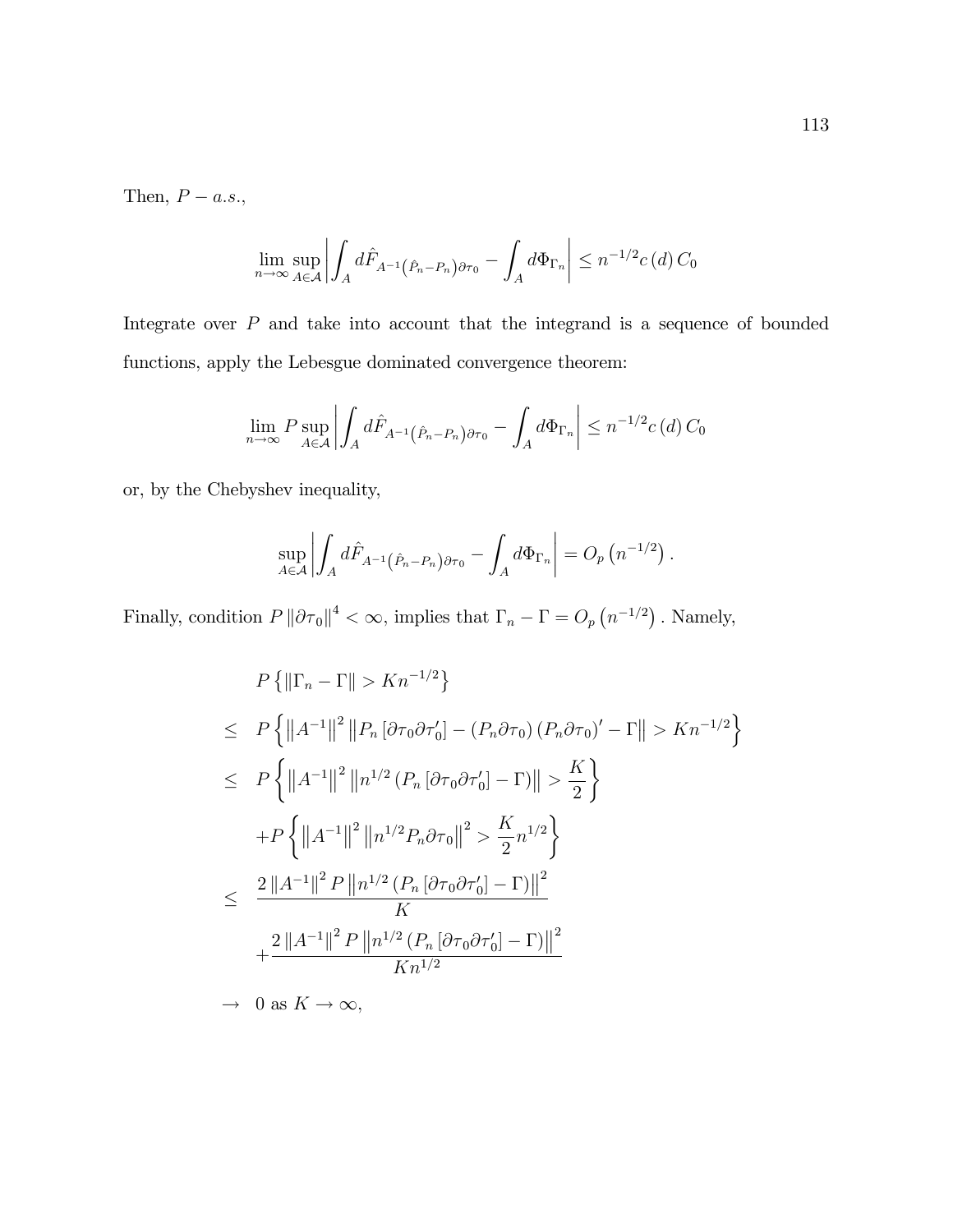where we used the Rosenthal inequality (the fourth moment of  $\partial \tau_0$  is needed because the Rosenthal inequality requires the second moment).

Then it follows from the properties of the normal distribution that

$$
\sup_{A\in\mathcal{A}}\left|\int_A d\Phi_{\Gamma_n}-\int_A d\Phi_{\Gamma}\right|=O_p\left(n^{-1/2}\right).
$$

[To see that, use the Taylor expansion:

$$
\int_{A} d\Phi_{\Gamma_n} - \int_{A} d\Phi_{\Gamma}
$$
\n
$$
= \left( \int_{A} \left( \frac{\partial \phi}{\partial \Gamma} \right)_{\tilde{\Gamma}_n} dX \right)' (\Gamma_n - \Gamma)
$$

and the fact that

$$
\sup_{A\in\mathcal{A}}\left|\int_A \left(\frac{\partial \phi}{\partial \Gamma}\right)_{\tilde{\Gamma}_n} dX\right| \le \int_{\mathbb{R}^d} \left|\left(\frac{\partial \phi}{\partial \Gamma}\right)_{\tilde{\Gamma}_n}\right| dX < \infty.
$$

So, we have

(A.18) 
$$
\sup_{A \in \mathcal{A}} \left| \int_A d\hat{F}_{A^{-1}(\hat{P}_n - P_n) \partial \tau_0} - \int_A d\Phi_{\Gamma} \right| = O_p(n^{-1/2}).
$$

Now we obtain the uniform result of Theorem 4. We show it for the bootstrap. Use (A.17) and (A.18), and the logic of the proof of uniformity in consistency theorems. Let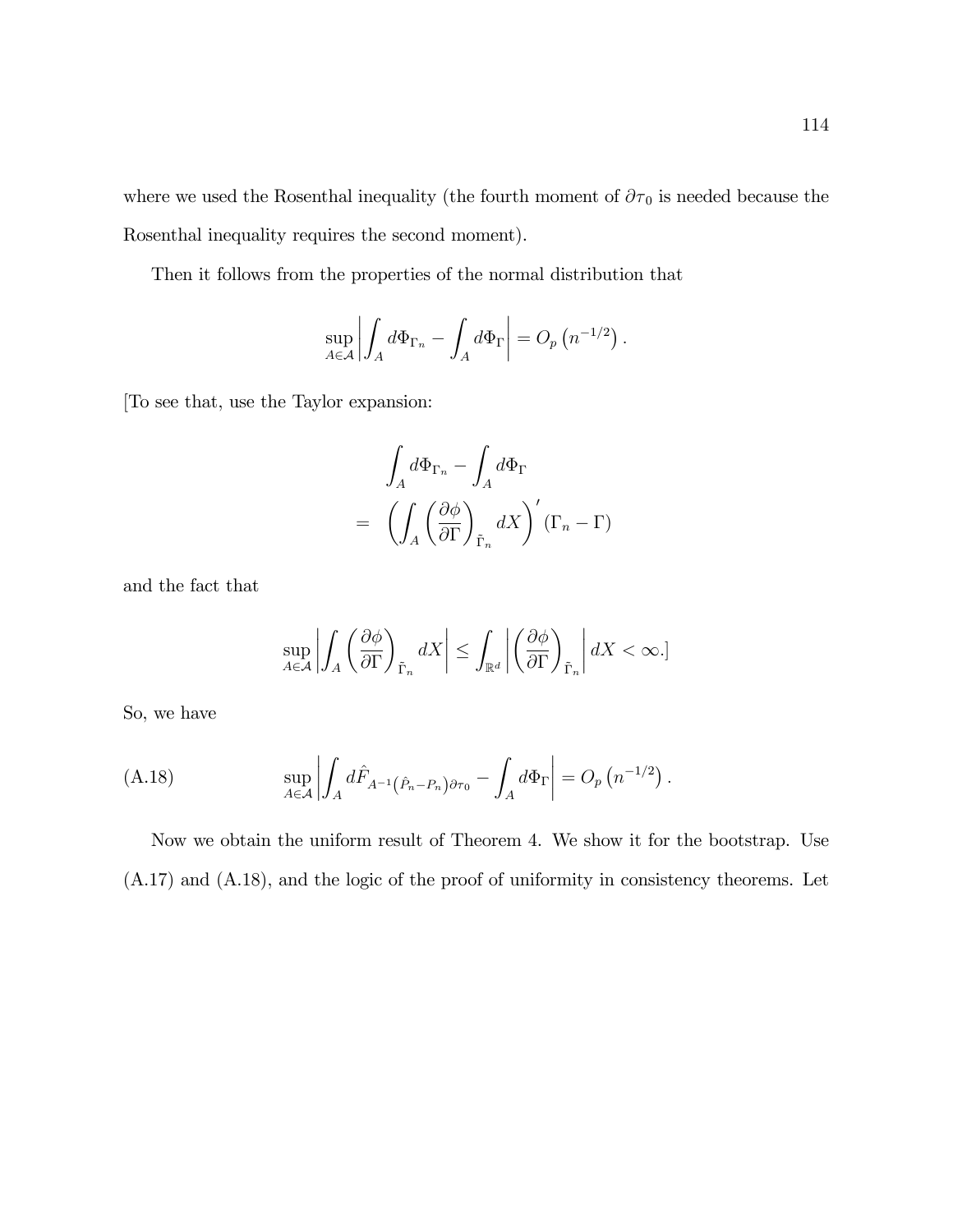$\varepsilon_n = Ka_n^{-1}$ . We have:

$$
\sup_{A \in \mathcal{A}} \left| \int_A d\hat{F}_{n^{1/2}(\hat{\theta}_n - \theta_n)} - \int_A d\Phi_{\Gamma} \right|
$$
\n
$$
\leq \sup_{A \in \mathcal{A}} \left| \int_A d\hat{F}_{n^{1/2}(\hat{P}_n - P_n)A^{-1}\partial\tau_0} - \int_A d\Phi_{\Gamma} \right|
$$
\n
$$
+ \sup_{A \in \mathcal{A}} \int_{A^{\varepsilon_n} \setminus A^{-\varepsilon_n}} d\Phi_{\Gamma} + P \{ ||\nu_n|| \geq \varepsilon_n \}
$$
\n
$$
= O_p(n^{-1/2}) + O(\varepsilon_n) + O_p(a_n^{-1}) = O_p(a_n^{-1})
$$

## A.2.4. Better Rates under Additional Smoothness Assumptions

Under additional Assumption 8, the degenerate U-processes of order up to  $s \geq 2$  in the Hoeffding decomposition of the criterion function  $G_{n,\theta}$  are all smooth functions of  $\theta$ . Then one can approximate  $\theta_n$  by the random vector  $\eta_n$  which solves the problem

$$
\eta_n \in \arg\max_{\theta \in \Theta} G_{n,\theta}^0 \equiv U_n^{(s)} h_\theta^*,
$$

where

$$
h_{\theta}^* = \sum_{k=0}^s {m \choose k} \pi_{k,m} h_{\theta} = \sum_{k=0}^s {m \choose k} \pi_{k,s} f_{\theta}.
$$

The bootstrapped estimator,  $\hat{\theta}_n$  can be approximated by

$$
\hat{\eta}_n \in \arg\max_{\theta \in \Theta} \hat{U}_n^{(s)} h_\theta^*.
$$

The properties of  $\eta_n$  and  $\hat{\eta}_n$  can be found by powerful methods based on the Taylor expansion and Berry-Esséen bounds for higher-order  $U$ -statistics. Note first that by the

: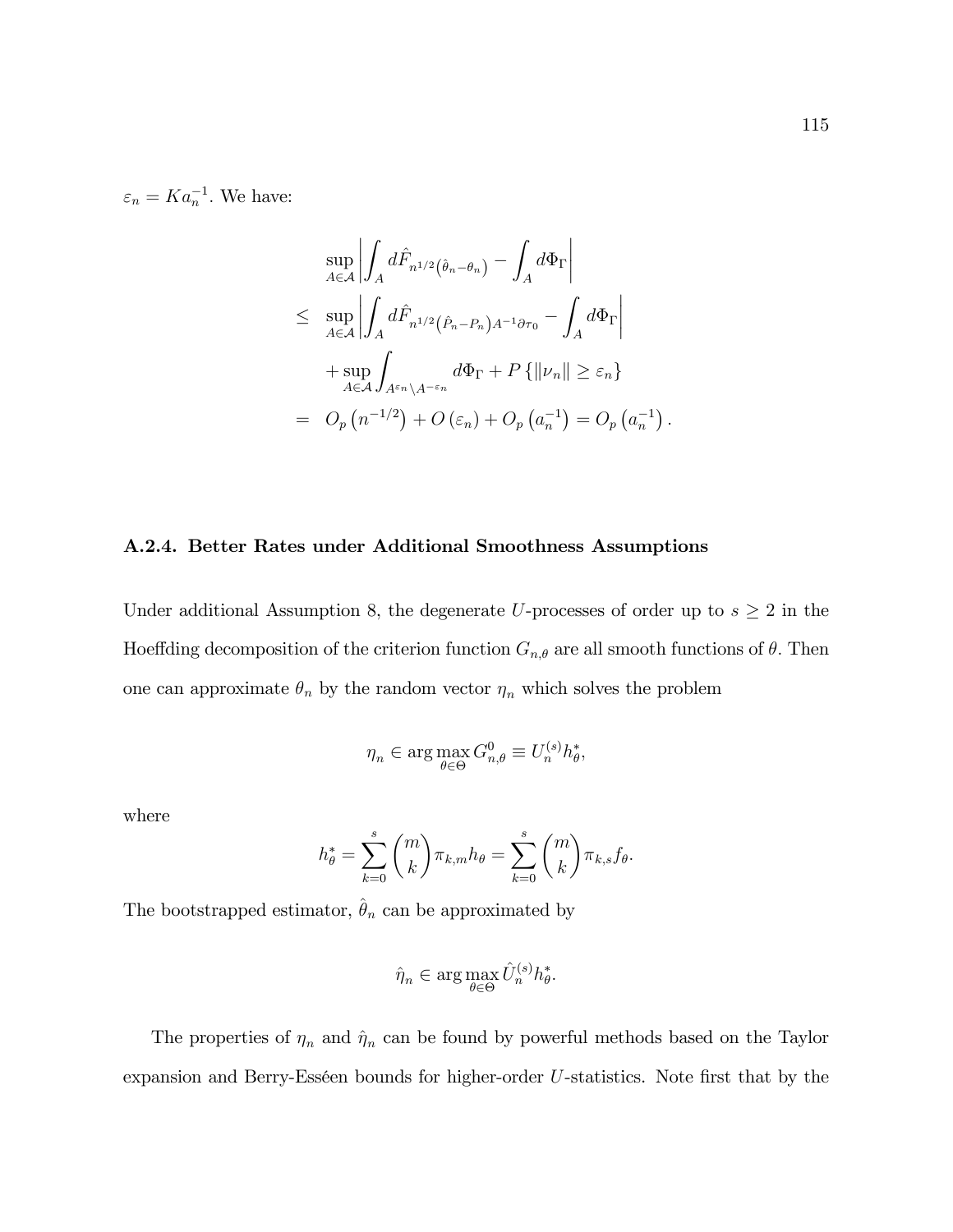Hoeffding decomposition, maximal and Chebyshev inequalities, for any  $\delta > 0$ ,

$$
P\left\{\|\eta_n\| > \delta\right\} = O\left(n^{-1/2}\right),\,
$$

and

$$
P\left\{\|\hat{\eta}_n\| > \delta\right\} = O\left(n^{-1/2}\right).
$$

In particular, with probability at least  $1-O(n^{-1/2})$ ,  $\eta_n - \theta_0$  coincides with the solution to the first order condition:

$$
U_n^{(2)}g_{\theta_0+\theta} = \xi_{n,\theta_0+\theta},
$$

where  $g_{\theta} = \left( P^m + m \pi_{1,s} + \frac{m(m-1)}{2} \right)$  $\left(\frac{n-1}{2}\pi_{2,s}\right)\partial f_{\theta}$ , and  $\xi_{n,\theta} = \sum_{k=3}^s \binom{m}{k} U_n^{(k)} \pi_{k,s} \partial f_{\theta}$ . Functions  $g_{\theta}$ ,  $\xi_{n,\theta}$ , and  $\eta_n$  satisfy the assumptions of Lemma 20 (in particular,  $P^m \partial g_0 = P^m \partial f_0 = 0$ , by the first-order condition in the population problem), and, therefore, the following Berry-Esséen bound holds:

(A.19) 
$$
\sup_{A \in \mathcal{A}} \left| \int_{A} dF_{n^{1/2}(\eta_n - \theta_0)} - \int_{A} d\Phi_{\Gamma} \right| = O(n^{-1/2}).
$$

To obtain a similar bound for the bootstrap problem, apply Lemma 20 conditionally on the sample. With probability at least  $1-O(n^{-1/2})$ , the random vector  $\hat{\eta}_n - \eta_n$  coincides with the solution to the equation:

$$
\hat{U}^{(2)}_n g_{\eta_n+\theta} = \hat{\xi}_{n,\eta_n+\theta}
$$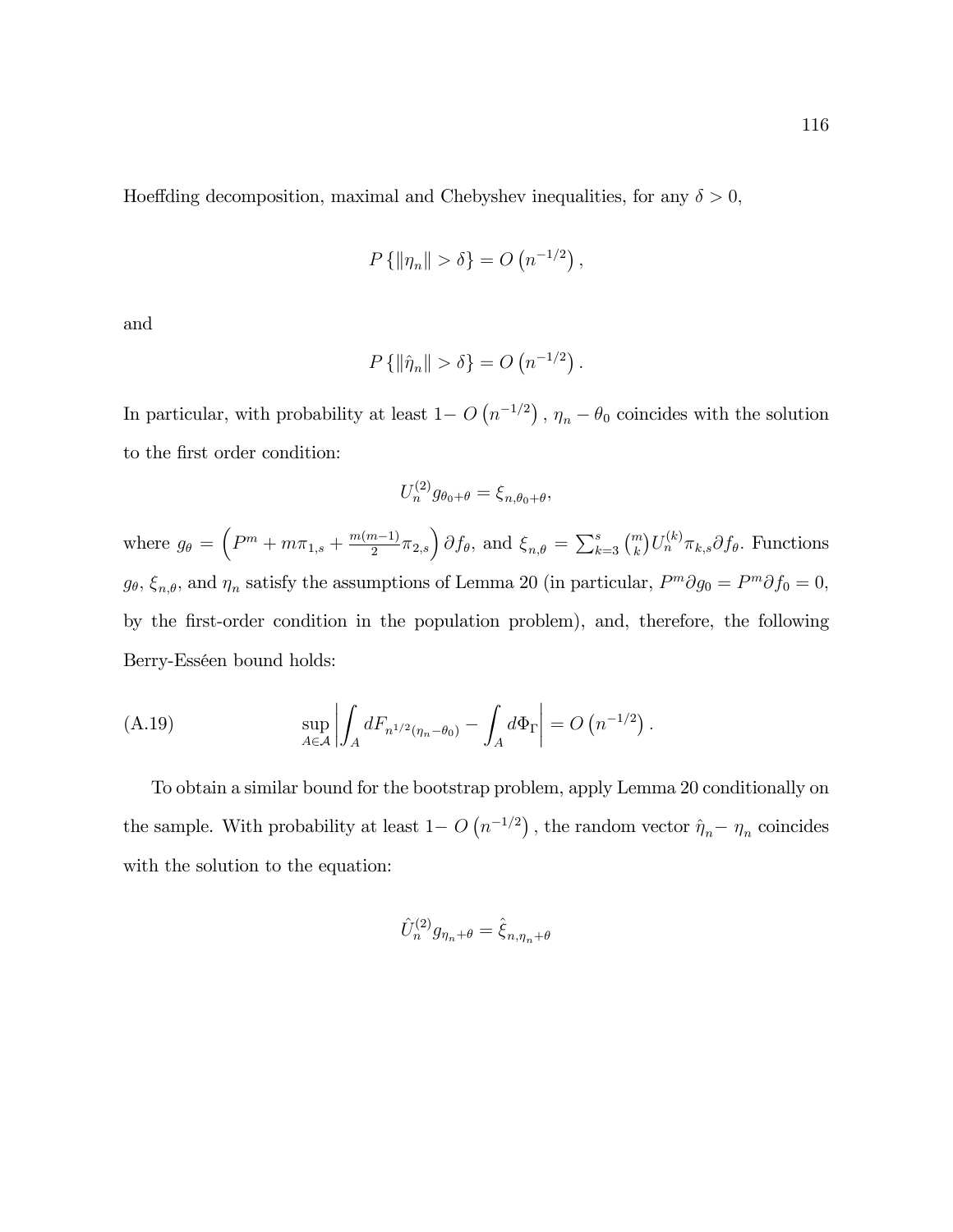where  $\hat{\xi}_{n,\theta} = \sum_{k=3}^{s} \binom{m}{k} \hat{U}_n^{(k)} \pi_{k,s} \partial f_{\theta}$ . Note, in particular, that

$$
P_n^2 g_{\eta_n + \theta} = \frac{n-1}{n} U_n g_{\eta_n} + \frac{1}{n^2} \sum_{i=1}^n g_{\eta_n} (Z_i, Z_i)
$$
  
=  $\xi_{n, \eta_n} + \frac{1}{n^2} \sum_{i=1}^n g_{\eta_n} (Z_i, Z_i);$ 

and, therefore, satisfies Assumption (ii) of Lemma 20 with  $K = O_p(1)$ . Also note that the conditional moments required to apply Lemma 20 are bounded for almost all sequences of data  $\{Z_1, Z_2...\}$ , by the moment conditions on L in Assumption 10 (a); therefore,  $c_d$ in Lemma 20 will be  $O_p(1)$ . Thus,

$$
\sup_{A\in\mathcal{A}}\left|\int_A d\hat{F}_{n^{1/2}(\hat{\eta}_n-\eta_n)}-\int_A d\Phi_{\Gamma_n}\right|=O_p\left(n^{-1/2}\right).
$$

Under the assumption that  $P || \partial f_{\theta} ||^4 < \infty$ , we can rewrite the last bound as

(A.20) 
$$
\sup_{A \in \mathcal{A}} \left| \int_A d\hat{F}_{n^{1/2}(\hat{\eta}_n - \eta_n)} - \int_A d\Phi_{\Gamma} \right| = O_p(n^{-1/2}).
$$

The objective function for the estimators  $\theta_n$ ,  $\hat{\theta}_n$ , contains additional terms given by:

$$
\zeta_{n,\theta} = \sum_{k=s+1}^{m} {m \choose k} U_n^{(k)} \left( \pi_{k,m} h_{\theta} \right) + r_{n,\theta}
$$

and

$$
\hat{\zeta}_{n,\theta} = \sum_{k=s}^{m} {m \choose k} \hat{U}_n^{(k)} (\pi_{k,m} h_{\theta}) + \hat{r}_{n,\theta}.
$$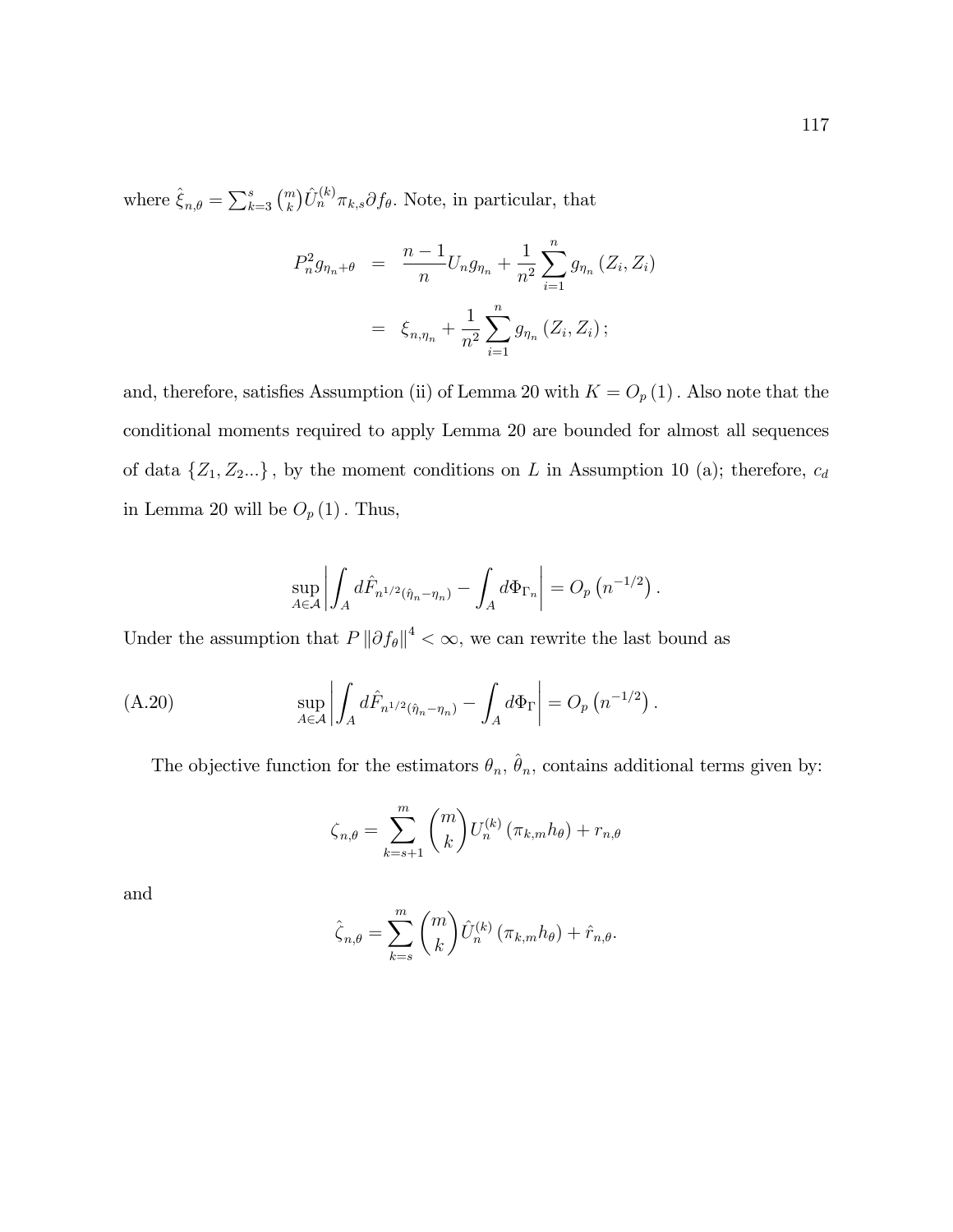To estimate the differences  $\theta_n - \eta_n$  and  $\hat{\theta}_n - \hat{\eta}_n$ , use Theorem 10. Under Assumption 8, by the Taylor expansion,

$$
U_n^{(s)}h_{\theta} = U_n^{(s)}h_{\theta}^* = \theta'W_n - \frac{1}{2}\theta' A_{n,\theta}\theta,
$$

where

$$
W_n = U_n^{(s)} \partial h_0^*,
$$

and, for  $A = -\partial^2 P h_0 = -\partial^2 P h_0^*$ ,

$$
\partial^2 G^0_{n,\theta} = -A + U_n^{(s)} \partial^2 (h_0^* - P h_0^*) + O (L ||\theta||).
$$

Condition (i) of Theorem 10 is satisfied with  $a_n = n^{1/2}$ , for both  $\theta_n$  and  $\eta_n$ . Condition  $(i)$  follows from the previous display, positive definiteness of  $A$ , and the moment conditions on function L. If Assumptions 8, 9 are satisfied with  $s = 2$ , then condition (iii) of the theorem is satisfied with  $a_n = n^{1/2-\epsilon}$ , where  $\epsilon > 0$  is arbitrarily small, by Lemma 12 (a) (for the degenerate U-process of order 3), and Lemma 11 (a) with sufficiently high  $p$  (for the degenerate U-processes of order 4 and higher). If  $s = 3$ , then condition (iii) is satisfied with  $a_n = n^{3/4-\epsilon}$ , by the same lemmas (Lemma 12 now should be used for the degenerate U-processes of order  $4)^2$ . Conditions (i-iii) can be verified for the bootstrap (i.e. relative

<sup>&</sup>lt;sup>2</sup>The result for  $s = 3$  can be used to obtain the Edgeworth expansion for the distribution functions of  $n^{1/2}\theta_n$  and  $n^{1/2}(\hat{\theta}_n-\theta_n)$  with the error term of order  $O(n^{-3/4+\epsilon})$   $(O_p(n^{-3/4+\epsilon})$  for the bootstrap), which implies that the *symmetric* confidence intervals for  $\theta_n$  constructed using the bootstrap are  $O_p(n^{-3/4+\epsilon})$ -accurate. The last bound may not be tight, even with  $\varepsilon$  omitted. For the parametric estimators, the symmetric confidence intervals are also more accurate than one-sided ones, and have the error of coverage probability  $O_p(n^{-1})$  (see Hall [1992]). The derivation is tedious because it requires further terms in the Edgeworth expansion for  $\eta_n$  and  $\hat{\eta}_n$ , and is omitted.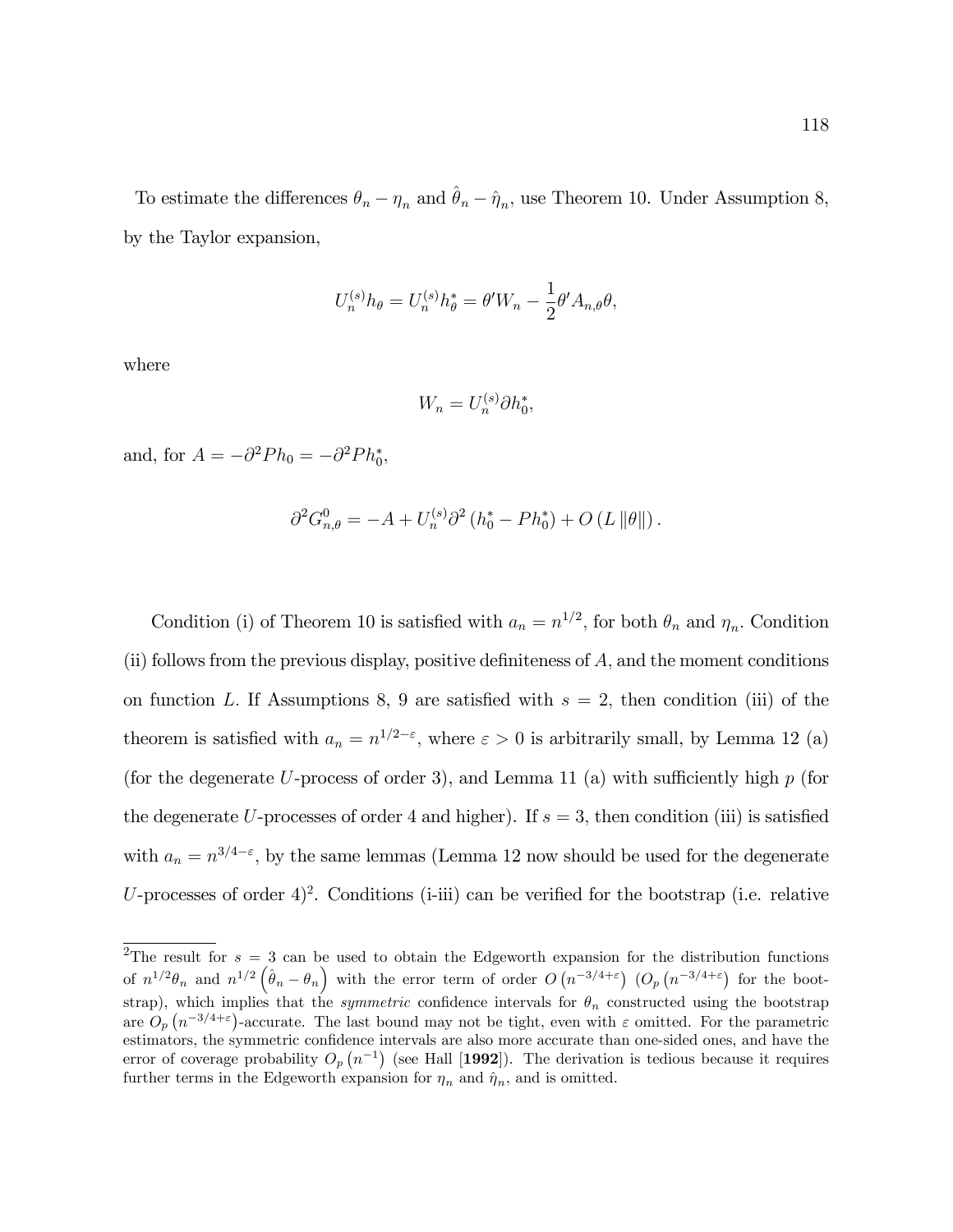to the unconditional distribution of the bootstrap draws) in the same way. Particularly, condition (iii) directly follows from Lemmas 11 (c) and 12 (b).

It follows that for some constant  $K > 0$ ,

(A.21) 
$$
P\left\{n^{1/2} \left\|\theta_n - \eta_n\right\| > Ka_n^{-1}\right\} = O\left(a_n^{-1}\right)
$$

and

$$
P\left\{n^{1/2} \left\|\hat{\theta}_n - \hat{\eta}_n\right\| > Ka_n^{-1}\right\} = O\left(a_n^{-1}\right).
$$

Combining the last to bounds we have

(A.22) 
$$
P\left\{n^{1/2} \left\| \left(\hat{\theta}_n - \theta_n\right) - (\hat{\eta}_n - \eta_n) \right\| > Ka_n^{-1}\right\} = O\left(a_n^{-1}\right).
$$

The sample version of Theorem 5 follows from  $(A.19)$  and  $(A.21)$ , while its bootstrap counterparts follows from (A.20) and (A.22).

## A.3. Bounds on Oscillations of U-Processes

Here we provide a brief discussion of the empirical process theory for U-processes, and extensions to it, that eventually lead to Lemmas 11, 12. The bounds listed here are relevant for the U-processes indexed by a Euclidean class of functions. For the convenience of the reader we remind the definition. Call function  $H$  an envelope of a class of functions  $\mathcal{H}$  if  $|h| \leq H$  for each  $h \in \mathcal{H}$ .

**Definition 13.** (Nolan and Pollard [1987]) Let  $H$  be a class of real-valued functions defined on the same set. Call  $H$  Euclidean for the envelope  $H$  if there exist positive constants (referred to as Euclidean numbers in the sequel) A and V such that for any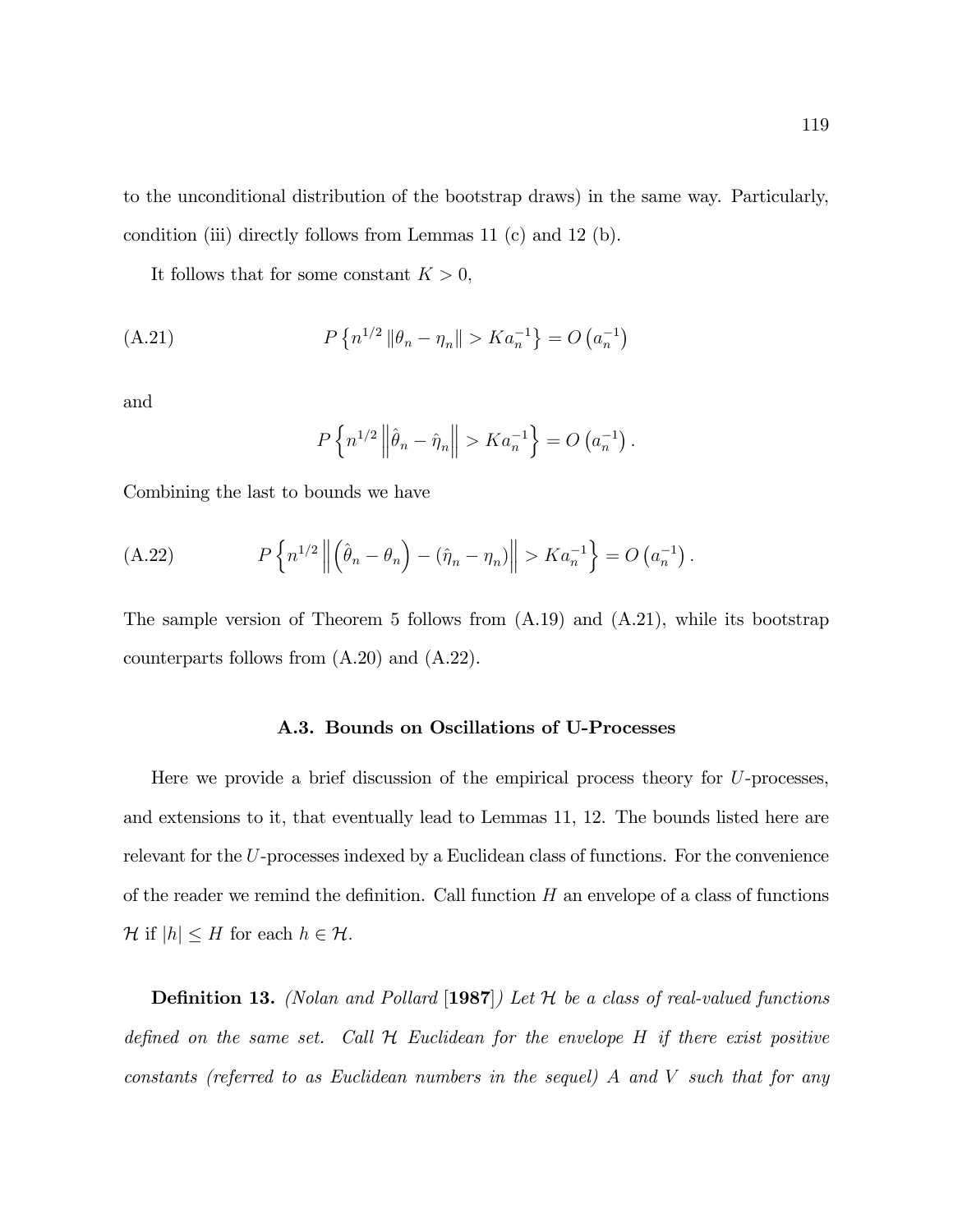measure  $\mu$ , for which  $0 < \mu H < \infty$ ,

$$
N_2(\varepsilon, d_\mu) \le A\varepsilon^{-V}, \ 0 < \varepsilon \le 1.
$$

Here, for  $h_1, h_2 \in \mathcal{H}$ ,  $d_{\mu}(h_1, h_2) = \mu |h_1 - h_2|^2 / \mu H^2$  and  $N_2(\varepsilon, d_{\mu})$  is the packing number of H with respect to the pseudometric  $d_{\mu}$ , i.e. the largest number N such that there exist functions  $h_1, ..., h_N$  with the property  $d_\mu(h_i, h_j) > \rho$  for  $i \neq j$ .

A detailed review of the properties of Euclidean classes of functions can be found in Nolan and Pollard [1987] and Pakes and Pollard [1989]. In particular, if  $\mathcal{H}_1$  and  $\mathcal{H}_2$  are two Euclidean classes for the envelopes, respectively,  $H_1$  and  $H_2$ , then the class  $\mathcal{H}_1 + \mathcal{H}_2 \equiv \{h_1 + h_2 : h_i \in \mathcal{H}_i\}$  is Euclidean for the envelope  $H_1 + H_2$  and the class  $\mathcal{H}_1 \cdot \mathcal{H}_2 \equiv \{h_1 \cdot h_2 : h_i \in \mathcal{H}_i\}$  is Euclidean for the envelope  $H_1 \cdot H_2$ . If  $\mathcal{H} = \{h : \mathcal{Z}^m \to \mathbb{R}\}\$ is A, V - Euclidean for the envelope H, then the class  $\{|h|: h \in \mathcal{H}\}\$ is A, V - Euclidean for the envelope H, and for any probability distribution  $\mu$ , acting on variables  $z_1, ..., z_k$ , the class

$$
\{\mu h(\cdot, z_{k+1}, ..., z_m) : h \in \mathcal{H}\}
$$

is A, V-Euclidean for the envelope  $\mu$ H (in particular,  $\mu$  may put mass 1 on a value of  $(z_1, ..., z_k)).$ 

It is convenient to introduce extra notation for the rest of this subsection. Throughout  $\lesssim$  will denote inequality up to a multiplicative constant. The constant may depend on certain parameters of the model (typically, the Euclidean numbers A and V , the order of the process m and so on), but not on n or the sample data  $\{Z_1, ..., Z_n\}$ . In particular, we will often use the inequality  $(a + b)^p \lesssim a^p + b^p$ ,  $a, b \ge 0$ ,  $p > 0$ , where the constant depends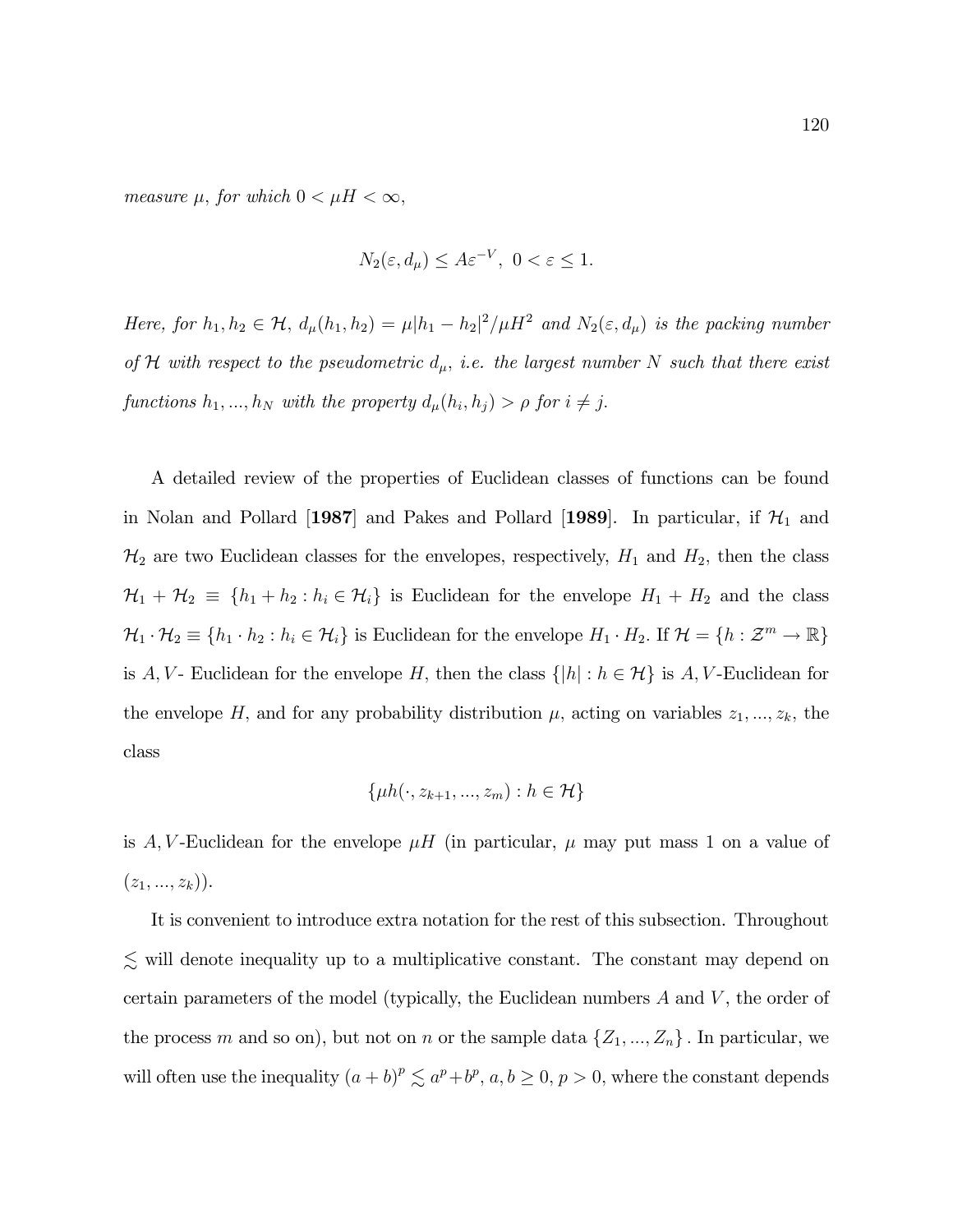on p only (for  $p \in (0, 1)$  the constant is 1). Symbol  $\left\| \cdot \right\|_{\mathcal{H}}$  will stand for the supremum over a class of functions  $H$ .

Lemma 14 gives bounds for the first moment of the suprema of the degenerate empirical and U-processes.

**Lemma 14.** Let  $H$  be a class of P-degenerate symmetric functions which is Euclidean for an envelope H with  $P^m H > 0$ . Then

$$
P\left\|U_{n}^{m}h\right\|_{\mathcal{H}}
$$
  
\$\lesssim n^{-m/2}P\left[\left(U\_{n}^{m}H^{2}\right)^{1/2}\int\_{0}^{\left(\left\|U\_{n}^{m}h^{2}\right\|\_{\mathcal{H}}/U\_{n}^{m}H^{2}\right)^{1/2}}(1-\log\varepsilon)^{m/2}d\varepsilon\right]\$

Here the multiplicative constant depends on  $m$  and the Euclidean numbers  $A, V$  only.

**Proof.** Cases  $m = 1, 2$  were considered in Pollard [1989], Theorem 4.2 (i), and Nolan and Pollard  $\vert 1987 \vert$ . For  $m \geq 1$ , the inequalities follow from Propositions 2.1, 2.2 and 2.6 in Arcones and Giné [1993]; see also the calculations in Arcones and Giné [1994].  $\Box$ 

**Remark 15.** The integral that appears in Lemma 14 (with  $\frac{||U_m^m h^2||_H}{U_m^m H^2} \equiv x \in (0,1]$ ) can be bounded from above and from below by multiples of function

$$
J_m(x) = x^{1/2} \left( 1 - \frac{1}{m} \log x \right)^{m/2},
$$

which is increasing, concave, and bounded on  $x \in (0, 1]$ . Furthermore,  $J_m(x)$ ,  $m \ge 1$ , satisfies

$$
(m/2)^{m/2} (\log n)^{-m/2} J_m(x) \le x^{1/2} \vee (n^{-1} \log n)^{1/2}
$$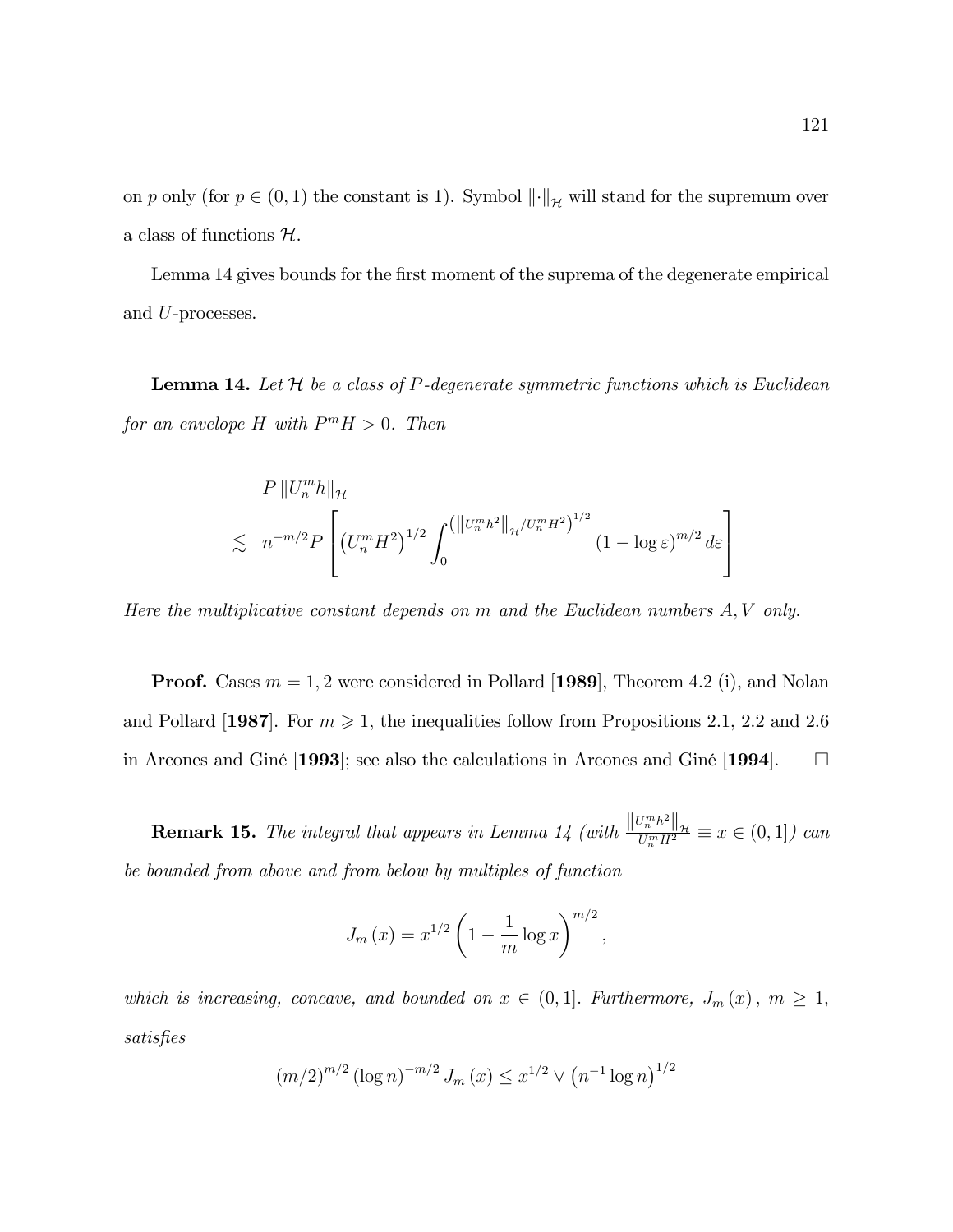for all  $x \in (0,1]$  and  $n \geq e^m$  (particularly, if  $x \leq n^{-1} \log n$ ,  $J_m(x) \leq J(n^{-1} \log n)$  by monotonicity).

The bound on  $P\|U_n^m h\|_{\mathcal{H}}$  is related to the "continuity modulus" of the class  $\mathcal{H}$ ,  $\|P^m h^2\|_{\mathcal{H}}^{1/2}.$ 

**Lemma 16.** Let  $\mathcal{H} = \{h : \mathcal{Z}^m \to \mathbb{R}\}, m \geq 1$ , be a Euclidean class of symmetric,  $P$ -degenerate functions with envelope 1. Then for all  $n$ ,

(A.23) 
$$
P\left\|U_n^{(m)}h\right\|_{\mathcal{H}} \lesssim \left(n^{-1}\log n\right)^{m/2}\left\|P^m h^2\right\|_{\mathcal{H}}^{1/2} + \left(n^{-1}\log n\right)^{(m+1)/2},
$$

where the multiplicative constant depends on m and the Euclidean numbers of the class only.

**Proof.** Follows from Theorem 8 in Giné and Mason [2007]. □

**Lemma 17.** Let  $\mathcal{H} = \{h : \mathcal{Z}^m \to \mathbb{R}\}\$  be a class of symmetric, P-degenerate functions, Euclidean for an envelope H. If for  $p \geq 2$ ,  $P^m H^p < \infty$ , then

$$
P\left\|U_n^{(m)}h\right\|_{\mathcal{H}} \lesssim \left(n^{-1}\log n\right)^{m/2}\left\|P^{m}h^2\right\|_{\mathcal{H}}^{1/2} + \left(n^{-1}\log n\right)^{(m+1)/2-1/p}
$$

In these inequalities, the multiplicative constants depend on  $m$ ,  $P^mH^p$  and the Euclidean numbers of the class only.

Proof. First, we obtain

(A.24) 
$$
P\left\|U_n^{(m)}h^2\right\|_{\mathcal{H}} \lesssim \left\|P^m h^2\right\|_{\mathcal{H}} + \left(n^{-1}\log n\right)^{1-2/p}.
$$

: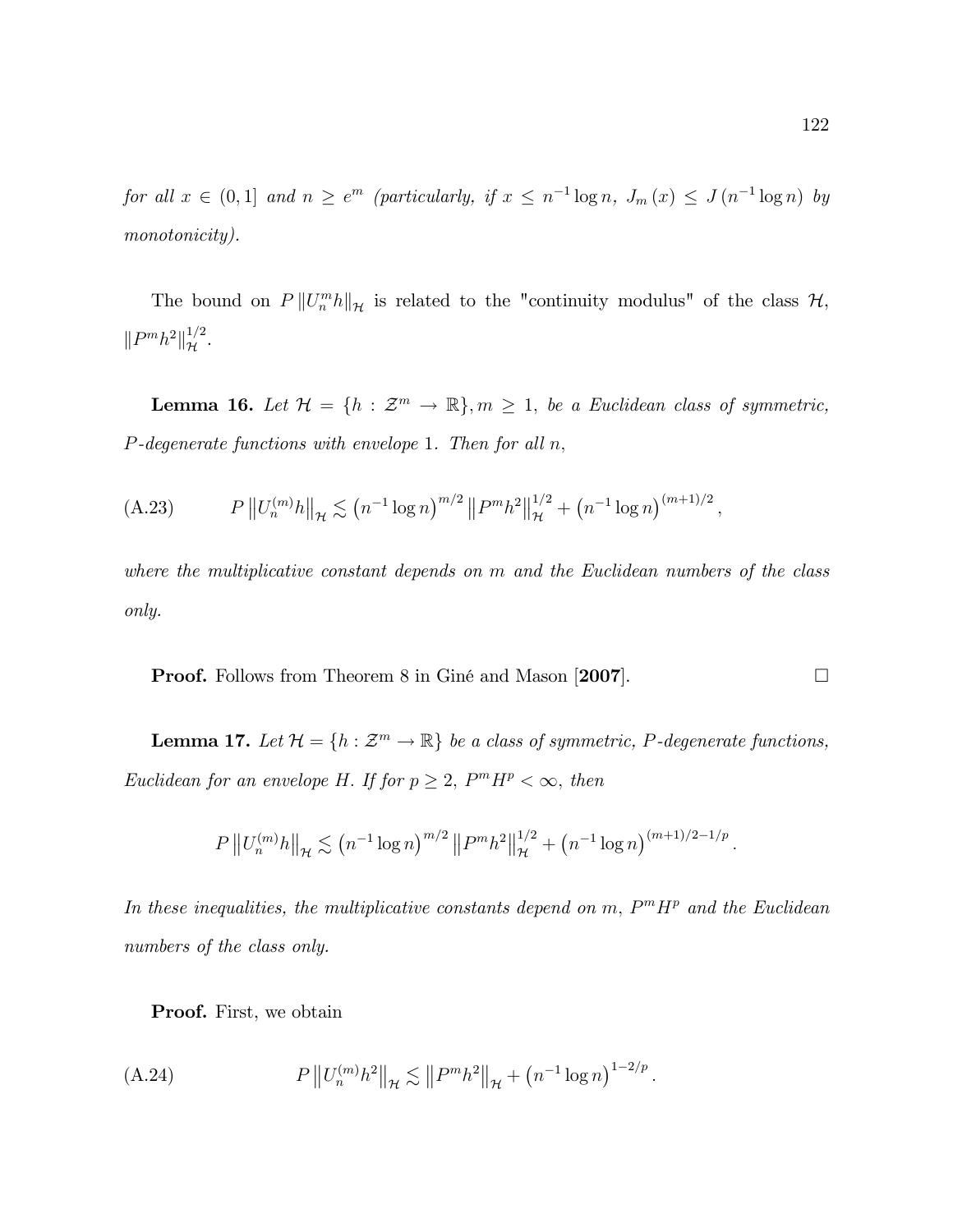Let  $\mathcal{H}_L$ ,  $L \geq 1$ , be the class of functions  $\{h \cdot 1\{|h| \leq L\} : h \in \mathcal{H}\}\)$ . Note that  $\mathcal{H}_L$  is Euclidean for the envelope L. Consider the case  $L = 1$ . By the Hoeffding decomposition, Lemma 14 and Remark 15,

$$
P ||U_n^{(m)}h^2||_{\mathcal{H}_1} \leq ||P^m h^2||_{\mathcal{H}_1} + n^{-1/2} P J_1 \left( ||P_n (\pi_{1,m} h^2) ||_{\mathcal{H}_1} \right) + n^{-1}
$$
  

$$
\leq ||P^m h^2||_{\mathcal{H}_1}
$$
  

$$
+ n^{-1/2} P ||P_n (\pi_{1,m} h^2) ||_{\mathcal{H}_1}^{1/2} + n^{-1} \log n.
$$

Note that

$$
\|P_n (\pi_{1,m} h^2)^2\|_{\mathcal{H}_1} \leq \|P_n (P^{m-1} h^2)^2\|_{\mathcal{H}_1} + \|P^m h^4\|_{\mathcal{H}_1}
$$
  

$$
\leq \|P_n P^{m-1} h^2\|_{\mathcal{H}_1} + \|P^m h^2\|_{\mathcal{H}_1}.
$$

Therefore, (also using  $2 |xy| \leq x^2 + y^2$ )

(A.25) 
$$
P\left\|U_n^{(m)}h^2\right\|_{\mathcal{H}_1} \lesssim \|P^m h^2\|_{\mathcal{H}_1} + n^{-1}\log n + (n^{-1}\log n)^{1/2} P\left\|P_n P^{m-1} h^2\right\|_{\mathcal{H}_1}^{1/2}.
$$

Apply this inequality to the process  $P_n(P^{m-1}h^2)$ ; denoting by X the expression

$$
P\left\|P_n\left(P^{m-1}h^2\right)\right\|_{\mathcal{H}_1},\,
$$

and by  $C > 0$  the multiplicative constant,

$$
X \le C \left\| P^m h^2 \right\|_{\mathcal{H}_1} + C X^{1/2} \left( n^{-1} \log n \right)^{1/2} + C n^{-1} \log n.
$$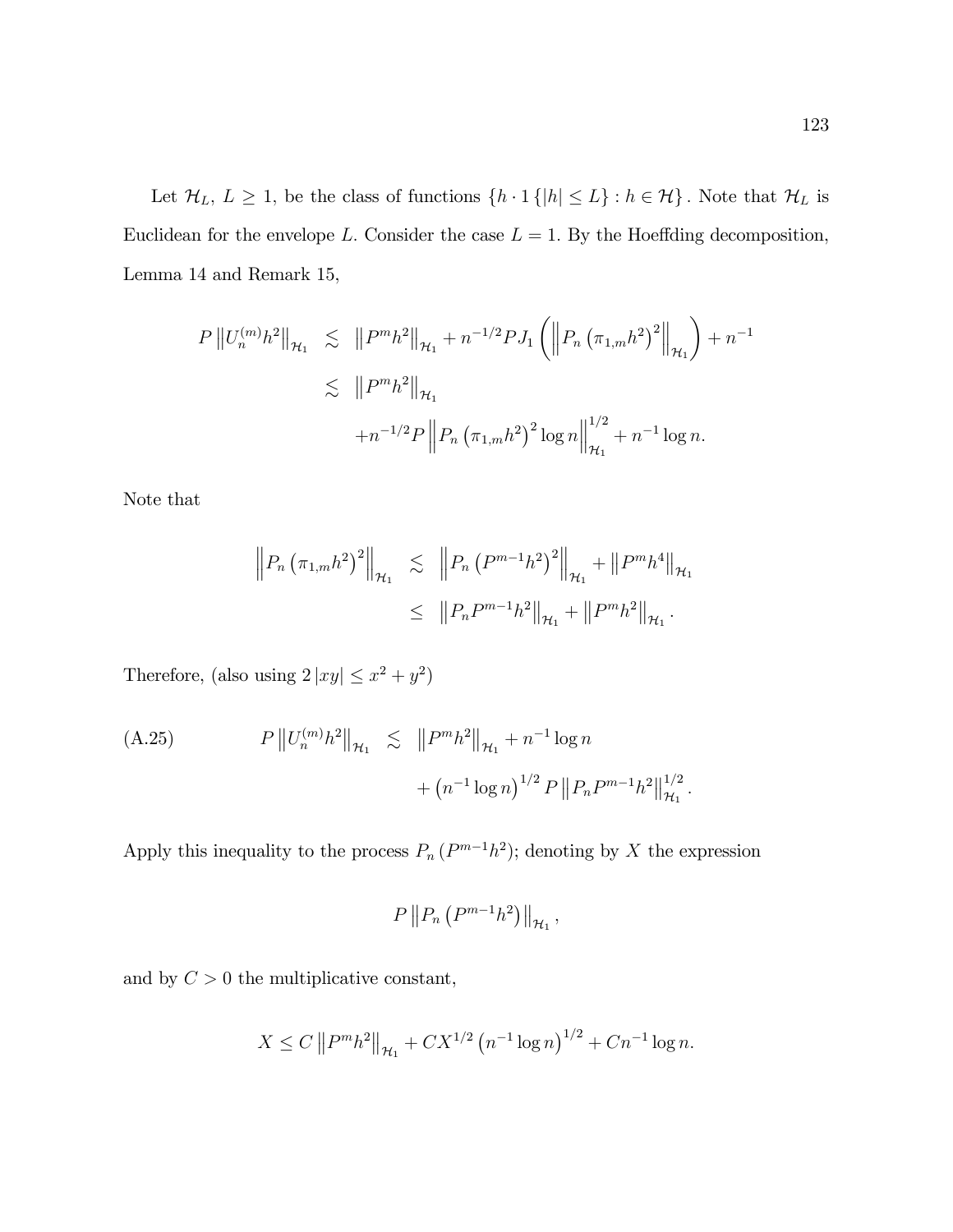One possibility is that  $X > 4C^2n^{-1}\log n$ , in which case the previous inequality gives

$$
X \le C ||P^m h^2||_{\mathcal{H}_1} + \frac{1}{2}X + Cn^{-1} \log n,
$$

so that

$$
X \lesssim ||P^m h^2||_{\mathcal{H}_1} + n^{-1} \log n.
$$

The other possibility is that  $X \geq 4C^2 n^{-1} \log n$ . In both cases,

$$
P\left\|P_n\left(P^{m-1}h^2\right)\right\|_{\mathcal{H}_1} \le \left\|P^m h^2\right\|_{\mathcal{H}_1} + n^{-1}\log n.
$$

Substitute this into (A.25):

$$
P\left\|U_n^{(m)}h^2\right\|_{\mathcal{H}_1} \lesssim \left\|P^m h^2\right\|_{\mathcal{H}_1} + n^{-1}\log n.
$$

For an arbitrary  $L\geq 1,$  by rescaling,

$$
P\left\|U_n^{(m)}h^2\right\|_{\mathcal{H}_L}\lesssim \left\|P^m h^2\right\|_{\mathcal{H}_L}+L^2n^{-1}\log n.
$$

Next, as

$$
h^{2} = h^{2}1 \{ |h| \le L \} + h^{2}1 \{ |h| \ge L \}
$$
  
 
$$
\le h^{2}1 \{ |h| \le L \} + H^{2}1 \{ H \ge L \},
$$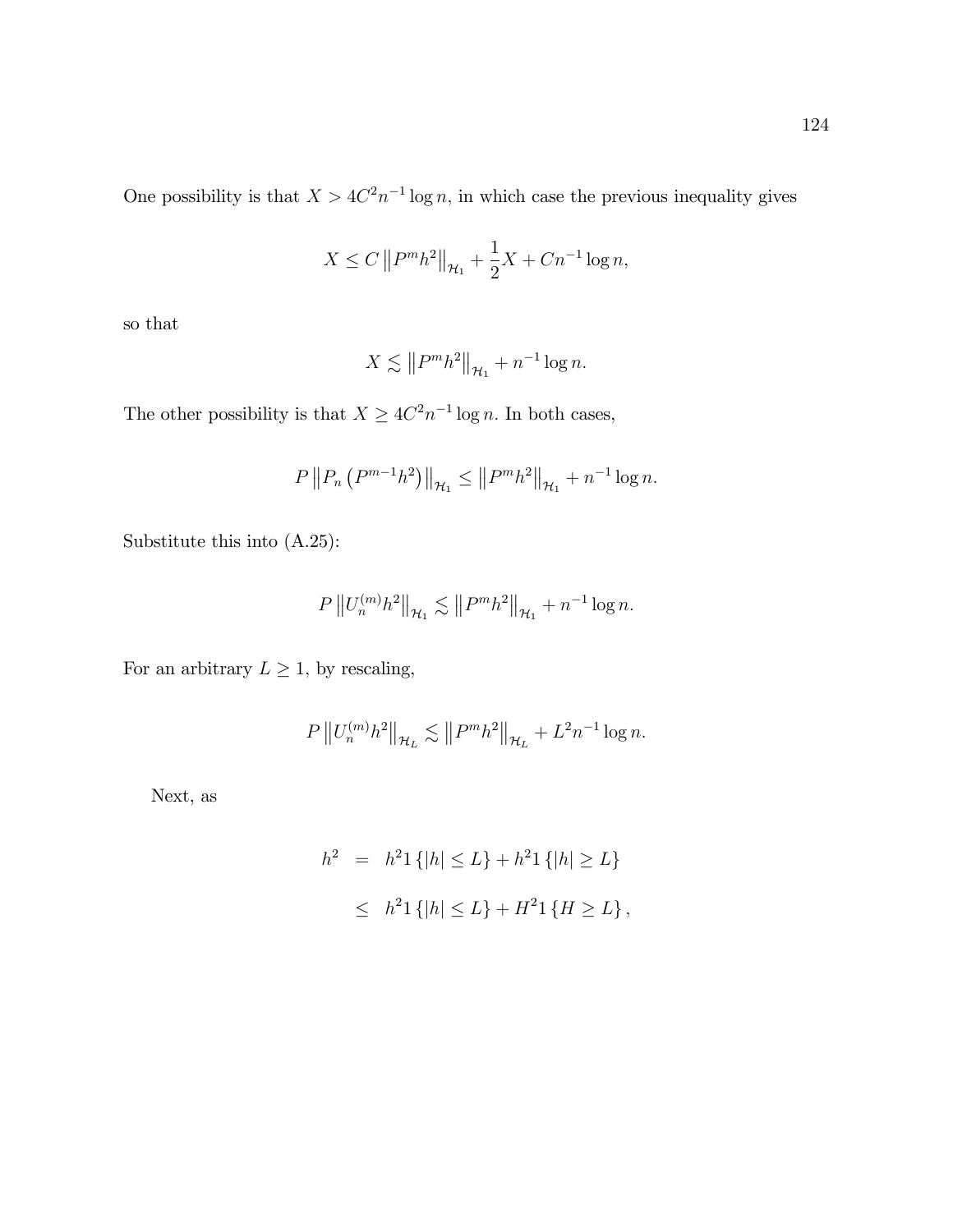we have

$$
P ||U_n^{(m)}h^2||_{\mathcal{H}}
$$
  
\n
$$
\lesssim ||P^m h^2||_{\mathcal{H}} + L^2 (n^{-1} \log n) + PH^2 1 \{H > L\}
$$
  
\n
$$
= ||P^m h^2||_{\mathcal{H}} + L^2 (n^{-1} \log n) + o (L^{-p+2}).
$$

Taking  $L = (n^{-1} \log n)^{-1/p}$  gives (A.24).

For a U-statistic of order  $m$ , use first Lemma 14 and Remark 15:

$$
P\left\|U_n^{(m)}h\right\|_{\mathcal{H}} \leq (n^{-1}\log n)^{m/2} P\left\|U_n^{(m)}h^2\right\|_{\mathcal{H}} + (P^m H^2)^{1/2} (n^{-1}\log n)^{(m+1)/2}.
$$

Now use  $(A.24)$ .

**Lemma 18.** (Hoffmann-Jørgensen inequality for U-processes indexed by Euclidean classes of functions). Let  $\mathcal{H} = \{h : \mathcal{Z}^m \to \mathbb{R}\}\$  be a class of P-degenerate symmetric functions which is Euclidean for a  $P<sup>m</sup>$ -square-integrable envelope H. Then for every  $p\geq 2$ 

$$
P\left\|U_n^{(m)}h\right\|_{\mathcal{H}}^p \lesssim \left(P\left\|U_n^{(m)}h\right\|_{\mathcal{H}}\right)^p + n^{-p(m+1)/2+1}P^mH^p,
$$

with a constant depending on  $m, p$  and Euclidean constants  $A, V$  of the class only.

**Proof.** For  $m = 1$  this inequality is well-known: it holds without constraints on the capacity of the class  $H$ , see van der Vaart and Wellner [1996], Theorem 2.14.5. For  $m \geq 2$ , Giné and Zinn [1992], Corollary 4, obtained the following bound (also without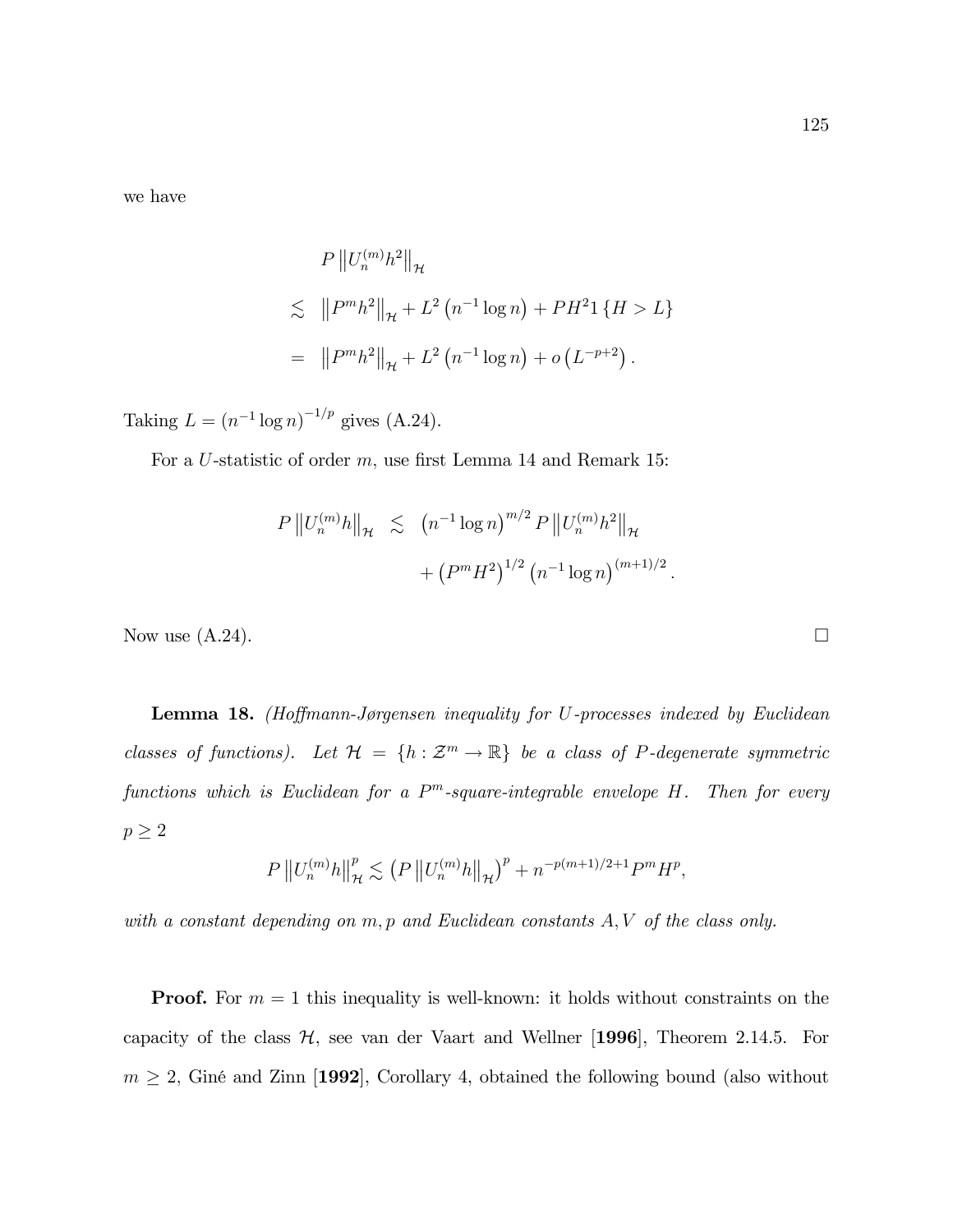capacity restrictions on  $\mathcal{H}$ ):

$$
P || U_n^{(m)} h ||_{\mathcal{H}}^p \lesssim (P || U_n^{(m)} h ||_{\mathcal{H}})^p
$$
  
+
$$
P \max_{i_m \leq n} \left\| \binom{n}{m}^{-1} \sum_{i_1, \dots, i_{m-1} : (i_1, \dots, i_{m-1}) \in I_n^{(m)}}^{n} h(Z_{i_1}, \dots, Z_{i_m}) \right\|_{\mathcal{H}}^p
$$

The second term can be bounded by

$$
P\sum_{j=1}^{n} \left\| {n \choose m}^{-1} \sum_{i_1, \dots, i_{m-1} : (i_1, \dots, i_{m-1}) \in I_n^{(m)}} h(Z_{i_1}, \dots, Z_{i_m}) \right\|_{\mathcal{H}}^p
$$
  

$$
\lesssim n^{-p+1} P' P \left\| U_{n-1}^{(m-1)} h(\cdot, Z') \right\|_{\mathcal{H}}^p,
$$

where  $Z'$  is an independent copy of  $Z_i$ , and  $P'$  integrates over  $Z'$ . Using the same argument for  $U_{n-1}^{(m-1)}h(\cdot,z)$ , with fixed z, we have:

$$
P\left\|U_{n-1}^{(m-1)}h(\cdot,z)\right\|_{\mathcal{H}}^{p} \leq \left(P\left\|U_{n-1}^{(m-1)}h(\cdot,z)\right\|_{\mathcal{H}}\right)^{p} + n^{-p+1}P'P\left\|U_{n-2}^{(m-2)}h(\cdot,Z',z)\right\|_{\mathcal{H}}^{p}.
$$

Euclidean property of the class  $\mathcal H$  gives an upper bound for the first term:

$$
\left(P\left\|U_{n-1}^{(m-1)}h(\cdot,z)\right\|_{\mathcal{H}}\right)^{p} \lesssim n^{-(m-1)p/2} \left(PH\left(\cdot,z\right)^{2}\right)^{p/2},
$$

where the multiplicative constant is the same for all  $z$ .

: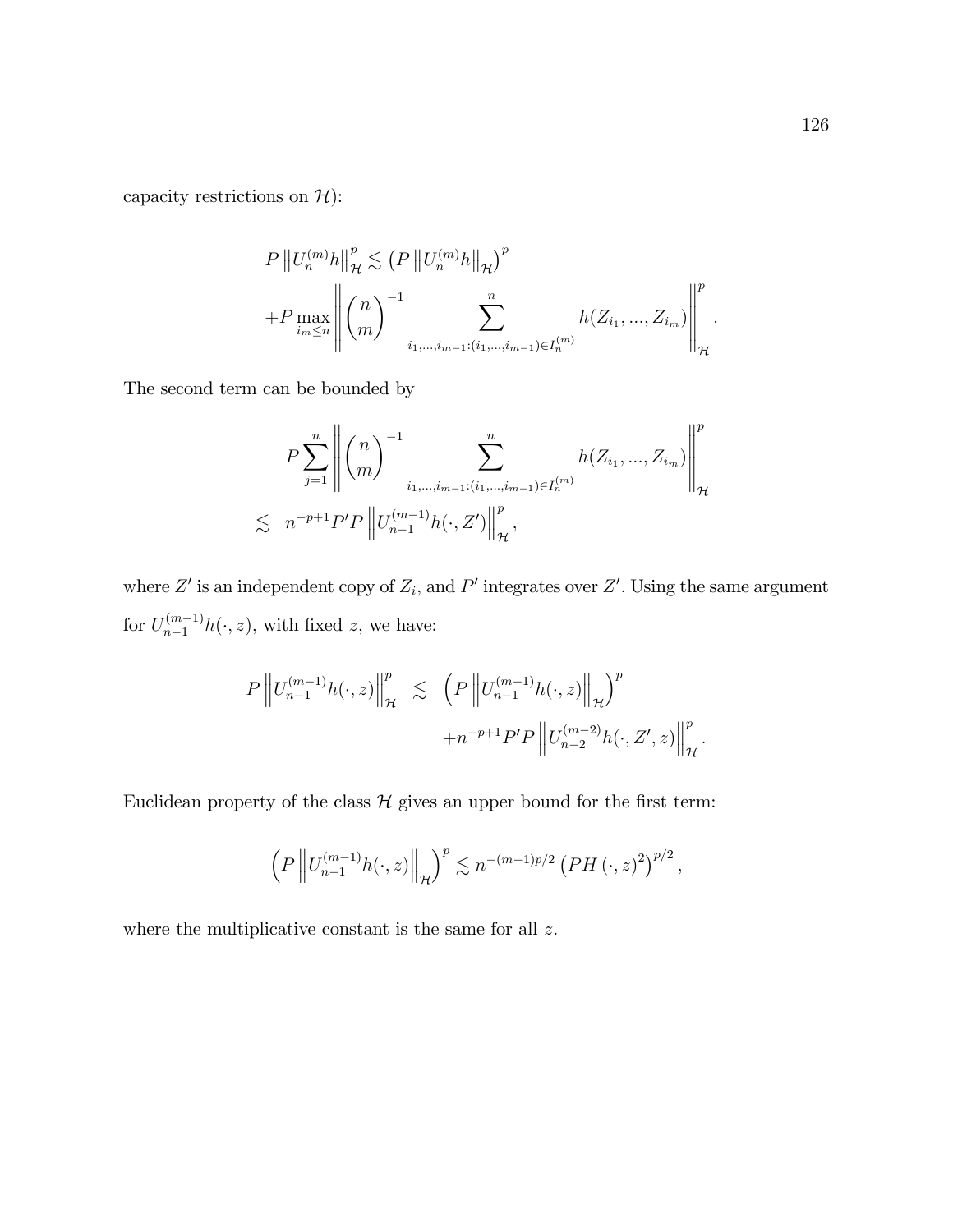Continue by induction, and use eventually the Hoffmann-Jørgensen inequality for  $m =$ 1 for the remaining P-process:

$$
P || U_n^{(m)} h ||_{\mathcal{H}}^p \leq (P || U_n^{(m)} h ||_{\mathcal{H}})^p + \sum_{s=1}^{m-1} n^{(-p+1)s - (m-s)p/2} P^m H^p
$$
  
+
$$
+ n^{(-p+1)(m-1)} n^{-1+1/p} P^m H^p
$$
  

$$
\leq (P || U_n^{(m)} h ||_{\mathcal{H}})^p + n^{-(m+1)p/2+1} P^m H^p.
$$

Now consider the bootstrap version of the U-process. As in the preceding literature (e.g. Theorem 2.2 in Arcones and GinÈ [1994]) the goal is to relate the moments of the bootstrapped process  $\hat{U}_n^{(m)} h$  to the moments of a modified sample process, by using the symmetrization and poissonization techniques suggested in Giné and Zinn [1990]. Note, however, that decomposition  $(A.8)$  requires the result under the assumption that h is  $P$ -degenerate, rather than  $P_n$ -degenerate, as it was assumed by previous authors.

We need extra notation. Let  $Q_i^{(j)}$  $i^{(j)}$ ,  $i = 1, 2, ...; j = 1, ..., m$ , be i.i.d. (across i and j) random variables, independent of all  $Z_i$ , and having the Poisson distribution with parameter  $1/2$ . Define random vectors

$$
\tilde{Z}_i = \left(Z_i, Q_i^{(1)}, ..., Q_i^{(m)}\right),
$$

and let  $\tilde{P}$  be the distribution of each  $\tilde{Z}_i$ , and  $\tilde{h}(\tilde{z}_1, ..., \tilde{z}_m)$  be a symmetric version of the function

$$
\tilde{h}^{0}(\tilde{z}_{1},...,\tilde{z}_{m}) = h(z_{1},...,z_{m}) q_{1}^{(1)} \cdot ... \cdot q_{m}^{(m)},
$$

 $\Box$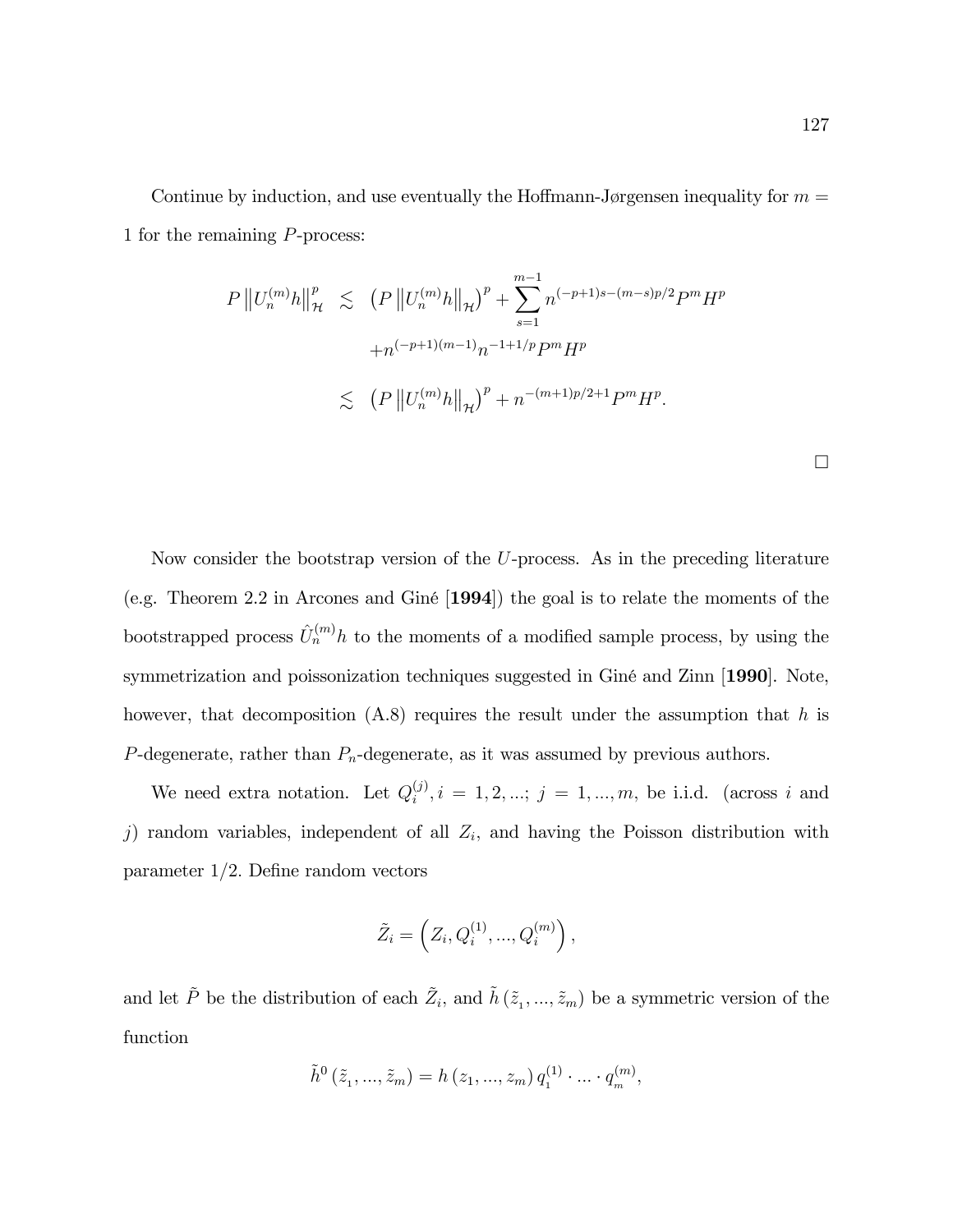where  $\tilde{z} = (z, q^{(1)}, ..., q^{(m)})$ . Note that functions  $\tilde{h}$  are degenerate relative to the distribution  $\tilde{P}$ . The usefulness of the following lemma stems from the fact that the class of functions  $\mathcal{H} = \{ \tilde{h} : h \in \mathcal{H} \}$  inherits the capacity and integrability properties (relative to  $\tilde{P}$ ) from those of the class  $\mathcal{H}$ . In particular, if  $\mathcal{H}$  is Euclidean for an envelope  $H(z_1, ..., z_m)$ , then  $\mathcal{\tilde{H}}$  is Euclidean for a symmetric version of the envelope  $H(z_1, ..., z_m) \cdot q_1^{(1)} \cdot ... \cdot q_m^{(m)}$ , denoted  $\tilde{H}$ . Also, since all moments of  $Q_i^{(j)}$  $i^{(j)}$  are finite,  $\{Z_i\}$  and  $\left\{Q_i^{(j)}\right\}$ i  $\}$  are independent,  $\tilde{H}$  has as many finite moments relative to  $\tilde{P},$  as  $H$  does relative to  $P.$ 

**Lemma 19.** Let  $\mathcal{H} = \{h : \mathcal{Z}^m \to \mathbb{R}\}\$  be a class of P-degenerate real symmetric functions. Assume that  $\mathcal H$  has an envelope H, and  $P^mH^p < \infty$ . Then

$$
P\left\|\hat{U}_n^{(m)}h\right\|_{\mathcal{H}}^p \lesssim P\left\|\frac{1}{n^m}\sum_{i_1,\dots,i_m}\tilde{h}\left(\tilde{Z}_{i_1},\dots,\tilde{Z}_{i_m}\right)\right\|_{\tilde{\mathcal{H}}}^p,
$$

where the constant depends on m and p only.

**Proof.** Use Hoeffding decomposition of the bootstrapped statistic relative to  $P_n$  (i.e. conditionally on the sample):

$$
\hat{U}_n^{(m)}h = \sum_{k=0}^m \binom{m}{k} \hat{U}_n^{(k)} \left(\pi_{k,m}^{P_n}h\right),\,
$$

where

$$
(\pi_{k,m}^{P_n} h_{\theta}) (z_1, ..., z_k) = (\delta_{z_1} - P_n) ... (\delta_{z_k} - P_n) P_n^{m-k} h_{\theta}.
$$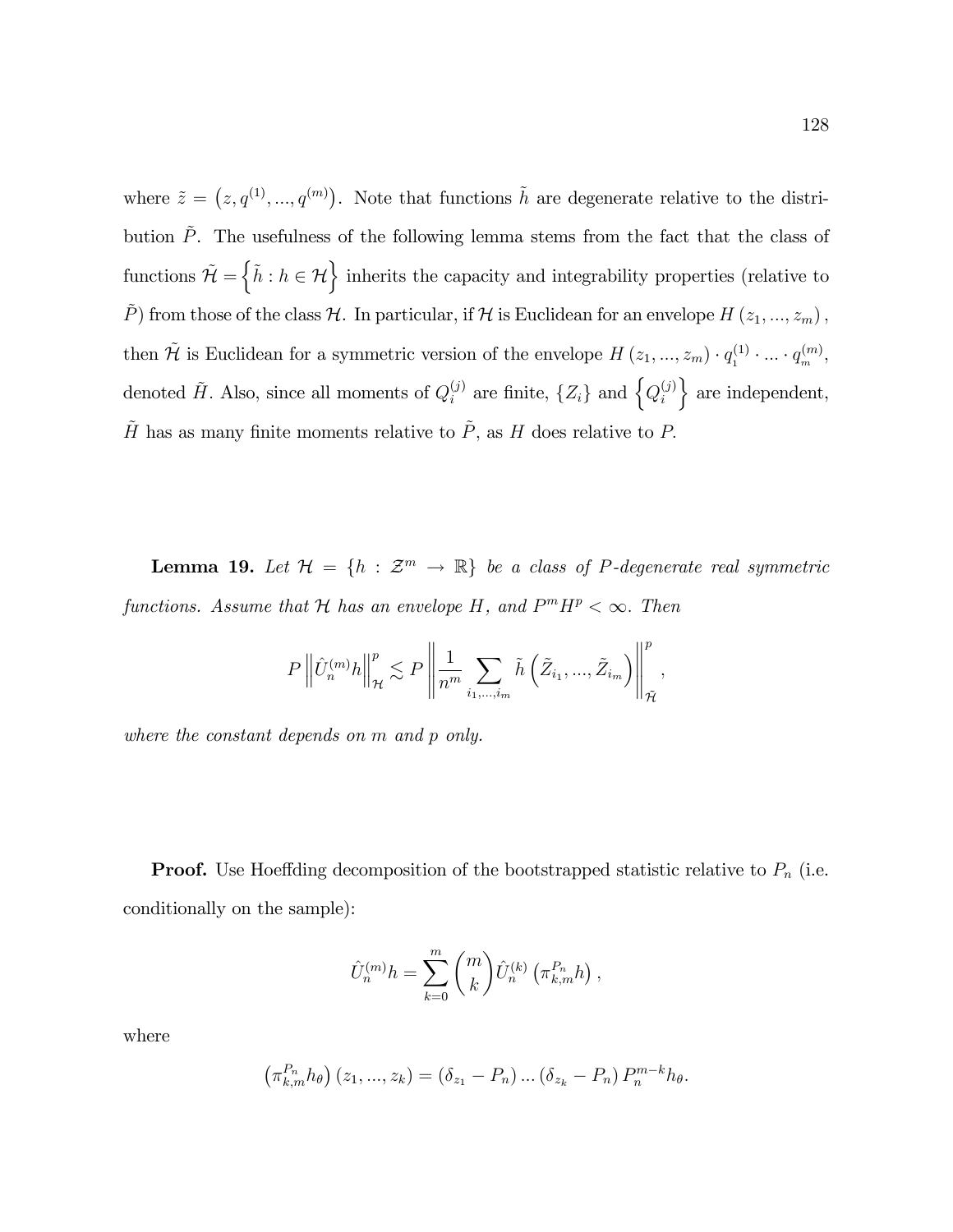Next we show that for each  $k = 0, ..., m$ ,

$$
P\left\|\hat{U}_n^{(k)}\left(\pi_{k,m}^{P_n}h\right)\right\|_{\mathcal{H}}^p \leq P\left\|\frac{1}{n^m}\sum_{i_1,\dots,i_m}\tilde{h}^0\left(\tilde{Z}_{i_1},\dots,\tilde{Z}_{i_m}\right)\right\|_{\tilde{\mathcal{H}}}^p
$$

$$
= P\left\|\frac{1}{n^m}\sum_{i_1,\dots,i_m}\tilde{h}\left(\tilde{Z}_{i_1},\dots,\tilde{Z}_{i_m}\right)\right\|_{\tilde{\mathcal{H}}}^p.
$$

Denote by E the expectation conditional on the sample  $Z_1, ..., Z_n$ . Let  $\left\{\hat{Z}_1^{(j)}\right\}$  $\left\{\begin{matrix} (j) \ 1 \end{matrix}, ..., \hat{Z}^{(j)}_{n} \right\}$ be i.i.d. samples from  $P_n$ , independent across  $j = 1, ..., k$ ; denote by  $\hat{P}^{(j)}_n$  the bootstrap empirical measure that puts mass  $1/n$  on each  $\hat{Z}_i^{(j)}$  $N_1^{(j)}$ . Let  $N_1^{(j)}$  $x_1^{(j)},...,x_n^{(j)}$  be i.i.d. across i and j, independent from all  $Z_i$ ,  $\hat{Z}^{(j)}_i$  $i^{(j)}$ , and each distributed as a difference between two independent Poisson r.v. with parameter 1/2. Then

$$
E \left\| \hat{U}_{n}^{(k)} \left( \pi_{k,m}^{P_n} h \right) \right\|_{\mathcal{H}}^p
$$
  
\n
$$
\lesssim E \left\| \frac{1}{n^k} \sum_{i_1, \dots, i_k \text{ distinct}} \left( \pi_{k,m}^{P_n} h \right) \left( \hat{Z}_{i_1}^{(1)}, \dots, \hat{Z}_{i_k}^{(k)} \right) \right\|_{\mathcal{H}}^p
$$
  
\n
$$
\lesssim E \left\| \frac{1}{n^k} \sum_{i_1, \dots, i_k} \left( \pi_{k,m}^{P_n} h \right) \left( \hat{Z}_{i_1}^{(1)}, \dots, \hat{Z}_{i_k}^{(k)} \right) \right\|_{\mathcal{H}}^p
$$
  
\n
$$
= E \left\| \left( \hat{P}_n^{(1)} - P_n \right) \left( \hat{P}_n^{(k)} - P_n \right) P_n^{m-k} h \right\|_{\mathcal{H}}^p =: (*) .
$$

Here the first inequality follows by the decoupling inequality of de la Peña [1992], applied conditionally on  $Z_1, ..., Z_n$ . In the second inequality the LHS is different from the RHS in that the latter includes summation over coinciding indices  $i_1, ..., i_k$ . The second inequality follows from the following observation: for any r.v.  $X_h$ ,  $Y_h$ , if  $E[Y_h|X_h] = 0$ , then, by the convexity inequality,  $E\|X_h + Y_h\|_{\mathcal{H}}^p \ge E\|X_h + E[Y_h|X_h]\|_{\mathcal{H}}^p = E\|X_h\|_{\mathcal{H}}^p$ . Apply this to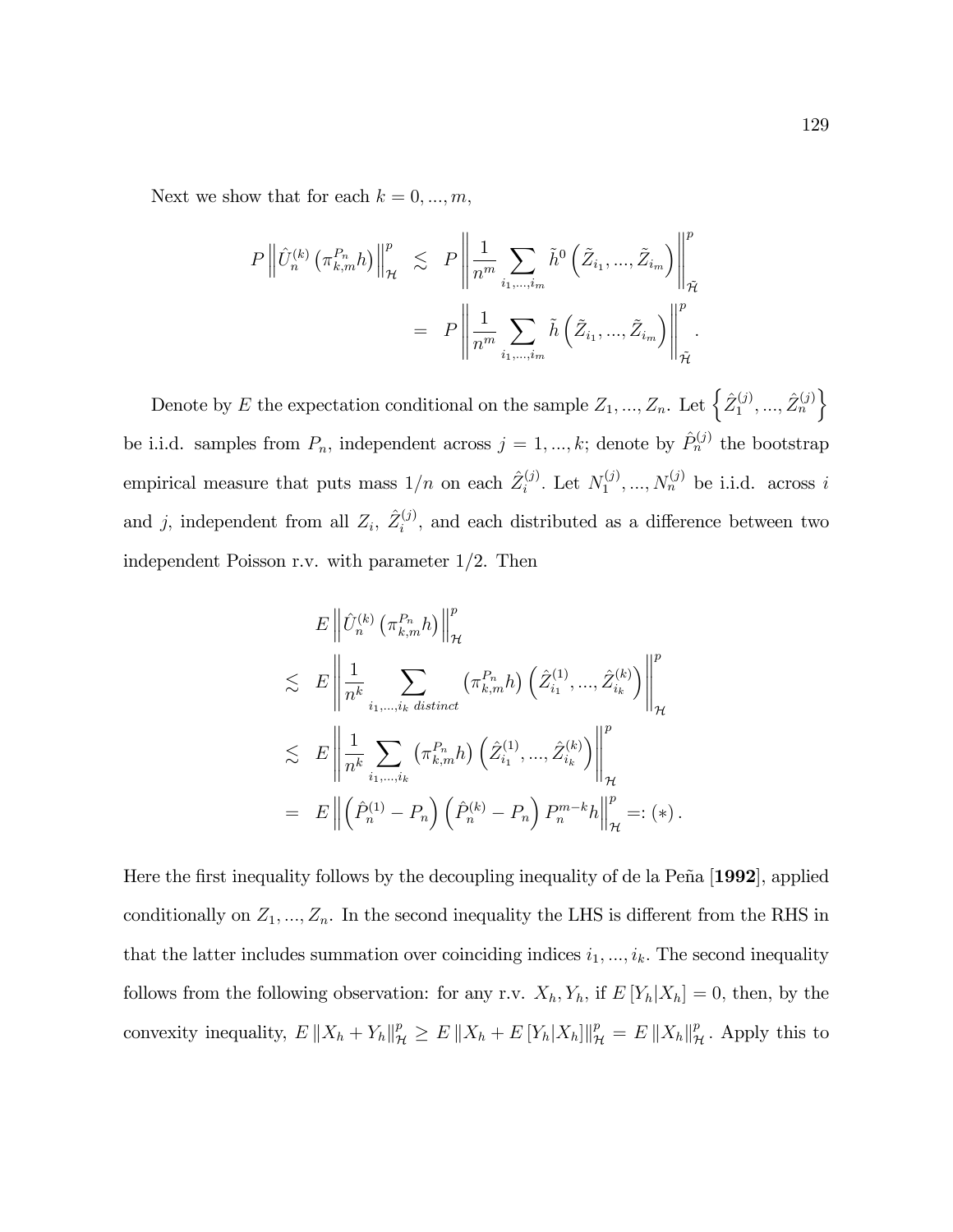obtain

$$
\lesssim E \left\| \sum_{\substack{i_1, \dots, i_s \text{ distinct}, \\ i_{s+1}, \dots, i_k \text{ unrestricted}}}\left(\pi_{k,m}^{P_n}h\right) \left(\hat{Z}_{i_1}^{(1)}, \dots, \hat{Z}_{i_k}^{(k)}\right) \right\|_{\mathcal{H}}^p
$$
  

$$
\lesssim E \left\| \sum_{\substack{i_1, \dots, i_{s-1} \text{ distinct}, \\ i_s, \dots, i_k \text{ unrestricted}}}\left(\pi_{k,m}^{P_n}h\right) \left(\hat{Z}_{i_1}^{(1)}, \dots, \hat{Z}_{i_k}^{(k)}\right) \right\|_{\mathcal{H}}^p
$$

(call  $X_h$  the first sum,  $Y_h$  the difference between the second and the first sums, then one can see that  $E[Y_h|X_h] = 0$  by degeneracy of  $\pi_{k,m}^{P_n} h$  and independence of  $\hat{Z}_i^{(j)}$  $i^{(j)}$  across both i and j). Apply the last inequality sequentially in  $s = m, m - 1, ..., 2$  to obtain that the unrestricted sum dominates the sum over distinct indices.

Next we apply a poissonization argument. Define

$$
\hat{X}_{i_1} = \delta_{z_1} \left( \hat{P}_n^{(2)} - P_n \right) \dots \left( \hat{P}_n^{(k)} - P_n \right) P_n^{m-k} h \Big|_{z_1 = \hat{Z}_{i_1}^{(1)}},
$$

and

$$
X_{i_1} = \delta_{z_1} \left( \hat{P}_n^{(2)} - P_n \right) \dots \left( \hat{P}_n^{(k)} - P_n \right) P_n^{m-k} h \Big|_{z_1 = Z_{i_1}}.
$$

Let  $\mathbf{\hat{Z}} := \left\{ \hat{Z}_{i_2}^{(2)} \right\}$  $\hat{Z}^{(2)}_{i_2},...,\hat{Z}^{(k)}_{i_k}$  $\hat{\mathbf{z}}_{i_k}^{(k)}|i_2,...,i_k=1,...,n\bigg\}$ . Note, that conditionally on  $\hat{\mathbf{Z}},\ \hat{X}_{i_1}$  are the bootstrap drops from the sample  $\{X_1, ..., X_n\}$ , and  $E\left[\hat{X}_{i_1}|\hat{\mathbf{Z}}\right] = \frac{1}{n}$  $\frac{1}{n} \sum_{i_1} X_{i_1}$ . Apply the symmetrization inequality of Proposition 2.1 in Arcones and Giné [1993], conditionally on  $\hat{Z}$ ; it gives: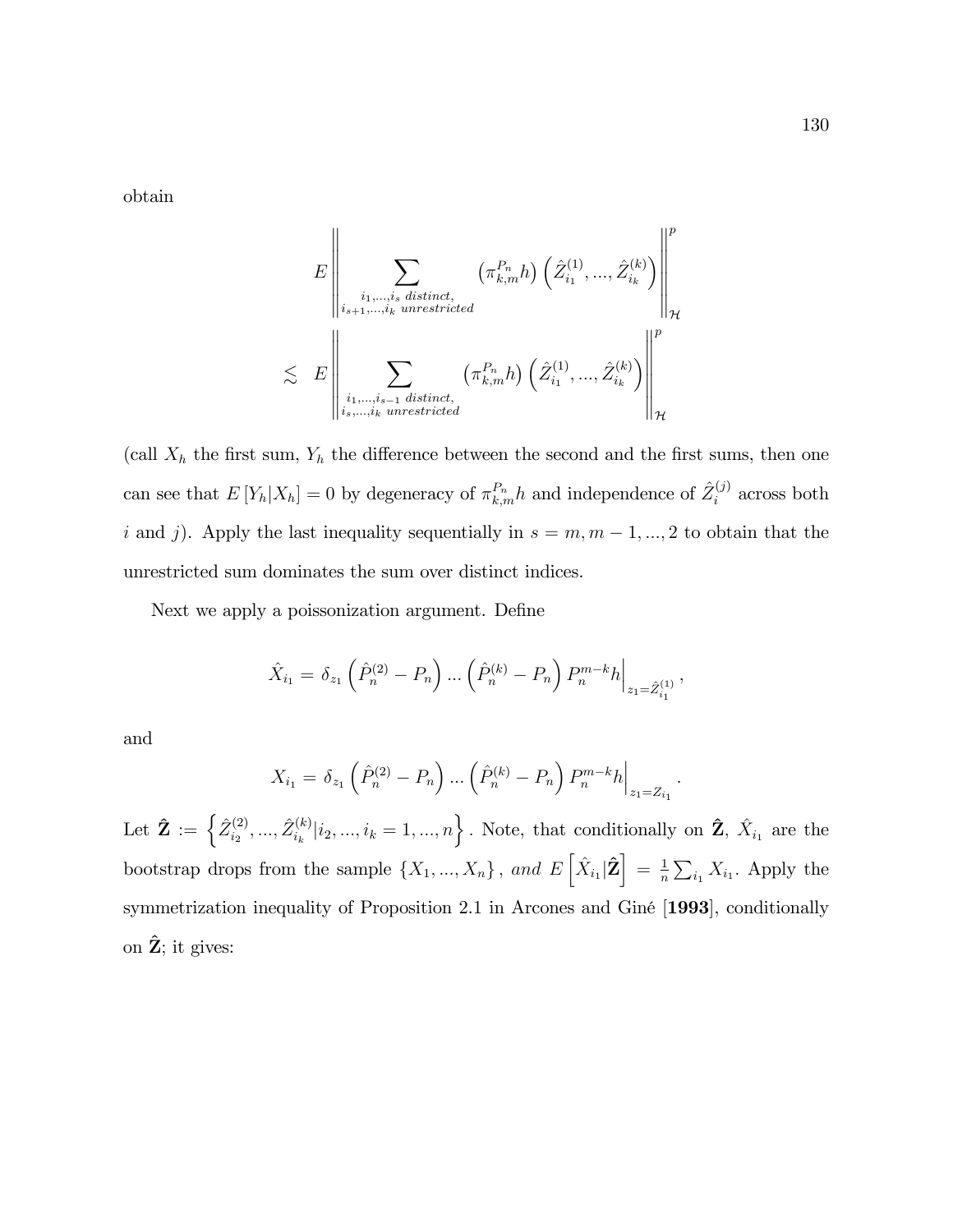$$
(*) = E \left\| n^{-1} \sum_{i_1} \left( \hat{X}_{i_1} - E_{|\hat{\mathbf{Z}}} \hat{X}_{i_1} \right) \right\|_{\mathcal{H}}^p
$$
  

$$
\lesssim E \left\| n^{-1} \sum_{i_1} \varepsilon_{i_1} \hat{X}_{i_1} \right\|_{\mathcal{H}}^p,
$$

where  $\{\varepsilon_{i_1}\}$  is a Rademacher sequence independent of all other r.v. in the model. Next by the proof of Lemma 2.1 and Proposition 2.2 of Giné and Zinn [1990], applied to  $\lVert \cdot \rVert^p$ rather than  $\lVert \cdot \rVert$ , we obtain:

$$
E \| n^{-1} \sum_{i_1} \varepsilon_{i_1} \hat{X}_{i_1} \|_{\mathcal{H}}^p
$$
  
\n
$$
\lesssim E \| n^{-1} \sum_{i_1} Q_{i_1}^{(1)} X_{i_1} \|_{\mathcal{H}}^p
$$
  
\n
$$
= E \| n^{-1} \sum_{i_1} Q_{i_1}^{(1)} \delta_{Z_{i_1}} (\hat{P}_n^{(2)} - P_n) \dots (\hat{P}_n^{(k)} - P_n) P_n^{m-k} h \|_{\mathcal{H}}^p
$$

(where the result that we use give the inequality for  $Q_{i_1}^{(1)}$  $i_1^{(1)}$  being distributed as a difference of two independent Poisson r.v. (with parameter  $1/2$ ). Use the triangle inequality to obtain the inequality for  $Q_{i_1}^{(1)}$  $\sum_{i_1}^{(1)}$  being just the poisson r.v. with parameter  $1/2$ .

Sequential application of this logic to the other arguments (with conditioning on previously introduced poisson r.v.), and integrating over the distribution of the sample lead to the inequality

$$
(*) \lesssim E \left\| n^{-m} \sum_{i_1, \dots, i_m} Q_{i_1}^{(1)} ... Q_{i_k}^{(k)} h(Z_{i_1}, Z_{i_2}, ..., Z_{i_m}) \right\|_{\mathcal{H}}^p.
$$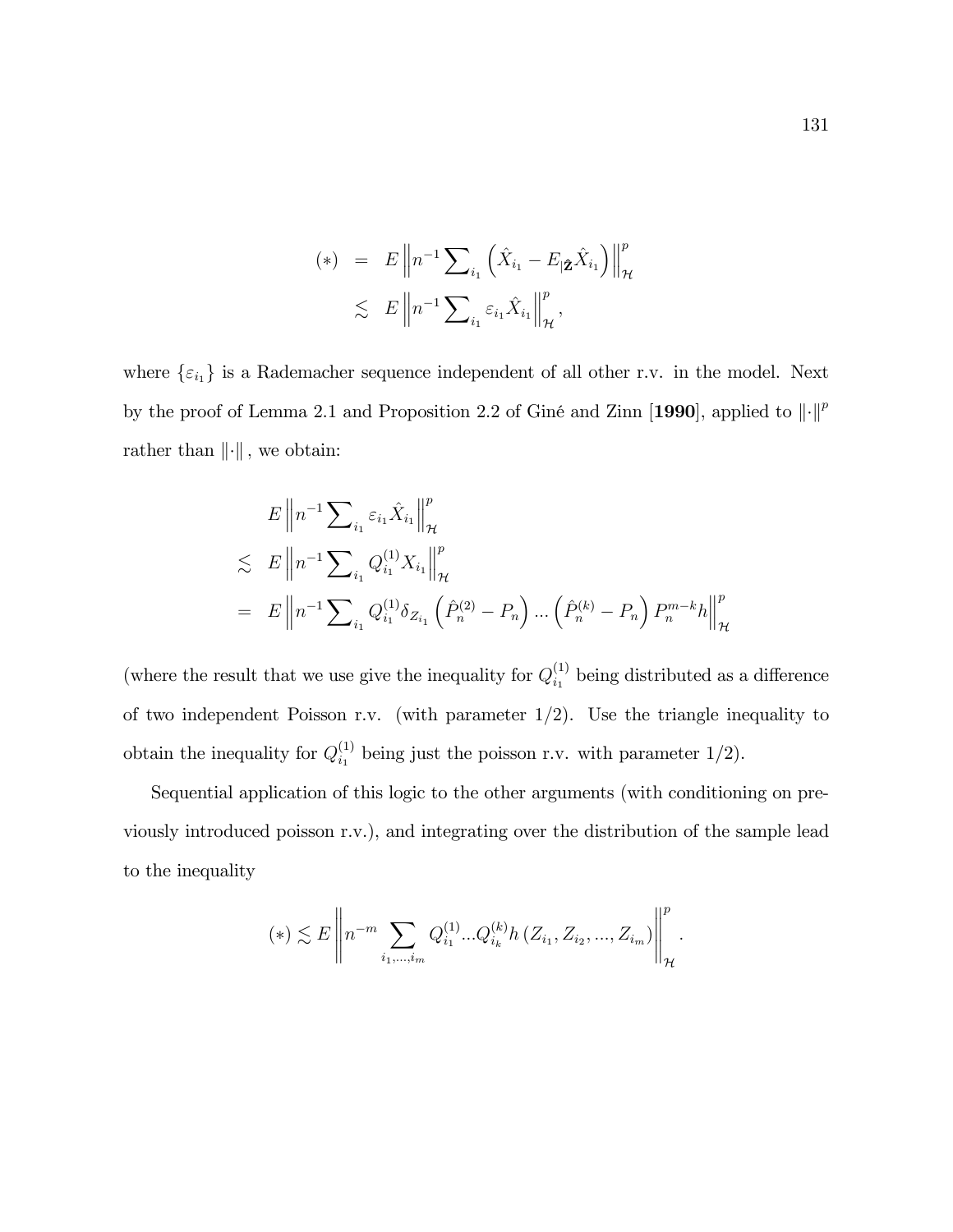[Here we show the second step in the sequence.

$$
E \| n^{-1} \sum_{i_1} Q_{i_1}^{(1)} X_{i_1} \|_{\mathcal{H}}^p
$$
  
= 
$$
E \| n^{-1} \sum_{i_1} Q_{i_1}^{(1)} \delta_{Z_{i_1}} (\hat{P}_n^{(k)} - P_n) P_n^{m-k} h \|_{\mathcal{H}}^p
$$

DeÖne

$$
\hat{X}_{i_2}^{(2)} = Q_{i_1}^{(1)} \delta_{Z_{i_1}} \delta_{\hat{Z}_{i_2}} \left( \hat{P}_n^{(3)} - P_n \right) \dots \left( \hat{P}_n^{(k)} - P_n \right) P_n^{m-k} h,
$$
\n
$$
X_{i_2}^{(2)} = Q_{i_1}^{(1)} \delta_{Z_{i_1}} \delta_{Z_{i_2}} \left( \hat{P}_n^{(3)} - P_n \right) \dots \left( \hat{P}_n^{(k)} - P_n \right) P_n^{m-k} h,
$$

and

$$
\hat{\mathbf{Z}}^{(2)} := \left\{ Q^{(1)}_{i_1}, \hat{Z}^{(3)}_{i_k}, ..., \hat{Z}^{(k)}_{i_k} | i_2, ..., i_k = 1, ..., n \right\}.
$$

Then, conditionally on the data sample and  $\hat{\mathbf{Z}}^{(2)}$ ,  $\left\{ \hat{X}_{i_2}^{(2)} \right\}$  $\scriptstyle i_2$  $\mathcal{L}$ is the bootstrap sample  $i_2=1,\ldots,n$ (i.e. i.i.d. draws with replacement) from  $\left\{X_i^{(2)}\right\}$  $\dot{i}_2$  $\mathcal{L}$  $i_{2}=1,...,n}$ . Applying the poissonization technique to this bootstrap problem, we obtain:

$$
(*) \lesssim E \left\| n^{-2} \sum_{i_1,i_2} Q^{(1)}_{i_1} Q^{(k)}_{i_2} \delta_{Z_{i_1}} \delta_{Z_{i_2}} \left( \hat{P}^{(3)}_n - P_n \right) \ldots \left( \hat{P}^{(k)}_n - P_n \right) P^{m-k}_n h \right\|_{\mathcal{H}}^p
$$

etc.]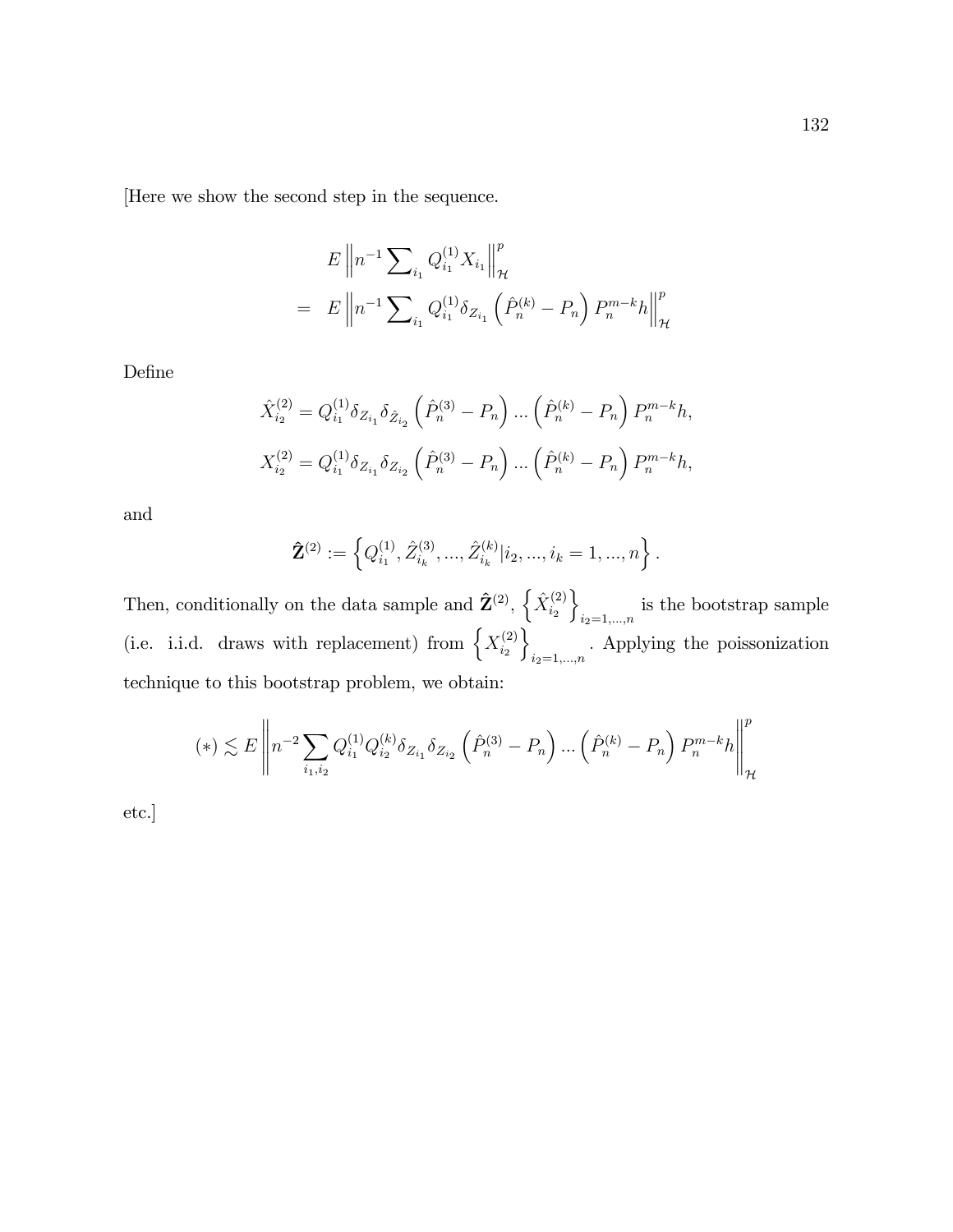Note that

$$
E\left\|n^{-m}\sum_{i_1,\dots,i_m}Q_{i_1}^{(1)}...Q_{i_k}^{(k)}h(Z_{i_1},Z_{i_2},...,Z_{i_m})\right\|_{\mathcal{H}}^p
$$
  

$$
\lesssim E\left\|n^{-m}\sum_{i_1,\dots,i_m}Q_{i_1}^{(1)}...Q_{i_k}^{(k)}...Q_{i_m}^{(m)}h(Z_{i_1},Z_{i_2},...,Z_{i_m})\right\|_{\mathcal{H}}^p
$$
  

$$
= E\left\|\frac{1}{n^m}\sum_{i_1,\dots,i_m}\tilde{h}\left(\tilde{Z}_{i_1},\dots,\tilde{Z}_{i_m}\right)\right\|_{\tilde{\mathcal{H}}}^p.
$$

by the Jensen inequality:

$$
E\left\|n^{-m}\sum_{i_1,\dots,i_m}Q_{i_1}^{(1)}...Q_{i_k}^{(k)}...Q_{i_m}^{(m)}h(Z_{i_1},Z_{i_2},...,Z_{i_m})\right\|_{\mathcal{H}}^p
$$
  

$$
\geq E\left\|n^{-m}\sum_{i_1,\dots,i_m}Q_{i_1}^{(1)}...Q_{i_k}^{(k)}h(Z_{i_1},Z_{i_2},...,Z_{i_m})E\left[Q_{i_{k+1}}^{(k+1)}...Q_{i_m}^{(m)}\right]\right\|_{\mathcal{H}}^p,
$$

and the fact that  $E\left[Q_{i_{k+1}}^{(k+1)}\right]$  $\genfrac{(}{)}{0pt}{}{(k+1)}{i_{k+1}}...Q_{i_{m}}^{(m)}$  $\Big] > 0.$ 

To complete the proof, integrate the bound over the sample measure.

Finally, we prove Lemmas 11 and 12.

**Proof.** (Lemma 11.) (a) For  $p = 1$ , see Corollary 4(i) in Sherman [1994]. For  $p \ge 2$ use also the Hoffmann-Jørgensen inequality, Lemma 18 (b). For  $p = 1$ , see the proof of Corollary 8 in Sherman [1994] (only straightforward notational changes are required). For  $p \geq 2$  use also the Hoffmann-Jørgensen inequality, Lemma 18.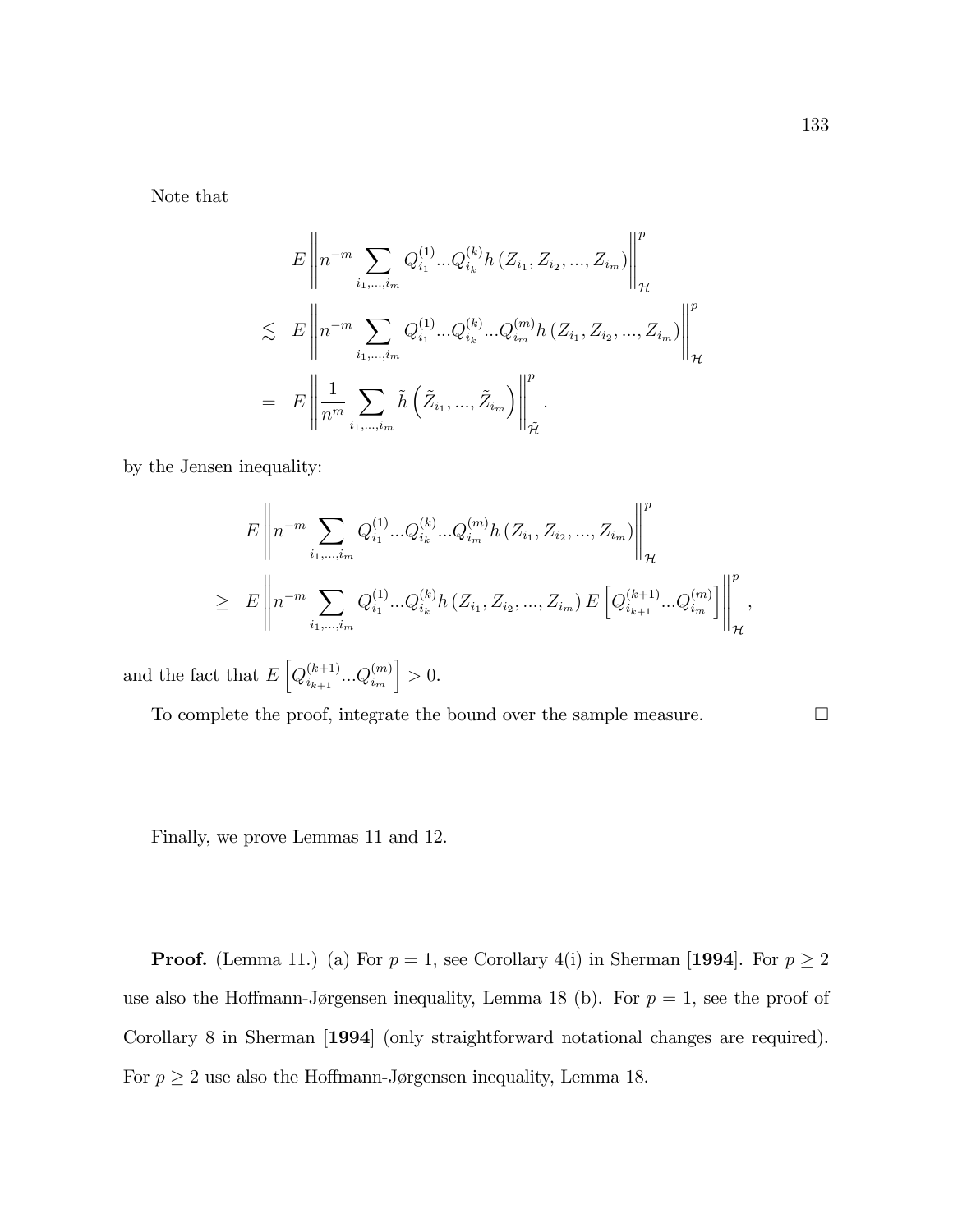(c) By Lemma 19 (see the construction of function  $\tilde{h}$ ,  $\tilde{z}$ , and  $\tilde{P}$  there; in particular,  $\tilde{h}$ is  $\tilde{P}$ -degenerate),

$$
P\left\|\hat{U}_n^{(m)}h\right\|_{\mathcal{H}}^p \lesssim P\left\|\frac{1}{n^m}\sum_{i_1,\dots,i_m}\tilde{h}\left(\tilde{Z}_{i_1},\dots,\tilde{Z}_{i_m}\right)\right\|_{\tilde{\mathcal{H}}}^p.
$$

Let  $\tilde{U}_n^{(k)}$  denote the U-statistic based on the sample  $\left\{ \tilde{Z}_{i_1},...,\tilde{Z}_{i_m} \right\}$ }. Also, for  $s \leq m - s$ , let  $\omega_s$  be a permutation, with repetition, having s elements from the set  $\{1, ..., s\}$ . The permutation  $\{1, ..., m - s, \omega_s (1), ..., \omega_s (s)\}\$ , therefore, contains  $m - s$  distinct elements. Denote by  $e_m(\omega_s) = m - s - \# \{\omega_s(1), ..., \omega_s(s)\} \ge m - 2s$ , the number of its nonrepeating elements. Denote by  $\tilde{h}_{\omega_s}$  the symmetric version of the function

$$
\tilde{h}_{\omega_s}\left(\tilde{z}_1,...,\tilde{z}_s\right)=\tilde{h}\left(\tilde{z}_1,...,\tilde{z}_{m-s},\tilde{z}_{\omega_s(1)},...,\tilde{z}_{\omega_s(s)}\right).
$$

We can write:

$$
\left\|\frac{1}{n^m}\sum_{i_1,\dots,i_m}\tilde{h}\left(\tilde{Z}_{i_1},\dots,\tilde{Z}_{i_m}\right)\right\|_{\tilde{\mathcal{H}}}^p
$$
  

$$
\lesssim \left\|\tilde{U}_n^{(m)}\tilde{h}\right\|_{\tilde{\mathcal{H}}}^p + \sum_{1\leq s\leq m/2}\sum_{\omega_s}\left\|n^{-s}\tilde{U}_n^{(m-s)}\tilde{h}_{\omega_s}\right\|_{\tilde{\mathcal{H}}}^p.
$$

Note that functions  $\tilde{h}_{\omega_s}$  satisfy the condition

$$
\tilde{P}^{\#\{\omega_s(1),\dots,\omega_s(s)\}+1}\tilde{h}_{\omega_s}=0
$$

(because integrating out any  $\#\{\omega_s(1), ..., \omega_s(s)\} + 1$  variables in the function  $\tilde{h}_{\omega_s}$  necessarily involves integrating out at least one non-repeating  $\tilde{Z}_i$ ). Apply operators  $\tilde{P}^k$ ,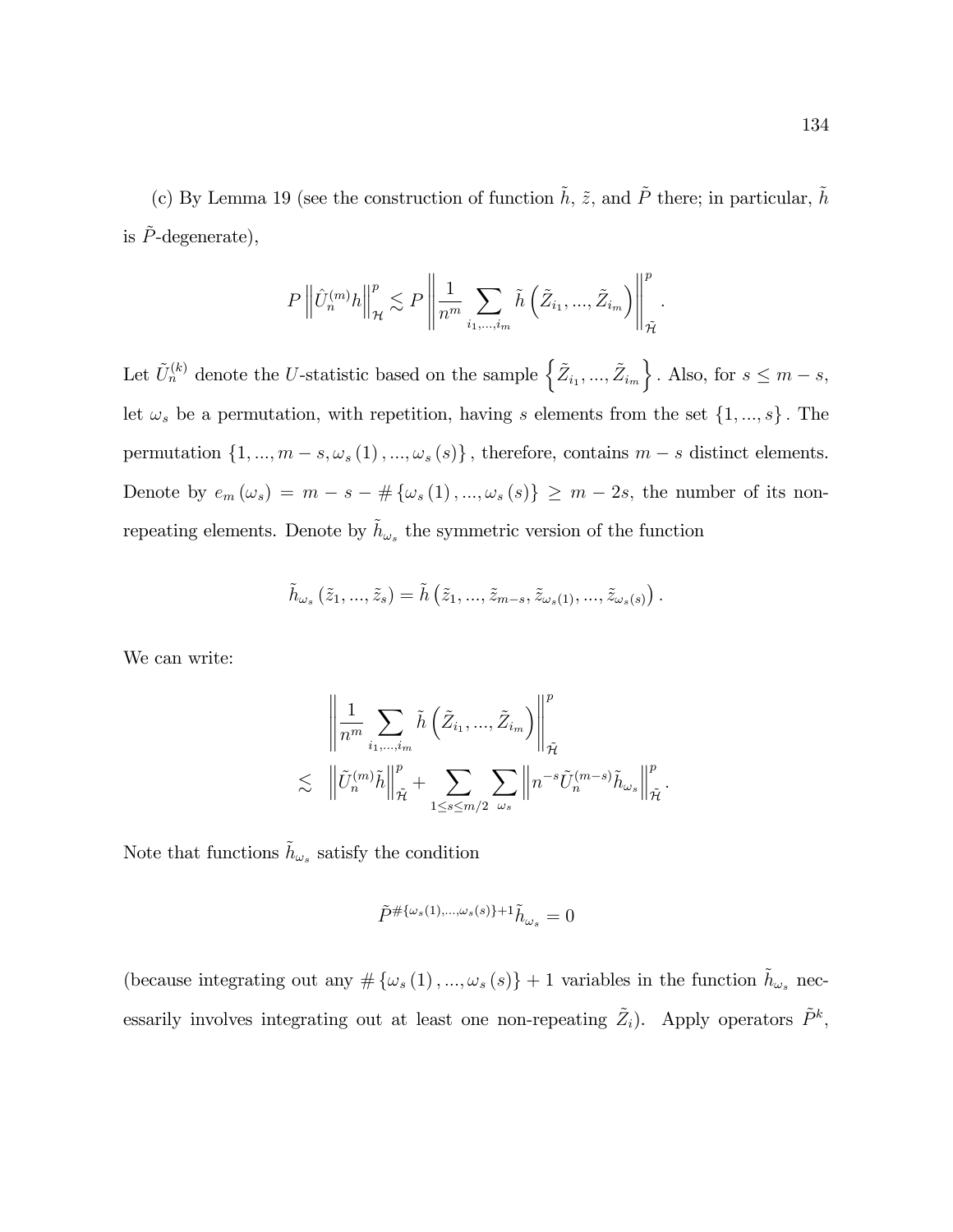$k = m - s, m - s + 1..., \# \{\omega_s(1), ..., \omega_s(s)\} + 1$ , consecutively to both sides of the Hoeffding decomposition of  $\tilde{U}_n^{(m-s)}\tilde{h}_{\omega_s}$  relative to the measure  $\tilde{P}$  (the corresponding projections are denoted  $\pi^{\tilde{P}}_{k,m-s}$ , and conclude that its elements of order  $k = 0, 1, ..., e_m(\omega_s) - 1$ , are zero:

$$
\tilde{U}_n^{(s)}\tilde{h}_{\omega_s} = \sum_{k=e_m(\omega_s)}^{m-s} \binom{m-s}{k} \tilde{U}_n^{(k)} \pi_{k,m-s}^{\tilde{P}} \tilde{h}_{\omega_s}.
$$

Next note that every function  $\pi_{k,m-s}^{\tilde{P}} \tilde{h}_{\omega_s}$  satisfies the assumptions of part (a) of the theorem, so that

$$
\left\| n^{k/2} \tilde{U}_n^{(k)} \pi_{k,m-s}^{\tilde{P}} \tilde{h}_{\omega_s} \right\|_{\tilde{\mathcal{H}}}^p = O(1) .
$$

We then have

$$
\left\| n^{\frac{m}{2}} \hat{U}_n^{(m)} h \right\|_{\mathcal{H}}^p
$$
  
\$\leq\$ 
$$
\left\| n^{\frac{m}{2}} \tilde{U}_n^{(m)} \tilde{h} \right\|_{\tilde{\mathcal{H}}}^p + \sum_{1 \leq s \leq m/2} \sum_{\omega_s} \sum_{k=e_m(\omega_s)}^{m-s} n^{\frac{m-2s-k}{2}} \left\| n^{k/2} \tilde{U}_n^{(k)} \pi_{k,m-s}^{\tilde{P}} \tilde{h}_{\omega_s} \right\|_{\tilde{\mathcal{H}}}^p.
$$

Next note that in the above sum  $m - s - k \leq 0$ , and the equality can only be achieved when  $k = e_m(\omega_s) = m - 2s$ , that is when all elements of  $\omega_s$  are distinct. Finally, note that by the  $\tilde{P}$ -degeneracy of  $\tilde{h}$ , for  $\omega_s = \{1, 2, ..., s\}$ ,  $\pi_{m-2s,s}^{\tilde{P}} \tilde{h}_{\omega_s}$  is a constant multiple of the function  $\tilde{h}^{[m-2s]}(\tilde{z}_1,\ldots,\tilde{z}_{m-2s})$  (because the other integrals in  $\pi_{m-2s,s}^{\tilde{P}}\tilde{h}_{\omega_s}$  involve integrating out non-repeating  $\tilde{Z}_i$ ; also note that  $\tilde{h}^{[m-2s]}(\tilde{z}_1, ..., \tilde{z}_{m-2s})$  is  $\tilde{P}$ -degenerate).

Therefore,

$$
P\left\|n^{\frac{m}{2}}\hat{U}_n^{(m)}h\right\|_{\mathcal{H}}^p
$$
  
\$\lesssim\$ 
$$
P\left\|n^{\frac{m}{2}}\tilde{U}_n^{(m)}\tilde{h}\right\|_{\tilde{\mathcal{H}}}^p + \sum_{1 \leq s \leq \frac{m}{2}} P\left\|n^{(m-2s)/2}\tilde{U}_n^{(m-2s)}\tilde{h}^{[m-2s]}\right\|_{\tilde{\mathcal{H}}}^p + O\left(n^{-1/2}\right).
$$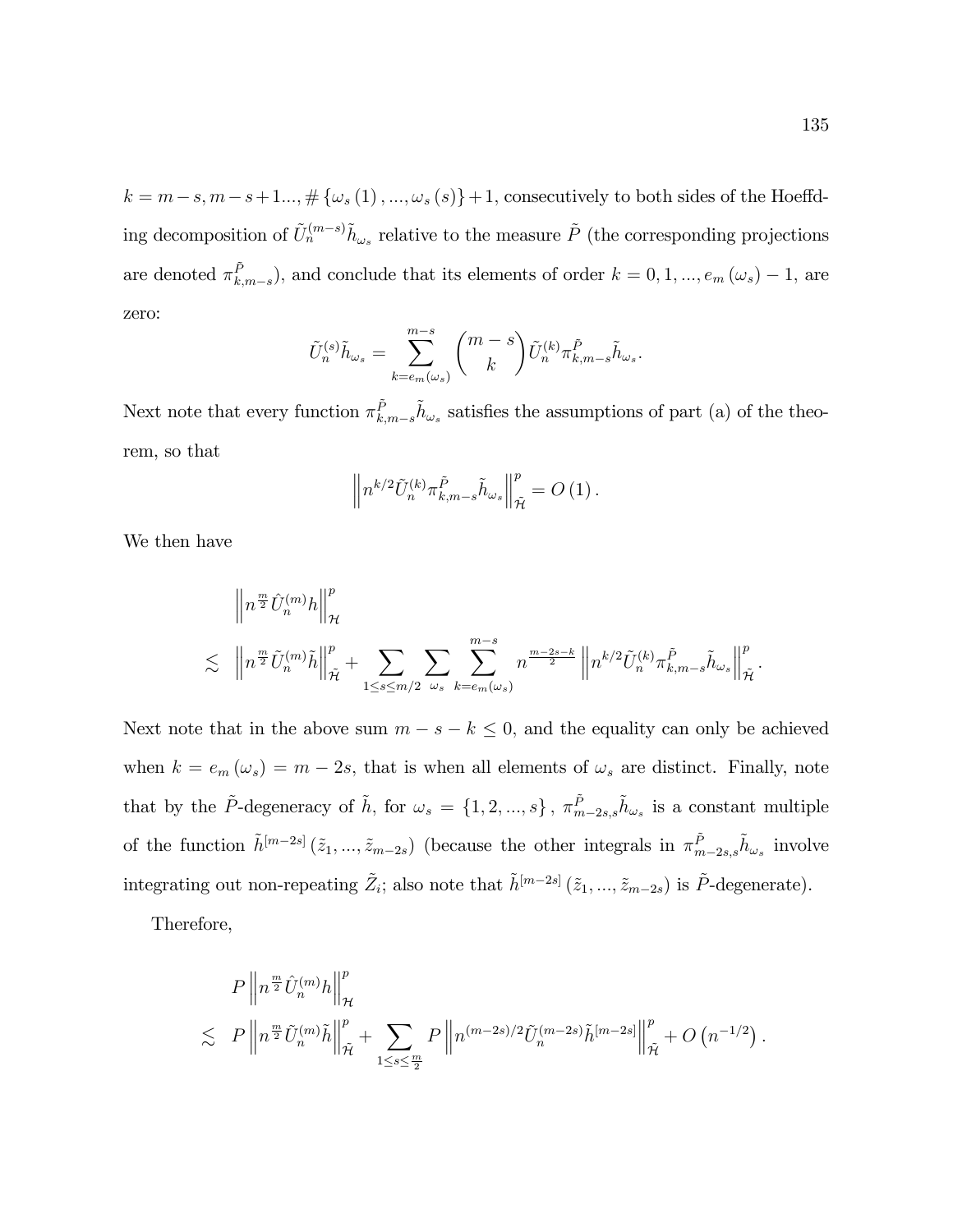By part (a), the RHS is  $O(1)$ .

(d) The inequality in the previous display still holds. We check that for  $0 \le s \le \frac{m}{2}$ 2

$$
P\left\|n^{(m-2s)/2}\tilde{U}_n^{(m-2s)}\tilde{h}^{[m-2s]}\right\|_{\tilde{\mathcal{H}}}^p = o(1)
$$

(where  $\tilde{h}^{[m]} = \tilde{h}$ ). This will follow from part (b) if we show that

$$
\bigg\|\tilde P^{m-2s}\left(\tilde h^{[m-2s]}\right)^2\bigg\|_{\tilde{\mathcal H}_n}\to 0.
$$

This follows from the extra condition in (d) and the construction of  $\tilde{h}$  from  $h$ .

**Proof.** (Lemma 12.) (a) Define the class of functions

$$
\mathcal{H}_n = \left\{ h^{\theta, t} = \frac{h_{\theta + n^{-1/2} a_n^{-1} t} - h_{\theta}}{1 + ||t||^{1/2}} : ||\theta||, n^{-1/2} a_n^{-1} ||t|| \le \delta_0 \right\}.
$$

Note that  $\mathcal{H}_n$  is Euclidean for the envelope  $2H$  because it is a subclass of the Euclidean class

$$
\left\{\frac{h_{\theta+t}-h_{\theta}}{1+\|\tilde{t}\|^{1/2}}:\|\theta\|,\ \ \|t\|\leq \delta_0,\ \tilde{t}\in\mathbb{R}^d\right\}.
$$

To prove the lemma, it is enough to show that

(A.26) 
$$
P\left\{na_n^2 \|U_n^{(m)}h^{\theta,t}\|_{\mathcal{H}_n} > 1\right\} = O\left(a_n^{-1}\right).
$$

By the Chebyshev inequality,

$$
P\left\{na_n^2\left\|U_n^{(m)}h^{\theta,t}\right\|_{\mathcal{H}_n}>1\right\}\leq \left(na_n^2\right)^p P\left\|U_n^{(m)}h^{\theta,t}\right\|_{\mathcal{H}_n}^p.
$$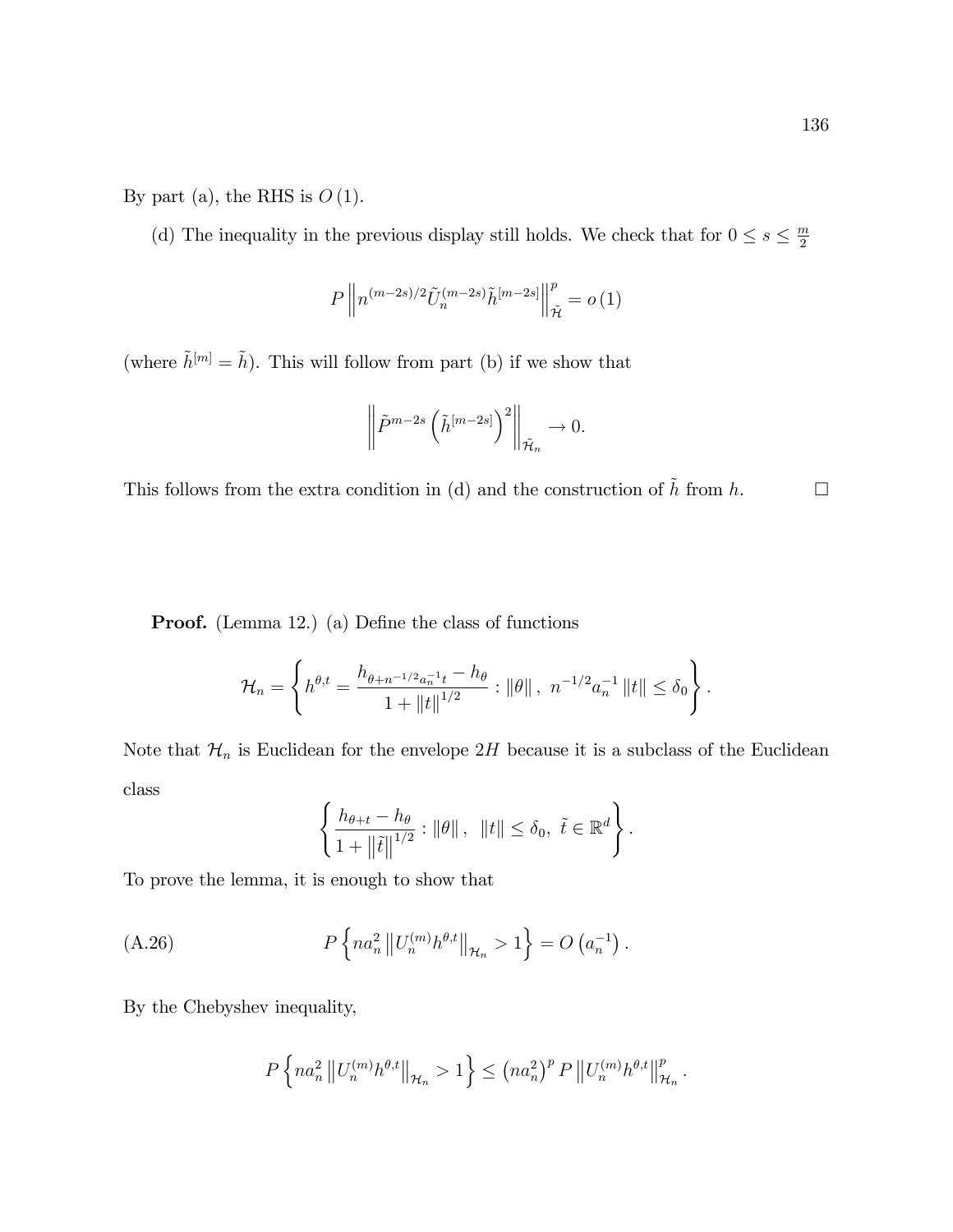The continuity modulus of class  $\mathcal{H}_n$  satisfies

$$
\left\|P^m\left(h^{\theta,t}\right)^2\right\|_{\mathcal{H}_n} \leq Cn^{-1/2}a_n^{-1}.
$$

By Lemmas 17 and 18,

$$
P\left\|U_n^{(m)}h^{\theta,t}\right\|_{\mathcal{H}_n}^p \lesssim \left(n^{-1}\log n\right)^{pm/2}\left(n^{-1/2}a_n^{-1}\right)^{p/2}+\left(n^{-1}\log n\right)^{p(m+1)/2-1}.
$$

Therefore,  $(A.26)$  is satisfied if

$$
na_n^2 \left(n^{-1} \log n\right)^{m/2} \left(n^{-1/2} a_n^{-1}\right)^{1/2} \le a_n^{-1/p}
$$

and

$$
na_n^2 \left( n^{-1} \log n \right)^{(m+1)/2 - 1/p} \le a_n^{-1/p}.
$$

These inequalities give

$$
a_n \le \left( n^{m/3 - 1/2} \left( \log n \right)^{-m/3} \right)^{\frac{1}{1 + 2/3p}}
$$

and

$$
a_n \le \left(n^{\frac{m-1}{4} - \frac{1}{2p}} (\log n)^{\frac{1}{2p} - \frac{m+1}{4}}\right)^{\frac{1}{1+1/2p}}.
$$

from which the result follows immediately.

(b) Let  $\mathcal{H}_n$  be as above. Use the inequality obtained in the proof of Lemma 19 (c), rewritten as:

$$
P \left\| \hat{U}_n^{(m)} h^{\theta,t} \right\|_{\mathcal{H}}^p
$$
  
\$\lesssim P \left\| \tilde{U}\_n^{(m)} \tilde{h}^{\theta,t} \right\|\_{\tilde{\mathcal{H}}}^p + \sum\_{1 \le s \le \frac{m}{2}} P \left\| n^{-s} \tilde{U}\_n^{(m-2s)} \tilde{h}^{\theta,t[m-2s]} \right\|\_{\tilde{\mathcal{H}}}^p + O \left( n^{-(m+1)/2} \right).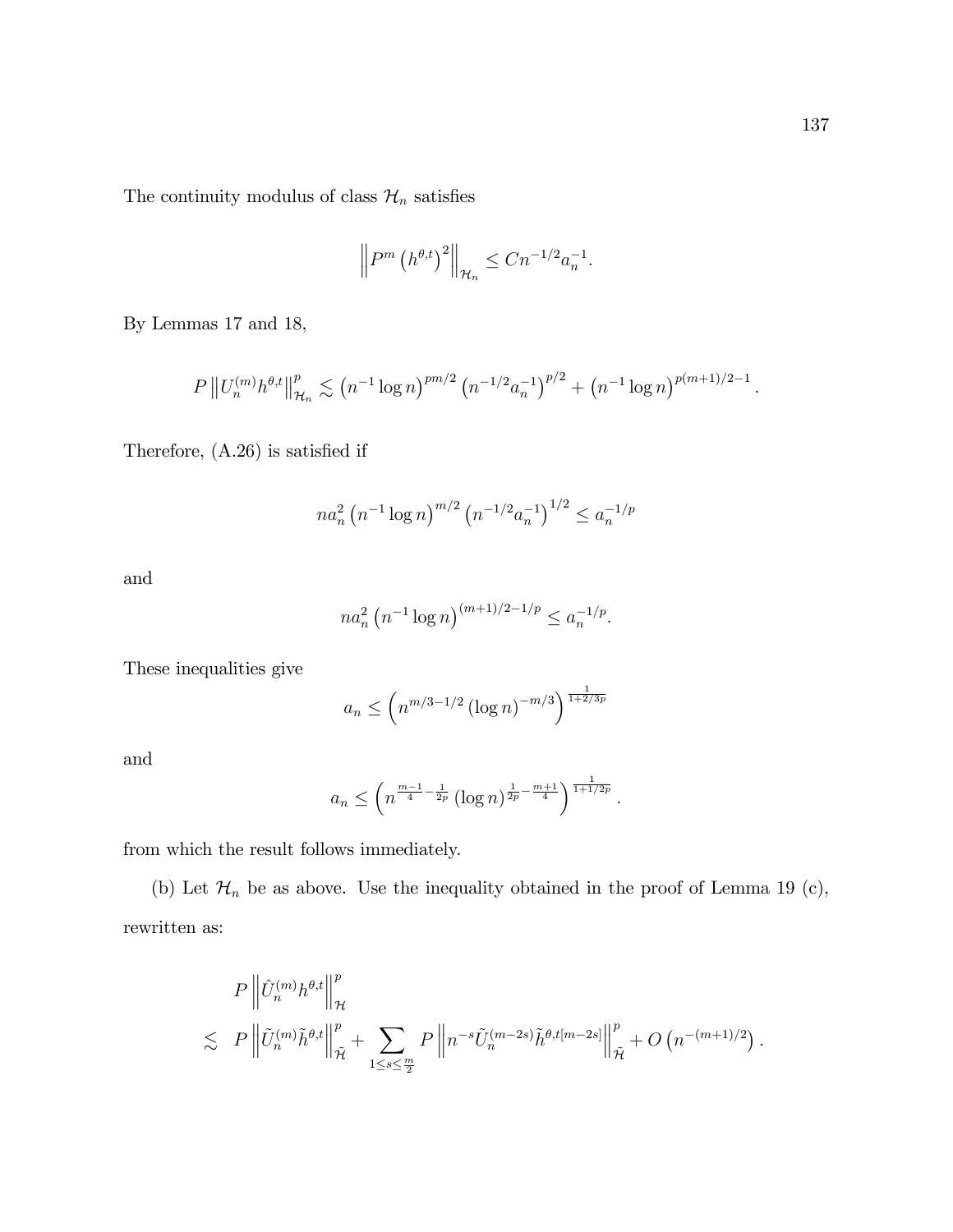From the additional assumptions made in part (b) of the lemma, and by construction of functions  $\tilde{h},$  we have:

(A.27) 
$$
\left\| P^m \left( \tilde{h}^{\theta,t} \right)^2 \right\|_{\mathcal{H}_n} \leq C n^{-1/2} a_n^{-1},
$$

and, for each  $s, \, 1 \leq s \leq m/2,$ 

(A.28) 
$$
\left\| P^{m-2s} \left( \tilde{h}^{\theta,t[m-2s]} \right)^2 \right\|_{\mathcal{H}_n} \leq C n^{-1/2} a_n^{-1}.
$$

The result now follows from part (a). In particular, notice that we will have

$$
P \left\| n^{-s} \tilde{U}_n^{(m-2s)} \tilde{h}^{\theta, t[m-2s]} \right\|_{\tilde{\mathcal{H}}_n}^p
$$
  
\n
$$
\lesssim n^{-sp} \left( n^{-1} \log n \right)^{p(m-2s)/2} \left( n^{-1/2} a_n^{-1} \right)^{p/2}
$$
  
\n
$$
+ n^{-sp} \left( n^{-1} \log n \right)^{p(m-2s+1)/2-1}
$$
  
\n
$$
= n^{pm/2} \left( n^{-1} \log n \right)^{p(m-2)/2} \left( n^{-1/2} a_n^{-1} \right)^{p/2}
$$
  
\n
$$
+ \left( n^{-1} \right)^{p(m+1)/2-1} (\log n)^{p(m-1)/2-1}.
$$

which is dominated by the bound for  $P\left\|\tilde{U}_n^{(m)}\tilde{h}^{\theta,t}\right\|$ p btained in part (a) under condition  $\tilde{\mathcal{H}}_n$  $(A.27)$ .

## A.4. A Berry-Esséen Bound

**Lemma 20.** Let  $Z_1, ..., Z_n$  be i.i.d. random variables taking values in a probability space  $(\mathcal{Z}, P)$  (P may depend on n), and let  $g_{\theta}: \mathcal{Z}^2 \to \mathbb{R}^d$ ,  $\theta \in \mathbb{R}^d$  be a vector-function,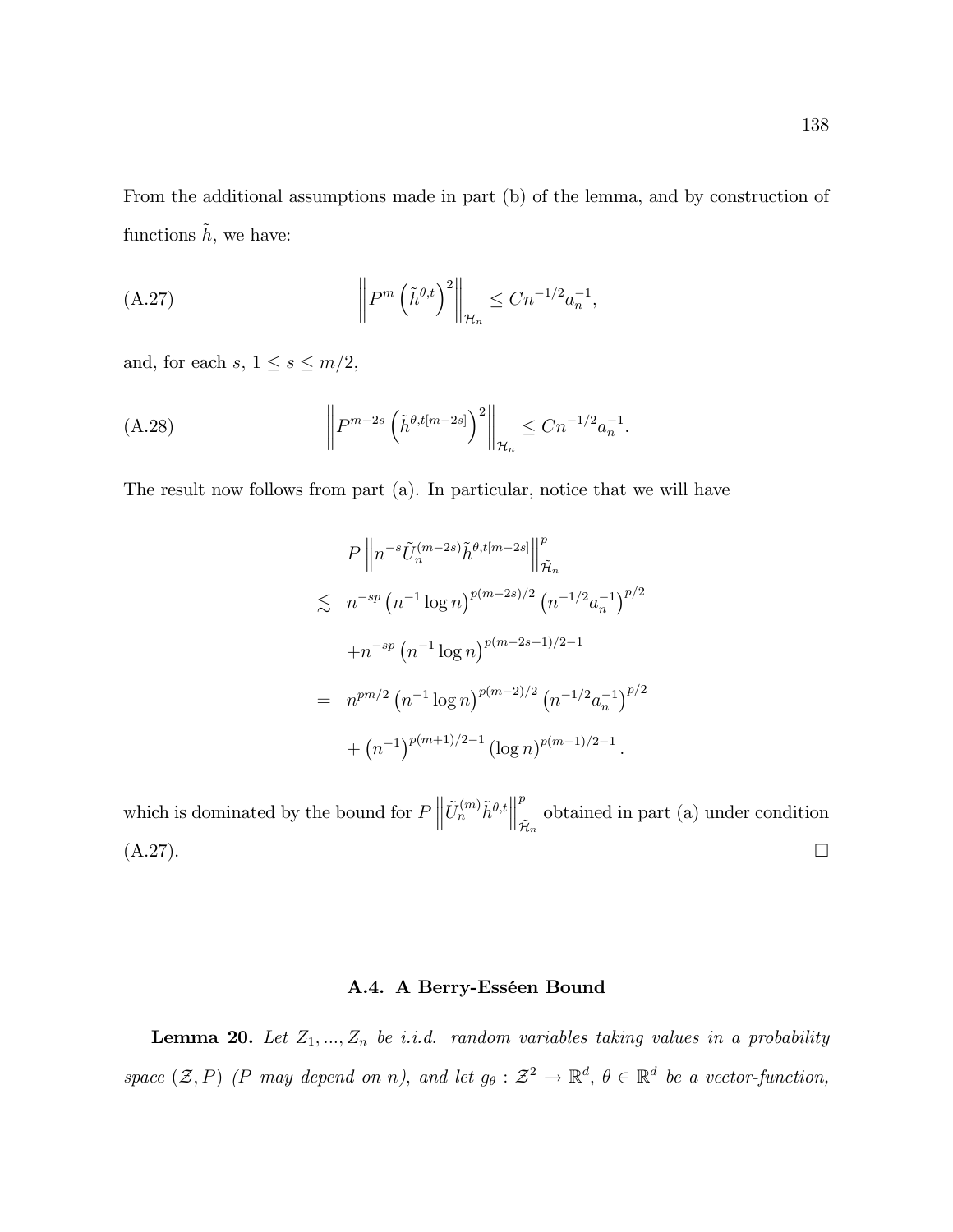symmetric in  $z_1, z_2$ . Let  $\theta_n$  solve the system of equations

$$
U_n^{(2)}g_{\theta}^{(l)} = \xi_n^{(l)}(\theta) ,
$$

 $l = 1, ..., d$ . Assume that there are numbers  $\delta_0, K > 0$  such that for all  $n \geq 1$ : (i)  $P \{\sup_{\|\theta\| \le \delta_0} ||\xi_n(\theta)|| > n^{-1}\} \le K n^{-1/2}.$ (*ii*)  $||Pg_0|| \le Kn^{-1}$ .  $(iii)P \|\pi_{1,2}g\|^4 < \infty, P \|\pi_{2,2}g\|^2 < \infty.$ (iv)  $g_{\theta}$  is twice continuously differentiable in the  $\delta_0$ -neighborhood of 0, P-a.e., P  $\|\partial^2 g_0\|^4$  <  $\infty$ ,  $P \|\partial g_0\|^3 < \infty$ , and there is  $L(z_1, z_2)$  with  $P^2L^3 < \infty$  such that

$$
\left\|\partial^2 g_{\theta_1} - \partial^2 g_{\theta_2}\right\| \leq L \left\|\theta_1 - \theta_2\right\|,
$$

for all  $\|\theta_1\|$ ,  $\|\theta_2\| \leq \delta_0$ . (v) The  $d \times d$  matrix  $\Gamma = [\partial P g_0]^{-1} Var (2\pi_{1,2} g_0) [\partial P g_0]^{-1}$  is well defined and is positive definite (her  $Var$  is the variance relative to  $P$ ).

Then for all  $n \geq 1$ ,

$$
\sup_{A\in\mathcal{A}}\left|\int_A dF_{n^{1/2}\theta_n} - \int_A d\Phi_{\Gamma}\right| \leq c_d n^{-1/2} + c_d P\left\{\|\theta_n\| > \delta_d\right\},\,
$$

where, for each d,  $c_d$  and  $\delta_d < \delta_0$  are continuous functions of K,  $P \|\pi_{1,2}g_0\|^4$ ,  $P \|\pi_{2,2}g_0\|^2$ ,  $P \left\| \partial^2 g_0 \right\|^3$ ,  $P \left\| \partial g_0 \right\|^4$ ,  $PL^3$ .

**Proof.** Within the proof,  $\leq$  denotes an inequality up to a multiplicative constant that may depend on d only, and  $c_d$  and  $\delta_d$  satisfy the conditions of the theorem (but may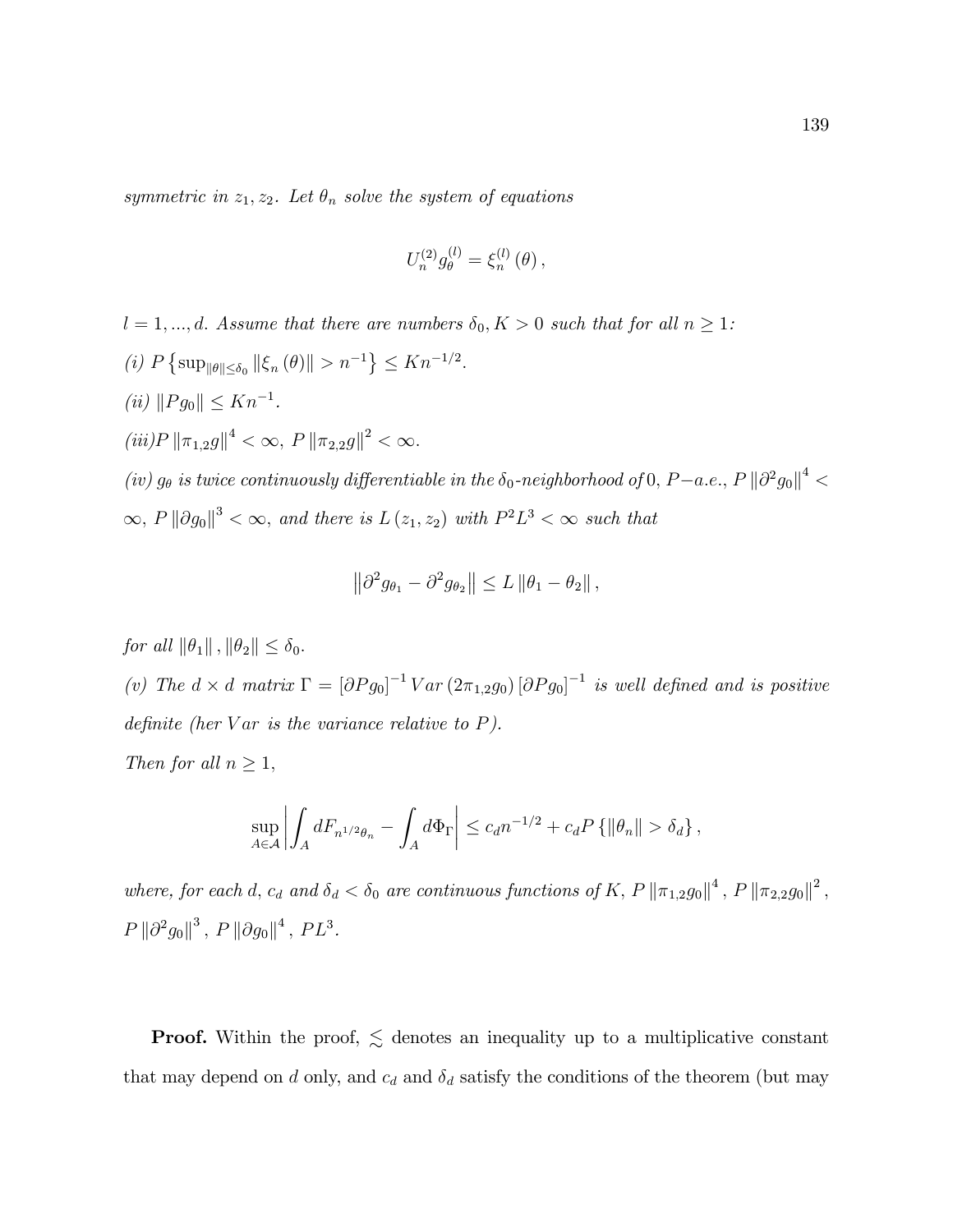change from line to line in the proof). To reduce notation, we assume, without loss of generality, that  $\delta_0 \leq 1$  and  $K \geq 1$ . It is enough to consider the case of  $\|\theta_n\| < \delta_0$ .

**Step 1.** Here we prove that, for all  $n \geq 1$ ,

$$
P\left\{\|\theta_n\| > n^{-1/3}\right\} \le c_d n^{-1/2}.
$$

Without loss of generality, assume in this step that  $\partial P g_0 = I$  (identity matrix). Use the Taylor expansion around  $\theta = 0$  and the Hoeffding decomposition (we omit the index  $l)$ :

$$
\xi_n(\theta) = U_n^{(2)} g_\theta
$$
  
= 
$$
U_n^{(2)} g_0 + \{I + P_n \partial \pi_{1,2} g_{\tilde{\theta}}\} \theta,
$$

where  $\tilde{\theta}$  lies between 0 and  $\theta$ . By our assumptions, the class  $\{P_n\partial\pi_{1,2}g_{\theta}, \|\theta\|\leq \delta\}$  is Euclidean class for the envelope

$$
M(z_1, z_2) = 1 + || \partial g_0(z_1, z_2)|| + || \partial^2 g_0(z_1, z_2)|| + 2\sqrt{d}L(z_1, z_2)
$$

(see Lemma (2.13) of Pakes and Pollard [1989] and use the identity, for any  $f$ ,

$$
\partial_l f_{\theta} = \partial_l f_0 + \int_0^{\theta} \partial_{l,l}^2 f_{\tilde{\theta}} d\theta^{(l)} = \partial_l f_0 + \partial_{l,l}^2 f_0 + \int_0^{\theta} \left( \partial_{l,l}^2 f_{\tilde{\theta}} - \partial_{l,l}^2 f_0 \right) d\theta^{(l)}.
$$

The envelope is made bigger than necessary to simplify notation later on). Therefore,

$$
P\left\{ \|P_n \partial \pi_{1,2} g_{\tilde{\theta}}\| \ge \frac{1}{2} \right\} \lesssim n^{-1} P M^2
$$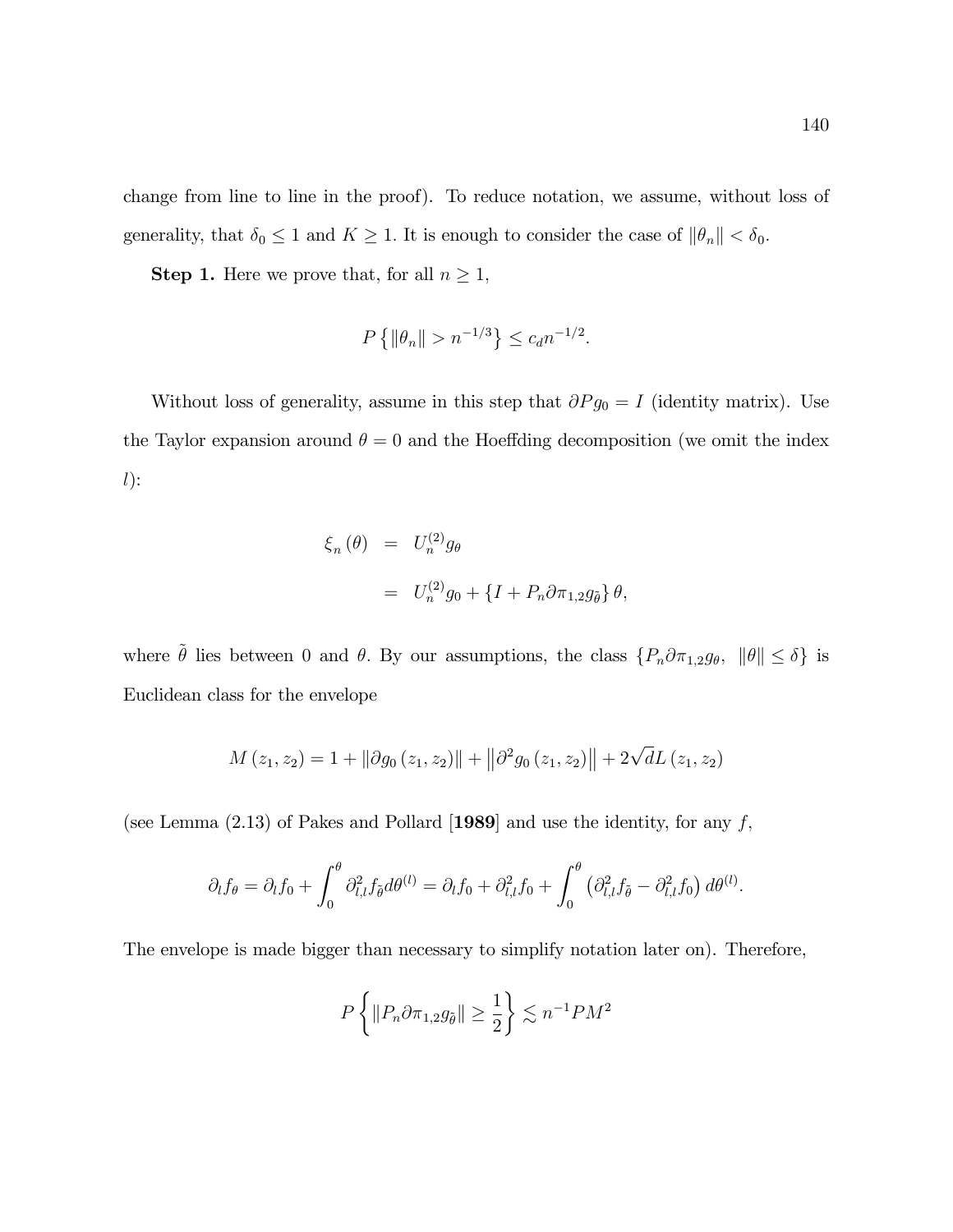(to see this, use the fact that  $P \partial \pi_{1,2} g_{\theta} = 0$  for each non-random  $\theta$ , because  $P \pi_{1,2} g_{\theta} = 0$ and  $P \|\partial g_0\| < \infty$ ; then apply the bound for the suprema for the second moment to deal with the randomness in  $\tilde{\theta}$ ).

Then

$$
P\left\{\|\theta_n\| > n^{-1/3}\right\}
$$
  
\n
$$
\lesssim P\left\{4\left\|U_n^{(2)}g_0\right\| > n^{-1/3}\right\} + P\left\{2\left\|\xi_n(\theta)\right\| > n^{-1/3}\right\} + n^{-1}PM^2
$$
  
\n
$$
\lesssim Kn^{-1/2},
$$

by the Hoeffding decomposition, Maximal and Chebyshev inequalities. Namely,

$$
P\left\{4\left\|U_n^{(2)}g_0\right\| > n^{-1/3}\right\} = P\left\{4n^{1/2}\left\|U_n^{(2)}g_0\right\| > n^{1/6}\right\}
$$
  

$$
\lesssim n^{-1/2}P\left\|\pi_{1,2}g_0\right\|^3 + n^{-1/3}n^{-2/3}P\left\|\pi_{2,2}g_0\right\|^2 + Kn^{-1/2}
$$

(note that here we have used the fact that  $||P^2g_0|| \le Kn^{-1}$ ). Note also that

$$
P\left\{\|2\xi_n(\theta)\| > n^{-1/3}\right\} \le P\left\{2\|\xi_n(\theta)\| > n^{-1}\right\} \lesssim Kn^{-1/2}.
$$

This gives the estimate.

**Step 2.** Obtain the representation: for all  $n \geq 1$ ,

$$
(A.29) \t\t\t\t\t\theta^{(l_1)} = U_n^{(2)} g_*^{(l_1)} + C_{l_1,l_2,l_3} \theta^{(l_1)} \theta^{(l_2)} + \zeta_n^{(l_1)},
$$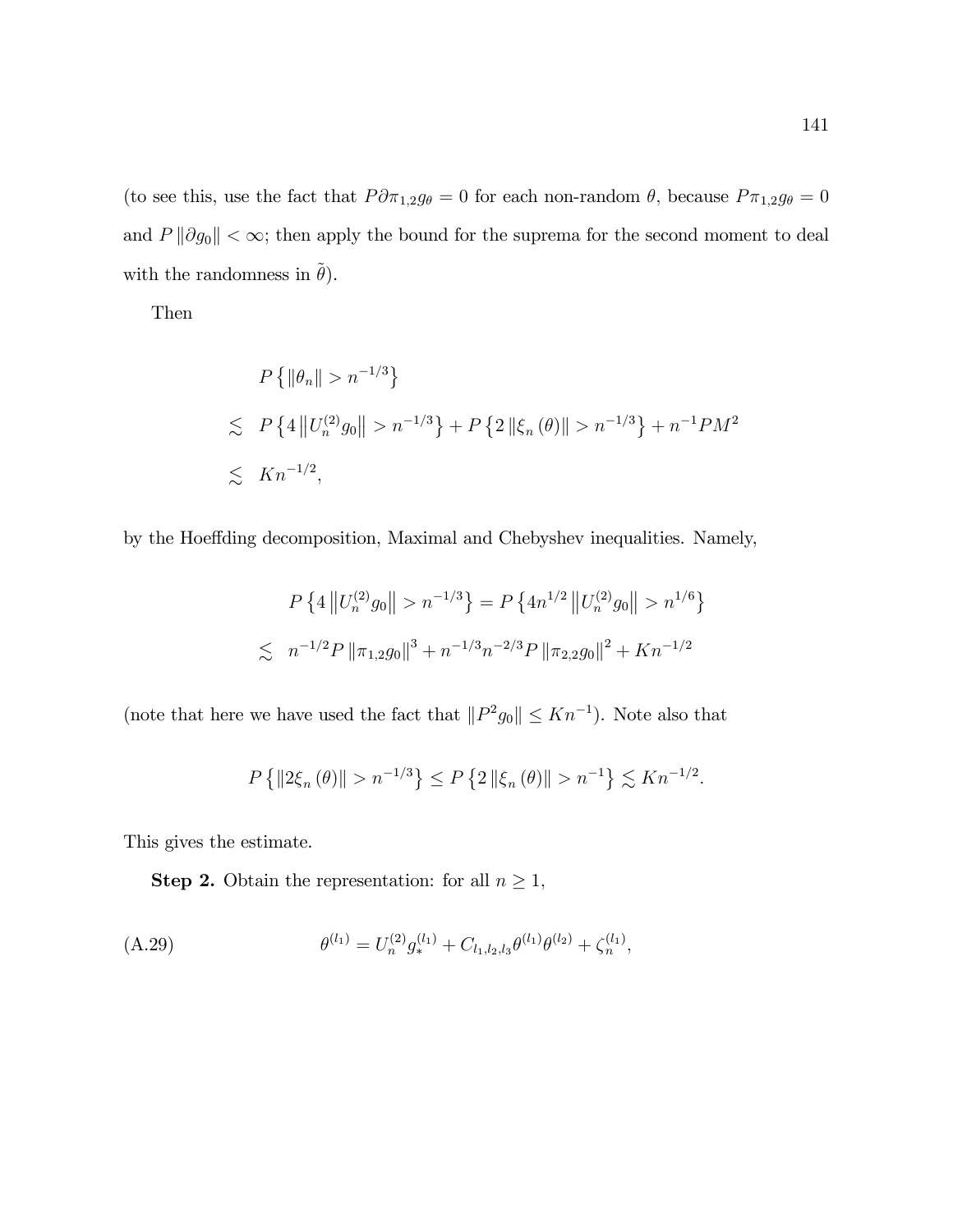where  $C_{l_1,l_2,l_3}$  are constants, function  $g_*^{(l_1)}(z_1, z_2)$  does not depend on  $\theta$  and satisfies  $P^2g_* =$  $0, Var[2\pi_{1,2}g_*] = \Gamma, P^2 ||\pi_{1,2}g_*||^3 < \infty, P^2 ||\pi_{2,2}g_*||^2 < \infty$ ; and

$$
P\left\{\|\zeta_n\| > c_d n^{-1}\right\} \le n^{-1/2} c_d + P\left\{\|\theta_n\| > \delta_d n^{-1/3}\right\}.
$$

In this step, assume, without loss of generality, that  $\partial P g_0 = I$ . By the Hoeffding decomposition and the Taylor expansion, for each component  $\boldsymbol{l}_1,$ 

(A.30) 
$$
0 = U_n^{(2)} g_\theta^{(l_1)} - \xi_{n,\theta}^{(l_1)} = U_n^{(2)} \left( g_0^{(l_1)} - P^2 g_0^{(l_1)} \right) + \left\{ (I + B_n) \theta \right\}^{(l_1)} - C_{l_1,l_2,l_3} \theta^{(l_2)} \theta^{(l_3)} + \tilde{\zeta}_n^{(l_1)} (\theta),
$$

where  $(B_n)_{l_1,l_2} = 2P_n \partial_{l_2} \pi_{1,2} g_0^{(l_1)}$  $\binom{(l_1)}{0},\ C_{l_1,l_2,l_3}=-\frac{1}{2}$  $\frac{1}{2}\partial_{l_2,l_3}P^2g_0^{(l_1)}$  $\mathbf{a}_0^{(l_1)}$ , and  $\widetilde{\zeta}_n^{(l_1)}$  $\binom{\left(l_{1}\right)}{n}\left(\theta\right)$  =  $\frac{1}{2}$ 2  $\left(\partial_{l_2,l_3}P^2g^{(l_1)}_{\tilde{\theta}}\right)$  $^{(l_1)}_{\tilde{\theta}} - \partial_{l_2,l_3} P^2 g_0^{(l_1)}$  $\boldsymbol{0}$  $\partial$   $\theta^{(l_2)}\theta^{(l_3)}$  $+P_n\partial_{l_2,l_3}\pi_{1,2}g^{(l_1)}_{\tilde{\theta}}$  $_{\tilde{\theta}}^{(l_1)}\theta^{(l_2)}\theta^{(l_3)}$  $+U_n^{(2)}\partial_{l_2}\pi_{2,2}g_{\tilde{\theta}}^{(l_1)}$  $^{(l_1)}_{\tilde{\theta}}\theta^{(l_2)}-\xi^{(l_1)}_{n,\theta}+P^2g_0^{(l_1)}$  $\big\{ \begin{matrix} \iota_1 \ 0 \end{matrix},$ 

and  $\tilde{\theta}$  is in between 0 and  $\theta$  (in fact,  $\tilde{\theta}$  is different for each  $l_1$  and each term above, but we will ignore this distinction). (Note that by the Chebyshev inequality

$$
P\left\{ \|B_n\| \ge \frac{1}{2} \right\} \lesssim n^{-1} P \left\| \partial \pi_{1,2} g_0 \right\|^2,
$$

and, therefore, it is enough to restrict attention to the event  $\{|B_n\| < \frac{1}{2}$  $\frac{1}{2}$ .)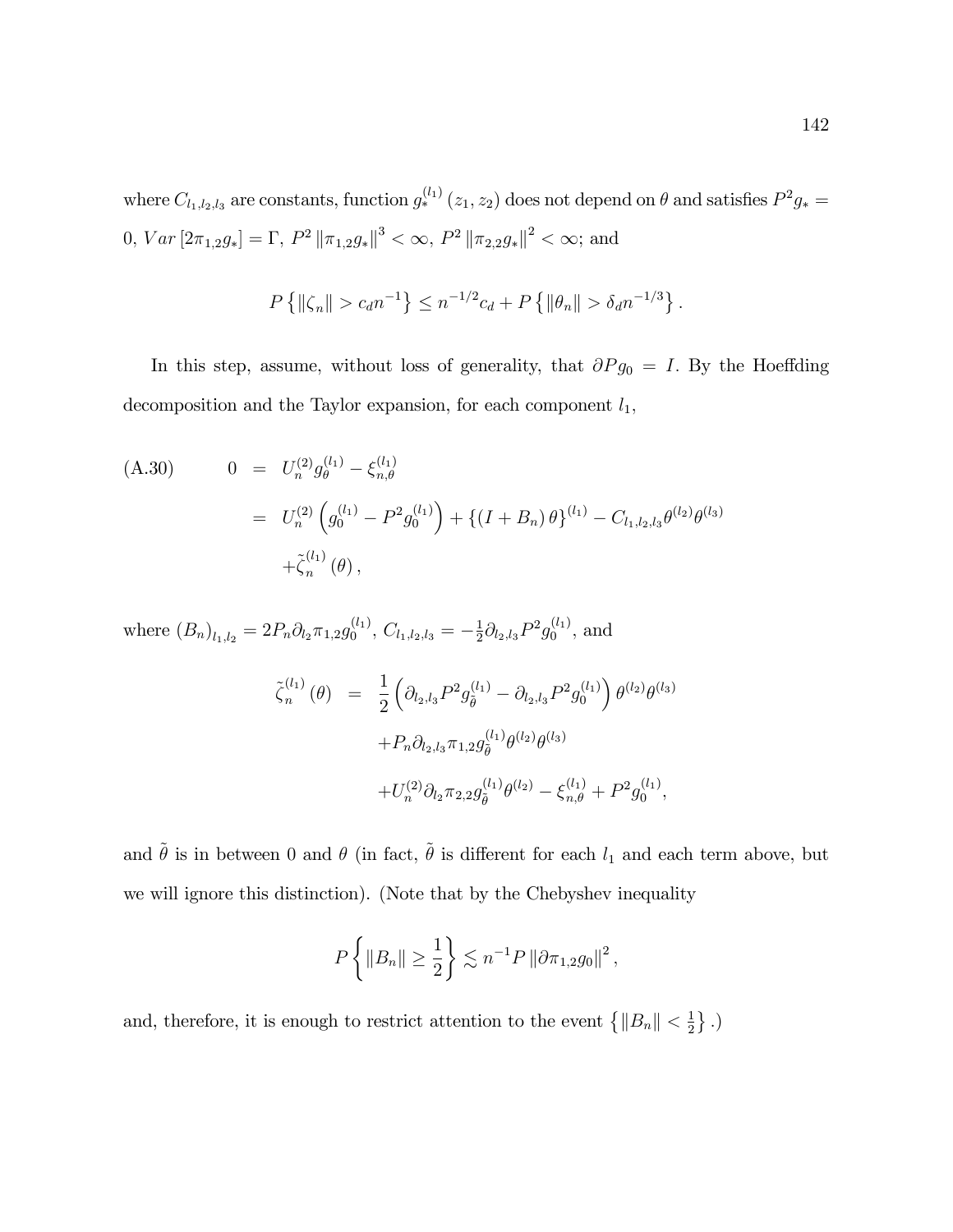Using the identity

$$
(I + B_n)^{-1} = I - B_n (I + B_n)^{-1}
$$
  
=  $I - B_n + B_n^2 (I + B_n)^{-1}$ ,

we can rewrite (A.30) as

$$
\theta^{(l_1)} = U_n^{(2)} g_*^{(l_1)} + C_{l_1,l_2,l_3} \theta^{(l_1)} \theta^{(l_2)} + \zeta_n^{(l_1)} (\theta) ,
$$

where

$$
g_*^{(l_1)}(z_1, z_2) = -\left(g_0^{(l_1)}(z_1, z_2) - P^2 g_0^{(l_1)}\right) - 2\partial_{l_2} \pi_{1,2} g_0^{(l_1)}(z_1) \cdot \pi_{1,2} g_0^{(l_2)}(z_2),
$$

(in particular, the random vector  $g_*$  satisfies the above properties), and

$$
\zeta_n^{(l_1)}(\theta) = U_n^{(2)} \left\{ - (I - B_n) (g_0 - P^2 g_0) - g_* \right\}^{(l_1)}
$$

$$
- \left\{ B_n^2 (I + B_n)^{-1} U_n^{(2)} (g_0 - P^2 g_0) \right\}^{(l_1)}
$$

$$
+ \left[ B_n (I + B_n)^{-1} \right]_{l_1, l_2} C_{l_2, l_3, l_4} \theta^{(l_3)} \theta^{(l_4)}
$$

$$
- \left\{ (I + B_n)^{-1} \tilde{\zeta}_n (\theta) \right\}^{(l_1)}.
$$

It remains to obtain the estimate for the remainder term  $\zeta_n^{(l_1)}(\theta)$ . It is enough to restrict attention to the event that  $\|\theta_n\| \leq n^{-1/3}$ . First, consider the expression for  $\tilde{\zeta}_n^{(l_1)}$  $\binom{0}{n}$   $(\theta)$ . Its first term has the order  $PL \cdot ||\theta||^3$ , from which the bound follows. For the second term,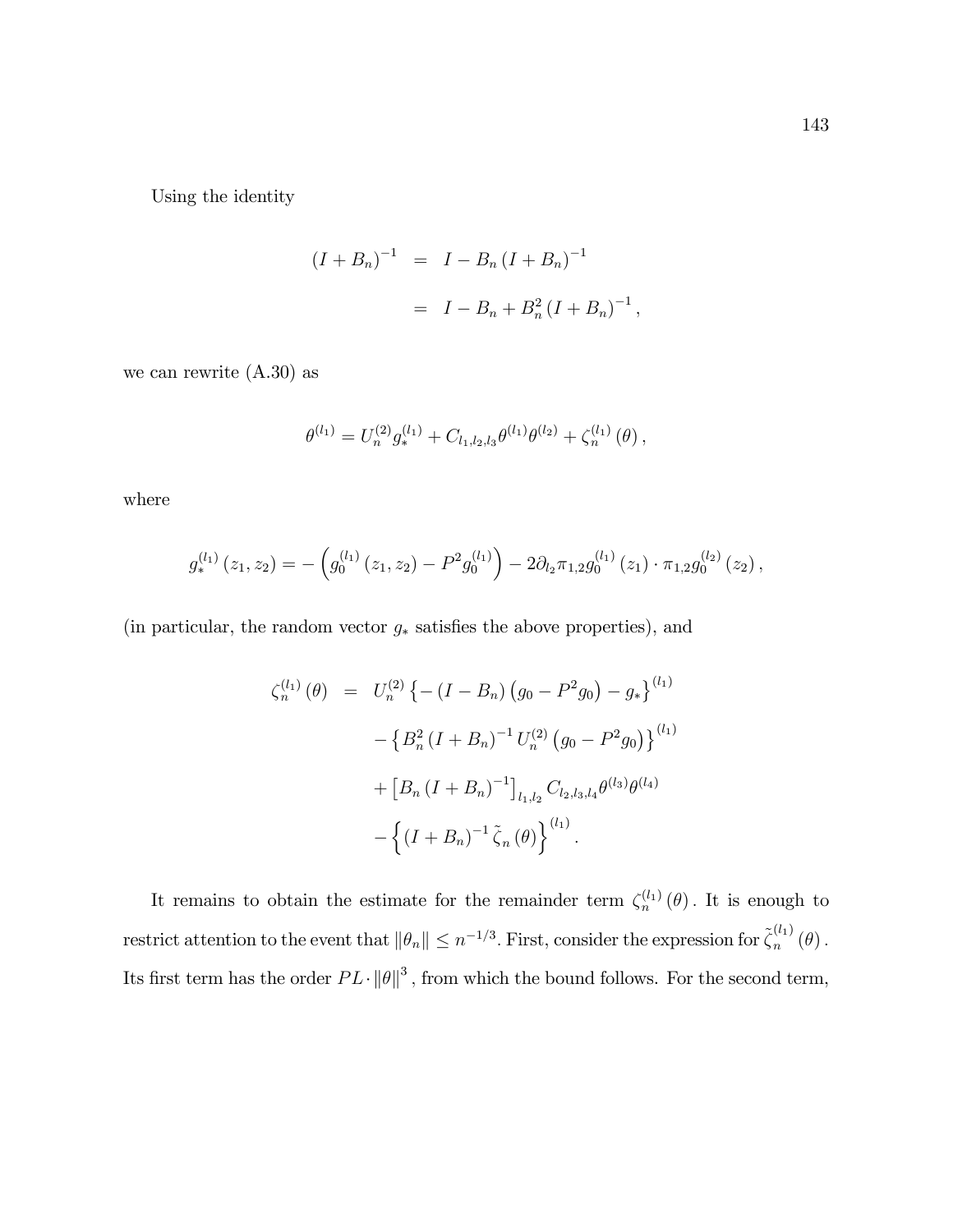we have

$$
P\left\{ \left\| P_n \partial_{l_2,l_3} \pi_{1,2} g_{\tilde{\theta}}^{(l_1)} \right\| \|\theta\|^2 > n^{-1} \right\}
$$
  
\n
$$
\leq P\left\{ \left\| P_n \partial_{l_2,l_3} \pi_{1,2} g_{\tilde{\theta}}^{(l_1)} \right\| > n^{-1/3} \right\}
$$
  
\n
$$
= P\left\{ n^{1/2} \left\| P_n \partial_{l_2,l_3} \pi_{1,2} g_{\tilde{\theta}}^{(l_1)} \right\| > n^{1/6} \right\}
$$
  
\n
$$
\lesssim n^{-1/2} \left( P^2 \left\| \pi_{1,2} g \right\|^3 + P^2 \left\| \pi_{2,2} g \right\|^2 + P^2 M^2 \right),
$$

where we have used the fact that the classes  $\{\partial_{l_1,l_2}\pi_{1,2}g_\theta(z),\ \theta\in\mathbb{R}^d, \|\theta\|\leq \delta_0\}$  and  $\{\partial_{l_1,l_2}\pi_{2,2}g_\theta(z),\ \theta\in\mathbb{R}^d, \|\theta\|\leq \delta_0\}$ , for each  $l_1,l_2$ , are Euclidean for the envelope

$$
M(z_1, z_2) = 1 + || \partial g_0(z_1, z_2)|| + || \partial^2 g_0(z_1, z_2)|| + 2\sqrt{d}L(z_1, z_2)
$$

(the envelope is made bigger than necessary to reduce notation here and below). For the third,

$$
P\left\{ \left\| U_n^{(2)} \partial_{l_2} \pi_{2,2} g_{\tilde{\theta}}^{(l_1)} \right\| \|\theta\| > n^{-1} \right\}
$$
  
\n
$$
\leq P\left\{ \left\| U_n^{(2)} \partial_{l_2} \pi_{2,2} g_{\tilde{\theta}}^{(l_1)} \right\| > n^{-2/3} \right\}
$$
  
\n
$$
\leq n^{-1/2} \left( P \left\| \pi_{1,2} g \right\|^3 + P \left\| \pi_{2,2} g \right\|^2 + P M^2 \right)
$$

:

The bounds for the last two terms are assumed in the theorem.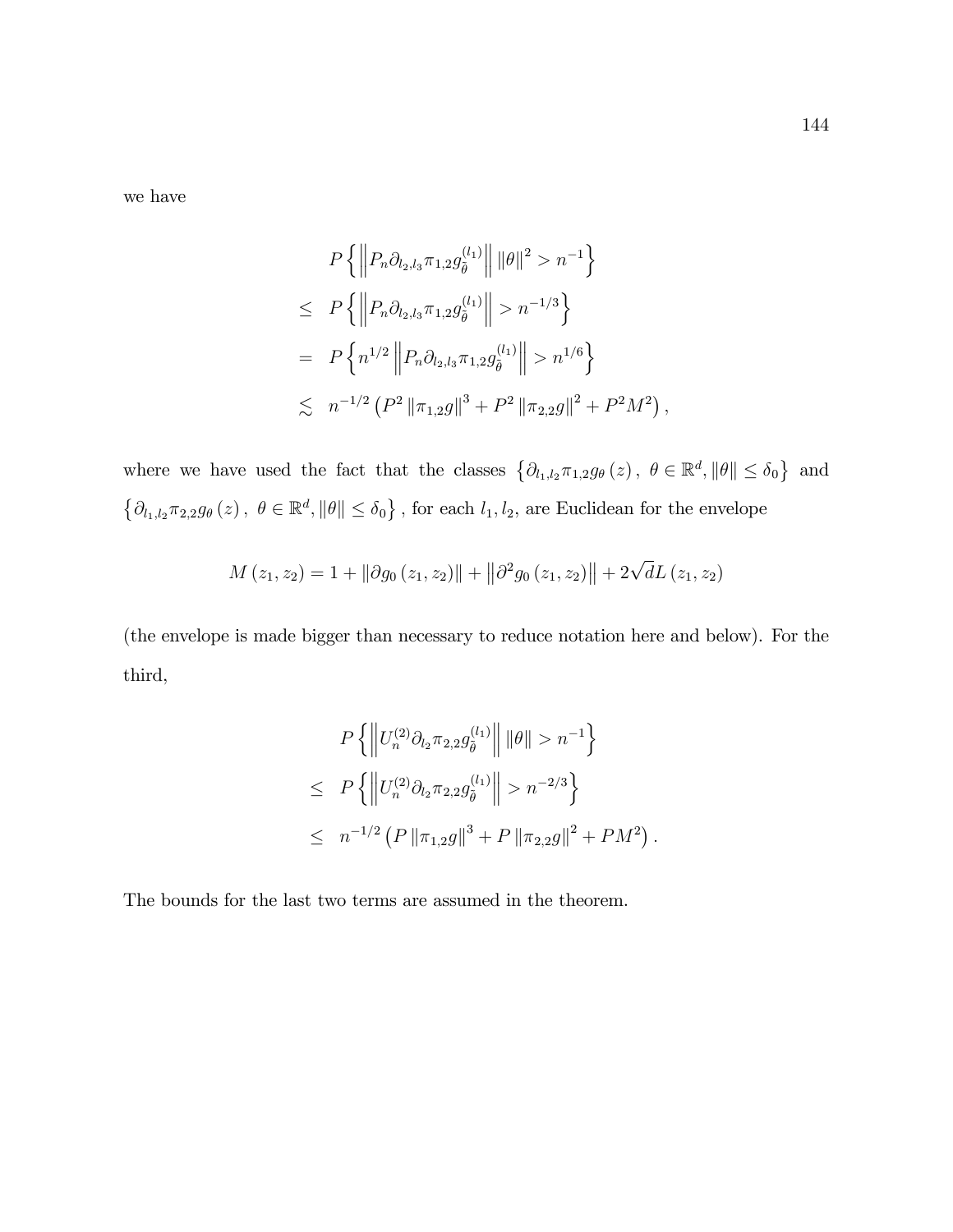Finally, we show that  $P\{\|\zeta_n\| > c_d n^{-1}\}\leq c_d n^{-1/2}$ . For the first line in the expression for  $\zeta_n$ , we have

$$
U_n^{(2)} \left\{ (I - B_n) \left( g_0 - P^2 g_0 \right) + g_* \right\}
$$
  
= 
$$
-n^{-1} P_n h - B_n U_n^{(2)} \pi_{2,2} g_0 + n^{-1} U_n^{(2)} (g_* - g_0),
$$

where  $h(z) = 2\partial_{l_2}\pi_{1,2}g_0(z) \cdot \pi_{1,2}g_0^{(l_2)}$  $\int_0^{(2)} (z)$ . Note that

$$
P\left\{n^{-1} \|P_n h\| \ge (P \|h\| + 1) n^{-1}\right\}
$$
  
\n
$$
\le P\left\{\|n^{1/2} (P_n - P) h\| \ge n^{1/2}\right\}
$$
  
\n
$$
\le n^{-1} P \|h\|^2 \lesssim n^{-1} P \|\partial \pi_{1,2} g_0\|^4 \cdot P \|\pi_{1,2} g_0\|^4 ;
$$

$$
P\left\{\left\|B_n U_n^{(2)} \pi_{2,2} g_0\right\| > n^{-1}\right\}
$$
  
\n
$$
\leq P\left\{\left\|n^{1/2} B_n \cdot n U_n^{(2)} \pi_{2,2} g_0\right\| > n^{1/2}\right\}
$$
  
\n
$$
\lesssim n^{-1/2} P \left\|\partial \pi_{1,2} g_0\right\|^2 + n^{-1/2} P \left\|\pi_{2,2} g_0\right\|^2;
$$
  
\n
$$
P\left\{n^{-1} \left\|U_n^{(2)}(g_* - g_0)\right\| > n^{-1}\right\} \lesssim n^{-2} \left\|\partial \pi_{1,2} g_0\right\|^2 \left\|\pi_{1,2} g_0\right\|^2.
$$

Now consider the second through fourth lines. By the Chebyshev inequality,

$$
P\left\{\|B_n\| \ge n^{-1/3}\right\} \lesssim n^{-1/2} P \left\|\partial \pi_{1,2} g_0\right\|^3.
$$

From the bound on  $P\{\|B_n\| \geq \frac{1}{2}\}\$  (where  $\|\cdot\|$  is the spectral norm for matrices),

$$
P\left\{\left\|\left(I+B_n\right)^{-1}\right\|\geq 2\right\}\lesssim n^{-1}P\left\|\partial\pi_{1,2}g_0\right\|^2.
$$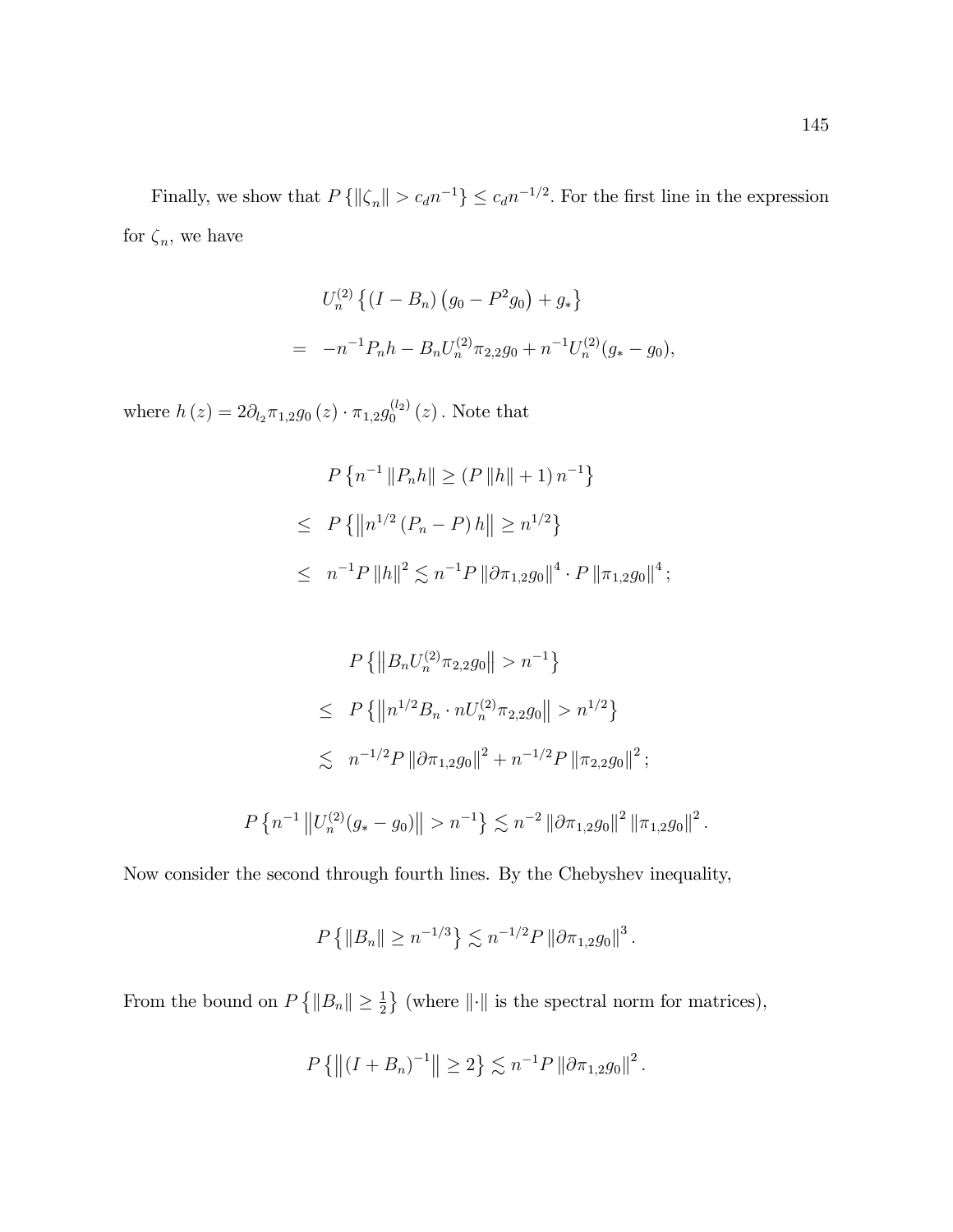Therefore,

$$
P\left\{\left\|\zeta_n^{(l_1)}(\theta_n)\right\| > n^{-1}\right\}
$$
\n
$$
\lesssim P\left\{\left\|B_n\right\| \ge n^{-1/3}\right\} + P\left\{U_n^{(2)}g_0 > n^{-1/3}\right\}
$$
\n
$$
+ \|C_{l_1,l_2,l_3}\| \ast
$$
\n
$$
\left\{P\left\{\left\|B_n\right\| \ge n^{-1/3}\right\} + P\left\{\left\|\theta\right\| > n^{-1/3}\right\} + P\left\{\left\|\left(I + B_n\right)^{-1}\right\| \ge 2\right\}\right\}
$$
\n
$$
+ P\left\{\left\|\left(I + B_n\right)^{-1}\right\| \ge 2\right\} + P\left\{\left\|\tilde{\zeta}_n^{(l_1)}(\theta_n)\right\| > n^{-1}\right\}.
$$

Combining these estimates gives the result.

**Step 3.** Now use representation  $(A.29)$  to obtain the Berry-Esséen bound.

Consider the system of equations

(A.31) 
$$
\theta^{(l_1)} = \gamma^{(l_1)} + C_{l_1 l_2 l_3} \theta^{(l_2)} \theta^{(l_3)}.
$$

By the Implicit Function Theorem and the Taylor expansion, there are numbers  $\delta^* > 0$ ,  $K_1 > 0$ , and  $b_{l_1 l_2 l_3}$ , continuously depending on  $C_{l_1 l_2 l_3}$ , such that if  $\|\gamma\| \leq \delta^*$ , and  $\theta$  is the solution of (A.31) satisfying  $\|\theta\| \leq \delta^*$ , then

$$
\theta^{(l_1)} = \gamma^{(l_1)} + b_{l_1l_2l_3}^{(2)} \gamma^{(l_2)} \gamma^{(l_3)} + \phi^{(l_1)}(\gamma)
$$

and

$$
\|\phi(\gamma)\| \leq K_1 \|\gamma\|^3.
$$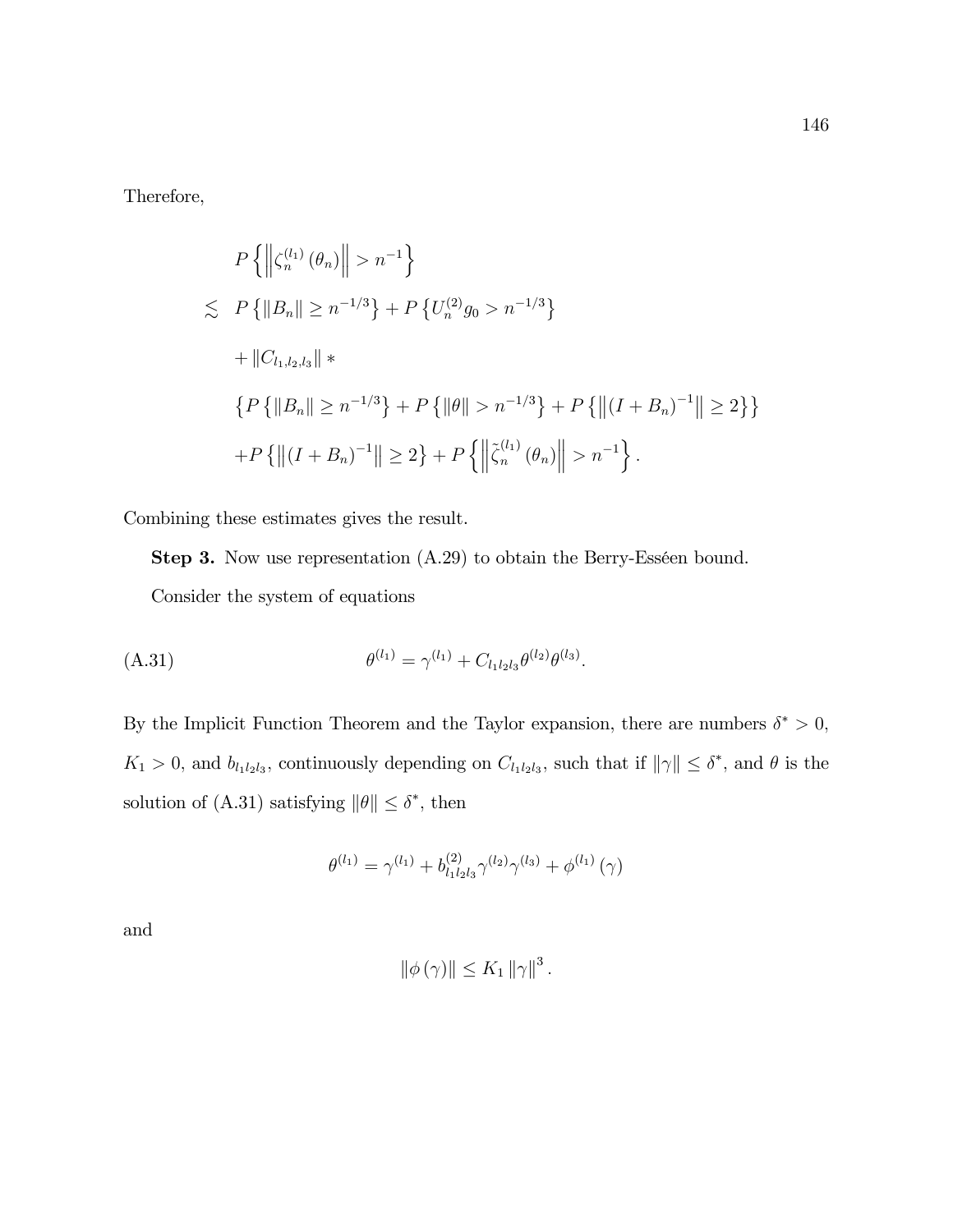Let  $\gamma_n = U_n^{(2)} g_* + \zeta_n$ . By the Hoeffding decomposition, the properties of  $g_*$  and  $\zeta_n$ , and the Chebyshev inequality,

(A.32) 
$$
P\{\|\gamma_n\| > \delta^*\} \lesssim c_d n^{-1/2} + P\{\|\theta\| > \delta_d n^{-1/3}\},
$$

and

$$
P\left\{\|\phi(\gamma_n)\| \ge n^{-1}, \|\gamma_n\| \le \delta^*\right\}
$$
  
\n
$$
\le P\left\{K_1^{1/3} \|\gamma_n\| \ge n^{-1/3}\right\}
$$
  
\n
$$
\le P\left\{2K_1^{1/3} \||n^{1/2}P_n\pi_{1,2}g_*\|| \ge n^{1/6}\right\}
$$
  
\n
$$
+P\left\{2K_1^{1/3} \||nU_n^{(2)}\pi_{2,2}g_*\|| \ge n^{2/3}\right\}
$$
  
\n
$$
\le n^{-1/2} \left(P\|\pi_{1,2}g_*\|^3 + P\|\pi_{2,2}g_*\|^2\right).
$$

Next, consider the statistic  $\mathcal{T}_n$  defined as follows:

$$
T_n^{(l_1)} = U_n^{(2)}g_* + b_{l_1l_2l_3}\frac{1}{n^2} \sum_{i \neq j} \left\{ \pi_{1,2}g_{*i}^{(l_2)} \cdot \pi_{1,2}g_{*j}^{(l_3)} \right\},\,
$$

where  $\pi_{1,2} g_{*i}^{(l_2)} \equiv \pi_{1,2} g_{*}^{(l_2)}(Z_i)$ .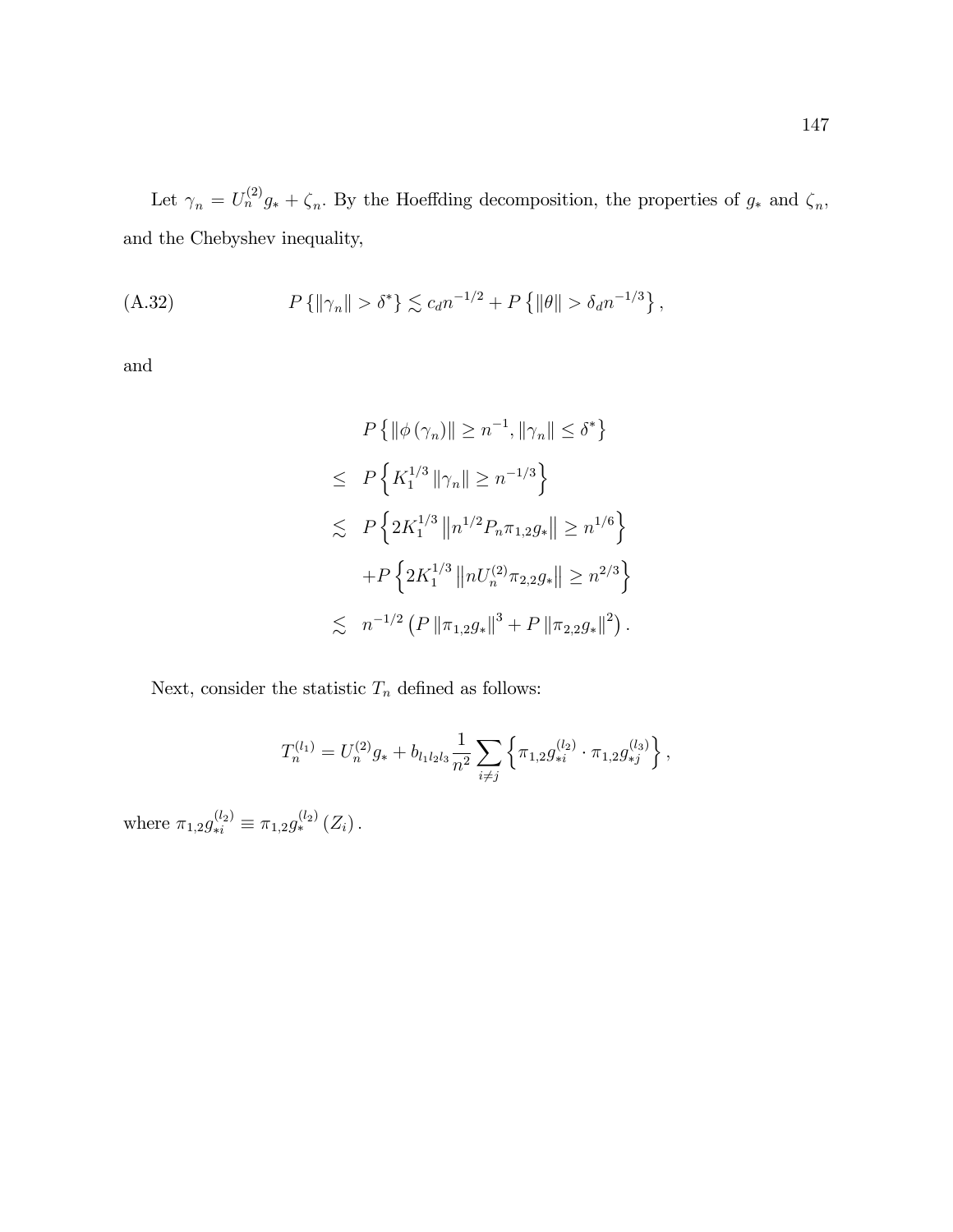Note that

$$
(A.33) \t n^{1/2} P\left\{ \left| \theta_n^{(l_1)} - T_n^{(l_1)} \right| \ge n^{-1}, \left\| \gamma_n \right\| \le \delta^*, \left\| \theta_n \right\| \le \delta^* \right\}
$$
  
\n
$$
\le n^{1/2} P\left\{ 3 \left| b_{l_1 l_2 l_3} \left( U_n^{(2)} g_*^{(l_2)} U_n^{(2)} g_*^{(l_3)} - P_n \pi_{1,2} g_*^{(l_2)} P_n \pi_{1,2} g_*^{(l_3)} \right) \ge n^{-1} \right\}
$$
  
\n
$$
+ n^{1/2} P\left\{ 3 \left| b_{l_1 l_2 l_3} \frac{1}{n^2} \sum_i \pi_{1,2} g_*^{(l_2)} \cdot \pi_{1,2} g_*^{(l_3)} \right| \ge n^{-1} \right\}
$$
  
\n
$$
+ P \left\| \pi_{1,2} g_* \right\|^3 + P \left\| \pi_{2,2} g_* \right\|^2
$$
  
\n
$$
\le P \left\| \pi_{1,2} g_* \cdot \pi_{2,2} g_* \right\| + P \left\| \pi_{1,2} g_* \right\|^2 + P \left\| \pi_{1,2} g_* \right\|^3 + P \left\| \pi_{2,2} g_* \right\|^2
$$
  
\n
$$
\le P \left\| \pi_{1,2} g_* \right\|^2 + P \left\| \pi_{1,2} g_* \right\|^3 + P \left\| \pi_{2,2} g_* \right\|^2.
$$

Using (A.32) and (A.33), we conclude that

$$
\theta_n = T_n + \xi_n
$$

(A.34) 
$$
P\left\{\|\xi_n\| > n^{-1}\right\} \leq c_d n^{-1/2} + P\left\{\|\theta\| > \delta_d n^{-1/3}\right\}.
$$

 $T_n$  has a form of a U-statistic of order 2 with zero mean. Its variance is  $n^{-1}\Gamma$  up to a term of order  $O(n^{-2})$ .

The Berry-Esséen bound for  $T_n$  follows from Theorem 2 of Bolthausen and Götze [1993]. To check the conditions of the theorem, let  $T_0 = P_n \pi_{1,2} g_*$ . Then, in the notation of the theorem, and using the Cauchy-Schwartz inequality,

$$
\beta_3\left(n^{1/2}T^0\right) = nP\left\|n^{-1/2}\pi_{1,2}g_*\right\|^3 = n^{-1/2}P\left\|\pi_{1,2}g_*\right\|^3,
$$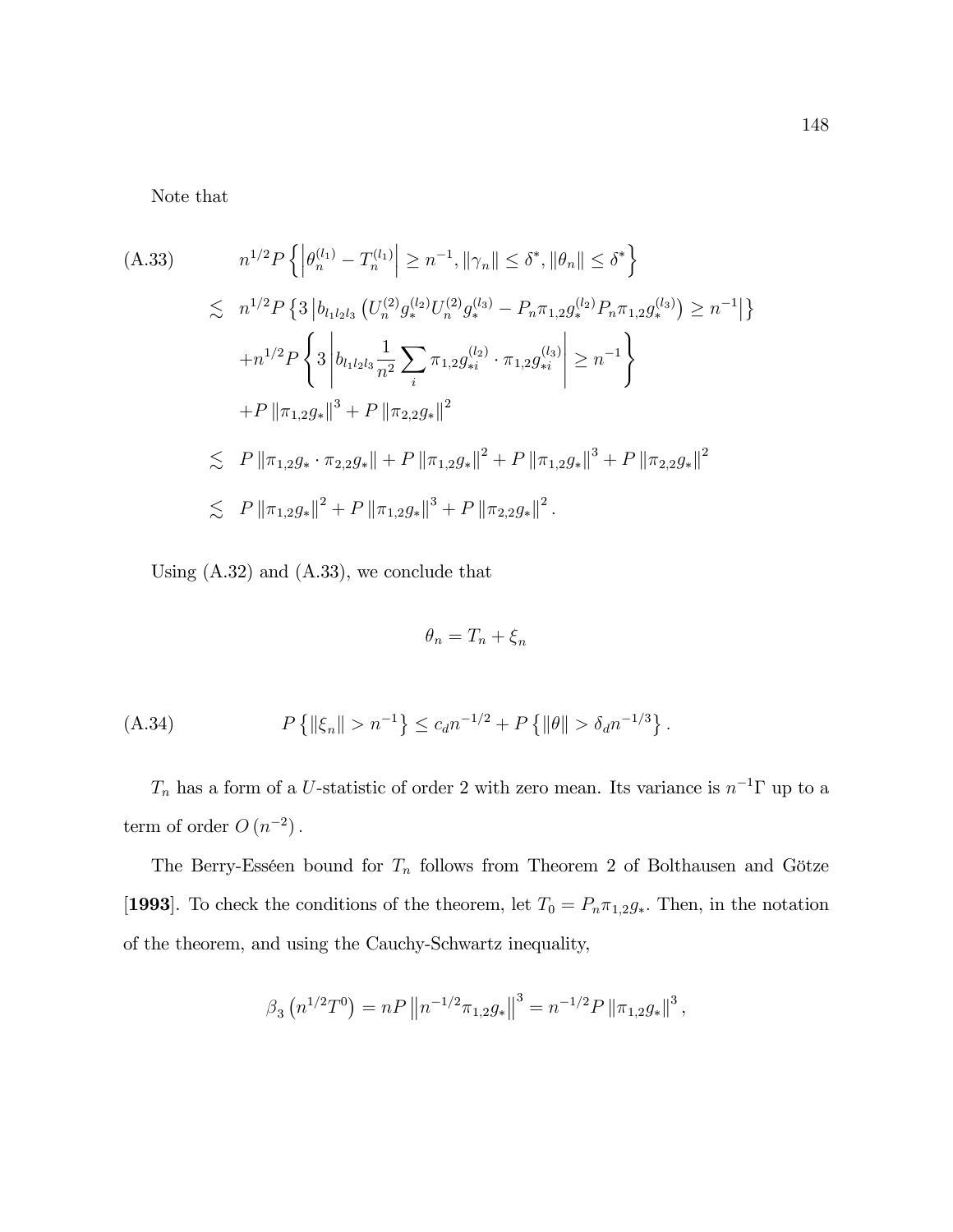$$
\delta\left(n^{1/2}T_n, n^{1/2}T_0\right)
$$
\n
$$
= n^{1/2}P\left[\left|\left(T - T^0\right)\left(Z_1, Z_2, ..., Z_n\right) - \left(T - T^0\right)\left(Z_{n+1}, Z_2, ..., Z_n\right)\right|\right]
$$
\n
$$
\lesssim n^{-1}P\left\|n^{-1/2}\sum_{j=2}^n \pi_{2,2}g_*\left(Z_1, Z_j\right)\right\|
$$
\n
$$
+ n^{-1}\left(P\left\|\pi_{1,2}g_*\right\|^2\right)^{1/2}\left(P\left\|n^{1/2}P_n\pi_{1,2}g_*\right\|^2\right)^{1/2}
$$
\n
$$
\leq n^{-1}\left(P\left\|\pi_{2,2}g_*\right\|^2 + P\left\|\pi_{1,2}g_*\right\|^2\right),
$$

and, by the Maximal inequality for a degenerate U-statistic of order 2,

$$
n^{1/2} E \left[ \left( T - T^0 \right) \left( Z_1, Z_2, \ldots, Z_n \right) \right] = n^{-1/2} \left( P \left\| \pi_{2,2} g_* \right\|^2 + P \left\| \pi_{1,2} g_* \right\|^2 \right)^{1/2}.
$$

Then by the above-mentioned theorem applied to  $n^{1/2}T_n$ ,

$$
\sup_{A \in \mathcal{A}} \left| \int_A dF_{n^{1/2}T_n} - \int_A d\Phi_{\Gamma} \right| \le c_d n^{-1/2}.
$$

The conclusion of the theorem follows from the last result and (A.34) by an argument similar to that at the end of Section A.2.3.  $\Box$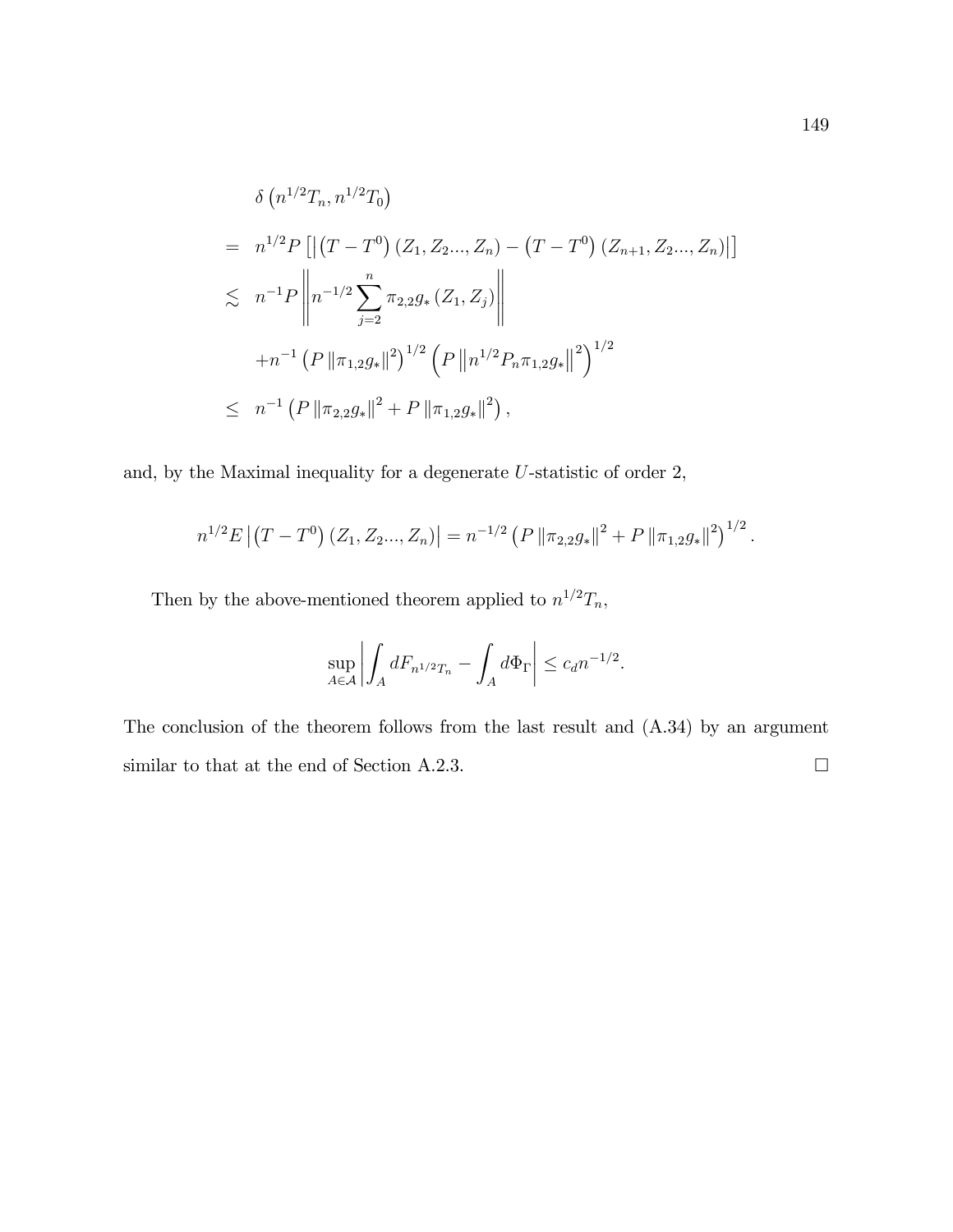### APPENDIX B

# Appendix to Chapter 4

### B.1. Proofs of Theorems

Proof. (Theorem 6.)

(1) Identification. We check that  $\theta_0$  is the unique maximizer of the population objective function:

$$
S(\theta) = E[M(Y_1, Y_2) \, 1\{X'_1 \beta(\theta) > X'_2 \beta(\theta)\} \, w_s(X_1, X_2)]
$$

where  $\beta(\theta) = (\theta, 1)$  (note that changing w to  $w_s$  does not affect the optimization problem by the antisymmetry of M and the continuity of the distribution of  $X'\beta_0$ ). Define

$$
\Delta S(\theta; X_1, X_2) = E[M(Y_1, Y_2) | X_1, X_2] w_s(X_1, X_2) \cdot
$$
  

$$
(1 \{X'_1 \beta(\theta_0) > X'_2 \beta(\theta_0) \} - 1 \{X'_1 \beta(\theta) > X'_2 \beta(\theta) \}).
$$

Condition  $(4.1)$  and antisymmetry of M imply that

(B.1) 
$$
E\left[M\left(Y_1, Y_2\right) | X_1, X_2\right] < 0 \Longrightarrow X_1'\beta_0 < X_2'\beta_0
$$

Together, (4.1) and (B.1) imply that  $\Delta S (\theta; X_1, X_2) \ge 0$  for all  $\theta$  and almost all  $X_1, X_2$ . In particular,  $\theta_0$  is a maximizer of  $S(\theta)$ .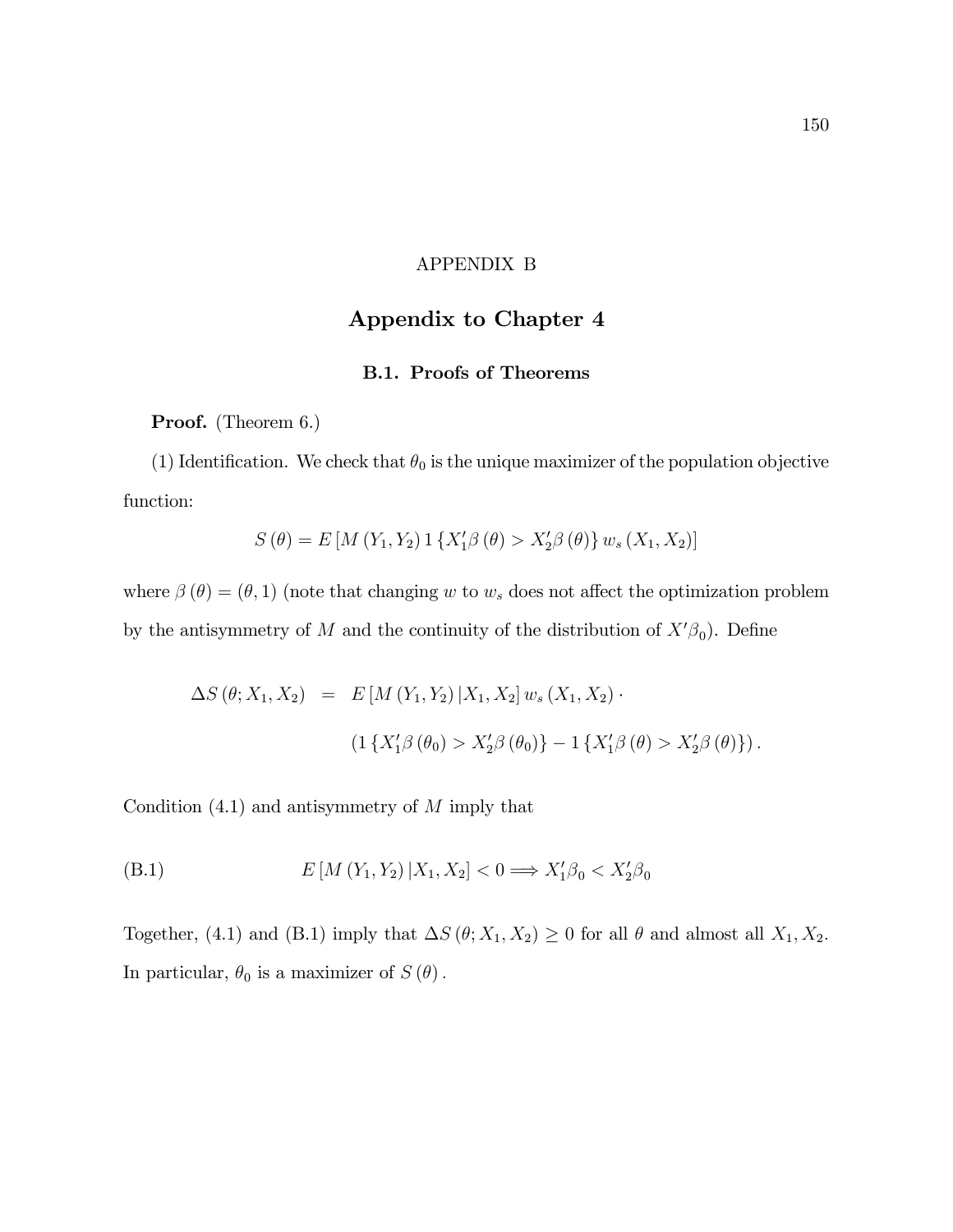Write  $S(\theta_0) - S(\theta)$  as an iterated integral:

$$
S(\theta_0) - S(\theta)
$$
  
=  $\int \Delta S(\theta; x_1, x_2) w_s(x_1, x_2) g_{Z|U}(z_1, u_1) g_{Z|U}(z_2, u_2) dz_1 dz_2 dG(u_1) dG(u_2),$ 

where  $x_i = x(u_i, z_i)$ , and  $G(u)$  is the marginal c.d.f. of U. Assume that  $\theta_*$  is another maximizer of  $S(\theta)$ , so that  $S(\theta_0) - S(\theta_*) = 0$ . Since  $\Delta S(\theta; x_1, x_2) \geq 0$ , the integrated expressions must be zero almost surely. Also, condition (4.1) implies that  $\mu(u_1, u_2, z_0) \ge 0$ a.s. It follows that there are d pairs

$$
u_{1,k}, u_{2,k} \in \mathcal{U}, \ k = 1, ..., d,
$$

a number  $z_0 \in I$  and a countable set of numbers  $z_t \in I$ , dense in I, such that the d vectors  $(u_{1,k} - u_{2,k})$  are linearly independent, the function  $\mu$  is well-defined and is positive on the vectors  $(u_{1,k}, u_{2,k}, z_0)$ , and

$$
\Delta S(\theta; x(u_{1,k}, z_t), x(u_{2,k}, z_0)) = 0, k = 1, ..., d, \forall t.
$$

As  $\mu(u_{1,k}, u_{2,k}, z_0) > 0$ , for  $z_t$  sufficiently close to  $z_0$ ,

$$
E\left[M\left(Y_1, Y_2\right) | X_1 = x\left(u_{1,k}, z_t\right), X_2 = x\left(u_{2,k}, z_0\right)\right]
$$

has the same sign as  $z_t - z_0$ . By conditions (4.1), (B.1), for such  $z_t$ ,

$$
sign\left\{ (u_{1,k} - u_{2,k})'(\theta_* - \theta_0) + z_t - z_0 \right\} = sign\left\{ z_t - z_0 \right\},\,
$$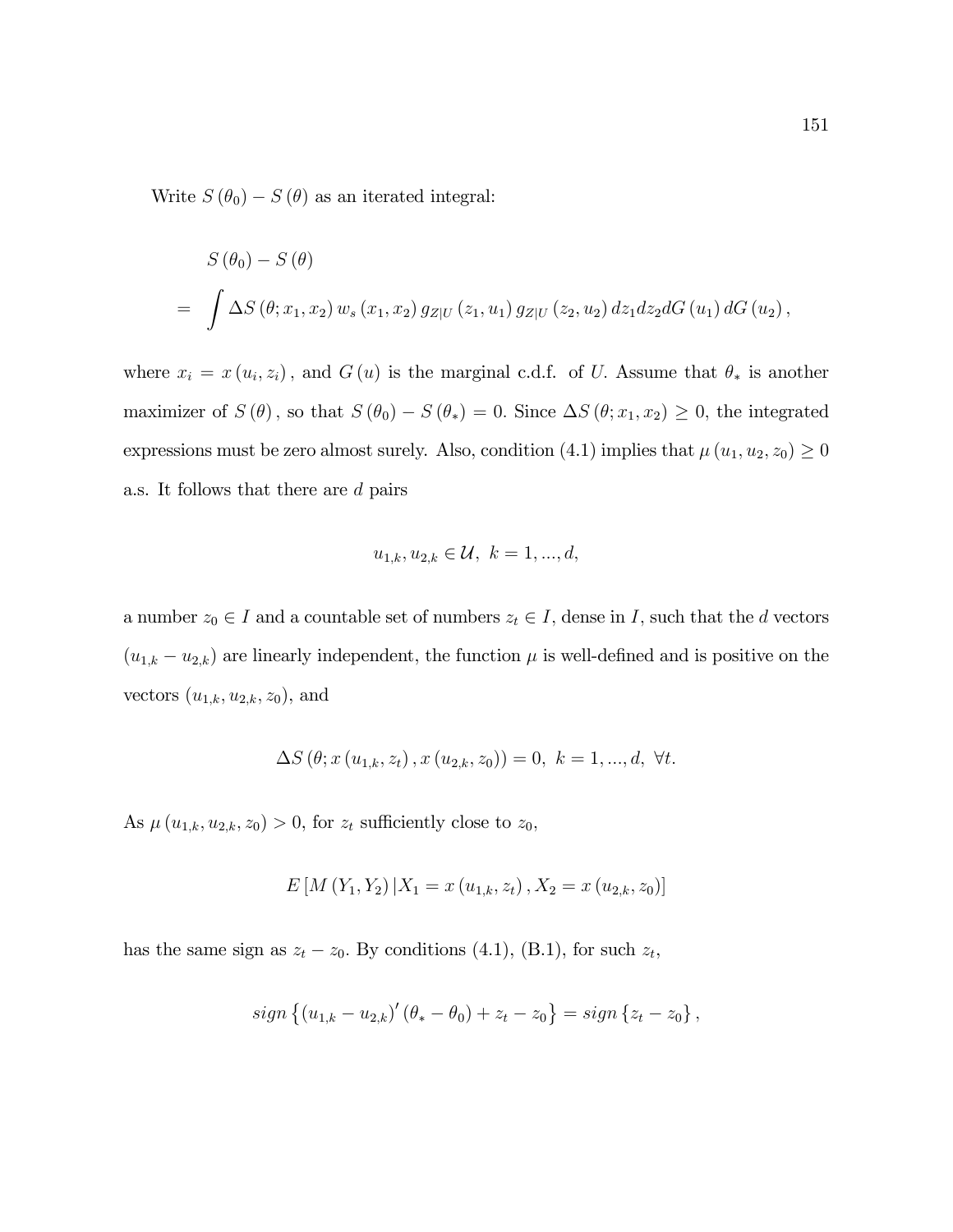so that

$$
(u_{1,k} - u_{2,k})' (\theta_* - \theta_0) = 0.
$$

Since the d vectors  $u_{1,k} - u_{2,k}$  are linearly independent,  $\theta_* = \theta_0$ .

(2) Consistency. Under the conditions of the theorem, the population objective function is continuous in  $\theta$ . Note also that the class of functions  $\{1\{X_1'\beta > X_2'\beta\}, \beta \in \mathbb{R}^{d+1}\}\$ is Euclidean for a constant envelope as shown by Sherman (1993). Therefore, the class of functions

$$
M(Y_1, Y_2) 1 \{ X_1' \beta (\theta) > X_2' \beta (\theta) \} w_s (X_1, X_2)
$$

is Euclidean for the square-integrable envelope  $|M(Y_1, Y_2)| w_s(X_1, X_2)$  (for the latter, the square-integrability follows from  $(4.4)$  and antisymmetry of  $M$ ). By the maximal inequalities for  $U$ -processes (see Lemma 11), the sample objective function converges to the population objective function in probability uniformly in  $\theta \in \Theta$ . Therefore,  $\theta_n \to^p \theta_0$ by a standard argument.

(3) To prove the asymptotic normality we check the conditions of Theorem 1. Assumptions 1 and 2 have already been verified. We now check the smoothness properties of the function  $\tau_{\theta}(y_1, z_1)$  defined as

$$
\tau_{\theta}(y, u, z) = E\left[M(y, Y) \operatorname{sign}(z - Z + (u - U)'(\theta - \theta_0)) w_s(x, X)\right].
$$

A calculation as in Sherman (1993) shows that the gradient and the Hessian of the function  $\tau_{\theta}$  with respect to  $\theta$  are:

$$
\partial_{\theta} \tau_{\theta} (y, u, z) = 2E \left[ \left( u - U \right) \lambda \left( y, U, Z_{\theta} \right) w_{s} \left( x \left( u, z \right), x \left( U, Z_{\theta} \right) \right) g_{V|U} \left( V_{\theta} \right) \right]
$$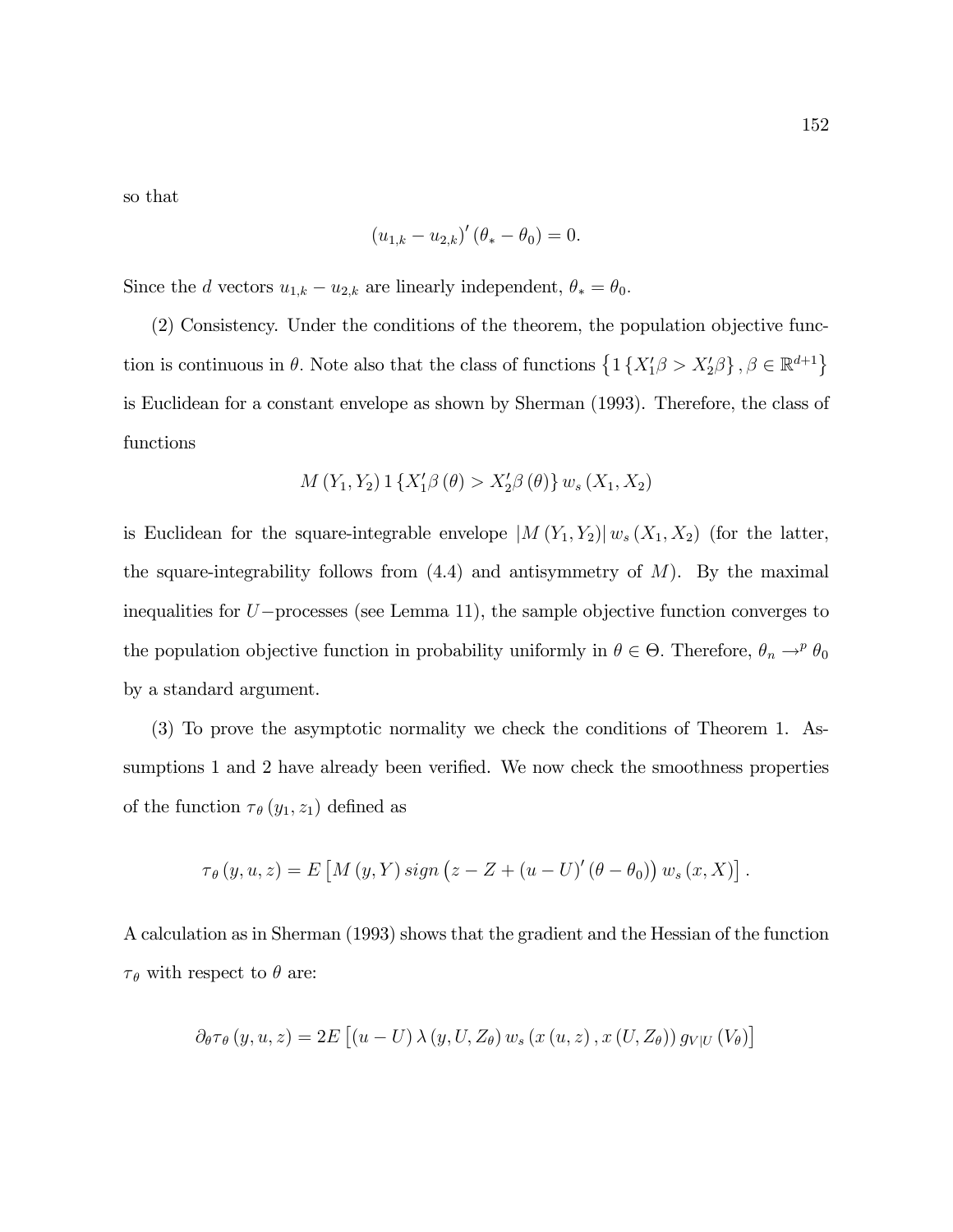and

$$
\partial_{\theta}^{2}\tau_{\theta}(y, u, v)
$$
\n
$$
= 2E [(u - U) (u - U)' (\partial_{z}\lambda(y, U, Z_{\theta})) w (x (u, z), x (U, Z_{\theta})) g_{Z|U} (Z_{\theta})]
$$
\n
$$
+ 2E [(u - U) (u - U) S (y, U, Z_{\theta}) \partial_{z} (w (x (u, z), x (U, Z_{\theta})) g_{Z|U} (Z_{\theta}))]
$$

where

$$
Z_{\theta} = z + (\theta - \theta_0)'(u - U).
$$

Then required properties follow from our Assumptions 13, 14 and 16. At  $\theta = \theta_0$ ,

$$
\partial_{\theta_0} \tau_{\theta} (y, u, z) = 2 \nabla_w (y, u, z)
$$

Note also that by the continuity of the function  $\lambda(y, u, z)$  in z and (4.1),

$$
E\left[\lambda (Y, u, z) \, | X = x(u_2, z) \right] = 0,
$$

therefore,

$$
E\left[\partial_{\theta_0}^2 \tau_{\theta}\left(Y, U, Z\right)\right] = -2\Delta_w
$$

By our Assumptions 16, 17, the variance of  $\partial_{\theta_0} \tau_{\theta}$  is a finite, positive definite matrix, and the expected value of  $\partial_{\theta_0}^2 \tau_\theta(Y, U, V)$  is a finite matrix. By Assumption 15,  $\Delta_w$  is positive definite. Assumption 4 of Theorem 1 can be checked in the same way as in Sherman  $(1993)$ , so that the conclusion of part (b) follows.

**Lemma 21.** Under Assumptions 11-17, the function  $\mu(u_1, u_2, z)$  is symmetric in  $u_1$ and  $u_2$  for almost all  $u_1, u_2, z$ .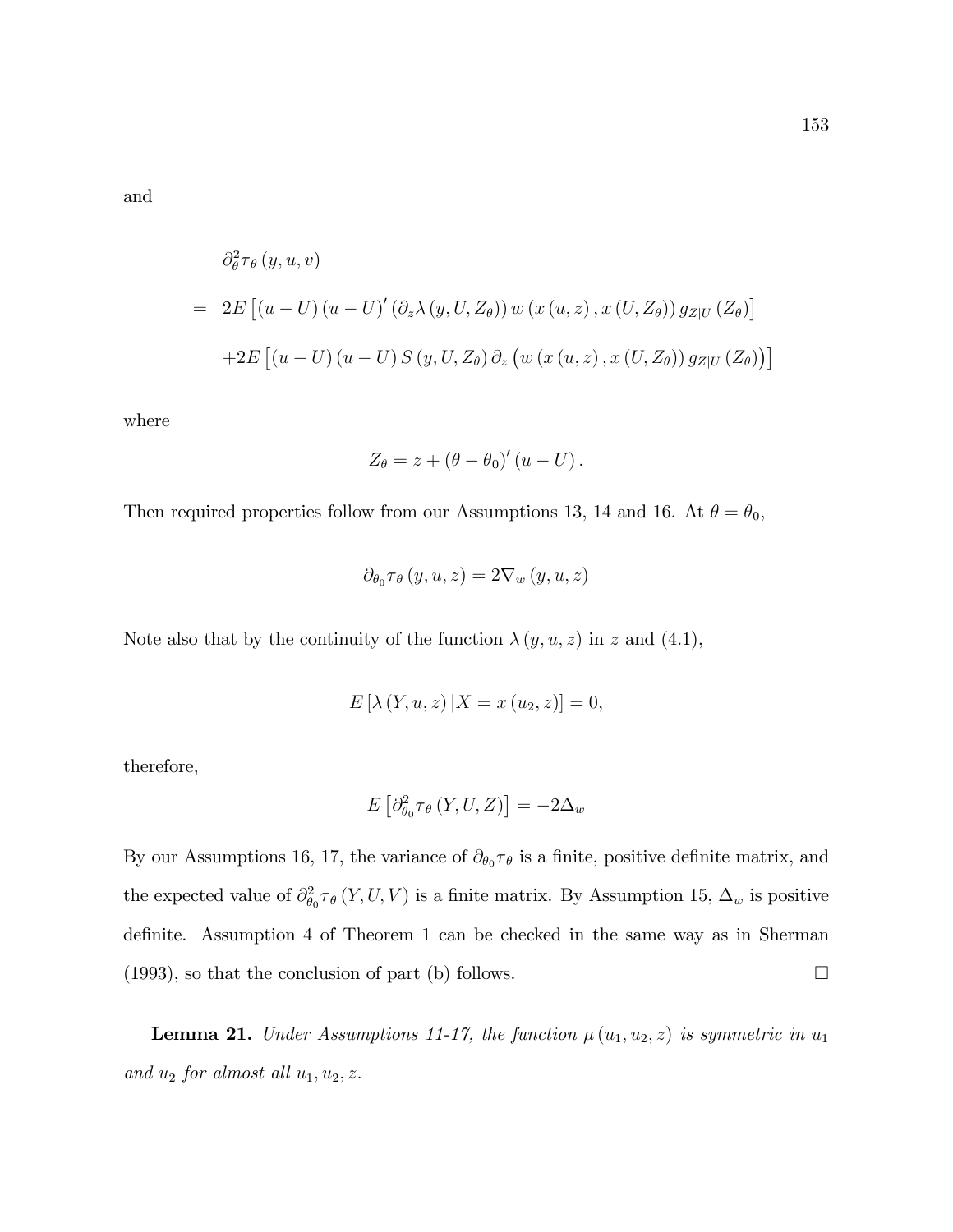**Proof.** By the antisymmetry of  $M$ ,

$$
E\left[M\left(Y_1, Y_2\right) | U_1 = u_2, U_2 = u_1, Z_1 = z + \delta, Z_2 = z\right]
$$
  
= 
$$
-E\left[M\left(Y_2, Y_1\right) | U_1 = u_2, U_2 = u_1, Z_1 = z + \delta, Z_2 = z\right]
$$
  
= 
$$
-E\left[M\left(Y_1, Y_2\right) | U_1 = u_1, U_2 = u_2, Z_1 = z, Z_2 = z + \delta\right]
$$

where in the second equality we exchanged the labels 1 and 2 of the variables that are integrated out. Note that the function

$$
\varphi(z_1, z_2) = E\left[M\left(Y_1, Y_2\right)| U_1 = u_2, U_2 = u_1, Z_1 = z, Z_2 = z\right]
$$

(or fixed  $u_1$  and  $u_2$ ) is differentiable in  $z_1$  and  $z_2$  and satisfies  $\varphi(z, z) = 0$ . Therefore,  $\varphi'_{z_1}(z, z) + \varphi'_{z_2}(z, z) = 0$ . This implies that the derivative of the right-hand side of the previous display at  $\delta = 0$  is equal to the derivative of

$$
E\left[M(Y_1,Y_2)\,|U_1=u_1,U_2=u_2,Z_1=z+\delta,Z_2=z\right];
$$

therefore,  $\mu(u_1, u_2, z) = \mu(u_2, u_1, z)$ .

Proof. (Theorem 7.)

Define

$$
A_1 = \frac{\mu(Z_1)}{\sigma(X_1) E\left[\frac{1}{\sigma^2(X_2)}\Big| Z_2 = Z_1\right]} E_2 \left[\frac{U_1 - U_2}{\sigma^2(X_2)}\Big| Z_2 = Z_1\right].
$$

Then

$$
E\left[A_1 W_1'\right] = E\left[W_1 A_1'\right] = \Delta_w
$$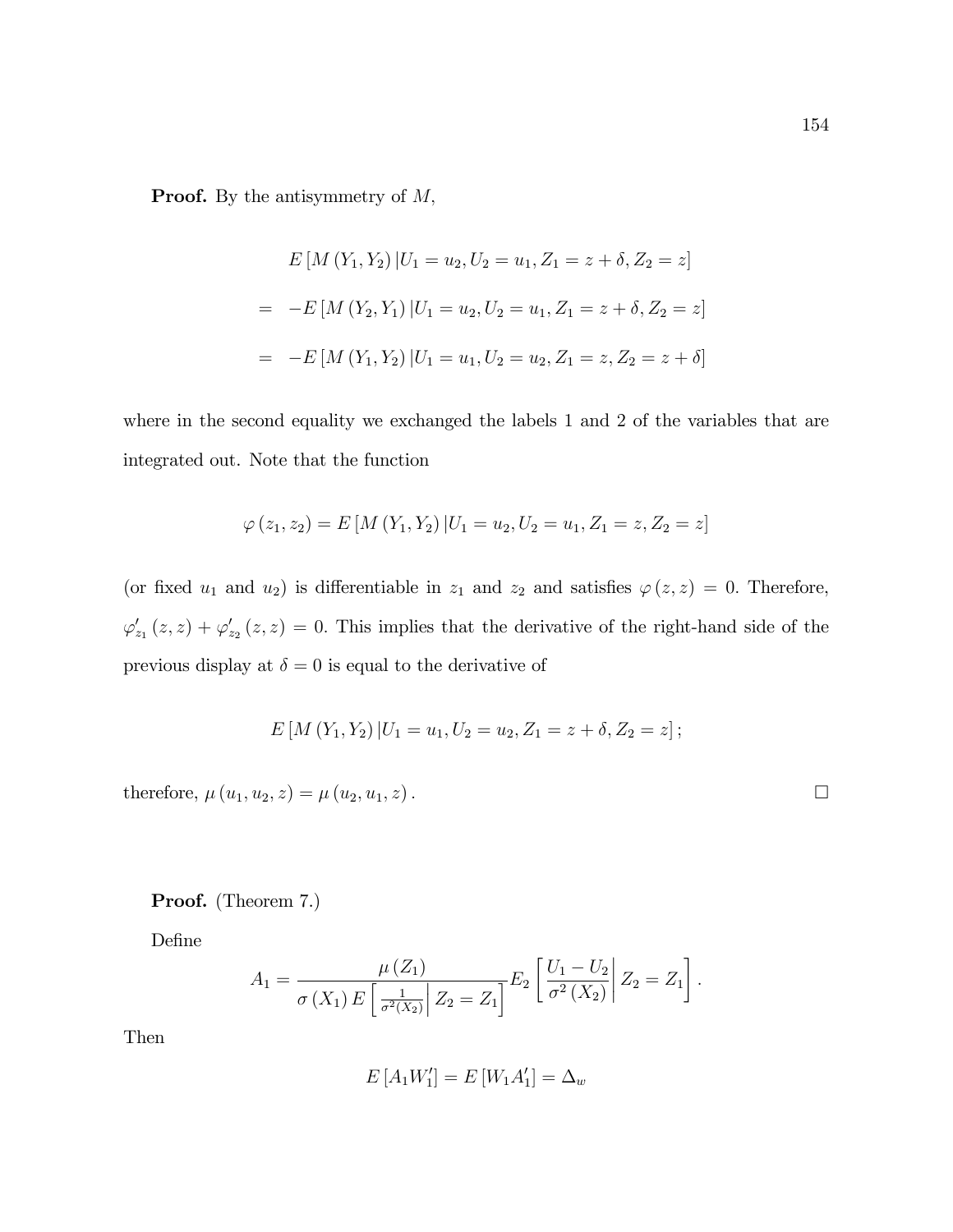(note that we have used the symmetry of  $w_s$ ). The desired inequality then follows from the matrix version of the Cauchy-Schwartz inequality:

$$
E[W_1W_1'] \ge E[W_1A_1'] E[A_1A_1']^{-1} E[A_1W_1'].
$$

 $\Box$ 

#### B.2. Estimation of the Optimal Weighting Functions

Here we show that the feasible optimal rank estimators are asymptotically equivalent to the (unfeasible) rank estimators with the theoretical optimal weighting functions. The preliminary results, stated Örst, can also be used to prove the asymptotic equivalence under the conditions different from those imposed in Theorem 8.

Make the following assumptions.

**Assumption 19.**  $\Theta$  is a finite-dimensional set.  $\{m_{\theta}(z_1, z_2) : \theta \in \Theta\}$  is a Euclidean class of symmetric functions for a square-integrable envelope.

Assumption 20. For some  $m \geq 0$ , and each  $s = 1, ..., S$ , and  $n = 1, 2, ...,$ 

$$
\left\{\psi_{\gamma n}^{(s)}\left(z_1,z_2;x_{11},...,x_{1m}\right):\gamma\in\Gamma\right\}
$$

is a Euclidean class, with the Euclidean constants not depending on n; of functions bounded by a constant  $L_n$ , symmetric in  $z_1, z_2$  and  $x_{11}..., x_{1m}$ , and such that for each  $\gamma \in \Gamma$  and almost all  $z_1, z_2$ ;

(B.2) 
$$
E[\psi_{\gamma n}(z_1, z_2; X_{11}..., X_{1m})] = 0.
$$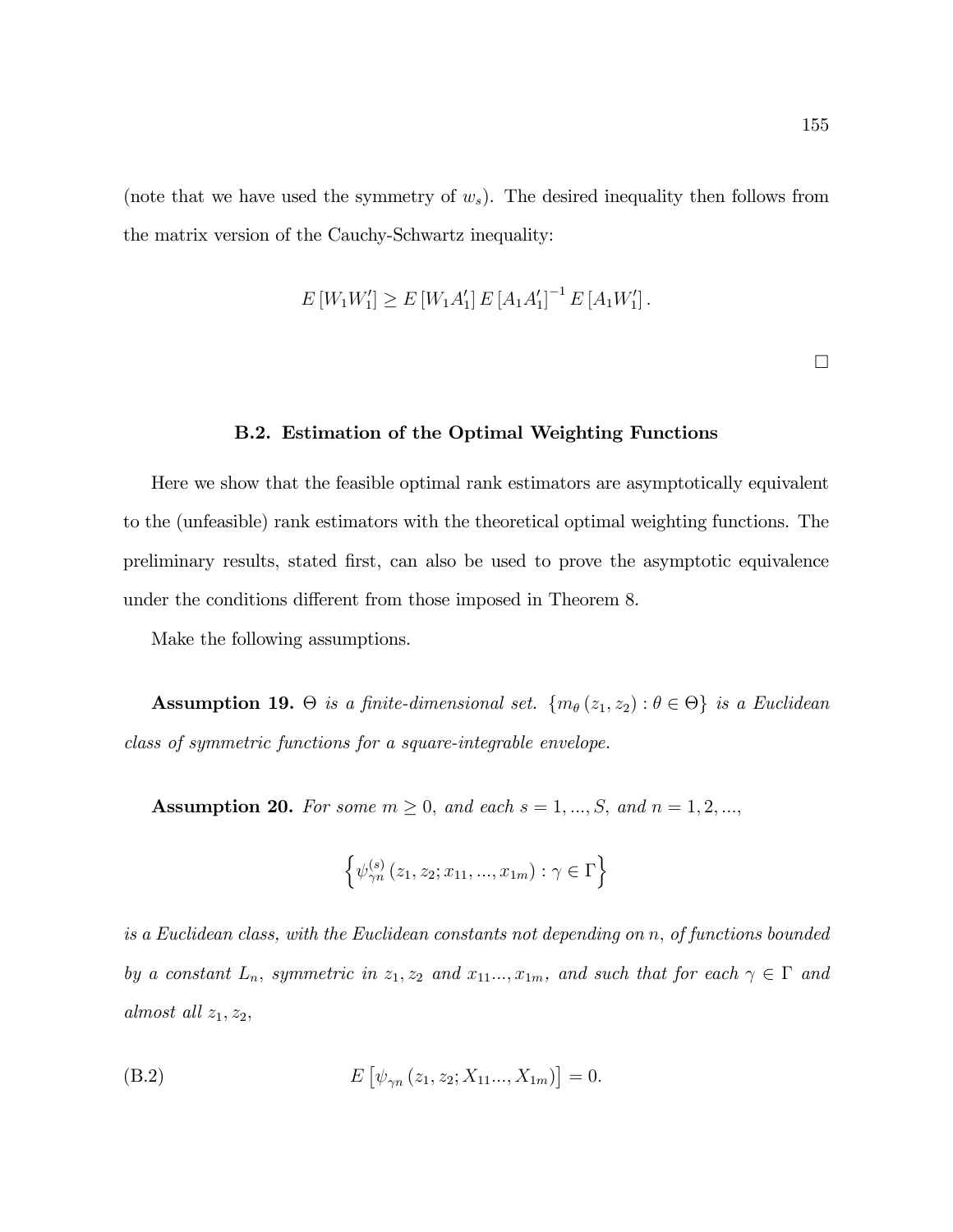The numbers  $L_n$  satisfy the condition:

$$
n^{-1}L_n^2 \to 0.
$$

**Assumption 21.** The set  $\Theta$  is a convex open set. Define the function

$$
l_{\gamma,\theta,n} = E\left[m_{\theta}\left(z_1, Z_2\right) \prod_{s=1}^{S} \psi_{\gamma n}^{(s)}\left(z_1, Z_2; x_{s1}, x_{s2}, x_{s3}, ..., x_{sm}\right)\right].
$$

For each n,  $l_{\gamma,\theta,n}$  is continuously differentiable in  $\theta$ , and the class of functions

$$
\{\partial_{\theta}l_{\gamma,\theta,n},\ \theta\in\Theta,\gamma\in\Gamma\}
$$

is Euclidean for an envelope  $F(z_1) \cdot L_n^S$ , satisfying  $EF^2 < \infty$ , with the Euclidean numbers not depending on n.

Assumption 22. The function

$$
E_{Z_1}[l_{\gamma,\theta,n}] \equiv E[l_{\gamma,\theta,n}(Z_1;x_{11},...,x_{Sm})]
$$

is twice continuously differentiable in  $\theta$ , and satisfies:

$$
\partial_{\theta_0} E_{Z_1} [l_{\gamma,\theta,n}] = 0.
$$

For each n, the class of functions  $\{\partial_{\theta}^2 E_{Z_1}[l_{\gamma,\theta,n}], \ \theta \in \Theta, \gamma \in \Gamma\}$  is Euclidean for the constant envelope  $L_n^S$ , with the Euclidean numbers not depending on n.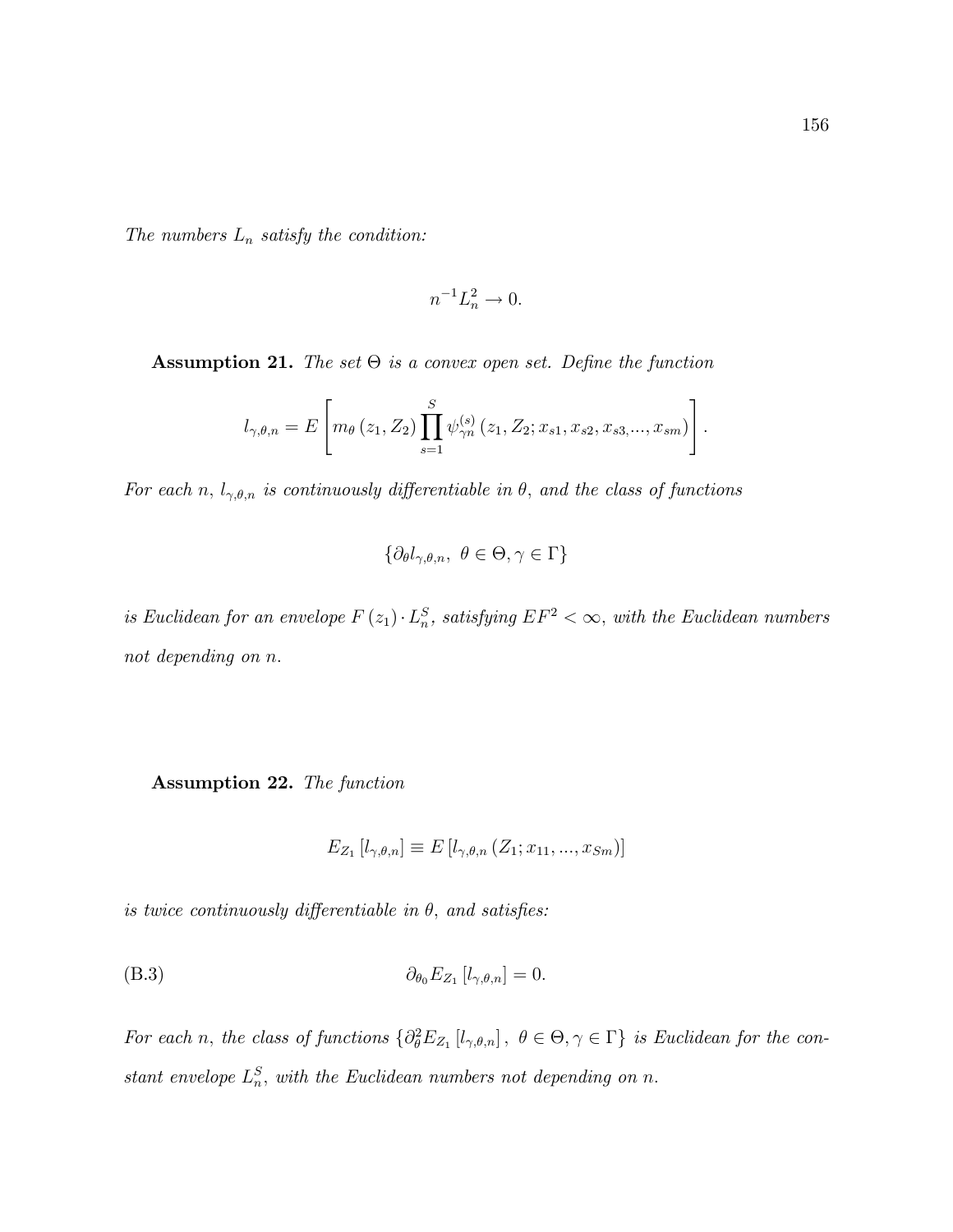Consider the sum

$$
S_{\gamma,\theta,n} = n^{-2} \sum_{i \neq j} m_{\theta} (Z_i, Z_j) \prod_{s=1}^{S} \left( n^{-m} \sum_{k_1, ..., k_m} \psi_{\gamma n}^{(s)} (Z_i, Z_j; X_{k_1}, ..., X_{k_m}) \right).
$$

Theorem 22. (a) Under Assumptions 19-20,

$$
\sup_{\gamma \in \Gamma, \theta \in \Theta} |S_{\gamma, \theta, n}| \to^p 0
$$

(b) Under Assumptions 19-22,

(B.4)  
\n
$$
\sup_{\gamma \in \Gamma, \theta \in \Theta} |S_{\gamma, \theta, n}|
$$
\n
$$
= \cosh_{n} + ||\theta - \theta_{0}||^{2} o_{p}(1) + ||\theta - \theta_{0}|| o_{p}(n^{-1/2}) + o_{p}(n^{-1}),
$$

where  $const_n$  is a random term that does not depend on  $\theta$ .

**Proof.** The proof is provided for the more difficult part (b). Note that the functions

$$
\varphi_{\gamma,\theta,n} = m_{\theta}(z_1, z_2) \prod_{s=1}^{S} \psi_{\gamma,n}^{(s)}(z_1, z_2; x_{s1}, ..., x_{sm}), \ \theta \in \Theta, \gamma \in \Gamma,
$$

form a Euclidean class of functions with the Euclidean numbers that do not depend on n. The sum  $S_{\gamma,\theta,n}$  can be represented as the sum of U-statistics of order up to  $Sm + 2$ :

(B.5) 
$$
S_{\gamma,\theta,n} = n^{-Sm-2} \sum_{a=0}^{Sm+1} \sum_{a \text{ indices coincide}} \varphi_{\theta,\gamma,n} (Z_i, Z_j; X_{k_s^1}, ..., X_{k_s^m})
$$

(note that since in  $S_{\gamma,\theta,n}$   $i \neq j$ , it does not contain the term with all indices of  $\varphi_{\theta,\gamma,n}$ coinciding). Consider first the sum over the non-coinciding indices  $(a = 0)$ . Write its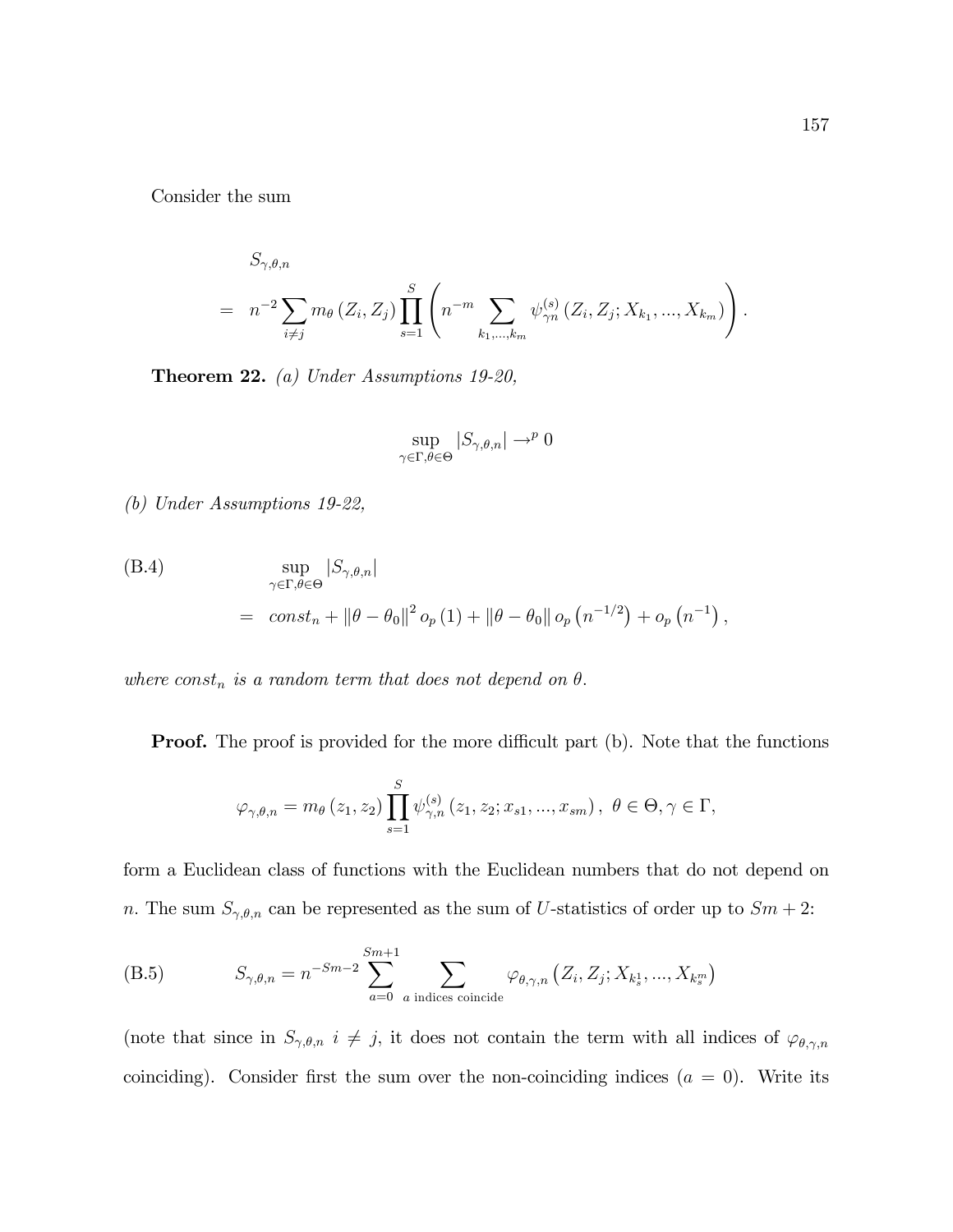Hoeffding decomposition. By condition  $(B.2)$ , its first (lowest order, nonzero) term is a degenerate  $U$ -statistic of order  $S$ , consisting of the sums of the form:

$$
n^{-S} \sum_{k_1,...,k_S \text{ distinct}} l_{\gamma,\theta,n}^{(0)}(X_{k_1},...X_{k_S}),
$$

where  $l_{\gamma,\theta,n}^{(0)}(x_{11},...,x_{1m})$  is obtained from  $l_{\gamma,\theta,n}(z_1,x_{11},...,x_{1m})$  by integrating out  $z_1$  and all  $x_{ks}$  for  $k = 2, \ldots m$ ,  $s = 1, \ldots, S$ . By Assumption 22 and the Taylor expansion,

$$
n^{-S} \sum l_{\gamma,\theta,n}^{(0)} = n^{-S} \sum l_{\gamma,\theta_0,n}^{(0)} + (\theta - \theta_0)' \left( n^{-S} \sum \partial_{\tilde{\theta}}^{2} l_{\gamma,\theta,n}^{(0)} \right) (\theta - \theta_0),
$$

where  $\tilde{\theta} \in \Theta$ . By (B.2), for each  $\gamma$ ,  $\theta$ , the function  $\partial_{\theta}^{2} l_{\gamma,\theta,n}^{(0)}$  is degenerate of order S:

$$
E\left[\partial_{\theta}^{2}l_{\gamma,\theta,n}^{(0)}\left(X_{1},x_{2},...,x_{S}\right)\right]=0.
$$

By the Euclidean property for the class of functions  $\left\{\partial_{\theta}^{2}l_{\gamma,\theta,n}^{(0)}, \ \theta \in \Theta, \gamma \in \Gamma\right\}$  (see e.g. Lemma 11), we have

$$
E \sup_{\gamma,\theta} \left| n^{-S} \sum \partial_{\theta}^2 l_{\gamma,\theta,n}^{(0)} \right| = O\left( L_n^S n^{-S/2} \right) = o\left(1\right).
$$

The next term in the Hoeffding decomposition is a degenerate U-statistics of order  $S + 1$ . It consists of the following terms:

$$
n^{-S-1} \sum_{k_1, k_2} \left( \begin{array}{c} E\left[l_{\gamma, \theta, n}^{(s_0)}\left(Z_1; x_{11}, x_{21} \ldots, x_{S1}; x_{s_0 2}\right)\right] \\ - E\left[l_{\gamma, \theta, n}^{(s_0)}\left(Z_1; x_{11}, x_{21} \ldots, x_{S1}; X_{s_0 2}\right)\right] \\ - E\left[l_{\gamma, \theta, n}^{(s_0)}\left(Z_1; x_{11}, \ldots, X_{s_0 1}, \ldots, x_{S1}; x_{s_0 2}\right)\right] \end{array} \right)
$$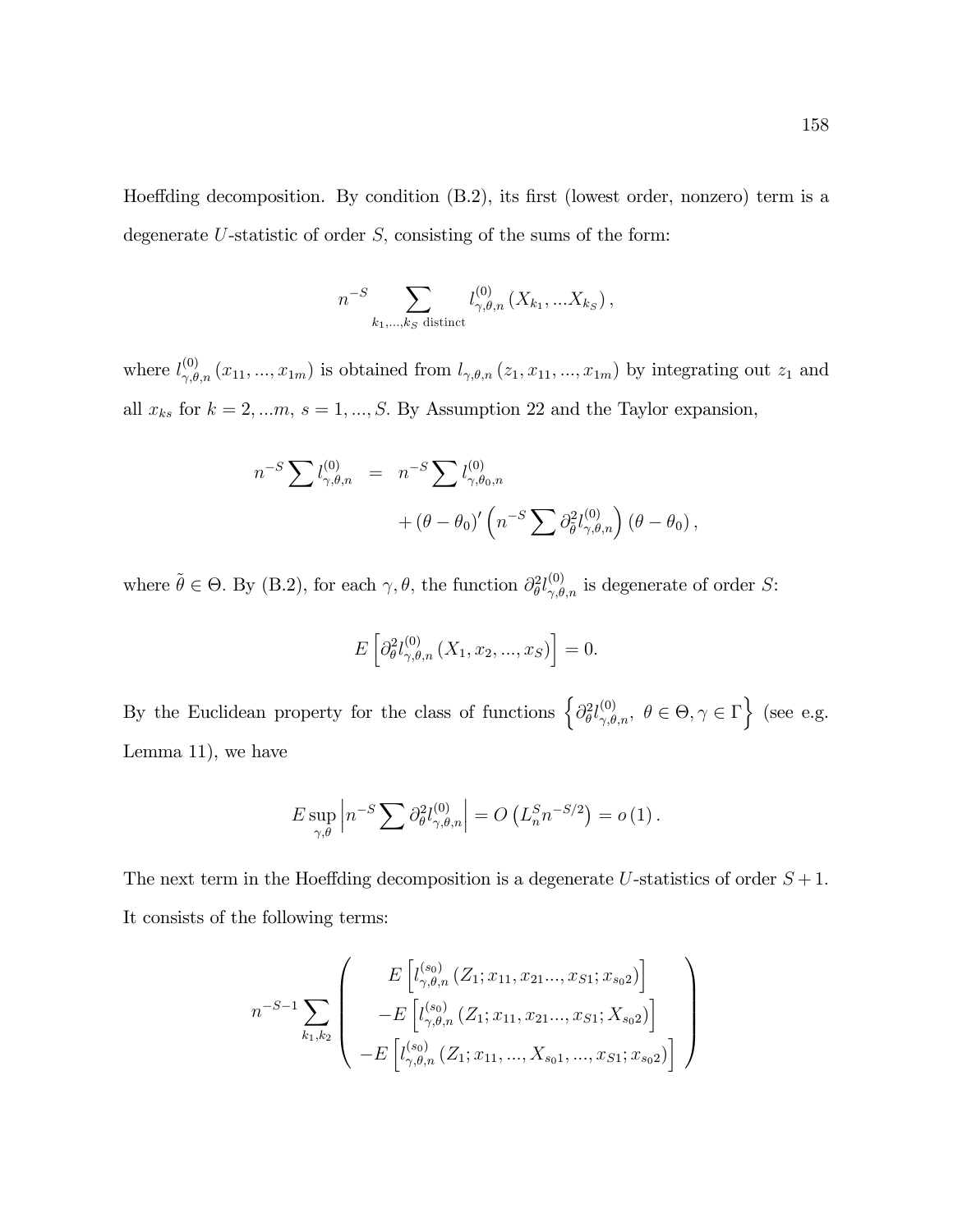and

$$
\frac{1}{n(n-1)}\sum_{k_1,i}\left(\begin{array}{c} E\left[l_{\gamma,\theta,n}^{(s_0)}(z_1;x_{11},x_{21}...,x_{S1};X_{s_02})\right] \\ -E\left[l_{\gamma,\theta,n}^{(s_0)}(Z_1;x_{11},x_{21}...,x_{S1};X_{s_02})\right] \end{array}\right),
$$

where  $l_{\gamma,\theta,n}^{(s_0)}(z_1; x_{11}, x_{21} \ldots, x_{S1}; x_{s_02})$  is obtained from  $l_{\gamma,\theta,n}$  by integrating out all  $x_{ks}$  for  $k = 3, \dots, s = 1, \dots, S$ , and also all  $x_{2s}$  for  $s \neq s_0$ . By Assumption 21, the Taylor expansion and the Maximal Inequality (Lemma 11), both terms are of the order

$$
const_n + \|\theta - \theta_0\| O_p (n^{-S/2 - 1/2} L_n^S) = const_n + \|\theta - \theta_0\| O_p (n^{-1/2}).
$$

The remaining terms in the Hoeffding decomposition are of order at most  $O_p(n^{-S/2-1}L_n^S)$  $o_p(n^{-1})$ .

We now consider the terms in  $(B.5)$  corresponding to ties between indices  $(a > 0)$ . The ties result in a smaller number of indices being summed up, so that the sums contain  $O(n^a)$  times less terms than the sum over non-coinciding indices. Secondly, a tie in the index reduces the order of the first nonzero term in the Hoeffding decomposition because condition (B.2) becomes irrelevant in the presence of dependencies between the X variables. When the  $\alpha$  ties occur only between the  $k$ -indices, the first nonzero order of the Hoeffding decomposition depends on  $\max\{S - 2a, 0\}$  independent copies of X. Therefore the order of this term is at most  $O_p(n^{-a}n^{-(S-2a)/2}L_n^S) = O_p(n^{-S/2}L_n^S)$ . In this term both  $Z_1$  and  $Z_2$  are integrated out, therefore, we can use the smoothness of the function  $l_{\gamma,\theta,n}$  and condition (B.3) to show that it has the representation given in (B.4). The next term in the Hoeffding decomposition, which has the order of magnitude  $O_p(n^{-S/2-1/2}L_n^S)$ , can also be treated as above, and the remaining terms are of order  $O_p\left(n^{-S/2-1}L_n^S\right) = o_p\left(n^{-1}\right).$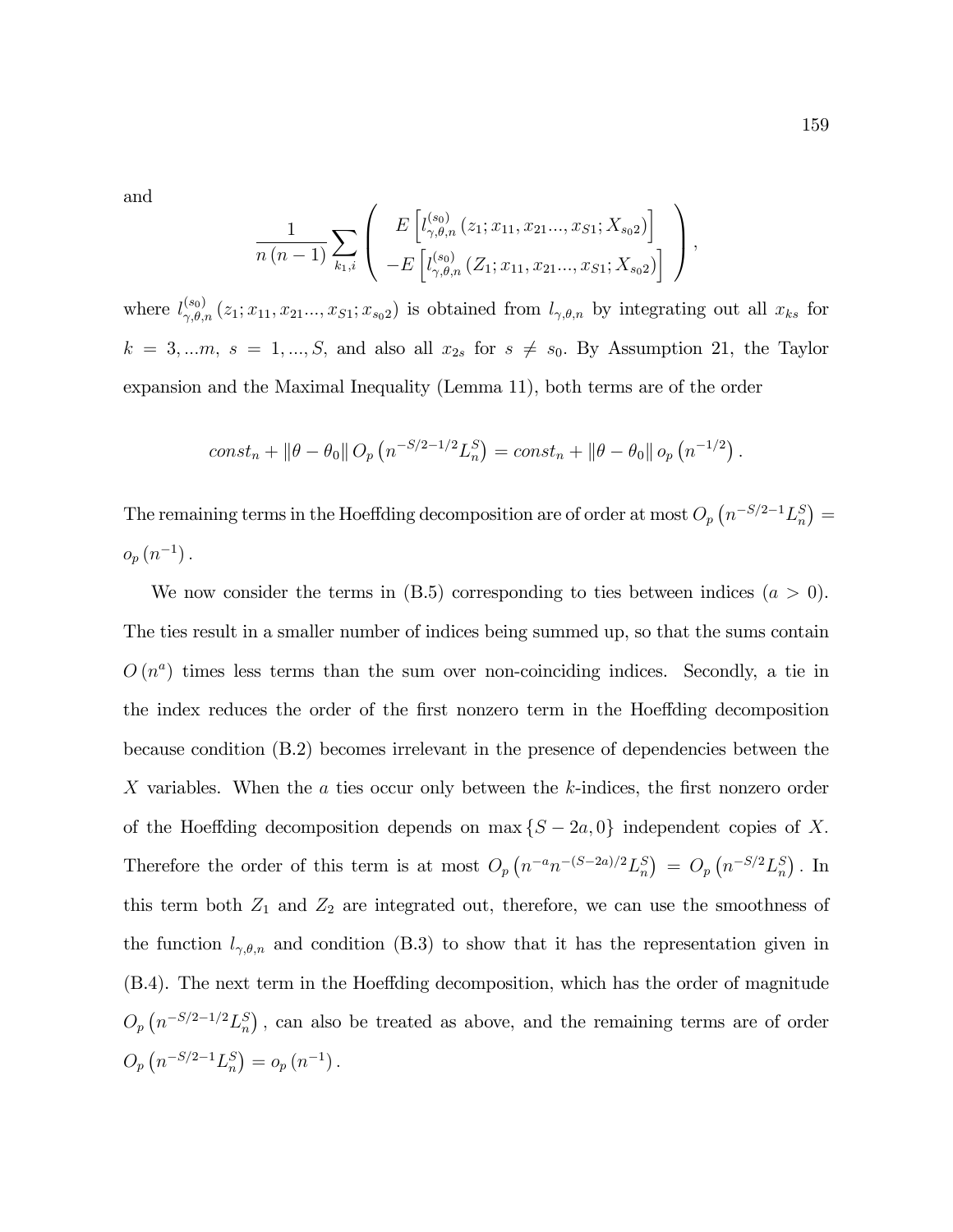Finally, we need to consider the ties between one or both indices  $i, j$  with some of the  $k$ -indices (possibly, in the presence of the ties within the  $k$ -indices). The result of such tie is that the condition (B.3) can no longer be used to remove the linear term in the Taylor expansion of  $l_{\gamma,\theta,n}$  after integrating out  $Z_i, Z_j$ . In the case of the tie with one of the indices  $i, j$ , the first nonzero term in the Hoeffding decomposition, in accordance with condition (B.2), contains max  $\{S - 2(a - 1) + 1, 0\}$  = max  $\{S - 2a + 1, 0\}$  independent copies of the X-variable. Therefore, its order is at most  $O_p(n^{-S/2-1/2}L_n^S)$ . Using smoothness, we can find that this term has the order

$$
const_n + O_p(n^{-S/2 - 1/2} L_n^S) ||\theta - \theta_0|| = const_n + o_p(n^{-1/2}) ||\theta - \theta_0||.
$$

The higher-order terms of the Hoeffding decomposition can be neglected. If there are ties with both i, j we cannot use the smoothness in  $\theta$  any longer. However, condition (B.2) now implies that the order of the first nonzero term in the Hoeffding decomposition is  $O_p\left(n^{-1}n^{-S/2}L_n^S\right) = o_p\left(n^{-1}\right)$ , and the remaining terms are of even smaller order.  $\Box$ 

Now we use the above result to prove Theorem 8.

### Proof. (Theorem 8.)

Consistency of  $\theta_n$  follows from the fact that the objective function converges to its expectation with  $w_3 (z)$  in place of  $\hat{w}_3 (z)$  uniformly in  $\theta$ , which proof we omit. We now prove the result on the asymptotic normality.

Let

$$
a(z, h, \theta_{0n}) = \frac{1}{h^3} E\left[M(Y_1, Y_2) \phi\left(\frac{z - X'\beta_{0n}}{h_\mu}\right) \phi'\left(\frac{z - X'\beta_{0n}}{h_\mu}\right)\right]
$$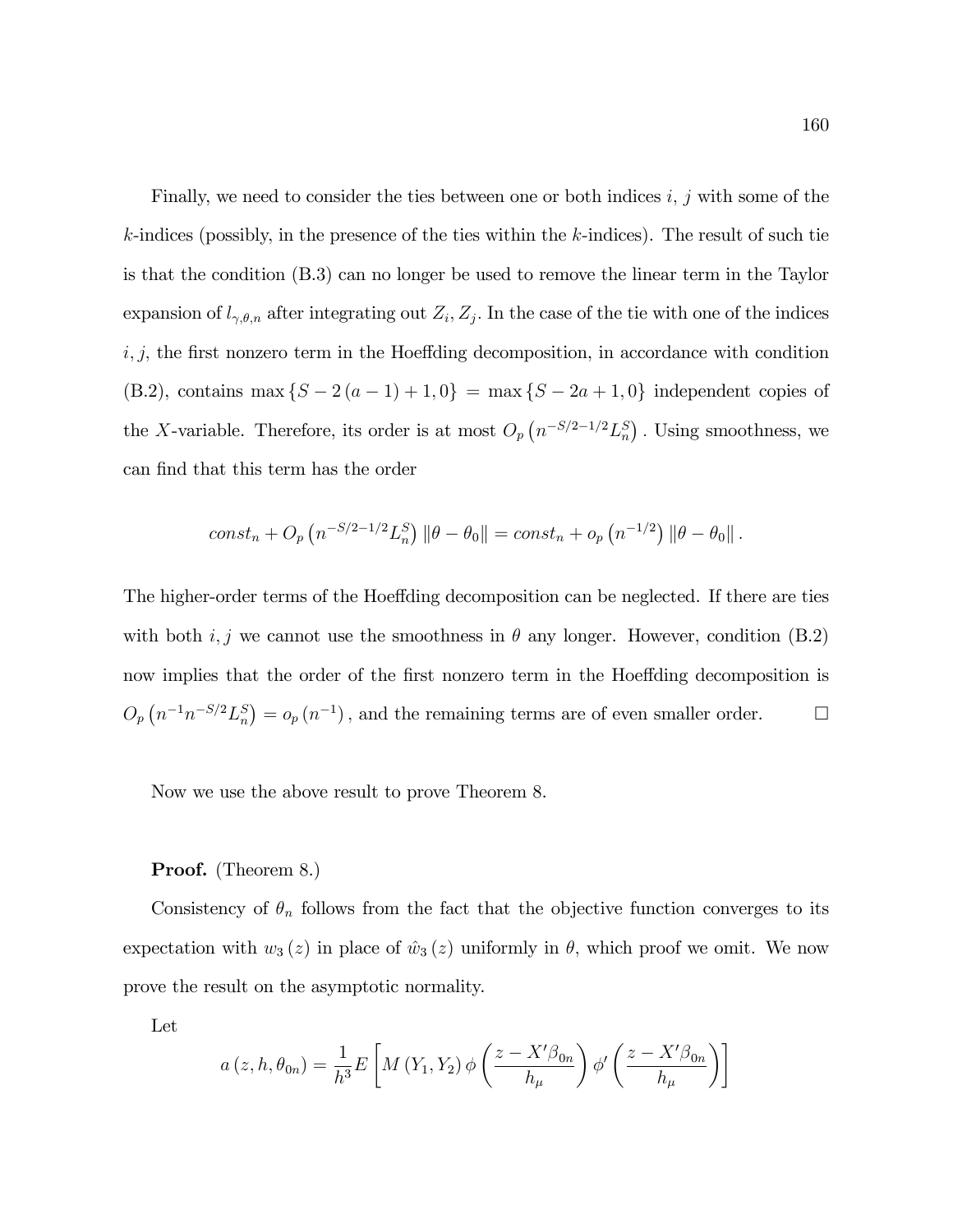and

$$
b(z, h, \theta_{0n})
$$
  
=  $\frac{1}{h^3} E \left[ M(Y_1, Y_2) M(Y_1, Y_3) \phi \left( \frac{z - X_1' \beta_{0n}}{h_{\sigma}} \right) \phi \left( \frac{z - X_2' \beta_{0n}}{h_{\sigma}} \right) \phi \left( \frac{z - X_3' \beta_{0n}}{h_{\sigma}} \right) \right]$ 

Rewrite the function  $\hat{w}_3$  as

$$
\hat{w}_3 = \frac{a(z, h, \theta_{0n}) + \psi_{\theta_{0n}n}^{(\mu)}(\tau + b(z, h, \theta_{0n}))}{(\tau + b(z, h, \theta_{0n})) (1 - \psi_{\theta_{0n}n}^{(\sigma)})}
$$

(this defines the functions  $\psi_{\gamma n}^{(\mu)}, \psi_{\gamma n}^{(\sigma)}$ ).

Note that the function  $m_{\theta} = M(y_1, y_2) sign((X_1 - X_2)'(\theta, 1))$  and the symmetrized functions  $\psi_{\gamma n}^{(\mu)}, \psi_{\gamma n}^{(\sigma)}$  (where  $\gamma \in \Theta$  is the placeholder for  $\theta_{0n}$ ), satisfy Assumptions 19 and 20 for  $L_n = \frac{1}{\max\{b\}}$  $\max\left\{h_\mu^3,h_\sigma^3\right\}$ : Next, note that by the maximal inequalities for the U-processes (see Lemmas 16 and 18 for  $m = 1$ , and Lemma 11 for the higher-order degenerate Uprocesses), for  $p\geq 2,$ 

$$
\left(E \sup_{\gamma,\theta,z} \left| \psi_{\theta_{0n}n}^{(\sigma)} \right|^p \right)^{1/p} = O\left(n^{-1/2} h_{\mu}^{3/2} \log n\right) = o\left(n^{-1/4} \log n\right)
$$

so that  $\left(E\sup_{\gamma,\theta,z}\left|\psi^{(\sigma)}_{\theta_{0n}}\right|\right)$  $\theta_{0n}$ n  $10\bigvee$ <sup>1/2</sup>  $= o(n^{-1})$ . Since

$$
\left(E \sup_{\gamma,\theta,z} \left| g^2\left(z\right) \mu\left(z\right) + \psi_{\theta_{0n}n}^{(\mu)} \right|^2 \right)^{1/2} = O\left(1\right),\,
$$

we have, by the Cauchy-Schwartz inequality,

$$
\hat{w}_3 = \left(\frac{a(z, h, \theta_{0n})}{\tau + b(z, h, \theta_{0n})} + \psi_{\theta_{0n}n}^{(\mu)}\right) \left(1 + \sum_{s=1}^4 \left(\psi_{\theta_{0n}n}^{(\sigma)}\right)^s\right) + o_p(n^{-1})
$$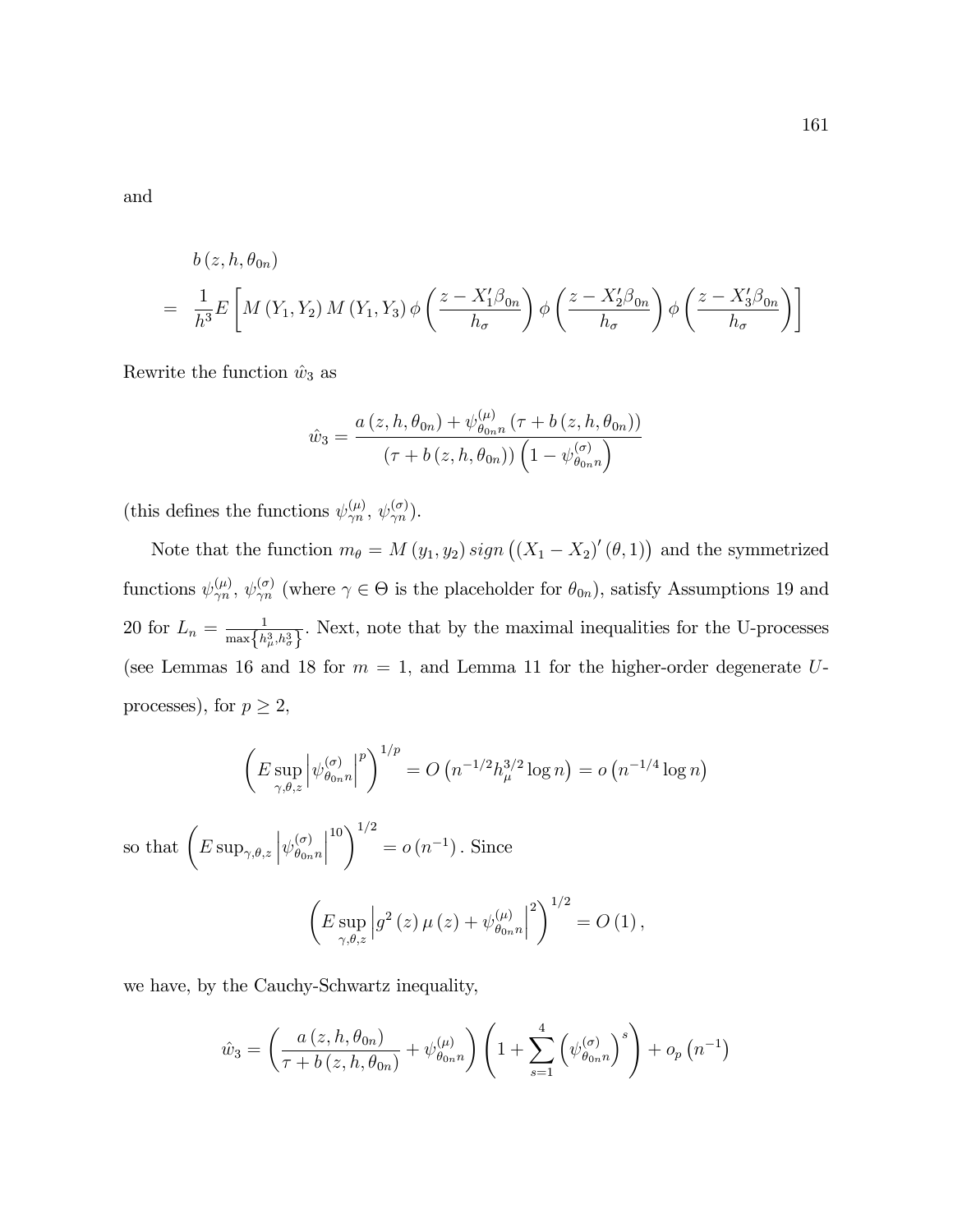where the last term is  $o_p(n^{-1})$  uniformly in  $\theta, \gamma$  and z.

Let

$$
S_{\gamma,\theta,n} = n^{-2} \sum_{i \neq j} m_{\theta} (Y_i, X_i, Y_j, Z_j) (\hat{w}_3 (Z_i) - w_3 (Z_i)).
$$

Once we check that Assumptions 21 and 22 hold for the functions

$$
\frac{a(z, h, \gamma)}{\tau + b(z, h, \gamma)} \left(\psi_{\theta_{0n}n}^{(\sigma)}\right)^s, \ s = 1, ..., 4
$$
  

$$
\psi_{\theta_{0n}n}^{(\mu)} \left(\psi_{\theta_{0n}n}^{(\sigma)}\right)^s, \ s = 0, ..., 4,
$$

Theorem 22 will imply that

$$
\sup_{\theta \in \Theta} |S_{\theta_{0n},\theta,n}| \to^p 0
$$

and, with probability approaching 1;

$$
\sup_{\|\theta-\theta_0\| \to 0} |S_{\theta_{0n},\theta,n}| = const_n + \|\theta-\theta_0\|^2 o_p(1) + \|\theta-\theta_0\| o_p(n^{-1/2}) + o_p(n^{-1}).
$$

Therefore, the sum  $S_{\gamma,\theta,n}$  has the order that does not affect consistency, asymptotic normality and the asymptotic variance of  $\theta_n$  (see conditions on  $\zeta_{n,\theta}$  in Theorem 9).

Let now  $\Theta_0$  be an open ball in  $\Theta$  containing  $\theta_0$ . Since  $\theta_n \to \theta_0$ , with probability approaching to one  $\theta_n$  is in  $\Theta_0$ . It is clear that Assumption 21 is satisfied for the same numbers  $L_n$  as above.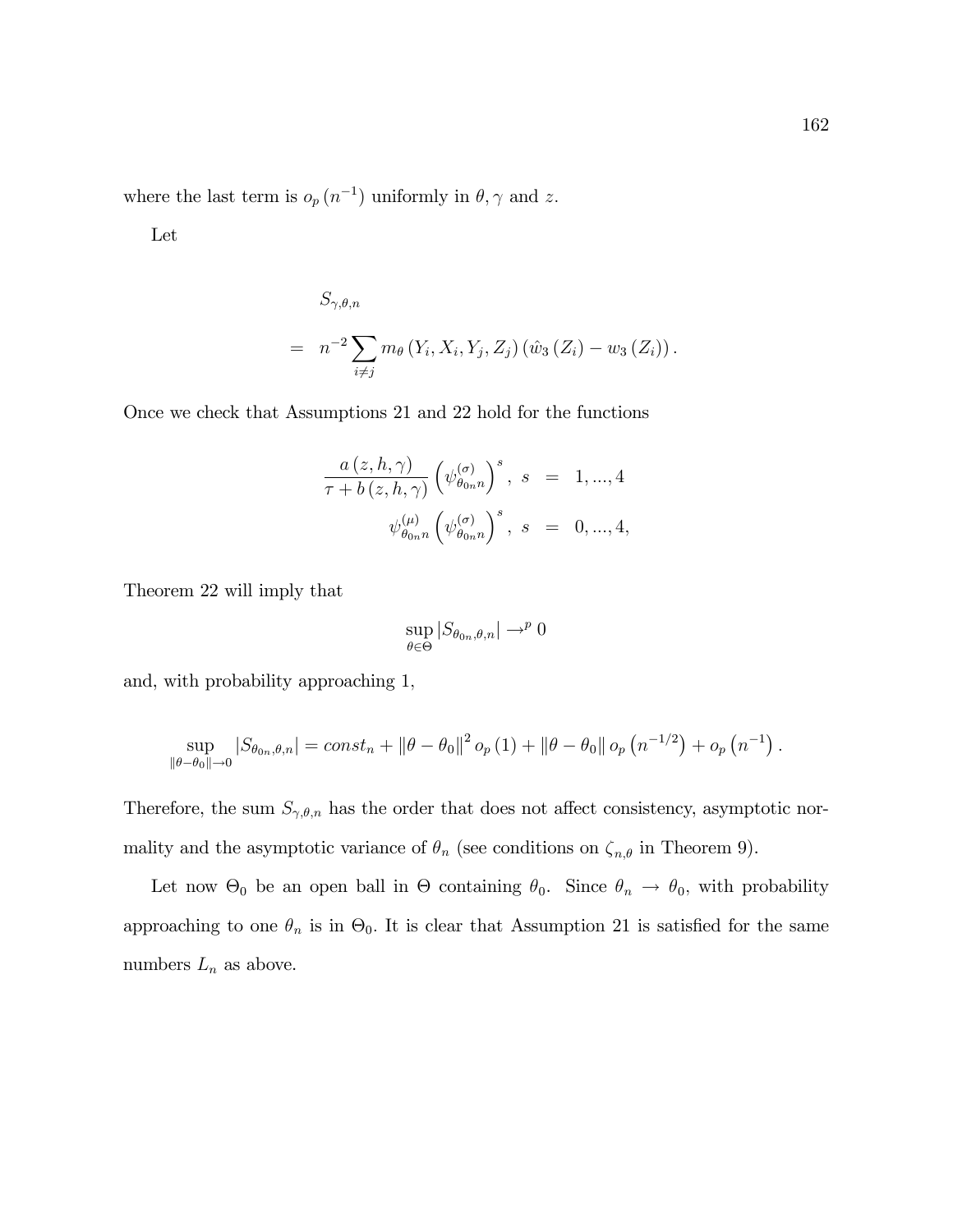Consider the function

$$
\sum_{i \neq j} \frac{a(z, h_{\mu}, \theta_{0n})}{\tau + b(z, h_{\sigma}, \theta_{0n})} m_{\theta}(Y_i, Y_j; X_i, X_j).
$$

Use the Taylor expansion of the functions  $a(z, h, \theta_{0n})$  and  $b(z, h, \theta_{0n})$  in the powers of h and  $(\theta_{0n} - \theta_0)$  keeping the terms of order 6 and lower. Because  $h_\mu, h_\sigma = o(n^{-1/6})$  and  $(\theta_{0n} - \theta_0) = O_p(n^{-1/2})$ , the remainder of the expansion has the order  $o_p(n^{-1})$  uniformly in z. The zero order term of the expansion is  $w_3(z)$ . It is easy to see that for the terms of the expansion other than the zero-order term, the corresponding U-statistic can be represented as the LHS of  $(B.4)$ , and so these terms do not affect consistency, asymptotic normality and the asymptotic variance of  $\theta_n$ .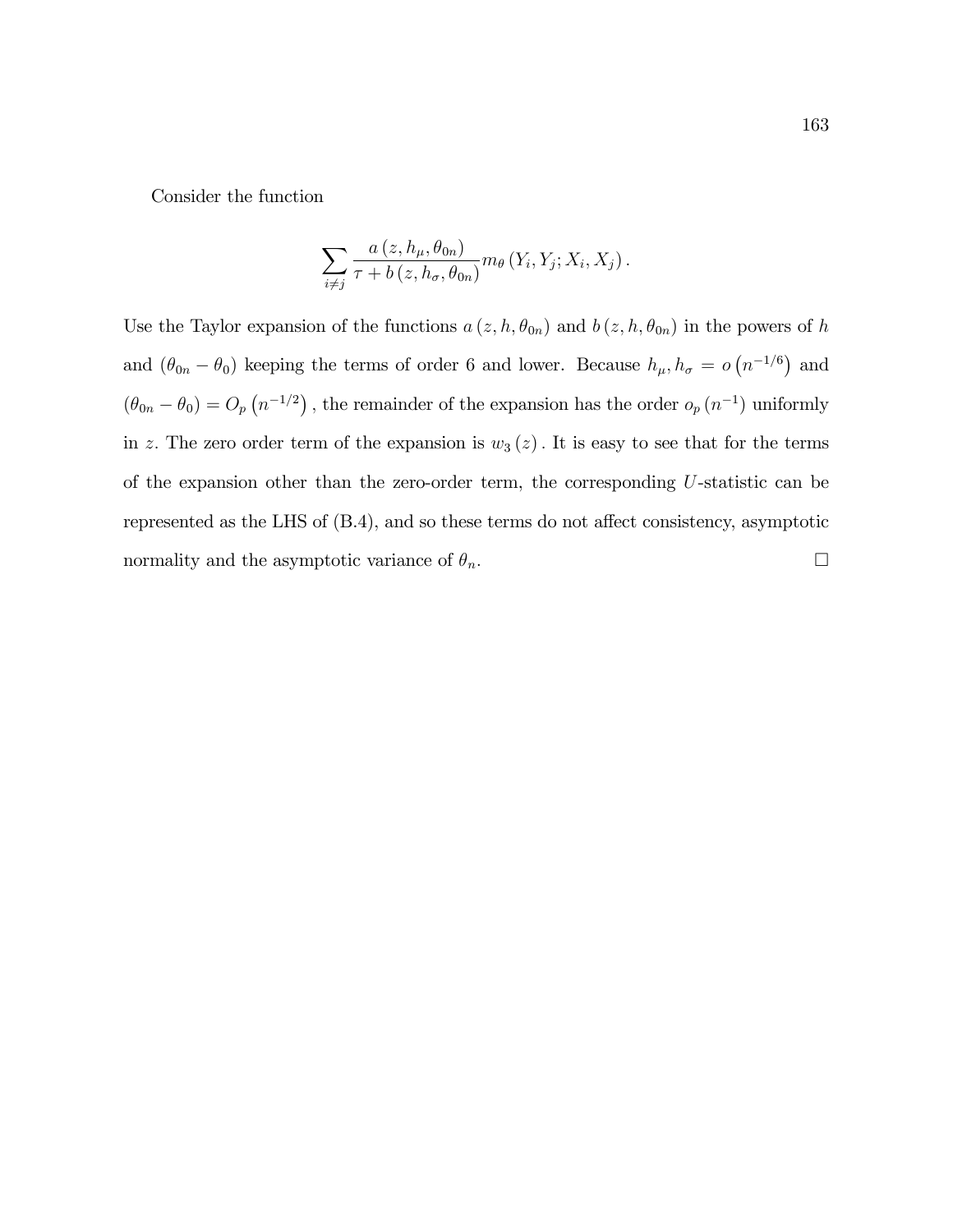### APPENDIX C

## Computational Algorithms

### C.1. PDR4 Criterion Function

Here we provide a brief description of our algorithm for computing Abrevaya's [2003] PDR4 criterion function:

$$
\sum_{i,j,k,l \text{ distinct}} \left( \mathbf{1} \left\{ Y_i > Y_j \right\} - \mathbf{1} \left\{ Y_k > Y_l \right\} \right) \mathbf{1} \left\{ Z_i > Z_j \right\},
$$

where  $Z_i = X_i' \beta$ . The PDR4 criterion function is a U-statistic of order four, and its bruteforce computation requires  $O(n^4)$  operations. The number of operations can be reduced to  $O(n^2 \log n)$  by using sorting (Abrevaya [2003]). Additionally, one can exploit the pairwisedifference structure of the criterion function to reduce the amount of computations by a fixed proportion. One such algorithm is presented below.

It is easier to compute a form of the PDR4 criterion function in which the summation is done over the set of indices  $i, j, k, l \in \hat{I}_n^{(4)}$  where  $\hat{I}_n^{(4)}$  excludes the following coincidences of indices:  $i = j, k = l, \{i = k, j = l\}$  and  $\{i = l, j = k\}$ . Note that the effect of (the remaining) coinciding indices is analogous to the effect of ties in the bootstrap, and it can be ignored asymptotically under Assumptions 5 and 10. Summation over the set  $\mathring{I}_n^{(4)}$  can be performed using  $O(n^2 \log n)$  operations after sorting the vector of differences  $Z_i - Z_j$ . An efficient algorithm exploits the fact that only the positive differences of  $Z_i - Z_j$  need to be sorted. Secondly, if the vector  $\{Z\}_{i=1}^n$  is itself sorted before computing the differences,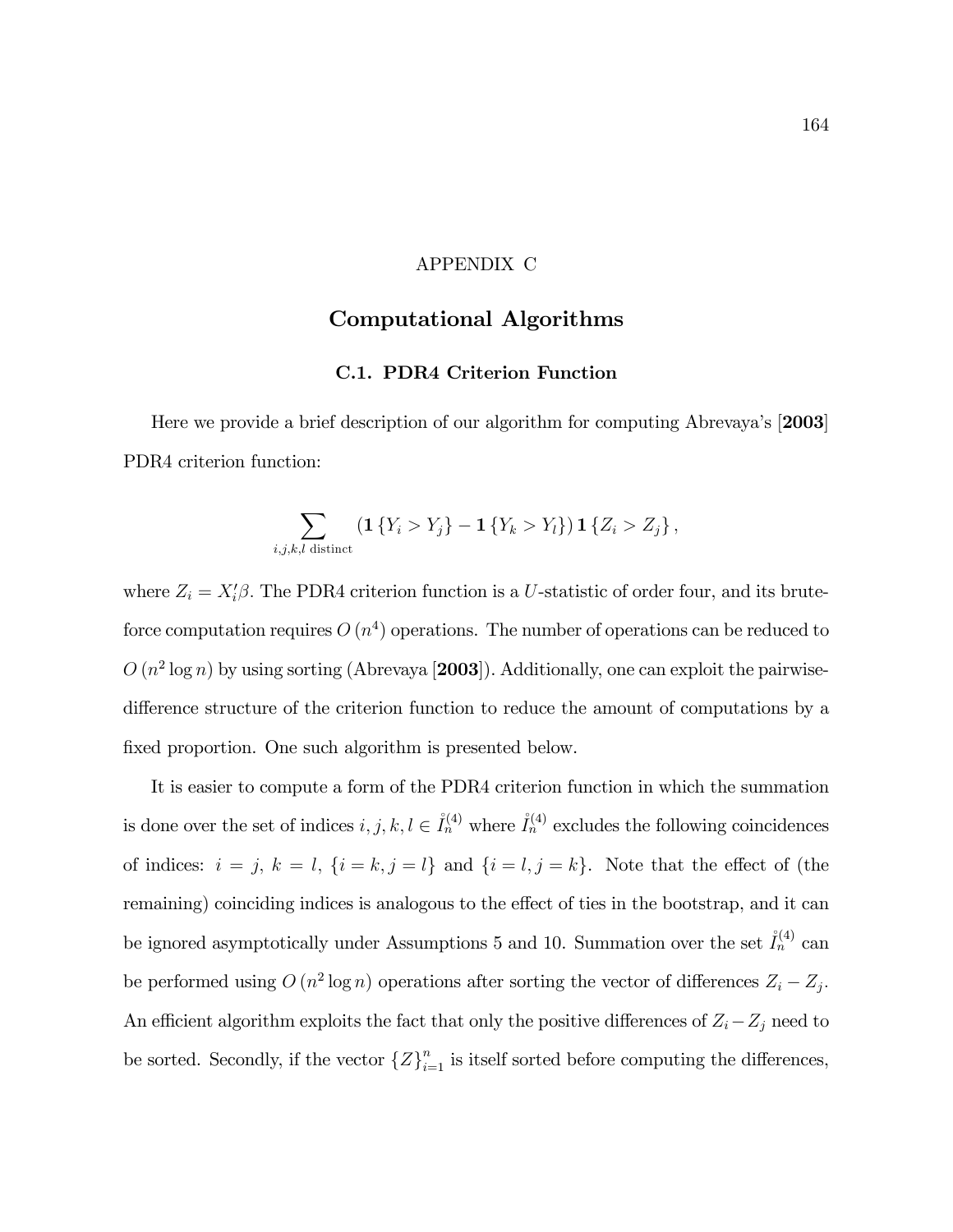the stacked vector of differences  $\{Z_i - Z_j\}$  consists of sorted segments of known lengths, and a more efficient sorting algorithm (relative to all-purpose algorithms such as quicksort or heapsort) can be applied to it. Taking into account these two features allows us to speed up the computation of the PDR4 criterion function by about three times.

To explain the algorithm, we first rewrite the objective function in terms of nonnegative differences of  $Z_i - Z_j$ . Assume that  $\{Z_i\}$  are ordered in a nondecreasing order:  $Z_i - Z_j \ge 0$ if  $i > j$ . The sums are over the indices in  $\mathring{I}_n^{(4)}$  and the additional restrictions on indices shown explicitly:

$$
(*)\quad = \sum (1\{Y_i > Y_j\} - 1\{Y_k > Y_l\}) 1\{Z_i - Z_j > Z_k - Z_l\}
$$
\n
$$
= \sum 1\{Y_i > Y_j\} 1\{Z_i - Z_j > Z_k - Z_l\}
$$
\n
$$
- \sum 1\{Y_k > Y_l\} 1\{Z_i - Z_j > Z_k - Z_l\}
$$
\n
$$
= \sum sign(Y_i - Y_j) 1\{Z_i - Z_j > Z_k - Z_l\}
$$

Here we exchanged labels in the second sum as follows:  $k \leftrightarrow j$ ,  $l \leftrightarrow i$  (note that this does not change the summation set  $\hat{I}_n^{(4)}$ ), and used the definition of  $sign(Y_i - Y_j)$ .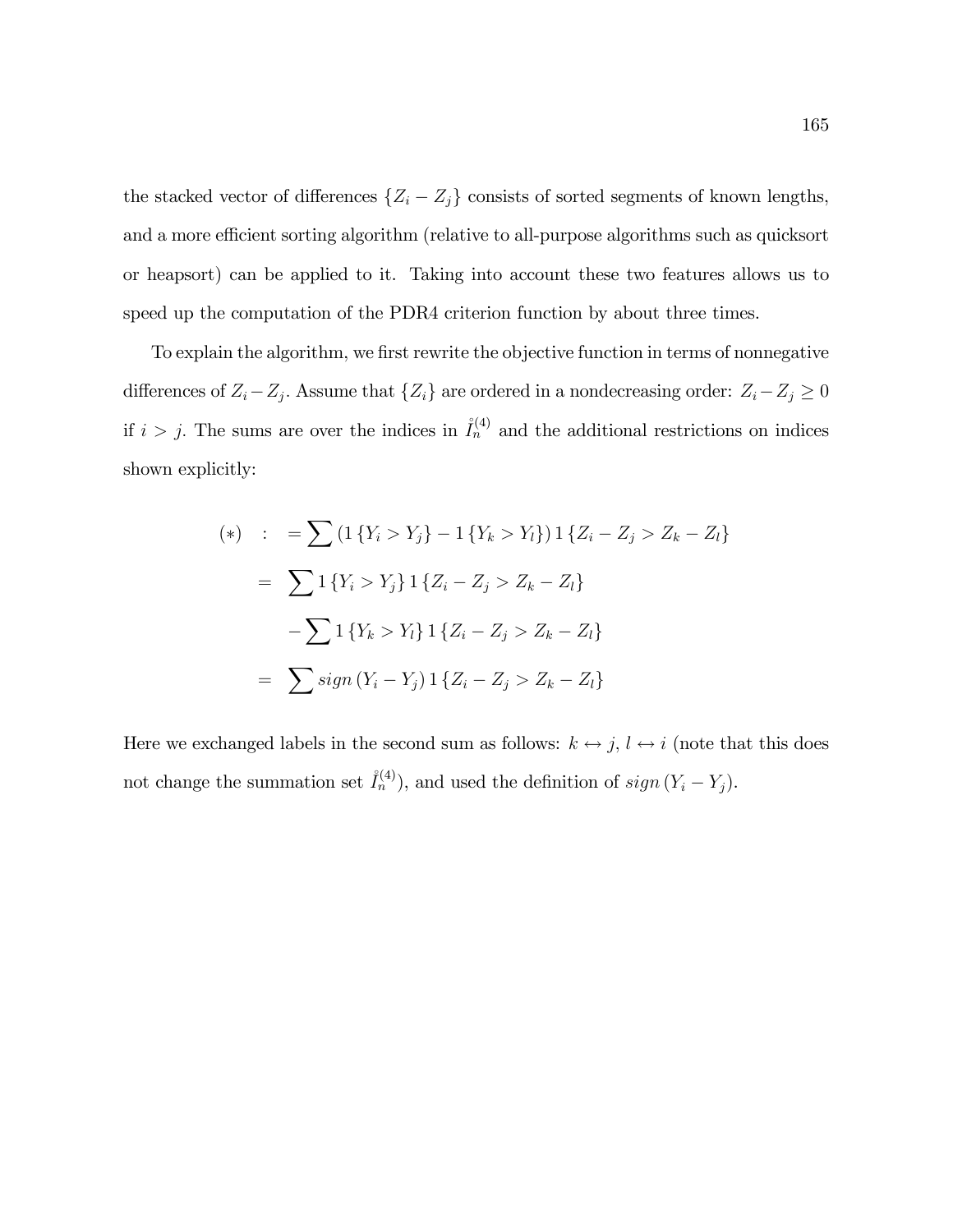$$
(*) = \left(\sum_{i > j} + \sum_{i < j}\right) sign(Y_i - Y_j) \, 1\{Z_i - Z_j > Z_k - Z_l\}
$$
\n
$$
= \sum_{i > j} sign(Y_i - Y_j) \, .
$$
\n
$$
[1\{Z_i - Z_j > Z_k - Z_l\} - 1\{-(Z_i - Z_j) > Z_k - Z_l\}]
$$
\n
$$
= \sum_{i > j} sign(Y_i - Y_j) \, .
$$
\n
$$
1\{Z_i \neq Z_j\} \, [1\{Z_i - Z_j > Z_k - Z_l\} - 1\{Z_i - Z_j < Z_k - Z_l\}]
$$

Here we first exchanged labels  $i, j$  in the sum over  $i < j$ , noted that the summation term is zero if  $Z_i = Z_j$  and then exchanged labels k, l in the second term in line 3. Summation over  $k\neq l$  of the last term can be written as

$$
1\{Z_i \neq Z_j\} \left(\sum_{k>l} + \sum_{k Z_k - Z_l\} \\ +1\{Z_i - Z_j \geq Z_k - Z_l\} - 1 \end{array} \right]
$$
  
= 1\{Z\_i \neq Z\_j\} \sum\_{k>l} [1\{Z\_i - Z\_j > Z\_k - Z\_l\} + 1\{Z\_i - Z\_j \geq Z\_k - Z\_l\}]

because the remaining terms sum up to zero due to our assumption that  $\{Z_i\}$  are ordered in the nondecreasing order. Therefore,

$$
(*) = \sum_{i > j} sign (Y_i - Y_j) \mathbb{1} \{ Z_i \neq Z_j \} \cdot \sum_{k > l} [2 \cdot \mathbb{1} \{ Z_i - Z_j > Z_k - Z_l \} + \mathbb{1} \{ Z_i - Z_j = Z_k - Z_l \}]
$$

The last summation should be performed with the additional restriction  $(i, j) \neq (k, l)$ , while the restriction  $(j, i) \neq (k, l)$  follows from the restrictions  $i > j, k > l$ .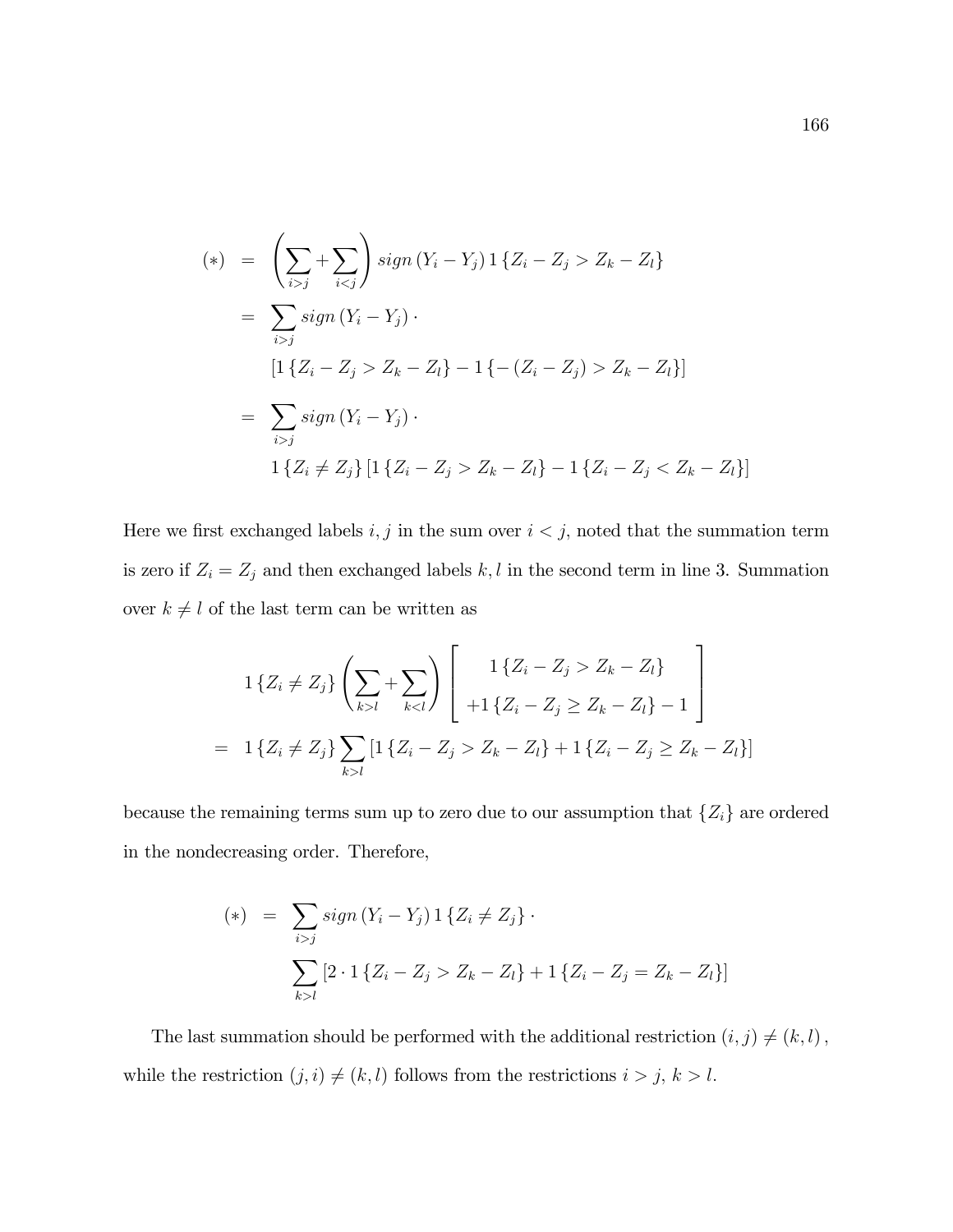This suggests the following algorithm:

(i) Sort  ${Z_i}_{i=1}^n$  in the ascending order, and rearrange  ${Y_i}_{i=1}^n$  accordingly.

(ii) For  $i > j$ , compute the differences  $Z_i - Z_j$  and stack them into a vector  $\xi =$  $\{\xi_q\}_{q=1}^{n(n-1)/2}$ . Use the following order of stacking the elements of vector  $\xi$ : first the element with  $i = 2, j = 1$ , then the two elements with  $i = 3, j = 2, 1$ ; then the three elements with  $i = 4, j = 3, 2, 1$ , and so on. The resulting vector  $\xi$  consists of segments of lengths  $1, 2, 3, \ldots, n-1$ , that are each sorted in the ascending order.

(iii) For  $i > j$ , compute the values of  $sign(Y_i - Y_j) \mathbb{1} \{Z_i \neq Z_j\}$  and stack them in a vector  $\eta = {\eta_q}_{q=1}^{n(n-1)/2}$  in the same order as in step (ii).

(iv) Sort the vector  $\xi$  in the ascending order and rearrange vector  $\eta$  accordingly. To exploit the structure of  $\xi$ , use the mergesort algorithm iteratively. In each iteration, choose a pair of non-overlaping sorted segments (e.g. take adjacent segments, whose lengths are known) and merge them into one sorted segment. Repeat this step until the entire vector is sorted.

(v) The value of sums  $\sum_{q'} 1 \{\xi_q > \xi_{q'}\}$  and  $\sum_{q'} 1 \{\xi_q = \xi_{q'}\}$  over  $q \neq q'$  can now be determined from the order of element  $\xi_q$  in the sorted vector  $\xi$  with a correction on coinciding elements of the vector. After finding these sums for every  $q$ , compute the sum  $(*)$ .

#### C.2. Weighted Criterion Functions

An important aspect of the weighted rank estimators is that their criterion function, for a known weighting function (multiplicative or additive in the two observations), depends on the number of observations as  $O(n \log n)$ , just as for the unweighted rank estimators.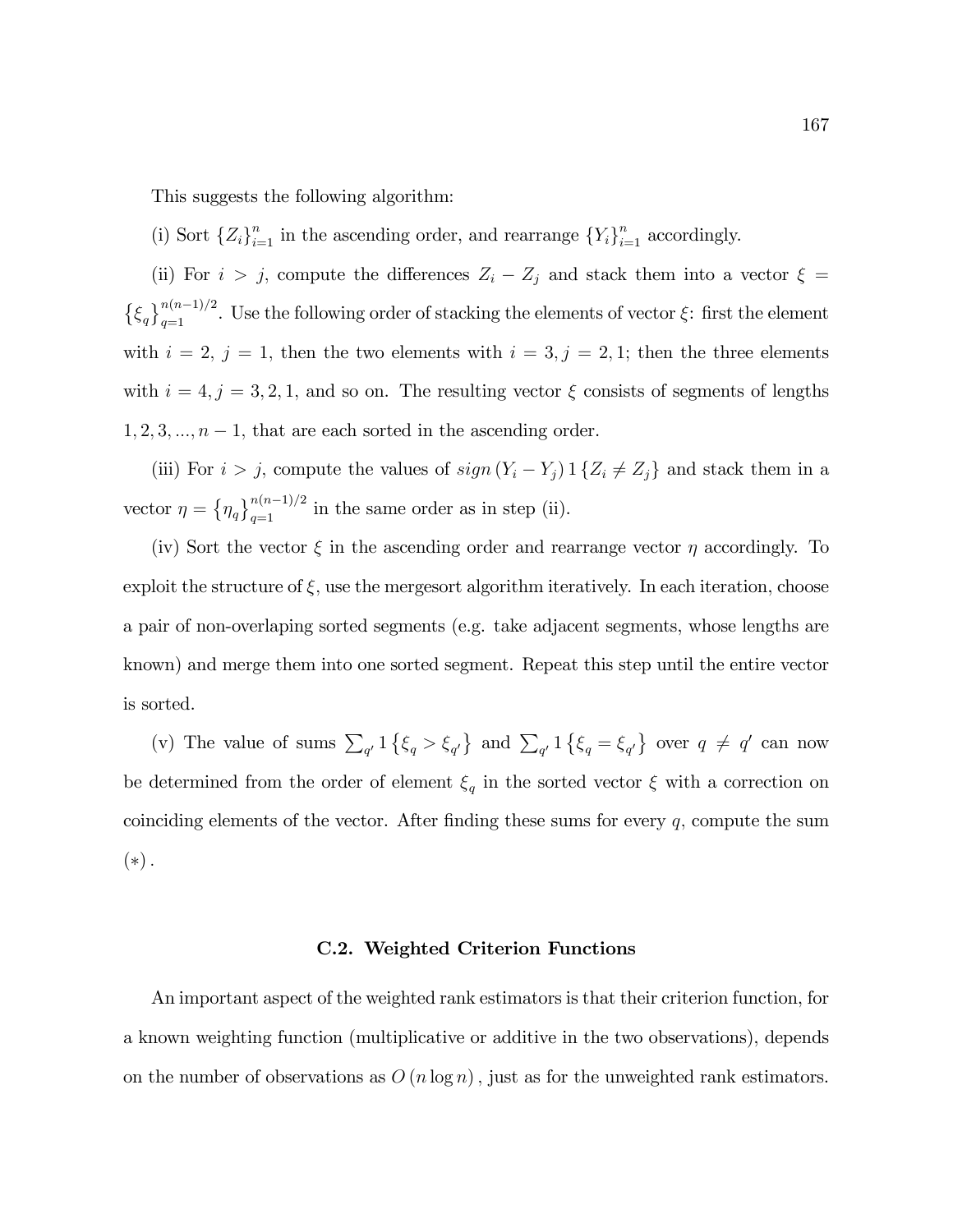Given the large amount of the criterion function evaluations required to perform the maximization, this property is crucial for the practical usefulness of these estimators. Here we describe the corresponding algorithms for the two specific estimators considered above, MR and MRC.

In the case of MR, the weighted criterion function can be computed as follows. Consider the case when the weighting function is multiplicative in the two observations, i.e.

$$
w(z_1, z_2) = w_0(z_1) w_0(z_2).
$$

As discussed in the previous subsection, under Assumption 5, the ties in the single index do not affect the asymptotic distribution of the estimator. With the ties ignored, the criterion function can be rewritten as

$$
\sum_{i \neq j} w_i w_j Y_i 1 \{ X'_i (\theta, 1) > X'_j (\theta, 1) \},
$$

where  $w_i$  is an estimator of  $w_0(X'_i(\theta_0, 1))$ . To compute the double sum for a candidate  $\theta$ using  $O(n \log n)$  observations, (1) compute the vector of the modified Y-values:  $\tilde{Y}_i = w_i Y_i$ , (2) sort the values  $X_i'(\theta, 1)$  in the ascending order, and rearrange the vectors  $\{w_i\}$  and  $\{\tilde{Y}_i\}$  accordingly. After reordering, the sum takes the form:

$$
\sum_{i>j} w_j \tilde{Y}_i = \sum_{i=2}^n W_i \tilde{Y}_i
$$

$$
W_i = \sum_{j=1}^{i-1} w_j.
$$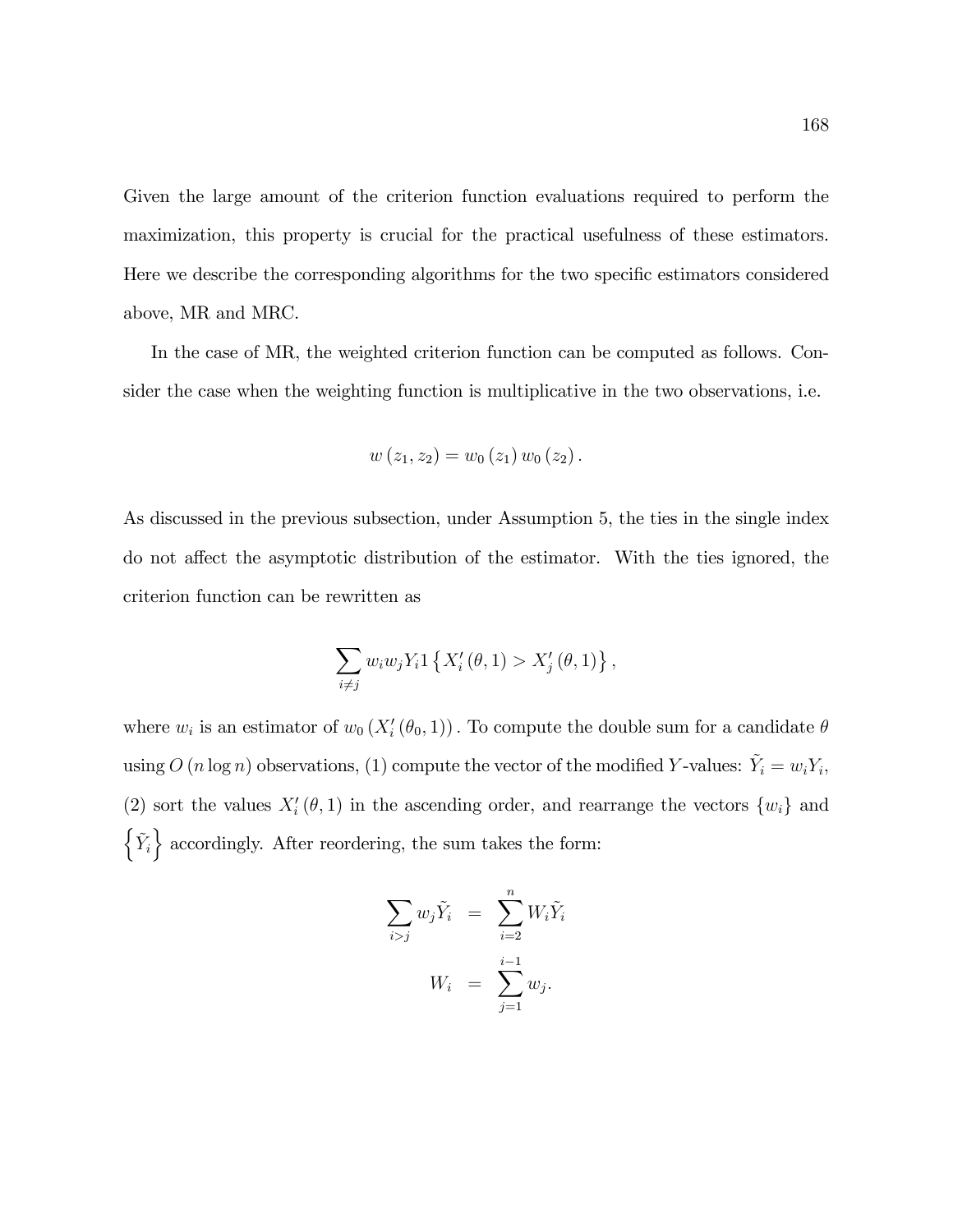(3) Compute the vector of values  $\{W_i\}$  by recursion:

$$
W_2 = w_1,
$$
  
\n
$$
W_i = W_{i-1} + w_{i-1}, i = 2, ..., n,
$$

and compute the double sum  $\sum_{i=2}^{n} W_i \tilde{Y}_i$ .

In the case of the additive weights,  $w(z_1, z_2) = w_0(z_1) + w_0(z_2)$ , the computation algorithm is similar. The criterion function is

$$
\sum_{i \neq j} (w_i + w_j) Y_i 1 \{Z_i > Z_j\}
$$

$$
= \sum_{i \neq j} (\tilde{Y}_i + w_j Y_i) 1 \{Z_i > Z_j\}
$$

$$
= \sum_i \tilde{Y}_i Rank(Z_i) + \sum_{i \neq j} W_i Y_i,
$$

where  $Rank(Z_i) = \sum_{j \neq i} 1\{Z_j < Z_i\}, \ \tilde{Y}_i = w_i Y_i, \text{ and } W_i = \sum_j w_j 1\{Z_i > Z_j\} \text{ can be}$ computed recursively after sorting the vector  $\{Z_i\}$ .

For the weighted MRC with additive weights, the computation of the criterion function:

$$
\sum_{i \neq j} (w_i + w_j) \{ Y_i > Y_j \} 1 \{ Z_i > Z_j \}
$$
  
= 
$$
\sum_{i \neq j} w_i (\{ Y_i > Y_j \} 1 \{ Z_i > Z_j \} + \{ Y_i < Y_j \} 1 \{ Z_i < Z_j \})
$$
  
= 
$$
\sum_i w_i (S_i + S'_i),
$$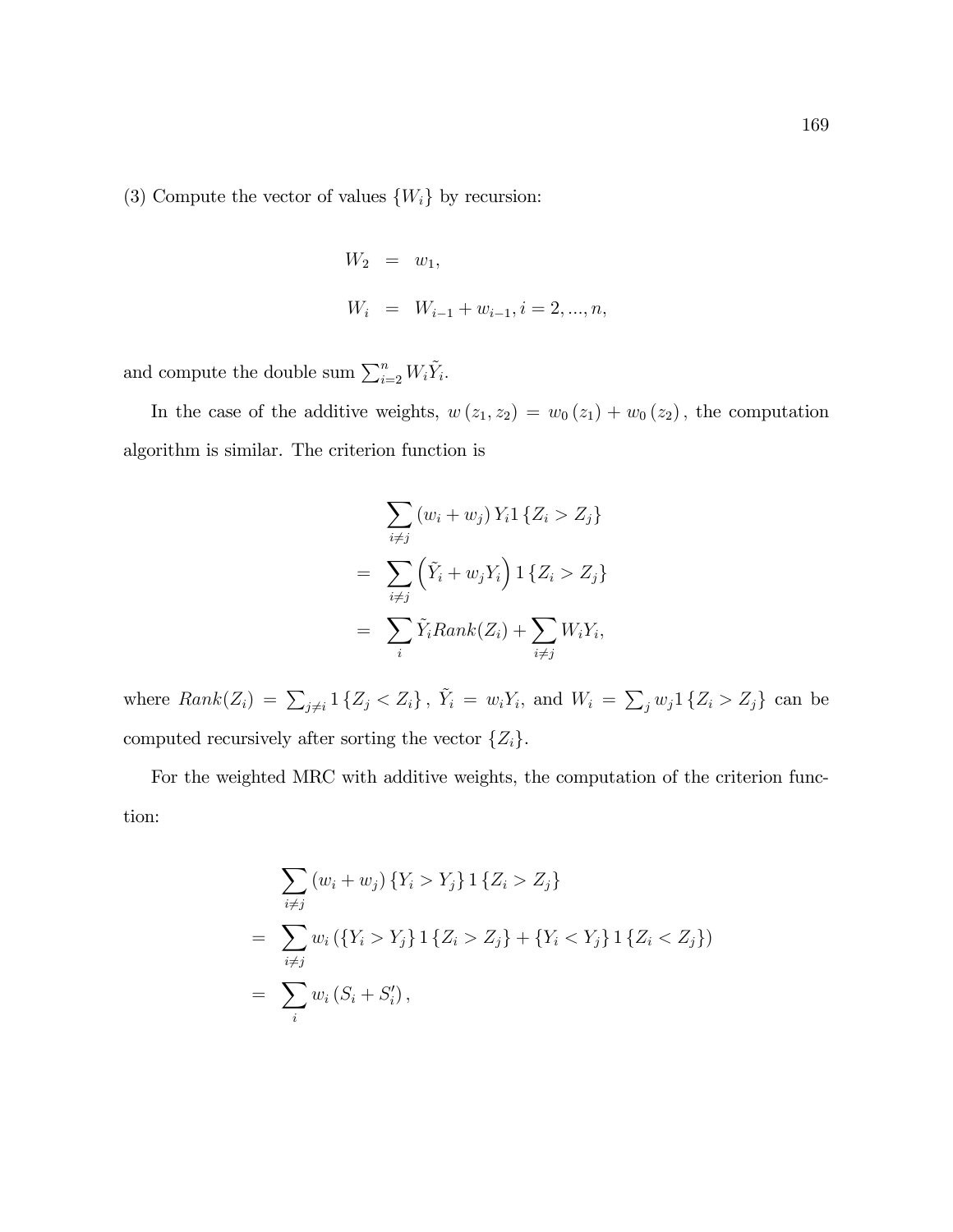where

$$
S_i = \sum_j \{Y_i > Y_j\} \, 1 \{Z_i > Z_j\} \,,
$$
  

$$
S'_i = \sum_j \{Y_i < Y_j\} \, 1 \{Z_i < Z_j\} \,,
$$

is straightforward, since the entire vectors of sums  $\{S_i\}_{i=1}^n$ ,  $\{S_i'\}_{i=1}^n$ , can be computed in  $O(n \log n)$  operations using the algorithm of Abrevaya [1999] (for sorted  $Z_i$ ,  $S'_i$  can also be expressed through  $S_i$  after a correction for ties).

### C.3. Optimal Weighting Functions

Here we explain how the estimated weighting function,

$$
w_3(z) = \frac{\frac{1}{n^2 h_\mu^3} \sum_{i,j} M(Y_i, Y_j) \phi_{\mu i} \phi_{\mu j}'}{\tau + \frac{1}{n^3 h_\sigma^3} \left\{ \sum_i \left( \sum_j M(Y_i, Y_j) \phi_{\sigma j} \right)^2 \phi_{\sigma i} - \sum_{i,j} M^2(Y_i, Y_j) \phi_{\sigma j}^2 \phi_{\sigma i} \right\}}
$$

can be computed using at most  $O(n \log n)$  operations for each z. In the case of MR, this follows from the multiplicative form of the involved sums (requiring  $O(n)$  computations for each z). For other rank estimators, the only non-multiplicative term is  $1\{Y_i > Y_j\}$ , however, using sorting such sums can be computed in  $O(n \log n)$  operations.

Specifically, consider MRC:  $M(Y_1, Y_2) = sign(Y_1 - Y_2)$  (defined as zero at zero). First sort  $Y_i$  in the nondecreasing order in i (this requires at most  $O(n \log n)$  operations, and needs to be done only once), and rearrange the other vectors accordingly). Let  $\{Y_{0k}\}$  be the distinct values of  $Y_i$  in the sample ordered in the increasing order. Consider first the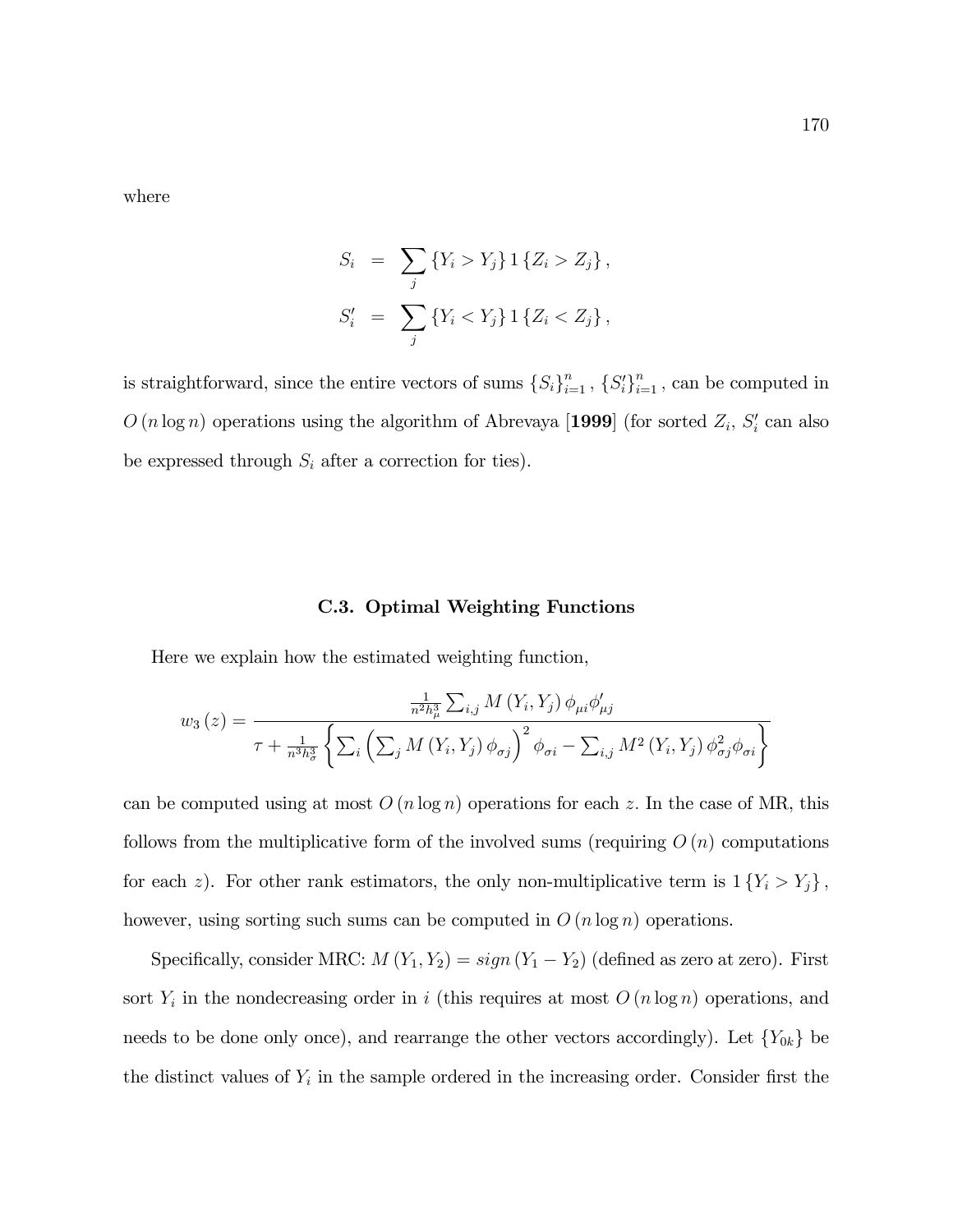numerator and define

$$
\begin{array}{rcl} \Phi_{\mu k} & = & \displaystyle \sum_{i: Y_i = Y_{0k}} \phi_{\mu i}, \\ \Phi'_{\mu k} & = & \displaystyle \sum_{i: Y_i = Y_{0k}} \phi'_{\mu i}. \end{array}
$$

The entire vectors  $(\Phi_{\mu k})$ ,  $(\Phi'_{\mu k})$  can be computed in  $O(n)$  operations. The sum in the numerator is

$$
\sum_{k,l} M(Y_{0k}, Y_{0l}) \Phi_{\mu k} \Phi'_{\mu j} \n= 2 \sum_{l < k} \Phi_{\mu k} \Phi'_{\mu l} - \sum_{k \neq l} \Phi_{\mu k} \Phi'_{\mu l} \n= 2 \sum_{l < k} \Phi_{\mu k} \Phi'_{\mu l} - \sum_{k} \Phi_{\mu k} \sum_{l} \Phi'_{\mu l} + \sum_{k} \Phi_{\mu k} \Phi'_{\mu k}
$$

which can be computed in  $O(n)$  operations using recursion.

To compute the denominator, let  $\Phi_{\sigma k} = \sum_{i:Y_i=Y_{0k}} \phi_{\sigma i}$ , and  $\Phi_{2\sigma k} = \sum_{i:Y_i=Y_{0k}} \phi_{\sigma i}^2$ . Vectors  $(n_k)$ ,  $(\Phi_{\sigma k})$ ,  $(\Phi_{2\sigma k})$  can be computed in  $O(n)$  operations. The sums in the denominator are equal to

$$
\sum_{k} \Phi_{\sigma k} \left( \sum_{l} \Phi_{\sigma l} M \left( Y_{0k}, Y_{0l} \right) \right)^2 - \sum_{l,k} \Phi_{2\sigma l} \Phi_{\sigma k} M^2 \left( Y_{0l}, Y_{0k} \right)
$$
\n
$$
= \sum_{k} \Phi_{\sigma k} \left( 2 \sum_{l:l < k} \Phi_{\sigma l} - \sum_{l:l \neq k} \Phi_{\sigma l} \right)^2 - \sum_{k \neq l} \Phi_{\sigma k} \Phi_{2\sigma l}
$$
\n
$$
= \sum_{k} \Phi_{\sigma k} \left( 2 \sum_{l:l < k} \Phi_{\sigma l} - \sum_{l} \Phi_{\sigma l} + \Phi_{\sigma k} \right)^2 - \sum_{k} \Phi_{\sigma k} \sum_{l} \Phi_{2\sigma l}
$$
\n
$$
+ \sum_{k} \Phi_{\sigma k} \Phi_{2\sigma k}
$$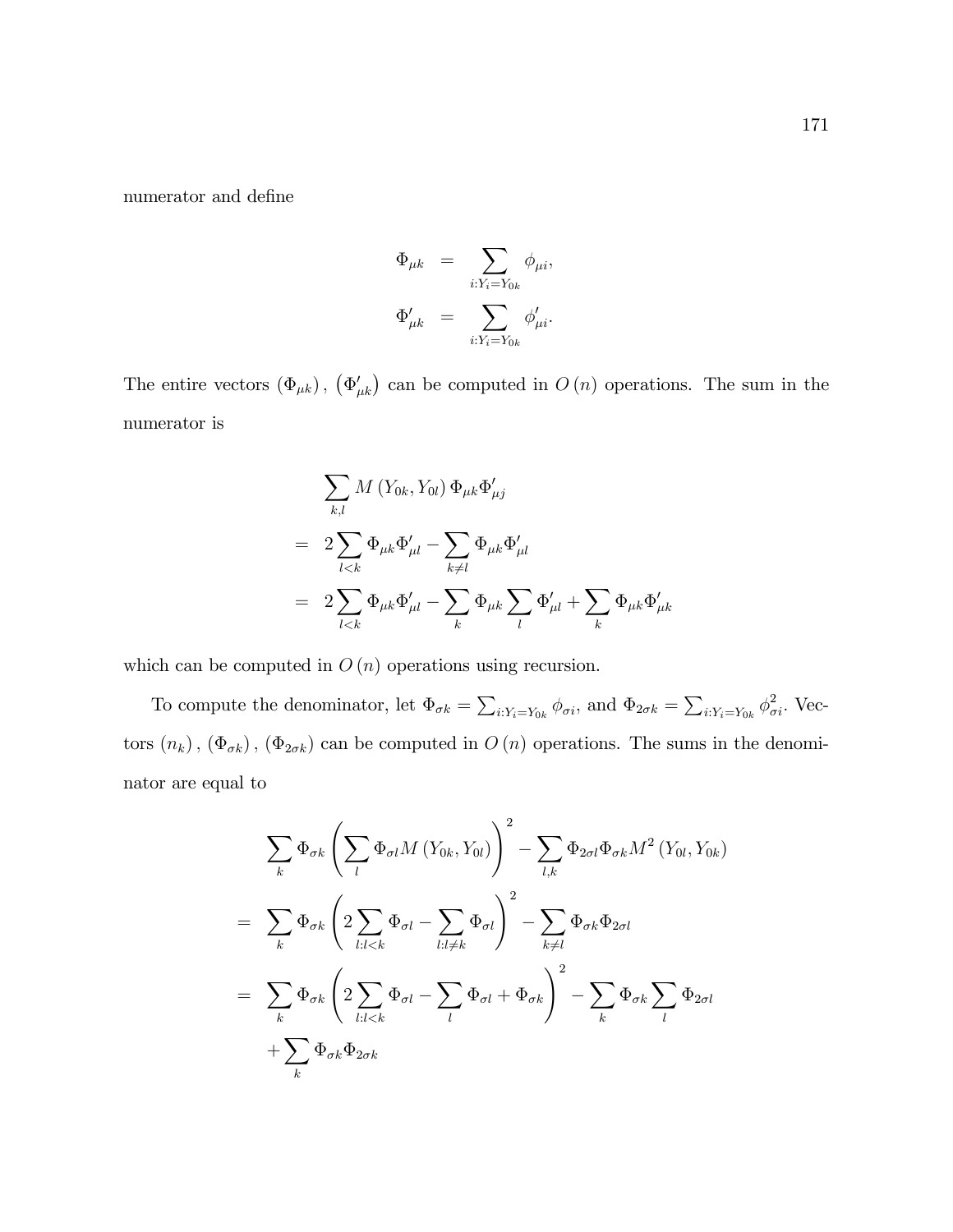which can be computed in  $O(n)$  operations using recursion. Similar algorithms can be constructed for the other rank estimators.

#### C.4. Maximization Procedure in the School Choice Example

To maximize the MR criterion function we used the Nelder-Mead (NM) algorithm, with three initial simplices, the identity matrix, I, and the matrices  $\lambda \cdot I$ , and  $\lambda^2 \cdot I$ , with  $\lambda = 0.4.$  For each initial simplex, the NM algorithm is run until the values of the objective function on the vertices of the simplex are within  $10^{-9}$  of each other. As starting points for the algorithms we take  $\theta_{(0)} = \theta_{Logit},$  and

$$
\theta_{(k)} = \theta_{(k-1)}^* + \zeta_k, \ k = 1, ..., 50
$$

where  $\theta_{(k-1)}^*$  is the convergence point of the NM algorithm from the starting point  $\theta_{(k-1)}$ , and  $\zeta_k$  is a random draw from the distribution

$$
N\left(\theta_{Logit}, 4*diag(Var(\theta)_{Logit})\right).
$$

The draws  $\zeta_k$  are the same for all experiments (unweighted MR, weighted MR and the bootstrapped estimators). To reduce the computational burden of the bootstrap, we took only the first 30 draws of  $\zeta_k$ , and, in the weighted MR, used the same weighting functions as on the estimation stage.